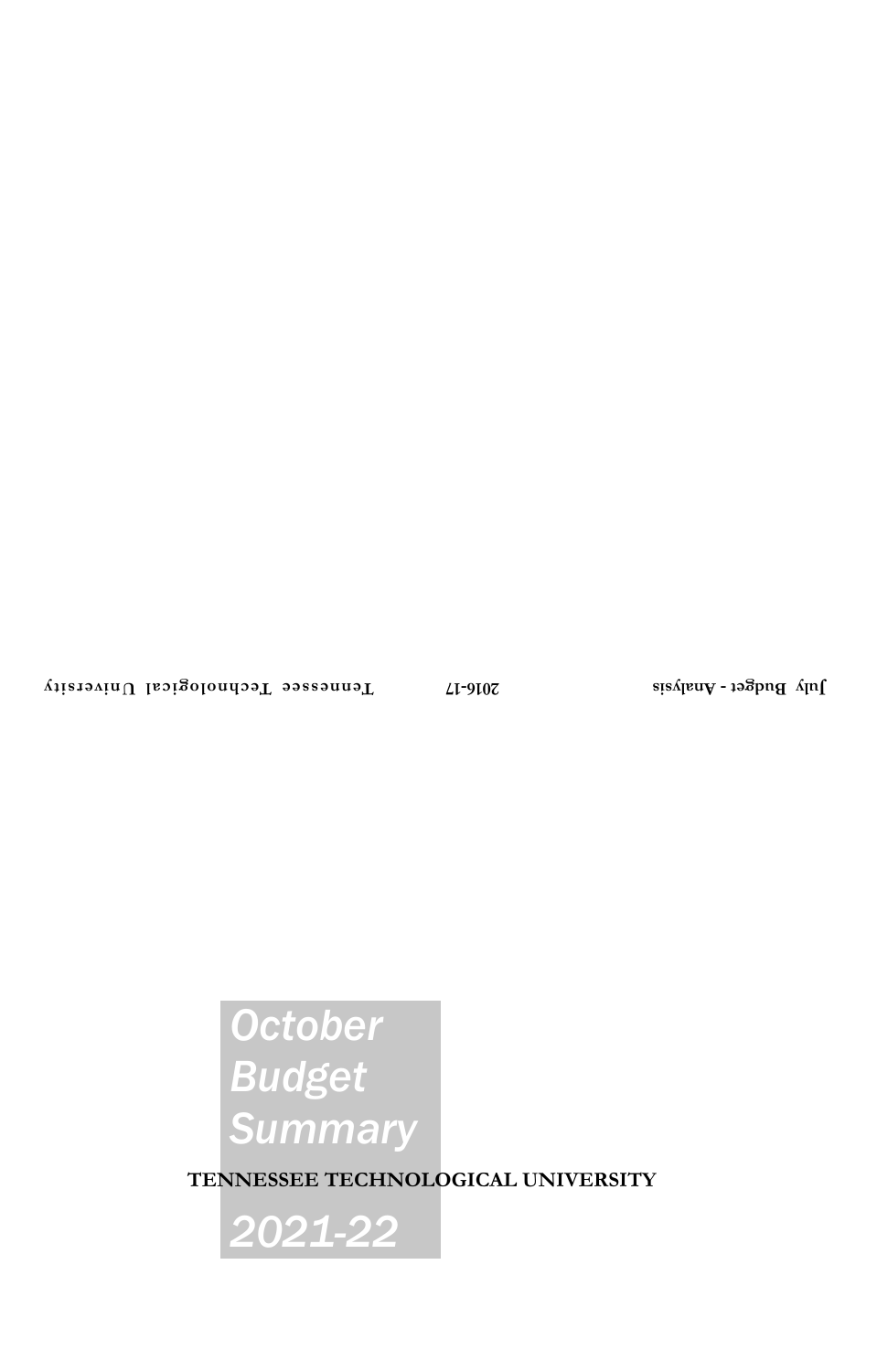## **TENNESSEE TECHNOLOGICAL UNIVERSITY OCTOBER BUDGET 2021-22 Summary**

# **TABLE OF CONTENTS**

|                                                                | Page          |                                                                | Page |
|----------------------------------------------------------------|---------------|----------------------------------------------------------------|------|
| I. Summary of Unrestricted Current Funds Available and Applied |               | V. Unrestricted Expenditures by Major Functional Area & Object |      |
|                                                                |               | Actual 2020-21                                                 | 10   |
| II. Detail of Special Allocations                              |               | Original Budget 2021-22                                        | 11   |
|                                                                |               | Revised Budget 2021-22                                         | 12   |
| III. Unrestricted Expenditures                                 |               |                                                                |      |
| Actual 2020-21                                                 |               | VI. Detailed Current Fund Revenues                             | 13   |
| Original Budget 2021-22                                        |               |                                                                |      |
| Revised Budget 2021-22                                         | $\mathfrak b$ | VII. Detailed Current Fund Expenditures                        | 17   |
| IV. Detail of Transfers                                        |               | VIII. Restricted Current Funds, Revenues & Expenditures        | 231  |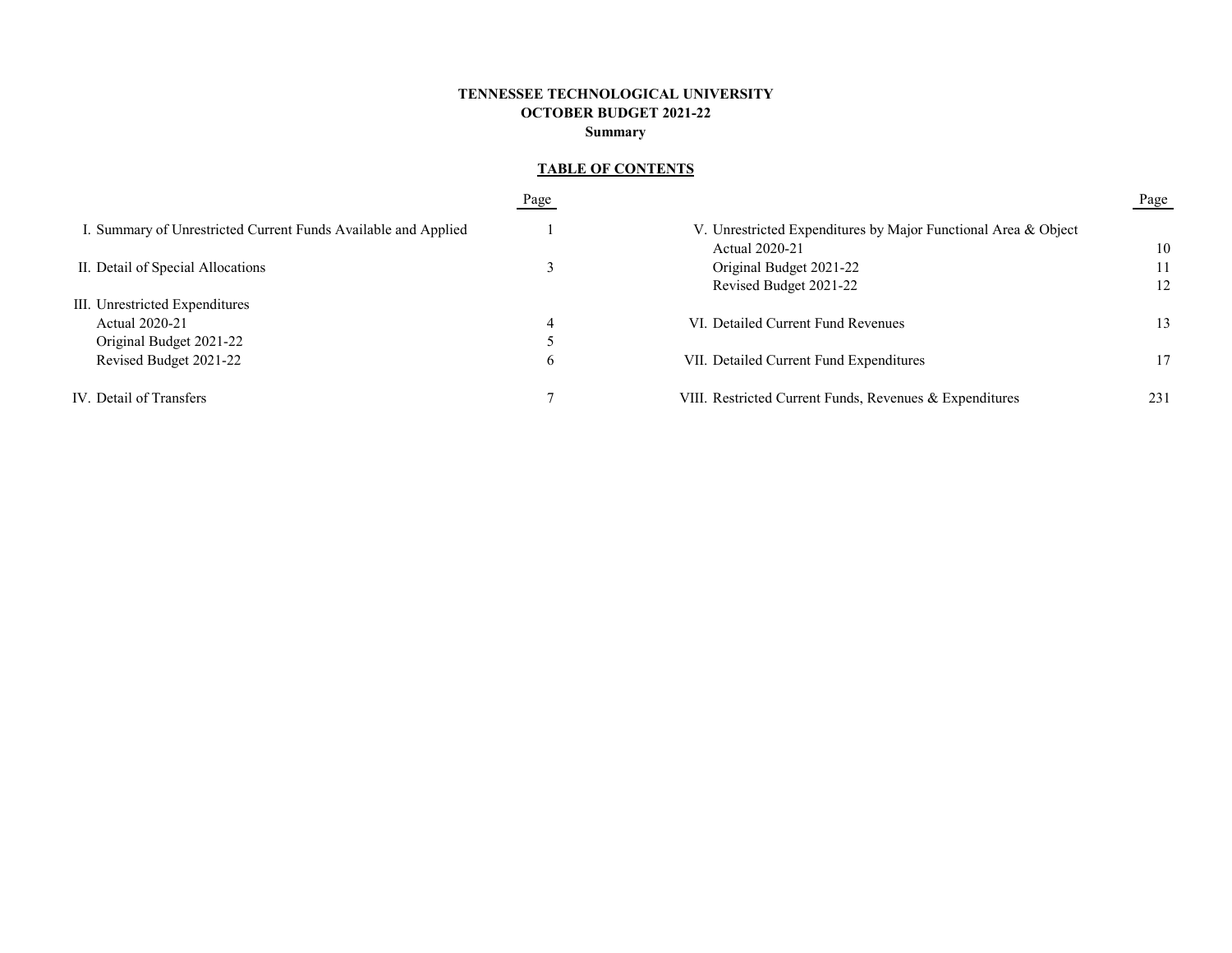#### Form I Georgian Communication of the Communication of the Tennessee Tech University Communication Run Time 02:40 PM Summary Of Unrestricted Current Funds Available And Applied October Budget 2021-22

|                                              | Actual<br>$2020 - 21$ | July<br>Budget<br>$2021 - 22$ | October<br>Budget<br>$2021 - 22$ | % Change<br>Over<br>Actual |  |
|----------------------------------------------|-----------------------|-------------------------------|----------------------------------|----------------------------|--|
| Unrestricted Current Fund Balances           |                       |                               |                                  |                            |  |
| at Beginning of Period                       |                       |                               |                                  |                            |  |
| Allocation for Encumbrances                  | 1,643,388             | $\Omega$                      | 1,497,200                        | $-08.9$                    |  |
| Allocation for Working Capital               | 4,532,685             | 4,532,700                     | 4,390,500                        | $-03.1$                    |  |
| Special Allocations                          | 26, 205, 416          | 4,536,100                     | 24,724,900                       | $-05.6$                    |  |
| Unallocated Balance                          | 291,697               | $\Omega$                      | 81,800                           | $-72.0$                    |  |
| Total Unrestricted Current Fund Balances     | 32,673,186            | 9,068,800                     | 30,694,400                       | $-06.1$                    |  |
| Revenues                                     |                       |                               |                                  |                            |  |
| Education and General                        |                       |                               |                                  |                            |  |
| Tuition and Fees                             | 99,001,296            | 98,296,000                    | 99,019,300                       | 00.0                       |  |
| State Appropriations                         | 61, 143, 975          | 63,514,400                    | 64,128,100                       | 04.9                       |  |
| Federal Grants and Contracts                 | 2,621,298             | 869,700                       | 869,700                          | $-66.8$                    |  |
| Local Grants & Contracts                     | 1,240                 | 3,200                         | 3,200                            | 158.1                      |  |
| State Grants & Contracts                     | 145,537               | 59,400                        | 59,400                           | $-59.2$                    |  |
| Private Grants & Contracts                   | 78,914                | 39,100                        | 39,100                           | $-50.5$                    |  |
| Private Gifts                                | 12,194                | $\Omega$                      | $\Omega$                         | $-100.0$                   |  |
| Sales and Services of Educational Activities | 1,215,627             | 872,500                       | 872,000                          | $-28.3$                    |  |
| Sales and Services of Other Activities       | 8,278,930             | 8,707,300                     | 9,063,900                        | 09.5                       |  |
| Other Sources                                | 10,034,116            | 1,207,500                     | 1,267,900                        | $-87.4$                    |  |
| Total Education and General                  | 182,533,127           | 173,569,100                   | 175,322,600                      | $-04.0$                    |  |
| Sales & Services of Aux Enterprises          |                       |                               |                                  |                            |  |
| Sales & Services of Aux Enterprises          | 19,813,627            | 18,429,100                    | 18,489,500                       | $-06.7$                    |  |
| Total Revenues                               | 202,346,754           | 191,998,200                   | 193,812,100                      | $-04.2$                    |  |
| Expenditures and Transfers                   |                       |                               |                                  |                            |  |
| Education and General                        |                       |                               |                                  |                            |  |
| Instruction                                  | 72, 271, 306          | 77,398,100                    | 89,399,100                       | 23.7                       |  |
| Research                                     | 2,049,034             | 1,984,500                     | 4,458,400                        | 117.6                      |  |
| Public Service                               | 1,998,073             | 2,014,100                     | 2,486,000                        | 24.4                       |  |
| Academic Support                             | 12,312,608            | 13,049,300                    | 14,979,100                       | 21.7                       |  |
| Student Services                             | 19,833,987            | 21,290,300                    | 22,767,500                       | 14.8                       |  |
| Institutional Support                        | 14,174,960            | 18,218,200                    | 19,308,600                       | 36.2                       |  |
| Operation & Maintenance of Plant             | 11,985,224            | 15,514,700                    | 16,281,900                       | 35.8                       |  |
| Scholarships and Fellowships                 | 14,575,925            | 16,194,300                    | 16,309,200                       | 11.9                       |  |
| Total Education and General                  | 149,201,117           | 165,663,500                   | 185,989,800                      | 24.7                       |  |
| Mandatory Transfers for:                     |                       |                               |                                  |                            |  |
| Principal and Interest                       | 3,507,468             | 3,628,700                     | 3,668,700                        | 04.6                       |  |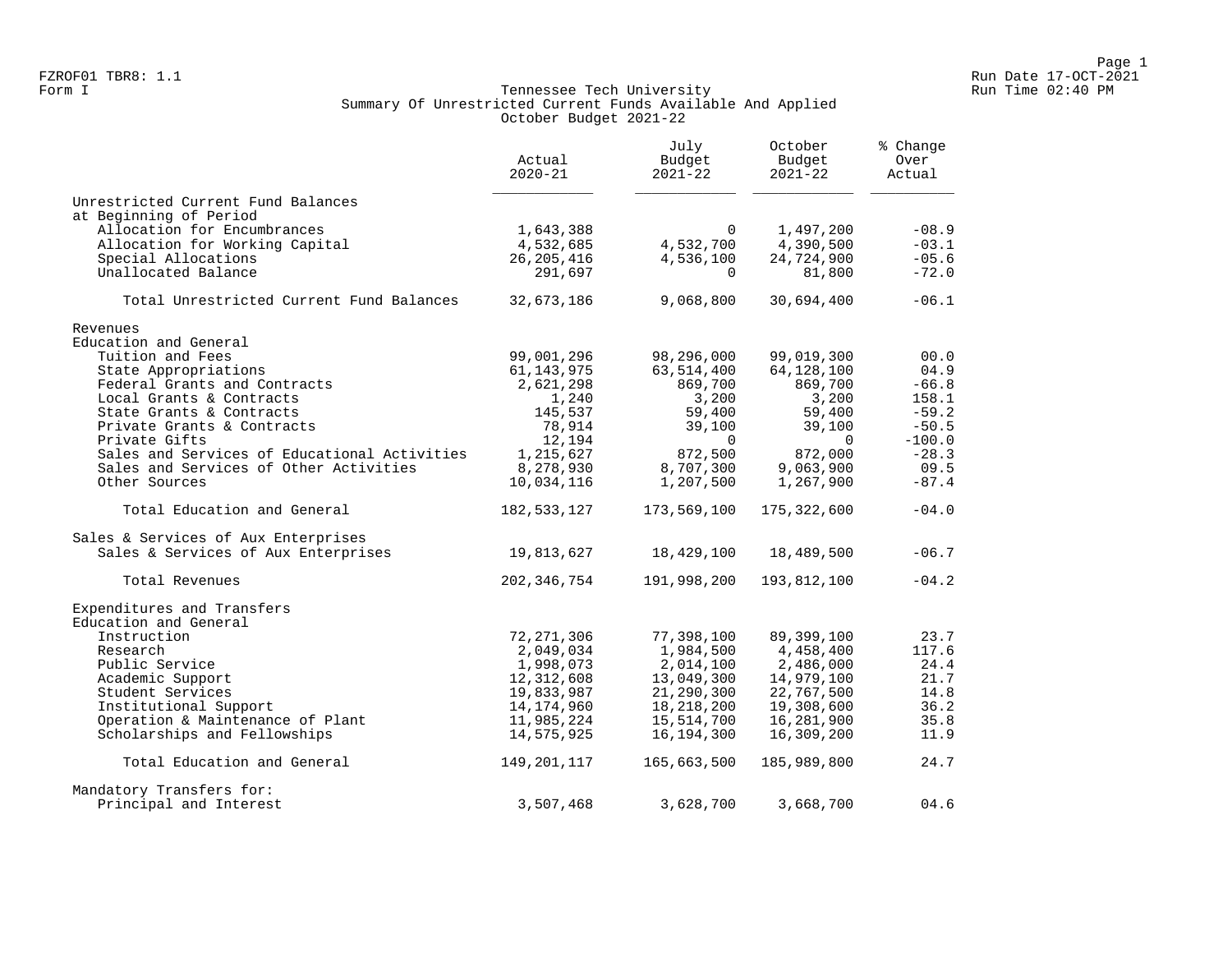#### Form I Georgian Communication of the Communication of the Tennessee Tech University Communication Run Time 02:40 PM Summary Of Unrestricted Current Funds Available And Applied October Budget 2021-22

|                                                                                                                                                                       | Actual<br>$2020 - 21$                          | July<br>Budget<br>$2021 - 22$                  | October<br>Budget<br>$2021 - 22$               | % Change<br>Over<br>Actual              |
|-----------------------------------------------------------------------------------------------------------------------------------------------------------------------|------------------------------------------------|------------------------------------------------|------------------------------------------------|-----------------------------------------|
| Total Mandatory Transfers                                                                                                                                             | 3,507,468                                      | 3,628,700                                      | 3,668,700                                      | 04.6                                    |
| Non-Mandatory Transfers for:<br>Transfers to Unexpended Plant Fund<br>Transfers to Renewal & Replacements<br>Transfers to Other Funds                                 | 6,356,479<br>24,579,546<br>826,940             | 1,465,800<br>2,403,900<br>407,300              | 1,831,800<br>4,128,500<br>568,300              | $-71.2$<br>$-83.2$<br>$-31.3$           |
| Total Non-Mandatory Transfers                                                                                                                                         | 31,762,965                                     | 4,277,000                                      | 6,528,600                                      | $-79.4$                                 |
| Total Education and General                                                                                                                                           | 184, 471, 550                                  | 173,569,200                                    | 196, 187, 100                                  | 06.4                                    |
| Auxiliary Enterprises Expenditures<br>Auxiliary Enterprise Expenditures                                                                                               | 7,879,740                                      | 8,032,700                                      | 8,201,800                                      | 04.1                                    |
| Total Auxiliary Expenditures                                                                                                                                          | 7,879,740                                      | 8,032,700                                      | 8,201,800                                      | 04.1                                    |
| Mandatory Transfers for:<br>Principal and Interest                                                                                                                    | 6,065,443                                      | 7,082,100                                      | 6,901,000                                      | 13.8                                    |
| Total Mandatory Transfers                                                                                                                                             | 6,065,443                                      | 7,082,100                                      | 6,901,000                                      | 13.8                                    |
| Non-Mandatory Transfers for:<br>Transfers to Renewal & Replacements                                                                                                   | 5,908,775                                      | 3,314,200                                      | 3,444,200                                      | $-41.7$                                 |
| Total Non-Mandatory Transfers                                                                                                                                         | 5,908,775                                      | 3,314,200                                      | 3,444,200                                      | $-41.7$                                 |
| Total Auxiliary Enterprises                                                                                                                                           | 19,853,958                                     | 18,429,000                                     | 18,547,000                                     | $-06.6$                                 |
| Total Expenditures And Transfers                                                                                                                                      | 204, 325, 508                                  | 191,998,200                                    | 214,734,100                                    | 05.1                                    |
| Other                                                                                                                                                                 |                                                |                                                |                                                | 00.0<br>00.0                            |
| Total Other                                                                                                                                                           | 0                                              | $\mathbf 0$                                    | $\mathbf 0$                                    | 00.0                                    |
| Unrestricted Current Fund Balances<br>at End of Period<br>Allocation for Encumbrances<br>Allocation for Working Capital<br>Special Allocations<br>Unallocated Balance | 1,497,233<br>4,390,489<br>24,724,917<br>81,793 | $\Omega$<br>4,532,700<br>4,536,100<br>$\Omega$ | $\Omega$<br>4,390,500<br>5,381,900<br>$\Omega$ | $-100.0$<br>00.0<br>$-78.2$<br>$-100.0$ |
| Total Unrestricted Current Fund Balances                                                                                                                              | 30,694,432                                     | 9,068,800                                      | 9,772,400                                      | $-68.2$                                 |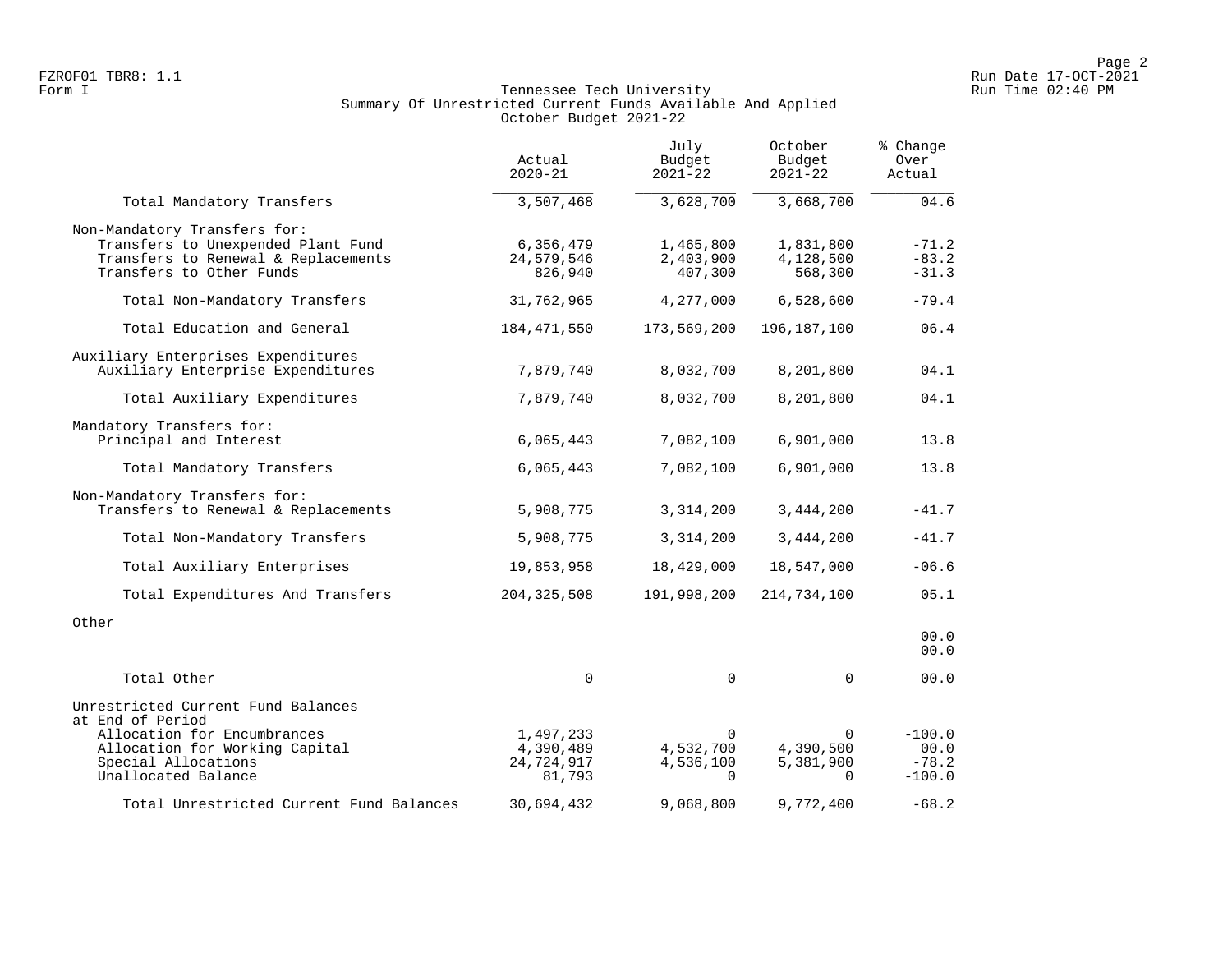## Form II Tennessee Tech University Run Time 10:41 AM Special Allocations October Budget 2021-22

|                                                                                                                                                                                                                                                                                                                                                              | Actual<br>$2020 - 21$ | July<br>Budget<br>$2021 - 22$ | October<br>Budget<br>$2021 - 22$ |
|--------------------------------------------------------------------------------------------------------------------------------------------------------------------------------------------------------------------------------------------------------------------------------------------------------------------------------------------------------------|-----------------------|-------------------------------|----------------------------------|
| At Beginning of Period<br>2% to 5% Reserve                                                                                                                                                                                                                                                                                                                   | 21,450,377            | 3,613,476                     | 20, 245, 349                     |
| Allocation for Compensated Absences                                                                                                                                                                                                                                                                                                                          |                       |                               |                                  |
| Allocation for Student Activity Fees                                                                                                                                                                                                                                                                                                                         | 1,322,338             |                               |                                  |
| Allocation for Technology Access Fees                                                                                                                                                                                                                                                                                                                        | 604,148               |                               | 1,723,100                        |
| Allocation for Auxiliary Contingency<br>Allocation for Specialized Academic Course Fees                                                                                                                                                                                                                                                                      | 927,934<br>1,900,619  | 922,592                       | 873,942<br>1,882,526             |
| Allocation for Unexpended Contracts<br>Allocation for Conferences and Institutes<br>Allocation for Floyd Scholarship<br>Allocation for RODP<br>Allocation for TTC Equipment Appropriation<br>Allocation for OPEB<br>Allocation for Designated Appropriations<br>Allocation for Sustainable Campus Fee<br>Allocation for International Education Fee<br>Total | 26,205,416            | 4,536,068                     | 24,724,917                       |
| At End of Period                                                                                                                                                                                                                                                                                                                                             |                       |                               |                                  |
| 2% to 5% Reserve                                                                                                                                                                                                                                                                                                                                             | 20,245,349            | 3,613,466                     | 4,457,430                        |
| Allocation for Compensated Absences                                                                                                                                                                                                                                                                                                                          |                       |                               |                                  |
| Allocation for Student Activity Fees                                                                                                                                                                                                                                                                                                                         |                       |                               |                                  |
| Allocation for Technology Access Fees                                                                                                                                                                                                                                                                                                                        | 1,723,100             |                               |                                  |
| Allocation for Auxiliary Contingency<br>Allocation for Specialized Academic Course Fees                                                                                                                                                                                                                                                                      | 873,942<br>1,882,526  | 922,592                       | 924,474                          |
| Allocation for Unexpended Contracts                                                                                                                                                                                                                                                                                                                          |                       |                               |                                  |
| Allocation for Conferences and Institutes                                                                                                                                                                                                                                                                                                                    |                       |                               |                                  |
| Allocation for Floyd Scholarship                                                                                                                                                                                                                                                                                                                             |                       |                               |                                  |
| Allocation for RODP                                                                                                                                                                                                                                                                                                                                          |                       |                               |                                  |
| Allocation for TTC Equipment Appropriation                                                                                                                                                                                                                                                                                                                   |                       |                               |                                  |
| Allocation for OPEB                                                                                                                                                                                                                                                                                                                                          |                       |                               |                                  |
| Allocation for Designated Appropriations<br>Allocation for Sustainable Campus Fee                                                                                                                                                                                                                                                                            |                       |                               |                                  |
| Allocation for International Education Fee                                                                                                                                                                                                                                                                                                                   |                       |                               |                                  |
| Total                                                                                                                                                                                                                                                                                                                                                        | 24,724,917            | 4,536,058                     | 5,381,904                        |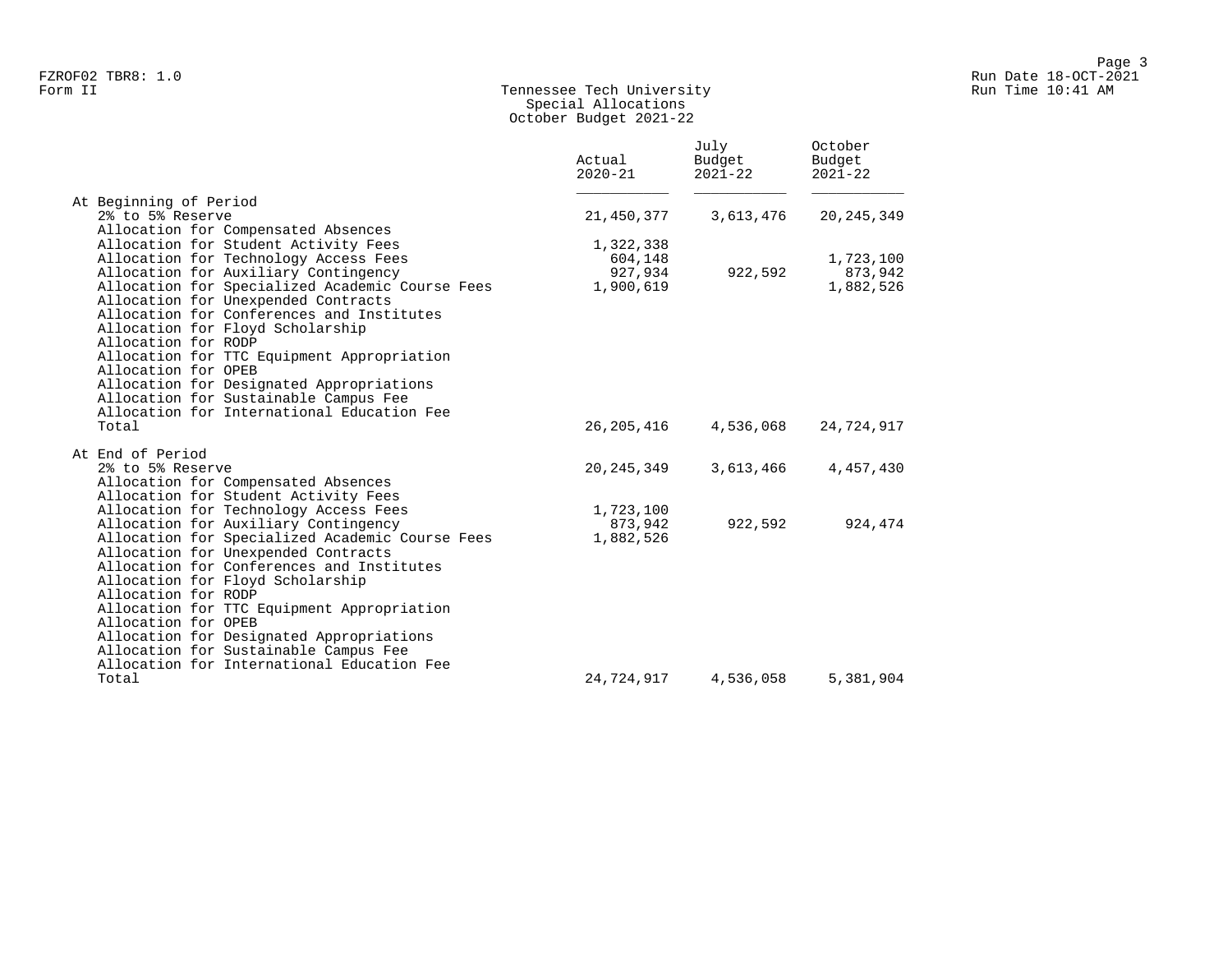FZROF03 TBR8: 1.0<br>Form III Run Date 18-OCT-2021 Run Date 18-OCT-2021<br>Run Time 10:46 AM Run Time 10:46 AM

#### Form III Tennessee Tech University Run Time 10:46 AM Unrestricted Educational And General Expenditures By Budget Category Actual 2020-21

| UNRESTRICTED EXPENDITURES<br>EDUCATION AND GENERAL | Professional<br>Salaries | Other<br>Salaries | Employee<br>Benefits | Travel    | Operating<br>Expense | Capital<br>Outlay | Total       | % OF<br>Total<br>E & G |
|----------------------------------------------------|--------------------------|-------------------|----------------------|-----------|----------------------|-------------------|-------------|------------------------|
| Instruction                                        | 41,793,087               | 2,829,769         | 18,612,453           | 58,693    | 8,396,854            | 580,450           | 72,271,306  | 48.44                  |
| Research                                           | 652,925                  | 388,858           | 289,984              | 24,490    | 659,596              | 33,181            | 2,049,034   | 1.37                   |
| Public Service                                     | 444,862                  | 275,409           | 356,928              | 137       | 896,275              | 24,462            | 1,998,073   | 1.34                   |
| Academic Support                                   | 8,292,716                | 1,802,110         | 3,688,978            | $-19,251$ | $-1,698,512$         | 246,567           | 12,312,608  | 8.25                   |
| Student Services                                   | 8,632,290                | 1,639,873         | 4,036,848            | 484,823   | 5,002,861            | 37,292            | 19,833,987  | 13.29                  |
| Institutional Support                              | 7,263,047                | 1,183,477         | 3,166,153            | 32,822    | 2,514,752            | 14,709            | 14,174,960  | 9.50                   |
| Oper & Maint of Plant                              | 1,118,608                | 2,634,252         | 1,831,589            | 1,906     | 6,392,369            | 6,500             | 11,985,224  | 8.03                   |
| Scholarships & Fellow                              | $\mathbf 0$              | $\mathbf 0$       | $\mathbf 0$          | $\circ$   | 14,575,925           | $\circ$           | 14,575,925  | 9.77                   |
| Total Educational and General                      | 68, 197, 535             | 10,753,748        | 31,982,933           | 583,620   | 36,740,120           | 943,161           | 149,201,117 |                        |
| Auxiliary Enterprises                              | 912,980                  | 1,400,361         | 637,228              | 1,093     | 4,493,140            | 434,938           | 7,879,740   |                        |
| Total Unrestricted                                 | 69,110,515               | 12, 154, 109      | 32,620,161           | 584,713   | 41, 233, 260         | 1,378,099         | 157,080,857 |                        |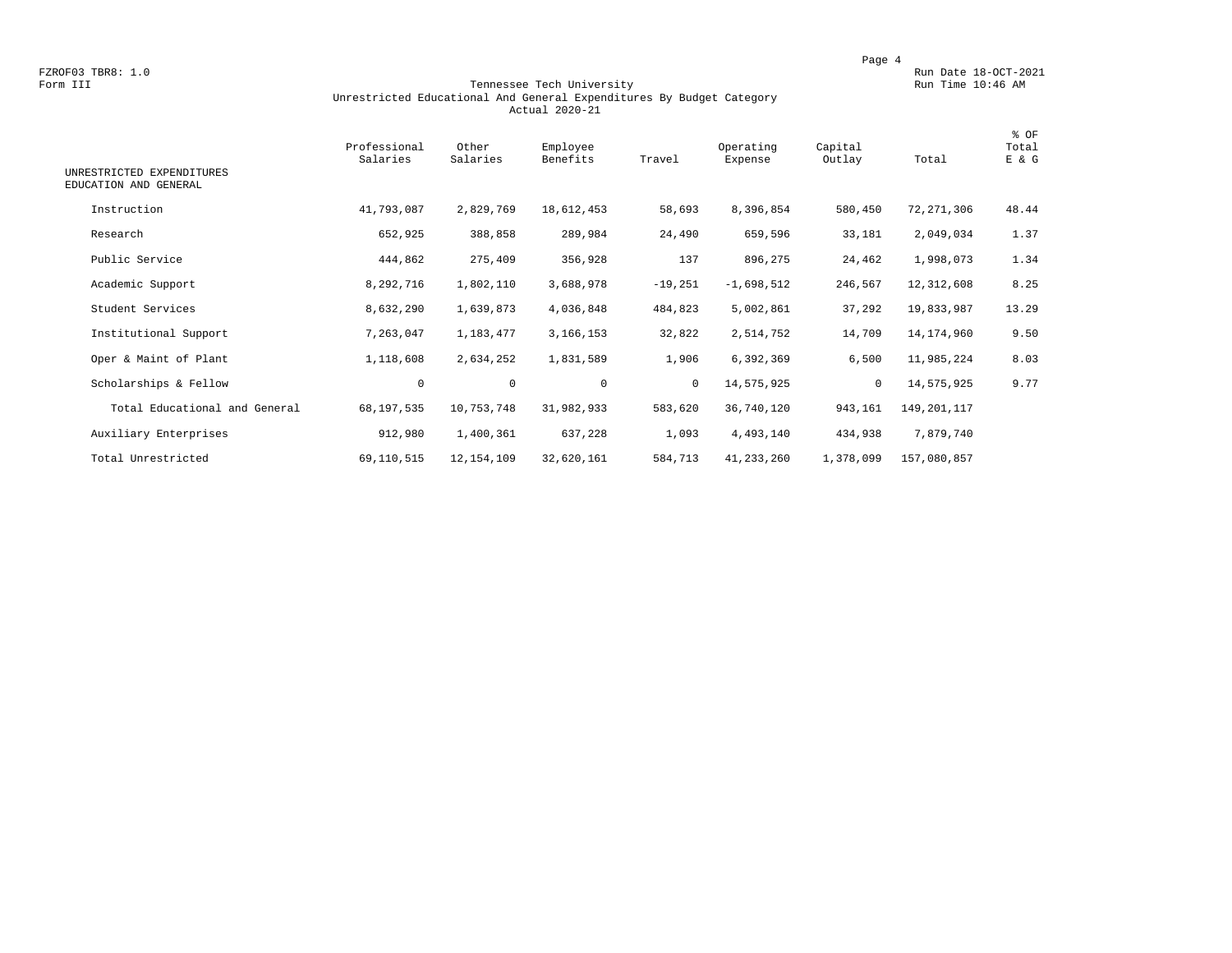FZROF03 TBR8: 1.0<br>Form III Run Date 18-OCT-2021 Run Date 18-OCT-2021<br>Run Time 10:46 AM

#### Form III Tennessee Tech University Run Time 10:46 AM Unrestricted Educational And General Expenditures By Budget Category Original 2021-22

| UNRESTRICTED EXPENDITURES     | Professional<br>Salaries | Other<br>Salaries | Employee<br>Benefits | Travel       | Operating<br>Expense | Capital<br>Outlay | Total       | % OF<br>Total<br>E & G |
|-------------------------------|--------------------------|-------------------|----------------------|--------------|----------------------|-------------------|-------------|------------------------|
| EDUCATION AND GENERAL         |                          |                   |                      |              |                      |                   |             |                        |
| Instruction                   | 42,749,700               | 2,751,800         | 18,404,600           | 173,100      | 13,207,400           | 111,500           | 77,398,100  | 46.72                  |
| Research                      | 348,900                  | 181,500           | 409,600              | 46,600       | 997,900              | 0                 | 1,984,500   | 1.20                   |
| Public Service                | 384,400                  | 276,900           | 345,900              | 2,700        | 1,004,200            | $\mathsf{O}$      | 2,014,100   | 1.22                   |
| Academic Support              | 8,745,300                | 1,925,500         | 4,437,600            | 118,200      | $-2, 397, 300$       | 220,000           | 13,049,300  | 7.88                   |
| Student Services              | 9,196,300                | 1,716,700         | 4,467,900            | 1,178,400    | 4,731,000            | $\mathbf 0$       | 21,290,300  | 12.85                  |
| Institutional Support         | 7,895,800                | 1,322,800         | 5,828,700            | 114,300      | 3,056,600            | $\mathsf{O}$      | 18,218,200  | 11.00                  |
| Oper & Maint of Plant         | 1,365,200                | 2,988,300         | 2,715,600            | 5,600        | 8,440,000            | 0                 | 15,514,700  | 9.37                   |
| Scholarships & Fellow         | $\mathbf 0$              | $\circ$           | $\mathbf 0$          | $\mathbf{0}$ | 16,194,300           | $\mathbf 0$       | 16,194,300  | 9.78                   |
| Total Educational and General | 70,685,600               | 11,163,500        | 36,609,900           | 1,638,900    | 45, 234, 100         | 331,500           | 165,663,500 |                        |
| Auxiliary Enterprises         | 978,300                  | 1,506,000         | 821,000              | 20,000       | 4,704,900            | 2,500             | 8,032,700   |                        |
| Total Unrestricted            | 71,663,900               | 12,669,500        | 37,430,900           | 1,658,900    | 49,939,000           | 334,000           | 173,696,200 |                        |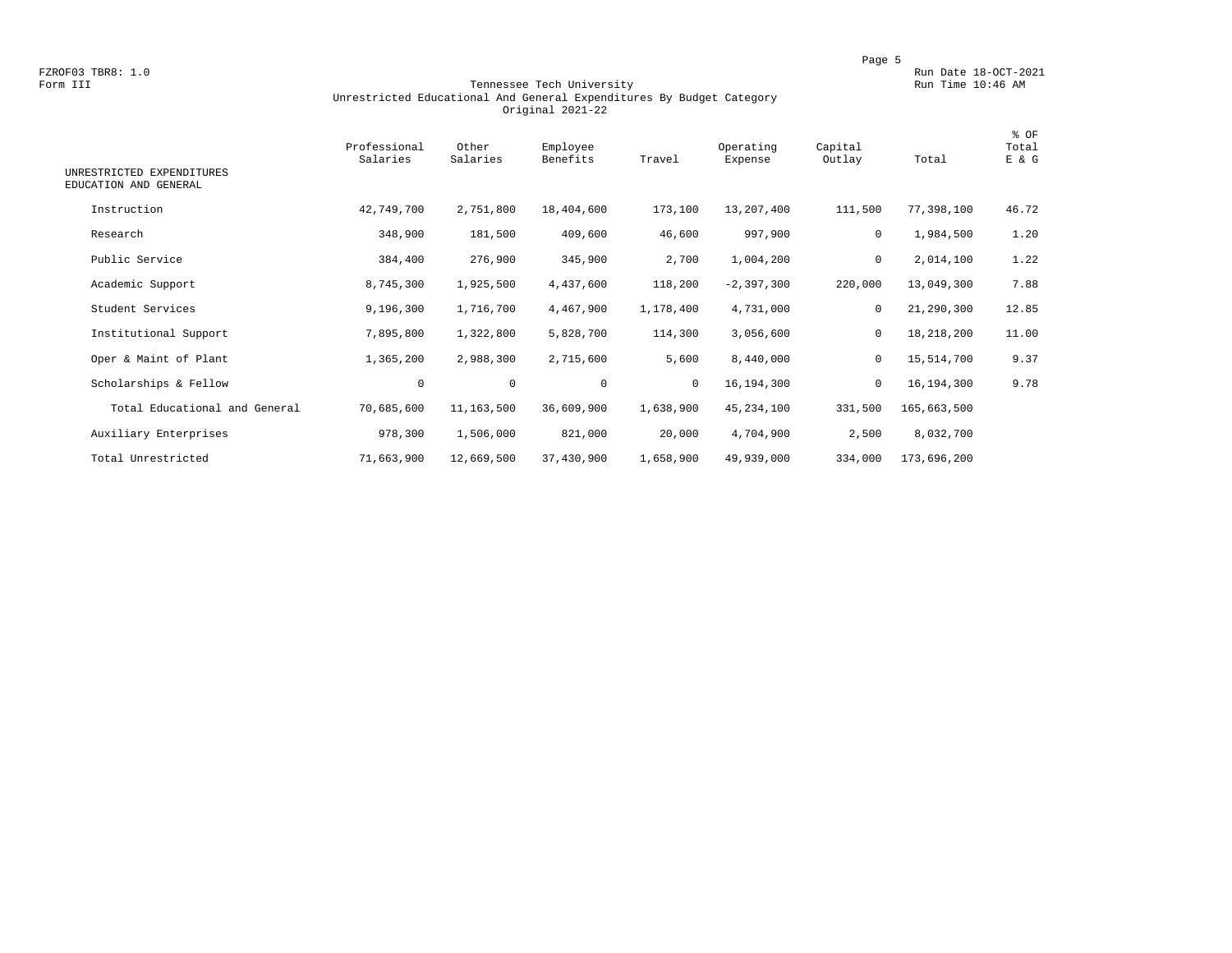FZROF03 TBR8: 1.0<br>Form III Run Date 18-OCT-2021 Run Date 18-OCT-2021<br>Run Time 10:46 AM

#### Form III Tennessee Tech University Run Time 10:46 AM Unrestricted Educational And General Expenditures By Budget Category Revised 2021-22

| UNRESTRICTED EXPENDITURES<br>EDUCATION AND GENERAL | Professional<br>Salaries | Other<br>Salaries | Employee<br>Benefits | Travel       | Operating<br>Expense | Capital<br>Outlay | Total       | % OF<br>Total<br>E & G |
|----------------------------------------------------|--------------------------|-------------------|----------------------|--------------|----------------------|-------------------|-------------|------------------------|
| Instruction                                        | 43,043,400               | 2,773,400         | 17,351,700           | 178,400      | 25,860,000           | 192,200           | 89,399,100  | 48.07                  |
| Research                                           | 437,200                  | 344,400           | 458,800              | 75,700       | 3,134,500            | 7,800             | 4,458,400   | 2.40                   |
| Public Service                                     | 481,800                  | 296,400           | 417,300              | 800          | 1,289,700            | 0                 | 2,486,000   | 1.34                   |
| Academic Support                                   | 8,844,500                | 1,953,700         | 4,647,700            | 176,000      | $-874,000$           | 231,200           | 14,979,100  | 8.05                   |
| Student Services                                   | 9,255,400                | 1,745,400         | 4,627,000            | 1,125,600    | 6,014,100            | $\mathbf 0$       | 22,767,500  | 12.24                  |
| Institutional Support                              | 8,099,500                | 1,350,500         | 5,599,300            | 119,800      | 4,139,500            | $\mathbf 0$       | 19,308,600  | 10.38                  |
| Oper & Maint of Plant                              | 1,461,600                | 3,004,400         | 2,656,600            | 9,100        | 9,044,200            | 106,000           | 16,281,900  | 8.75                   |
| Scholarships & Fellow                              | $\mathbf 0$              | $\circ$           | $\mathbf 0$          | $\mathbf{0}$ | 16,309,200           | 0                 | 16,309,200  | 8.77                   |
| Total Educational and General                      | 71,623,400               | 11,468,200        | 35,758,400           | 1,685,400    | 64, 917, 200         | 537,200           | 185,989,800 |                        |
| Auxiliary Enterprises                              | 1,048,600                | 1,504,500         | 858,800              | 20,400       | 4,767,000            | 2,500             | 8,201,800   |                        |
| Total Unrestricted                                 | 72,672,000               | 12,972,700        | 36,617,200           | 1,705,800    | 69,684,200           | 539,700           | 194,191,600 |                        |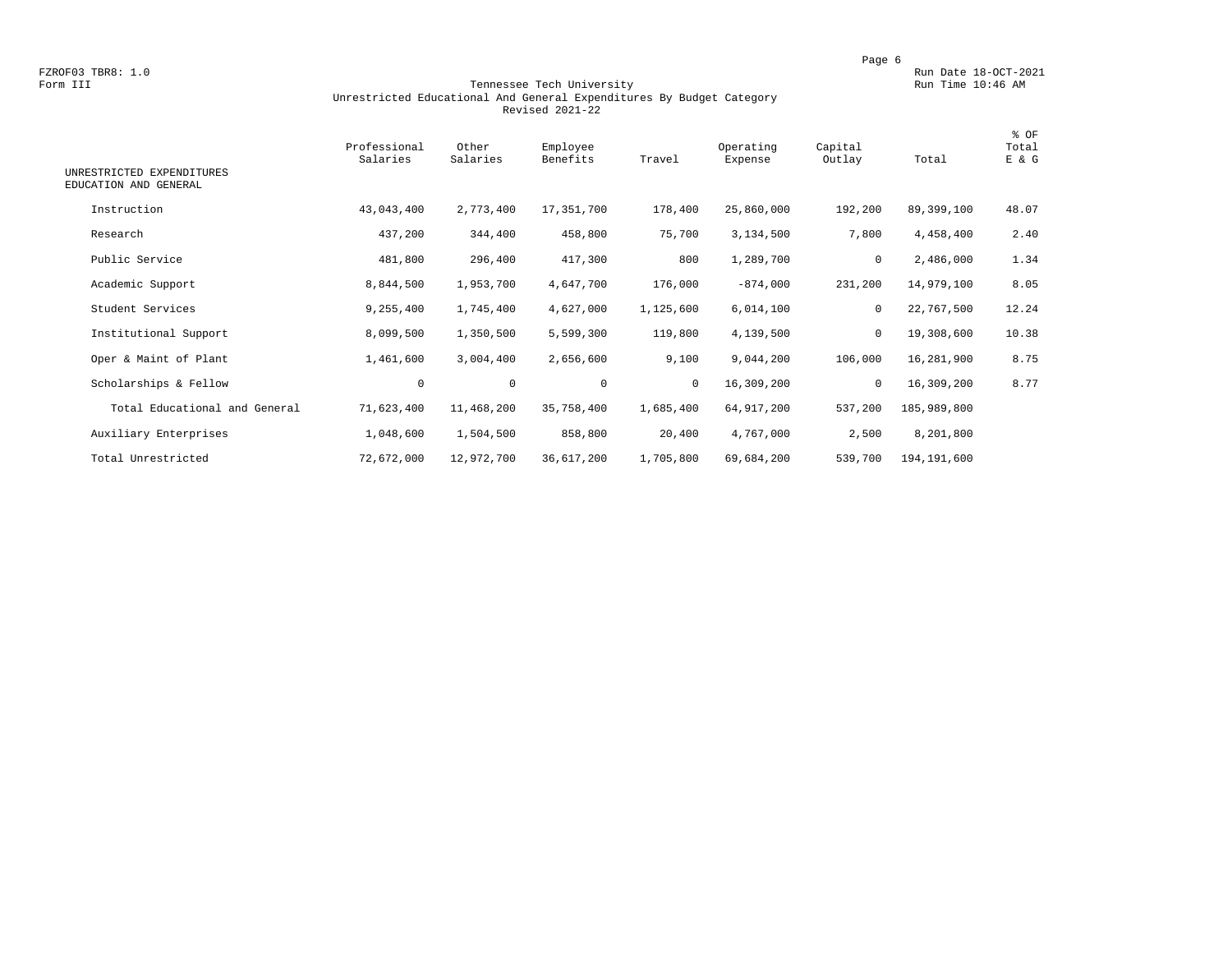#### Form IV Tennessee Tech University Run Time 10:53 AM Detail Of Transfers October Budget 2021-22

|                                                                            | Actual<br>$2020 - 21$ | July<br>$2021 - 22$             | October<br>$2021 - 22$        |  |
|----------------------------------------------------------------------------|-----------------------|---------------------------------|-------------------------------|--|
| Educational And General                                                    |                       |                                 |                               |  |
| Mandatory Transfers                                                        |                       |                                 |                               |  |
| Retirement of Indebtedness:                                                |                       |                                 |                               |  |
| ROI Energy Perf 2014B 08B 915                                              | 286,564               | 292,038                         | 292,038                       |  |
| ROI Energy Perf 2014B 09A 918                                              | 195,746               | 199,036                         | 199,036                       |  |
| ROI Parking & Transportation P927                                          | 795,632               | 860,935                         | 860,935                       |  |
| ROI Lab Science Building P928                                              | 626,965               |                                 | 646,673                       |  |
| ROI Fitness Center 2019A 927                                               | 1,602,561             | 860,935<br>646,673<br>1,630,000 | 1,670,000                     |  |
| Loan Fund Matching-NDSL                                                    |                       |                                 |                               |  |
| Renewals and Replacements:                                                 |                       |                                 |                               |  |
| Total E&G Mandatory Transfers                                              | 3,507,468             | 3,628,682                       | 3,668,682                     |  |
| Non-Mandatory Transfers To (From)                                          |                       |                                 |                               |  |
| Unexpended Plant Funds:                                                    |                       |                                 |                               |  |
| Transfers to Unexpended Plant                                              | 745,045               | $\mathbf{0}$                    | $\mathbf 0$                   |  |
| Transf to Un Ex Plant Extra Maint                                          | 90,000                | 90,000                          | 90,000                        |  |
| Trf to Un Ex Plt Prescott 414                                              | 5,824                 | 0                               | $\mathbf 0$                   |  |
| Trf to Un Ex Plt Presc 313 BIM Lab                                         | 4,190                 | $\Omega$                        | $\mathbf 0$                   |  |
| Trf to Un Ex Plt PRSC 413 21-002                                           | 41,318                | $\Omega$                        | $\mathbf 0$                   |  |
| Transf to Un Ex Plant Parkg Paving                                         | 200,805               | 200,805                         | 200,805                       |  |
| Transf to Un Ex Plant Landscaping                                          | 672,000               | 0                               | 325,000                       |  |
| Trf to Un Ex Plt FNDH Engr Renov                                           | 25                    | $\Omega$                        | 0                             |  |
| Trf to Un Ex Plt DBRY 146A HR                                              | 23,170                | $\mathbf 0$                     | $\overline{0}$                |  |
| Trf to Un Ex Plt Band Practice Fld                                         | 150,000               | $\mathbf 0$                     | $\overline{0}$                |  |
| Trf to Un Ex Plnt Tucker Stad Turf                                         | 773,409               | $\Omega$                        | $\Omega$                      |  |
| Trf to Un Ex Plt Extra Maint Local                                         | 560,000               | 560,000                         | 560,000                       |  |
| Trf to RUC Hallway Refresh                                                 | 50,000                | 0                               | 0                             |  |
| Trf to CLEM Chiller Install                                                | 37,599                | $\Omega$                        | $\mathbf 0$                   |  |
| Trf to Un Ex Plt Var Acad Bldg                                             | 800,000               | 345,890                         | 345,890                       |  |
| Trf to PRSC 127A/131 Door                                                  | 7,425                 | 0                               | 0                             |  |
| Trf to Un Ex Plt Quillen Lighting                                          | 870,000               | $\Omega$                        | $\overline{0}$                |  |
| Trf to Un Ex Plt Library Rear Entr                                         | 24,651                | $\mathbf 0$<br>$\Omega$         | $\mathbf 0$                   |  |
| Trf to Un Ex Plt Steam Line Facilit                                        | 100,000               |                                 | $\mathbf 0$<br>$\overline{0}$ |  |
| Trf to Un Ex Plt PRSC 314/341                                              | 81,400                | $\Omega$<br>$\Omega$            |                               |  |
| Trf to Un Ex Plt HOOP Restrooms                                            | 500,000               |                                 | $\Omega$                      |  |
| Trf to Un Ex Plt Bell Hall 252                                             | 63,630                | $\mathbf 0$                     | 23,094                        |  |
| Trf to Un Ex Plt JOHN 4th Floor                                            | 62,200                | $\mathbf 0$<br>$\Omega$         | 0<br>$\overline{0}$           |  |
| Trf to Un Ex Plt BRUN classrms/offc                                        | 5,900                 |                                 |                               |  |
| Trf to Un Ex Plt Facilities Develop                                        | 332,105               | 269,115                         | 238,615                       |  |
| Trf to Un Ex Plt BFA 101 Ext Door<br>Trf to Un Ex Plt PRSC Carpet Repl     | 8,575<br>$\Omega$     | 0<br>$\Omega$                   | 4,167<br>11,198               |  |
|                                                                            | 19,390                | $\mathbf 0$                     | $\mathbf 0$                   |  |
| Trf to Un Ex Plt JOHN 214 Stu Lab                                          | 0                     | $\Omega$                        |                               |  |
| Trf to Un Ex Plt W TV Dixie Prkg Pr<br>Trf to Un Ex Plt Intramurl Fd Light | 134,318               | $\mathbf 0$                     | 33,010<br>$\mathbf 0$         |  |
| Trf to Un Ex Plt Tucker Stad Renov                                         | $-6,500$              | $\Omega$                        | $\mathbf 0$                   |  |
| Renewals and Replacements:                                                 |                       |                                 |                               |  |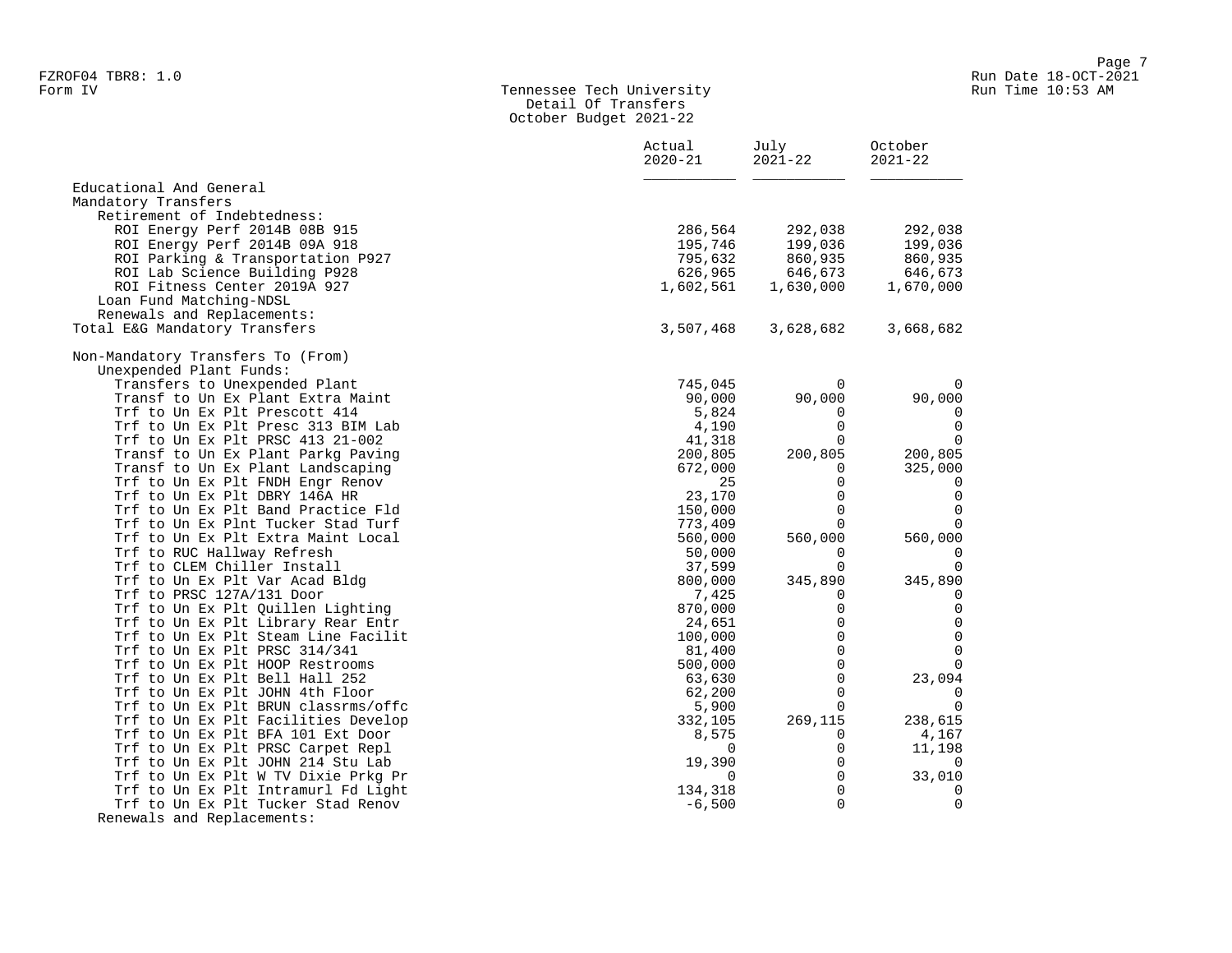## Form IV Tennessee Tech University Run Time 10:53 AM Detail Of Transfers October Budget 2021-22

|                                     | Actual<br>$2020 - 21$ | July<br>2021-22 | October<br>$2021 - 22$   |  |
|-------------------------------------|-----------------------|-----------------|--------------------------|--|
| Transfers to RR Computer Ctr        | 300,000               | 300,000         | 500,000                  |  |
| Transfers to RR Motor Pool          | 111,564               | $\overline{0}$  | $\overline{0}$           |  |
| Transfers to RR MP Athletics        | $\overline{0}$        | 2,000           | 2,000                    |  |
| Transfers to RR MP Ext Educ         | $\overline{0}$        | 1,000           | 1,000                    |  |
| Transfers to RR MP Arts n Sci       | 2,030                 | 10,000          | 10,000                   |  |
| Transfers to RR MP Water Ctr        | 33,108                | 10,000          | 10,000                   |  |
| Transfers to RR Post Office         | 60,719                | 30,000          | 30,000                   |  |
| Transfers to RR Reserves            | 673,505               | $\mathbf{0}$    | 300,000                  |  |
| Transfers to RR Athletic Fund       | 902,173               | $\Omega$        | $\Omega$                 |  |
| Transfers to RR Eblen Center        | $\overline{0}$        | 152,320         | 152,320                  |  |
| Transfers to RR Craft Ctr E&G       | 241,287               | $\Omega$        | $\mathbf 0$              |  |
| Transfers to RR Com Equipment Repl  | 77,110                | 77,110          | 77,110                   |  |
| Transfers to RR Electronic Updates  | 350,000               | 350,000         | 350,000                  |  |
| Transfers to RR MP Engineering      | 1,528                 | $\mathbf{0}$    | $\overline{\phantom{0}}$ |  |
| Transfer to RR Online Fee           | 71,610                | 337,472         | 562,132                  |  |
| Transfers to RR ITS Comp Refresh    | 20,000                | $\mathbf{0}$    | $\mathbf 0$              |  |
| Tfr to RR Strat Invest Maint & Beau | 3,800,000             | $\Omega$        | $\mathbf 0$              |  |
| Transfer to RR Anticipate Early Grd | 1,133,986             | 1,133,986       | 1,133,986                |  |
| Transfer to RR ERP System Replaceme | 6,566,745             | $\Omega$        | 1,000,000                |  |
| Transfer to RR EG HEERF             | 9,310,530             | 0               | 0                        |  |
| Transfer to RR AUX HEERF            | 923,651               | $\Omega$        | $\mathbf 0$              |  |
| Other:                              |                       |                 |                          |  |
| Transfers to Restricted             | 10,845                | $\Omega$        | $\mathbf 0$              |  |
| Transfers to ROI Fitness Center     | 516,107               | $\Omega$        | 160,980                  |  |
| Transfers to ROI Univ Center        | 93,746                | 89,460          | 89,460                   |  |
| Transfers to ROI Eblen Center       | 206,242               | 196,810         | 196,810                  |  |
| Trnsfe to ROI Str Cond 2012A 919    | $\Omega$              | 96,000          | 96,000                   |  |
| ROI Str Cond 2017B 919 12A 076132   | $\Omega$              | 25,000          | 25,000                   |  |
| Total E&G Non-Mandatory Transfers   | 31,762,965            | 4,276,968       | 6,528,577                |  |
| Total Educational And General       | 35,270,433            | 7,905,650       | 10,197,259               |  |
| Auxiliary Enterprises               |                       |                 |                          |  |
| Mandatory Transfers                 |                       |                 |                          |  |
| Retirement of Indebtedness:         |                       |                 |                          |  |
| ROI Dorms 10TH D 2012C 914 (2004B)  | 332,306               | 321,120         | 348,120                  |  |
| ROI TV Apts 2012A 920               | 308,777               | 300,570         | 342,570                  |  |
| ROI TV Apts Renov PH2 P921          | 333,805               | 370,770         | 412,770                  |  |
| ROI Warf Ellington P922             | 349,705               | 354,000         | 354,000                  |  |
| ROI Jobe Murphy RH P924             | 697,113               | 710,560         | 710,560                  |  |
| ROI TV P3 2017A P923 390250 76121   | 566,717               | 583,517         | 583,517                  |  |
| ROI RH 2015A 914 07C 076125 390252  | 236,646               | 590,000         | 250,000                  |  |
| ROI RH 2015B 917 10A 076126 390253  | 1,534,073             | 1,546,685       | 1,596,685                |  |
| ROI M McCord B Evans P926           | 1,337,439             | 1,357,634       | 1,357,634                |  |
| ROI RH 2017B 914 07C 076128 390255  | 84,203                | 85,910          | 85,910                   |  |
| ROI RH 2017B 917 10A 076129 390256  | 92,452                | 121,780         | 121,780                  |  |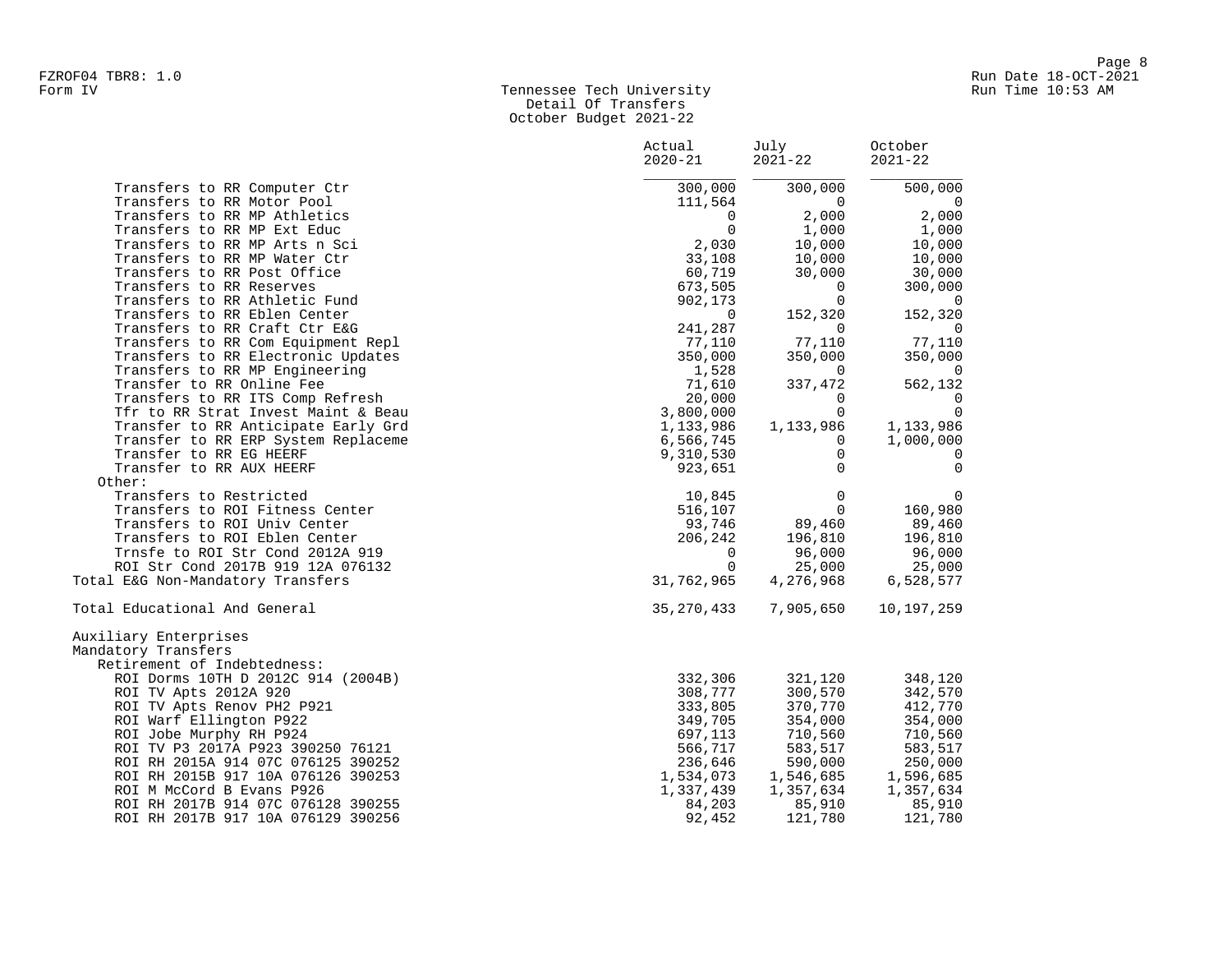## Form IV Tennessee Tech University Run Time 10:53 AM Detail Of Transfers October Budget 2021-22

|                                         | Actual<br>2020-21 | July<br>$2021 - 22$ | October<br>$2021 - 22$ |
|-----------------------------------------|-------------------|---------------------|------------------------|
| ROI TV1 2017B 920 12A 076130 390257     | 105,181           | 105,900             | 105,900                |
| ROI TV2 2017B 921 13A 076131 390258     | 45,278            | 47,120              | 47,120                 |
| ROI Cpr Dunn P930                       | 41,748            | 586,558             | 584,415                |
| Renewals and Replacements:              |                   |                     |                        |
| Total Auxiliary Mandatory Transfers     | 6,065,443         | 7,082,124           | 6,900,981              |
| Non-Mandatory Transfers To (From)       |                   |                     |                        |
| Unexpended Plant Funds:                 |                   |                     |                        |
| Renewals and Replacements:              |                   |                     |                        |
| Transfers to RR Housing                 | 1,050,632         | $\Omega$            | 0                      |
| Transfers to RR Bookstore               | 342,873           | 404,773             | 404,721                |
| Transfers to RR Cafeteria               | 2,146,361         | 2,736,534           | 2,736,472              |
| Transfers to RR Vending                 | 8,637             | 83,285              | 140,424                |
| Transfers to RR Post Office             | 11                | 4,100               | 4,100                  |
| Transfers to RR Fitness Center          | 15,560            | 62,981              | 122,013                |
| Transfers to RR CC Housing              | 2,135             | 22,571              | 36,490                 |
| Transfer to RR AUX HEERF                | 2,342,566         | $\Omega$            | $\Omega$               |
| Other:                                  |                   |                     |                        |
| Total Auxiliary Non-Mandatory Transfers | 5,908,775         | 3,314,244           | 3,444,220              |
| Total Auxiliary Enterprises             | 11,974,218        | 10,396,368          | 10,345,201             |
| Total Transfers                         | 47,244,651        | 18,302,018          | 20,542,460             |
|                                         |                   |                     |                        |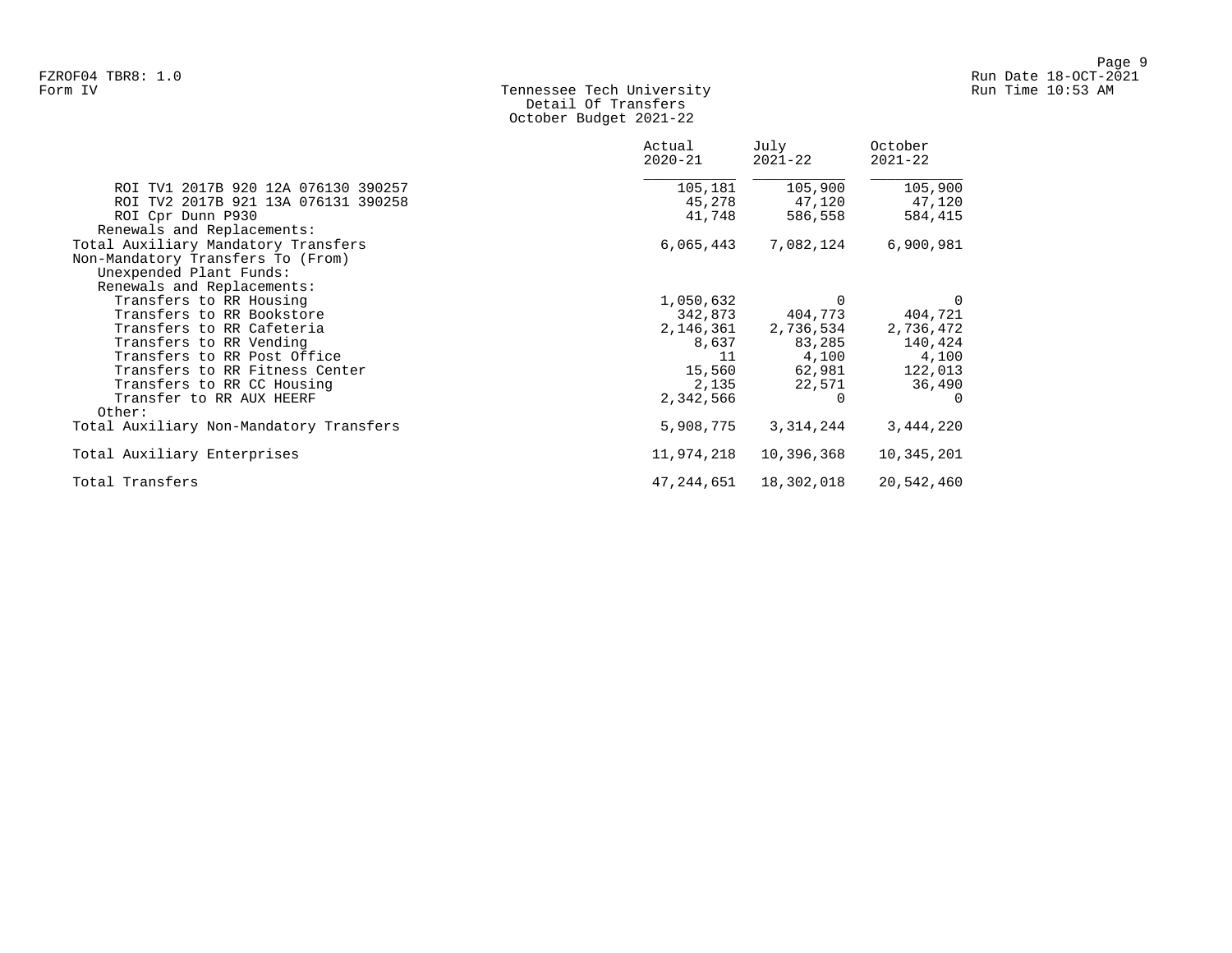Page 10 FZROF05 TBR8: 1.0 Run Date 18-OCT-2021

#### Form V Tennessee Tech University Run Time 10:59 AM Unrestricted Expenditures And Transfers By Major Functional Area And Account For Fiscal Year Actual 2020-21

|                             |              |              | Public    | Academic     | Student     | Inst.        | Operation &    | Scholar/    | Total         |             |               |
|-----------------------------|--------------|--------------|-----------|--------------|-------------|--------------|----------------|-------------|---------------|-------------|---------------|
|                             | Instruction  | Research     | Service   | Support      | Services    | Support      | Maintenance    | Fellowships | E & G         | Auxiliary   | Total         |
| Salaries                    |              |              |           |              |             |              |                |             |               |             |               |
| Administrative/Professional | $\mathbb O$  | $\mathbb O$  | $\Omega$  | 2,137,405    | 564,874     | 2,597,580    | 115,785        | $\mathbf 0$ | 5, 415, 644   | $\mathbf 0$ | 5, 415, 644   |
| Academic                    | 38,593,136   | 405,558      | 41,662    | 636,094      | 14,346      | 26,036       | $\overline{0}$ | $\Omega$    | 39, 716, 832  | $\mathbf 0$ | 39,716,832    |
| Supporting                  | 2,198,806    | 161,556      | 242,697   | 1,643,891    | 1,401,242   | 1,119,725    | 2,607,549      | $\Omega$    | 9,375,466     | 702,428     | 10,077,894    |
| Students                    | 630,963      | 227,302      | 32,712    | 158,219      | 238,631     | 63,752       | 26,703         | $\Omega$    | 1,378,282     | 697,933     | 2,076,215     |
| Professional                | 3,199,951    | 247,367      | 403,200   | 5,519,217    | 8,053,070   | 4,639,431    | 1,002,823      | $\Omega$    | 23,065,059    | 912,980     | 23,978,039    |
| Total Salaries              | 44,622,856   | 1,041,783    | 720,271   | 10,094,826   | 10,272,163  | 8,446,524    | 3,752,860      | $\Omega$    | 78, 951, 283  | 2, 313, 341 | 81, 264, 624  |
| Employee Benefits           |              |              |           |              |             |              |                |             |               |             |               |
| FICA                        | 3,079,003    | 57,606       | 48,706    | 693,322      | 717,055     | 566,510      | 267,123        | $\Omega$    | 5,429,325     | 119,912     | 5,549,237     |
| Retirement                  | 5,048,314    | 79,883       | 104,236   | 1,271,779    | 1,242,774   | 1,035,446    | 545,559        | $\Omega$    | 9,327,991     | 162,826     | 9,490,817     |
| Insurance                   | 5, 441, 615  | 65,200       | 129,543   | 1,436,439    | 1,561,701   | 1,133,437    | 858,844        | $\Omega$    | 10,626,779    | 303,243     | 10,930,022    |
| Unemployment Compensation   | 11,021       | $\mathbf 0$  | 3,248     | 3,658        | 16,765      | 8,937        | 829            | $\Omega$    | 44,458        | 14          | 44,472        |
| Other                       | 5,032,500    | 87,295       | 71,195    | 283,780      | 498,553     | 421,823      | 159,234        | $\Omega$    | 6,554,380     | 51,233      | 6,605,613     |
| Total Benefits              | 18,612,453   | 289,984      | 356,928   | 3,688,978    | 4,036,848   | 3, 166, 153  | 1,831,589      | $\Omega$    | 31,982,933    | 637,228     | 32,620,161    |
| Total Personal Serv.        | 63, 235, 309 | 1,331,767    | 1,077,199 | 13,783,804   | 14,309,011  | 11,612,677   | 5,584,449      | $\Omega$    | 110,934,216   | 2,950,569   | 113,884,785   |
| Other                       |              |              |           |              |             |              |                |             |               |             |               |
| Travel                      | 58,693       | 24,490       | 137       | $-19,251$    | 484,823     | 32,822       | 1,906          | $\Omega$    | 583,620       | 1,093       | 584,713       |
| Printing, Duplicating, Film | 23,884       | 4,856        | 10,883    | 15,809       | 239,403     | $-276, 122$  | 276            | $\mathbf 0$ | 18,989        | 16,529      | 35,518        |
| Processing                  |              |              |           |              |             |              |                |             |               |             |               |
| Utilities & Fuel            | $\Omega$     | $\Omega$     | $\Omega$  | 5,373        | 21          | $-86$        | 4,536,638      | $\Omega$    | 4,541,946     | 22,957      | 4,564,903     |
| Communications & Shipping   | 186,553      | $-4,735$     | 3,669     | 121,567      | 72,821      | $-475, 152$  | 7,344          | $\Omega$    | $-87,933$     | 539,585     | 451,652       |
| Cost                        |              |              |           |              |             |              |                |             |               |             |               |
| Maintenance/Repairs         | 250,054      | 3,277        | 14,689    | 138,604      | 88,531      | 74,966       | 2,512,446      | $\mathbf 0$ | 3,082,567     | 1,052,946   | 4, 135, 513   |
| Professional/Admin.         | 1,370,003    | 114,174      | 69,300    | 3,224,510    | 2,117,799   | 2, 153, 775  | 255,230        | $\Omega$    | 9,304,791     | 356,512     | 9,661,303     |
| Services                    |              |              |           |              |             |              |                |             |               |             |               |
| Supplies                    | 1,382,227    | 209,554      | 33,886    | 707,923      | 1,547,435   | 443,229      | 218,460        | $\mathbf 0$ | 4,542,714     | 255,684     | 4,798,398     |
| Rental & Insurance          | 265,298      | 26,259       | 14,489    | 122,162      | 128,473     | 201,853      | 466,997        | $\Omega$    | 1,225,531     | 124,603     | 1,350,134     |
| Motor Vehicle Operation     | 762          | 2,295        | 2,224     | 17,032       | 22,461      | 3,106        | 95,295         | $\Omega$    | 143,175       | 2,709       | 145,884       |
| Grants & Subsidies          | 25,209       | 15,449       | $\Omega$  | 21, 311      | 31,770      | 18,646       | 1,546          | $\Omega$    | 113,931       | 1,220       | 115,151       |
| Other Services & Expenses   | 28,925       | 360          | $\Omega$  | 23,250       | 31,156      | 88,793       | $\mathbf 0$    | $\Omega$    | 172,484       | 22,000      | 194,484       |
| Stores for Resale           | $\mathbf 0$  | $\circ$      | $\Omega$  | $\mathbf 0$  | $\mathbf 0$ | 23           | 25             | $\Omega$    | 48            | 62,493      | 62,541        |
| Equipment                   | 580,450      | 33,181       | 24,462    | 166,769      | 37,292      | 14,709       | 6,500          | $\Omega$    | 863,363       | 233,140     | 1,096,503     |
| Buildings                   | $^{\circ}$   | $\mathbf{0}$ | $\Omega$  | $\mathbf 0$  | $\mathbf 0$ | $^{\circ}$   | $\Omega$       | $\Omega$    | $^{\circ}$    | 201,798     | 201,798       |
| Dept Revenue & Service      | 4,246,235    | 287,607      | 747,135   | $-6,097,538$ | 606,602     | 281,721      | $-1,701,888$   | $\Omega$    | $-1,630,126$  | 2,015,902   | 385,776       |
| Charges                     |              |              |           |              |             |              |                |             |               |             |               |
| Library Holdings & Bindings | $\mathbf 0$  | $\mathbf 0$  | $\Omega$  | 79,798       | $\circ$     | $\mathbf 0$  | $\Omega$       | $\Omega$    | 79.798        | $\mathbf 0$ | 79,798        |
| Scholarships                | 617,704      | 500          | $\Omega$  | 1,485        | 116,389     | $\Omega$     | $\mathbb O$    | 14,575,925  | 15, 312, 003  | 20,000      | 15, 332, 003  |
| Total Other                 | 9,035,997    | 717,267      | 920,874   | $-1,471,196$ | 5,524,976   | 2,562,283    | 6,400,775      | 14,575,925  | 38,266,901    | 4,929,171   | 43,196,072    |
| Total E & G                 | 72, 271, 306 | 2,049,034    | 1,998,073 | 12, 312, 608 | 19,833,987  | 14, 174, 960 | 11,985,224     | 14,575,925  | 149, 201, 117 | 7,879,740   | 157,080,857   |
| Transfers & Debt Serv.      | $\mathbf 0$  | $\mathbf 0$  | $\circ$   | $^{\circ}$   | $\Omega$    | $^{\circ}$   | $\overline{0}$ | $\Omega$    | 35, 270, 433  | 11,974,218  | 47, 244, 651  |
| Grand Total                 | 72, 271, 306 | 2,049,034    | 1,998,073 | 12, 312, 608 | 19,833,987  | 14, 174, 960 | 11,985,224     | 14,575,925  | 184, 471, 550 | 19,853,958  | 204, 325, 508 |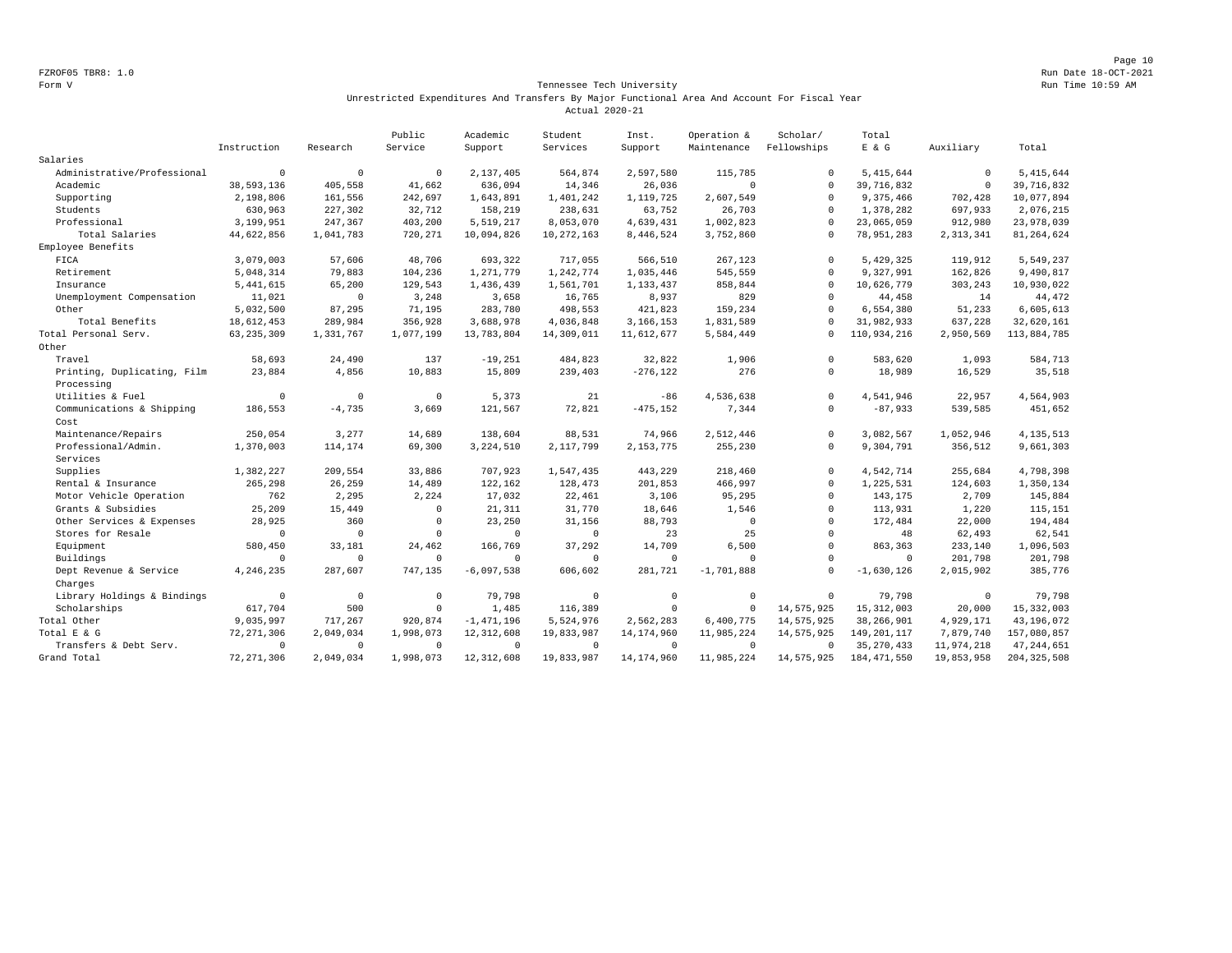Page 11 FZROF05 TBR8: 1.0 Run Date 18-OCT-2021

#### Form V Tennessee Tech University Run Time 10:59 AM Unrestricted Expenditures And Transfers By Major Functional Area And Account For Fiscal Year Original 2021-22

|                             |              |            | Public     | Academic       | Student    | Inst.          | Operation &  | Scholar/     | Total        |             |              |
|-----------------------------|--------------|------------|------------|----------------|------------|----------------|--------------|--------------|--------------|-------------|--------------|
|                             | Instruction  | Research   | Service    | Support        | Services   | Support        | Maintenance  | Fellowships  | E & G        | Auxiliary   | Total        |
| Salaries                    |              |            |            |                |            |                |              |              |              |             |              |
| Administrative/Professional | 7,635        | 742        | $^{\circ}$ | 2,331,148      | 625,025    | 2,917,531      | 137,515      | $\Omega$     | 6,019,596    | $\mathbf 0$ | 6,019,596    |
| Academic                    | 39,889,272   | 132,788    | 2,435      | 614,248        | 100        | $\Omega$       | $\Omega$     | $\cap$       | 40,638,843   | 1,000       | 40,639,843   |
| Supporting                  | 2,206,228    | 145,032    | 246,981    | 1,799,111      | 1,451,808  | 1,249,503      | 2,966,883    | $\Omega$     | 10,065,546   | 779,700     | 10,845,246   |
| Students                    | 545,556      | 36,424     | 29,960     | 126,414        | 264,854    | 73,317         | 21,438       | $\Omega$     | 1,097,963    | 726,255     | 1,824,218    |
| Professional                | 2,852,829    | 215,406    | 381,999    | 5,799,864      | 8,571,217  | 4,978,258      | 1,227,689    | $\cap$       | 24,027,262   | 977,324     | 25,004,586   |
| Total Salaries              | 45,501,520   | 530,392    | 661,375    | 10,670,785     | 10,913,004 | 9,218,609      | 4,353,525    | $\Omega$     | 81,849,210   | 2,484,279   | 84, 333, 489 |
| Employee Benefits           |              |            |            |                |            |                |              |              |              |             |              |
| FICA                        | 3, 312, 828  | 73,722     | 62,270     | 798,770        | 804,220    | 1,049,159      | 488,805      | $\Omega$     | 6.589.774    | 147,784     | 6,737,558    |
| Retirement                  | 5,521,380    | 122,870    | 103,783    | 1,331,283      | 1,340,367  | 1,748,598      | 814,674      | $\Omega$     | 10,982,955   | 246,307     | 11,229,262   |
| Insurance                   | 7,729,932    | 172,018    | 145,296    | 1,863,796      | 1,876,514  | 2,448,038      | 1,140,544    | $\Omega$     | 15, 376, 138 | 344,830     | 15,720,968   |
| Unemployment Compensation   | 184,046      | 4,096      | 3,459      | 44,376         | 44,679     | 58,287         | 27,156       | $\cap$       | 366,099      | 8,210       | 374,309      |
| Other                       | 1,656,414    | 36,861     | 31,135     | 399,385        | 402,110    | 524,579        | 244,402      | $\Omega$     | 3,294,886    | 73,892      | 3,368,778    |
| Total Benefits              | 18,404,600   | 409,567    | 345,943    | 4, 437, 610    | 4,467,890  | 5,828,661      | 2,715,581    | $\Omega$     | 36,609,852   | 821,023     | 37, 430, 875 |
| Total Personal Serv.        | 63,906,120   | 939,959    | 1,007,318  | 15,108,395     | 15,380,894 | 15,047,270     | 7,069,106    | $^{\circ}$   | 118,459,062  | 3,305,302   | 121,764,364  |
| Other                       |              |            |            |                |            |                |              |              |              |             |              |
| Travel                      | 173,061      | 46,620     | 2,700      | 118,175        | 1,178,395  | 114,299        | 5,642        | $\Omega$     | 1,638,892    | 20,010      | 1,658,902    |
| Operating Expense Budget    | 8,309,171    | 1,191,700  | 210,672    | 4,048,317      | 3,932,748  | 4,329,157      | 4,561,214    | $\Omega$     | 26,582,979   | 1,948,743   | 28,531,722   |
| Capital Expenditure Budget  | 111,500      | 0          | $\Omega$   | 220,000        | 0          | $\Omega$       | $^{\circ}$   | $\Omega$     | 331,500      | 2,500       | 334,000      |
| Utilities & Fuel            | $\Omega$     | $\Omega$   |            | $^{\circ}$     | $\Omega$   | $\Omega$       | 6,376,087    | $\Omega$     | 6,376,087    | $^{\circ}$  | 6,376,087    |
| Dept Revenue & Service      | 4,514,299    | $-193,796$ | 793,520    | $-6, 445, 648$ | 624,863    | $-1, 272, 560$ | $-2,497,333$ | $\Omega$     | $-4,476,655$ | 2,756,157   | $-1,720,498$ |
| Charges                     |              |            |            |                |            |                |              |              |              |             |              |
| Scholarships                | 383,880      | $^{\circ}$ | $\cup$     | $^{\circ}$     | 173,400    | $^{\circ}$     | $^{\circ}$   | 16, 194, 291 | 16,751,571   | $\circ$     | 16,751,571   |
| Total Other                 | 13, 491, 911 | 1,044,524  | 1,006,892  | $-2,059,156$   | 5,909,406  | 3,170,896      | 8,445,610    | 16, 194, 291 | 47, 204, 374 | 4,727,410   | 51,931,784   |
| Total E & G                 | 77,398,031   | 1,984,483  | 2,014,210  | 13,049,239     | 21,290,300 | 18, 218, 166   | 15, 514, 716 | 16, 194, 291 | 165,663,436  | 8,032,712   | 173,696,148  |
| Transfers & Debt Serv.      | $\Omega$     | $^{\circ}$ |            | $^{\circ}$     | $\Omega$   | $\Omega$       | $\Omega$     | $\Omega$     | 7,905,650    | 10,396,368  | 18,302,018   |
| Grand Total                 | 77.398.031   | 1,984,483  | 2,014,210  | 13,049,239     | 21,290,300 | 18, 218, 166   | 15,514,716   | 16, 194, 291 | 173,569,086  | 18,429,080  | 191,998,166  |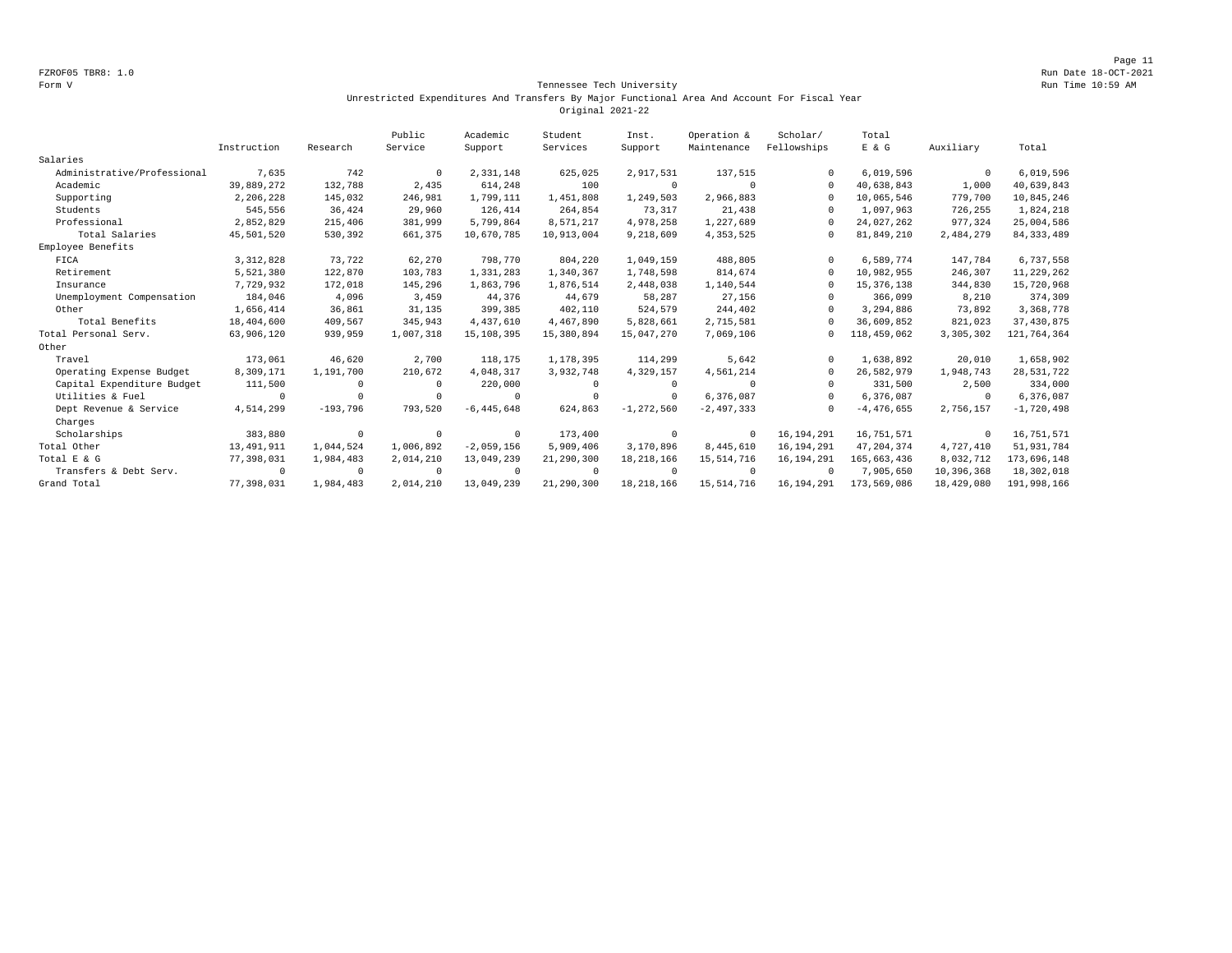Page 12 FZROF05 TBR8: 1.0 Run Date 18-OCT-2021

#### Form V Tennessee Tech University Run Time 10:59 AM Unrestricted Expenditures And Transfers By Major Functional Area And Account For Fiscal Year Revised 2021-22

|                             |              |             | Public     | Academic       | Student    | Inst.          | Operation &  | Scholar/    | Total        |             |                |
|-----------------------------|--------------|-------------|------------|----------------|------------|----------------|--------------|-------------|--------------|-------------|----------------|
|                             | Instruction  | Research    | Service    | Support        | Services   | Support        | Maintenance  | Fellowships | E & G        | Auxiliary   | Total          |
| Salaries                    |              |             |            |                |            |                |              |             |              |             |                |
| Administrative/Professional | 7,135        | 742         | $^{\circ}$ | 2,260,105      | 627,188    | 2,974,699      | 155,777      | $\cap$      | 6,025,646    | $\mathbf 0$ | 6,025,646      |
| Academic                    | 40, 145, 318 | 180,518     | 126,617    | 592,400        | 13,275     | 4,800          | $\Omega$     | $\Omega$    | 41,062,928   | 1,000       | 41,063,928     |
| Supporting                  | 2,209,163    | 157,554     | 256,237    | 1,827,107      | 1,452,517  | 1,212,896      | 2,929,945    | $\Omega$    | 10,045,419   | 778,284     | 10,823,703     |
| Students                    | 564,251      | 186,856     | 40,160     | 126,614        | 292,875    | 137,579        | 74,438       | $\Omega$    | 1,422,773    | 726,255     | 2,149,028      |
| Professional                | 2,890,995    | 255,905     | 355,165    | 5,992,032      | 8,614,955  | 5,119,977      | 1,305,802    | $\Omega$    | 24,534,831   | 1,047,620   | 25,582,451     |
| Total Salaries              | 45, 816, 862 | 781,575     | 778,179    | 10,798,258     | 11,000,810 | 9,449,951      | 4,465,962    | $\Omega$    | 83,091,597   | 2,553,159   | 85,644,756     |
| Employee Benefits           |              |             |            |                |            |                |              |             |              |             |                |
| FICA                        | 3,123,308    | 82,589      | 75,115     | 836,581        | 832,859    | 1,007,872      | 478,185      | $\Omega$    | 6,436,509    | 154,588     | 6,591,097      |
| Retirement                  | 5,205,513    | 137,648     | 125,192    | 1,394,301      | 1,388,099  | 1,679,787      | 796,974      | $\cap$      | 10,727,514   | 257,647     | 10,985,161     |
| Insurance                   | 7,287,719    | 192,708     | 175,269    | 1,952,022      | 1,943,339  | 2,351,702      | 1,115,764    | $\Omega$    | 15,018,523   | 360,706     | 15, 379, 229   |
| Unemployment Compensation   | 173,517      | 4,588       | 4,173      | 46,477         | 46,270     | 55,993         | 26,566       |             | 357,584      | 8,588       | 366,172        |
| Other                       | 1,561,654    | 41,295      | 37,558     | 418,290        | 416,430    | 503,936        | 239,092      | $\Omega$    | 3, 218, 255  | 77,294      | 3,295,549      |
| Total Benefits              | 17, 351, 711 | 458,828     | 417,307    | 4,647,671      | 4,626,997  | 5,599,290      | 2,656,581    | $\Omega$    | 35,758,385   | 858,823     | 36,617,208     |
| Total Personal Serv.        | 63, 168, 573 | 1,240,403   | 1,195,486  | 15, 445, 929   | 15,627,807 | 15,049,241     | 7,122,543    | $\Omega$    | 118,849,982  | 3, 411, 982 | 122, 261, 964  |
| Other                       |              |             |            |                |            |                |              |             |              |             |                |
| Travel                      | 178,401      | 75,712      | 818        | 176,027        | 1,125,598  | 119,750        | 9,058        | $\Omega$    | 1,685,364    | 20,410      | 1,705,774      |
| Operating Expense Budget    | 20, 479, 754 | 2,791,660   | 410,663    | 6,372,453      | 5,148,299  | 5,273,969      | 5,207,547    | $\cap$      | 45.684.345   | 1,956,725   | 47,641,070     |
| Capital Expenditure Budget  | 192,217      | 7,848       | $\Omega$   | 231,239        | $\Omega$   | $\Omega$       | 106,024      | $\Omega$    | 537,328      | 2,500       | 539,828        |
| Utilities & Fuel            | $\cap$       | 3,977       | 800        | 1,500          | $\Omega$   | 87             | 6,376,087    | $\Omega$    | 6,382,451    | $\mathbf 0$ | 6,382,451      |
| Dept Revenue & Service      | 4,996,410    | 338,906     | 878,264    | $-7, 253, 420$ | 691,596    | $-1, 134, 585$ | $-2,539,458$ | $\Omega$    | $-4,022,287$ | 2,810,276   | $-1, 212, 011$ |
| Charges                     |              |             |            |                |            |                |              |             |              |             |                |
| Scholarships                | 383,880      | $^{\circ}$  | $\Omega$   | 5,435          | 174,243    | $^{\circ}$     | $^{\circ}$   | 16,309,212  | 16,872,770   | 0           | 16,872,770     |
| Total Other                 | 26, 230, 662 | 3, 218, 103 | 1,290,545  | $-466,766$     | 7,139,736  | 4,259,221      | 9,159,258    | 16,309,212  | 67,139,971   | 4,789,911   | 71,929,882     |
| Total E & G                 | 89, 399, 235 | 4,458,506   | 2,486,031  | 14,979,163     | 22,767,543 | 19,308,462     | 16,281,801   | 16,309,212  | 185,989,953  | 8,201,893   | 194, 191, 846  |
| Transfers & Debt Serv.      | $\Omega$     | $^{\circ}$  | $\Omega$   | $^{\circ}$     | $^{\circ}$ | $\Omega$       | $\Omega$     | $\cap$      | 10,197,259   | 10,345,201  | 20,542,460     |
| Grand Total                 | 89, 399, 235 | 4,458,506   | 2,486,031  | 14,979,163     | 22.767.543 | 19,308,462     | 16,281,801   | 16,309,212  | 196.187.212  | 18,547,094  | 214,734,306    |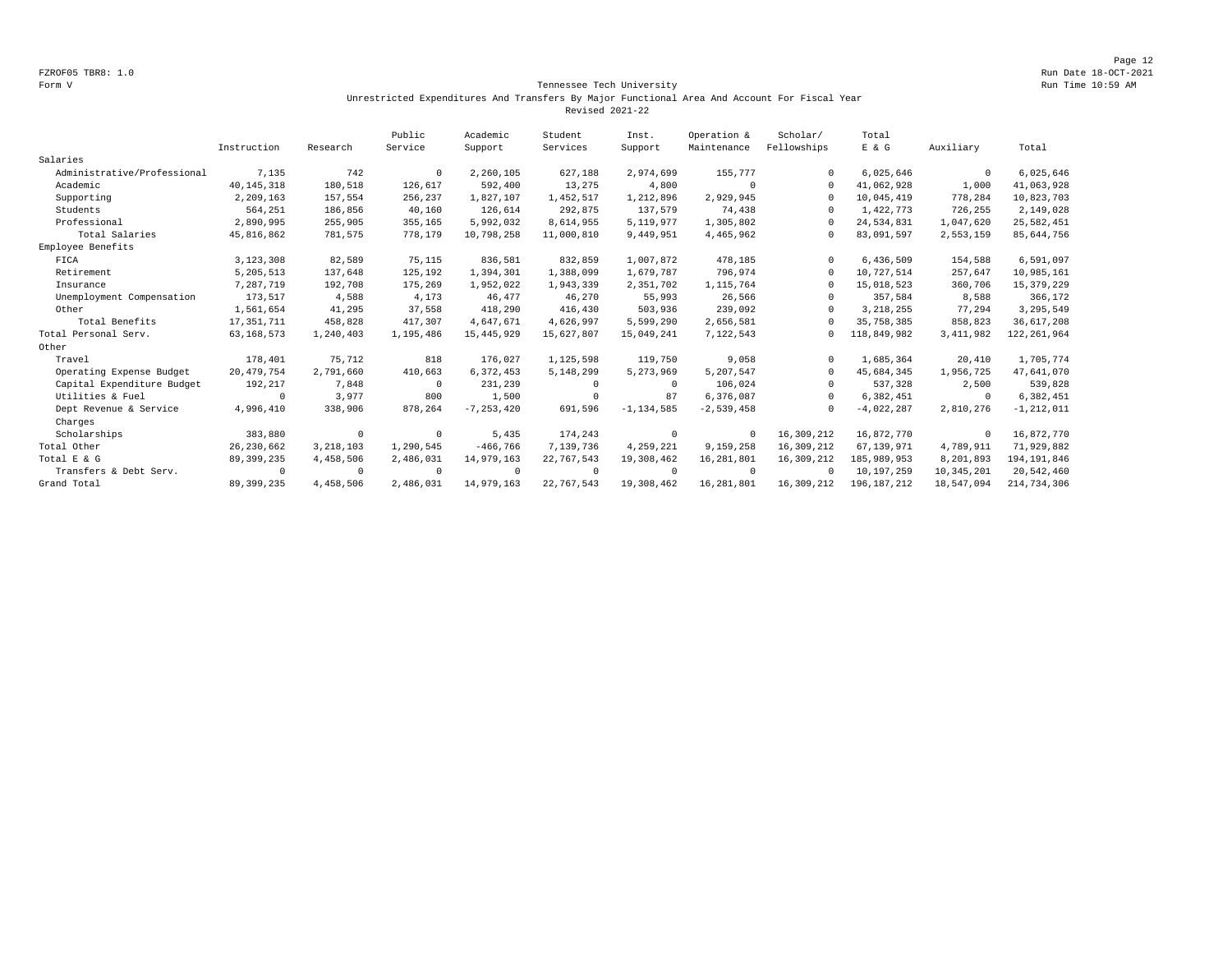| Form VI | Tennessee Tech University |
|---------|---------------------------|
|         | Current Fund Revenues     |
|         | October Budget 2021-22    |
|         |                           |

|                                           | <b>ACTUAL</b><br>$2020 - 21$ | JULY<br>$2021 - 22$ | <b>OCTOBER</b><br>$2021 - 22$ |
|-------------------------------------------|------------------------------|---------------------|-------------------------------|
| Education and General                     |                              |                     |                               |
| Tuition and Fees                          |                              |                     |                               |
|                                           |                              |                     |                               |
| Mandatory Fees                            |                              |                     |                               |
| 5100 Maintenance Fees                     | 79,377,646                   | 78,867,100          | 79,183,350                    |
| 5105 Out-Of-State Tuition                 | 3,569,750                    | 3,728,500           | 3,463,000                     |
| 5110 Debt Service Fees                    | 2,418,657                    | 2,439,000           | 2,238,250                     |
| General Access                            |                              |                     |                               |
| 51160 Student Mental Health Wellness Fee  | 57,693                       | 58,500              | 105,489                       |
| 51161 Student Mental Health Well - Summer | 3,533                        | $\Omega$            | $\Omega$                      |
| 5120 Technology Access Fee                | 2,654,345                    | 2,547,500           | 2,710,712                     |
| 5131 Facilities Fee                       | 959,070                      | 915,788             | 885,288                       |
| Total Mandatory Fees                      | 89,040,694                   | 88,556,388          | 88,586,089                    |
| Non-Mandatory Fees                        |                              |                     |                               |
| 5160 CEU Student Fees                     | 5,520                        | 48,000              | 48,000                        |
| 5170 Application Fees                     | 247,815                      | 202,500             | 247,500                       |
| 5175 Late Registration Fees               | 4,700                        | $\overline{0}$      | 62,600                        |
| 5150 Institution On-Line Course Fee       | 2,484,977                    | 2,460,935           | 4,444,891                     |
| 5155 RODP Fee                             | 328,728                      | 304,500             | 628,700                       |
| Specialized Academic Course Fee           |                              |                     |                               |
| 51650 SACFee Engineering Regr Term        | 2,488,844                    | 2,585,750           | $\Omega$                      |
| 51651 SACFee Engineering Summ Term        | 142,931                      | $\Omega$            | $\Omega$                      |
| 51652 SACFee Business Regr Term           | 1,060,670                    | 1,143,500           | 19,750                        |
| 51653 SACFee Business Summ Term           | 112,257                      | $\Omega$            | $\Omega$                      |
| 51654 SACFee Nursing Regr Term            | 624,873                      | 674,250             | 143,000                       |
| 51655 SACFee Nursing Summ Term            | 96,753                       | $\Omega$            |                               |
| 51657 SACFee Nurs Summ Term TN eCampus    | 497                          | $\Omega$            |                               |
| 51658 SACFee Education Regr Term          | 710,364                      | 734,500             | $\Omega$                      |
| 51659 SACFee Education Summ Term          | 54,540                       | $\Omega$            | 0                             |
| 51660 SACF-Agric/Human Ecology            | 189,830                      | 198,000             | $\mathbf 0$                   |
| 51661 SACF-Agric/Human Ecology-Summer     | 13,507                       | $\Omega$            | 0                             |
| 51662 SACF-Arts & Sciences                | 894,469                      | 921,250             | 0                             |
| 51663 SACF-Arts & Sciences-Summer         | 44,173                       | $\Omega$            | $\mathbf 0$                   |
| 51664 SACF-Music & Art                    | 228,670                      | 229,500             | $\Omega$                      |
| 51665 SACF-Music & Art-Summer             | 4,879                        | $\Omega$            | $\Omega$                      |
| 51666 SAF Undergrad Reg Term              | $\overline{0}$               | $\mathbf 0$         | 4,613,785                     |
| 51801 Music Private Lesson Fees           | 69,038                       | 69,500              | 69,000                        |
| 51804 Craft Ctr Workshop Fees             | 36,365                       | 50,000              | 50,000                        |
| 51807 Credit By Examination               | 1,280                        | 2,000               | 2,000                         |
| 51808 Return Check Fines                  |                              |                     |                               |
| 51810 Laboratory Breakage                 | 6,360<br>1,468               | 5,250               | 6,000<br>2,800                |
|                                           |                              | 2,800               |                               |
| 51816 Thesis Binding                      | $\Omega$                     | 2,000               | 2,000                         |
| 51818 Library Fines                       | 1,880                        | 4,750               | 1,750                         |
| 51819 LRC Library Fines                   | $-822$                       | $\Omega$            | $\Omega$                      |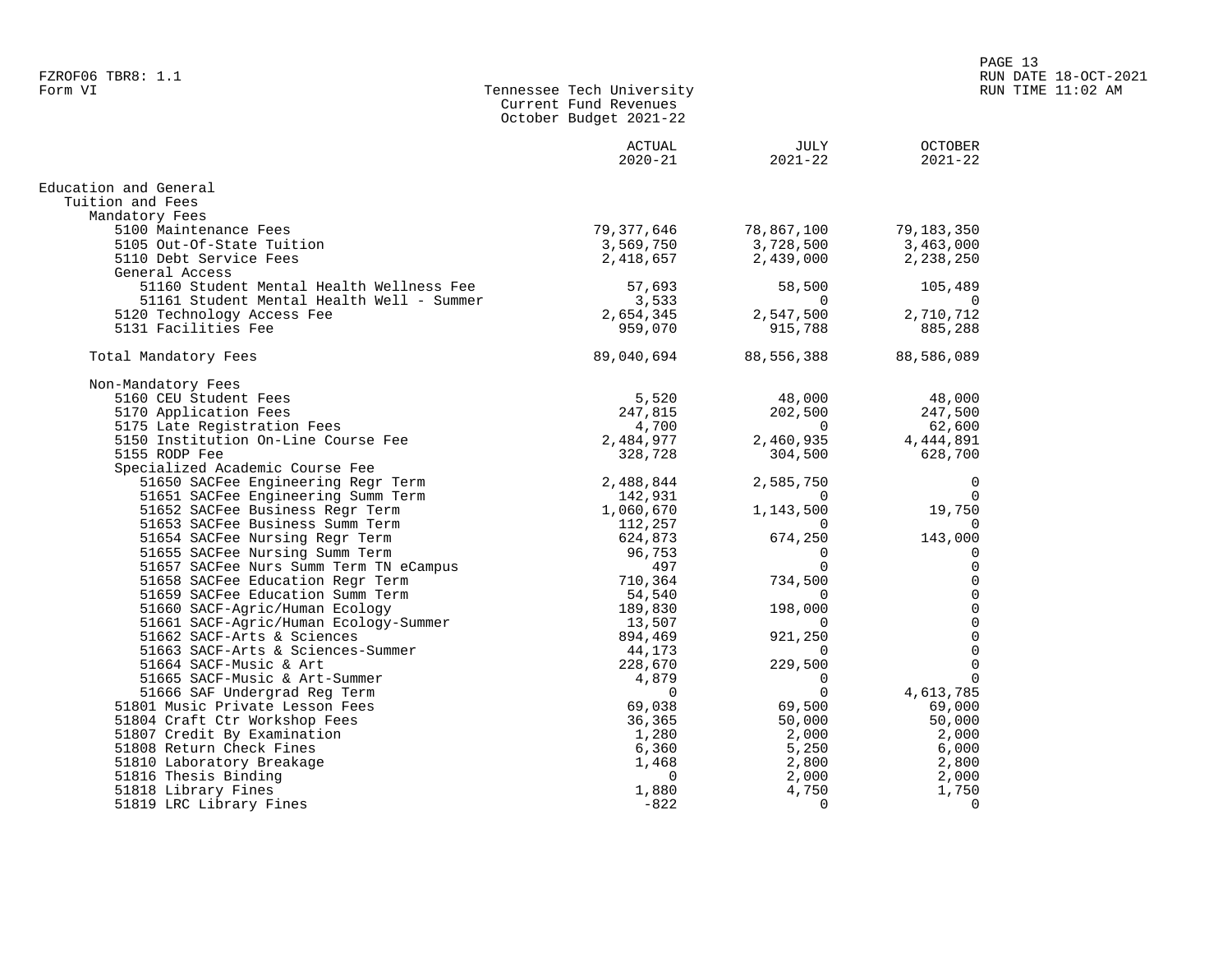| Form VI | Tennessee Tech University |  |
|---------|---------------------------|--|
|         | Current Fund Revenues     |  |
|         | October Budget 2021-22    |  |

|                                                                             | ACTUAL<br>$2020 - 21$ | JULY<br>$2021 - 22$  | <b>OCTOBER</b><br>$2021 - 22$     |
|-----------------------------------------------------------------------------|-----------------------|----------------------|-----------------------------------|
| 51820 Transcription Fees                                                    | 102                   | $\mathbf 0$          | $\mathbf 0$                       |
| 51823 Eagle Card Replacement Fees                                           | 4,494                 | 1,500                | 4,250                             |
| 51832 Recital Fees                                                          | 3,075                 | 3,000                | 3,000                             |
| 51837 Examination and Testing Fees NES                                      | 189                   | $\mathbf 0$          | $\overline{0}$                    |
| 51842 Golf Fees                                                             | 7,913                 | 7,650                | 7,900                             |
| 51843 Nursing Graduate Fee Regular Term                                     | 60,300                | 88,500               | 76,250                            |
| 51844 Nursing Graduate Fee Summer Term                                      | 30,492                | $\mathbf 0$          | 0                                 |
| 51900 Sales Tax Transmitted                                                 | $-529$                | $\Omega$             | $\Omega$                          |
| Total Non-Mandatory Fees                                                    | 9,960,602             | 9,739,635            | 10,433,176                        |
| Total Tuition & Fees                                                        | 99,001,296            | 98,296,023           | 99,019,265                        |
| 52000 State Appropriations                                                  | 61,143,975            | 63,514,400           | 64,128,100                        |
| 5300 Federal Grants and Contracts                                           | 2,621,298             | 869,670              | 869,670                           |
| 5400 State Grants & Contracts                                               | 145,537               | 59,400               | 59,400                            |
| 5500 Local Grants & Contracts                                               | 1,240                 | 3,200                | 3,200                             |
| 5600 Private Grants & Contracts                                             | 78,914                | 39,100               | 39,100                            |
| 5700 Private Gifts                                                          | 12,194                | $\mathbf 0$          | $\mathbf 0$                       |
| Sales & Services of Educ. Activities                                        |                       |                      |                                   |
| 5810 Child Care Centers - Educational                                       | 978,472               | 526,309              | 526,309                           |
| 58362 Band Camps                                                            | $\mathbf 0$           | 53,330               | 53,330                            |
| 58364 Livestock Dairy Beef Cattle                                           | 37,565                | 38,900               | 38,900                            |
| 58365 Livestock Dairy Sheep                                                 | 14,402                | 6,900                | 6,900                             |
| 58366 Livestock Dairy Hogs                                                  | 12,824                | 13,870               | 13,870                            |
| 58374 Dramatics                                                             | 4,607                 | 2,420                | 2,420                             |
| 58378 Choral Concert Clinic Taxable Sales                                   | 300                   | $\mathbf 0$          | $\overline{0}$                    |
| 58379 Sales Svcs Edu Depts Taxable<br>58380 Sales Svcs Edu Depts Nontaxable | 2,256<br>1,562        | 5,580                | 7,580                             |
| 58381 Sales Tax Transmitted                                                 | $-2,475$              | 8,915<br>$\mathbf 0$ | 8,915<br>$\overline{\phantom{0}}$ |
| 58382 Workshop Fees                                                         | 17,321                | 575                  | 575                               |
| 58387 Dairy Cattle                                                          | $\mathbf 0$           | 430                  | 430                               |
| 58388 Showing Fitting Services                                              | $\mathbf 0$           | 5,240                | 5,240                             |
| 58389 Bull Development Center                                               | 1,206                 | 6,000                | 6,000                             |
| 58395 Federal Program Income                                                | 765                   | 0                    | $\overline{0}$                    |
| 58396 Vegetables and Garden Products                                        | 3,000                 | 71,000               | 71,000                            |
| 58397 Bull Sales                                                            | 85,089                | 50,000               | 50,000                            |
| 58408 Plant Sales                                                           | $\mathbf 0$           | 2,220                | 2,220                             |
| 58412 Instructional Equipment Rental                                        | $\Omega$              | 2,000                | 2,000                             |
| 58414 Examination and Testing Fees                                          | 4,440                 | 8,500                | 11,985                            |
| 58415 Examination and Testing COMPASS                                       | $\mathbf 0$           | 6,000                | $\overline{\phantom{0}}$          |
| 58416 ACT GED Testing                                                       | $\Omega$              | 70                   | 70                                |
| 58417 Certified Teacher Test/Praxis                                         | 20,700                | 40,000               | 40,000                            |
| 58418 Lab Manuals                                                           | 27,480                | 24,231               | 24,231                            |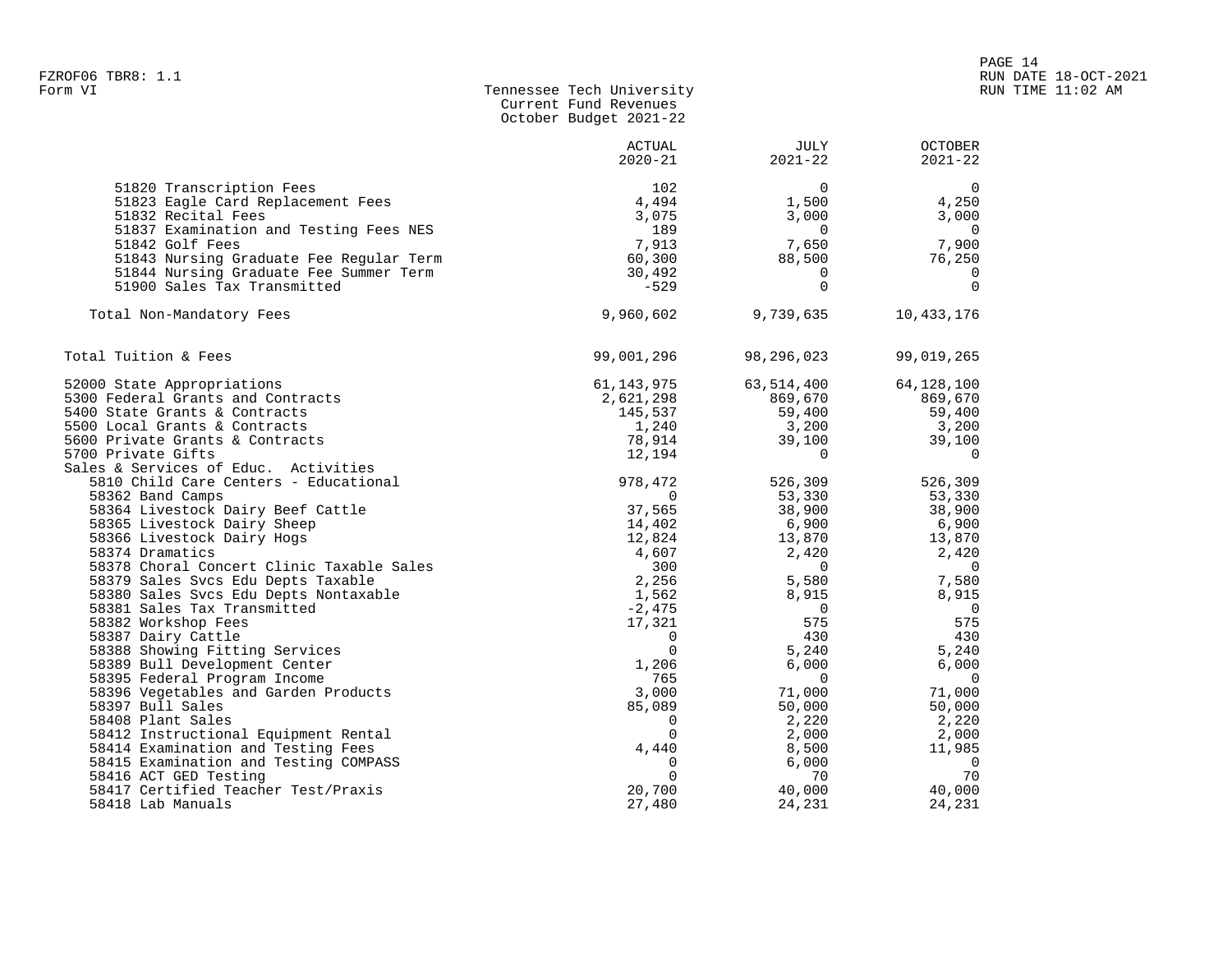| FZROF06 TBR8: 1.1<br>Form VI                                                                                                                                                                                                 | Tennessee Tech University<br>Current Fund Revenues<br>October Budget 2021-22                                                                           |                                                                        | PAGE 15                                      | RUN DATE 18-OCT-2021<br>RUN TIME 11:02 AM |
|------------------------------------------------------------------------------------------------------------------------------------------------------------------------------------------------------------------------------|--------------------------------------------------------------------------------------------------------------------------------------------------------|------------------------------------------------------------------------|----------------------------------------------|-------------------------------------------|
|                                                                                                                                                                                                                              | ACTUAL<br>$2020 - 21$                                                                                                                                  | JULY<br>2021-22                                                        | OCTOBER<br>$2021 - 22$                       |                                           |
| 58420 CLEP Testing Fees<br>58425 Sales & Services Edu Bad Debt Contra                                                                                                                                                        | 1,975<br>4,138                                                                                                                                         |                                                                        | 0<br>$\Omega$                                |                                           |
| Total Sales & Services of Educ. Activities                                                                                                                                                                                   | 1,215,627 872,490                                                                                                                                      |                                                                        | 871,975                                      |                                           |
| Sales & Services of Other Activities<br>5800 Athletics<br>58860 Sales and Service Other Act Taxable<br>58861 Sales and Serv Other Act Nontaxable<br>58862 Sales & Serv Oth Sales Tax Transmit<br>58863 Parking Permits-Staff | 6,060,612<br>59,564 70,940 80,940<br>209,333 206,450 210,250<br>$-5,442$ $-4,230$ $-4,230$<br>295,871 305,750 301,250<br>1,016,889 1,064,000 1,138,000 | 6,423,890                                                              | 6,735,340                                    |                                           |
| 58864 Parking Permits-Student<br>58867 Facilities Rental<br>58868 Agric Pavilion Concessions Taxable<br>58869 Agric Pavilion Student Resid Rent<br>58870 Salvage Income                                                      | $\Omega$<br>34,424                                                                                                                                     | 92,080 103,440 103,440<br>46,000 14,010<br>3,840 4,980 4,980<br>40,000 | 40,000                                       |                                           |
| 58871 Royalties Patents Copyrights<br>58872 Commissions on Other Sources<br>58873 PSC Metals Salvage<br>58874 Photo Services Sales Taxable<br>58875 Photo Services Sales Nontaxable                                          | 6,295<br>1<br>8,273<br>346<br>14,619                                                                                                                   | $\overline{0}$<br>37,500<br>$\Omega$<br>6,000 6<br>$\overline{0}$      | 0<br>37,500<br>$\Omega$<br>6,000<br>$\Omega$ |                                           |
| 58876 International Student Reg Fee<br>58878 Intrastate Long Distance (9.75%)                                                                                                                                                | 56,425<br>9,007                                                                                                                                        | 35,000<br>21,000                                                       | 35,000<br>21,000                             |                                           |

 58879 Interstate Long Distance (8.50%) 268 0 0 58880 Long Distance Nontaxable 1,816 0 0 58881 Printing Services Taxable 12,763 47,160 40,970 58882 Printing Services Nontaxable 108,548 50,000 50,000 58883 Cable TV Taxable 415 600 600 58884 Recycling Salvage 448 0 0 58885 Clinics 0 2,475 2,475 58886 Career Services 69,000 71,600 71,600 58887 Pharmacy 26,465 63,800 63,800 58888 Infirmary Lab 16,329 27,000 27,000 58889 Health Services Faculty Staff 2,150 0 0 58890 Student Orientation SOAR Reg Fees 95,220 50,000 50,000 58891 Student Orientation SOAR Hours Taxb 12,275 15,000 15,000 58892 Career College Fair 0 5,880 5,880 58893 Replacement Diplomas 2,670 250 250 58894 Advertising 7,149 6,780 6,780 58895 Yearbook Sales Taxable 48 500 500 58896 Yearbook Sales Nontaxable 32 0 0 58897 Copies Taxable 2,316 5,535 5,535 58899 Salvage of Fixed Assets 58,881 0 0 Total Sales & Services of Other Activities  $8,278,930$   $8,707,300$   $9,063,870$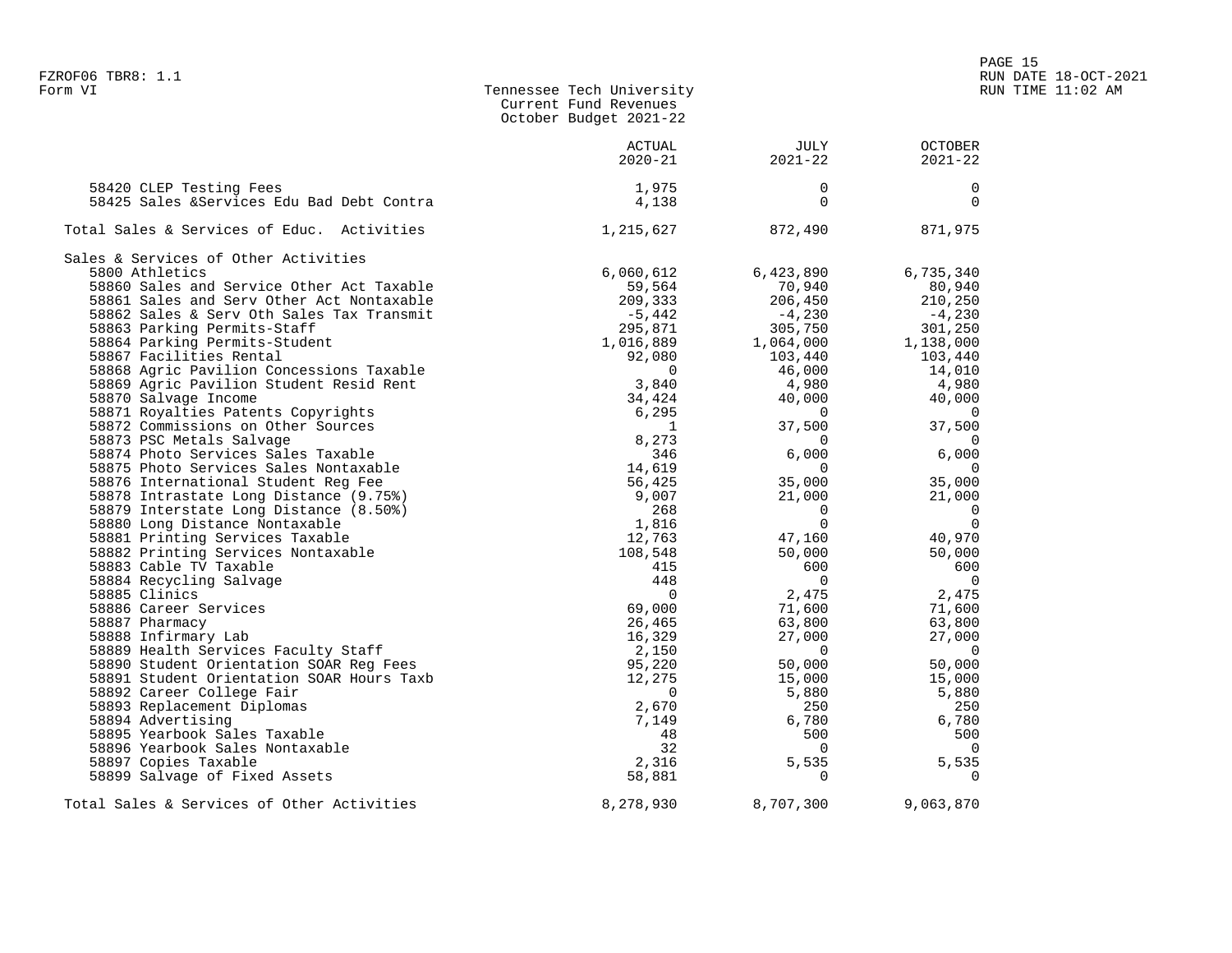| Form VI | Tennessee Tech University |
|---------|---------------------------|
|         | Current Fund Revenues     |
|         | October Budget 2021-22    |

|                                           | <b>ACTUAL</b><br>$2020 - 21$ | JULY<br>$2021 - 22$ | <b>OCTOBER</b><br>$2021 - 22$ |
|-------------------------------------------|------------------------------|---------------------|-------------------------------|
| Other Sources                             |                              |                     |                               |
| 58505 Traffic Fines                       | 163,676                      | 141,500             | 141,500                       |
| 58514 Over and Short General Nontaxable   | 34                           | $\Omega$            | <sup>()</sup>                 |
| 58518 Miscellaneous Income Taxable        | 20,685                       | $\Omega$            | $\Omega$                      |
| 58519 Miscellaneous Income Nontaxable     | 94,057                       | 30,000              | 30,000                        |
| 58545 Expired Grants                      | 154,689                      | $\Omega$            | 60,411                        |
| 58547 Property Management Income          | 68,348                       | $\Omega$            | $\Omega$                      |
| 58548 EXPW - Mem Gym Lifequard            | 703                          | $\Omega$            | $\Omega$                      |
| 58555 HEERF Foregone Revenue              | 9,310,530                    | $\Omega$            | $\Omega$                      |
| 58560 Other Operating Rev Bad Debt Contra | 214                          | $\Omega$            | $\mathbf 0$                   |
| 58570 Other Nonoperating Bad Debt Contra  | 1,046                        | $\Omega$            | $\overline{0}$                |
| 58580 Wellness Incentive Revenue          | 39,775                       | $\Omega$            | $\cap$                        |
| 58805 Interest Income                     | 181,376                      | 1,035,000           | 1,035,000                     |
| 58810 Investment Expense                  | $-370$                       | $\Omega$            | $\Omega$                      |
| 58830 Unrealized Gains and Losses         | $-647$                       | 1,000               | 1,000                         |
| Total Other Sources                       | 10,034,116                   | 1,207,500           | 1,267,911                     |
| Total Educational & General               | 182,533,127                  | 173,569,083         | 175,322,491                   |
| Auxiliary Enterprises Revenues            |                              |                     |                               |
| 310 Book & University Store               | 474,538                      | 459,639             | 459,639                       |
| 320 Food Services                         | 3,419,232                    | 2,949,731           | 2,949,731                     |
| 330 Housing                               | 13,807,938                   | 13,181,900          | 13,181,900                    |
| 370 Post Office                           | 11                           | 4,750               | 4,750                         |
| 350 Wellness Facility                     | 1,808,901                    | 1,563,061           | 1,623,455                     |
| 390 Other Auxiliaries                     | 303,007                      | 270,000             | 270,000                       |
| Total Auxiliary Revenues                  | 19,813,627                   | 18,429,081          | 18,489,475                    |
| Total Revenues                            | 202, 346, 754                | 191,998,164         | 193,811,966                   |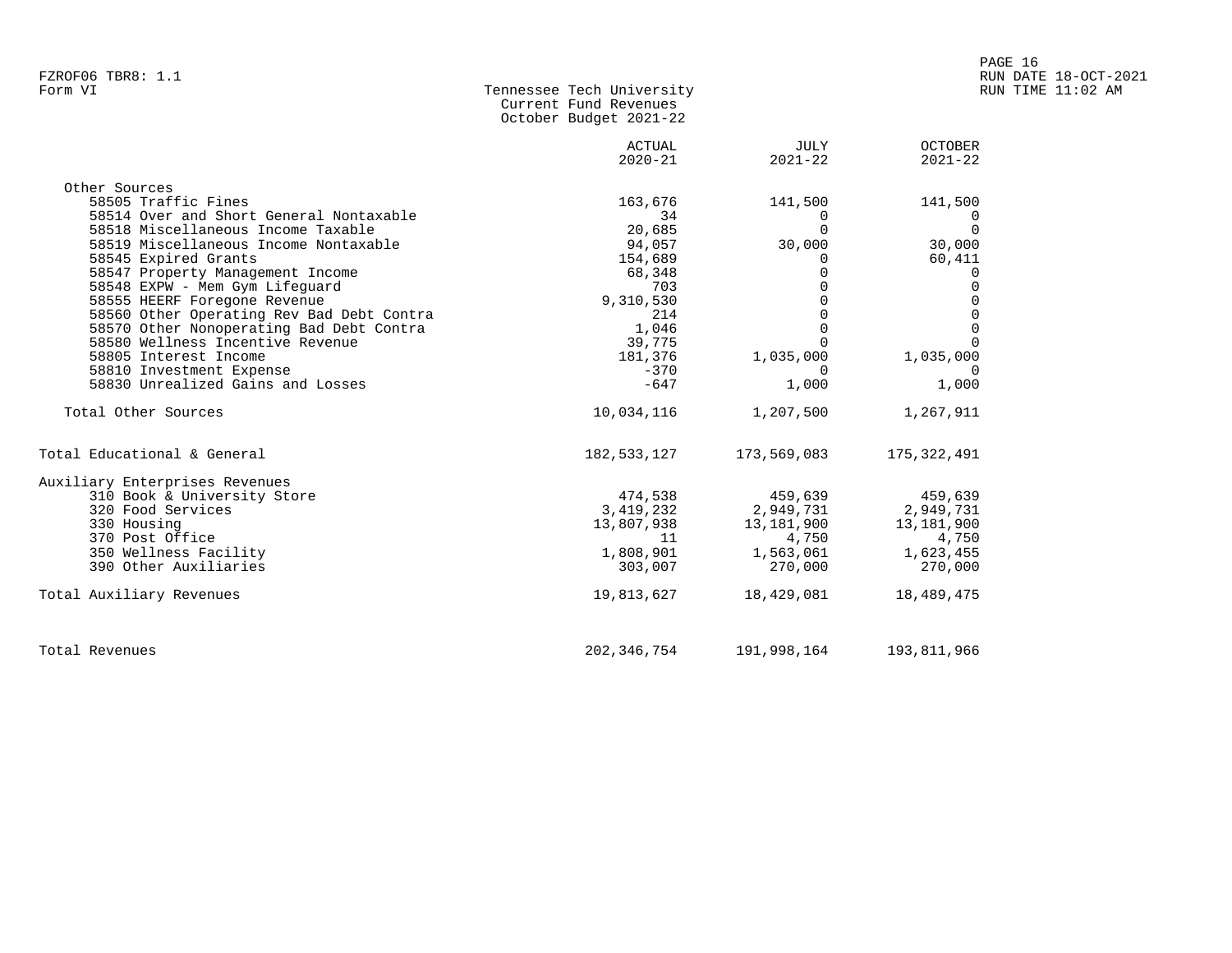PAGE 17 FZROF07 TBR8: 1.0 RUN DATE 18-OCT-2021

|                                                                                                                                                      | Actual<br>$2020 - 21$                          | July<br>$2021 - 22$                               | October<br>$2021 - 22$                                |
|------------------------------------------------------------------------------------------------------------------------------------------------------|------------------------------------------------|---------------------------------------------------|-------------------------------------------------------|
| Education and General<br>Instruction (20)<br>Instruction (200)<br>Summer School (120004)                                                             |                                                |                                                   |                                                       |
| Salaries - Academic<br>Employee Benefits                                                                                                             | 12,074<br>2,132                                | 17,044<br>4,531                                   | 17,044<br>4,531                                       |
| Total - Summer School (120004):                                                                                                                      | 14,206                                         | 21,575                                            | 21,575                                                |
| Online & Distance Education (120022)<br>Salaries - Supporting                                                                                        | $\mathbf 0$                                    | 21,213                                            | 0                                                     |
| Total - Online & Distance Education (120022):                                                                                                        | $\Omega$                                       | 21,213                                            | $\Omega$                                              |
| SAF Student Success Fee (121000)<br>Salaries - Academic<br>Salaries - Students<br>Salaries - Professional<br>Employee Benefits<br>Operating Expenses | 6,500<br>1,710<br>63,971<br>24,243<br>$\Omega$ | 20,000<br>$\Omega$<br>1,120<br>36,677<br>$\Omega$ | 20,000<br>$\overline{0}$<br>1,120<br>36,677<br>44,945 |
| Total - SAF Student Success Fee (121000):                                                                                                            | 96,424                                         | 57,797                                            | 102,742                                               |
| SAF SS Fee Villages (121001)<br>Operating Expenses                                                                                                   | 150                                            | $\mathbf 0$                                       | $\mathbf 0$                                           |
| Total - SAF SS Fee Villages (121001):                                                                                                                | 150                                            | $\mathbf 0$                                       | $\mathbf 0$                                           |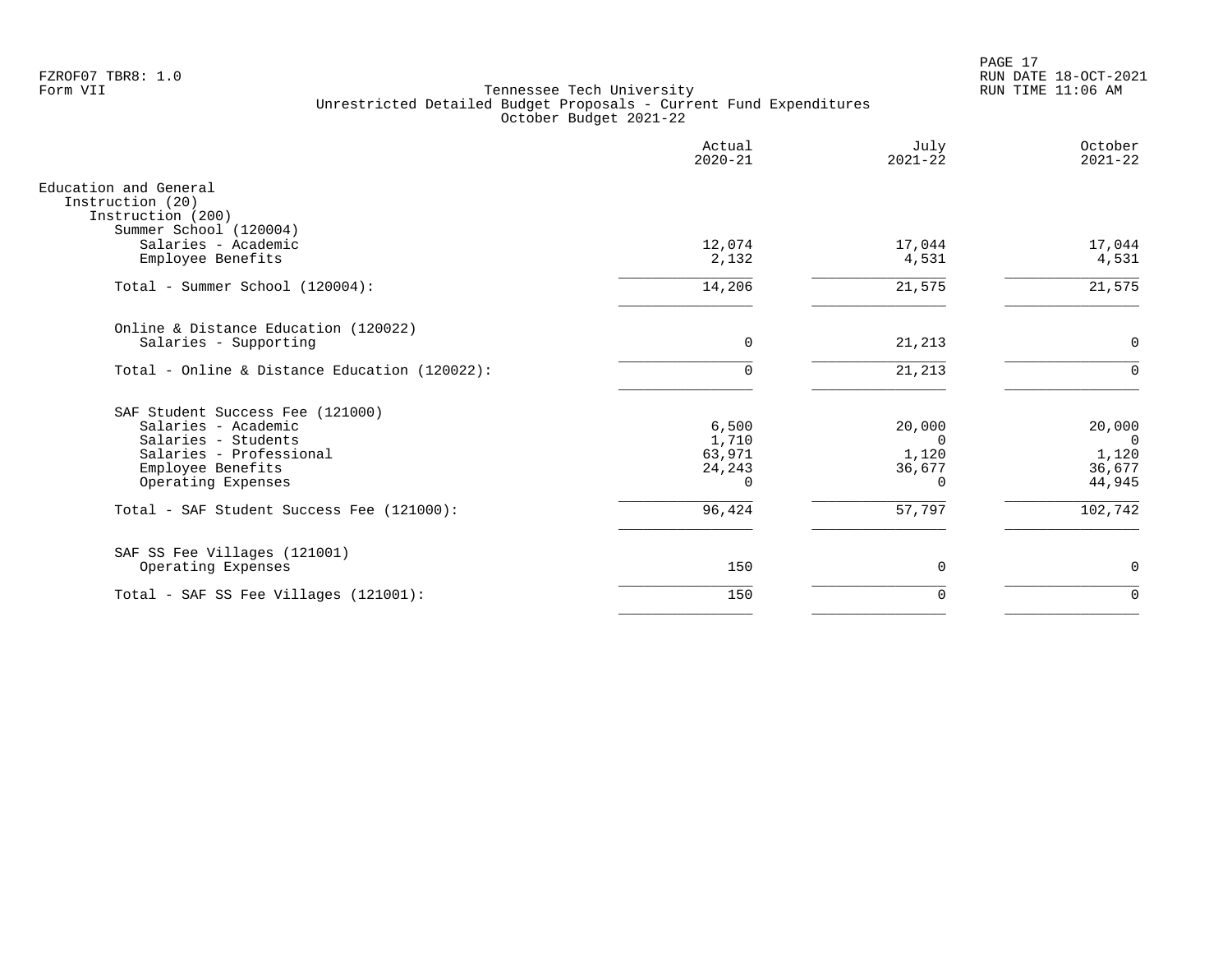PAGE 18 FZROF07 TBR8: 1.0 RUN DATE 18-OCT-2021

|                                                                  | Actual<br>$2020 - 21$ | July<br>$2021 - 22$ | October<br>$2021 - 22$ |
|------------------------------------------------------------------|-----------------------|---------------------|------------------------|
| Center for Career Dev - COOP (121801)<br>Salaries - Professional | 52,390                | 50,990              | 52,895                 |
| Employee Benefits<br>Operating Expenses                          | 24,106<br>1,500       | 25,055<br>1,500     | 25,055<br>1,500        |
| Total - Center for Career Dev - COOP (121801):                   | 77,996                | 77,545              | 79,450                 |
| Honors College (121900)                                          |                       |                     |                        |
| Salaries - Academic                                              | 33,080                | 36,500              | 42,900                 |
| Salaries - Supporting                                            | 27,900                | 26,500              | 27,750                 |
| Salaries - Students<br>Salaries - Professional                   | 3,687                 | 3,780               | 3,780                  |
| Employee Benefits                                                | 122,438<br>46,829     | 119,538<br>48,918   | 123,538<br>48,918      |
| Operating Expenses                                               | 7,341                 | 7,054               | 7,054                  |
| Total - Honors College (121900):                                 | 241,275               | 242,290             | 253,940                |
| Federal College Work Study Program (122001)                      |                       |                     |                        |
| Salaries - Students                                              | 37,833                | 57,730              | 57,730                 |
| Employee Benefits                                                | 12,251                | 0                   | 0                      |
| Department Revenues                                              | $-13$                 | $\Omega$            | $\Omega$               |
| Total - Federal College Work Study Program (122001):             | 50,071                | 57,730              | 57,730                 |
| Military Science (125600)                                        |                       |                     |                        |
| Salaries - Supporting                                            | 38,014                | 36,514              | 37,864                 |
| Employee Benefits                                                | 23,650                | 27,150              | 27,150                 |
| Travel                                                           | 118                   | $\Omega$            | $\Omega$               |
| Operating Expenses                                               | 11,238                | 11,460              | 13,960                 |
| Total - Military Science (125600):                               | 73,020                | 75,124              | 78,974                 |
|                                                                  |                       |                     |                        |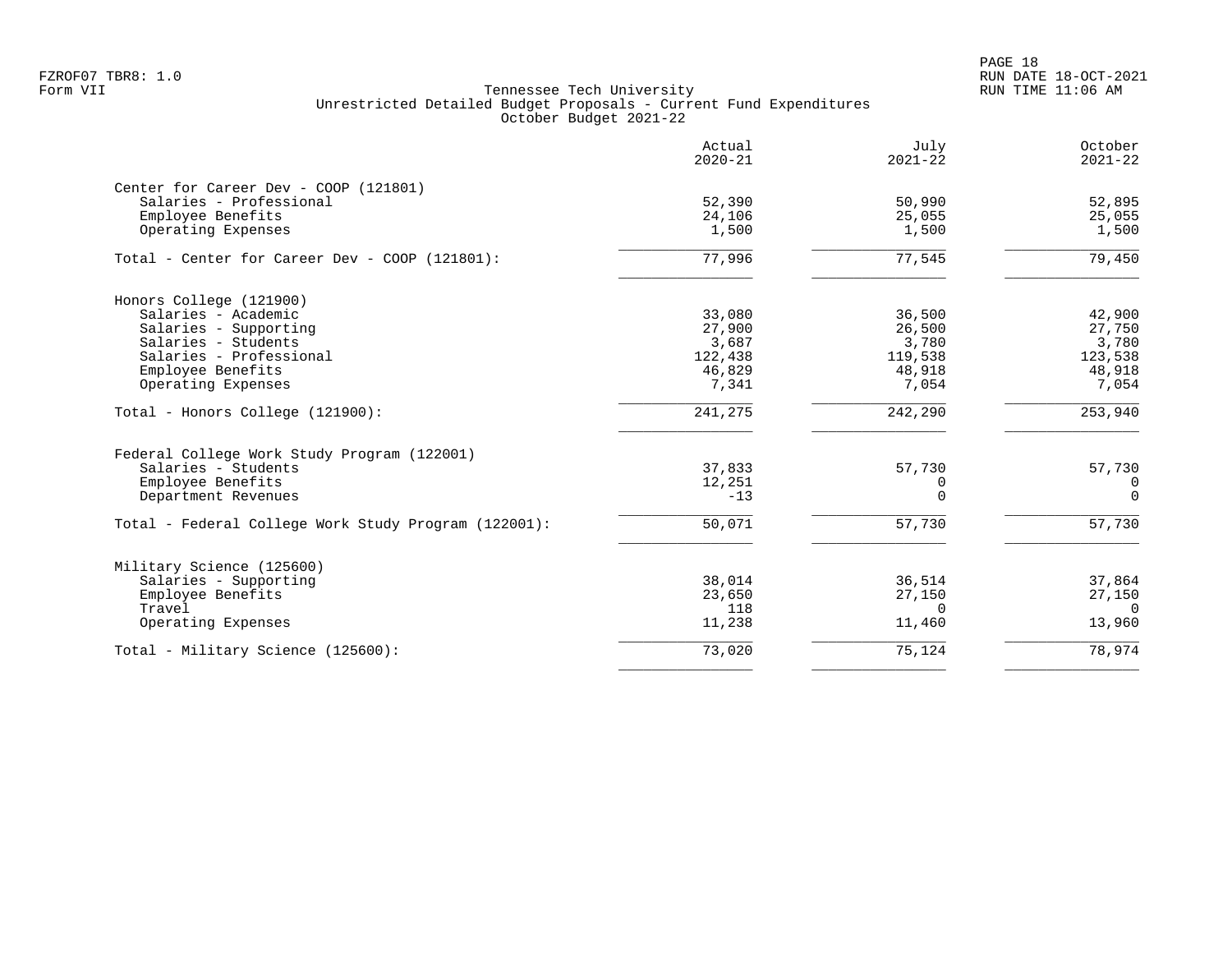PAGE 19 FZROF07 TBR8: 1.0 RUN DATE 18-OCT-2021

|                                                                                                                                       | Actual<br>$2020 - 21$            | July<br>$2021 - 22$                       | October<br>$2021 - 22$                          |
|---------------------------------------------------------------------------------------------------------------------------------------|----------------------------------|-------------------------------------------|-------------------------------------------------|
| Arts and Sci Grad Assist (130001)<br>Employee Benefits                                                                                | 104,133                          | 162,410                                   | 162,410                                         |
| Total - Arts and Sci Grad Assist (130001):                                                                                            | 104,133                          | 162,410                                   | 162,410                                         |
| Online Course Dev Arts and Science (130010)<br>Operating Expenses                                                                     | $\Omega$                         | 11,800                                    | 0                                               |
| Total - Online Course Dev Arts and Science (130010):                                                                                  | $\Omega$                         | 11,800                                    | $\Omega$                                        |
| SACF Arts & Sciences (130016)<br>Employee Benefits<br>Operating Expenses                                                              | 190,747<br>$\Omega$              | 129,157<br>129,493                        | 0<br>$\mathbf 0$                                |
| Total - SACF Arts & Sciences (130016):                                                                                                | 190,747                          | 258,650                                   | $\Omega$                                        |
| Collapsed SACF Arts & Sciences (130017)<br>Employee Benefits<br>Operating Expenses                                                    | 0<br>$\Omega$                    | 0<br>$\Omega$                             | 127,076<br>280,670                              |
| Total - Collapsed SACF Arts & Sciences (130017):                                                                                      | $\Omega$                         | $\Omega$                                  | 407,746                                         |
| Summer School Col of Arts & Science (130028)<br>Salaries - Academic<br>Salaries - Students<br>Employee Benefits<br>Operating Expenses | 537,054<br>1,541<br>106,817<br>0 | 393,130<br>$\Omega$<br>126,503<br>141,312 | 393,130<br>$\overline{0}$<br>126,503<br>141,312 |
| Total - Summer School Col of Arts & Science (130028):                                                                                 | 645,412                          | 660,945                                   | 660,945                                         |
|                                                                                                                                       |                                  |                                           |                                                 |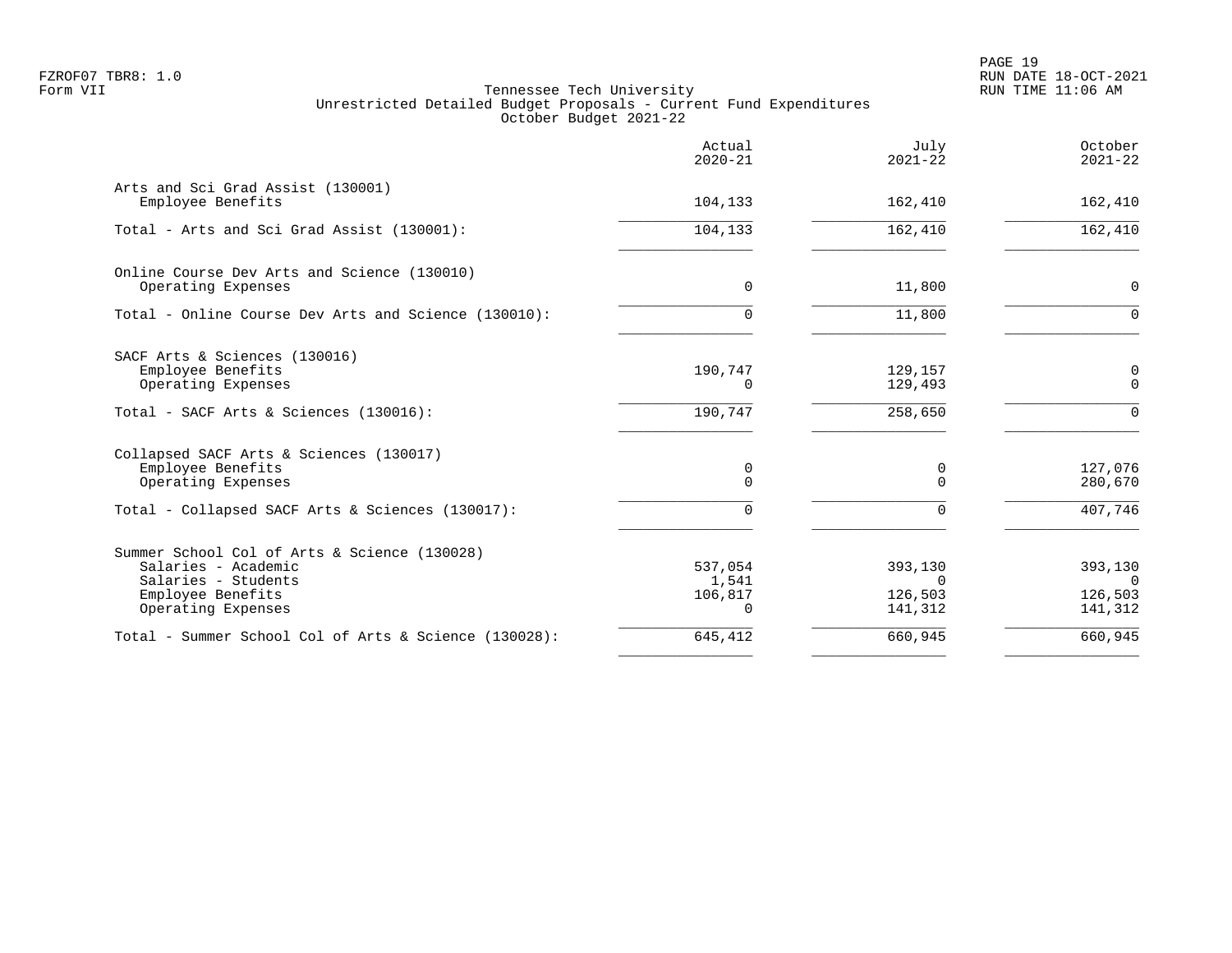PAGE 20 FZROF07 TBR8: 1.0 RUN DATE 18-OCT-2021

|                                                                                       | Actual<br>$2020 - 21$ | July<br>$2021 - 22$ | October<br>$2021 - 22$ |
|---------------------------------------------------------------------------------------|-----------------------|---------------------|------------------------|
| TN eCampus Col of Arts & Science (130031)<br>Salaries - Academic<br>Employee Benefits | 102,119<br>16,403     | 121,441<br>25,000   | 121,441<br>30,000      |
| Total - TN eCampus Col of Arts & Science (130031):                                    | 118,522               | 146,441             | 151,441                |
| OA FEE-Dean Arts & Sci (130035)                                                       |                       |                     |                        |
| Salaries - Academic                                                                   | 115,277               | 39,351              | 41,316                 |
| Employee Benefits                                                                     | 28,007                | 15,740              | 15,740                 |
| Operating Expenses                                                                    | 1,386                 | 181,267             | 1,052,705              |
| Total - OA FEE-Dean Arts & Sci $(130035)$ :                                           | 144,670               | 236,358             | 1,109,761              |
| Biology (131000)                                                                      |                       |                     |                        |
| Salaries - Academic                                                                   | 1,137,148             | 1,347,530           | 1,394,890              |
| Salaries - Supporting                                                                 | 66,904                | 77,281              | 56,941                 |
| Salaries - Professional                                                               | 108,748               | 129,550             | 133,026                |
| Employee Benefits                                                                     | 500,615               | 576,933             | 512,569                |
| Travel                                                                                | 352                   | $\Omega$            | $\Omega$               |
| Operating Expenses                                                                    | 32,021                | 34,000              | 34,000                 |
| $Total - Biology (131000):$                                                           | 1,845,788             | 2,165,294           | 2,131,426              |
| Biology Lab Manuals (131008)                                                          |                       |                     |                        |
| Operating Expenses                                                                    | 1,171                 | 1,915               | 9,824                  |
| Total - Biology Lab Manuals (131008):                                                 | 1,171                 | 1,915               | 9,824                  |
|                                                                                       |                       |                     |                        |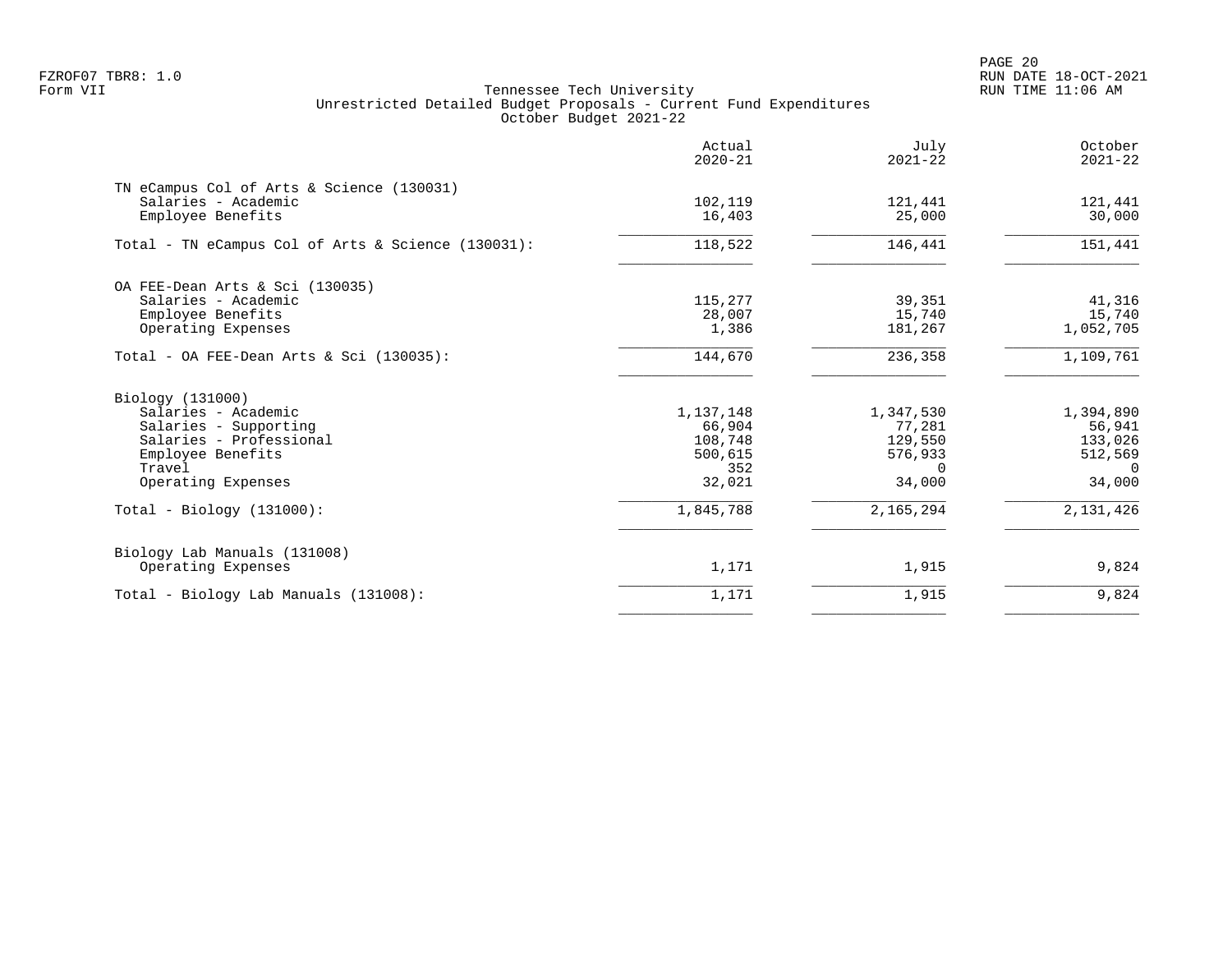|                                                                                                                | Actual<br>$2020 - 21$               | July<br>$2021 - 22$                | October<br>$2021 - 22$                   |
|----------------------------------------------------------------------------------------------------------------|-------------------------------------|------------------------------------|------------------------------------------|
| SACF Biology (131016)<br>Salaries - Academic<br>Salaries - Students<br>Employee Benefits<br>Operating Expenses | 86,400<br>61,031<br>5,534<br>26,524 | 115,200<br>68,000<br>0<br>$\Omega$ | 0<br>$\Omega$<br>$\mathbf 0$<br>$\Omega$ |
| Total - SACF Biology (131016):                                                                                 | 179,489                             | 183,200                            | $\Omega$                                 |
| SACF Biology Lab (131017)<br>Travel<br>Operating Expenses                                                      | 3,534<br>84,182                     | 9,400<br>76,000                    | 0<br>$\mathbf{0}$                        |
| Total - SACF Biology Lab (131017):                                                                             | 87,716                              | 85,400                             | $\Omega$                                 |
| SACF Biology Equipment Maintenance (131018)<br>Operating Expenses                                              | 10,414                              | 10,000                             | $\mathbf 0$                              |
| Total - SACF Biology Equipment Maintenance (131018):                                                           | 10,414                              | 10,000                             | $\Omega$                                 |
| Collapsed SACF Biology (131025)<br>Salaries - Academic<br>Salaries - Students                                  | 0<br>$\Omega$                       | 0<br>$\Omega$                      | 113,344<br>66,904                        |
| Total - Collapsed SACF Biology (131025):                                                                       | $\Omega$                            | $\Omega$                           | 180,248                                  |
| Collapsed SACF Biology Lab Expenses (131026)<br>Travel<br>Operating Expenses                                   | 0<br>$\mathbf 0$                    | 0<br>$\Omega$                      | 9,249<br>74,775                          |
| Total - Collapsed SACF Biology Lab Expenses (131026):                                                          | 0                                   | $\Omega$                           | 84,024                                   |
|                                                                                                                |                                     |                                    |                                          |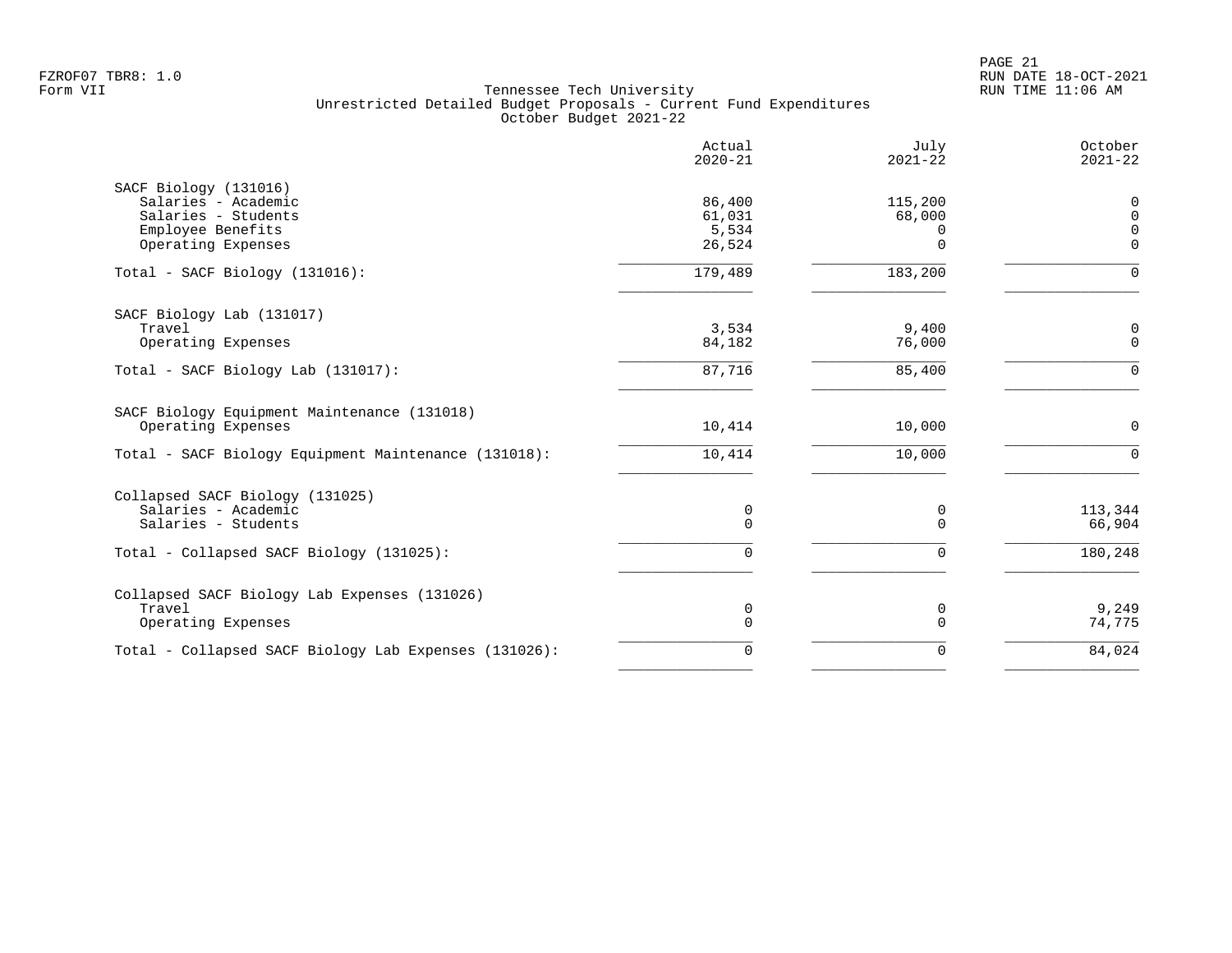|                                                                   | Actual<br>$2020 - 21$ | July<br>$2021 - 22$ | October<br>$2021 - 22$ |
|-------------------------------------------------------------------|-----------------------|---------------------|------------------------|
| Collapsed SACF Biology Equip Maint (131027)<br>Operating Expenses | $\Omega$              | $\Omega$            | 9,839                  |
|                                                                   |                       |                     |                        |
| Total - Collapsed SACF Biology Equip Maint (131027):              | 0                     | $\Omega$            | 9,839                  |
| Chemistry (131500)                                                |                       |                     |                        |
| Salaries - Academic                                               | 1,432,749             | 1,453,803           | 1,522,255              |
| Salaries - Supporting                                             | 87,911                | 82,087              | 85,626                 |
| Salaries - Professional                                           | 61,120                | 59,720              | 62,190                 |
| Employee Benefits                                                 | 576,241               | 611,980             | 511,980                |
| Travel                                                            | 531                   | 2,000               | 2,000                  |
| Operating Expenses                                                | 22,961                | 34,000              | 34,000                 |
| Total - Chemistry $(131500)$ :                                    | 2, 181, 513           | 2, 243, 590         | 2,218,051              |
| Chemistry Lab Fees (131502)                                       |                       |                     |                        |
| Operating Expenses                                                | 1,341                 | 2,800               | 2,800                  |
| Total - Chemistry Lab Fees (131502):                              | 1,341                 | 2,800               | 2,800                  |
| Preprofessional Health Services (131503)                          |                       |                     |                        |
| Salaries - Supporting                                             | 25,427                | 24,027              | 24,627                 |
| Employee Benefits                                                 | 10,799                | 11,184              | 11,184                 |
| Travel                                                            | 0                     | 500                 | 500                    |
| Operating Expenses                                                | 1,260                 | 860                 | 860                    |
| Total - Preprofessional Health Services (131503):                 | 37,486                | 36,571              | 37,171                 |
|                                                                   |                       |                     |                        |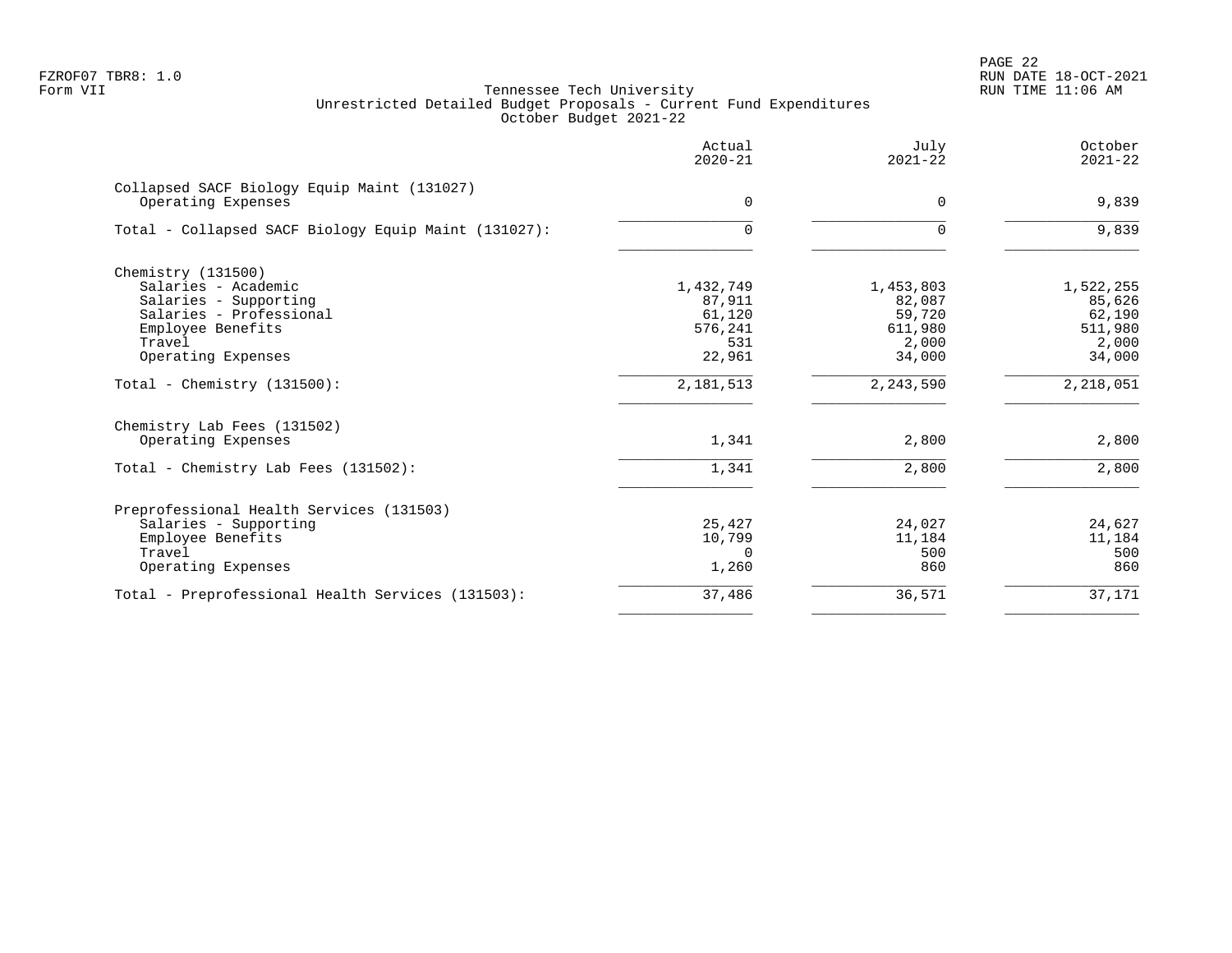|                                                                                                                                                                  | Actual<br>$2020 - 21$                               | July<br>$2021 - 22$                                   | October<br>$2021 - 22$                                |
|------------------------------------------------------------------------------------------------------------------------------------------------------------------|-----------------------------------------------------|-------------------------------------------------------|-------------------------------------------------------|
| Environmental Science PHD (131504)<br>Salaries - Academic<br>Salaries - Students<br>Salaries - Professional<br>Employee Benefits<br>Travel<br>Operating Expenses | 21,784<br>50,888<br>36,333<br>1,925<br>500<br>7,599 | 72,650<br>37,900<br>14,030<br>1,063<br>3,700<br>5,660 | 72,650<br>37,900<br>14,030<br>1,063<br>3,700<br>5,660 |
| Total - Environmental Science PHD (131504):                                                                                                                      | 119,029                                             | 135,003                                               | 135,003                                               |
| SACF Chemistry (131517)<br>Salaries - Academic<br>Salaries - Students<br>Employee Benefits<br>Operating Expenses                                                 | 125,675<br>25,530<br>2,058<br>3,126                 | 144,000<br>27,000<br>$\Omega$<br>$\Omega$             | 0<br>$\mathbf 0$<br>$\mathbf 0$<br>$\mathbf 0$        |
| Total - SACF Chemistry (131517):                                                                                                                                 | 156,389                                             | 171,000                                               | $\Omega$                                              |
| SACF Chemistry Lab Expenses (131518)<br>Operating Expenses<br>Total - SACF Chemistry Lab Expenses (131518):                                                      | 19,733<br>19,733                                    | 46,000<br>46,000                                      | $\mathbf 0$<br>$\Omega$                               |
| SACF Chemistry Equipment Maint (131519)<br>Operating Expenses                                                                                                    | 128,242                                             | 100,000                                               | 0                                                     |
| Total - SACF Chemistry Equipment Maint (131519):                                                                                                                 | 128,242                                             | 100,000                                               | $\mathbf 0$                                           |
|                                                                                                                                                                  |                                                     |                                                       |                                                       |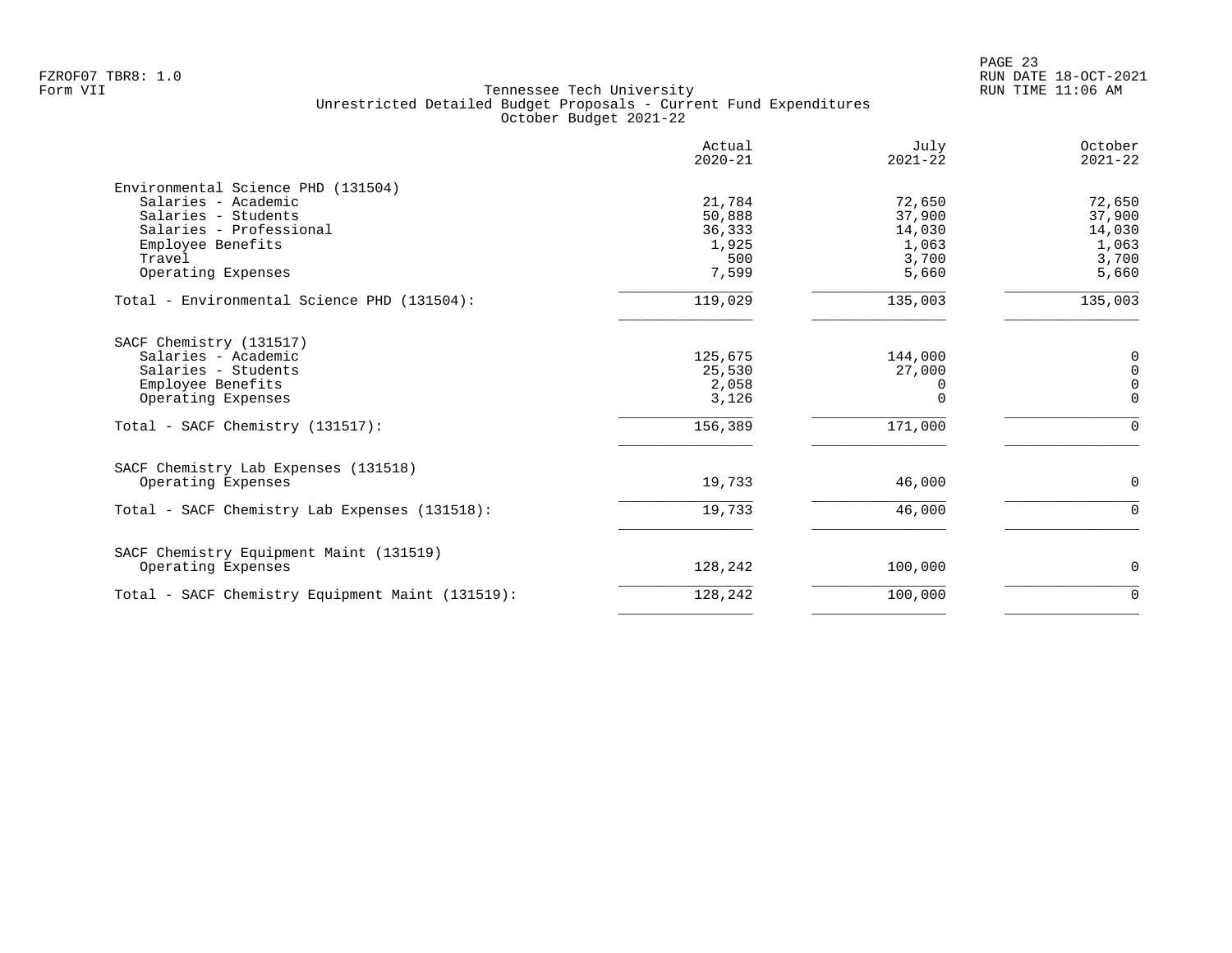|                                                                                                      | Actual<br>$2020 - 21$ | July<br>$2021 - 22$ | October<br>$2021 - 22$     |
|------------------------------------------------------------------------------------------------------|-----------------------|---------------------|----------------------------|
| SACF Chemistry Cryogens (131520)<br>Operating Expenses                                               | 38,377                | 21,000              | $\Omega$                   |
| Total - SACF Chemistry Cryogens (131520):                                                            | 38,377                | 21,000              | $\Omega$                   |
| Collapsed SACF Chemistry (131521)<br>Salaries - Academic<br>Salaries - Students<br>Employee Benefits | 0<br>0<br>$\Omega$    |                     | 141,680<br>26,565<br>1,000 |
| Total - Collapsed SACF Chemistry (131521):                                                           | $\Omega$              | $\Omega$            | 169,245                    |
| Collapsed SACF Chemistry Lab Expens (131522)<br>Operating Expenses                                   | $\Omega$              | $\Omega$            | 45,259                     |
| Total - Collapsed SACF Chemistry Lab Expens (131522):                                                | 0                     |                     | 45,259                     |
| Collapsed SACF Chem Equip Maint (131523)<br>Operating Expenses                                       | $\Omega$              | $\Omega$            | 98,389                     |
| Total - Collapsed SACF Chem Equip Maint (131523):                                                    | $\cap$                | U                   | 98,389                     |
| Collapsed SACF Chemistry Cryogens (131524)<br>Operating Expenses                                     | $\Omega$              | $\Omega$            | 20,662                     |
| Total - Collapsed SACF Chemistry Cryogens (131524):                                                  | $\Omega$              |                     | 20,662                     |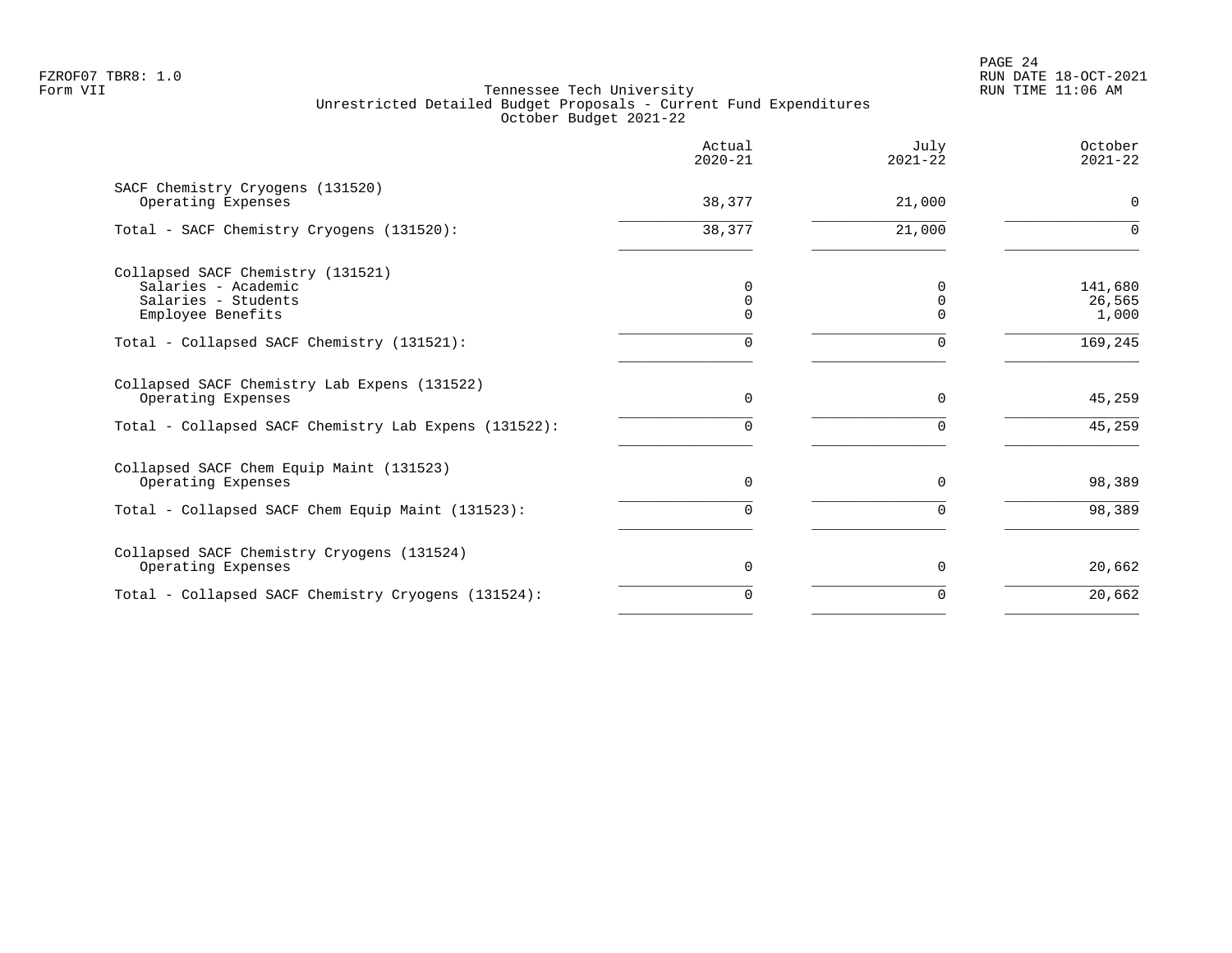|                                                | Actual<br>$2020 - 21$ | July<br>$2021 - 22$ | October<br>$2021 - 22$ |
|------------------------------------------------|-----------------------|---------------------|------------------------|
| Computer Science (132000)                      |                       |                     |                        |
| Salaries - Academic                            | 1,643,553             | 1,776,028           | 1,962,206              |
| Salaries - Supporting                          | 55,075                | 52,050              | 56,550                 |
| Salaries - Students                            | 14,245                | 0                   | 12,562                 |
| Salaries - Professional                        | 58,297                |                     | 18,741                 |
| Employee Benefits                              | 469,127               | 772,757             | 645,707                |
| Operating Expenses                             | 75,136                | 13,796              | 37,489                 |
| Capital Outlay                                 | 28,783                | $\Omega$            | $\Omega$               |
| Total - Computer Science (132000):             | 2,344,216             | 2,614,631           | 2,733,255              |
| Computer Science Grad Assist (132001)          |                       |                     |                        |
| Employee Benefits                              | 40,799                | 0                   | 42,023                 |
| Total - Computer Science Grad Assist (132001): | 40,799                | 0                   | 42,023                 |
| SACF Comp Sci GTAs (132007)                    |                       |                     |                        |
| Employee Benefits                              | 132,836               | $\Omega$            | $\Omega$               |
| Total - SACF Comp Sci GTAs (132007):           | 132,836               | $\Omega$            | $\Omega$               |
|                                                |                       |                     |                        |
| Earth Sciences (132500)<br>Salaries - Academic | 568,352               | 544,588             | 541,710                |
|                                                | 32,534                | 31,134              | 54,648                 |
| Salaries - Supporting<br>Employee Benefits     | 219,097               | 203,369             | 212,738                |
| Operating Expenses                             | 9,404                 | 15,000              | 20,597                 |
|                                                |                       |                     |                        |
| Total - Earth Sciences (132500):               | 829,387               | 794,091             | 829,693                |
|                                                |                       |                     |                        |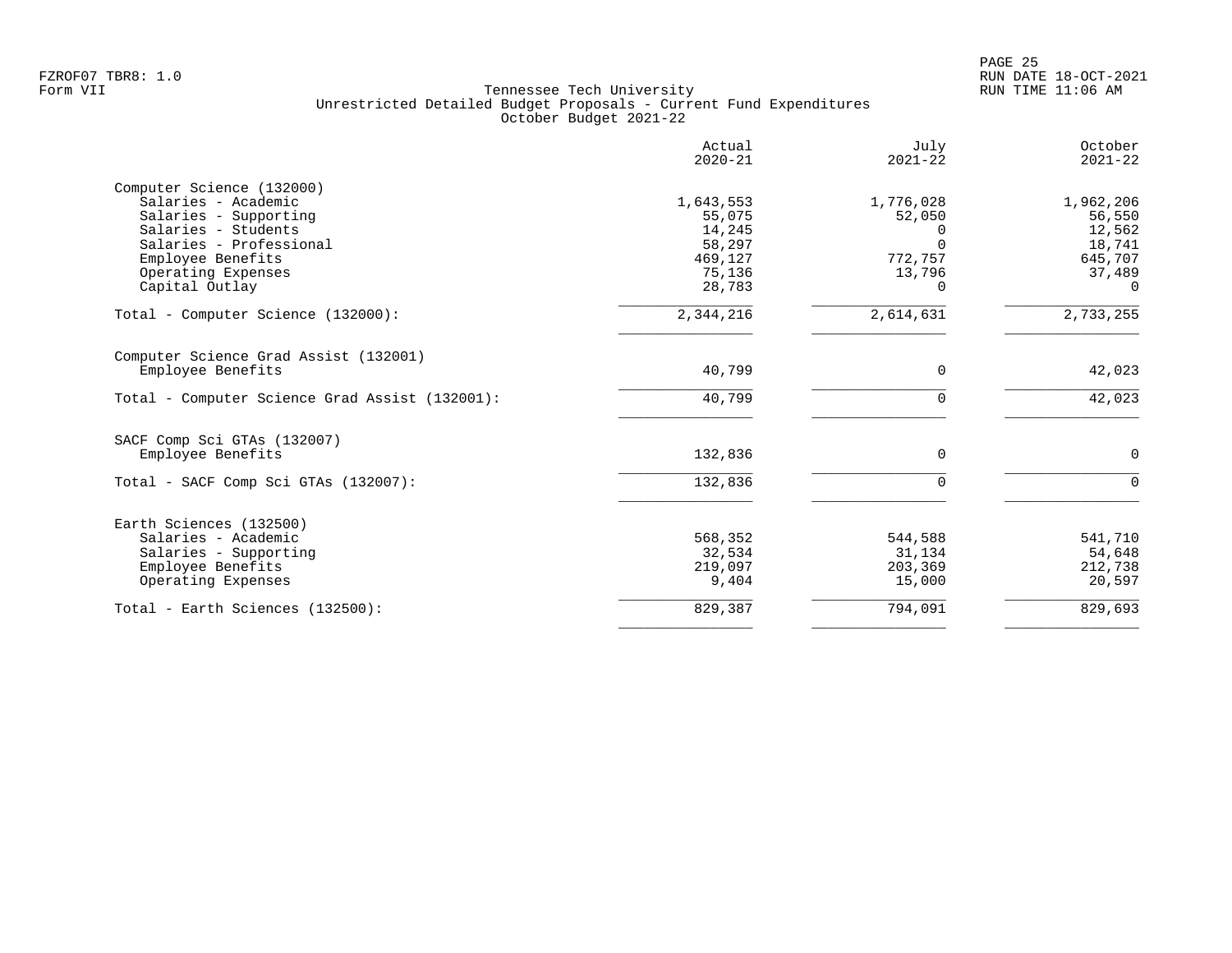|                                                       | Actual<br>$2020 - 21$ | July<br>$2021 - 22$ | October<br>$2021 - 22$ |
|-------------------------------------------------------|-----------------------|---------------------|------------------------|
| SACF Earth Sciences (132516)                          |                       |                     |                        |
| Salaries - Academic                                   | 14,598                | $\Omega$            | $\mathbf 0$            |
| Salaries - Students                                   | 6,101                 | 5,300               | $\mathbf 0$            |
| Employee Benefits                                     | 1,437                 | $\Omega$            | $\Omega$               |
| Operating Expenses                                    | 3,619                 | $\Omega$            | $\Omega$               |
| Total - SACF Earth Sciences (132516):                 | 25,755                | 5,300               | $\Omega$               |
| SACF Earth Sciences Lab Expenses (132517)             |                       |                     |                        |
| Travel                                                | 343                   | 2,500               | $\mathbf 0$            |
| Operating Expenses                                    | 7,153                 | 7,200               | $\mathbf 0$            |
| Total - SACF Earth Sciences Lab Expenses (132517):    | 7,496                 | 9,700               | $\Omega$               |
| SACF Earth Sciences Equipment Maint (132518)          |                       |                     |                        |
| Operating Expenses                                    | 19,951                | 12,000              | $\mathbf 0$            |
| Total - SACF Earth Sciences Equipment Maint (132518): | 19,951                | 12,000              | $\Omega$               |
| Collapsed SACF Earth Sciences (132520)                |                       |                     |                        |
| Salaries - Students                                   | $\mathbf 0$           | $\mathbf 0$         | 5,214                  |
| Total - Collapsed SACF Earth Sciences (132520):       | $\Omega$              | $\Omega$            | 5,214                  |
| Collapsed SACF Earth Sci Lab Exp (132521)             |                       |                     |                        |
| Travel                                                | 0                     | 0                   | 2,460                  |
| Operating Expenses                                    | $\mathbf 0$           | $\Omega$            | 7,084                  |
| Total - Collapsed SACF Earth Sci Lab Exp (132521):    | $\mathbf 0$           | 0                   | 9,544                  |
|                                                       |                       |                     |                        |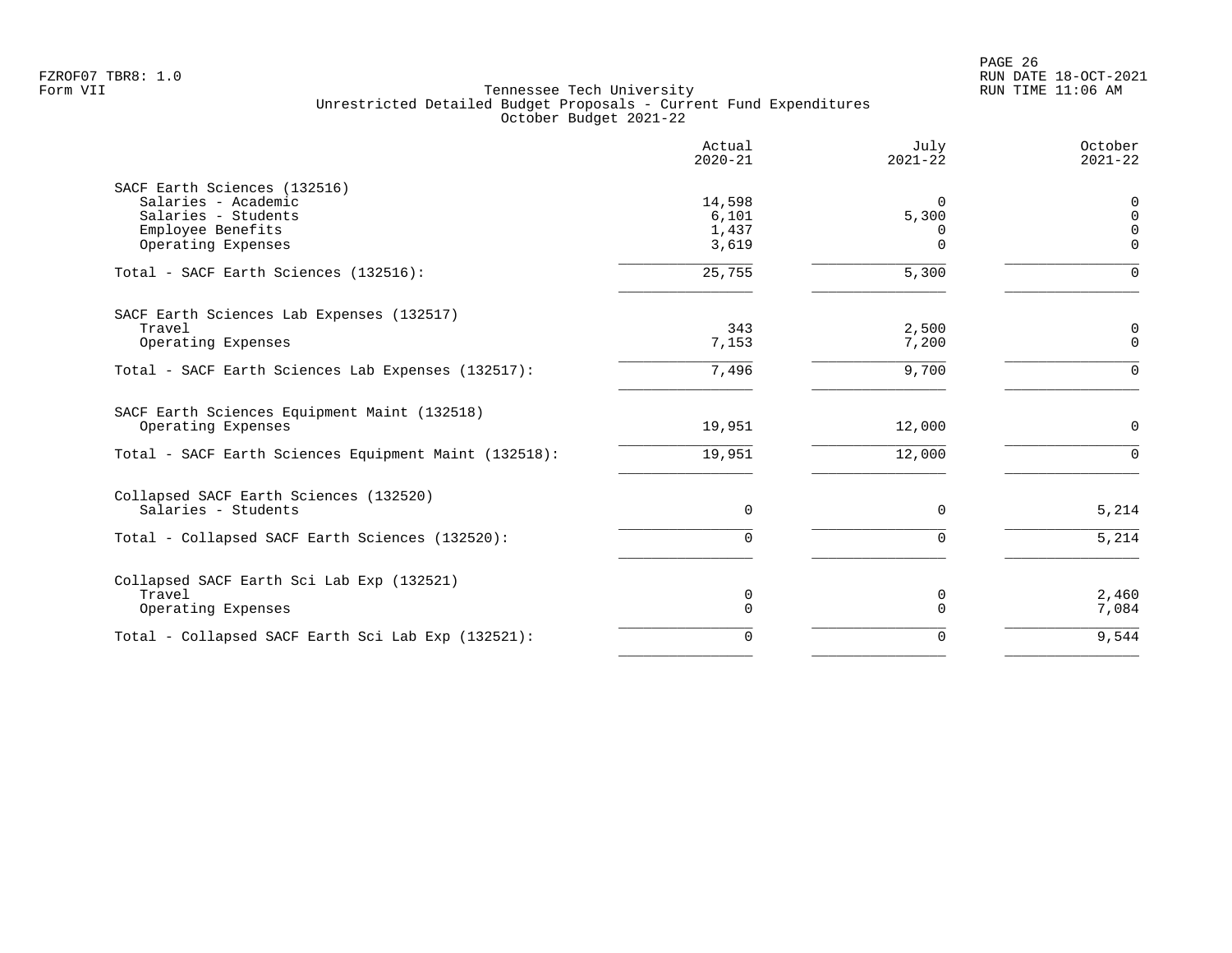PAGE 27 FZROF07 TBR8: 1.0 RUN DATE 18-OCT-2021

|                                                                                                                                              | Actual<br>$2020 - 21$                                       | July<br>$2021 - 22$                                         | October<br>$2021 - 22$                                      |
|----------------------------------------------------------------------------------------------------------------------------------------------|-------------------------------------------------------------|-------------------------------------------------------------|-------------------------------------------------------------|
| Collapsed SACF Earth Sci Equip Main (132522)<br>Operating Expenses                                                                           | 0                                                           | 0                                                           | 11,806                                                      |
| Total - Collapsed SACF Earth Sci Equip Main (132522):                                                                                        | 0                                                           | 0                                                           | 11,806                                                      |
| English (133000)<br>Salaries - Academic<br>Salaries - Supporting<br>Salaries - Students<br>Employee Benefits<br>Travel<br>Operating Expenses | 1,848,725<br>62,385<br>$\Omega$<br>596,691<br>100<br>34,947 | 1,883,059<br>59,585<br>300<br>619,600<br>$\Omega$<br>28,100 | 1,923,816<br>61,905<br>300<br>504,270<br>$\Omega$<br>38,190 |
| $Total - English (133000):$                                                                                                                  | 2,542,848                                                   | 2,590,644                                                   | 2,528,481                                                   |
| Speech (133001)<br>Travel<br>Operating Expenses<br>Total - Speech $(133001)$ :                                                               | $\overline{0}$<br>411<br>411                                | 20,000<br>$\Omega$<br>20,000                                | 20,000<br>2,071<br>22,071                                   |
| Communication (133003)<br>Salaries - Academic<br>Salaries - Supporting<br>Employee Benefits<br>Travel<br>Operating Expenses                  | 662,060<br>32,601<br>235,069<br>$\Omega$<br>75,175          | 654,666<br>31,201<br>217,373<br>2,500<br>12,825             | 679,571<br>32,492<br>217,373<br>2,500<br>12,876             |
| Total - Communication (133003):                                                                                                              | 1,004,905                                                   | 918,565                                                     | 944,812                                                     |
|                                                                                                                                              |                                                             |                                                             |                                                             |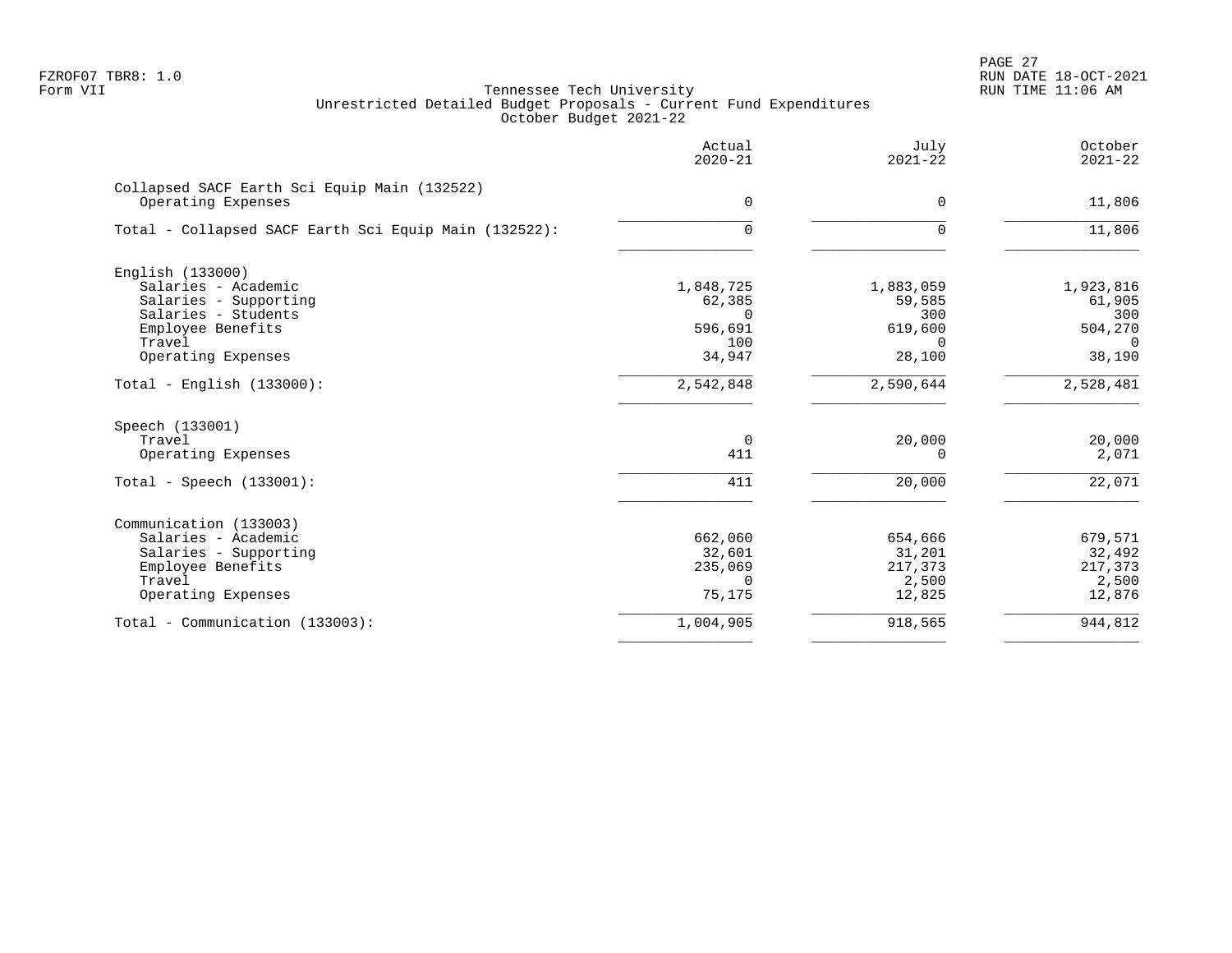|                                                    | Actual<br>$2020 - 21$ | July<br>$2021 - 22$ | October<br>$2021 - 22$ |
|----------------------------------------------------|-----------------------|---------------------|------------------------|
| Theatre (133004)                                   |                       |                     |                        |
| Salaries - Supporting                              | 10,551                | 20,000              | 20,000                 |
| Salaries - Students                                | 9,335                 | $\Omega$            | $\Omega$               |
| Employee Benefits                                  | 1,521                 | 1,530               | 1,530                  |
| Operating Expenses                                 | 23,307                | 22,420              | 22,420                 |
| Total - Theatre $(133004)$ :                       | 44,714                | 43,950              | 43,950                 |
| Upper Cumberland Writing Project (133007)          |                       |                     |                        |
| Operating Expenses                                 | $\Omega$              | $\Omega$            | 76                     |
| Total - Upper Cumberland Writing Project (133007): | $\Omega$              | $\Omega$            | 76                     |
| Foreign Languages (133500)                         |                       |                     |                        |
| Salaries - Academic                                | 484,316               | 496,078             | 511,631                |
| Salaries - Supporting                              | 34,087                | 32,687              | 33,710                 |
| Salaries - Students                                | 354                   | 5,220               | 5,220                  |
| Employee Benefits<br>Operating Expenses            | 188,340<br>14,851     | 175,936<br>10,000   | 175,936<br>10,000      |
|                                                    |                       |                     |                        |
| Total - Foreign Languages (133500):                | 721,948               | 719,921             | 736,497                |
| History (134000)                                   |                       |                     |                        |
| Salaries - Academic                                | 749,783               | 735,632             | 768,105                |
| Salaries - Supporting                              | 32,067                | 30,667              | 31,862                 |
| Employee Benefits                                  | 256,162               | 254,270             | 254,270                |
| Operating Expenses                                 | 17,005                | 11,810              | 11,810                 |
| Total - History $(134000)$ :                       | 1,055,017             | 1,032,379           | 1,066,047              |
|                                                    |                       |                     |                        |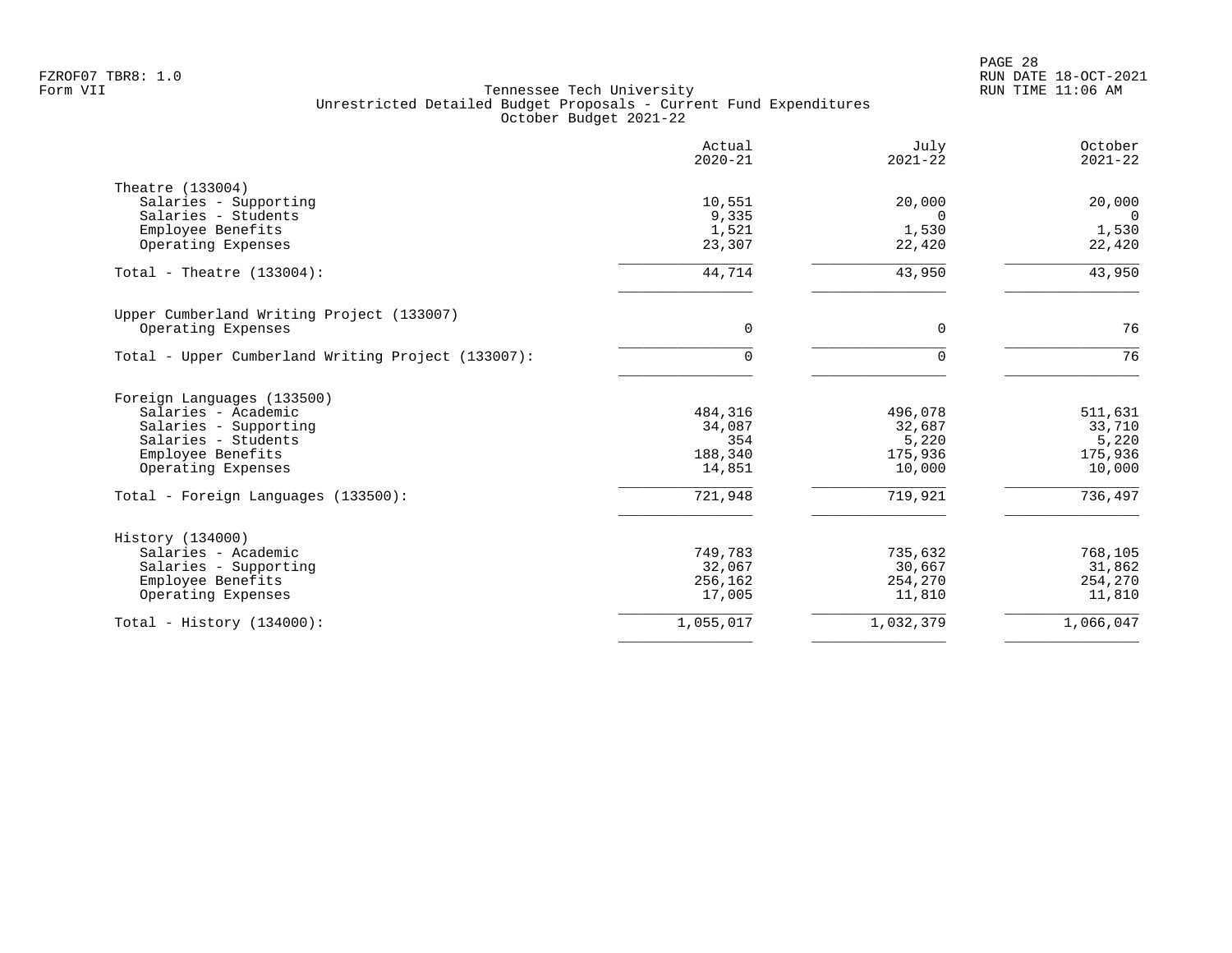|                                         | Actual<br>$2020 - 21$ | July<br>$2021 - 22$ | October<br>$2021 - 22$ |
|-----------------------------------------|-----------------------|---------------------|------------------------|
| Mathematics (134500)                    |                       |                     |                        |
| Salaries - Academic                     | 1,616,944             | 1,725,589           | 1,755,769              |
| Salaries - Supporting                   | 65,281                | 62,381              | 64,752                 |
| Salaries - Students                     | $\Omega$              | 20,000              | 20,000                 |
| Employee Benefits                       | 590,361               | 606,060             | 441,060                |
| Operating Expenses                      | 21,600                | 24,000              | 27,263                 |
| Total - Mathematics (134500):           | 2,294,186             | 2,438,030           | 2,308,844              |
| Math Grad Assist TIKI (134502)          |                       |                     |                        |
| Salaries - Professional                 | 9,600                 | 0                   | $\mathbf 0$            |
| Employee Benefits                       | 8,988                 | 480                 | 480                    |
| Total - Math Grad Assist TIKI (134502): | 18,588                | 480                 | 480                    |
| Physics (135000)                        |                       |                     |                        |
| Salaries - Academic                     | 728,050               | 729,517             | 757,833                |
| Salaries - Supporting                   | 84,471                | 81,571              | 84,558                 |
| Employee Benefits                       | 249,296               | 239,266             | 199,266                |
| Operating Expenses                      | 6,904                 | 12,000              | 12,000                 |
| Total - Physics $(135000)$ :            | 1,068,721             | 1,062,354           | 1,053,657              |
| Physics Lab Fees (135001)               |                       |                     |                        |
| Operating Expenses                      | 15,597                | 18,930              | 18,930                 |
| Total - Physics Lab Fees (135001):      | 15,597                | 18,930              | 18,930                 |
|                                         |                       |                     |                        |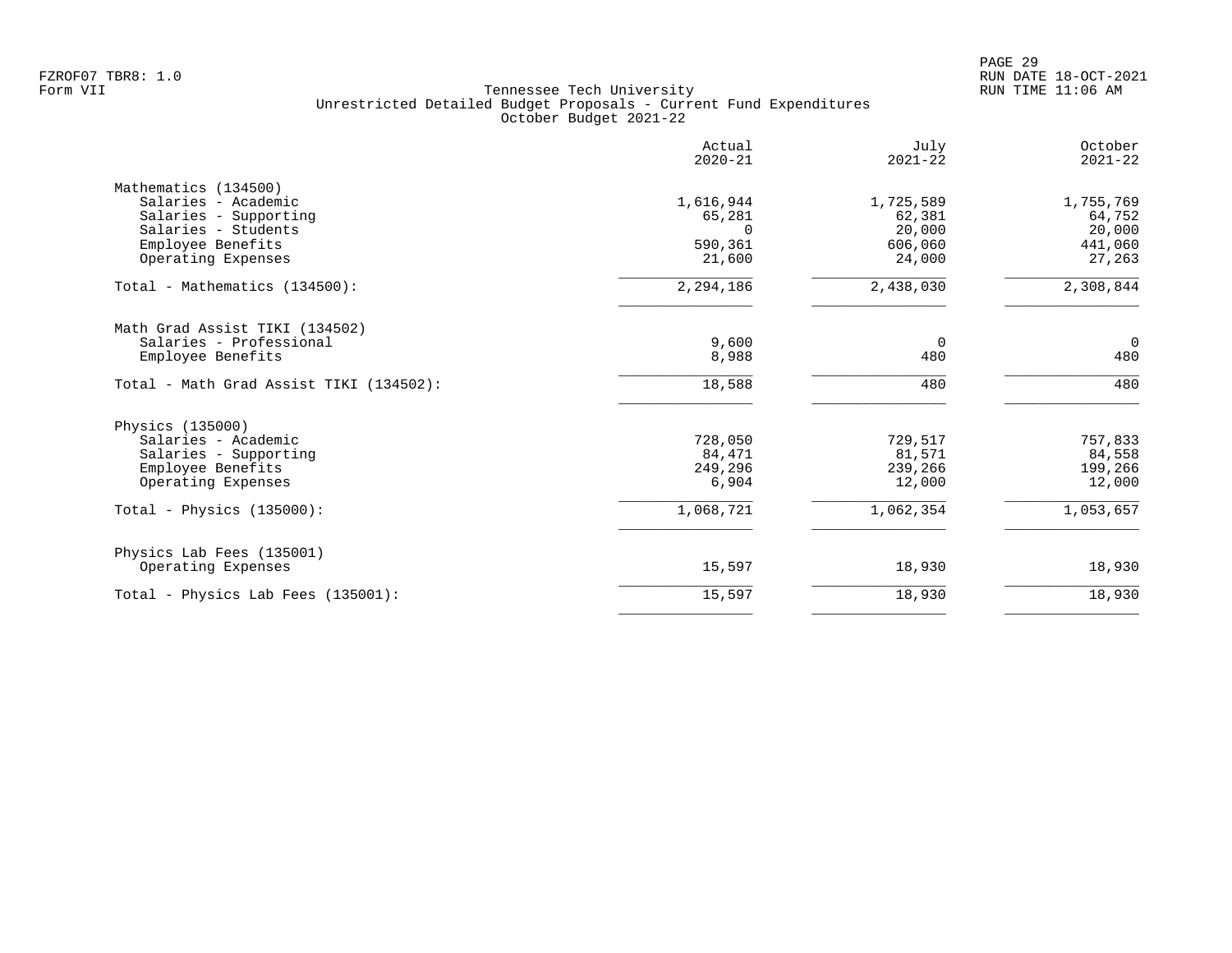PAGE 30 FZROF07 TBR8: 1.0 RUN DATE 18-OCT-2021

|                                                                 | Actual<br>$2020 - 21$ | July<br>$2021 - 22$ | October<br>$2021 - 22$ |
|-----------------------------------------------------------------|-----------------------|---------------------|------------------------|
| SACF Physics (135016)                                           |                       |                     |                        |
| Salaries - Students                                             | 16,770                | 19,000              | 0                      |
| Operating Expenses                                              | 14,503                | 0                   | 0                      |
| Capital Outlay                                                  | 12,058                | $\Omega$            | $\Omega$               |
| Total - SACF Physics (135016):                                  | 43,331                | 19,000              | $\Omega$               |
| Collapsed SACF Physics (135020)                                 |                       |                     |                        |
| Salaries - Students                                             | $\Omega$              | $\Omega$            | 18,694                 |
| Total - Collapsed SACF Physics (135020):                        |                       | $\Omega$            | 18,694                 |
|                                                                 |                       |                     |                        |
| Sociology and Political Science (135500)<br>Salaries - Academic | 918,211               | 983,298             | 1,063,810              |
| Salaries - Supporting                                           | 21,592                | 29,318              | 29,318                 |
| Employee Benefits                                               | 323,424               | 346,700             | 362,030                |
| Operating Expenses                                              | 33,397                | 16,000              | 16,000                 |
| Total - Sociology and Political Science (135500):               | 1,296,624             | 1,375,316           | 1,471,158              |
| General Curriculum Student Success (136000)                     |                       |                     |                        |
| Salaries - Supporting                                           | 29,070                | 28,070              | 29,188                 |
| Salaries - Students                                             | $\cap$                | 1,300               | 1,300                  |
| Salaries - Professional                                         | 108,682               | 80,960              | 83,870                 |
| Employee Benefits                                               | 44,629                | 40,471              | 55,471                 |
| Operating Expenses                                              | 4,318                 | 3,050               | 3,050                  |
| Total - General Curriculum Student Success (136000):            | 186,699               | 153,851             | 172,879                |
|                                                                 |                       |                     |                        |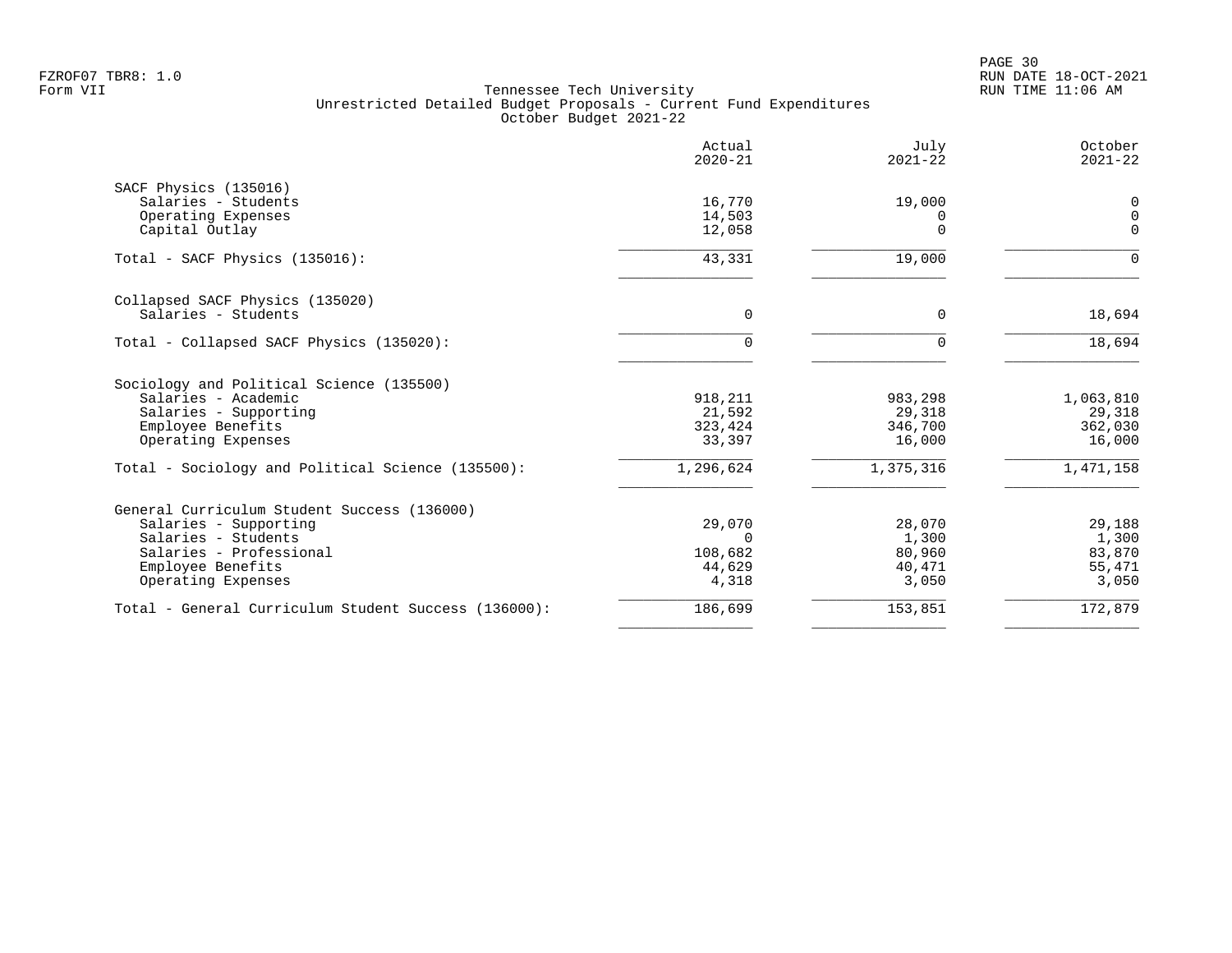|                                                       | Actual<br>$2020 - 21$ | July<br>$2021 - 22$ | October<br>$2021 - 22$ |
|-------------------------------------------------------|-----------------------|---------------------|------------------------|
| Gen Curr Studt Succ Grad Assist (136001)              |                       |                     |                        |
| Employee Benefits                                     | 11,751                | 10,895              | 10,895                 |
| Total - Gen Curr Studt Succ Grad Assist (136001):     | 11,751                | 10,895              | 10,895                 |
| SACF Engineering Spec Acad Crs Fees (137001)          |                       |                     |                        |
| Salaries - Academic                                   | 1,048,531             | 701,333             | 0                      |
| Salaries - Students                                   | 159,500               | 73,000              | $\Omega$               |
| Salaries - Professional                               | 151,176               | 135,128             | $\Omega$               |
| Employee Benefits                                     | 142,839               | 398,245             | $\Omega$               |
| Travel                                                | 5,189                 | 36,000              | $\Omega$               |
| Operating Expenses                                    | 452,702               | 1,012,438           | $\Omega$               |
| Capital Outlay                                        | 107,744               | 6,000               | $\Omega$               |
| Total - SACF Engineering Spec Acad Crs Fees (137001): | 2,067,681             | 2,362,144           | $\Omega$               |
| SACF Enginrg Student Success (137002)                 |                       |                     |                        |
| Salaries - Supporting                                 | 34,747                | 32,599              | 0                      |
| Salaries - Students                                   | 8,602                 | $\Omega$            | $\mathbf 0$            |
| Salaries - Professional                               | 129,202               | 126,402             | $\Omega$               |
| Employee Benefits                                     | 58,972                | 61,293              | $\mathbf 0$            |
| Operating Expenses                                    | 2,913                 | 3,312               | $\Omega$               |
| Total - SACF Enginrg Student Success (137002):        | 234,436               | 223,606             | $\mathbf 0$            |
| SACF Dean of Engineering GTAs (137010)                |                       |                     |                        |
| Employee Benefits                                     | 12,663                | 0                   | 0                      |
| Total - SACF Dean of Engineering GTAs (137010):       | 12,663                | 0                   | $\Omega$               |
|                                                       |                       |                     |                        |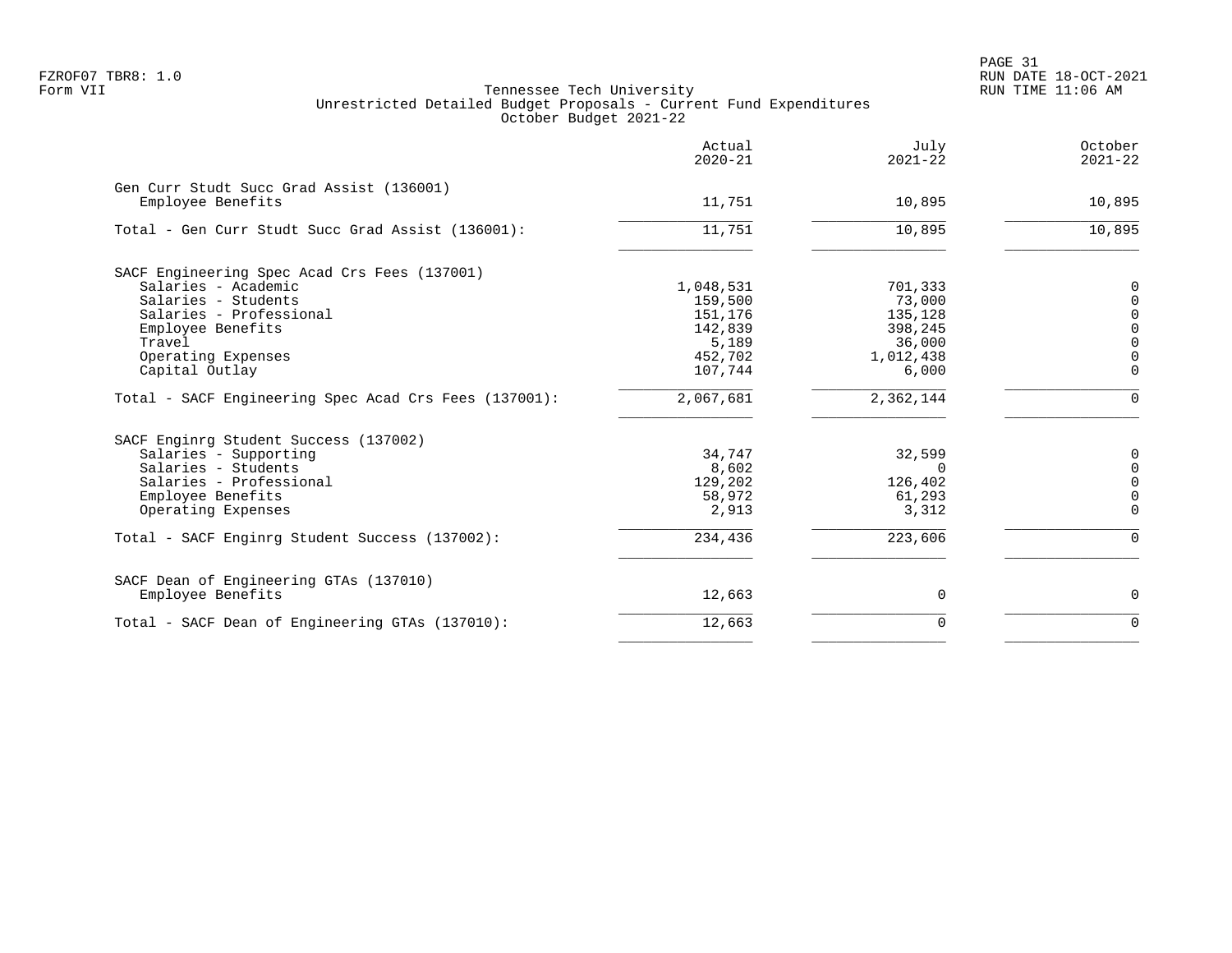|                                             | Actual<br>$2020 - 21$ | July<br>$2021 - 22$ | October<br>$2021 - 22$ |
|---------------------------------------------|-----------------------|---------------------|------------------------|
| SAF Engineering (137015)                    |                       |                     |                        |
| Salaries - Academic                         | $\Omega$              | <sup>0</sup>        | 896,244                |
| Salaries - Students                         | $\Omega$              | $\Omega$            | 73,000                 |
| Salaries - Professional                     |                       |                     | 214,139                |
| Employee Benefits                           |                       |                     | 375,085                |
| Travel                                      | $\Omega$              |                     | 36,000                 |
| Operating Expenses                          | $\Omega$              |                     | 1,339,945              |
| Capital Outlay                              | 0                     | $\Omega$            | 6,000                  |
| Total - SAF Engineering (137015):           | 0                     | $\Omega$            | 2,940,413              |
| SAF Engr Student Success (137018)           |                       |                     |                        |
| Salaries - Supporting                       | 0                     | <sup>0</sup>        | 30,510                 |
| Salaries - Students                         |                       |                     | 2,000                  |
| Salaries - Professional                     |                       |                     | 132,079                |
| Employee Benefits                           | 0                     | $\Omega$            | 60,293                 |
| Operating Expenses                          | 0                     | $\Omega$            | 23,724                 |
| Total - SAF Engr Student Success (137018):  | 0                     | $\mathbf 0$         | 248,606                |
| Engineering MOE Funding (137020)            |                       |                     |                        |
| Salaries - Academic                         | 321,907               | 319,107             | 326,044                |
| Employee Benefits                           | 106,103               | 113,000             | 83,000                 |
| Total - Engineering MOE Funding (137020):   | 428,010               | 432,107             | 409,044                |
| College of Engr Grad Asst (137023)          |                       |                     |                        |
| Employee Benefits                           | 0                     | 0                   | 8,614                  |
| Total - College of Engr Grad Asst (137023): | $\Omega$              | 0                   | 8,614                  |
|                                             |                       |                     |                        |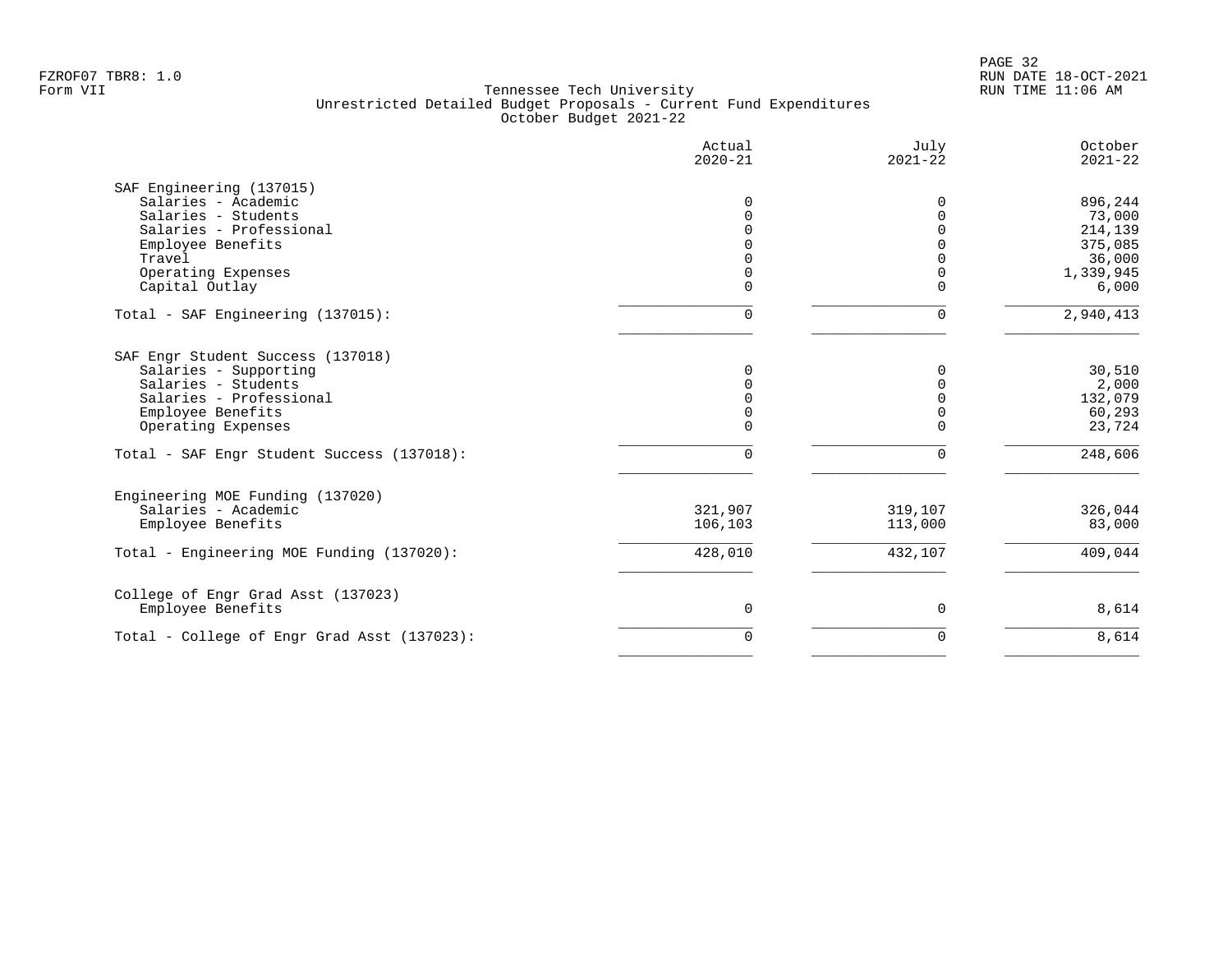PAGE 33 FZROF07 TBR8: 1.0 RUN DATE 18-OCT-2021

|                                                            | Actual<br>$2020 - 21$ | July<br>$2021 - 22$     | October<br>$2021 - 22$     |
|------------------------------------------------------------|-----------------------|-------------------------|----------------------------|
| SAF Dean of Engineering GTAs (137025)<br>Employee Benefits | 0                     | $\Omega$                | 4,175                      |
| Total - SAF Dean of Engineering GTAs (137025):             | $\Omega$              |                         | 4,175                      |
| Summer School Col of Engineering (137028)                  |                       |                         |                            |
| Salaries - Academic<br>Salaries - Students                 | 437,520<br>13,280     | 342,751<br><sup>n</sup> | 342,751<br>- 0             |
| Employee Benefits                                          | 81,978                | 100,111                 | 100,111                    |
| Operating Expenses                                         | $\Omega$              | 87,504                  | 87,504                     |
| Total - Summer School Col of Engineering (137028):         | 532,778               | 530,366                 | 530,366                    |
| Desig Grad Stud Assist-Engineering (137032)                |                       |                         |                            |
| Salaries - Students<br>Salaries - Professional             | 25,632<br>180,448     | 0<br>$\Omega$           | $\overline{0}$<br>$\Omega$ |
| Employee Benefits                                          | 97,312                | 307,090                 | 307,090                    |
| Total - Desig Grad Stud Assist-Engineering (137032):       | 303,392               | 307,090                 | 307,090                    |
| College of Engr State Approp (137035)                      |                       |                         |                            |
| Operating Expenses                                         | 0                     | 1,525,822               | 3,724,397                  |
| Total - College of Engr State Approp (137035):             | 0                     | 1,525,822               | 3,724,397                  |
| AO FEE-Dean Engineering (137037)                           |                       |                         |                            |
| Operating Expenses                                         | 0                     | 2,698                   | 71,220                     |
| Total - AO FEE-Dean Engineering (137037):                  | 0                     | 2,698                   | 71,220                     |
|                                                            |                       |                         |                            |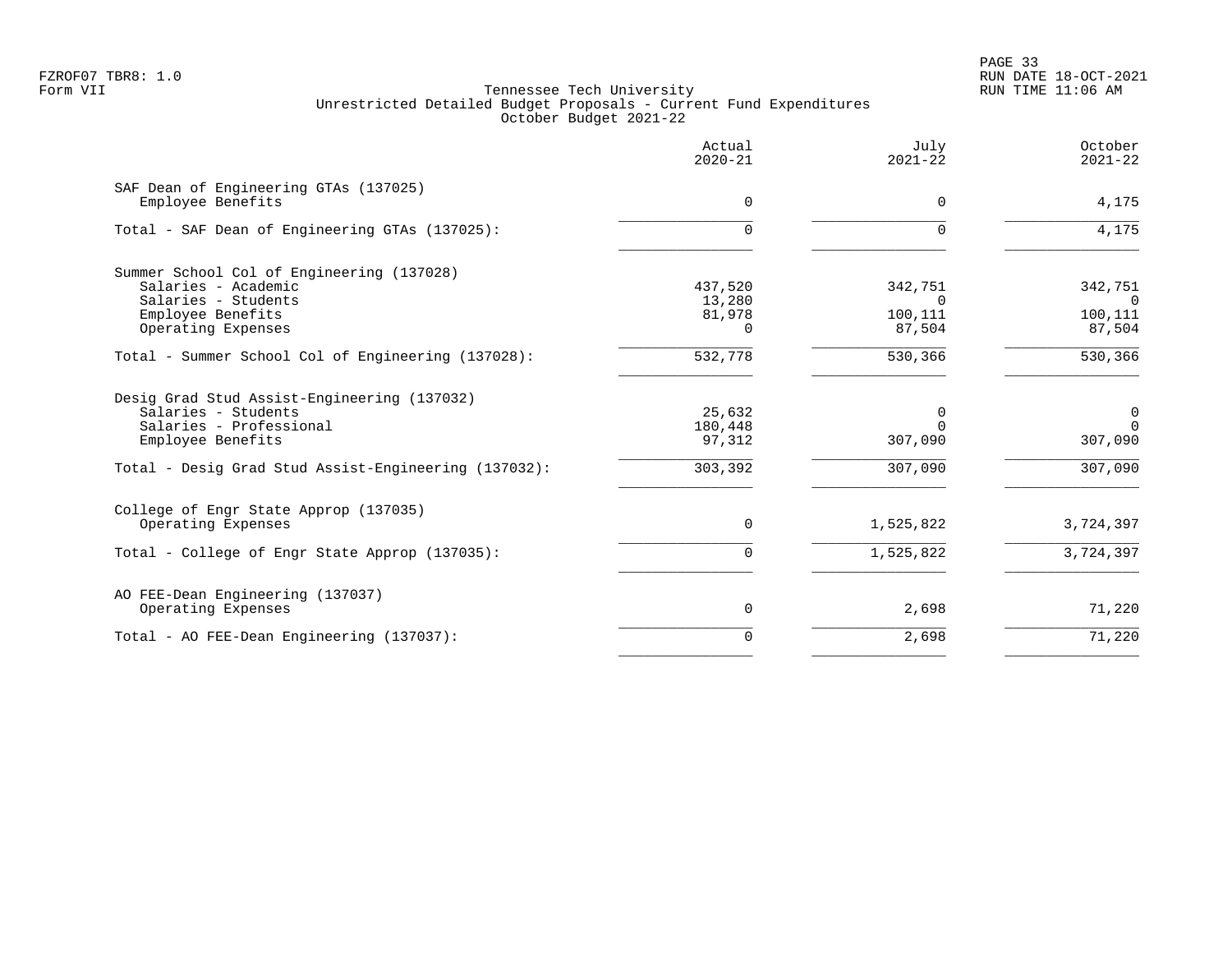|                                               | Actual<br>$2020 - 21$ | July<br>$2021 - 22$ | October<br>$2021 - 22$ |
|-----------------------------------------------|-----------------------|---------------------|------------------------|
| General & Basic Engineering (137200)          |                       |                     |                        |
| Salaries - Academic                           | 437,770               | 449,217             | 491,789                |
| Salaries - Supporting                         | 32,653                | 31,253              | 32,433                 |
| Salaries - Students                           | 219                   | $\Omega$            | 56                     |
| Employee Benefits                             | 165,771               | 179,330             | 192,881                |
| Operating Expenses                            | 53,970                | 93,083              | 97,527                 |
| Total - General & Basic Engineering (137200): | 690,383               | 752,883             | 814,686                |
| Basic Engr Lab Fees (137203)                  |                       |                     |                        |
| Salaries - Academic                           | 9,600                 | 0                   | 2,500                  |
| Salaries - Students                           | 6,331                 | $\Omega$            | $\Omega$               |
| Operating Expenses                            | 10,002                | 18,400              | 15,900                 |
| Total - Basic Engr Lab Fees (137203):         | 25,933                | 18,400              | 18,400                 |
| SACF Basic Engr GTAs (137206)                 |                       |                     |                        |
| Employee Benefits                             | 19,731                | $\mathbf 0$         | $\mathbf 0$            |
| Total - SACF Basic Engr GTAs (137206):        | 19,731                | $\mathbf 0$         | $\Omega$               |
| Joint BSE with ETSU (137214)                  |                       |                     |                        |
| Salaries - Academic                           | 2,696                 | 0                   | 0                      |
| Employee Benefits                             | 476                   | $\Omega$            | $\mathbf 0$            |
| Total - Joint BSE with ETSU (137214):         | 3,172                 | 0                   | $\mathbf 0$            |
|                                               |                       |                     |                        |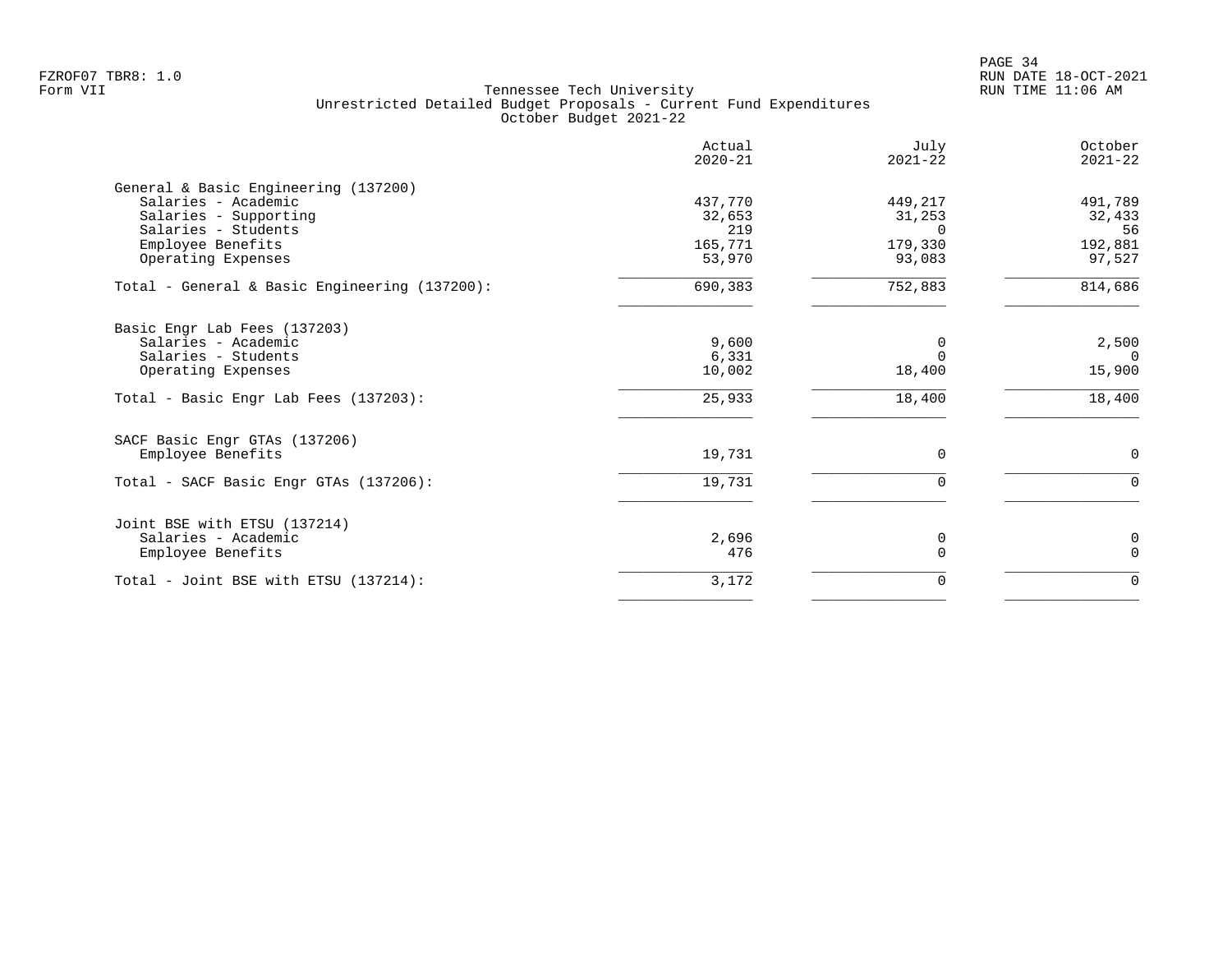en and the state of the state of the state of the state of the state of the state of the state of the state of the state of the state of the state of the state of the state of the state of the state of the state of the sta FZROF07 TBR8: 1.0 RUN DATE 18-OCT-2021

|                                                          | Actual<br>$2020 - 21$ | July<br>$2021 - 22$ | October<br>$2021 - 22$ |
|----------------------------------------------------------|-----------------------|---------------------|------------------------|
| SAF Basic Engineering GTAs (137220)<br>Employee Benefits | 0                     | $\Omega$            | 15,026                 |
| Total - SAF Basic Engineering GTAs (137220):             | $\Omega$              | $\Omega$            | 15,026                 |
| Chemical Engineering (137400)                            |                       |                     |                        |
| Salaries - Academic                                      | 793,516               | 810,025             | 809,924                |
| Salaries - Supporting                                    | 70,168                | 56,292              | 58,692                 |
| Employee Benefits                                        | 284,452               | 261,953             | 261,953                |
| Operating Expenses                                       | 72,988                | 13,212              | 33,891                 |
| Capital Outlay                                           | 99,771                | 0                   | 24,253                 |
| Total - Chemical Engineering (137400):                   | 1,320,895             | 1,141,482           | 1,188,713              |
| Chemical Engr Lab Fees (137402)                          |                       |                     |                        |
| Operating Expenses                                       | 5,780                 | 5,800               | 5,800                  |
| Total - Chemical Engr Lab Fees (137402):                 | 5,780                 | 5,800               | 5,800                  |
| SACF Chemical Engrg GTA (137406)                         |                       |                     |                        |
| Employee Benefits                                        | 38,267                | 0                   | $\mathbf 0$            |
| Total - SACF Chemical Engrg GTA (137406):                | 38,267                | $\Omega$            | $\Omega$               |
| Chem Engr Chall Grad Assit (137408)                      |                       |                     |                        |
| Salaries - Academic                                      | 6,000                 | 0                   | 0                      |
| Salaries - Students                                      | 1,069                 | $\Omega$            | $\overline{0}$         |
| Salaries - Professional                                  | 6,000                 | $\Omega$            | $\Omega$               |
| Employee Benefits                                        | 8,610                 | 370                 | 15,370                 |
| Total - Chem Engr Chall Grad Assit (137408):             | 21,679                | 370                 | 15,370                 |
|                                                          |                       |                     |                        |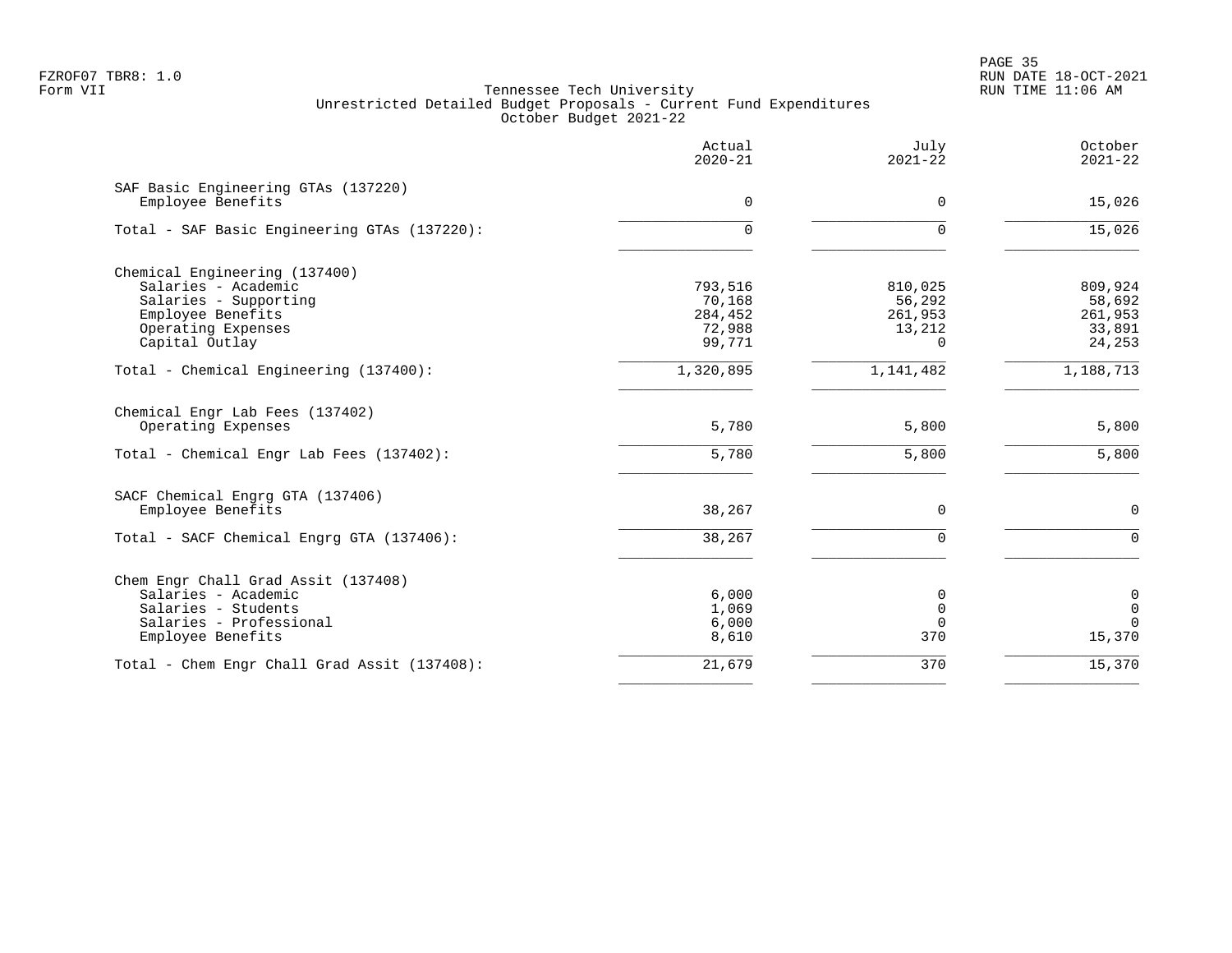en and the state of the state of the state of the state of the state of the state of the state of the state of the state of the state of the state of the state of the state of the state of the state of the state of the sta FZROF07 TBR8: 1.0 RUN DATE 18-OCT-2021

|                                                                                              | Actual<br>$2020 - 21$ | July<br>$2021 - 22$ | October<br>$2021 - 22$ |
|----------------------------------------------------------------------------------------------|-----------------------|---------------------|------------------------|
| SAF Chem Engr GTA (137410)<br>Employee Benefits                                              | $\Omega$              | $\Omega$            | 17,878                 |
| Total - SAF Chem Engr GTA (137410):                                                          |                       |                     | 17,878                 |
| Civil and Environmental Engineering (137600)<br>Salaries - Academic<br>Salaries - Supporting | 1,185,112<br>103,661  | 1,227,084<br>98,960 | 1,348,145<br>102,478   |
| Employee Benefits<br>Travel                                                                  | 438,496<br>208        | 449,040             | 476,008<br>$\Omega$    |
| Operating Expenses<br>Capital Outlay                                                         | 147,620<br>195,194    | 17,677<br>$\Omega$  | 47,846<br>$\Omega$     |
| Total - Civil and Environmental Engineering (137600):                                        | 2,070,291             | 1,792,761           | 1,974,477              |
| Civil and Envir Grad Assistant (137601)<br>Employee Benefits                                 | 5,850                 | $\mathbf 0$         | 0                      |
| Total - Civil and Envir Grad Assistant (137601):                                             | 5,850                 | $\Omega$            | $\mathbf 0$            |
| Civil and Envir Lab Fees (137602)<br>Operating Expenses                                      | 3,992                 | 4,000               | 4,000                  |
| Total - Civil and Envir Lab Fees (137602):                                                   | 3,992                 | 4,000               | 4,000                  |
| SACF Civil n Envir Engrg GTA (137606)<br>Employee Benefits                                   | 48,594                | $\mathbf 0$         | 0                      |
| Total - SACF Civil n Envir Engrg GTA (137606):                                               | 48,594                | $\Omega$            | $\Omega$               |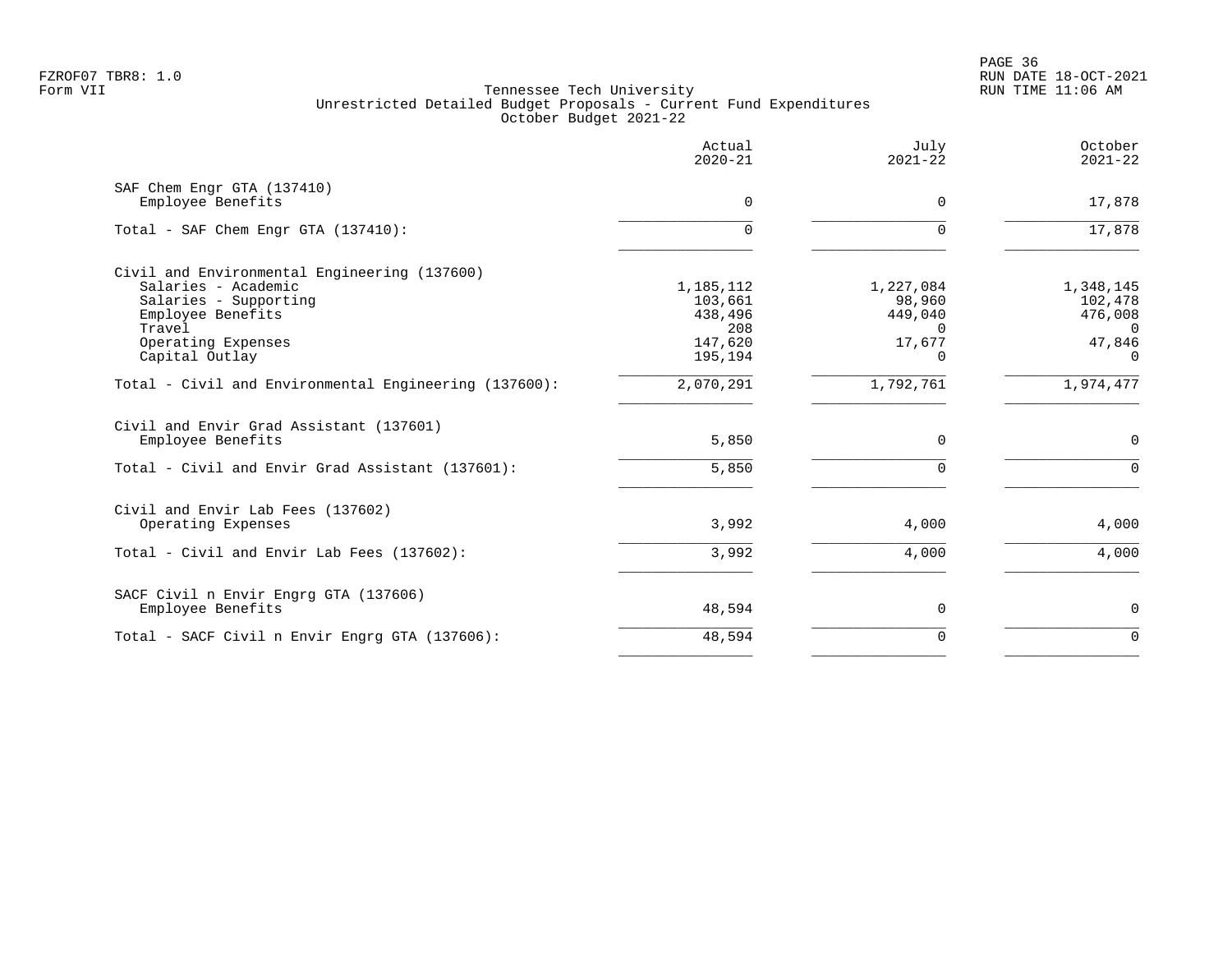PAGE 37 FZROF07 TBR8: 1.0 RUN DATE 18-OCT-2021

|                                                               | Actual<br>$2020 - 21$ | July<br>$2021 - 22$ | October<br>$2021 - 22$ |
|---------------------------------------------------------------|-----------------------|---------------------|------------------------|
| SAF Civil & Environmental GTA (137610)<br>Employee Benefits   | $\Omega$              | $\Omega$            | 33,735                 |
| Total - SAF Civil & Environmental GTA (137610):               | 0                     | $\Omega$            | 33,735                 |
| Elect and Comptr Engr Office (137800)                         |                       |                     |                        |
| Salaries - Academic                                           | 1,318,954             | 1,396,310           | 1,465,184              |
| Salaries - Supporting                                         | 59,395                | 56,595              | 58,445                 |
| Salaries - Professional                                       | 132,369               | 166,734             | 80,609                 |
| Employee Benefits                                             | 496,460               | 559,690             | 418,542                |
| Travel                                                        | 658                   | $\Omega$            | $\Omega$               |
| Operating Expenses                                            | 140,192               | 18,344              | 46,926                 |
| Total - Elect and Comptr Engr Office (137800):                | 2,148,028             | 2,197,673           | 2,069,706              |
| Elect and Comp Engr Grad Assist (137801)<br>Employee Benefits | 17,569                | 480                 | 15,160                 |
| Total - Elect and Comp Engr Grad Assist (137801):             | 17,569                | 480                 | 15,160                 |
| Elect and Comp Lab Fees (137802)                              |                       |                     |                        |
| Operating Expenses                                            | 4,499                 | 4,500               | 4,500                  |
| Total - Elect and Comp Lab Fees (137802):                     | 4,499                 | 4,500               | 4,500                  |
| SACF Elect n Comp GTAs (137807)                               |                       |                     |                        |
| Employee Benefits                                             | 110,334               | 0                   | $\mathbf 0$            |
| Total - SACF Elect n Comp GTAs (137807):                      | 110,334               | $\Omega$            | $\Omega$               |
|                                                               |                       |                     |                        |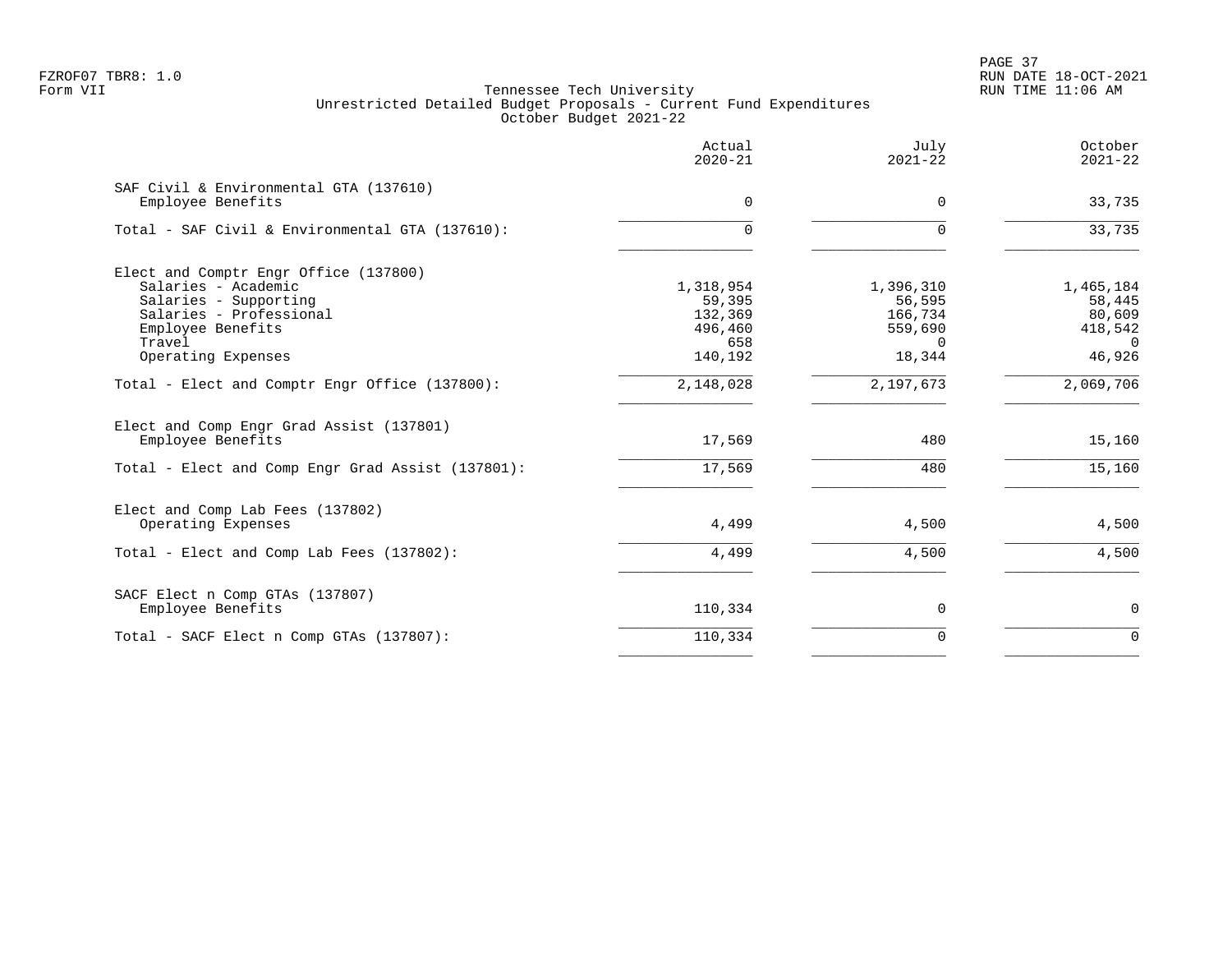|                                                                                                                                                                                     | Actual<br>$2020 - 21$                                      | July<br>$2021 - 22$                                          | October<br>$2021 - 22$                                       |
|-------------------------------------------------------------------------------------------------------------------------------------------------------------------------------------|------------------------------------------------------------|--------------------------------------------------------------|--------------------------------------------------------------|
| SAF Elect & Comp Engr GTAs (137810)<br>Employee Benefits                                                                                                                            | $\Omega$                                                   | $\Omega$                                                     | 56,333                                                       |
| Total - SAF Elect & Comp Engr GTAs (137810):                                                                                                                                        |                                                            | 0                                                            | 56,333                                                       |
| Dept Manuf & EngineeringTechnology (138200)<br>Salaries - Academic<br>Salaries - Supporting<br>Salaries - Professional<br>Employee Benefits<br>Operating Expenses<br>Capital Outlay | 386,243<br>36,155<br>36,804<br>172,747<br>15,395<br>47,320 | 379,043<br>34,655<br>35,874<br>161,074<br>10,530<br>$\Omega$ | 451,046<br>35,821<br>37,846<br>161,074<br>16,027<br>$\Omega$ |
| Total - Dept Manuf & EngineeringTechnology (138200):                                                                                                                                | 694,664                                                    | 621,176                                                      | 701,814                                                      |
| Manuf & Engineering Tech Lab Fees (138202)<br>Travel<br>Operating Expenses                                                                                                          | 192<br>4,747                                               | $\Omega$<br>5,000                                            | 0<br>5,000                                                   |
| Total - Manuf & Engineering Tech Lab Fees (138202):                                                                                                                                 | 4,939                                                      | 5,000                                                        | 5,000                                                        |
| SACF Manuf Engin Tech GTAs (138206)<br>Employee Benefits                                                                                                                            | 659                                                        | $\Omega$                                                     | 0                                                            |
| Total - SACF Manuf Engin Tech GTAs (138206):                                                                                                                                        | 659                                                        | $\Omega$                                                     | $\Omega$                                                     |
|                                                                                                                                                                                     |                                                            |                                                              |                                                              |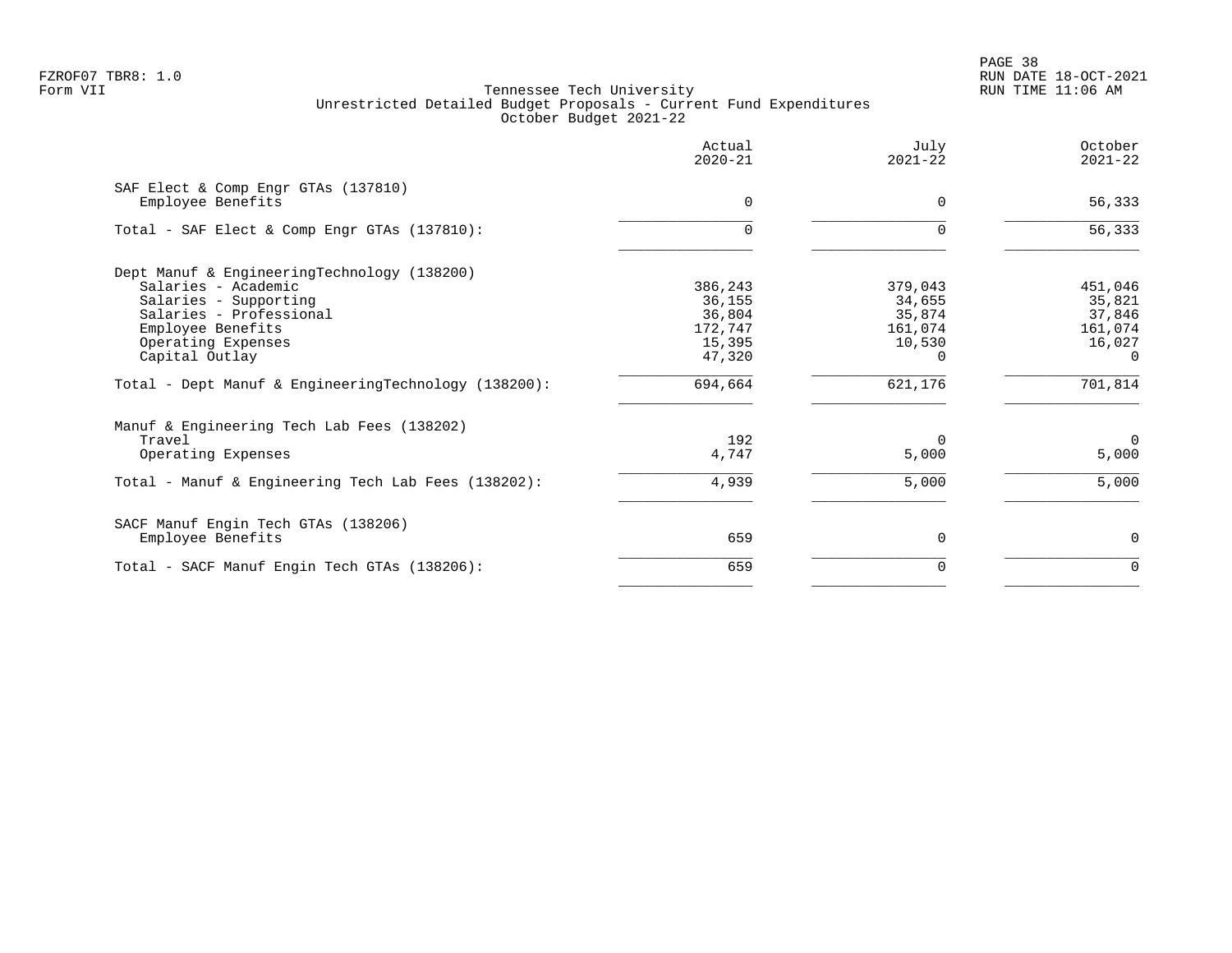|                                            | Actual<br>$2020 - 21$ | July<br>$2021 - 22$ | October<br>$2021 - 22$ |
|--------------------------------------------|-----------------------|---------------------|------------------------|
| Mechanical Engineering (138400)            |                       |                     |                        |
| Salaries - Academic                        | 1,698,033             | 1,722,118           | 1,731,086              |
| Salaries - Supporting                      | 118,521               | 114,422             | 118,931                |
| Salaries - Professional                    | 105,865               | 103,065             | 107,554                |
| Employee Benefits                          | 633,752               | 647,800             | 445,995                |
| Travel                                     | 59                    | 0                   | $\Omega$               |
| Operating Expenses                         | 123,774               | 23,385              | 99,466                 |
| Capital Outlay                             | 40,580                |                     | 56,464                 |
| Total - Mechanical Engineering (138400):   | 2,720,584             | 2,610,790           | 2,559,496              |
| Mech Engr Grad Assistant (138401)          |                       |                     |                        |
| Employee Benefits                          | $\Omega$              | 310                 | 310                    |
| Total - Mech Engr Grad Assistant (138401): |                       | 310                 | 310                    |
| Mech Engr Lab Fees (138402)                |                       |                     |                        |
| Operating Expenses                         | 12,275                | 12,200              | 12,200                 |
| Total - Mech Engr Lab Fees (138402):       | 12,275                | 12,200              | 12,200                 |
| SACF Mechanical Eng GTAs (138406)          |                       |                     |                        |
| Employee Benefits                          | 90,074                | $\Omega$            | 0                      |
| Total - SACF Mechanical Eng GTAs (138406): | 90,074                | 0                   | $\Omega$               |
|                                            |                       |                     |                        |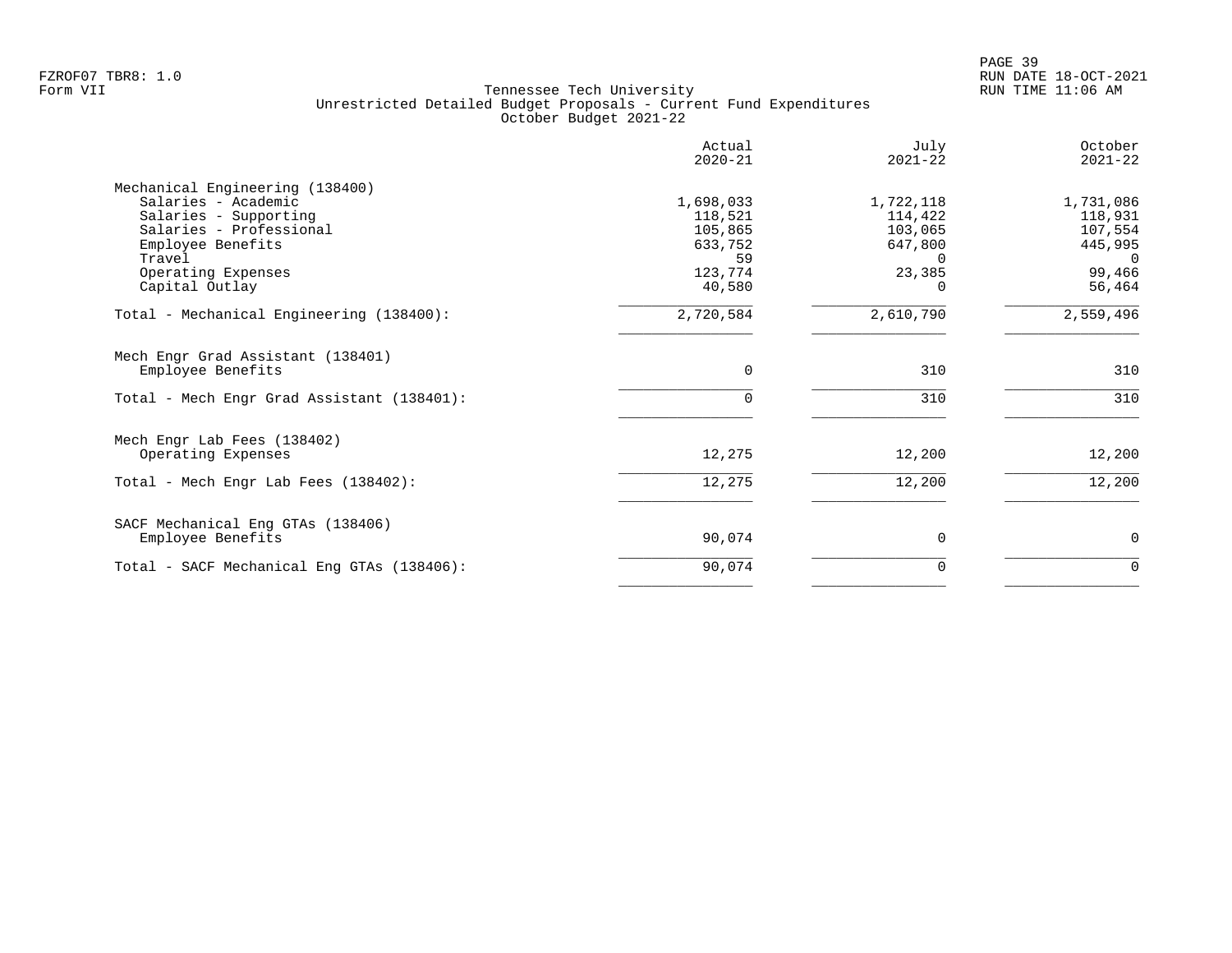PAGE 40 FZROF07 TBR8: 1.0 RUN DATE 18-OCT-2021

|                                                        | Actual<br>$2020 - 21$ | July<br>$2021 - 22$ | October<br>$2021 - 22$ |
|--------------------------------------------------------|-----------------------|---------------------|------------------------|
| SAF Mechanical Engr GTAs (138410)<br>Employee Benefits | $\Omega$              | $\Omega$            | 44,275                 |
| Total - SAF Mechanical Engr GTAs (138410):             |                       | 0                   | 44,275                 |
| Summer School Col of Inter Studies (139328)            |                       |                     |                        |
| Salaries - Academic                                    | 102,588               | 53,484              | 53,484                 |
| Employee Benefits                                      | 17,648                | 14,217              | 14,217                 |
| Operating Expenses                                     |                       | 46,509              | 46,509                 |
| Total - Summer School Col of Inter Studies (139328):   | 120,236               | 114,210             | 114,210                |
| TN eCampus Col Interdisci Studies (139331)             |                       |                     |                        |
| Salaries - Academic                                    | 17,596                | 56,677              | 56,677                 |
| Employee Benefits                                      | 3,111                 | 4,000               | 5,000                  |
| Total - TN eCampus Col Interdisci Studies (139331):    | 20,707                | 60,677              | 61,677                 |
| OA Fee-Dean IDS (139333)                               |                       |                     |                        |
| Salaries - Academic                                    | 13,725                | $\Omega$            | $\mathbf 0$            |
| Employee Benefits                                      | 1,945                 | U                   | $\Omega$               |
| Operating Expenses                                     | 3,440                 | 127,520             | 447,916                |
| Capital Outlay                                         | 3,996                 |                     | $\Omega$               |
| Total - OA Fee-Dean IDS $(139333)$ :                   | 23,106                | 127,520             | 447,916                |
|                                                        |                       |                     |                        |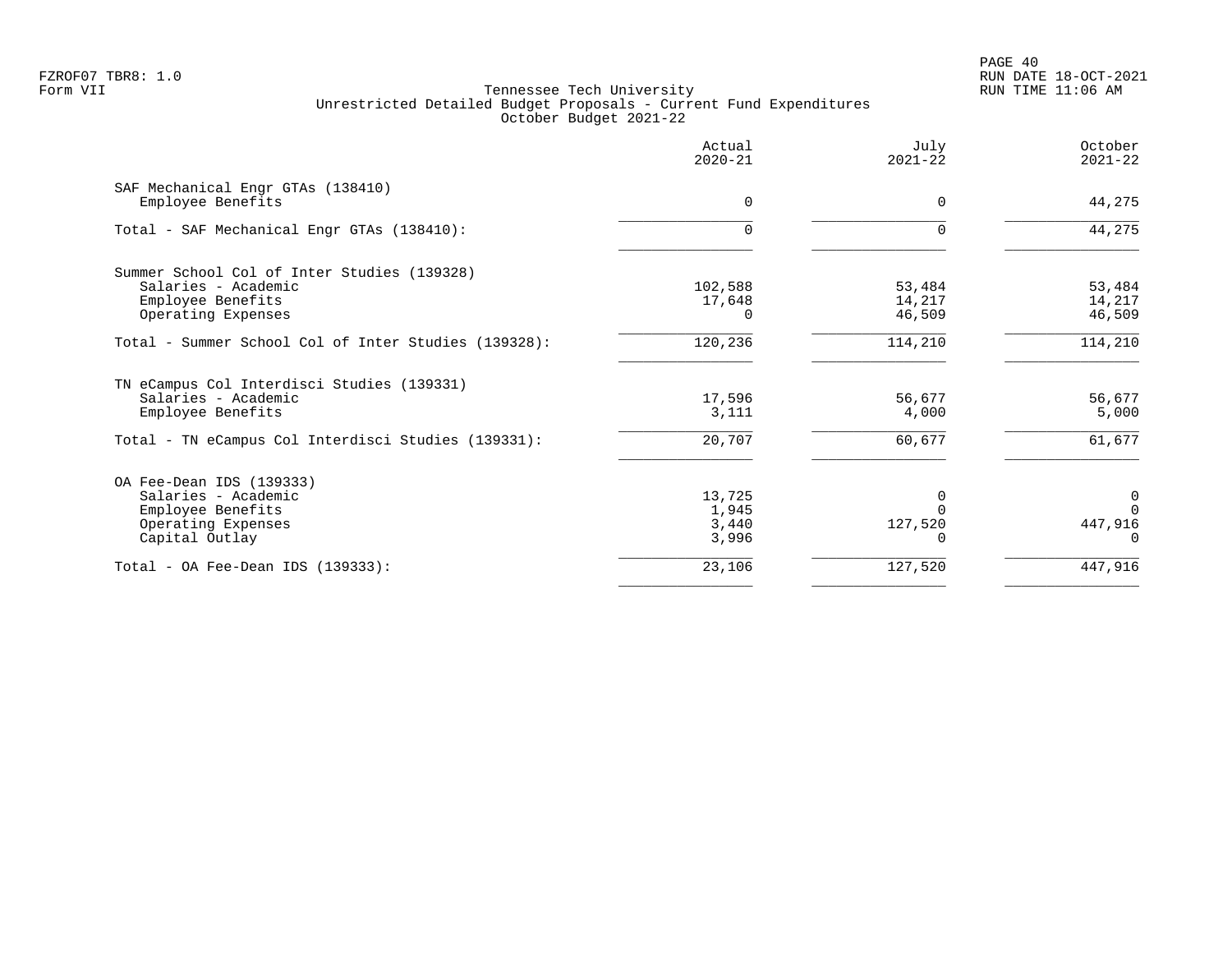PAGE 41 FZROF07 TBR8: 1.0 RUN DATE 18-OCT-2021

|                                                                                                                                                                     | Actual<br>$2020 - 21$                    | July<br>$2021 - 22$                             | October<br>$2021 - 22$                  |
|---------------------------------------------------------------------------------------------------------------------------------------------------------------------|------------------------------------------|-------------------------------------------------|-----------------------------------------|
| SAF Computer Science GTAs (139502)<br>Employee Benefits                                                                                                             | $\Omega$                                 | $\Omega$                                        | 76,761                                  |
| Total - SAF Computer Science GTAs (139502):                                                                                                                         | 0                                        | $\Omega$                                        | 76,761                                  |
| SACF Business Spec Acad Course Fee (140002)<br>Operating Expenses                                                                                                   | 54,371                                   | 39,036                                          | $\mathbf 0$                             |
| Total - SACF Business Spec Acad Course Fee (140002):                                                                                                                | 54,371                                   | 39,036                                          | $\Omega$                                |
| Summer School College of Business (140028)<br>Salaries - Academic<br>Employee Benefits<br>Operating Expenses<br>Total - Summer School College of Business (140028): | 392,608<br>73,420<br>$\Omega$<br>466,028 | 205,105<br>54,522<br>208,677<br>468,304         | 205,105<br>54,522<br>208,677<br>468,304 |
| SAF Business (140030)<br>Salaries - Professional<br>Employee Benefits<br>Operating Expenses<br>Total - SAF Business (140030):                                       | 0<br>0<br>0<br>$\Omega$                  | $\Omega$<br>$\mathbf 0$<br>$\Omega$<br>$\Omega$ | 7,500<br>575<br>224,299<br>232,374      |
| TN eCampus College of Business (140031)<br>Salaries - Academic<br>Employee Benefits                                                                                 | 11,540<br>883                            | 34,520<br>1,209                                 | 34,520<br>1,209                         |
| Total - TN eCampus College of Business (140031):                                                                                                                    | 12,423                                   | 35,729                                          | 35,729                                  |
|                                                                                                                                                                     |                                          |                                                 |                                         |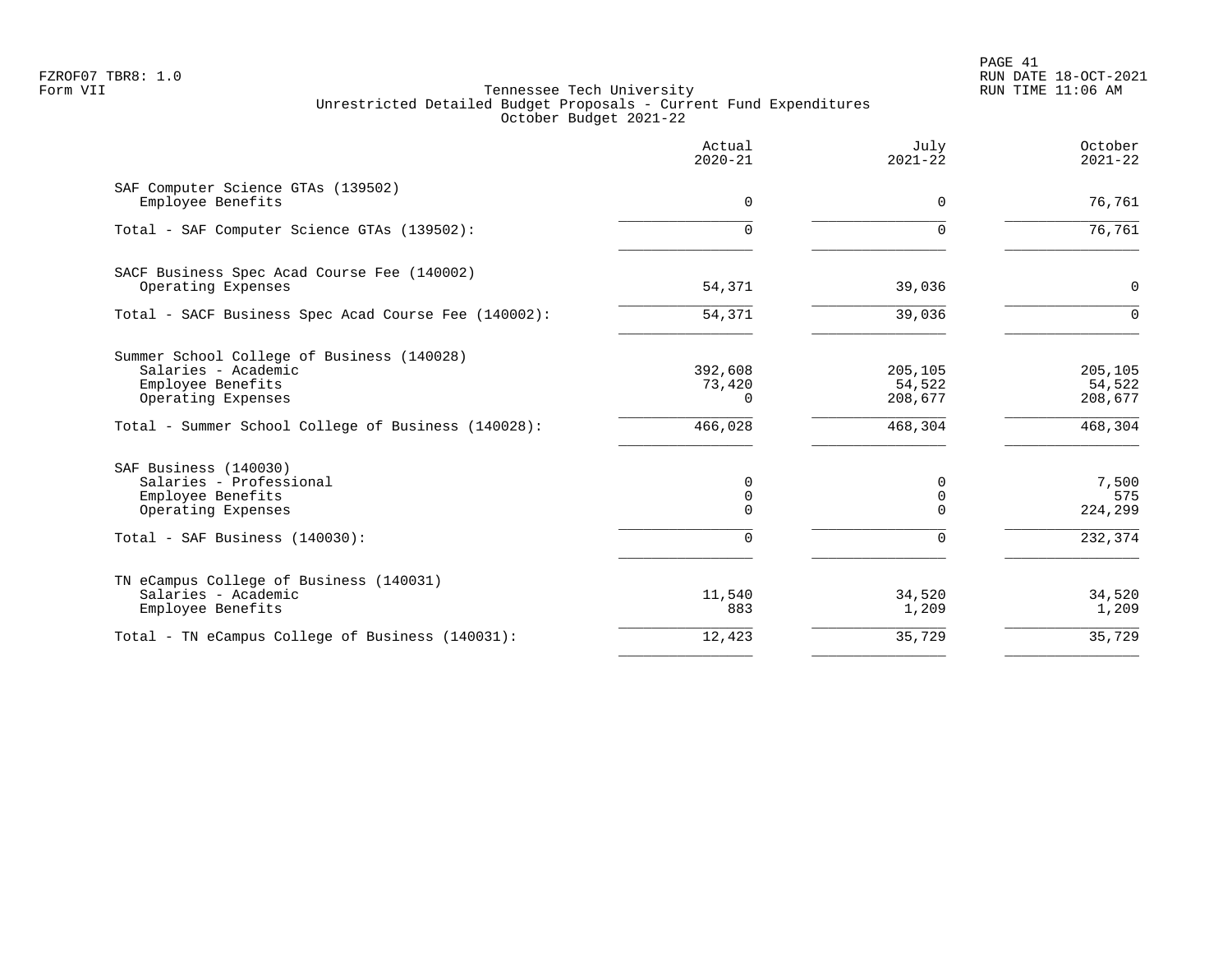PAGE 42 FZROF07 TBR8: 1.0 RUN DATE 18-OCT-2021

| Actual<br>$2020 - 21$ | July<br>$2021 - 22$                 | October<br>$2021 - 22$     |
|-----------------------|-------------------------------------|----------------------------|
|                       |                                     |                            |
| 56,112                | 0                                   | 40,000                     |
| 9,565                 | $\Omega$                            | 4,456                      |
| 6,575                 | 134,093                             | 288,035                    |
| 72,252                | 134,093                             | 332,491                    |
|                       |                                     |                            |
| 10,415                | 13,409                              | 15,921                     |
| 10,415                | 13,409                              | 15,921                     |
|                       |                                     |                            |
| 847,052               | 897,272                             | 961,388                    |
| 31,068                | 29,668                              | 31,126                     |
|                       |                                     | 930                        |
|                       |                                     | 335,260                    |
|                       |                                     | 8,753                      |
| 1,209,747             | 1,263,130                           | 1,337,457                  |
|                       |                                     |                            |
| 218,606               | 288,558                             | 0                          |
| 16,200                | 50,815                              | $\mathbf 0$                |
|                       | $\Omega$                            | $\mathbf 0$                |
| 240,817               | 339,373                             | $\mathbf 0$                |
|                       | 781<br>330,846<br>$\Omega$<br>6,011 | 930<br>335,260<br>$\Omega$ |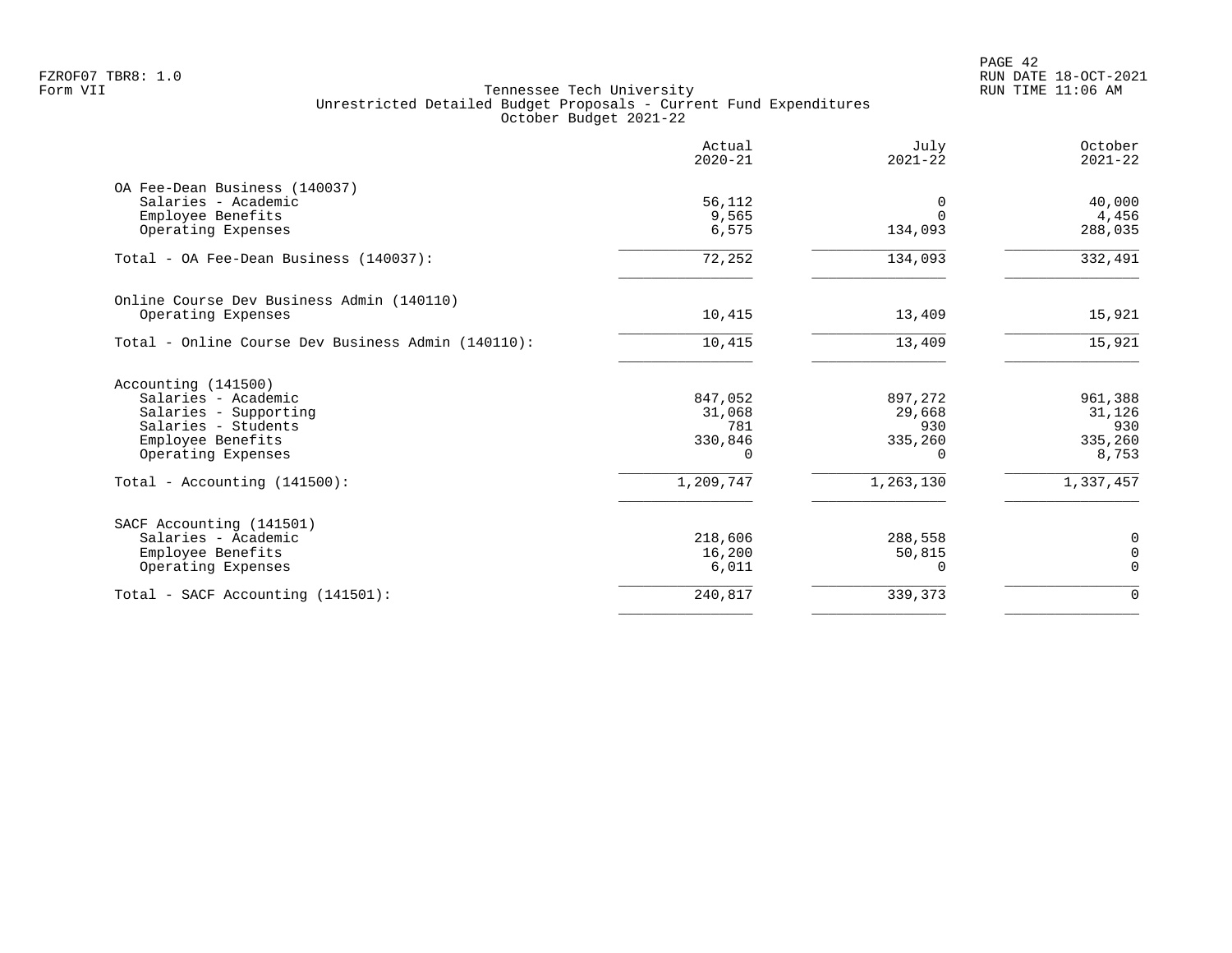PAGE 43 FZROF07 TBR8: 1.0 RUN DATE 18-OCT-2021

|                                                | Actual<br>$2020 - 21$ | July<br>$2021 - 22$ | October<br>$2021 - 22$ |
|------------------------------------------------|-----------------------|---------------------|------------------------|
| SAF Accounting (141510)<br>Salaries - Academic | 0<br>$\Omega$         | 0<br>$\Omega$       | 222,514                |
| Employee Benefits                              |                       |                     | 50,815                 |
| Total - SAF Accounting (141510):               | $\Omega$              | $\Omega$            | 273,329                |
| MBA Studies (142000)                           |                       |                     |                        |
| Salaries - Supporting                          | 29,621                | 28,486              | 29,669                 |
| Salaries - Professional<br>Employee Benefits   | 106,777<br>46,773     | 117,487<br>48,277   | 119,752<br>49,277      |
| Operating Expenses                             | 11,669                | 1,295               | 1,295                  |
| Total - MBA Studies (142000):                  | 194,840               | 195,545             | 199,993                |
| SACF MBA Studies (142001)                      |                       |                     |                        |
| Operating Expenses                             | 1,303                 | $\Omega$            | $\mathbf 0$            |
| Total - SACF MBA Studies (142001):             | 1,303                 |                     | $\Omega$               |
| MBA Bus Grad Assist (142004)                   |                       |                     |                        |
| Employee Benefits                              | 118,140               | 125,240             | 125,240                |
| Total - MBA Bus Grad Assist (142004):          | 118,140               | 125,240             | 125,240                |
| NIBS Case Competition (142006)                 |                       |                     |                        |
| Operating Expenses                             | 180                   | $\mathbf 0$         | 0                      |
| Total - NIBS Case Competition (142006):        | 180                   | $\Omega$            | $\mathbf 0$            |
|                                                |                       |                     |                        |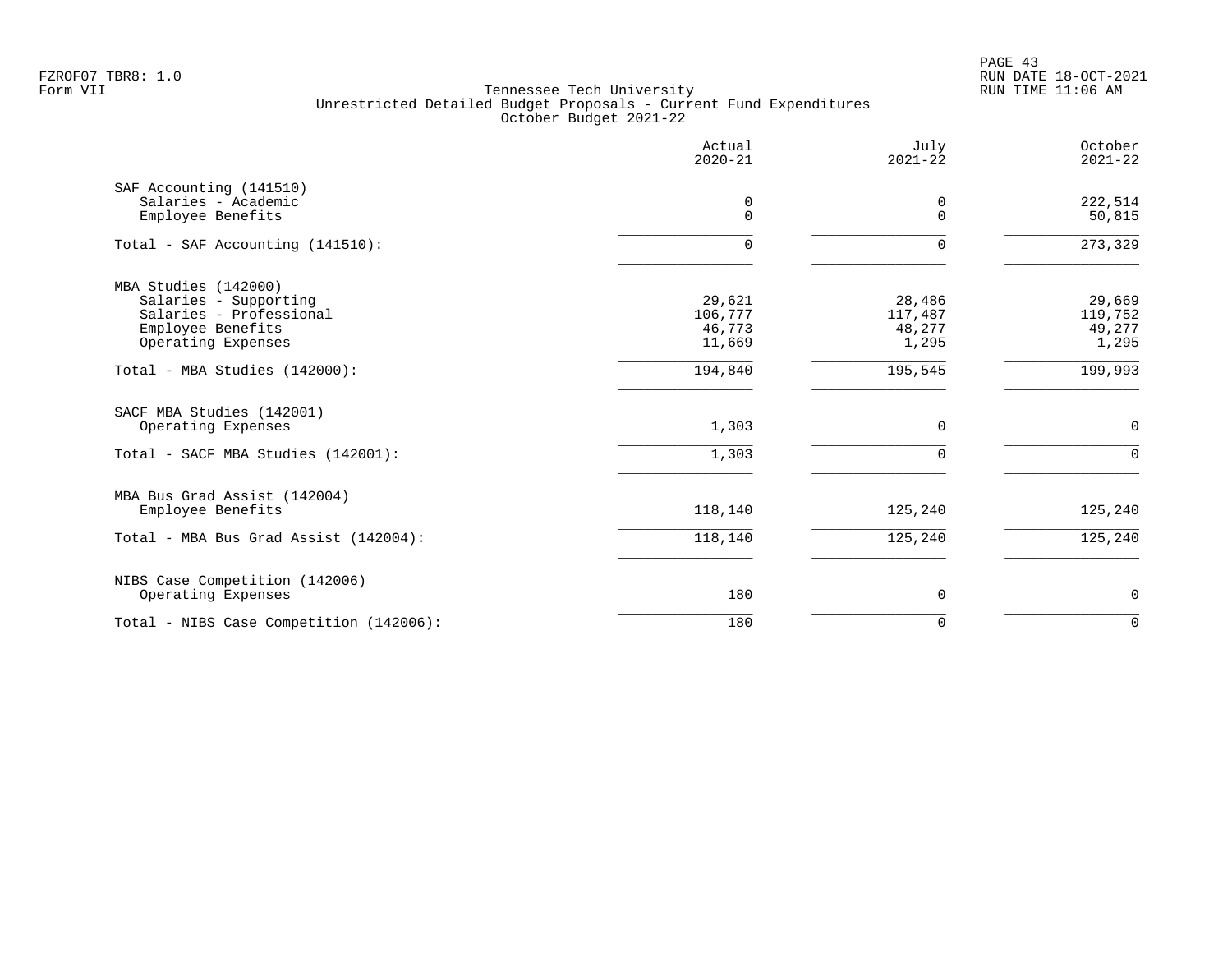|                                                   | Actual<br>$2020 - 21$ | July<br>$2021 - 22$ | October<br>$2021 - 22$ |
|---------------------------------------------------|-----------------------|---------------------|------------------------|
| Master of Accountancy (142200)                    |                       |                     |                        |
| Salaries - Academic                               | 77,418                | 72,000              | 75,600                 |
| Employee Benefits                                 | 18,010                | 18,288              | 18,288                 |
| Operating Expenses                                | 4,158                 | 47,212              | 36,693                 |
| Total - Master of Accountancy (142200):           | 99,586                | 137,500             | 130,581                |
| Economics Finance and Marketing (142500)          |                       |                     |                        |
| Salaries - Academic                               | 1,367,937             | 1,326,728           | 1,369,208              |
| Salaries - Supporting                             | 27,264                | 25,864              | 26,946                 |
| Employee Benefits                                 | 419,168               | 415,536             | 412,148                |
| Total - Economics Finance and Marketing (142500): | 1,814,369             | 1,768,128           | 1,808,302              |
| SACF Econ Fin and Marketing (142501)              |                       |                     |                        |
| Salaries - Academic                               | 287,928               | 285,915             | 0                      |
| Employee Benefits                                 | 58,429                | 36,300              | $\mathbf 0$            |
| Operating Expenses                                | 13,415                | O                   | $\Omega$               |
| Total - SACF Econ Fin and Marketing (142501):     | 359,772               | 322,215             | $\Omega$               |
| SAF Econ Finance & Mktq (142510)                  |                       |                     |                        |
| Salaries - Academic                               | 0                     | 0                   | 298,824                |
| Employee Benefits                                 | 0                     | $\Omega$            | 36,300                 |
| Total - SAF Econ Finance & Mktg (142510):         | 0                     | $\Omega$            | 335,124                |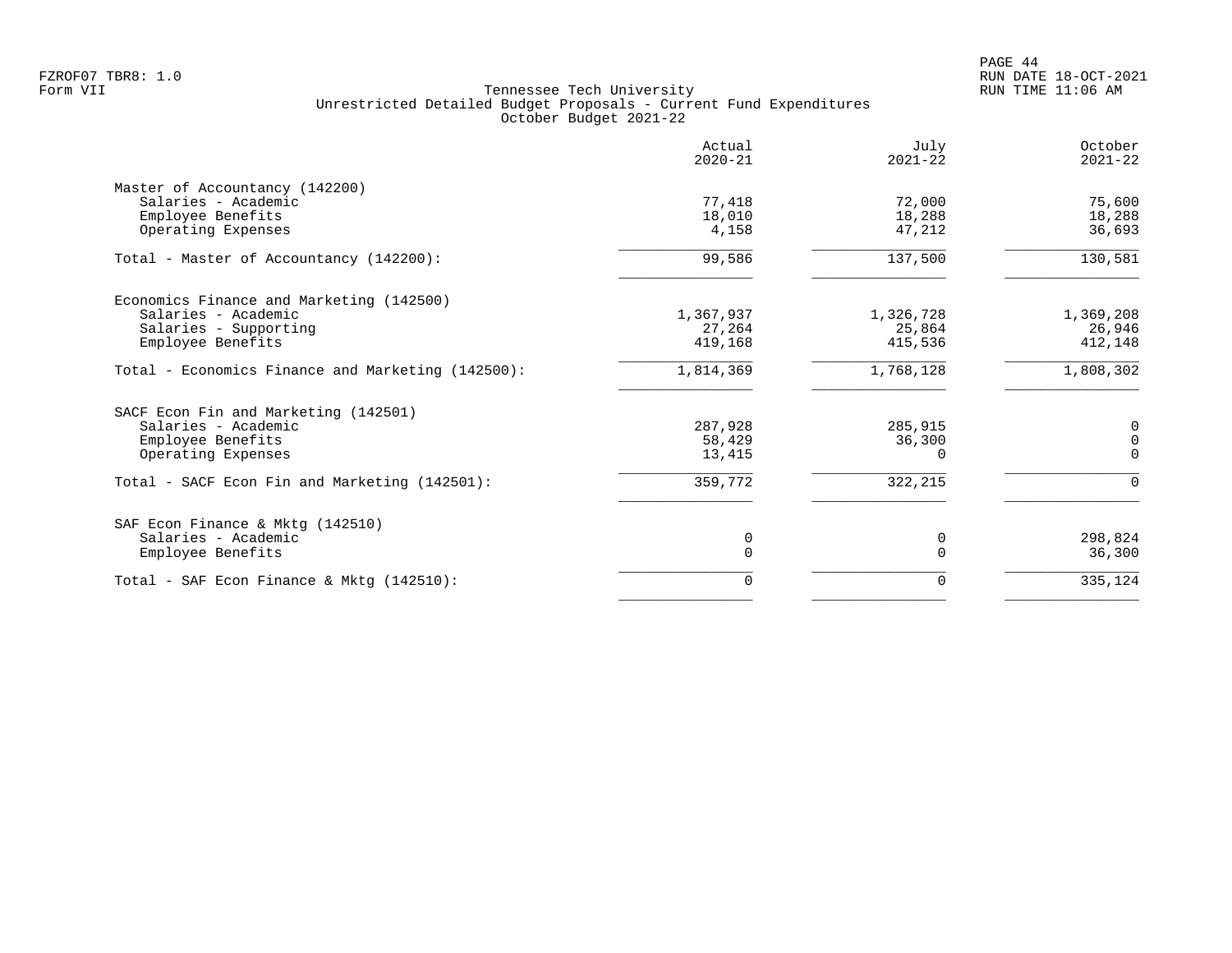|                                                    | Actual<br>$2020 - 21$ | July<br>$2021 - 22$ | October<br>$2021 - 22$ |
|----------------------------------------------------|-----------------------|---------------------|------------------------|
| Basic Business (143000)                            |                       |                     |                        |
| Salaries - Academic                                | 7,200                 | $\mathbf 0$         | $\mathbf 0$            |
| Salaries - Supporting                              | 71,219                | 68,219              | 34,577                 |
| Salaries - Students                                | 5,582                 | 2,346               | 2,346                  |
| Salaries - Professional                            | 110,332               | 130,156             | 163,252                |
| Employee Benefits                                  | 69,927                | 85,209              | 103,540                |
| Operating Expenses                                 | 1,635                 | $\Omega$            | 17,739                 |
| Total - Basic Business (143000):                   | 265,895               | 285,930             | 321,454                |
| SACF Basic Business (143001)                       |                       |                     |                        |
| Salaries - Professional                            | 37,254                | 36,064              | 0                      |
| Employee Benefits                                  | 22,659                | 25,000              | $\mathbf 0$            |
| Operating Expenses                                 | 6,206                 | 0                   | $\mathbf 0$            |
|                                                    |                       |                     |                        |
| Total - SACF Basic Business (143001):              | 66,119                | 61,064              | $\Omega$               |
| SAF Basic Business (143010)                        |                       |                     |                        |
| Salaries - Supporting                              | $\Omega$              | $\Omega$            | 43,312                 |
| Salaries - Professional                            | $\Omega$              | $\Omega$            | 560                    |
| Employee Benefits                                  | 0                     | $\mathbf 0$         | 25,555                 |
| Operating Expenses                                 | 0                     | $\Omega$            | 575                    |
| Total - SAF Basic Business (143010):               | 0                     | $\Omega$            | $\frac{1}{70,002}$     |
| Decision Sciences and Management (144000)          |                       |                     |                        |
| Salaries - Academic                                | 1,252,577             | 1,290,087           | 1,334,629              |
| Salaries - Supporting                              | 31,227                | 29,077              | 30,476                 |
| Employee Benefits                                  | 350,672               | 413,682             | 313,682                |
| Operating Expenses                                 | $\Omega$              | $\Omega$            | 60,686                 |
|                                                    |                       |                     |                        |
| Total - Decision Sciences and Management (144000): | 1,634,476             | 1,732,846           | 1,739,473              |
|                                                    |                       |                     |                        |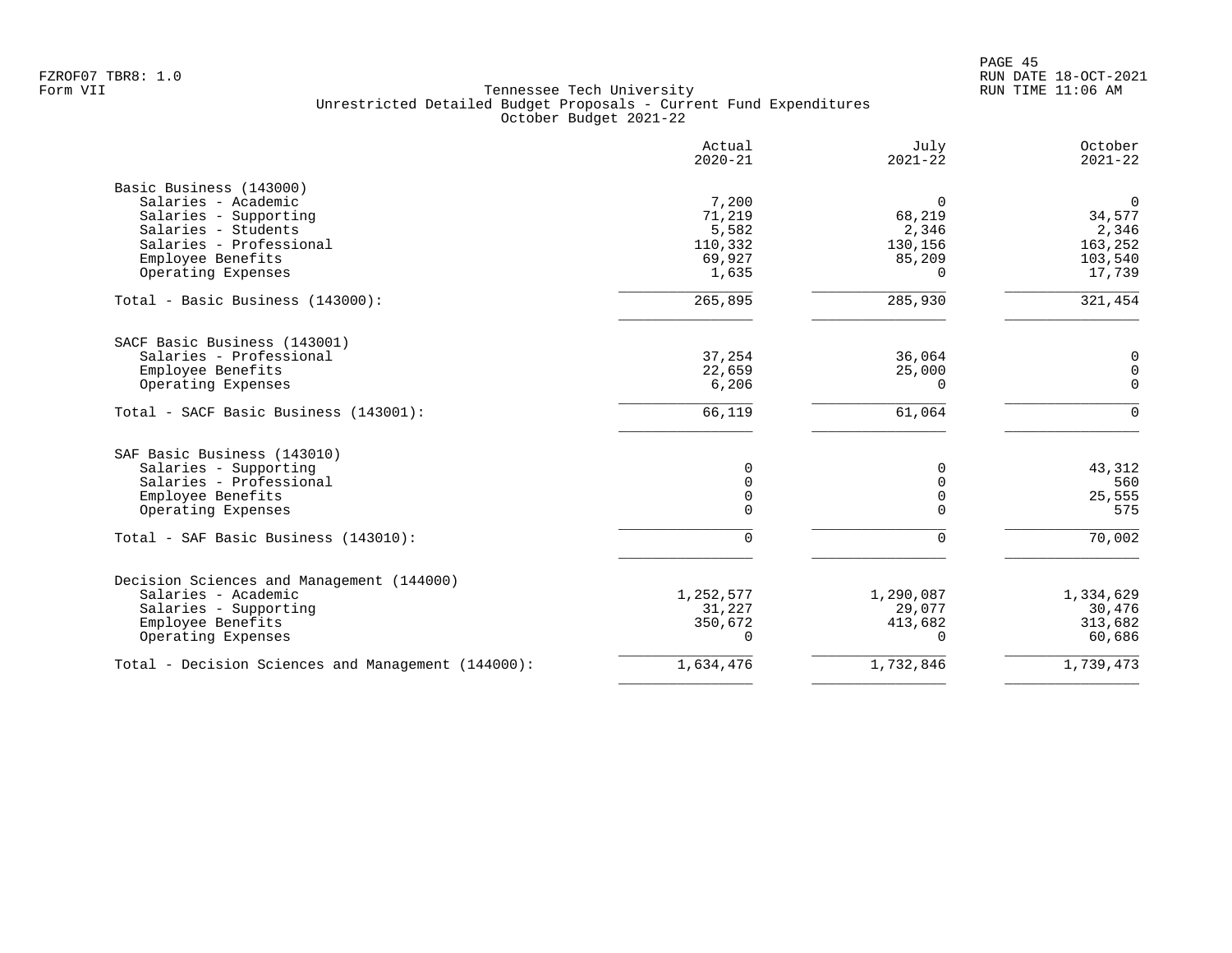PAGE 46 FZROF07 TBR8: 1.0 RUN DATE 18-OCT-2021

|                                                                                                                                                           | Actual<br>$2020 - 21$                          | July<br>$2021 - 22$        | October<br>$2021 - 22$                |
|-----------------------------------------------------------------------------------------------------------------------------------------------------------|------------------------------------------------|----------------------------|---------------------------------------|
| SACF Decision Sciences and Mangmt (144001)<br>Salaries - Academic<br>Employee Benefits<br>Operating Expenses                                              | 279,249<br>83,591<br>8,307                     | 311,312<br>43,886<br>6,014 | 0<br>$\mathbf 0$<br>$\mathbf 0$       |
| Total - SACF Decision Sciences and Mangmt (144001):                                                                                                       | 371,147                                        | 361,212                    | $\Omega$                              |
| World Cultures (144003)<br>Travel<br>Operating Expenses                                                                                                   | 613<br>$\Omega$                                | 0<br>950                   | $\overline{0}$<br>950                 |
| Total - World Cultures (144003):                                                                                                                          | 613                                            | 950                        | 950                                   |
| SAF Decision Sciences & Mgmt (144010)<br>Salaries - Academic<br>Employee Benefits<br>Operating Expenses<br>Total - SAF Decision Sciences & Mgmt (144010): | 0<br>$\mathsf 0$<br>$\mathbf 0$<br>$\mathbf 0$ | $\Omega$<br>0<br>O<br>0    | 311,320<br>43,886<br>6,014<br>361,220 |
| Fleetquard Cummins Computer Ctr (145000)<br>Operating Expenses                                                                                            | 3,463                                          | 3,420                      | 3,420                                 |
| Total - Fleetguard Cummins Computer Ctr (145000):                                                                                                         | 3,463                                          | 3,420                      | 3,420                                 |
| SACF SBDC (147001)<br>Employee Benefits                                                                                                                   | 0                                              | 850                        | 0                                     |
| Total - SACF SBDC (147001):                                                                                                                               | $\Omega$                                       | 850                        | $\Omega$                              |
|                                                                                                                                                           |                                                |                            |                                       |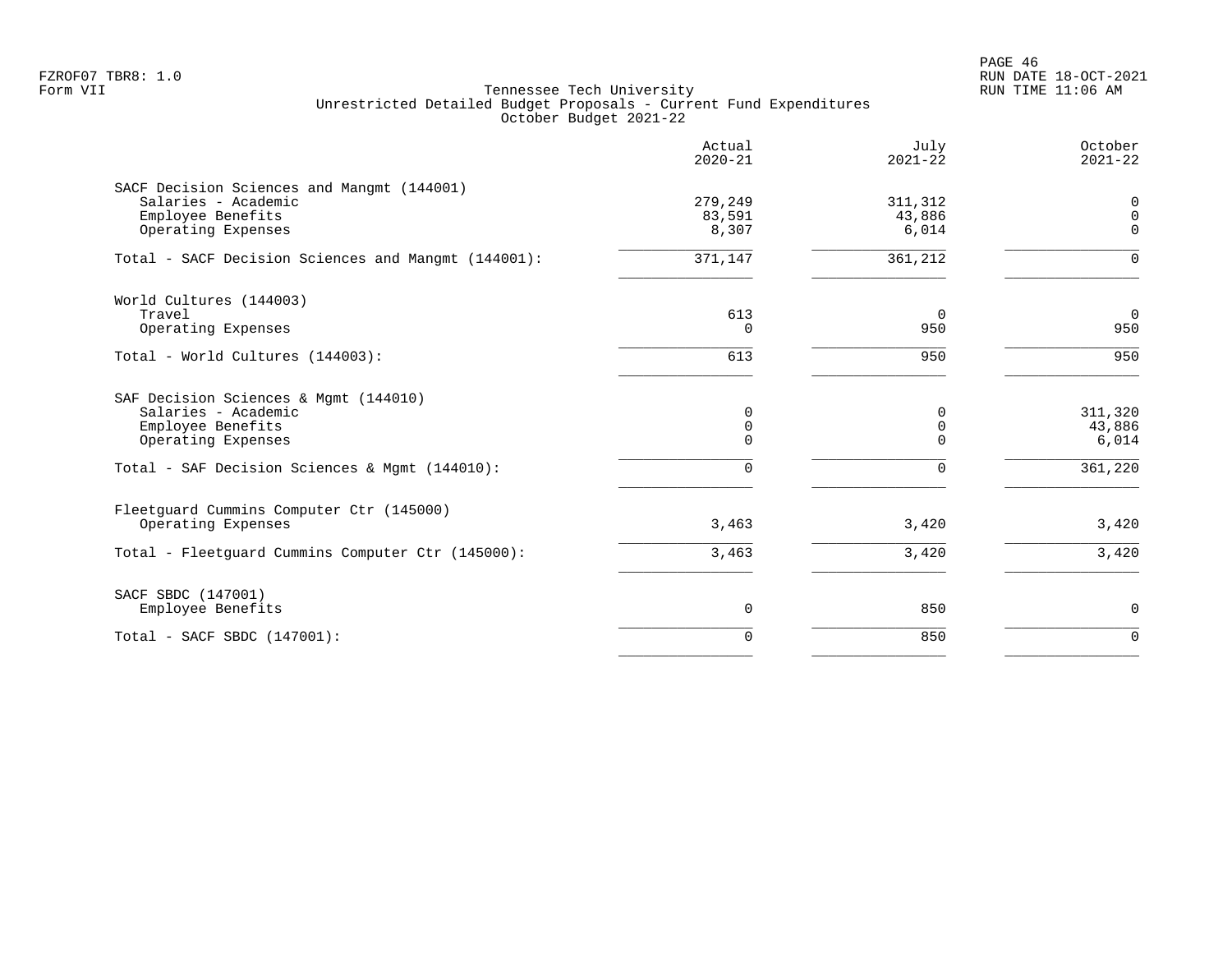PAGE 47 FZROF07 TBR8: 1.0 RUN DATE 18-OCT-2021

|                                            | Actual<br>$2020 - 21$ | July<br>$2021 - 22$ | October<br>$2021 - 22$ |
|--------------------------------------------|-----------------------|---------------------|------------------------|
| Governors Schools (148000)                 |                       |                     |                        |
| Salaries - Academic                        | 6,066                 | 5,500               | 5,500                  |
| Salaries - Supporting                      | 992                   | 4,000               | 4,000                  |
| Salaries - Students                        | 3,634                 | $\Omega$            | $\Omega$               |
| Employee Benefits<br>Operating Expenses    | 1,355<br>4,349        | 3,000<br>3,578      | 3,000<br>20,602        |
|                                            |                       |                     |                        |
| Total - Governors Schools (148000):        | 16,396                | 16,078              | 33,102                 |
| Education Grad Assistant (150001)          |                       |                     |                        |
| Employee Benefits                          | 307,284               | 275,740             | 275,740                |
| Total - Education Grad Assistant (150001): | 307,284               | 275,740             | 275,740                |
| Educ TIKI Grad Assistant (150002)          |                       |                     |                        |
| Salaries - Professional                    | 12,000                | 0                   | 7,000                  |
| Employee Benefits                          | 14,583                | 610                 | 8,610                  |
| Total - Educ TIKI Grad Assistant (150002): | 26,583                | 610                 | 15,610                 |
| SACF Education (150008)                    |                       |                     |                        |
| Salaries - Academic                        | 68,575                | 0                   | 0                      |
| Employee Benefits                          | 28,544                | $\Omega$            | $\mathbf 0$            |
| Travel                                     | 1,090                 | 25,000              | $\Omega$               |
| Operating Expenses                         | 46,207                | 122,237             | $\Omega$               |
| Total - SACF Education (150008):           | 144,416               | 147,237             | $\mathbf 0$            |
|                                            |                       |                     |                        |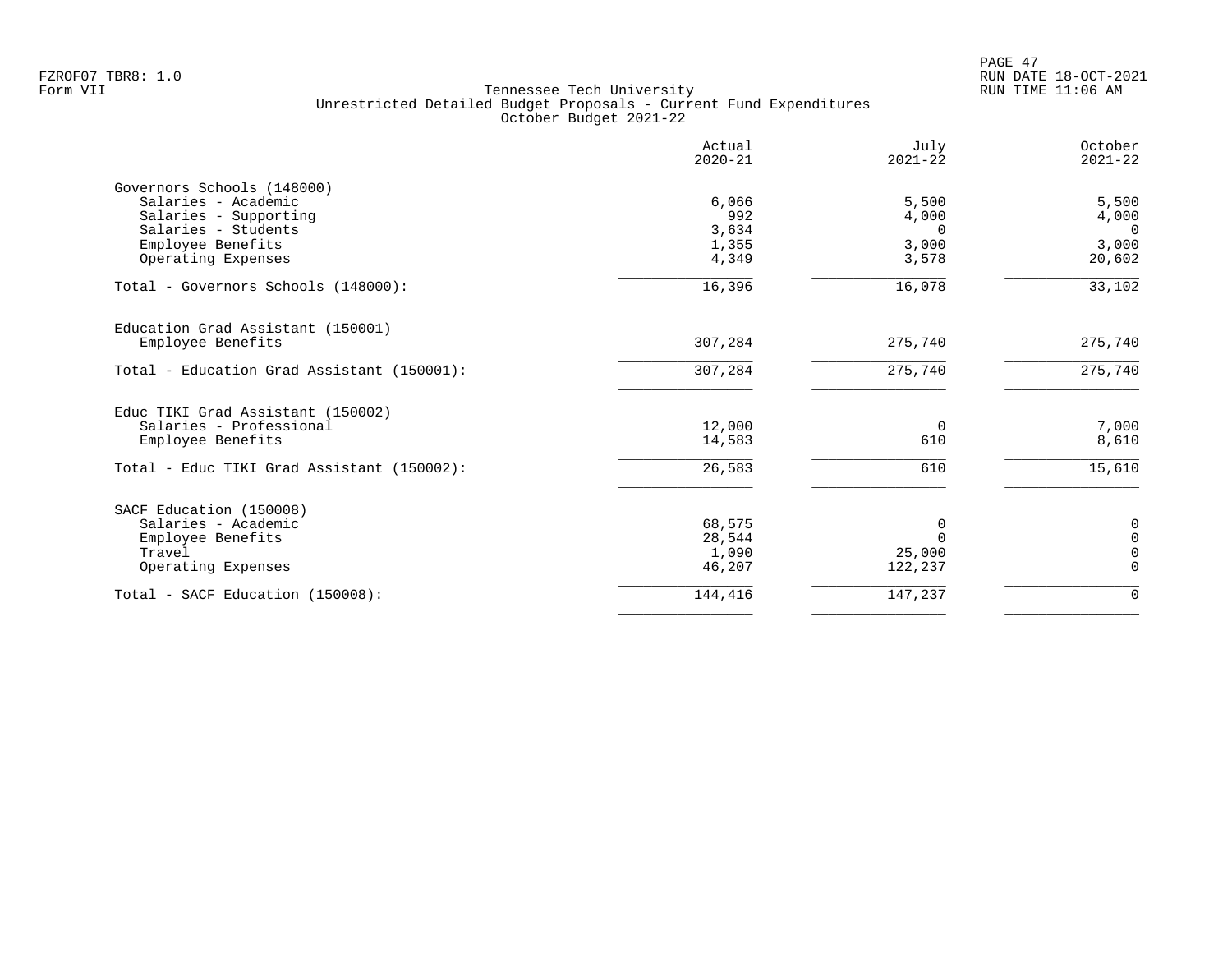|                                                  | Actual<br>$2020 - 21$ | July<br>$2021 - 22$ | October<br>$2021 - 22$ |
|--------------------------------------------------|-----------------------|---------------------|------------------------|
| SACF Education Ready-to-Teach (150009)           |                       |                     |                        |
| Salaries - Supporting                            | 86,237                | 131,800             | 0                      |
| Salaries - Professional                          | 111,814               | 108,614             | $\Omega$               |
| Employee Benefits                                | 57,309                | 62,040              | $\Omega$               |
| Travel                                           | 19,562                | 4,046               | $\Omega$               |
| Operating Expenses                               | 64,847                | 2,500               | $\Omega$               |
| Total - SACF Education Ready-to-Teach (150009):  | 339,769               | 309,000             | $\Omega$               |
| SAF Education Ready to Teach (150025)            |                       |                     |                        |
| Salaries - Supporting                            | 0                     | 0                   | 85,000                 |
| Salaries - Professional                          | $\Omega$              | $\Omega$            | 114,428                |
| Employee Benefits                                | $\Omega$              |                     | 58,000                 |
| Travel                                           | 0                     | $\Omega$            | 20,000                 |
| Operating Expenses                               | O                     | ∩                   | 179,047                |
| Total - SAF Education Ready to Teach (150025):   | 0                     | $\Omega$            | 456,475                |
| Summer School Col of Education (150028)          |                       |                     |                        |
| Salaries - Academic                              | 516,314               | 408,849             | 447,118                |
| Employee Benefits                                | 109,859               | 155,681             | 155,681                |
| Operating Expenses                               | $\Omega$              | 38,269              | $\Omega$               |
| Total - Summer School Col of Education (150028): | 626,173               | 602,799             | 602,799                |
| LSP-Dean Education (150033)                      |                       |                     |                        |
| Operating Expenses                               | $\mathbf 0$           | 0                   | 9,470                  |
| Total - LSP-Dean Education (150033):             | $\Omega$              | 0                   | 9,470                  |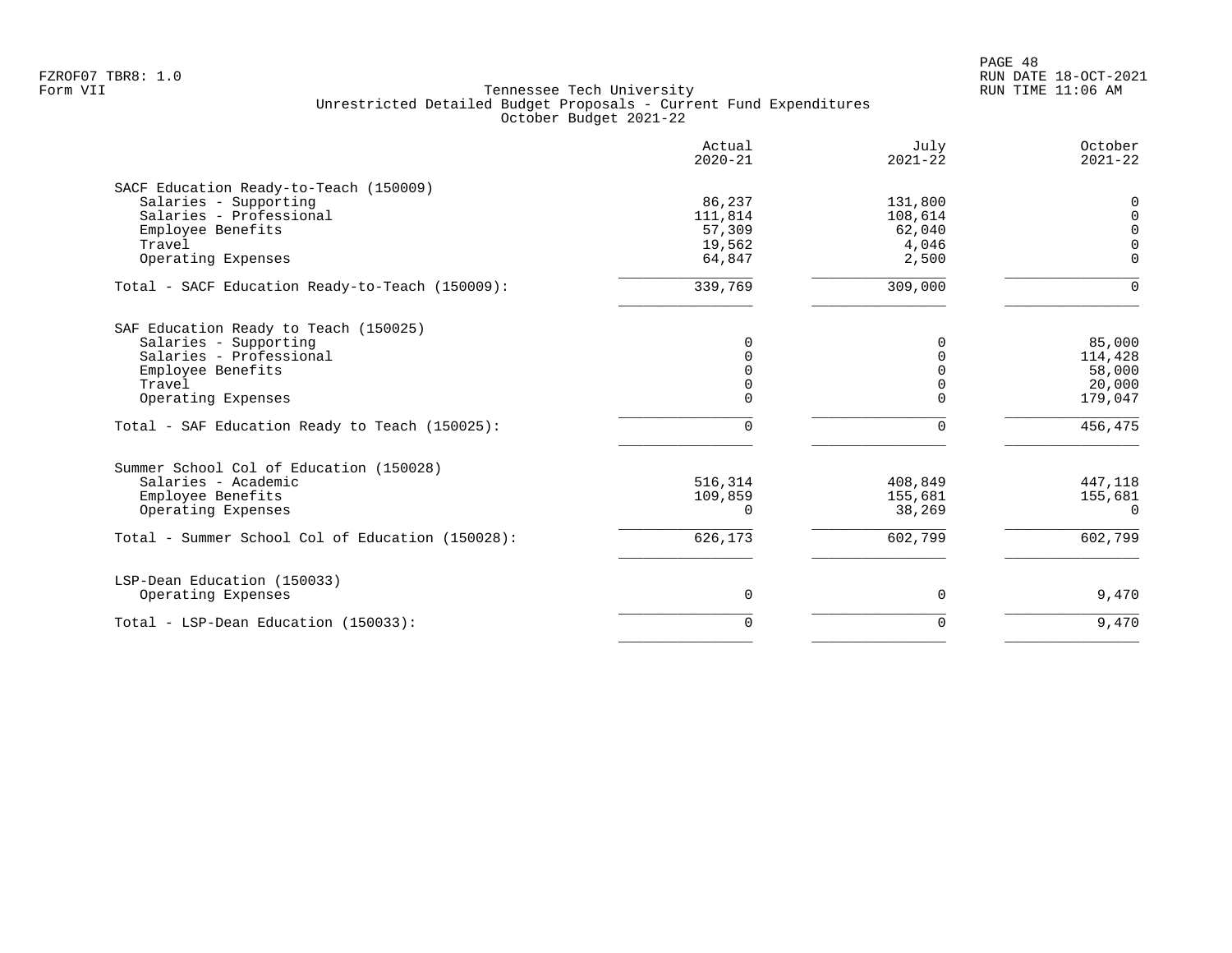|                                              | Actual<br>$2020 - 21$ | July<br>$2021 - 22$ | October<br>$2021 - 22$ |
|----------------------------------------------|-----------------------|---------------------|------------------------|
| OA Fee-Dean Education (150034)               |                       |                     |                        |
| Salaries - Academic                          | 181,329               | 131,551             | 138,951                |
| Salaries - Professional<br>Employee Benefits | 3,950<br>30,582       | $\Omega$<br>33,030  | 8,637<br>33,030        |
| Operating Expenses                           | 41,004                | 146,711             | 561,877                |
| Total - OA Fee-Dean Education (150034):      | 256,865               | 311,292             | 742,495                |
| Collapsed SACF Education (150036)            |                       |                     |                        |
| Operating Expenses                           | 0                     | 0                   | 64,647                 |
| Total - Collapsed SACF Education (150036):   | 0                     | $\Omega$            | 64,647                 |
| Learning Support Program (151000)            |                       |                     |                        |
| Salaries - Academic                          | 329,256               | 316,291             | 329,520                |
| Salaries - Students                          | $\Omega$              | 4,000               | 4,000                  |
| Employee Benefits<br>Travel                  | 107,588<br>$\cap$     | 100,176<br>1,020    | 100,176<br>1,020       |
| Operating Expenses                           | 4,530                 | 8,630               | 8,630                  |
| Total - Learning Support Program (151000):   | 441,374               | 430,117             | 443,346                |
| ETS Site (151300)                            |                       |                     |                        |
| Salaries - Supporting                        | 0                     | 0                   | 4,500                  |
| Salaries - Professional                      | 1,752                 | $\Omega$            | $\Omega$               |
| Employee Benefits<br>Operating Expenses      | 495<br>45,808         | 521<br>39,479       | 521<br>139,691         |
|                                              |                       |                     |                        |
| Total - ETS Site $(151300)$ :                | 48,055                | 40,000              | 144,712                |
|                                              |                       |                     |                        |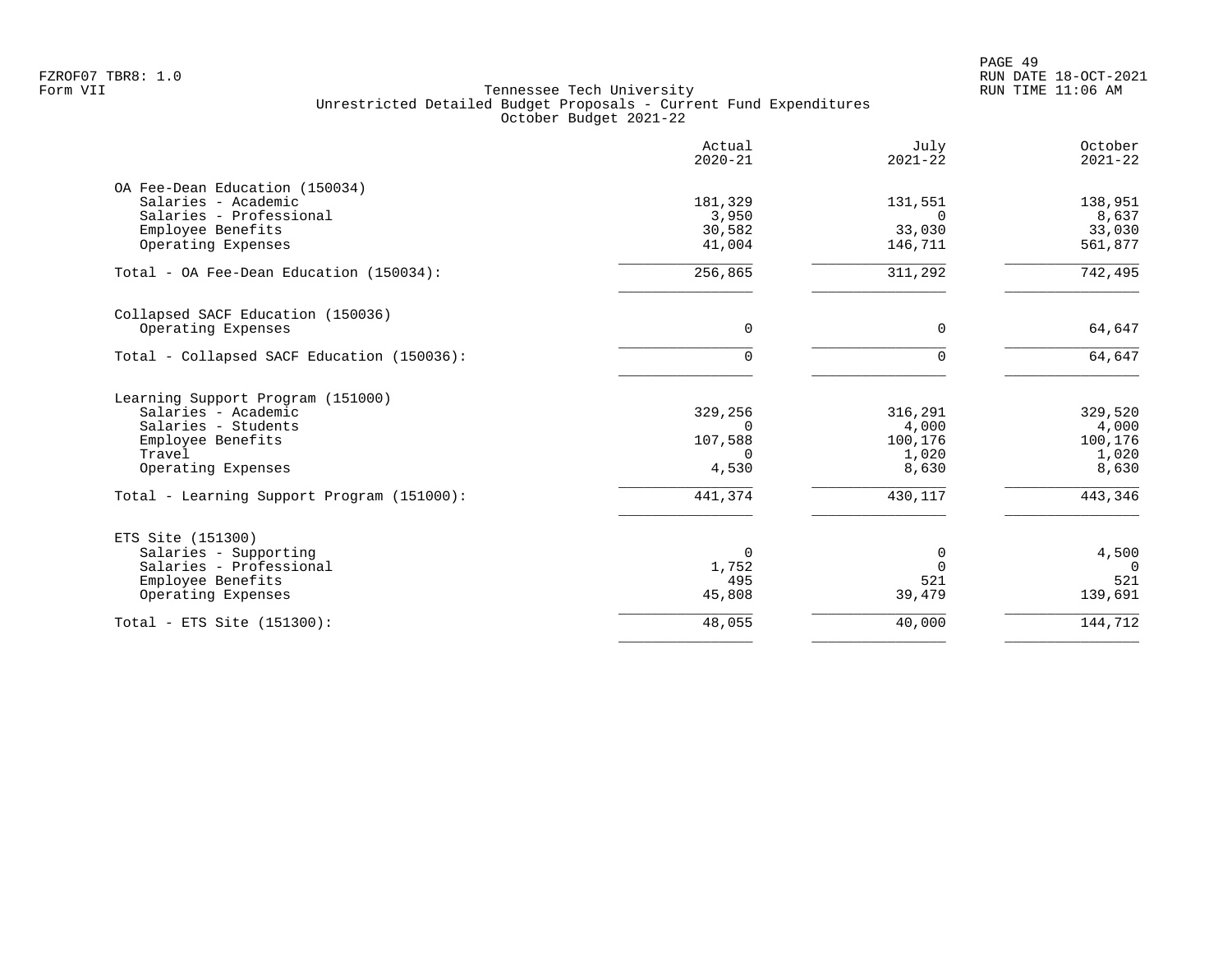| Actual<br>$2020 - 21$ | July<br>$2021 - 22$                         | October<br>$2021 - 22$                       |
|-----------------------|---------------------------------------------|----------------------------------------------|
|                       |                                             |                                              |
| 33,510                | 32,110                                      | 33,502                                       |
| 159                   | $\Omega$                                    | $\Omega$                                     |
|                       |                                             | 238,699                                      |
|                       |                                             | 99,724                                       |
|                       |                                             | 1,283                                        |
| 329,105               | 335,094                                     | 373,208                                      |
|                       |                                             |                                              |
| 5,710                 | 8,558                                       | 8,558                                        |
| 73,391                | 84,000                                      | 84,000                                       |
|                       |                                             | 2,565                                        |
|                       |                                             | 3,572                                        |
| 94,421                | 98,695                                      | 98,695                                       |
|                       |                                             |                                              |
| 79,891                | 88,640                                      | 88,640                                       |
| 79,891                | 88,640                                      | 88,640                                       |
|                       |                                             |                                              |
| 63,630                | 72,000                                      | 72,000                                       |
| 68,920                | 80,530                                      | 80,530                                       |
| 132,550               | 152,530                                     | 152,530                                      |
|                       | 208,037<br>86,481<br>918<br>1,008<br>14,312 | 211,977<br>89,724<br>1,283<br>2,565<br>3,572 |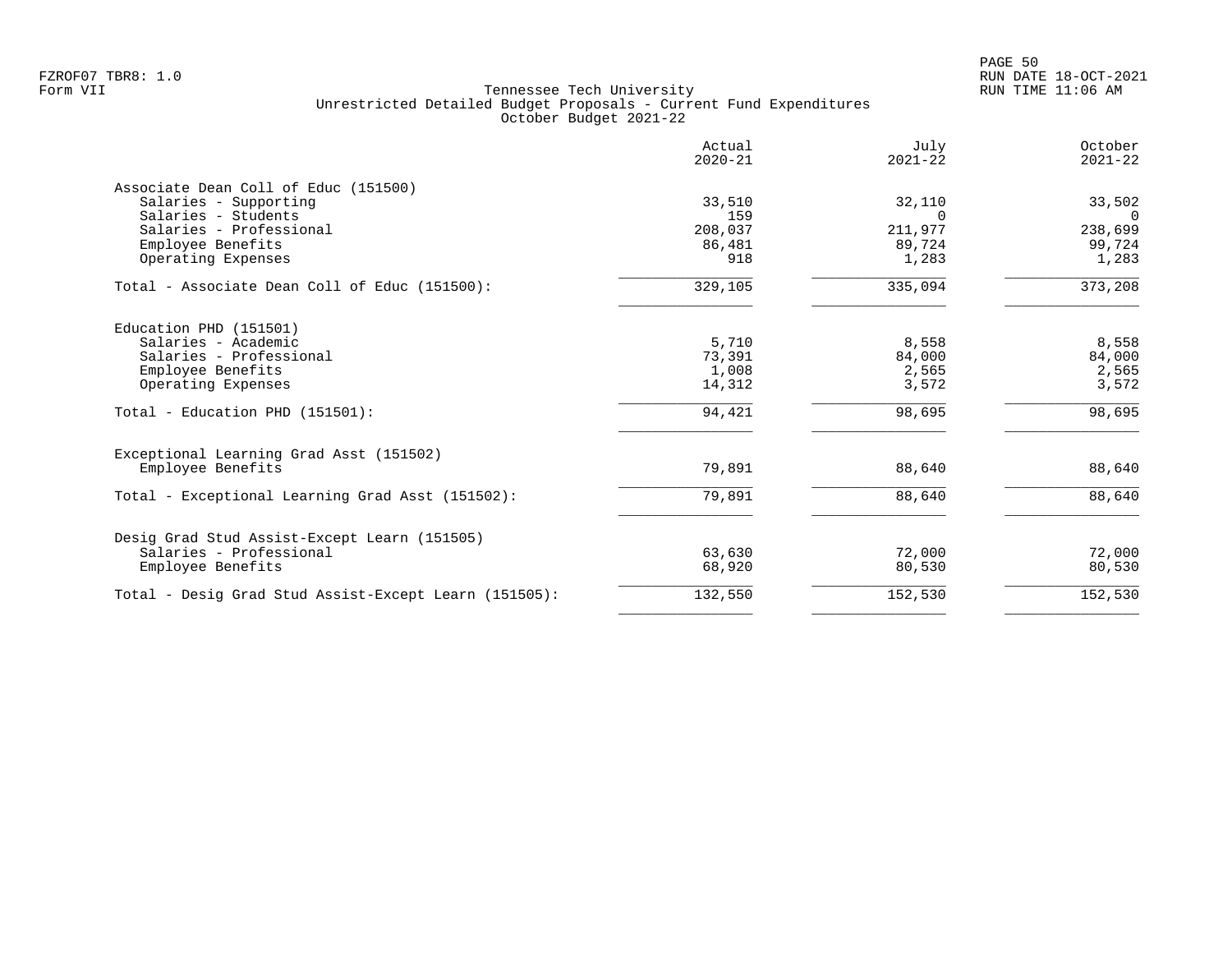|                                                  | Actual<br>$2020 - 21$ | July<br>$2021 - 22$ | October<br>$2021 - 22$ |
|--------------------------------------------------|-----------------------|---------------------|------------------------|
| Counseling and Psychology (152000)               |                       |                     |                        |
| Salaries - Academic                              | 1,224,963             | 1,190,103           | 1,256,368              |
| Salaries - Supporting                            | 30,574                | 29,339              | 30,667                 |
| Salaries - Professional                          | 13,275                | 10,700              | 11,875                 |
| Employee Benefits                                | 436,499               | 465,400             | 465,400                |
| Travel                                           | 170                   | 92                  | 28,092                 |
| Operating Expenses                               | 33,774                | 22,694              | 25,250                 |
| Total - Counseling and Psychology (152000):      | 1,739,255             | 1,718,328           | 1,817,652              |
| Counseling and Psychology TAs (152001)           |                       |                     |                        |
| Salaries - Academic                              | $\Omega$              | 36,000              | 36,000                 |
| Salaries - Professional                          | 33,000                | $\Omega$            | $\Omega$               |
| Employee Benefits                                | 38,088                | 46,665              | 46,665                 |
| Total - Counseling and Psychology TAs (152001):  | 71,088                | 82,665              | 82,665                 |
| SACF Counseling and Psychology (152008)          |                       |                     |                        |
| Salaries - Academic                              | 2,100                 | 22,887              | 0                      |
| Salaries - Students                              | 323                   | 0                   | $\mathbf 0$            |
| Employee Benefits                                | 372                   | $\Omega$            | $\mathbf 0$            |
| Operating Expenses                               | 15,974                | 26,203              | $\mathbf 0$            |
| Capital Outlay                                   | 16,034                | 0                   | $\mathbf 0$            |
| Total - SACF Counseling and Psychology (152008): | 34,803                | 49,090              | $\Omega$               |
|                                                  |                       |                     |                        |
| Collapsed SACF Couns & Psych (152010)            |                       |                     |                        |
| Operating Expenses                               | $\mathbf 0$           | 0                   | 71,572                 |
| Total - Collapsed SACF Couns & Psych (152010):   | $\mathbf 0$           | $\mathbf 0$         | 71,572                 |
|                                                  |                       |                     |                        |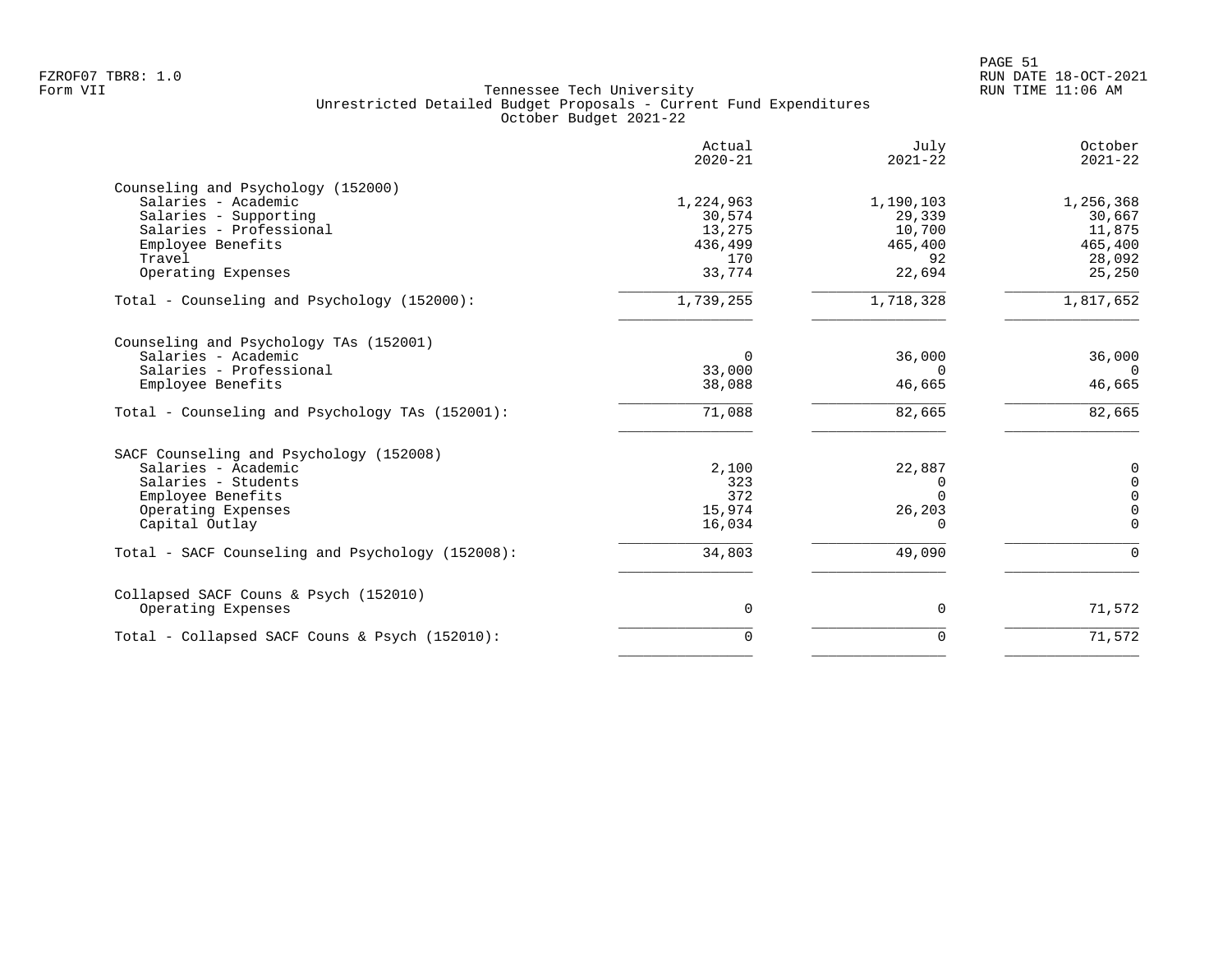|                                                   | Actual<br>$2020 - 21$ | July<br>$2021 - 22$ | October<br>$2021 - 22$ |
|---------------------------------------------------|-----------------------|---------------------|------------------------|
| Department of Teacher Education (152500)          |                       |                     |                        |
| Salaries - Academic                               | 131,529               | 128,664             | 144,198                |
| Salaries - Supporting                             | 28,075                | 26,175              | 27,223                 |
| Salaries - Professional                           | 282,467               | 276,342             | 289,221                |
| Employee Benefits                                 | 193,977               | 193,002             | 233,002                |
| Travel                                            | 1,671                 | 2,500               | 2,500                  |
| Operating Expenses                                | 60,672                | 44,747              | 44,747                 |
| Total - Department of Teacher Education (152500): | 698,391               | 671,430             | 740,891                |
| Curriculum and Instr Office (153000)              |                       |                     |                        |
| Salaries - Academic                               | 2,004,558             | 1,972,217           | 2,125,061              |
| Salaries - Supporting                             | 99,442                | 89,902              | 100,664                |
| Salaries - Students                               | 372                   |                     | 6,000                  |
| Salaries - Professional                           | 4,960                 |                     | 6,000                  |
| Employee Benefits                                 | 789,318               | 785,140             | 585,140                |
| Travel                                            | 3,416                 |                     | 15,875                 |
| Operating Expenses                                | 26,489                | 18,080              | 88,434                 |
| Total - Curriculum and Instr Office (153000):     | 2,928,555             | 2,865,339           | 2,927,174              |
| SACF Curriculum & Instruction (153008)            |                       |                     |                        |
| Salaries - Academic                               | 183,957               | 105,306             | 0                      |
| Employee Benefits                                 | 21,670                | 8,214               | $\mathbf 0$            |
| Travel                                            | 4,957                 | 21,000              | $\mathbf 0$            |
| Operating Expenses                                | 80,069                | 34,778              | $\Omega$               |
| Total - SACF Curriculum & Instruction (153008):   | 290,653               | 169,298             | $\mathbf 0$            |
|                                                   |                       |                     |                        |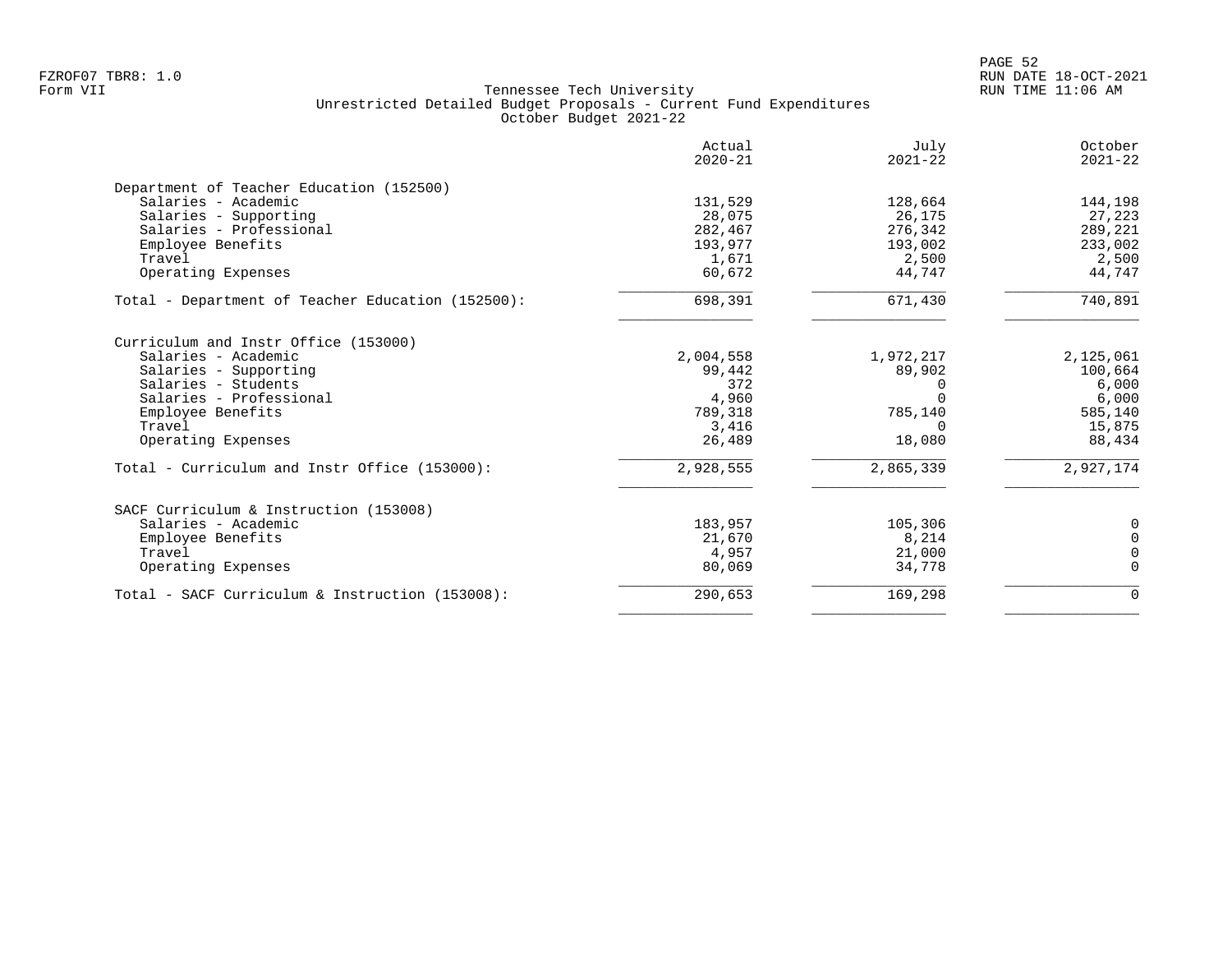|                                                                                                                         | Actual<br>$2020 - 21$        | July<br>$2021 - 22$          | October<br>$2021 - 22$       |
|-------------------------------------------------------------------------------------------------------------------------|------------------------------|------------------------------|------------------------------|
| Two Plus Two Tullahoma (153050)<br>Salaries - Academic<br>Employee Benefits                                             | 62,194<br>26,830             | 60,794<br>25,624             | 62,394<br>25,624             |
| Total - Two Plus Two Tullahoma (153050):                                                                                | 89,024                       | 86,418                       | 88,018                       |
| Two Plus Two Crossville (153051)<br>Salaries - Academic<br>Employee Benefits                                            | 0<br>$\mathbf 0$             | 1,800<br>6,205               | $\mathbf 0$<br>6,205         |
| Total - Two Plus Two Crossville (153051):                                                                               | 0                            | 8,005                        | 6, 205                       |
| Two Plus Two Oak Ridge (153052)<br>Salaries - Academic<br>Employee Benefits<br>Total - Two Plus Two Oak Ridge (153052): | 184,045<br>84,159<br>268,204 | 146,039<br>87,188<br>233,227 | 151,639<br>67,188<br>218,827 |
| Two Plus Two Pellissippi (153053)                                                                                       |                              |                              |                              |
| Salaries - Academic<br>Employee Benefits                                                                                | 131,598<br>41,782            | 128,798<br>63,860            | 132,298<br>33,860            |
| Total - Two Plus Two Pellissippi (153053):                                                                              | 173,380                      | 192,658                      | 166,158                      |
| Two Plus Two Chattanooga (153054)<br>Salaries - Academic<br>Employee Benefits                                           | 97,635<br>42,789             | 94,835<br>39,892             | 98,635<br>39,892             |
| Total - Two Plus Two Chattanooga (153054):                                                                              | 140,424                      | 134,727                      | 138,527                      |
|                                                                                                                         |                              |                              |                              |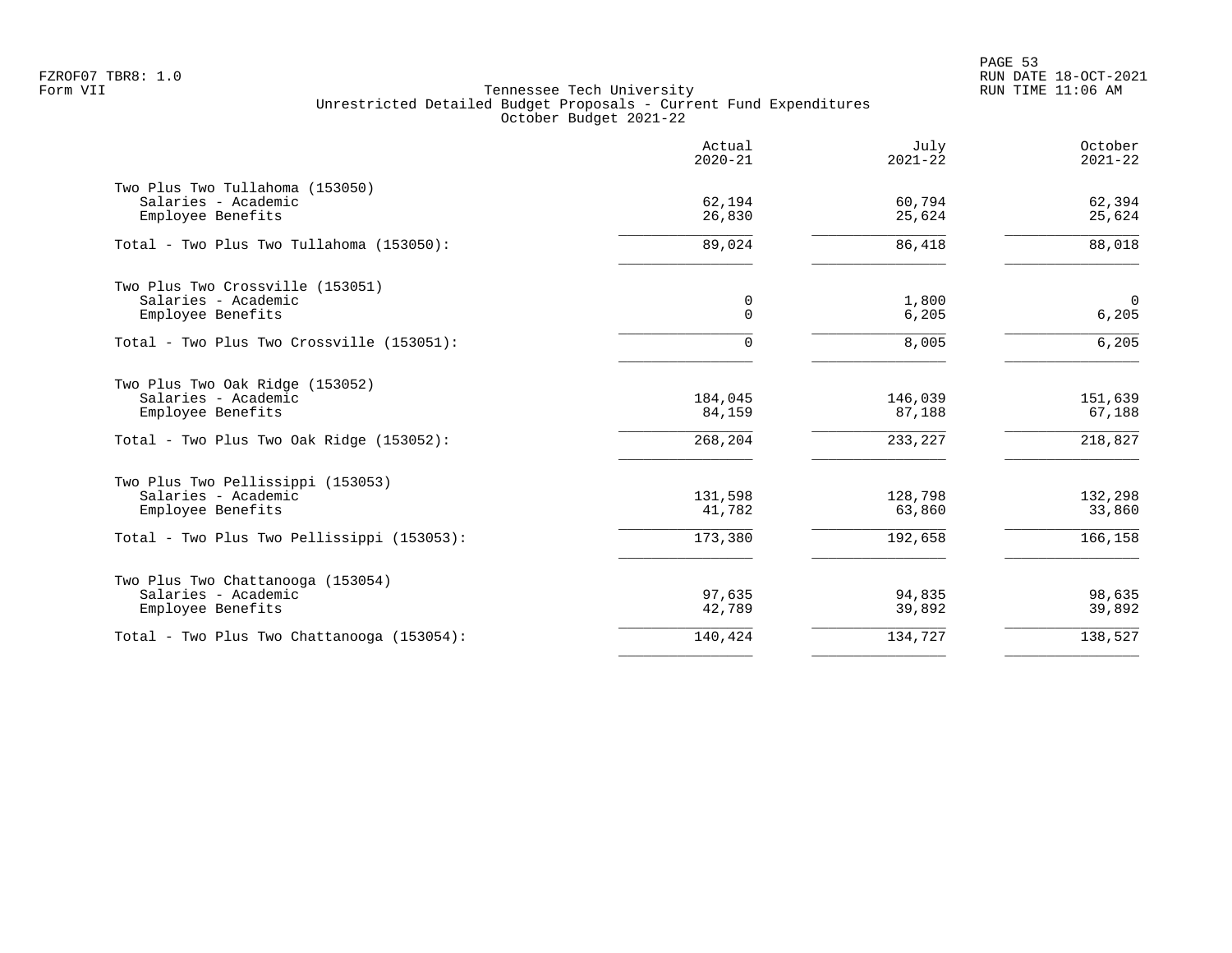PAGE 54 FZROF07 TBR8: 1.0 RUN DATE 18-OCT-2021

| Actual<br>$2020 - 21$ | July<br>$2021 - 22$                                          | October<br>$2021 - 22$                                            |
|-----------------------|--------------------------------------------------------------|-------------------------------------------------------------------|
|                       |                                                              |                                                                   |
| 0                     | 2,000                                                        | $\mathbf 0$                                                       |
| $\Omega$              | 14,270                                                       | 14,270                                                            |
| 0                     | 16,270                                                       | 14,270                                                            |
|                       |                                                              |                                                                   |
| 78,576                | 78,976                                                       | 81,276                                                            |
|                       |                                                              | 36,023                                                            |
| 116,657               | 114,999                                                      | 117,299                                                           |
|                       |                                                              |                                                                   |
| 48,450                | 49,510                                                       | 51,210                                                            |
|                       |                                                              | 28,263                                                            |
| 77,964                | 77,773                                                       | 79,473                                                            |
|                       |                                                              |                                                                   |
| 641,363               | 633,424                                                      | 711,628                                                           |
| 44,380                | 44,889                                                       | 45,941                                                            |
|                       |                                                              | 100                                                               |
|                       |                                                              | 4,000                                                             |
|                       |                                                              | 238,325                                                           |
|                       |                                                              | 7,370                                                             |
|                       |                                                              | 18,459                                                            |
| 993,490               | 997,042                                                      | 1,025,823                                                         |
|                       | 38,081<br>29,514<br>554<br>7,250<br>284,979<br>128<br>14,836 | 36,023<br>28,263<br>100<br>4,000<br>295,475<br>$\Omega$<br>19,154 |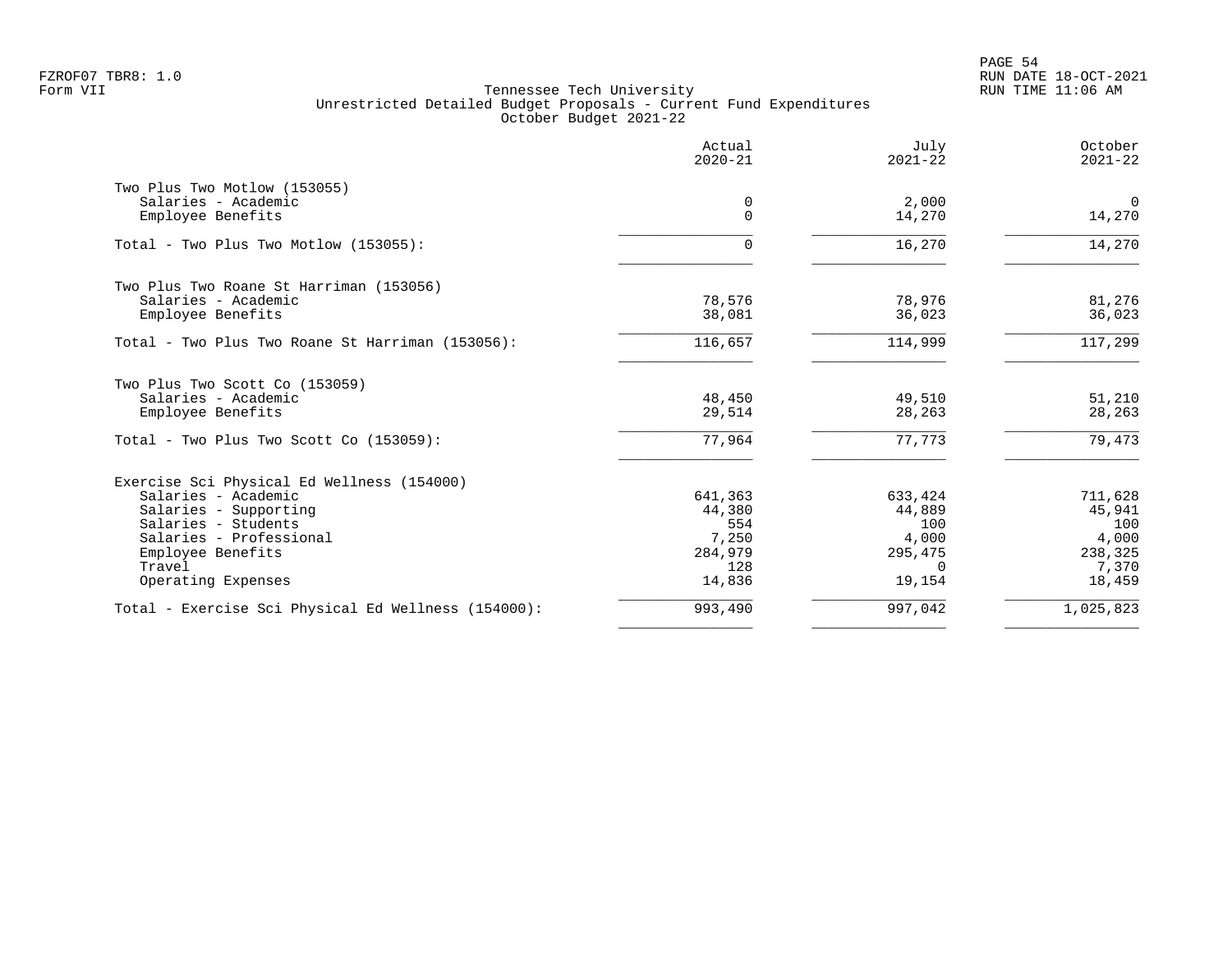en and the state of the state of the state of the state of the state of the state of the state of the state of the state of the state of the state of the state of the state of the state of the state of the state of the sta FZROF07 TBR8: 1.0 RUN DATE 18-OCT-2021

|                                                                                      | Actual<br>$2020 - 21$ | July<br>$2021 - 22$ | October<br>$2021 - 22$ |
|--------------------------------------------------------------------------------------|-----------------------|---------------------|------------------------|
| EXPW Special Courses Transf In (154002)<br>Salaries - Students<br>Operating Expenses | 163<br>$\Omega$       | 3,000<br>5,000      | 3,000<br>5,000         |
| Total - EXPW Special Courses Transf In (154002):                                     | 163                   | 8,000               | 8,000                  |
| EXPW Golf Fees (154004)<br>Operating Expenses                                        | 7,913                 | 7,650               | 7,900                  |
| Total - EXPW Golf Fees (154004):                                                     | 7,913                 | 7,650               | 7,900                  |
| EXPW Lab Manuals (154008)<br>Operating Expenses                                      | 10,687                | 3,000               | 8,505                  |
| Total - EXPW Lab Manuals (154008):                                                   | 10,687                | 3,000               | 8,505                  |
| EXPW Mem Pool Lifeguard (154009)<br>Salaries - Students                              | 703                   | $\mathbf 0$         | $\mathbf 0$            |
| Total - EXPW Mem Pool Lifeguard (154009):                                            | 703                   | $\Omega$            | $\Omega$               |
| Collapsed SACF EXPW (154010)<br>Employee Benefits                                    | $\mathbf 0$           | $\mathbf 0$         | 5,000                  |
| Total - Collapsed SACF EXPW (154010):                                                | 0                     | 0                   | 5,000                  |
|                                                                                      |                       |                     |                        |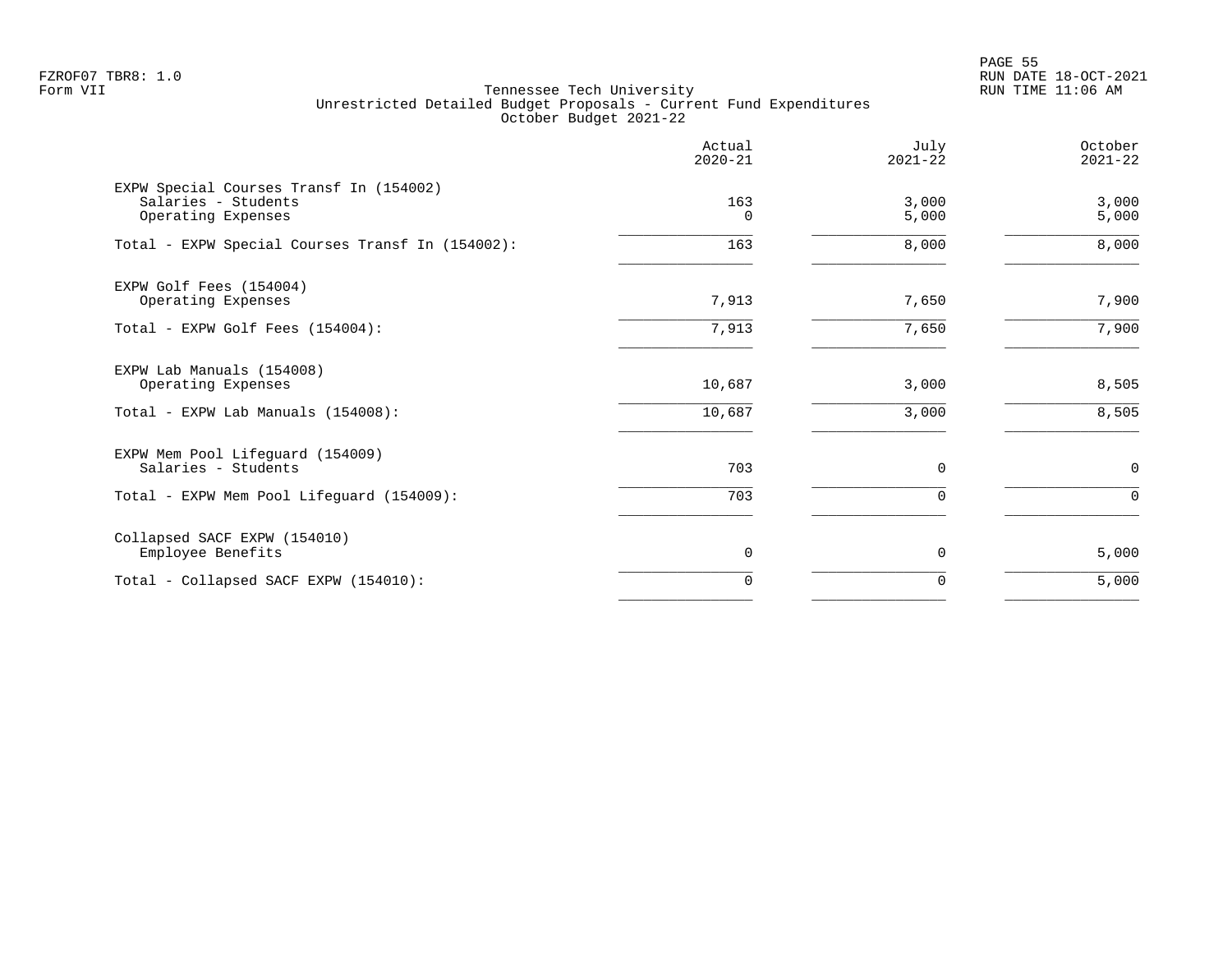| Actual<br>$2020 - 21$ | July<br>$2021 - 22$                                            | October<br>$2021 - 22$                                                       |
|-----------------------|----------------------------------------------------------------|------------------------------------------------------------------------------|
|                       |                                                                | 0                                                                            |
|                       |                                                                | $\mathbf 0$                                                                  |
|                       |                                                                | $\mathbf 0$                                                                  |
| 340                   |                                                                | $\Omega$                                                                     |
| 26,447                | $\Omega$                                                       | $\mathbf 0$                                                                  |
| 101,814               | 59,875                                                         | $\Omega$                                                                     |
|                       |                                                                |                                                                              |
| 1,567,502             | 1,560,401                                                      | 1,617,275                                                                    |
| 141,555               | 95,402                                                         | 100,631                                                                      |
|                       |                                                                | 1,000                                                                        |
|                       |                                                                | 691,500                                                                      |
|                       |                                                                | 1,316                                                                        |
|                       |                                                                | 29,549                                                                       |
| 2,374,548             | 2,384,264                                                      | 2,441,271                                                                    |
|                       |                                                                |                                                                              |
| 399,704               | 383,880                                                        | 383,880                                                                      |
| 399,704               | 383,880                                                        | 383,880                                                                      |
|                       |                                                                |                                                                              |
| 1,348                 | 4,180                                                          | 4,889                                                                        |
| 1,348                 | 4,180                                                          | 4,889                                                                        |
|                       | 58,679<br>5,756<br>10,592<br>1,153<br>644,443<br>590<br>19,305 | 42,500<br>$\Omega$<br>5,375<br>12,000<br>1,000<br>691,500<br>1,316<br>34,645 |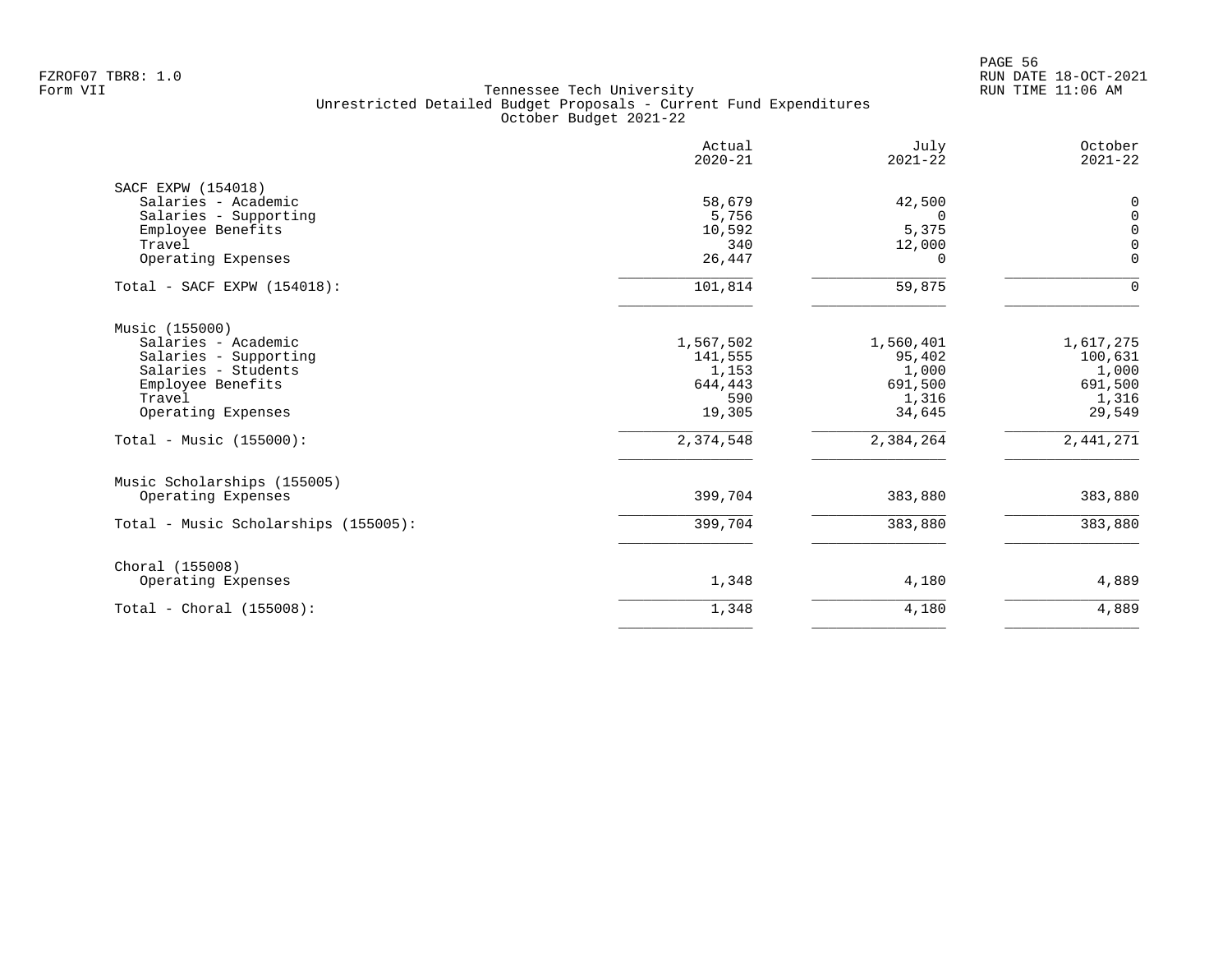PAGE 57 FZROF07 TBR8: 1.0 RUN DATE 18-OCT-2021

|                                                                                                                      | Actual<br>$2020 - 21$              | July<br>$2021 - 22$ | October<br>$2021 - 22$                   |
|----------------------------------------------------------------------------------------------------------------------|------------------------------------|---------------------|------------------------------------------|
| String Project (155016)<br>Salaries - Academic<br>Employee Benefits<br>Operating Expenses                            | 317<br>395<br>87                   |                     | $\mathsf{O}$<br>$\overline{0}$<br>8,988  |
| Total - String Project (155016):                                                                                     | 799                                | ∩                   | 8,988                                    |
| SACF Music (155017)<br>Salaries - Academic<br>Salaries - Supporting<br>Employee Benefits<br>Operating Expenses       | 45,203<br>5,456<br>4,101<br>66,436 | 49,016<br>25,984    | 0<br>$\mathbf 0$<br>$\Omega$<br>$\Omega$ |
| $Total - SACF Music (155017):$                                                                                       | 121,196                            | 75,000              | $\Omega$                                 |
| Collapsed SACF Music (155020)<br>Salaries - Academic<br>Operating Expenses<br>Total - Collapsed SACF Music (155020): | 0<br>$\Omega$<br>0                 | O<br>0              | 32,474<br>32,516<br>64,990               |
| Match Music (155025)<br>Salaries - Academic                                                                          | 4,699                              | $\Omega$            | 5,593                                    |
| Total - Match Music (155025):                                                                                        | 4,699                              | 0                   | 5,593                                    |
|                                                                                                                      |                                    |                     |                                          |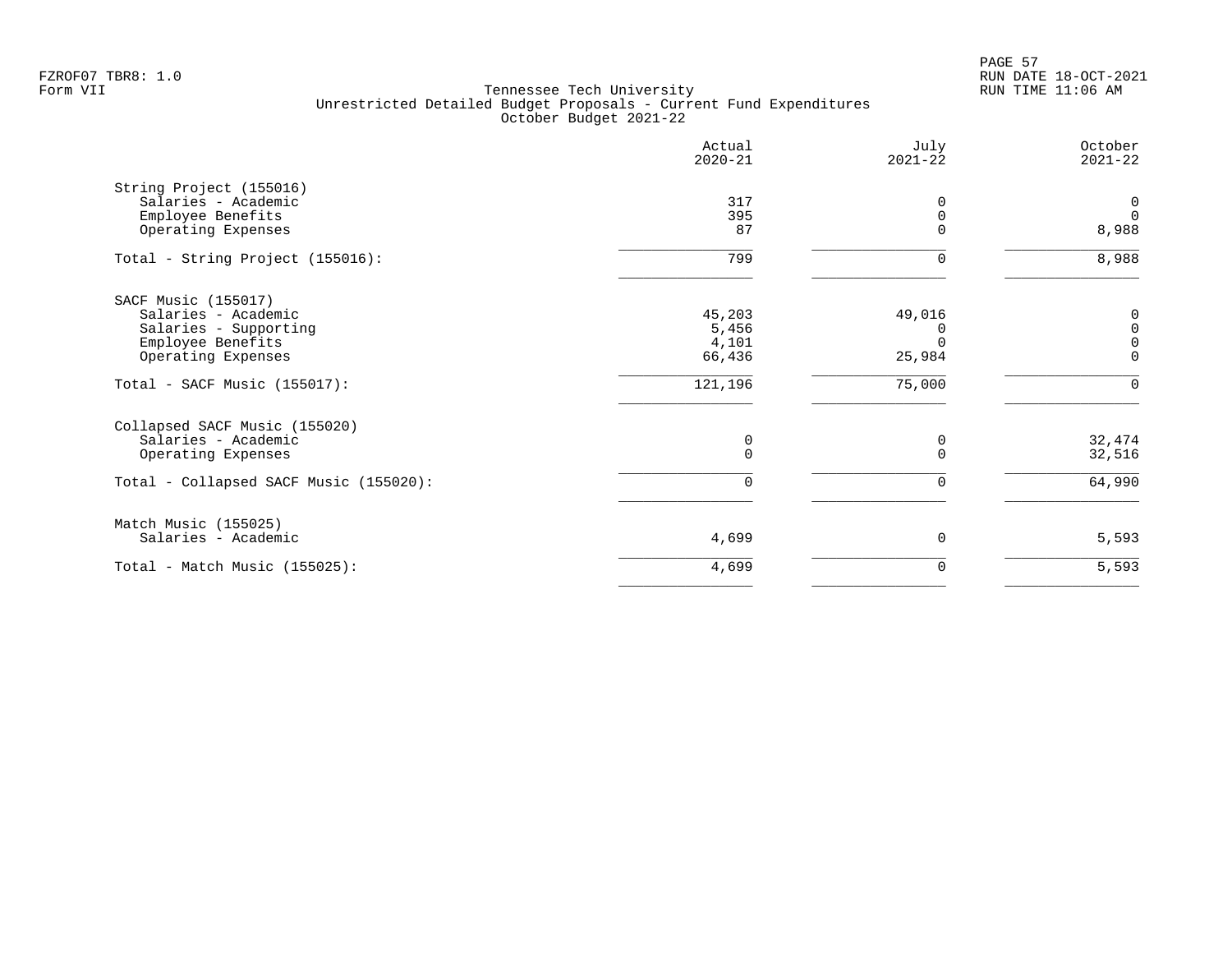PAGE 58 FZROF07 TBR8: 1.0 RUN DATE 18-OCT-2021

|                                          | Actual<br>$2020 - 21$ | July<br>$2021 - 22$ | October<br>$2021 - 22$ |
|------------------------------------------|-----------------------|---------------------|------------------------|
| LSP-Dean Fine Arts (155030)              |                       |                     |                        |
| Operating Expenses                       | $\mathbf 0$           | 0                   | 2,578                  |
| Total - LSP-Dean Fine Arts (155030):     | 0                     | $\Omega$            | 2,578                  |
| OA Fee-Dean Fine Arts (155031)           |                       |                     |                        |
| Salaries - Academic                      | 45,095                | $\Omega$            | 0                      |
| Salaries - Supporting                    | 2,187                 | $\Omega$            | $\mathbf 0$            |
| Salaries - Professional                  | 9,800                 | $\Omega$            | $\mathbf 0$            |
| Employee Benefits                        | 8,083                 |                     | $\Omega$               |
| Operating Expenses                       | $\Omega$              | 75,557              | 108,964                |
| Total - OA Fee-Dean Fine Arts (155031):  | 65,165                | 75,557              | 108,964                |
| SACF Music & Art (155200)                |                       |                     |                        |
| Salaries - Academic                      | 11,265                | 0                   | 0                      |
| Salaries - Supporting                    | 2,662                 | $\mathbf 0$         | $\mathbf 0$            |
| Employee Benefits                        | 1,056                 | $\Omega$            | $\mathbf 0$            |
| Operating Expenses                       | 6,217                 | 64,320              | $\mathbf 0$            |
| Total - SACF Music & Art $(155200)$ :    | 21,200                | 64,320              | $\mathbf 0$            |
| Art, Craft & Design (155300)             |                       |                     |                        |
| Salaries - Academic                      | 410,036               | 379,883             | 397,152                |
| Salaries - Supporting                    | 31,436                | 30,036              | 33,686                 |
| Employee Benefits                        | 166,659               | 147,670             | 147,670                |
| Travel                                   | 3,203                 | 1,306               | 1,306                  |
| Operating Expenses                       | 21,112                | 25,108              | 23,008                 |
| Total - Art, Craft & Design $(155300)$ : | 632,446               | 584,003             | 602,822                |
|                                          |                       |                     |                        |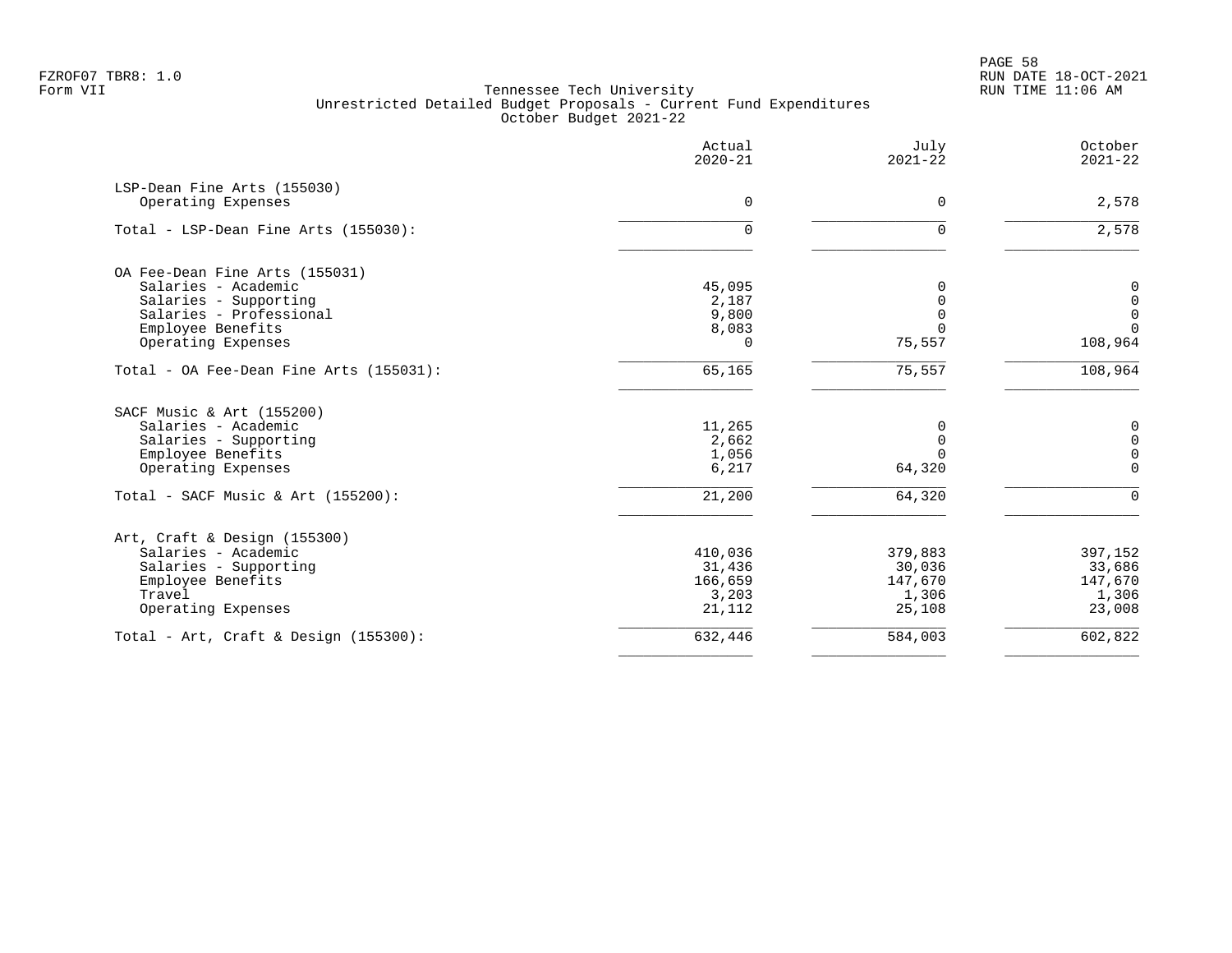PAGE 59 FZROF07 TBR8: 1.0 RUN DATE 18-OCT-2021

|                                               | Actual<br>$2020 - 21$ | July<br>$2021 - 22$ | October<br>$2021 - 22$ |
|-----------------------------------------------|-----------------------|---------------------|------------------------|
| Art Course Fee (155301)                       |                       |                     |                        |
| Salaries - Students<br>Operating Expenses     | 540<br>6,438          | $\Omega$<br>7,108   | $\mathbf 0$<br>7,238   |
| Total - Art Course Fee (155301):              | 6,978                 | 7,108               | 7,238                  |
| Art Faculty CC (155302)                       |                       |                     |                        |
| Salaries - Academic                           | 312,924               | 294,524             | 316,154                |
| Salaries - Professional                       | 2,100                 | $\Omega$            | $\Omega$               |
| Employee Benefits                             | 114,859               | 106,765             | 106,765                |
| Operating Expenses                            | 26,086                | 42,240              | 42,240                 |
| Total - Art Faculty CC (155302):              | 455,969               | 443,529             | 465,159                |
| Match Art, Craft, & Design (155305)           |                       |                     |                        |
| Salaries - Academic                           | 0                     | 0                   | 540                    |
| Salaries - Professional                       | $\mathbf 0$           | $\mathbf 0$         | 1,195                  |
| Employee Benefits                             | $\Omega$              | $\Omega$            | 819                    |
| Total - Match Art, Craft, & Design (155305):  | $\Omega$              | $\Omega$            | 2,554                  |
| SACF Art, Craft & Design (155308)             |                       |                     |                        |
| Salaries - Academic                           | 78,526                | 59,180              | 0                      |
| Salaries - Professional                       | 700                   | $\Omega$            | $\mathbf 0$            |
| Employee Benefits                             | 3,765                 | 8,100               | $\overline{0}$         |
| Operating Expenses                            | 30,914                | 22,900              | $\mathbf 0$            |
| Total - SACF Art, Craft & Design $(155308)$ : | 113,905               | 90,180              | $\mathbf 0$            |
|                                               |                       |                     |                        |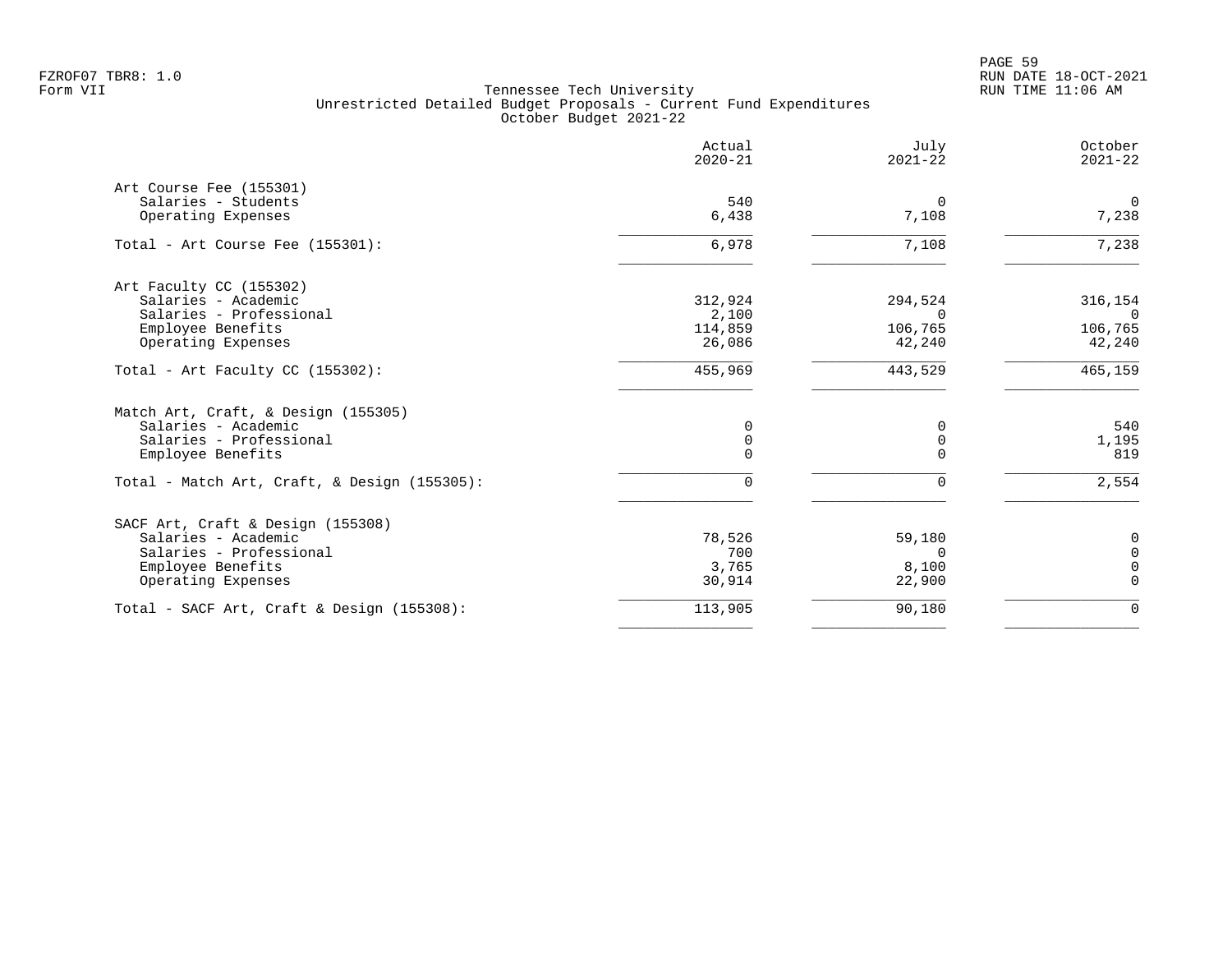|                                                       | Actual<br>$2020 - 21$ | July<br>$2021 - 22$ | October<br>$2021 - 22$ |
|-------------------------------------------------------|-----------------------|---------------------|------------------------|
| Collapsed SACF Art Craft & Design (155310)            |                       |                     |                        |
| Salaries - Academic                                   | 0                     | $\Omega$            | 71,840                 |
| Salaries - Professional                               | 0                     |                     | 4,200                  |
| Employee Benefits                                     | $\Omega$              | $\Omega$            | 18,100                 |
| Operating Expenses                                    | 0                     |                     | 5,144                  |
| Total - Collapsed SACF Art Craft & Design (155310):   | 0                     | 0                   | 99,284                 |
| Match Craft Center (155505)                           |                       |                     |                        |
| Operating Expenses                                    | 2,022                 | $\Omega$            | 0                      |
| Total - Match Craft Center (155505):                  | 2,022                 | $\Omega$            | $\Omega$               |
| SACF Agriculture & Human Ecology (160008)             |                       |                     |                        |
| Salaries - Academic                                   | 26,644                |                     | 0                      |
| Salaries - Students                                   | 3,258                 |                     | $\Omega$               |
| Employee Benefits                                     | 2,110                 |                     | $\Omega$               |
| Operating Expenses                                    | 17,965                | 61,225              | $\Omega$               |
| Capital Outlay                                        | 8,120                 |                     | $\Omega$               |
| Total - SACF Agriculture & Human Ecology (160008):    | 58,097                | 61,225              | $\Omega$               |
| Online Course Dev Ag and Human Ecol (160010)          |                       |                     |                        |
| Operating Expenses                                    | 381                   | 1,678               | 1,678                  |
| Total - Online Course Dev Ag and Human Ecol (160010): | 381                   | 1,678               | 1,678                  |
|                                                       |                       |                     |                        |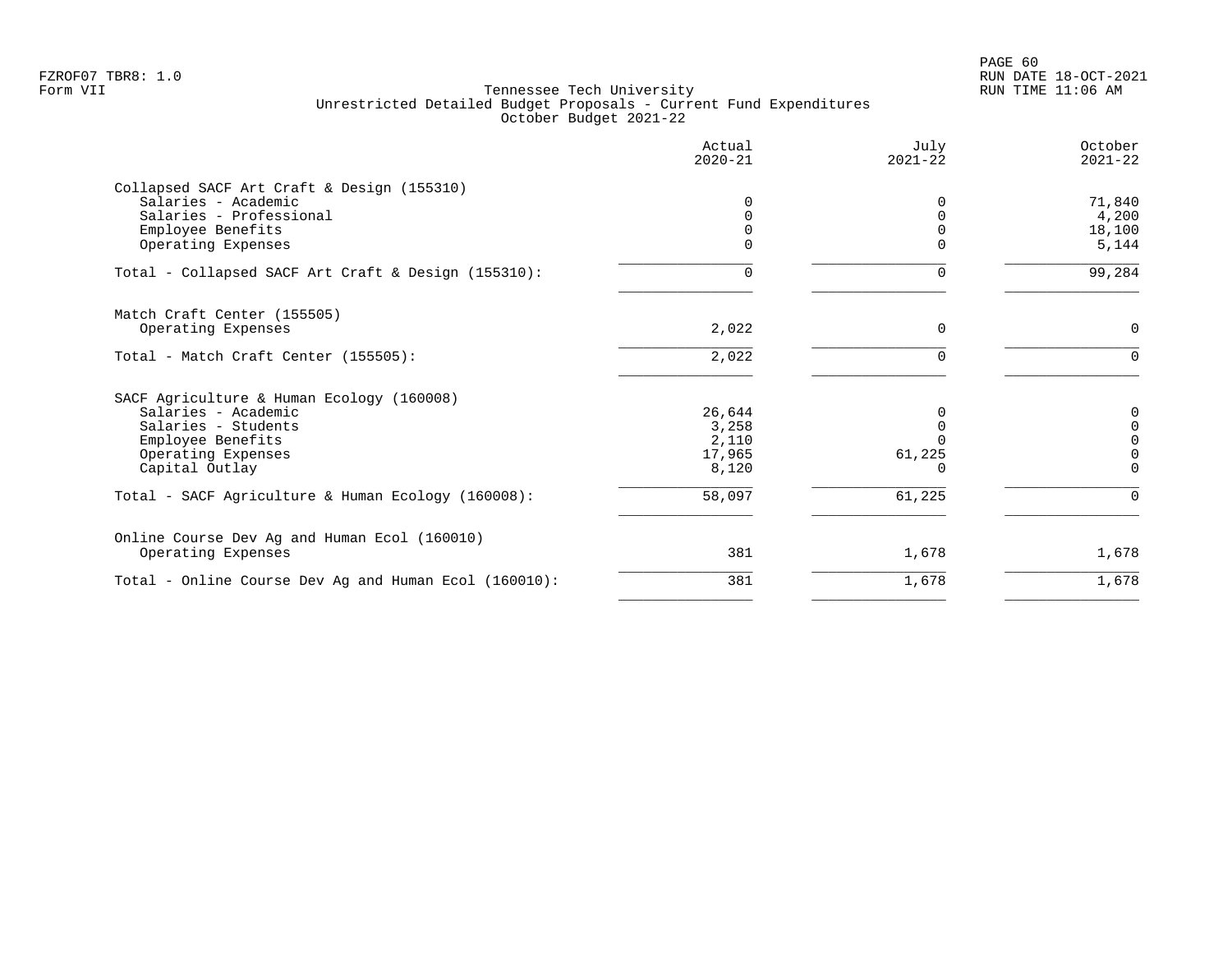|                                                     | Actual<br>$2020 - 21$ | July<br>$2021 - 22$ | October<br>$2021 - 22$ |
|-----------------------------------------------------|-----------------------|---------------------|------------------------|
| Summer School Col Aq & HEC (160028)                 |                       |                     |                        |
| Salaries - Academic                                 | 85,667                | 45,253              | 45,253                 |
| Employee Benefits                                   | 16,026                | 19,029              | 19,029                 |
| Operating Expenses                                  | $\Omega$              | 47,188              | 47,188                 |
| Total - Summer School Col Aq & HEC (160028):        | 101,693               | 111,470             | 111,470                |
| Collapsed SACF Ag & Human Ecology (160030)          |                       |                     |                        |
| Operating Expenses                                  | 0                     | $\mathbf 0$         | 178,051                |
| Total - Collapsed SACF Aq & Human Ecology (160030): | $\Omega$              | $\Omega$            | 178,051                |
| LSP-Dean Aq & HEC (160032)                          |                       |                     |                        |
| Operating Expenses                                  | 0                     | 0                   | 85,845                 |
| Total - LSP-Dean Aq & HEC $(160032)$ :              | $\Omega$              | $\Omega$            | 85,845                 |
| OA Fee-Dean Aq & HEC (160033)                       |                       |                     |                        |
| Salaries - Academic                                 | 45,893                | 25,500              | 26,418                 |
| Employee Benefits                                   | 16,316                | 12,777              | 12,777                 |
| Operating Expenses                                  | $\Omega$              | 12,302              | 95,082                 |
| Total - OA Fee-Dean Aq & HEC $(160033)$ :           | 62,209                | 50,579              | 134,277                |
| School of Agriculture (163000)                      |                       |                     |                        |
| Salaries - Academic                                 | 742,037               | 939,612             | 969,415                |
| Salaries - Supporting                               | 35,588                | 34,188              | 35,455                 |
| Salaries - Students                                 | 280                   | $\Omega$            | $\Omega$               |
| Employee Benefits                                   | 303,914               | 392,785             | 302,785                |
| Travel                                              | 5,628                 | 500                 | 500                    |
| Operating Expenses                                  | 8,948                 | 18,564              | 18,564                 |
| Total - School of Agriculture (163000):             | 1,096,395             | 1,385,649           | 1,326,719              |
|                                                     |                       |                     |                        |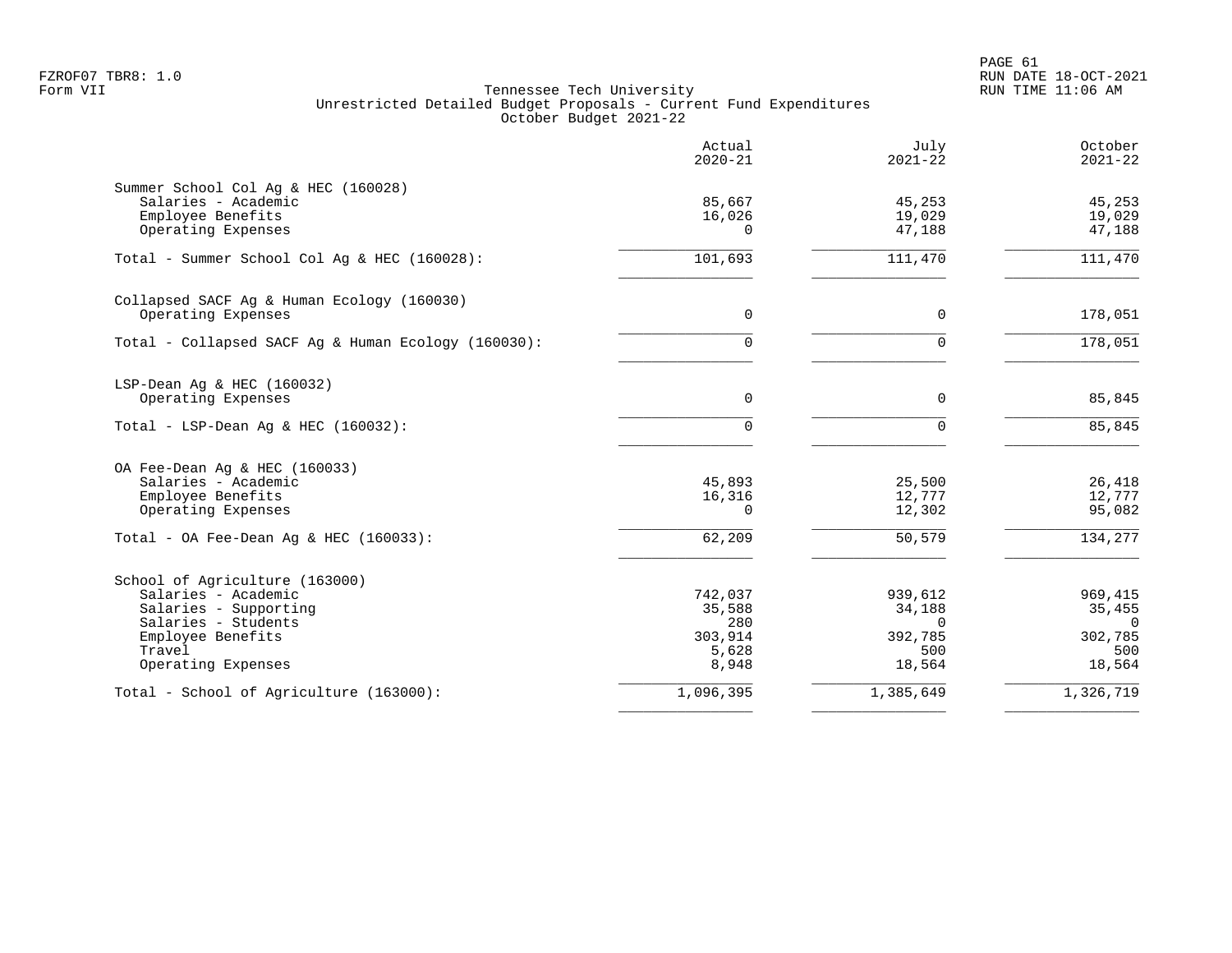|                                               | Actual<br>$2020 - 21$ | July<br>$2021 - 22$ | October<br>$2021 - 22$ |
|-----------------------------------------------|-----------------------|---------------------|------------------------|
| Lab Fee Agriculture (163001)                  |                       |                     |                        |
| Travel                                        | 210                   | 220                 | 220                    |
| Operating Expenses                            | 14,090                | 15,980              | 16,943                 |
| Total - Lab Fee Agriculture (163001):         | 14,300                | 16,200              | 17,163                 |
| SACF Agriculture (163008)                     |                       |                     |                        |
| Salaries - Academic                           | 71,675                | 71,775              | 0                      |
| Employee Benefits                             | 265                   | $\Omega$            | $\Omega$               |
| Total - SACF Agriculture (163008):            | 71,940                | 71,775              | $\cap$                 |
| Two Plus Two Lawrenceburg (163009)            |                       |                     |                        |
| Salaries - Academic                           | 59,800                | 55,000              | 57,500                 |
| Employee Benefits                             | 16,173                | 15,100              | 15,100                 |
| Total - Two Plus Two Lawrenceburg (163009):   | 75,973                | 70,100              | 72,600                 |
| Collapsed SACF School of Aq (163010)          |                       |                     |                        |
| Salaries - Academic                           | 0                     | 0                   | 74,175                 |
| Employee Benefits                             | $\mathbf 0$           | $\Omega$            | 30,000                 |
| Total - Collapsed SACF School of Ag (163010): | $\mathbf 0$           | $\mathbf 0$         | 104,175                |
| School of Human Ecology (165000)              |                       |                     |                        |
| Salaries - Academic                           | 572,771               | 620,172             | 641,932                |
| Salaries - Supporting                         | 32,759                | 31,659              | 32,809                 |
| Salaries - Professional                       | 17                    | $\Omega$            | $\Omega$               |
| Employee Benefits                             | 232,026               | 227,771             | 227,771                |
| Travel                                        | 400                   | 2,000               | 2,000                  |
| Operating Expenses                            | 18,938                | 17,925              | 18,227                 |
| Total - School of Human Ecology (165000):     | 856,911               | 899,527             | 922,739                |
|                                               |                       |                     |                        |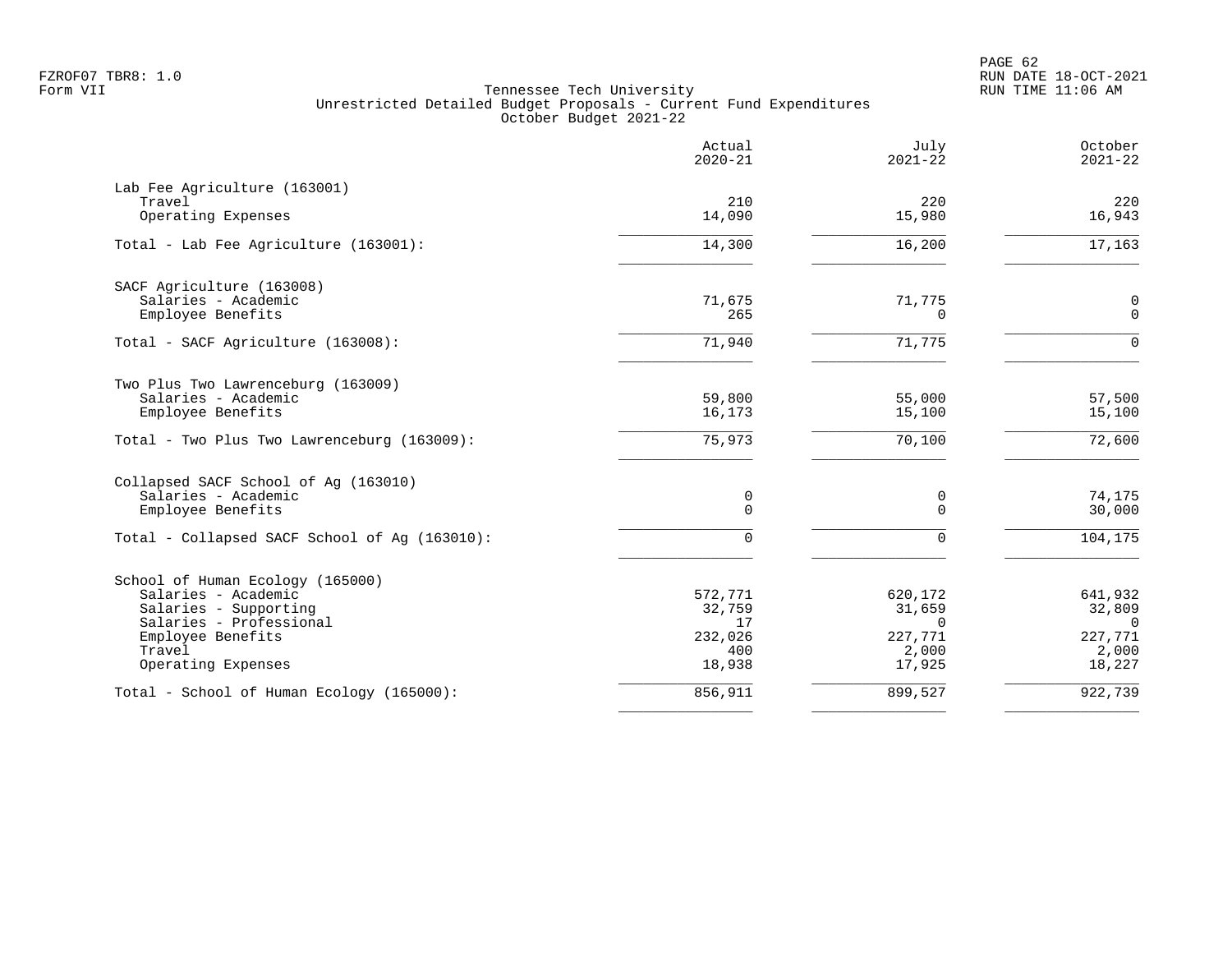|                                                                                          | Actual<br>$2020 - 21$ | July<br>$2021 - 22$ | October<br>$2021 - 22$     |
|------------------------------------------------------------------------------------------|-----------------------|---------------------|----------------------------|
| Lab Fee Human Ecology (165001)<br>Operating Expenses                                     | 3,485                 | 3,500               | 3,500                      |
| Total - Lab Fee Human Ecology (165001):                                                  | 3,485                 | 3,500               | 3,500                      |
| Human Ecology South Hall Cafe (165006)<br>Operating Expenses                             | 1,431                 | 0                   | 2,641                      |
| Total - Human Ecology South Hall Cafe (165006):                                          | 1,431                 | 0                   | 2,641                      |
| Human Ecology Tartan Commission (165007)<br>Operating Expenses                           | $\Omega$              | $\Omega$            | 339                        |
| Total - Human Ecology Tartan Commission (165007):                                        |                       |                     | 339                        |
| SACF Human Ecology (165008)<br>Salaries - Academic<br>Employee Benefits                  | 20,000<br>$-1,994$    | 65,000<br>0         | $\mathbf 0$<br>$\mathbf 0$ |
| Total - SACF Human Ecology (165008):                                                     | 18,006                | 65,000              | $\Omega$                   |
| Collapsed SACF Sch of Human Ecology (165010)<br>Salaries - Academic<br>Employee Benefits | 0<br>$\Omega$         | 0<br>$\cap$         | 65,000<br>5,000            |
| Total - Collapsed SACF Sch of Human Ecology (165010):                                    | 0                     | 0                   | 70,000                     |
|                                                                                          |                       |                     |                            |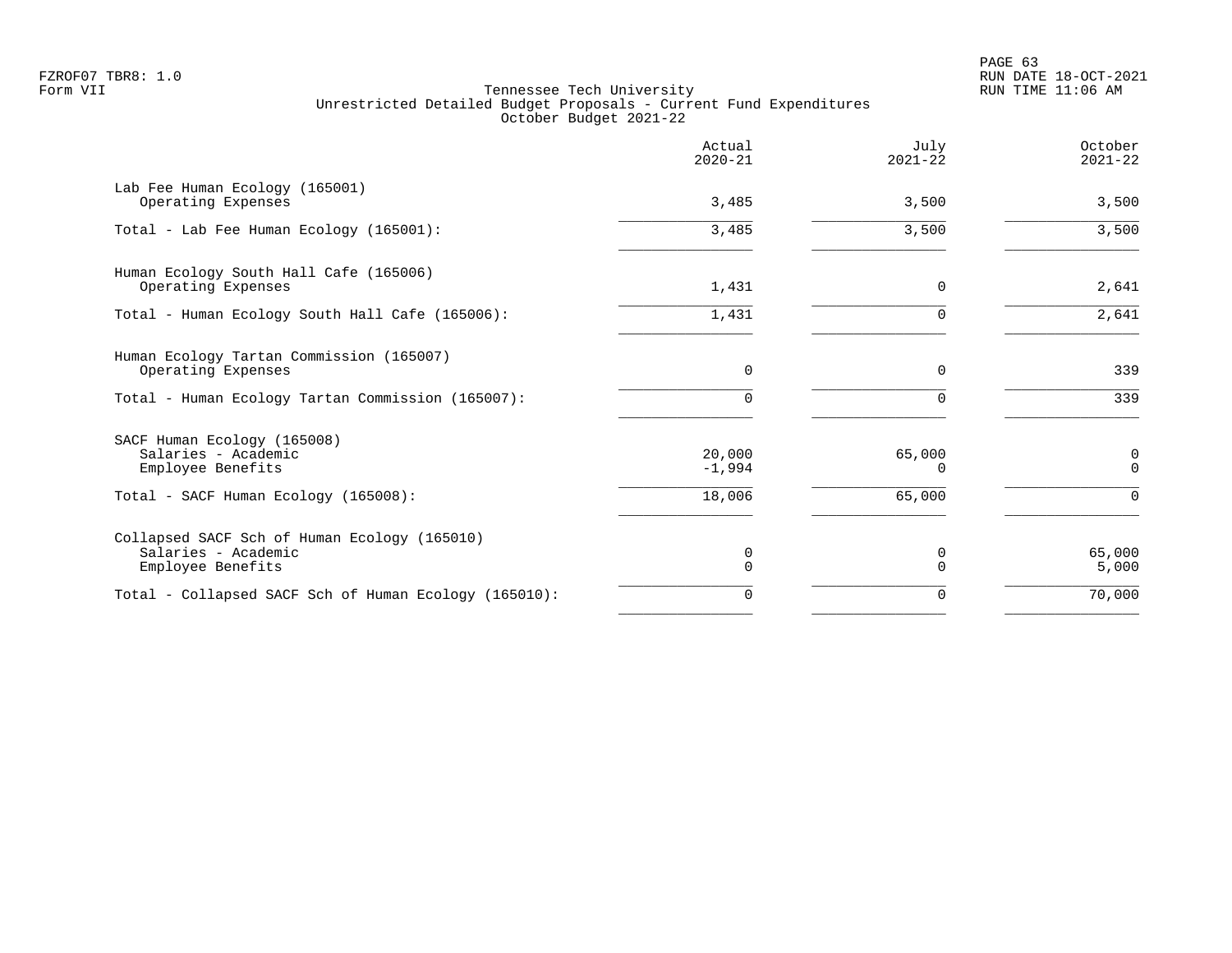PAGE 64 FZROF07 TBR8: 1.0 RUN DATE 18-OCT-2021

|                                                                                                     | Actual<br>$2020 - 21$                 | July<br>$2021 - 22$                   | October<br>$2021 - 22$                |
|-----------------------------------------------------------------------------------------------------|---------------------------------------|---------------------------------------|---------------------------------------|
| Lab Fee Nursing (166000)<br>Operating Expenses                                                      | 22,800                                | 22,800                                | 22,800                                |
| Total - Lab Fee Nursing (166000):                                                                   | 22,800                                | 22,800                                | 22,800                                |
| Nursing Instruction (166001)<br>Salaries - Academic<br>Salaries - Supporting<br>Salaries - Students | 1,508,287<br>128,384<br>1,219         | 1,468,412<br>63,029<br>$\Omega$       | 1,590,143<br>115,261<br>$\Omega$      |
| Salaries - Professional<br>Employee Benefits<br>Travel<br>Operating Expenses                        | 303,797<br>718,308<br>3,660<br>56,282 | 299,199<br>707,185<br>4,690<br>44,063 | 311,395<br>707,185<br>4,690<br>44,063 |
| Total - Nursing Instruction (166001):                                                               | 2,719,937                             | 2,586,578                             | 2,772,737                             |
| Nursing Exam and Testing (166002)<br>Salaries - Academic<br>Employee Benefits<br>Operating Expenses | 0<br>$\Omega$<br>31,579               | 3,500<br>500<br>32,963                | 3,500<br>500<br>38,347                |
| Total - Nursing Exam and Testing (166002):                                                          | 31,579                                | 36,963                                | 42,347                                |
| SACF Nursing (166003)<br>Salaries - Academic<br>Employee Benefits<br>Operating Expenses             | 368,480<br>74,323<br>$\Omega$         | 408,991<br>37,390<br>105,369          | 0<br>$\mathbf 0$<br>$\mathbf 0$       |
| Total - SACF Nursing (166003):                                                                      | 442,803                               | 551,750                               | $\mathbf 0$                           |
|                                                                                                     |                                       |                                       |                                       |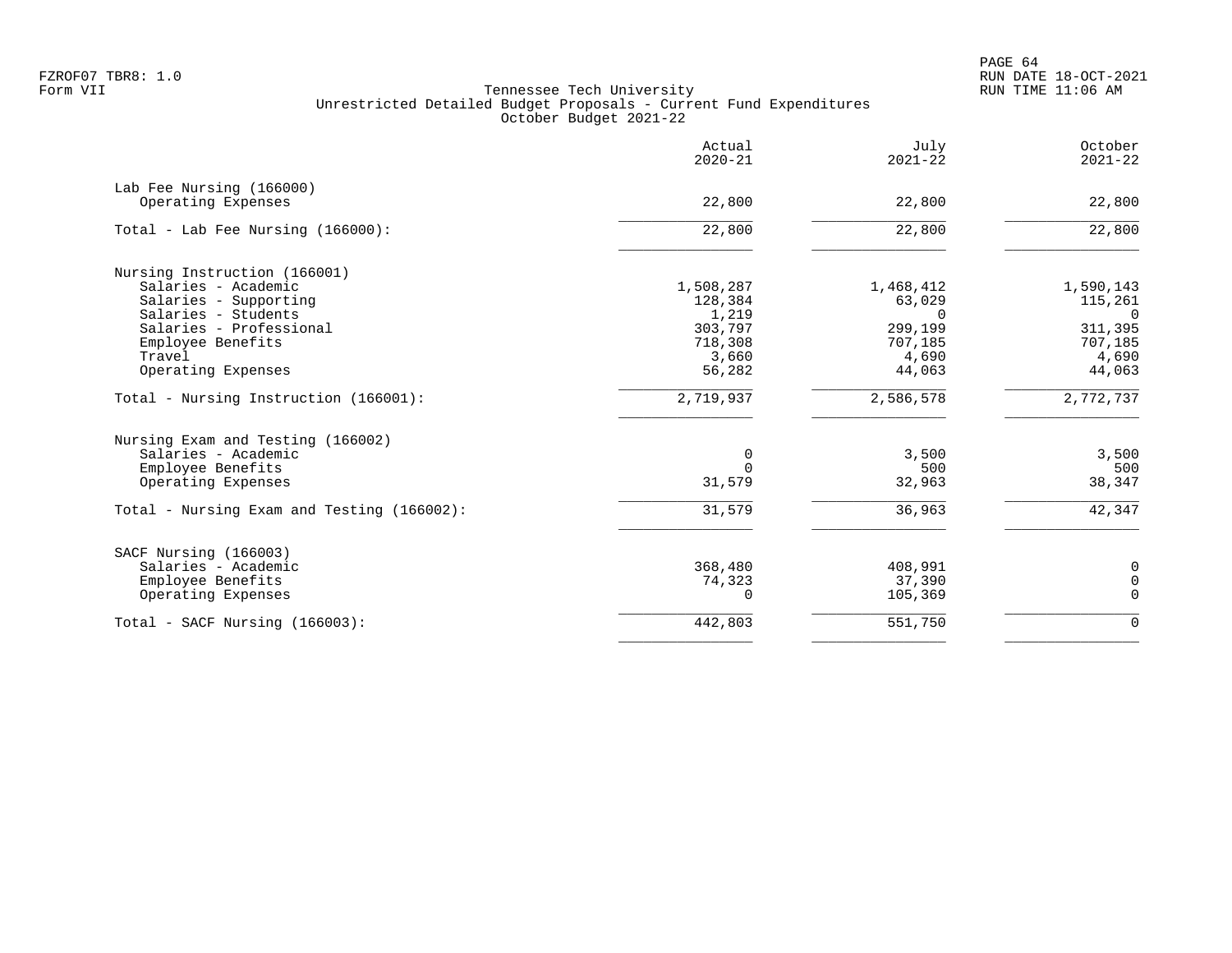PAGE 65 FZROF07 TBR8: 1.0 RUN DATE 18-OCT-2021

|                                                                                                                                     | Actual<br>$2020 - 21$                | July<br>$2021 - 22$                     | October<br>$2021 - 22$                  |
|-------------------------------------------------------------------------------------------------------------------------------------|--------------------------------------|-----------------------------------------|-----------------------------------------|
| Online Course Dev Nursing (166010)<br>Operating Expenses                                                                            | $\Omega$                             | 23,072                                  | $\mathbf 0$                             |
| Total - Online Course Dev Nursing (166010):                                                                                         | $\cap$                               | 23,072                                  | $\Omega$                                |
| SACF Nursing Joint DNP (166016)<br>Salaries - Academic<br>Employee Benefits                                                         | 27,875<br>2,941                      | 0<br>$\Omega$                           | $\mathbf 0$<br>$\Omega$                 |
| Operating Expenses                                                                                                                  | $\Omega$                             | 40,750                                  | 31,250                                  |
| Total - SACF Nursing Joint DNP (166016):                                                                                            | 30,816                               | 40,750                                  | 31,250                                  |
| Nursing Joint DNP Grad Fee (166017)<br>Operating Expenses                                                                           | $\Omega$                             | 58,500                                  | 167,042                                 |
| Total - Nursing Joint DNP Grad Fee (166017):                                                                                        | $\cap$                               | 58,500                                  | 167,042                                 |
| Summer School School of Nursing (166028)<br>Salaries - Academic<br>Salaries - Supporting<br>Employee Benefits<br>Operating Expenses | 222,019<br>3,050<br>43,538<br>$\cap$ | 41,657<br>$\Omega$<br>11,073<br>207,829 | 41,657<br>$\Omega$<br>11,073<br>207,829 |
| Total - Summer School School of Nursing (166028):                                                                                   | 268,607                              | 260,559                                 | 260,559                                 |
| TN eCampus School of Nursing (166031)<br>Salaries - Academic<br>Employee Benefits                                                   | 5,068<br>833                         | $\Omega$<br>3,000                       | $\mathbf 0$<br>3,000                    |
| Total - TN eCampus School of Nursing (166031):                                                                                      | 5,901                                | 3,000                                   | 3,000                                   |
|                                                                                                                                     |                                      |                                         |                                         |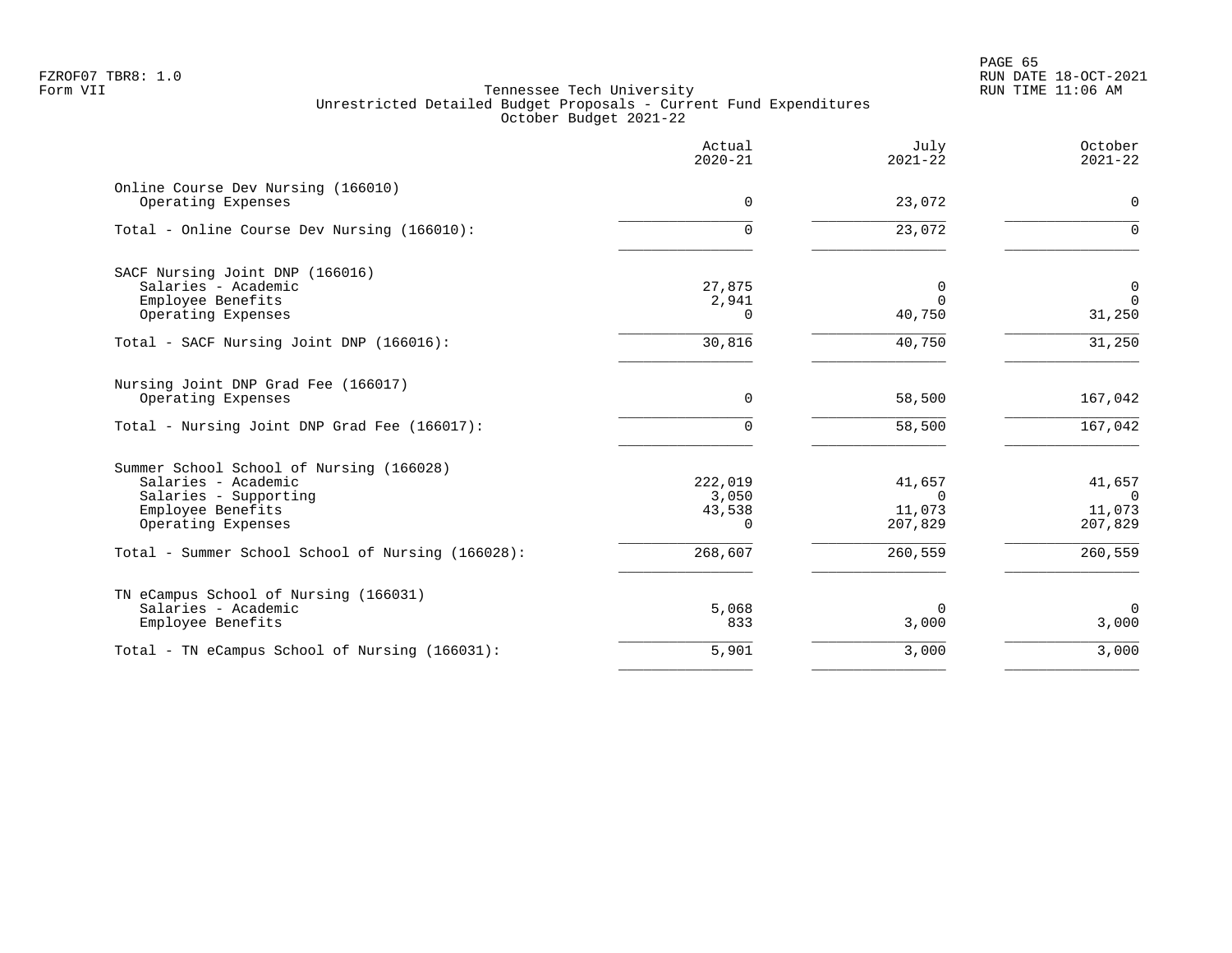PAGE 66 FZROF07 TBR8: 1.0 RUN DATE 18-OCT-2021

|                                                                                        | Actual<br>$2020 - 21$ | July<br>$2021 - 22$          | October<br>$2021 - 22$       |
|----------------------------------------------------------------------------------------|-----------------------|------------------------------|------------------------------|
| OA Fee-Dean Nursing (166033)<br>Operating Expenses                                     | 0                     | 9,410                        | 51,192                       |
| Total - OA Fee-Dean Nursing (166033):                                                  | 0                     | 9,410                        | 51,192                       |
| SAF Nursing (166035)<br>Salaries - Academic<br>Employee Benefits<br>Operating Expenses | 0<br>0<br>$\Omega$    | 0<br>$\mathbf 0$<br>$\Omega$ | 418,709<br>37,390<br>398,567 |
| Total - SAF Nursing $(166035)$ :                                                       | 0                     | $\Omega$                     | 854,666                      |
| GA Instruction Pool (170006)<br>Employee Benefits                                      | $\mathbf 0$           | 79,200                       | 49,200                       |
| Total - GA Instruction Pool (170006):                                                  | 0                     | 79,200                       | 49,200                       |
| GA Project Inspire (170007)<br>Employee Benefits                                       | $\Omega$              | 550                          | 550                          |
| Total - GA Project Inspire (170007):                                                   | $\Omega$              | 550                          | 550                          |
| Minority Graduate Assistant (176004)<br>Salaries - Professional<br>Employee Benefits   | 69,865<br>61,334      | 49,910<br>156,870            | 40,910<br>148,785            |
| Total - Minority Graduate Assistant (176004):                                          | 131,199               | 206,780                      | 189,695                      |
|                                                                                        |                       |                              |                              |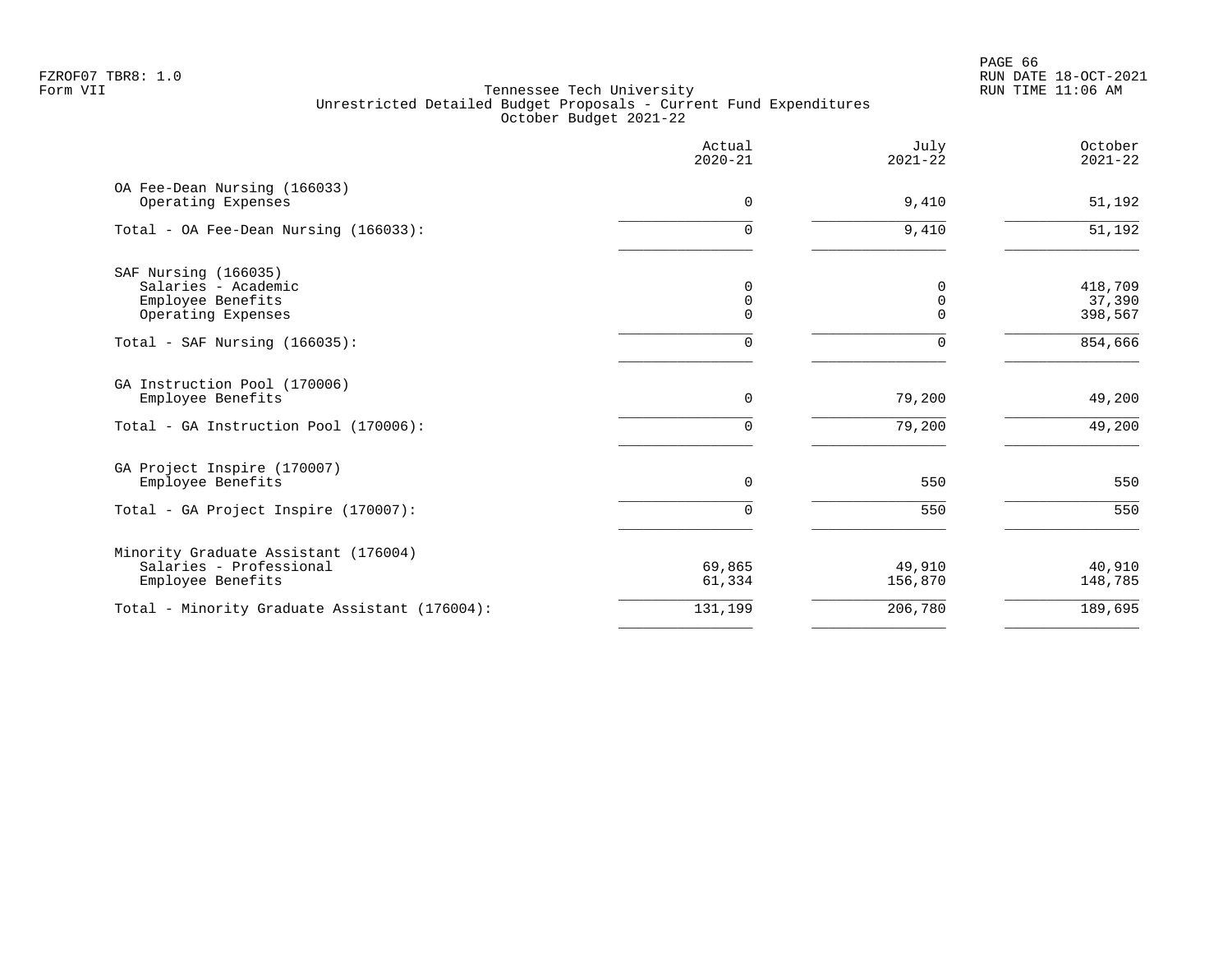PAGE 67 FZROF07 TBR8: 1.0 RUN DATE 18-OCT-2021

|                                                           | Actual<br>$2020 - 21$ | July<br>$2021 - 22$ | October<br>$2021 - 22$ |
|-----------------------------------------------------------|-----------------------|---------------------|------------------------|
| Collapsed SACF Music & Art (177010)<br>Operating Expenses | $\Omega$              | $\Omega$            | 148,707                |
|                                                           |                       |                     |                        |
| Total - Collapsed SACF Music & Art (177010):              | $\Omega$              | $\Omega$            | 148,707                |
| Summer School Col of Fine Arts (177028)                   |                       |                     |                        |
| Salaries - Academic                                       | 35,536                | 0                   | $\overline{0}$         |
| Employee Benefits                                         | 5,726                 | $\Omega$            | $\Omega$               |
| Operating Expenses                                        | $\Omega$              | 42,535              | 42,535                 |
| Total - Summer School Col of Fine Arts (177028):          | 41,262                | 42,535              | 42,535                 |
| Ext Edu Off Campus (180003)                               |                       |                     |                        |
| Salaries - Students                                       | $\Omega$              | 650                 | 650                    |
| Travel                                                    | 1,271                 | $\Omega$            | 5,000                  |
| Operating Expenses                                        | 1,084                 | 3,000               | 6,668                  |
| Total - Ext Edu Off Campus (180003):                      | 2,355                 | 3,650               | 12,318                 |
| Ext Educ Overload (180005)                                |                       |                     |                        |
| Operating Expenses                                        | 145                   | 0                   | $\mathbf 0$            |
| Total - Ext Educ Overload (180005):                       | 145                   | $\Omega$            | $\Omega$               |
| Distance MBA (180500)                                     |                       |                     |                        |
| Salaries - Academic                                       | 146,344               | 163,766             | 163,766                |
| Salaries - Supporting                                     | 11,585                | 6,871               | 7,157                  |
| Salaries - Professional                                   | 1,476                 | $\Omega$            | $\overline{0}$         |
| Employee Benefits                                         | 39,307                | 91,290              | 91,290                 |
| Operating Expenses                                        | 179,058               | 220,605             | 358,879                |
| Total - Distance MBA (180500):                            | 377,770               | 482,532             | 621,092                |
|                                                           |                       |                     |                        |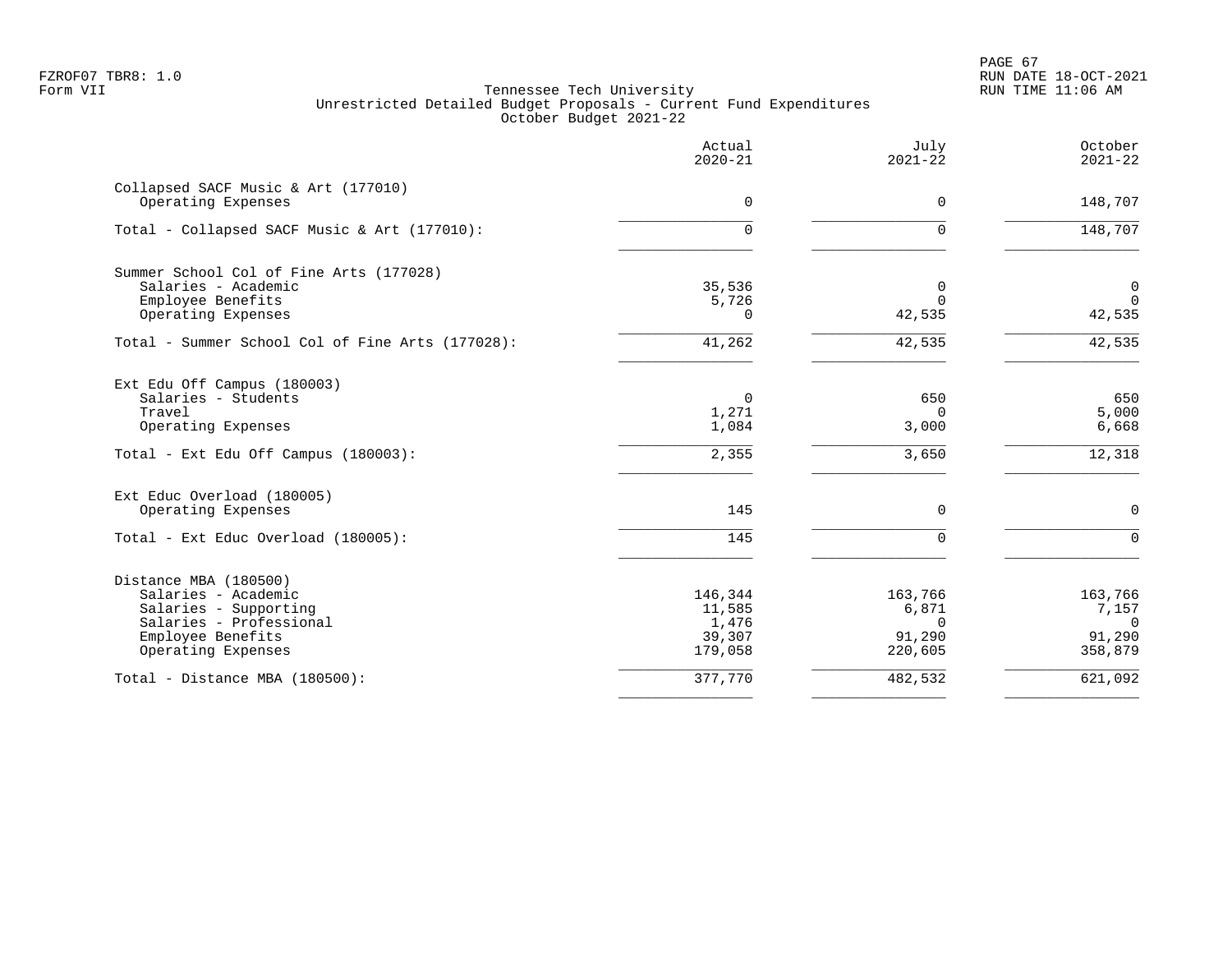|                                                       | Actual<br>$2020 - 21$ | July<br>$2021 - 22$ | October<br>$2021 - 22$ |
|-------------------------------------------------------|-----------------------|---------------------|------------------------|
| Non Credit Extended Programs (181002)                 |                       |                     |                        |
| Salaries - Academic                                   | $\Omega$              | 6,000               | 6,000                  |
| Salaries - Supporting                                 | 0                     | 12,521              | 12,521                 |
| Employee Benefits                                     | $\Omega$              | 316                 | 316                    |
| Travel                                                | $\Omega$              | 200                 | 200                    |
| Operating Expenses                                    | 759                   | 29,747              | 29,747                 |
| Total - Non Credit Extended Programs (181002):        | 759                   | 48,784              | 48,784                 |
| Governor Sch fr Emerging Technology (183000)          |                       |                     |                        |
| Operating Expenses                                    | 2,052                 | 5,359               | 32,126                 |
| Total - Governor Sch fr Emerging Technology (183000): | 2,052                 | 5,359               | 32,126                 |
| Two Plus Two Crossville (184000)                      |                       |                     |                        |
| Employee Benefits                                     | $\Omega$              | 999                 | 999                    |
| Total - Two Plus Two Crossville (184000):             | 0                     | 999                 | 999                    |
| Two Plus Two Oak Ridge (184001)                       |                       |                     |                        |
| Salaries - Professional                               | 20,806                | 17,784              | 18,662                 |
| Employee Benefits                                     | 6,372                 | 10,682              | 10,682                 |
| Travel                                                | $\Omega$              | 156                 | $\Omega$               |
| Operating Expenses                                    | 835                   | 12,066              | 12,066                 |
| Total - Two Plus Two Oak Ridge (184001):              | 28,013                | 40,688              | 41,410                 |
|                                                       |                       |                     |                        |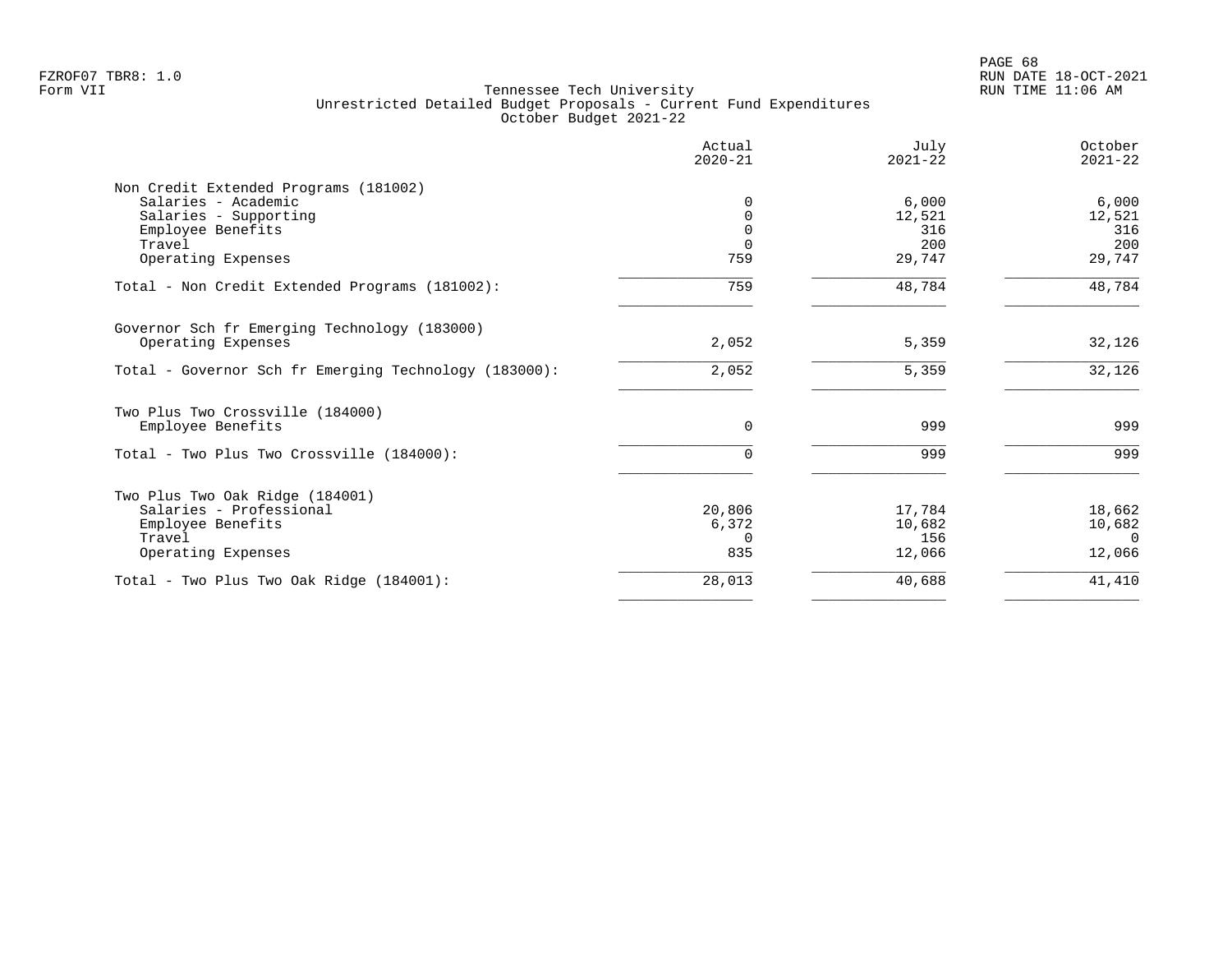|                                                                                                                              | Actual<br>$2020 - 21$            | July<br>$2021 - 22$                | October<br>$2021 - 22$                |
|------------------------------------------------------------------------------------------------------------------------------|----------------------------------|------------------------------------|---------------------------------------|
| Two Plus Two Pellissippii (184002)<br>Salaries - Supporting<br>Employee Benefits<br>Travel<br>Operating Expenses             | 13,603<br>4,392<br>0<br>$\Omega$ | 12,853<br>4,374<br>1,290<br>14,600 | 13,582<br>5,374<br>$\Omega$<br>14,600 |
| Total - Two Plus Two Pellissippii (184002):                                                                                  | 17,995                           | 33,117                             | 33,556                                |
| Two Plus Two Chattanooga (184003)<br>Operating Expenses                                                                      | 9,634                            | 10,900                             | 10,900                                |
| Total - Two Plus Two Chattanooga (184003):                                                                                   | 9,634                            | 10,900                             | 10,900                                |
| Two Plus Two Motlow (184004)<br>Salaries - Academic<br>Travel<br>Operating Expenses<br>Total - Two Plus Two Motlow (184004): | 0<br>$\Omega$<br>3,750<br>3,750  | 690<br>3.000<br>2,800<br>6,490     | 690<br>$\Omega$<br>2,800<br>3,490     |
| Two Plus Two Tullahoma (184005)<br>Travel<br>Operating Expenses                                                              | $\Omega$<br>4,300                | 1,000<br>5,500                     | $\Omega$<br>5,500                     |
| Total - Two Plus Two Tullahoma (184005):                                                                                     | 4,300                            | 6,500                              | 5,500                                 |
|                                                                                                                              |                                  |                                    |                                       |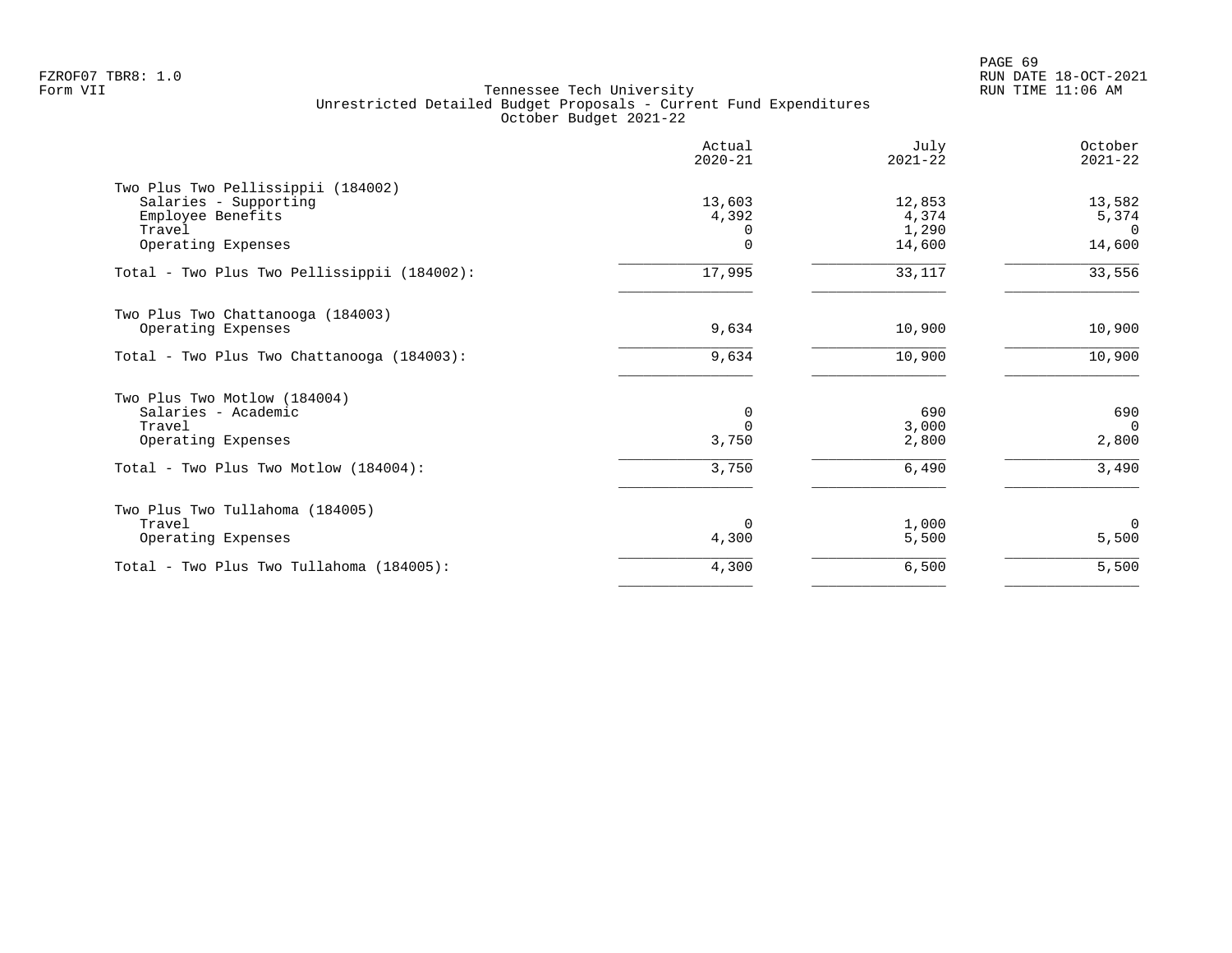PAGE 70 FZROF07 TBR8: 1.0 RUN DATE 18-OCT-2021

|                                                | Actual<br>$2020 - 21$ | July<br>$2021 - 22$ | October<br>$2021 - 22$ |
|------------------------------------------------|-----------------------|---------------------|------------------------|
| Two Plus Two RS Harriman (184006)              |                       |                     |                        |
| Salaries - Academic                            | $\Omega$              | 1,300               | 1,300                  |
| Travel                                         | $\mathbf 0$           | 750                 | $\Omega$               |
| Operating Expenses                             | $\Omega$              | 4,002               | 4,002                  |
| Total - Two Plus Two RS Harriman (184006):     | 0                     | 6,052               | 5,302                  |
| Two Plus Two Scott Co (184007)                 |                       |                     |                        |
| Salaries - Academic                            | $\Omega$              | 550                 | 550                    |
| Salaries - Supporting                          | 13,789                | 0                   | $\Omega$               |
| Salaries - Professional                        | $\Omega$              | $\Omega$            | 17,784                 |
| Employee Benefits                              | 1,055                 | 1,047               | 10,840                 |
| Travel                                         | $\Omega$              | 1,382               | $\Omega$               |
| Operating Expenses                             | 0                     | 9,990               | 8,853                  |
| Total - Two Plus Two Scott Co (184007):        | 14,844                | 12,969              | 38,027                 |
| Two Plus Two Columbia (184008)                 |                       |                     |                        |
| Salaries - Professional                        | 37,068                | 35,568              | 36,624                 |
| Employee Benefits                              | 12,774                | 13,242              | 14,242                 |
| Operating Expenses                             | 21                    | 1,800               | 1,800                  |
| Total - Two Plus Two Columbia (184008):        | 49,863                | 50,610              | 52,666                 |
| Two Plus Two Cookeville CHEC (184009)          |                       |                     |                        |
| Salaries - Professional                        | 18,534                | 17,784              | 2,997                  |
| Employee Benefits                              | 5,167                 | 5,078               | 285                    |
| Travel                                         | 0                     | 1,090               | $\Omega$               |
| Operating Expenses                             | $\Omega$              | 1,860               | $\mathbf 0$            |
| Total - Two Plus Two Cookeville CHEC (184009): | 23,701                | 25,812              | 3,282                  |
|                                                |                       |                     |                        |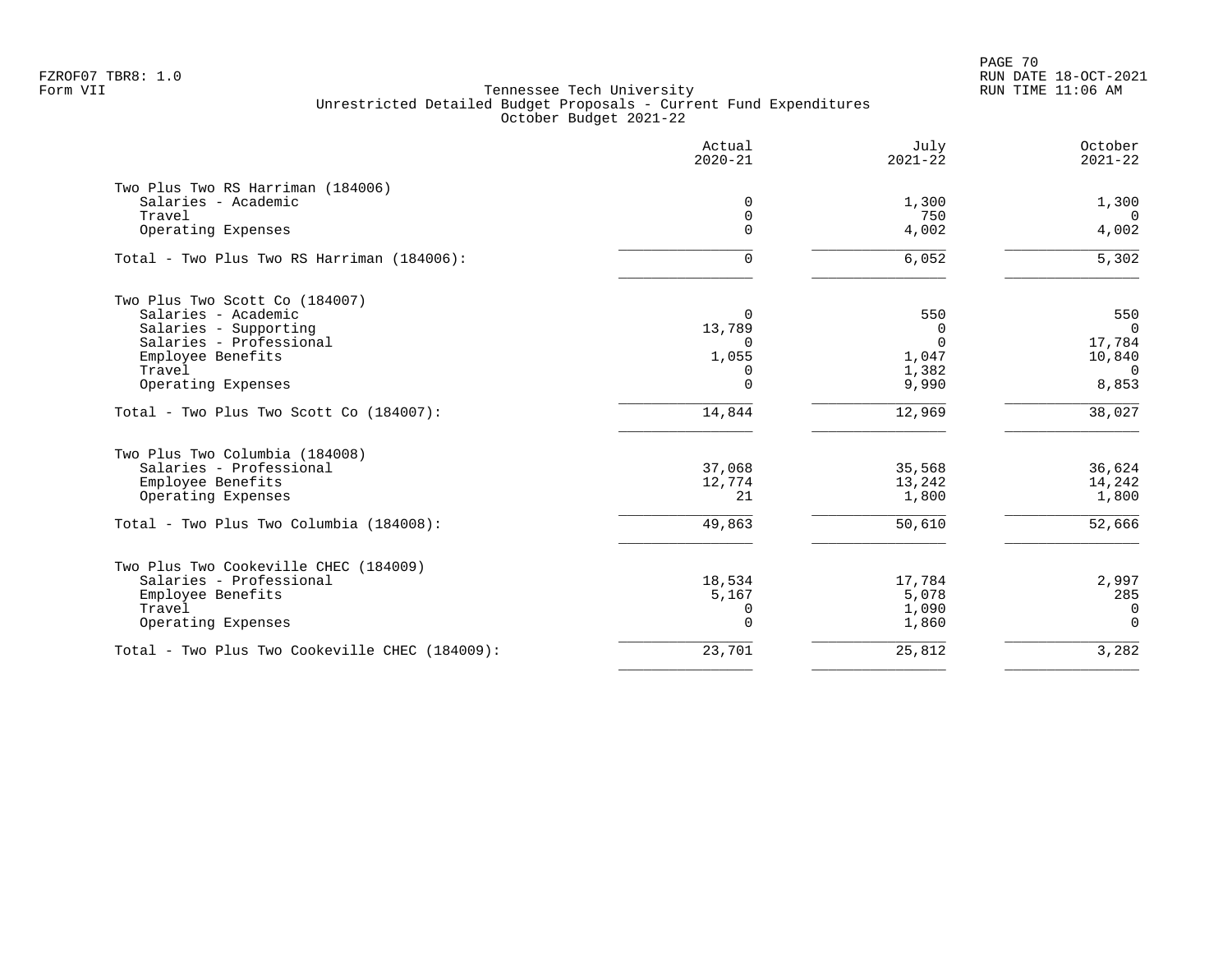|                                                      | Actual<br>$2020 - 21$ | July<br>$2021 - 22$ | October<br>$2021 - 22$ |
|------------------------------------------------------|-----------------------|---------------------|------------------------|
| Interdisciplinary Studies Instruct (185000)          |                       |                     |                        |
| Salaries - Academic                                  | 349,801               | 308,903             | 358,203                |
| Salaries - Supporting                                | 29,626                | 28,226              | 30,106                 |
| Employee Benefits                                    | 104,011               | 110,375             | 124,016                |
| Travel                                               | $\Omega$              | 2,673               | 2,673                  |
| Operating Expenses                                   | 26,681                | 12,520              | 12,520                 |
| Total - Interdisciplinary Studies Instruct (185000): | 510,119               | 462,697             | 527,518                |
| Professional Studies (185001)                        |                       |                     |                        |
| Salaries - Academic                                  | 109,095               | 69,043              | 69,043                 |
| Salaries - Supporting                                | 36,402                | 35,002              | 37,328                 |
| Employee Benefits                                    | 44,773                | 39,941              | 39,941                 |
| Travel                                               | $\Omega$              | 2,000               | 2,000                  |
| Operating Expenses                                   | 6,326                 | 5,100               | 5,100                  |
| Total - Professional Studies (185001):               | 196,596               | 151,086             | 153,412                |
| TN eCampus Instruction (185002)                      |                       |                     |                        |
| Salaries - Academic                                  | $-2,500$              | 1,491               | 1,491                  |
| Salaries - Supporting                                | $\Omega$              | 700                 | 700                    |
| Salaries - Professional                              | 40,055                | 41,080              | 43,080                 |
| Employee Benefits                                    | 27,604                | 28,468              | 28,468                 |
| Travel                                               | $\Omega$              | 330                 | 330                    |
| Operating Expenses                                   | 493                   | 5,398               | 5,398                  |
| Total - TN eCampus Instruction (185002):             | 65,652                | 77,467              | 79,467                 |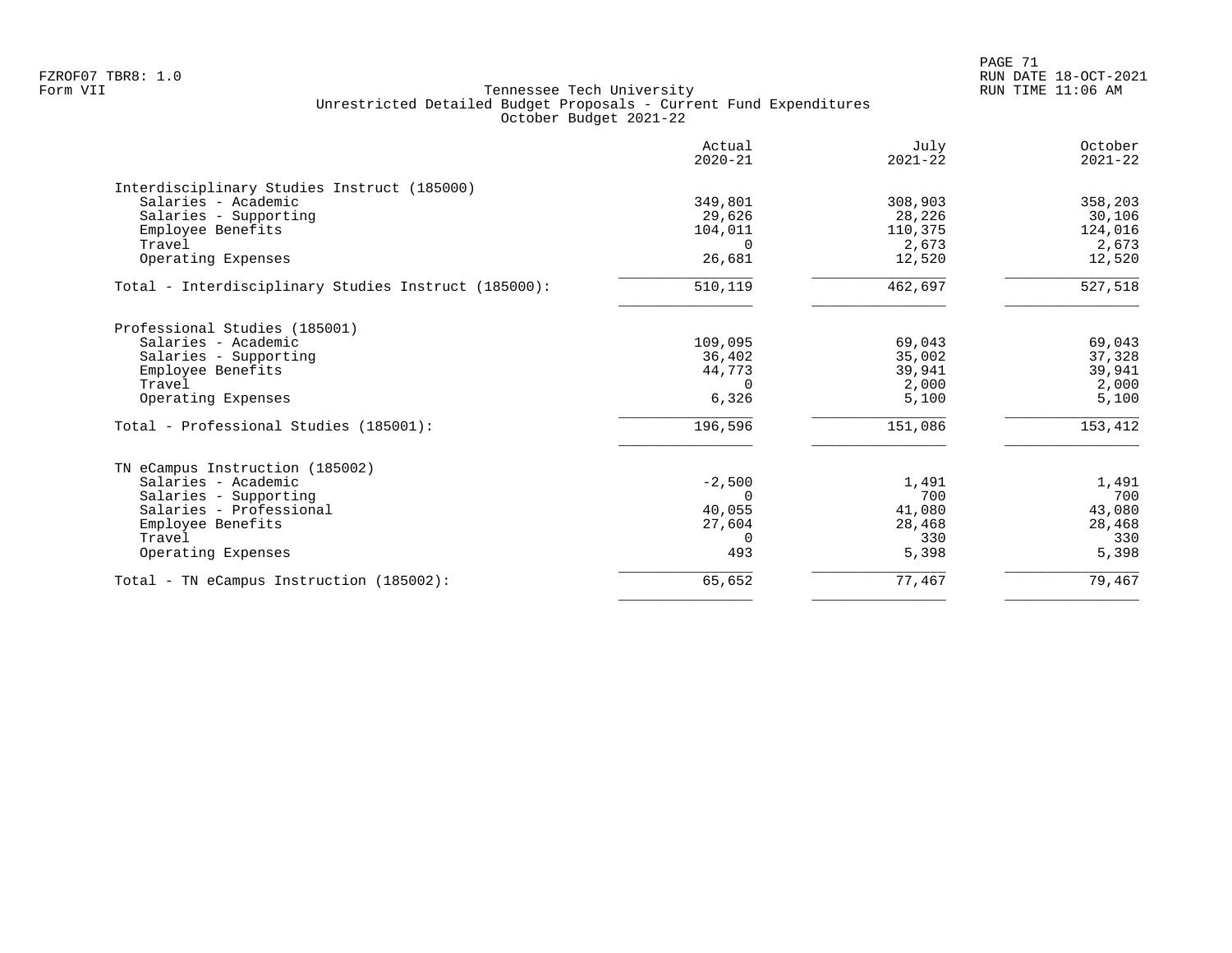|                                                 | Actual<br>$2020 - 21$ | July<br>$2021 - 22$ | October<br>$2021 - 22$ |
|-------------------------------------------------|-----------------------|---------------------|------------------------|
| Environmental Studies Udrgrd (185005)           |                       |                     |                        |
| Salaries - Administrative                       | $\Omega$              | 5,000               | 4,500                  |
| Salaries - Academic                             | 296,418               | 304,768             | 315,134                |
| Salaries - Supporting                           | 30,189                | 28,789              | 30,539                 |
| Salaries - Professional                         | $\Omega$              | 9,204               | 9,204                  |
| Employee Benefits<br>Travel                     | 107,251<br>$\Omega$   | 101,039<br>1,900    | 101,039<br>1,900       |
| Operating Expenses                              | 11,618                | 5,000               | 5,000                  |
| Total - Environmental Studies Udrgrd (185005):  | 445,476               | 455,700             | 467,316                |
| Environmental Sci Grad Assist (188000)          |                       |                     |                        |
| Employee Benefits                               | 53,201                | 45,880              | 45,880                 |
| Total - Environmental Sci Grad Assist (188000): | 53,201                | 45,880              | 45,880                 |
| EVS Challenge (188001)                          |                       |                     |                        |
| Salaries - Professional                         | 17,500                | $\mathbf 0$         | $\mathbf 0$            |
| Total - EVS Challenge (188001):                 | 17,500                | $\mathbf 0$         | $\mathbf 0$            |
| Environmental Science Masters (188002)          |                       |                     |                        |
| Salaries - Academic                             | 5,292                 | 0                   | $\mathbf 0$            |
| Salaries - Students                             | 5,963                 | $\mathbf 0$         | $\mathbf 0$            |
| Salaries - Professional                         | 9,600                 | $\Omega$            | $\mathbf 0$            |
| Employee Benefits                               | 1,054                 | 1,121               | 1,121                  |
| Travel                                          | $\Omega$              | 3,000               | 3,000                  |
| Operating Expenses                              | 3,999                 | 3,000               | 3,000                  |
| Total - Environmental Science Masters (188002): | 25,908                | 7,121               | 7,121                  |
|                                                 |                       |                     |                        |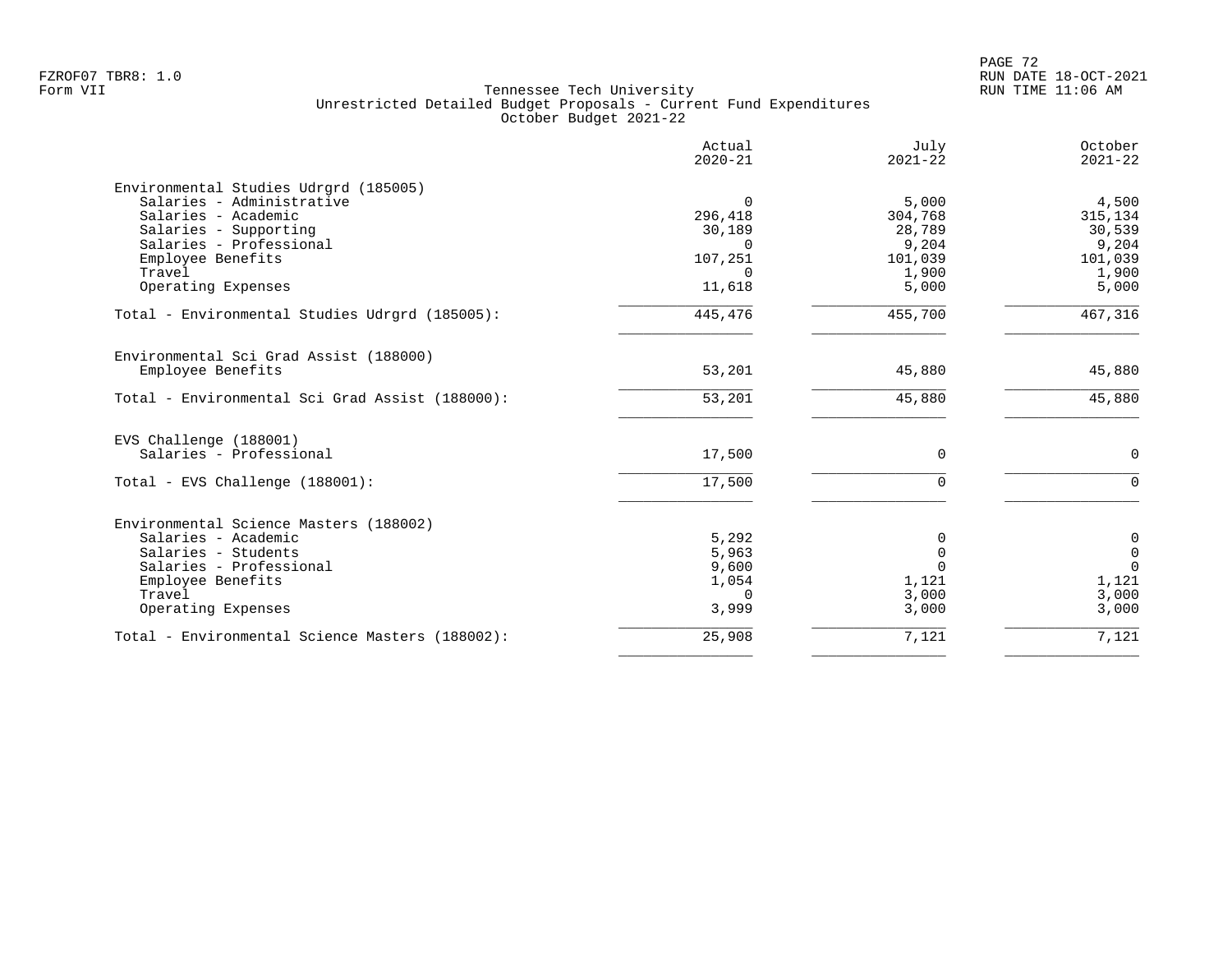|                                                      | Actual<br>$2020 - 21$ | July<br>$2021 - 22$ | October<br>$2021 - 22$ |
|------------------------------------------------------|-----------------------|---------------------|------------------------|
| Desig Grad Stud Assist-Environ Sci (188003)          |                       |                     |                        |
| Salaries - Academic                                  | 42,000                |                     | 0                      |
| Salaries - Students                                  | 30,118                |                     | $\mathbf{0}$           |
| Salaries - Professional                              | 26,250                | $\Omega$            | $\Omega$               |
| Employee Benefits                                    | 36,265                | 161,450             | 131,507                |
| Total - Desig Grad Stud Assist-Environ Sci (188003): | 134,633               | 161,450             | 131,507                |
| Interdisciplinary Student Success (189000)           |                       |                     |                        |
| Salaries - Professional                              | 209,051               | 203,351             | 210,078                |
| Employee Benefits                                    | 104,830               | 111,325             | 116,325                |
| Travel                                               | $\Omega$              | 2,000               | 2,000                  |
| Operating Expenses                                   | 1,240                 | 5,000               | 5,000                  |
| Total - Interdisciplinary Student Success (189000):  | 315,121               | 321,676             | 333,403                |
| TAF Technology Access Fee (190006)                   |                       |                     |                        |
| Salaries - Students                                  | 132,503               | 215,000             | 215,000                |
| Employee Benefits                                    | 1,788                 | 4,000               | 4,000                  |
| Operating Expenses                                   | 987,172               | 1,729,946           | 3,608,244              |
| Capital Outlay                                       | 20,850                | 105,500             | 105,500                |
| Total - TAF Technology Access Fee (190006):          | 1,142,313             | 2,054,446           | 3,932,744              |
| Craft Center Instuct Transfer (200007)               |                       |                     |                        |
| Operating Expenses                                   | $-374,000$            | $-374,000$          | $-374,000$             |
| Total - Craft Center Instuct Transfer (200007):      | $-374,000$            | $-374,000$          | $-374,000$             |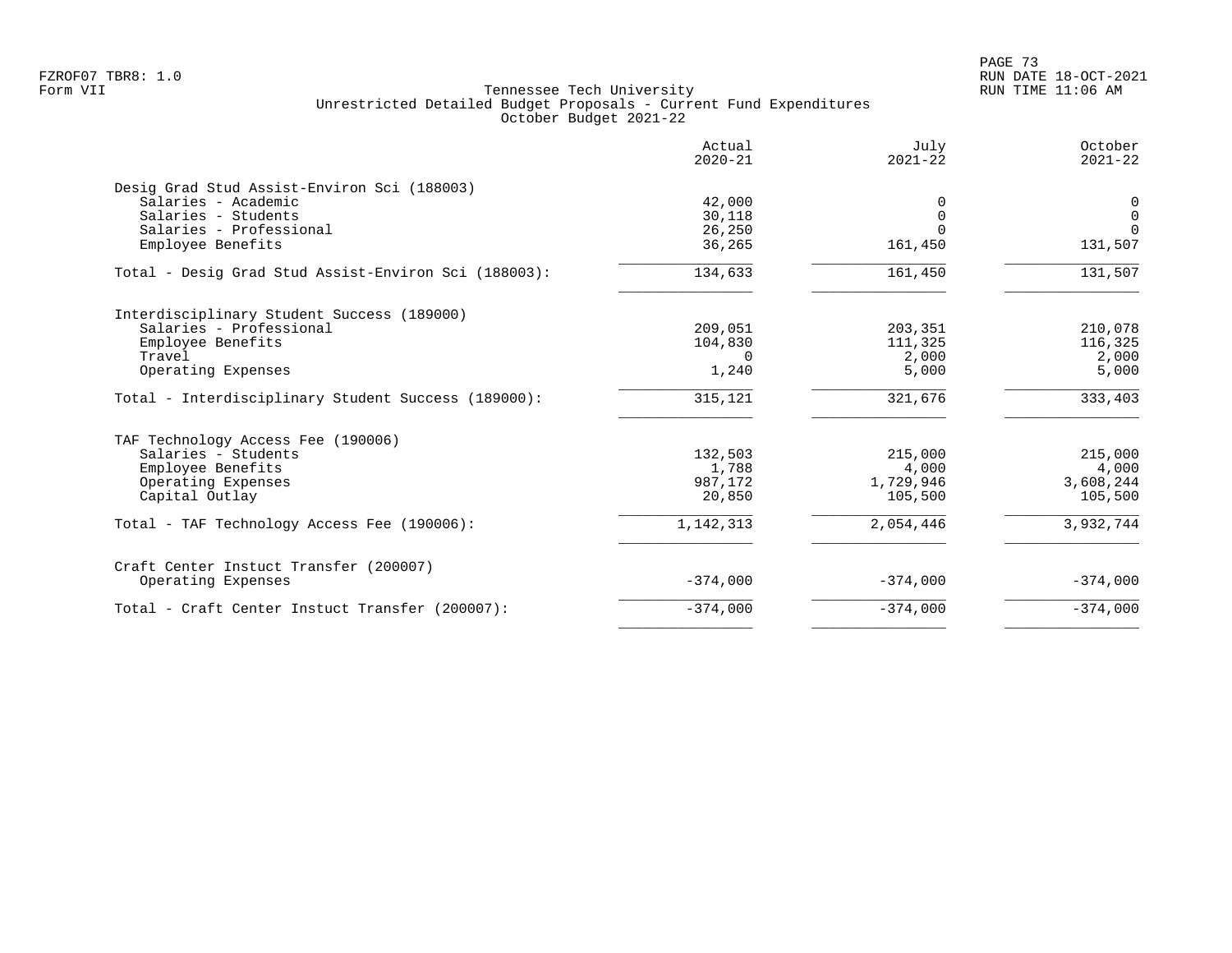PAGE 74 FZROF07 TBR8: 1.0 RUN DATE 18-OCT-2021

|                                                                                                                                                                               | Actual<br>$2020 - 21$                                                 | July<br>$2021 - 22$                                                 | October<br>$2021 - 22$                                         |
|-------------------------------------------------------------------------------------------------------------------------------------------------------------------------------|-----------------------------------------------------------------------|---------------------------------------------------------------------|----------------------------------------------------------------|
| TBR Spouse Dependent Discount (700000)<br>Employee Benefits                                                                                                                   | 429,391                                                               | 504,957                                                             | 479,957                                                        |
| Total - TBR Spouse Dependent Discount (700000):                                                                                                                               | 429,391                                                               | 504,957                                                             | 479,957                                                        |
| TBR Employ Remission PC191 (700001)<br>Employee Benefits                                                                                                                      | 113,664                                                               | 92,273                                                              | 92,273                                                         |
| Total - TBR Employ Remission PC191 (700001):                                                                                                                                  | 113,664                                                               | 92,273                                                              | 92,273                                                         |
| E and G Data Processing Allocation (700003)<br>Department Revenues                                                                                                            | 4,240,097                                                             | 4,514,299                                                           | 4,996,410                                                      |
| Total - E and G Data Processing Allocation (700003):                                                                                                                          | 4,240,097                                                             | 4,514,299                                                           | 4,996,410                                                      |
| E and G Claims Adjustment (700004)<br>Operating Expenses                                                                                                                      | 164,450                                                               | 280,090                                                             | 280,090                                                        |
| Total - E and G Claims Adjustment $(700004)$ :                                                                                                                                | 164,450                                                               | 280,090                                                             | 280,090                                                        |
| $E$ and G Support (700005)<br>Salaries - Administrative<br>Salaries - Academic<br>Salaries - Supporting<br>Salaries - Professional<br>Employee Benefits<br>Operating Expenses | 0<br>$\mathbf 0$<br>$\mathbf 0$<br>$\Omega$<br>2,354,271<br>$-91,243$ | 2,635<br>1,806,733<br>120,711<br>104,498<br>1,209,783<br>$-142,892$ | 2,635<br>285,174<br>47,034<br>6,305<br>1,189,783<br>$-141,168$ |
| Total - E and G Support $(700005)$ :                                                                                                                                          | 2,263,028                                                             | 3,101,468                                                           | 1,389,763                                                      |
|                                                                                                                                                                               |                                                                       |                                                                     |                                                                |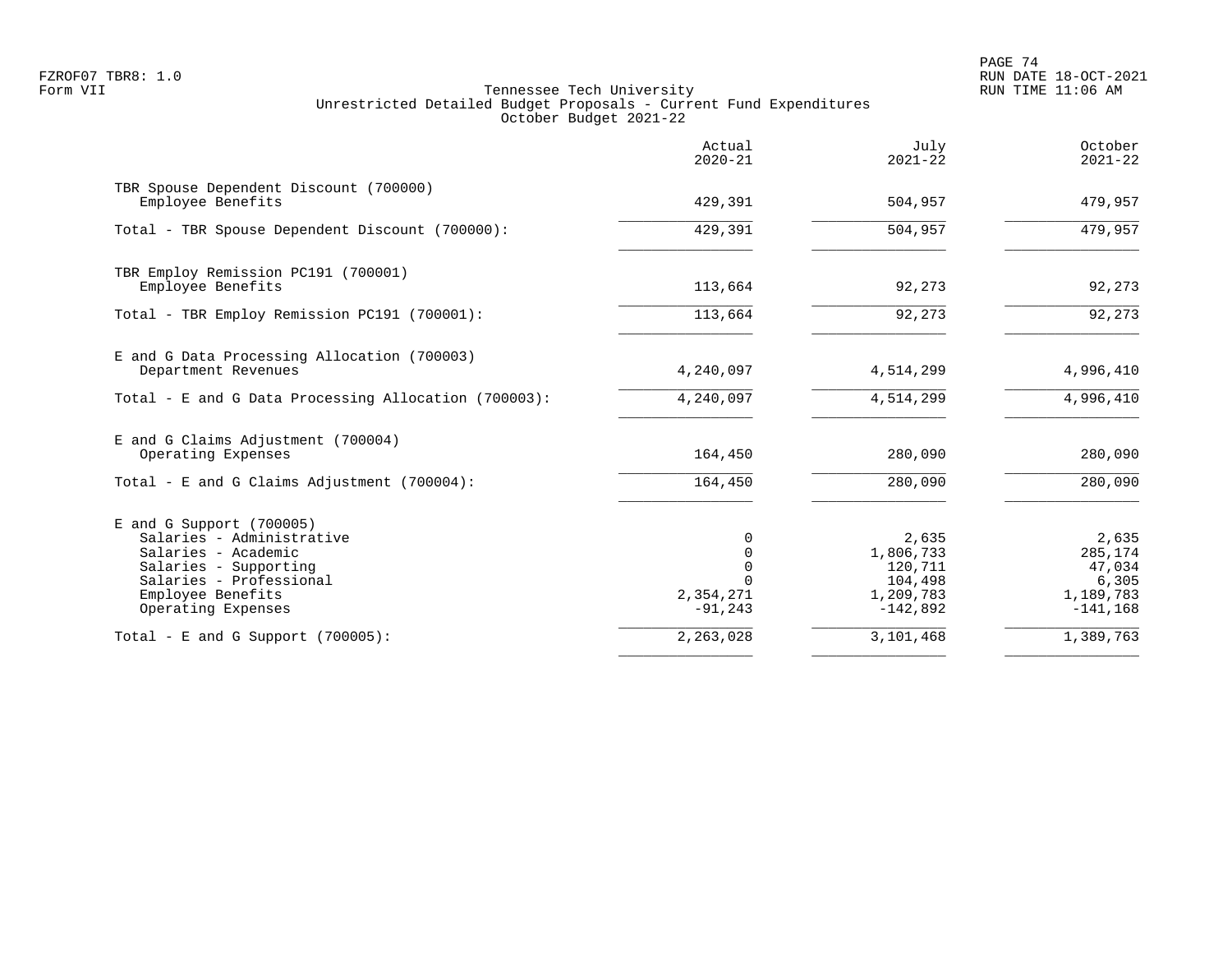en and the set of the set of the set of the set of the set of the set of the set of the set of the set of the set of the set of the set of the set of the set of the set of the set of the set of the set of the set of the se FZROF07 TBR8: 1.0 RUN DATE 18-OCT-2021

|                                                                                                                                   | Actual<br>$2020 - 21$ | July<br>$2021 - 22$         | October<br>$2021 - 22$      |
|-----------------------------------------------------------------------------------------------------------------------------------|-----------------------|-----------------------------|-----------------------------|
| Pool Reclass (700007)<br>Salaries - Supporting                                                                                    | $\Omega$              | 10,000                      | 10,000                      |
| Total - Pool Reclass (700007):                                                                                                    | $\Omega$              | 10,000                      | 10,000                      |
| Pool Degree Adj (700008)<br>Salaries - Academic                                                                                   | 0                     | 5,000                       | 5,000                       |
| Total - Pool Degree Adj (700008):                                                                                                 | $\mathbf 0$           | 5,000                       | 5,000                       |
| E and G Other Salary Pool (700009)<br>Salaries - Academic<br>Salaries - Supporting<br>Total - E and G Other Salary Pool (700009): | 0<br>$\Omega$<br>0    | 110,800<br>5,650<br>116,450 | 110,800<br>5,650<br>116,450 |
| Post Office Allocation (700045)<br>Operating Expenses<br>Department Revenues                                                      | $\Omega$<br>6,151     | 27,340<br>$\Omega$          | 27,340<br>$\Omega$          |
| Total - Post Office Allocation (700045):                                                                                          | 6,151                 | 27,340                      | 27,340                      |
| TTU Staff Tuit Maint Reimbursment (700068)<br>Employee Benefits                                                                   | 41,195                | 15,000                      | 30,000                      |
| Total - TTU Staff Tuit Maint Reimbursment (700068):                                                                               | 41,195                | 15,000                      | 30,000                      |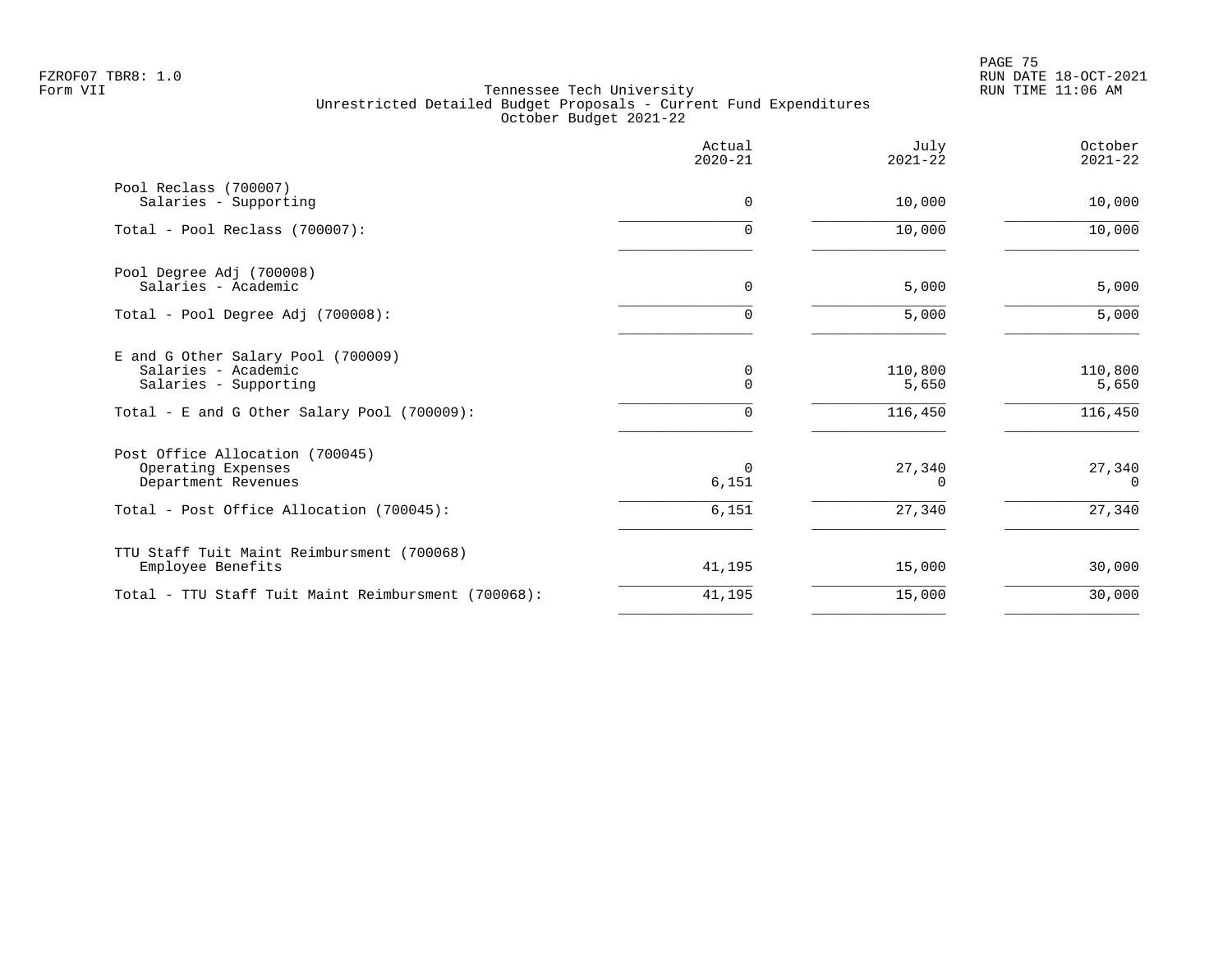en and the set of the set of the set of the set of the set of the set of the set of the set of the set of the set of the set of the set of the set of the set of the set of the set of the set of the set of the set of the se FZROF07 TBR8: 1.0 RUN DATE 18-OCT-2021

# Form VII Tennessee Tech University RUN TIME 11:06 AM Unrestricted Detailed Budget Proposals - Current Fund Expenditures October Budget 2021-22

|                                                                                                                             | Actual<br>$2020 - 21$                                | July<br>$2021 - 22$                                      | October<br>$2021 - 22$                                     |
|-----------------------------------------------------------------------------------------------------------------------------|------------------------------------------------------|----------------------------------------------------------|------------------------------------------------------------|
| LSP-Strategic Investment Pool (700074)<br>Operating Expenses                                                                | 0                                                    | 305,888                                                  | 4,277,868                                                  |
| Total - LSP-Strategic Investment Pool (700074):                                                                             |                                                      | 305,888                                                  | 4,277,868                                                  |
| Wellness Incentive (700075)<br>Employee Benefits                                                                            | 37,625                                               | 38,756                                                   | 38,756                                                     |
| Total - Wellness Incentive (700075):                                                                                        | 37,625                                               | 38,756                                                   | 38,756                                                     |
| Total - Instruction $(200)$ :                                                                                               |                                                      |                                                          |                                                            |
| Salaries - Administrative<br>Salaries - Academic<br>Salaries - Supporting<br>Salaries - Students<br>Salaries - Professional | 0<br>38,593,136<br>2,198,806<br>630,963<br>3,199,951 | 7,635<br>39,889,272<br>2,206,228<br>545,556<br>2,852,829 | 7,135<br>40, 145, 318<br>2,209,163<br>564,251<br>2,890,995 |
| Employee Benefits<br>Travel                                                                                                 | 18,612,453<br>58,693                                 | 18,404,599<br>173,061                                    | 17,351,711<br>178,401                                      |

 Travel 58,693 173,061 178,401 Operating Expenses 20, 200 and the control of the control of the control of the control of the control of the control of the control of the control of the control of the control of the control of the control of the control Capital Outlay 580,450 111,500 192,217

 $\overline{\phantom{a}}$  , and the contract of the contract of the contract of the contract of the contract of the contract of the contract of the contract of the contract of the contract of the contract of the contract of the contrac Total 72,271,306 77,398,030 89,399,235  $\overline{\phantom{a}}$  , and the contract of the contract of the contract of the contract of the contract of the contract of the contract of the contract of the contract of the contract of the contract of the contract of the contrac

Department Revenues 4,246,235 4,514,299 4,996,410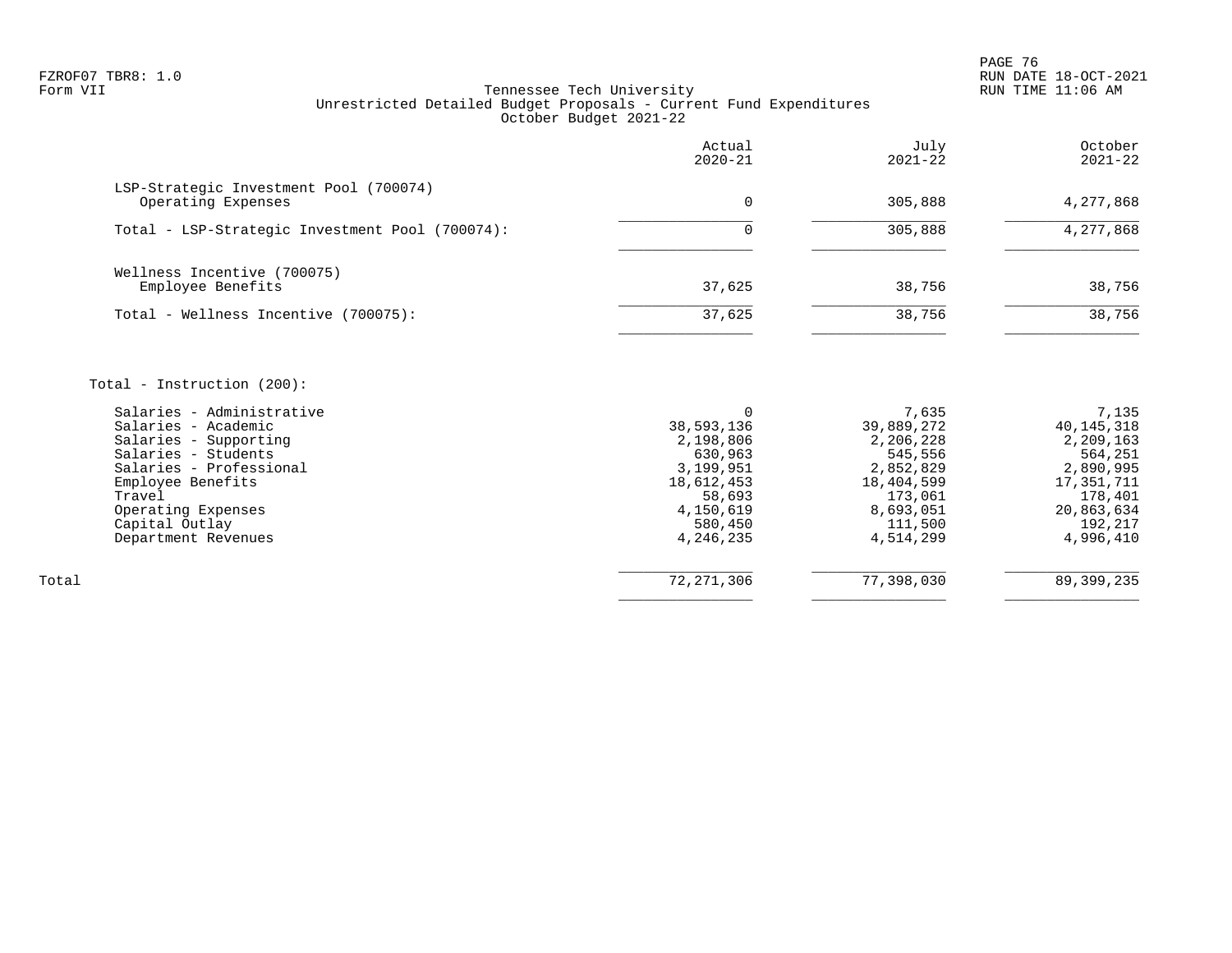PAGE 77 FZROF07 TBR8: 1.0 RUN DATE 18-OCT-2021

|                                                                                                                                                                                                                          | Actual<br>$2020 - 21$                                                                                                    | July<br>$2021 - 22$                                                                                                    | October<br>$2021 - 22$                                                                                                    |
|--------------------------------------------------------------------------------------------------------------------------------------------------------------------------------------------------------------------------|--------------------------------------------------------------------------------------------------------------------------|------------------------------------------------------------------------------------------------------------------------|---------------------------------------------------------------------------------------------------------------------------|
| Total - Instruction $(20)$ :                                                                                                                                                                                             |                                                                                                                          |                                                                                                                        |                                                                                                                           |
| Salaries - Administrative<br>Salaries - Academic<br>Salaries - Supporting<br>Salaries - Students<br>Salaries - Professional<br>Employee Benefits<br>Travel<br>Operating Expense<br>Capital Outlay<br>Department Revenues | $\Omega$<br>38,593,136<br>2,198,806<br>630,963<br>3,199,951<br>18,612,453<br>58,693<br>4,150,619<br>580,450<br>4,246,235 | 7,635<br>39,889,272<br>2,206,228<br>545,556<br>2,852,829<br>18,404,599<br>173,061<br>8,693,051<br>111,500<br>4,514,299 | 7,135<br>40, 145, 318<br>2,209,163<br>564,251<br>2,890,995<br>17,351,711<br>178,401<br>20,863,634<br>192,217<br>4,996,410 |
| Total                                                                                                                                                                                                                    | 72, 271, 306                                                                                                             | 77,398,030                                                                                                             | 89, 399, 235                                                                                                              |
| Research (25)<br>Research (250)                                                                                                                                                                                          |                                                                                                                          |                                                                                                                        |                                                                                                                           |
| Indirect Cost Office of President (110029)<br>Operating Expenses                                                                                                                                                         | 0                                                                                                                        | 0                                                                                                                      | 30                                                                                                                        |
| Total - Indirect Cost Office of President (110029):                                                                                                                                                                      | 0                                                                                                                        | $\mathbf 0$                                                                                                            | 30                                                                                                                        |
| Indirect Cost VP Research Econ Dev (118029)<br>Operating Expenses                                                                                                                                                        | 0                                                                                                                        | $\mathbf 0$                                                                                                            | 28,926                                                                                                                    |
| Total - Indirect Cost VP Research Econ Dev (118029):                                                                                                                                                                     | 0                                                                                                                        | 0                                                                                                                      | 28,926                                                                                                                    |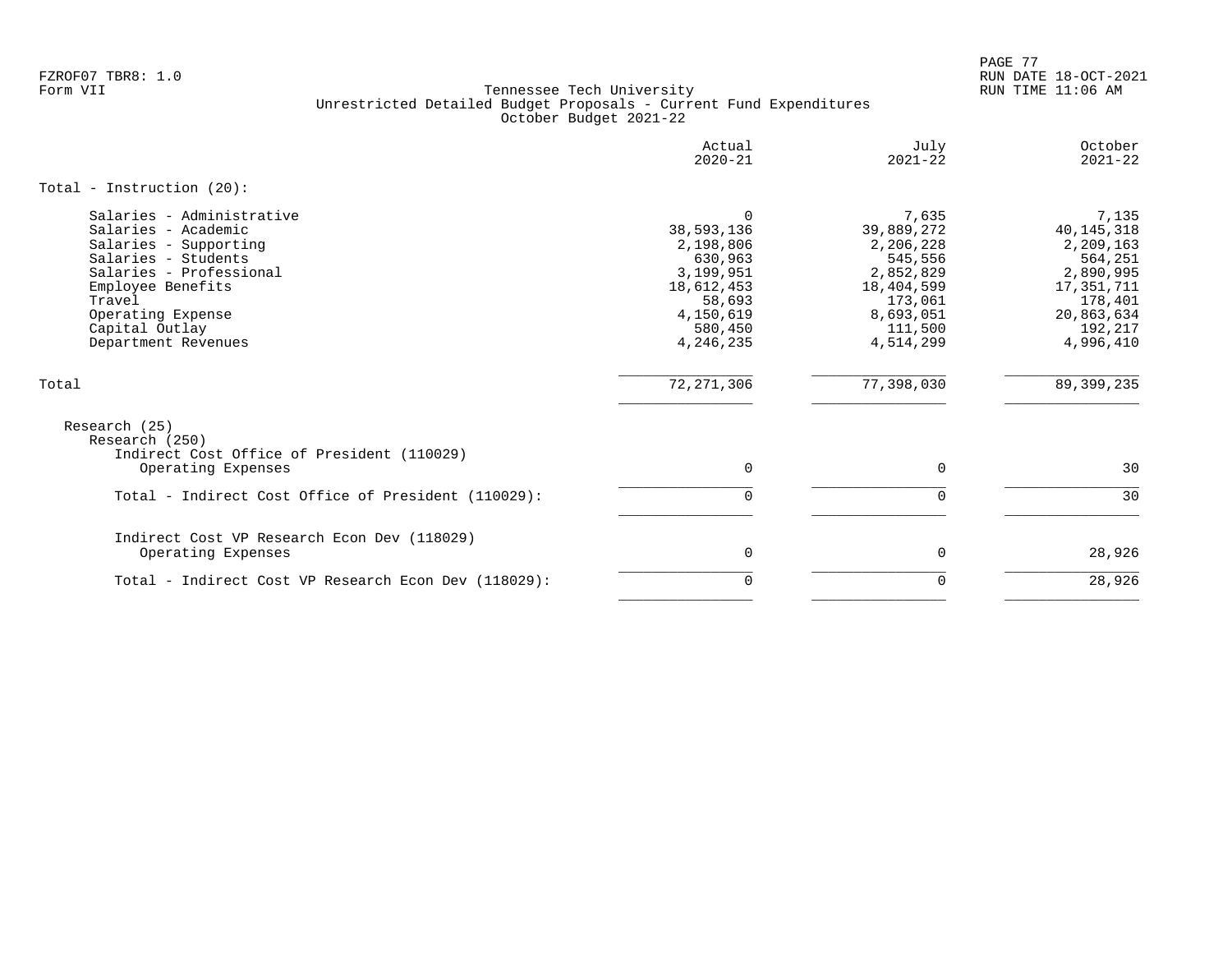PAGE 78 FZROF07 TBR8: 1.0 RUN DATE 18-OCT-2021

|                                                                 | Actual<br>$2020 - 21$ | July<br>$2021 - 22$ | October<br>$2021 - 22$ |
|-----------------------------------------------------------------|-----------------------|---------------------|------------------------|
| Distinguished Faculty Fellowships (120024)<br>Employee Benefits | $\Omega$              | 5,300               | 5,300                  |
|                                                                 |                       |                     |                        |
| Total - Distinguished Faculty Fellowships (120024):             | $\Omega$              | 5,300               | 5,300                  |
| SAF Undergrad Research Initiative (121002)                      |                       |                     |                        |
| Salaries - Students                                             | 706                   | $\Omega$            | 0                      |
| Employee Benefits                                               | 37                    | $\mathbf 0$         | $\mathbf 0$            |
| Travel                                                          | 441                   | $\Omega$            | $\mathbf 0$            |
| Operating Expenses                                              | 147                   | $\Omega$            | $\Omega$               |
| Total - SAF Undergrad Research Initiative (121002):             | 1,331                 | $\Omega$            | $\Omega$               |
| Indirect Cost Digital & Distance Ed (121429)                    |                       |                     |                        |
| Operating Expenses                                              | $\Omega$              | $\Omega$            | 1,260                  |
| Total - Indirect Cost Digital & Distance Ed (121429):           | 0                     | 0                   | 1,260                  |
| QEP Operating (121702)                                          |                       |                     |                        |
| Salaries - Academic                                             | 84,407                | 5,000               | 16,002                 |
| Salaries - Supporting                                           | 22,527                | 21,794              | 22,819                 |
| Salaries - Students                                             | 126,934               | 6,034               | 64,065                 |
| Employee Benefits                                               | 29,465                | 43,543              | 44,543                 |
| Travel                                                          | 2,425                 | 1,000               | 1,000                  |
| Operating Expenses                                              | 62,919                | 487,966             | 418,933                |
| Total - QEP Operating $(121702)$ :                              | 328,677               | 565,337             | 567,362                |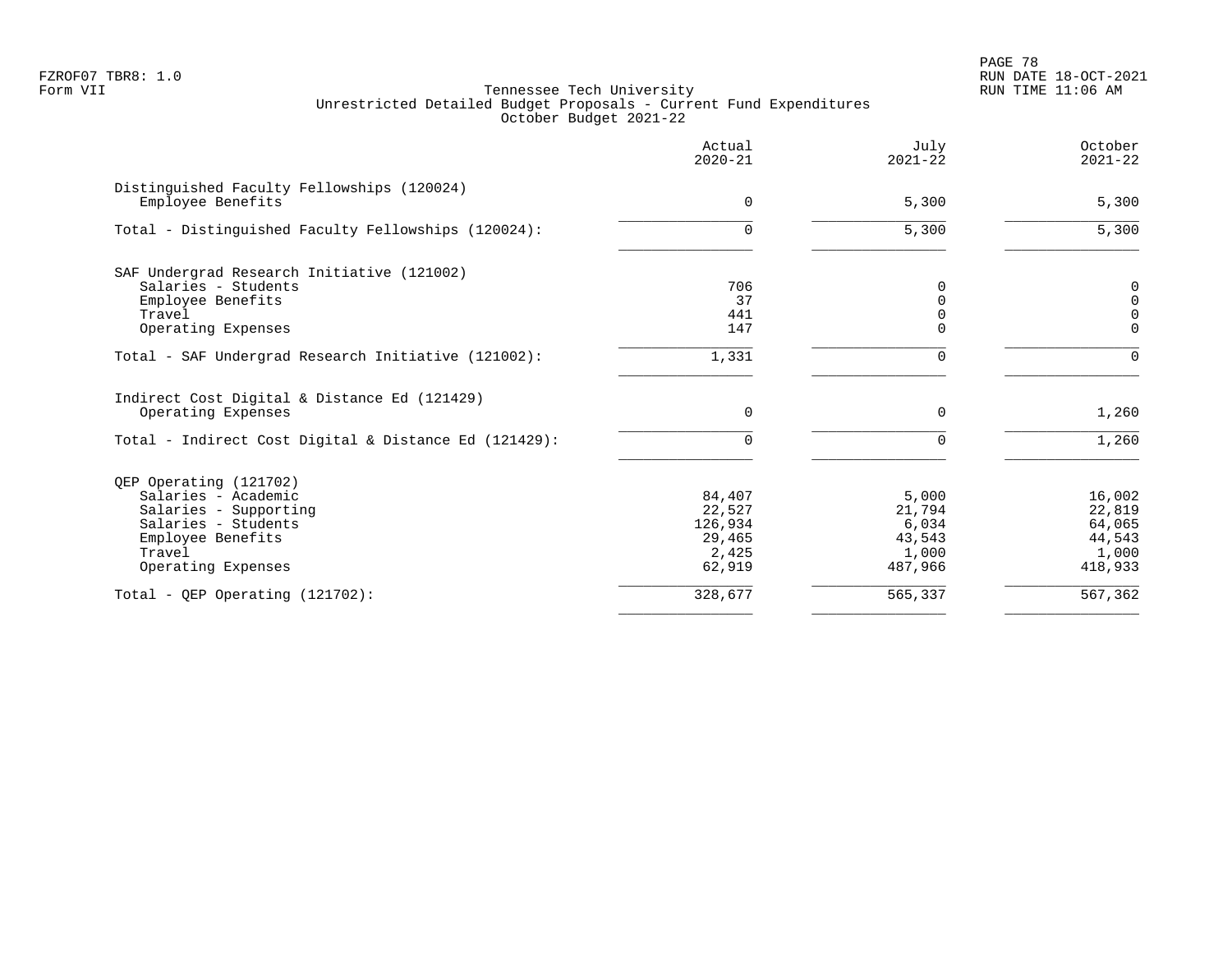# PAGE 79 FZROF07 TBR8: 1.0 RUN DATE 18-OCT-2021

|                                                                    | Actual<br>$2020 - 21$ | July<br>$2021 - 22$ | October<br>$2021 - 22$ |
|--------------------------------------------------------------------|-----------------------|---------------------|------------------------|
| Indirect Cost Enrollment Management (121829)<br>Operating Expenses | 42                    | $\Omega$            | $\mathbf 0$            |
| Total - Indirect Cost Enrollment Management (121829):              | 42                    | ∩                   | $\Omega$               |
| Federal College Work Study Program (122001)<br>Salaries - Students | 344                   | 390                 | 390                    |
| Total - Federal College Work Study Program (122001):               | 344                   | 390                 | 390                    |
| Indirect Cost Counseling Center (127229)<br>Operating Expenses     | $\mathbf 0$           | 0                   | 14,310                 |
| Total - Indirect Cost Counseling Center (127229):                  | 0                     | $\Omega$            | 14,310                 |
| Upper Cumberland Hum Sci (130008)<br>Travel<br>Operating Expenses  | $\Omega$<br>1,418     | 470<br>970          | 470<br>970             |
| Total - Upper Cumberland Hum Sci (130008):                         | 1,418                 | 1,440               | 1,440                  |
| Research Arts and Science (130014)<br>Operating Expenses           | $\Omega$              | $\Omega$            | 8,628                  |
| Total - Research Arts and Science (130014):                        | 0                     | $\Omega$            | 8,628                  |
|                                                                    |                       |                     |                        |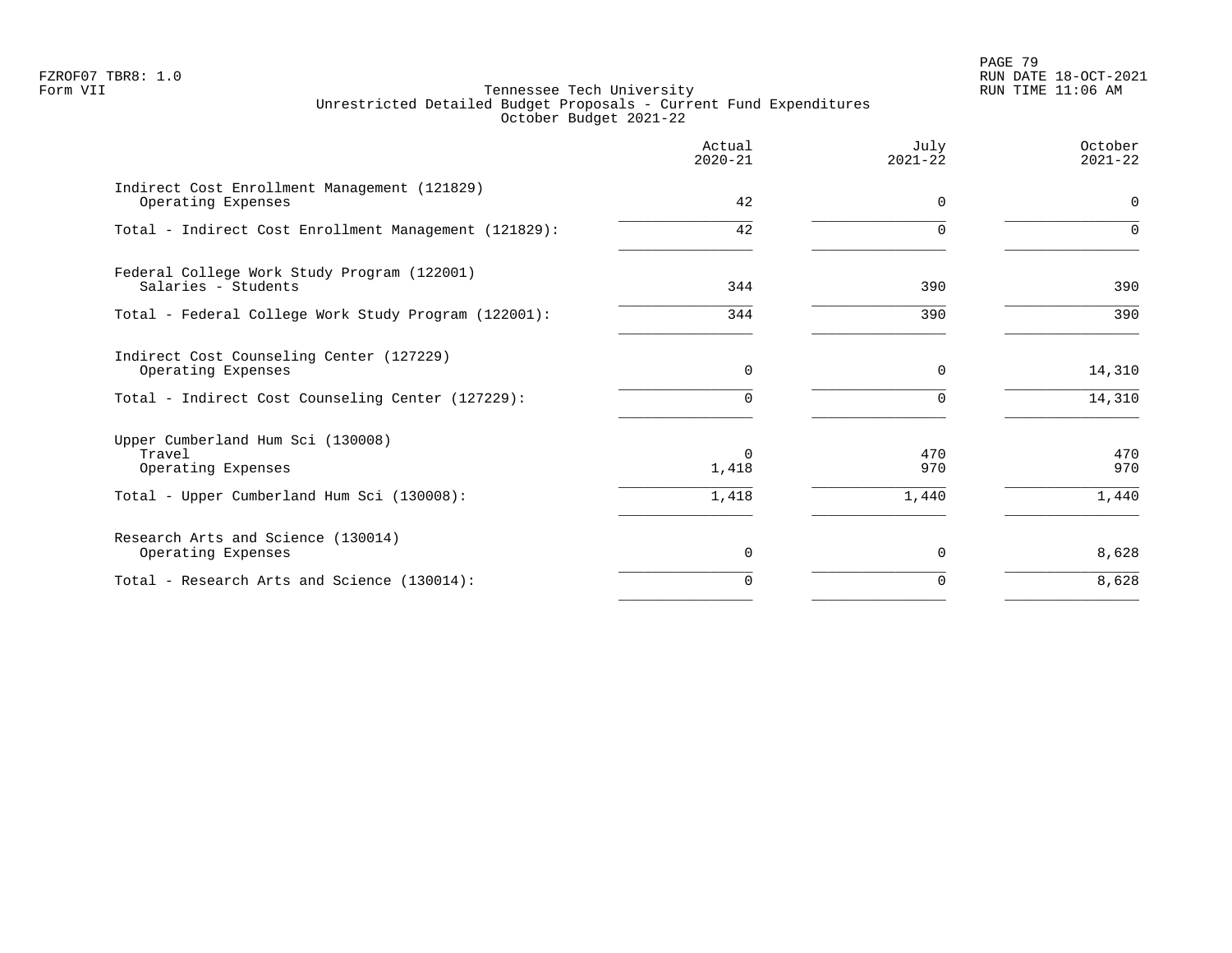| Actual<br>$2020 - 21$ | July<br>$2021 - 22$              | October<br>$2021 - 22$ |
|-----------------------|----------------------------------|------------------------|
|                       |                                  |                        |
| 4,734                 |                                  | 8,736                  |
| 216                   |                                  | 862                    |
|                       |                                  | 306                    |
|                       |                                  | 32,606                 |
| 12,322                | $\Omega$                         | 42,510                 |
|                       |                                  |                        |
| 0                     | $\Omega$                         | 98,631                 |
| $\Omega$              | 0                                | 98,631                 |
|                       |                                  |                        |
| 9,116                 | 0                                | 6,761                  |
|                       | 0                                | 2,995                  |
| $\cap$                |                                  | 1,177                  |
| 12,312                | 0                                | 10,933                 |
|                       |                                  |                        |
|                       | N                                | $\mathbf 0$            |
| 987                   | $\Omega$                         | $\overline{4}$         |
| 259                   |                                  | 3,465                  |
| 6,767                 | 0                                | 3,469                  |
|                       | 2,694<br>4,678<br>3,196<br>5,521 |                        |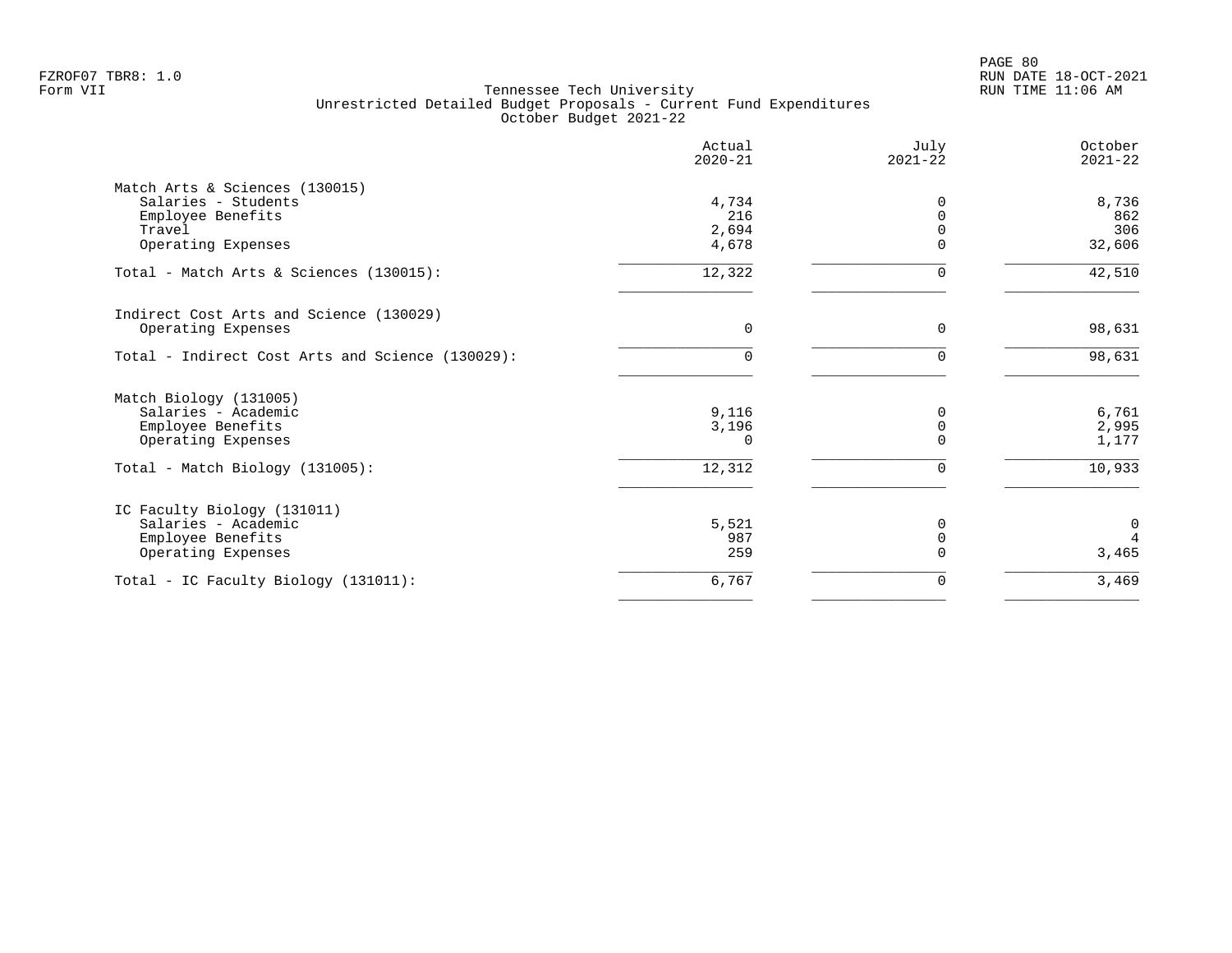PAGE 81 FZROF07 TBR8: 1.0 RUN DATE 18-OCT-2021

|                                                                                                                 | Actual<br>$2020 - 21$   | July<br>$2021 - 22$       | October<br>$2021 - 22$            |
|-----------------------------------------------------------------------------------------------------------------|-------------------------|---------------------------|-----------------------------------|
| Faculty Start-Up Biology (131012)<br>Salaries - Students<br>Employee Benefits<br>Operating Expenses             | 2,110<br>12<br>2,236    | 0<br>0<br>$\Omega$        | 0<br>$\Omega$<br>55,865           |
| Total - Faculty Start-Up Biology (131012):                                                                      | 4,358                   | $\Omega$                  | 55,865                            |
| Restricted Biology (131013)<br>Operating Expenses                                                               | $\Omega$                | 0                         | 367                               |
| Total - Restricted Biology (131013):                                                                            | $\Omega$                | $\Omega$                  | 367                               |
| Biology Faculty Research (131014)<br>Travel<br>Operating Expenses<br>Total - Biology Faculty Research (131014): | 2,667<br>4,361<br>7,028 | 0<br>$\Omega$<br>$\Omega$ | $\pmb{0}$<br>$\Omega$<br>$\Omega$ |
| IC Faculty Fisheries (131021)<br>Operating Expenses<br>Total - IC Faculty Fisheries (131021):                   | $\Omega$<br>$\Omega$    | 0<br>$\Omega$             | 4,345<br>4,345                    |
| Indirect Cost Biology (131029)<br>Travel<br>Operating Expenses                                                  | 612<br>412              | 0<br>$\Omega$             | 2,100<br>38,792                   |
| Total - Indirect Cost Biology (131029):                                                                         | 1,024                   | 0                         | 40,892                            |
|                                                                                                                 |                         |                           |                                   |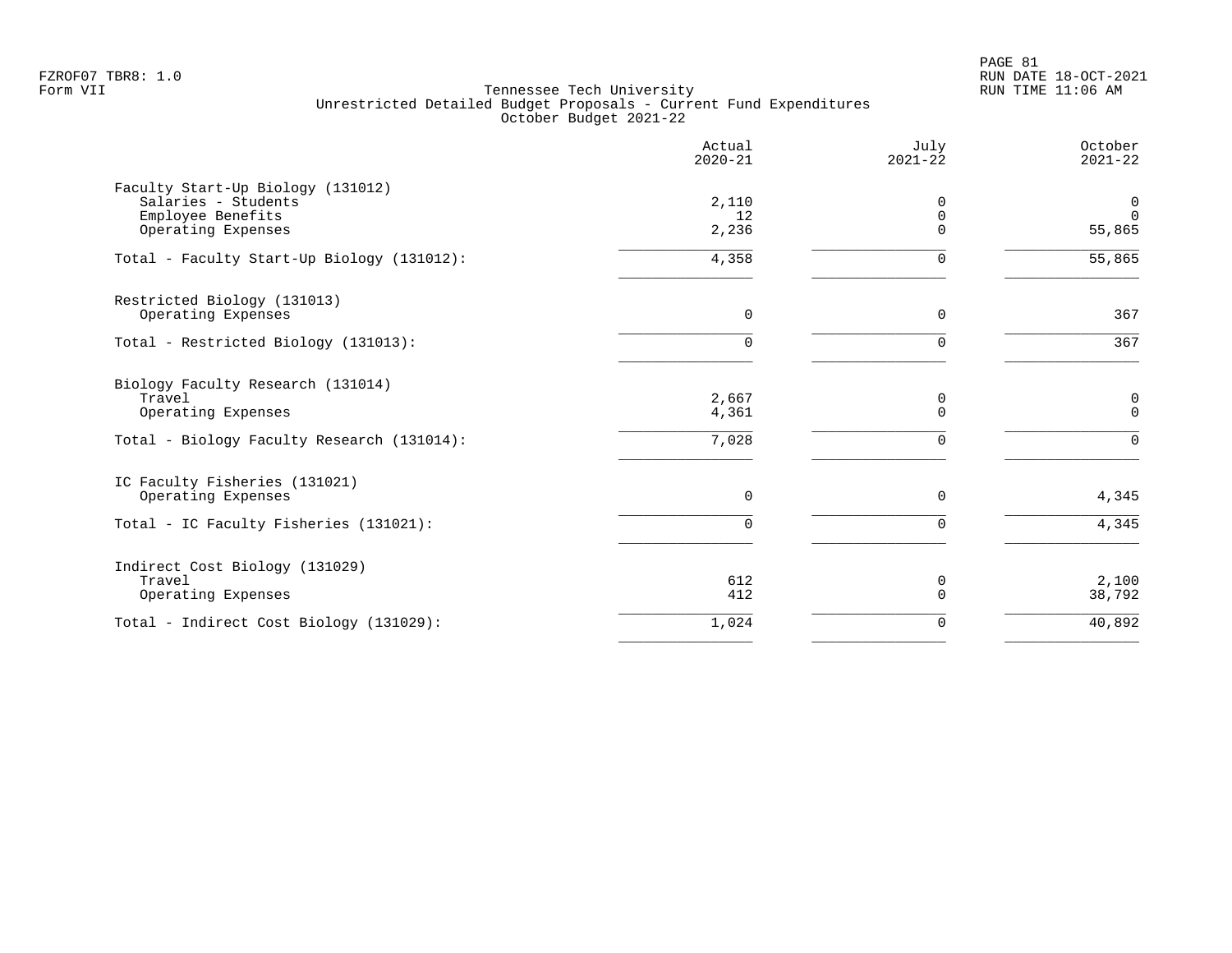PAGE 82 FZROF07 TBR8: 1.0 RUN DATE 18-OCT-2021

|                                                                                                                                           | Actual<br>$2020 - 21$        | July<br>$2021 - 22$ | October<br>$2021 - 22$                    |
|-------------------------------------------------------------------------------------------------------------------------------------------|------------------------------|---------------------|-------------------------------------------|
| Indirect Cost Fisheries (131039)<br>Operating Expenses                                                                                    | 8,386                        | $\Omega$            | 11,028                                    |
| Total - Indirect Cost Fisheries (131039):                                                                                                 | 8,386                        |                     | 11,028                                    |
| Chemistry Student Research Developm (131510)<br>Operating Expenses                                                                        | 10,163                       | 12,613              | 40,694                                    |
| Total - Chemistry Student Research Developm (131510):                                                                                     | 10,163                       | 12,613              | 40,694                                    |
| IC Faculty Chemistry (131511)<br>Salaries - Academic<br>Employee Benefits<br>Operating Expenses<br>Total - IC Faculty Chemistry (131511): | 1,309<br>231<br>251<br>1,791 | 0<br>0<br>U         | $\mathbf 0$<br>$\overline{0}$<br>83<br>83 |
| Faculty Research Chemistry (131514)<br>Salaries - Students<br>Employee Benefits<br>Travel<br>Operating Expenses                           | 295<br>9<br>11,648           | $\Omega$<br>N<br>U  | 3,840<br>- 0<br>965<br>16,053             |
| Total - Faculty Research Chemistry (131514):                                                                                              | 11,952                       | $\Omega$            | 20,858                                    |
| Indirect Cost Chemistry (131529)<br>Operating Expenses                                                                                    | 1,537                        | 0                   | 19,048                                    |
| Total - Indirect Cost Chemistry (131529):                                                                                                 | 1,537                        | $\Omega$            | 19,048                                    |
|                                                                                                                                           |                              |                     |                                           |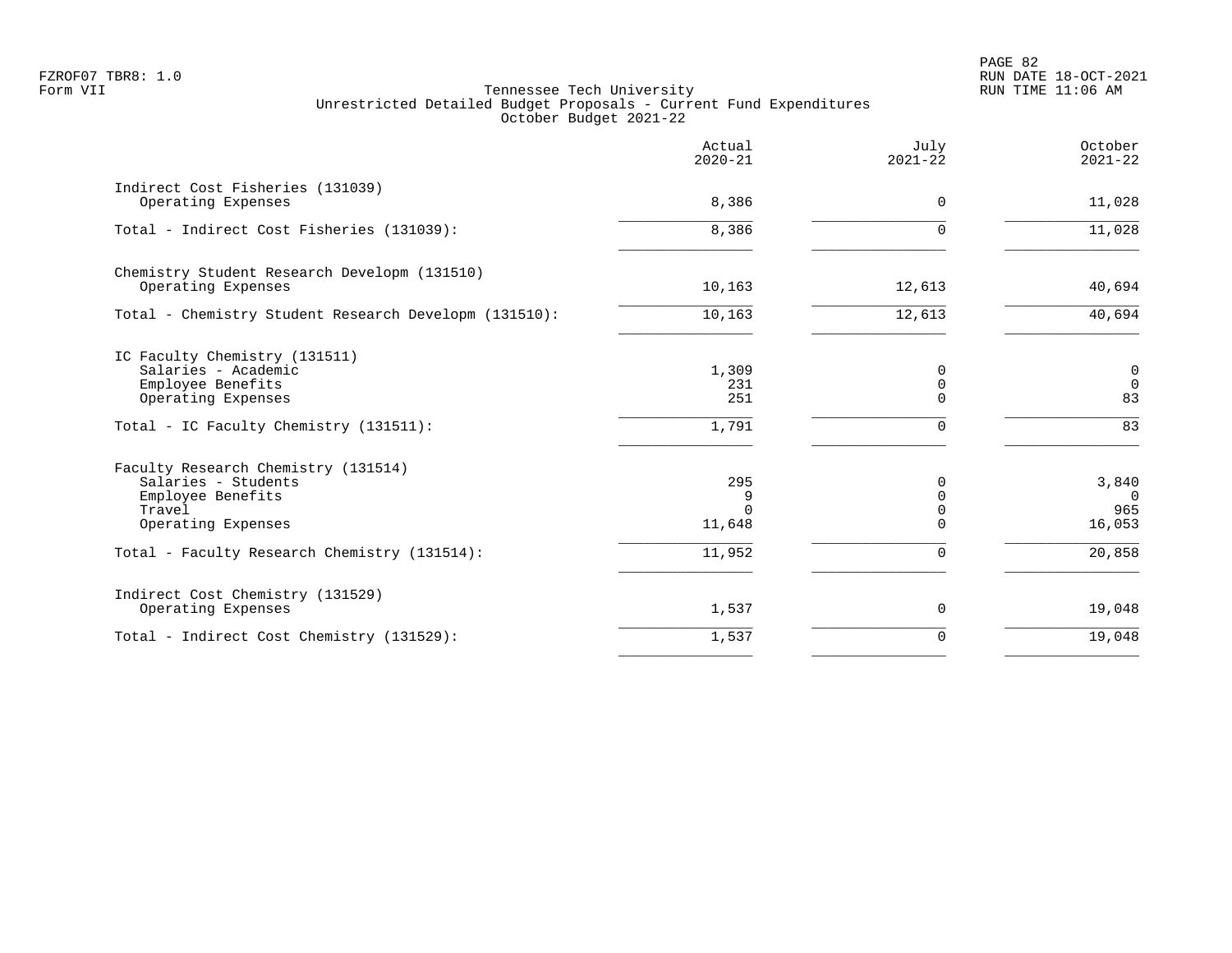|                                                  | Actual<br>$2020 - 21$ | July<br>$2021 - 22$ | October<br>$2021 - 22$ |
|--------------------------------------------------|-----------------------|---------------------|------------------------|
| Faculty Research Computer Sci (132004)           |                       |                     |                        |
| Salaries - Students                              | 14,133                | $\Omega$            | 9,099                  |
| Employee Benefits                                | 439                   | $\Omega$            | 0                      |
| Travel                                           | $\Omega$              | $\Omega$            | 635                    |
| Operating Expenses                               | 4,174                 | $\Omega$            | 261                    |
| Total - Faculty Research Computer Sci (132004):  | 18,746                | $\Omega$            | 9,995                  |
| Match Computer Science (132005)                  |                       |                     |                        |
| Salaries - Academic                              | 10,556                | 0                   | $\overline{0}$         |
| Employee Benefits                                | 2,639                 | $\Omega$            | 1,161                  |
| Total - Match Computer Science (132005):         | 13,195                | $\Omega$            | 1,161                  |
| IC Faculty Computer Sci (132011)                 |                       |                     |                        |
| Salaries - Academic                              | 9,121                 | 0                   | $\overline{0}$         |
| Employee Benefits                                | 1,430                 | $\mathbf 0$         | 237                    |
| Operating Expenses                               | 203                   | $\Omega$            | 17,767                 |
| Total - IC Faculty Computer Sci (132011):        | 10,754                | $\Omega$            | 18,004                 |
| Indirect Cost Computer Science (132029)          |                       |                     |                        |
| Salaries - Supporting                            | $\Omega$              | $\Omega$            | 5,000                  |
| Salaries - Students                              | 11,751                |                     | 2,675                  |
| Employee Benefits                                | 72                    |                     | 86                     |
| Travel                                           | 5,849                 | $\Omega$            | 1,806                  |
| Operating Expenses                               | 1,839                 | 0                   | 122,821                |
| Total - Indirect Cost Computer Science (132029): | 19,511                | 0                   | 132,388                |
|                                                  |                       |                     |                        |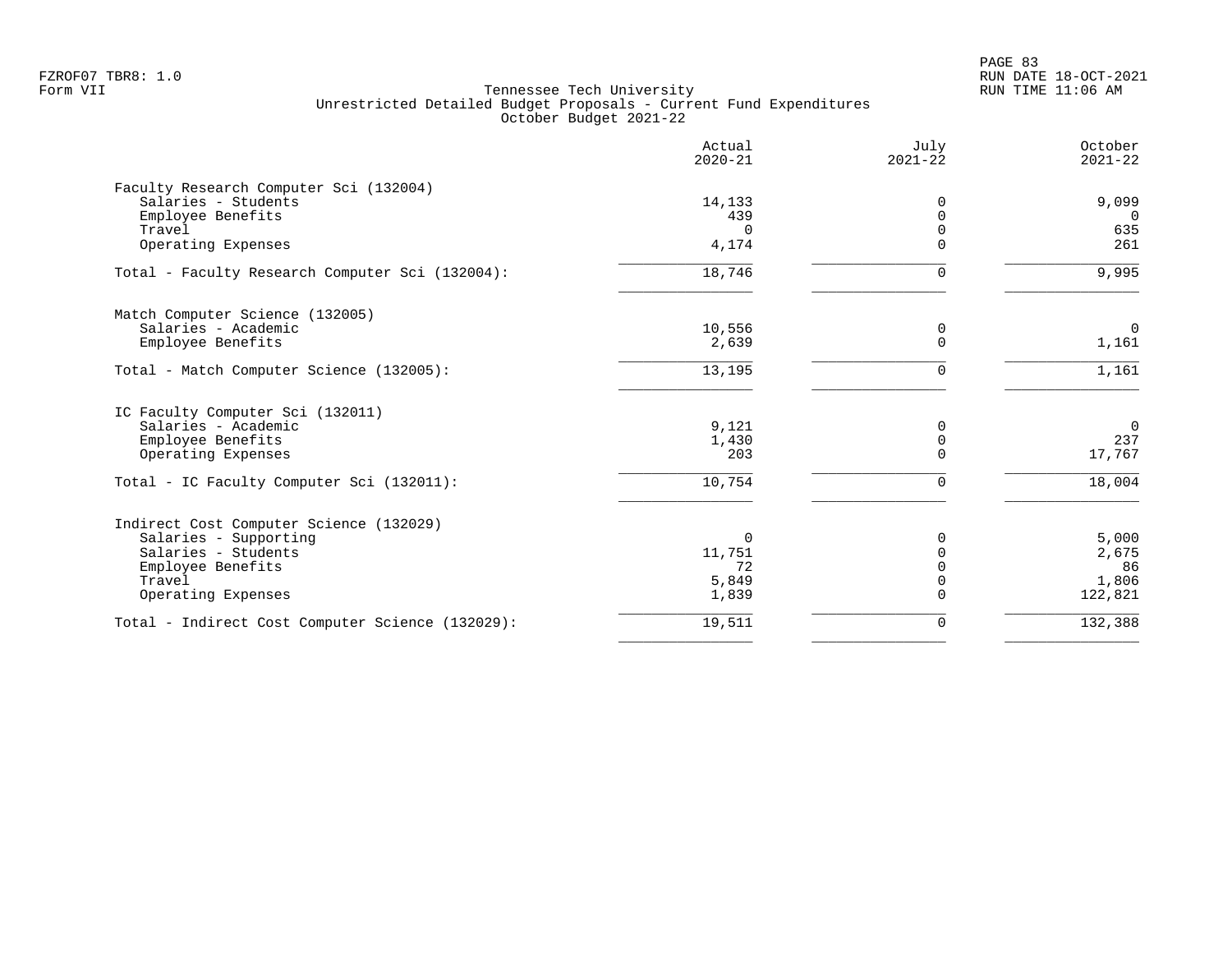PAGE 84 FZROF07 TBR8: 1.0 RUN DATE 18-OCT-2021

|                                                                | Actual<br>$2020 - 21$ | July<br>$2021 - 22$ | October<br>$2021 - 22$ |
|----------------------------------------------------------------|-----------------------|---------------------|------------------------|
| IC Faculty Earth Science (132511)<br>Salaries - Academic       | 535                   | $\Omega$            | $\mathbf 0$            |
| Employee Benefits<br>Operating Expenses                        | 98<br>$\cap$          | $\Omega$<br>$\cap$  | $\Omega$<br>2,279      |
| Total - IC Faculty Earth Science (132511):                     | 633                   | $\Omega$            | 2,279                  |
| Faculty Start-Up Earth Sciences (132512)<br>Operating Expenses | 795                   | $\Omega$            | $\mathbf 0$            |
|                                                                |                       |                     |                        |
| Total - Faculty Start-Up Earth Sciences (132512):              | 795                   | $\Omega$            | $\Omega$               |
| Indirect Cost Earth Sciences (132529)<br>Operating Expenses    | $\Omega$              | $\Omega$            | 5,817                  |
| Total - Indirect Cost Earth Sciences (132529):                 | 0                     | $\Omega$            | 5,817                  |
| Indirect Cost Communication (133009)                           |                       |                     |                        |
| Operating Expenses                                             | $\Omega$              | $\Omega$            | 1,792                  |
| Total - Indirect Cost Communication (133009):                  | 0                     | $\Omega$            | 1,792                  |
| Indirect Cost English Communicat (133029)                      |                       |                     |                        |
| Operating Expenses                                             | 0                     | $\Omega$            | 1,600                  |
| Total - Indirect Cost English Communicat (133029):             | 0                     | $\Omega$            | 1,600                  |
|                                                                |                       |                     |                        |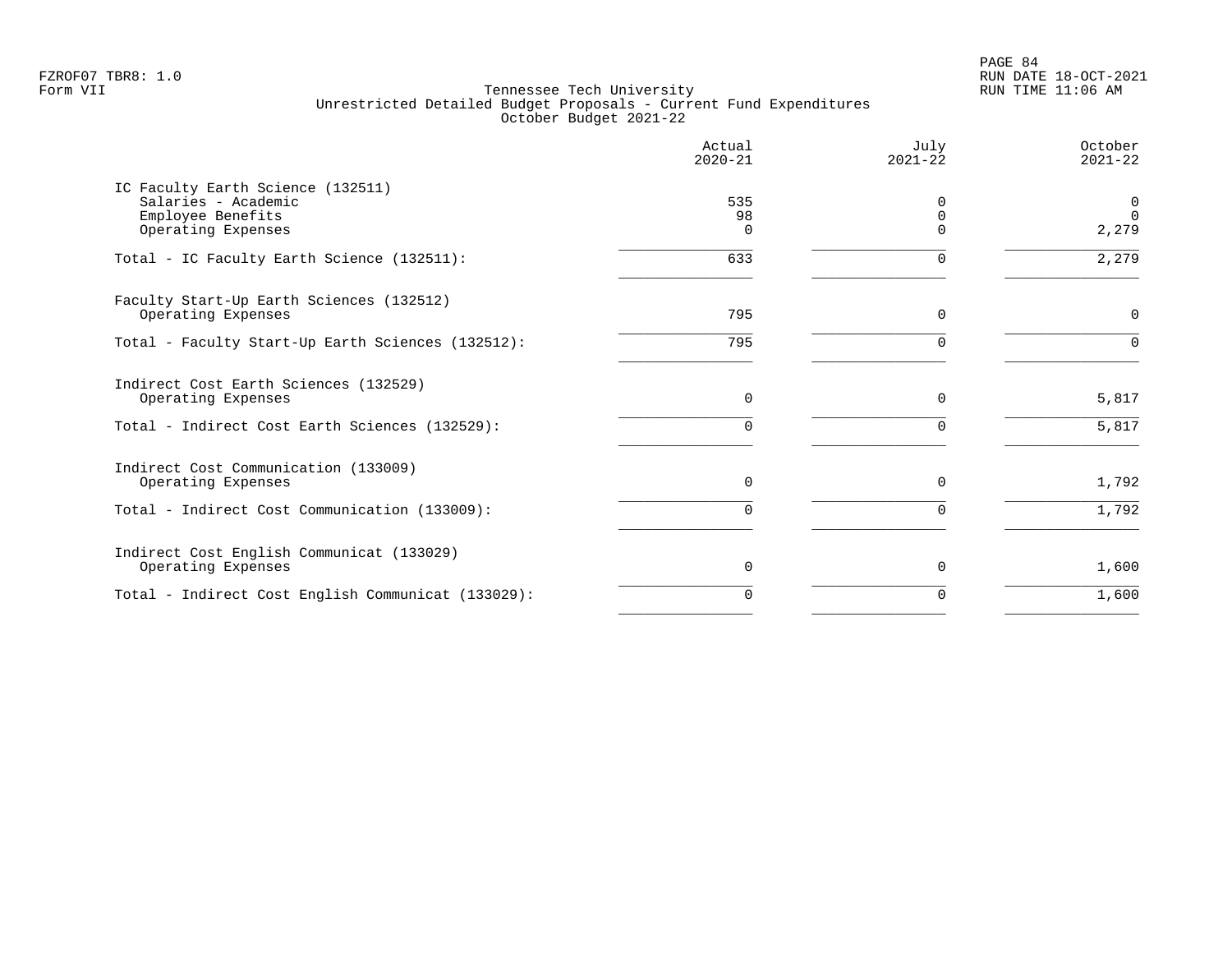PAGE 85 FZROF07 TBR8: 1.0 RUN DATE 18-OCT-2021

|                                                                                                         | Actual<br>$2020 - 21$             | July<br>$2021 - 22$              | October<br>$2021 - 22$                                          |
|---------------------------------------------------------------------------------------------------------|-----------------------------------|----------------------------------|-----------------------------------------------------------------|
| Faculty Research Foreign Lang (133514)<br>Salaries - Students<br>Operating Expenses                     | 0<br>$\Omega$                     | 0<br>$\Omega$                    | 2,000<br>1,000                                                  |
| Total - Faculty Research Foreign Lang (133514):                                                         | $\Omega$                          | $\Omega$                         | 3,000                                                           |
| Indirect Cost History (134029)<br>Operating Expenses                                                    | $\Omega$                          | $\Omega$                         | 785                                                             |
| Total - Indirect Cost History (134029):                                                                 | 0                                 | $\Omega$                         | 785                                                             |
| Faculty Research Mathematics (134514)<br>Salaries - Academic                                            | $\Omega$                          | $\Omega$                         | 3,000                                                           |
| Total - Faculty Research Mathematics (134514):                                                          | 0                                 | $\Omega$                         | 3,000                                                           |
| IC Faculty Physics (135011)<br>Salaries - Academic<br>Employee Benefits<br>Travel<br>Operating Expenses | 4,008<br>685<br>1,350<br>$\Omega$ | $\Omega$<br>$\Omega$<br>$\Omega$ | $\begin{smallmatrix}0\\0\end{smallmatrix}$<br>$\Omega$<br>9,850 |
| Total - IC Faculty Physics (135011):                                                                    | 6,043                             | $\Omega$                         | 9,850                                                           |
| Indirect Cost Physics (135029)<br>Operating Expenses                                                    | 360                               | 0                                | 68,877                                                          |
| Total - Indirect Cost Physics (135029):                                                                 | 360                               | $\Omega$                         | 68,877                                                          |
|                                                                                                         |                                   |                                  |                                                                 |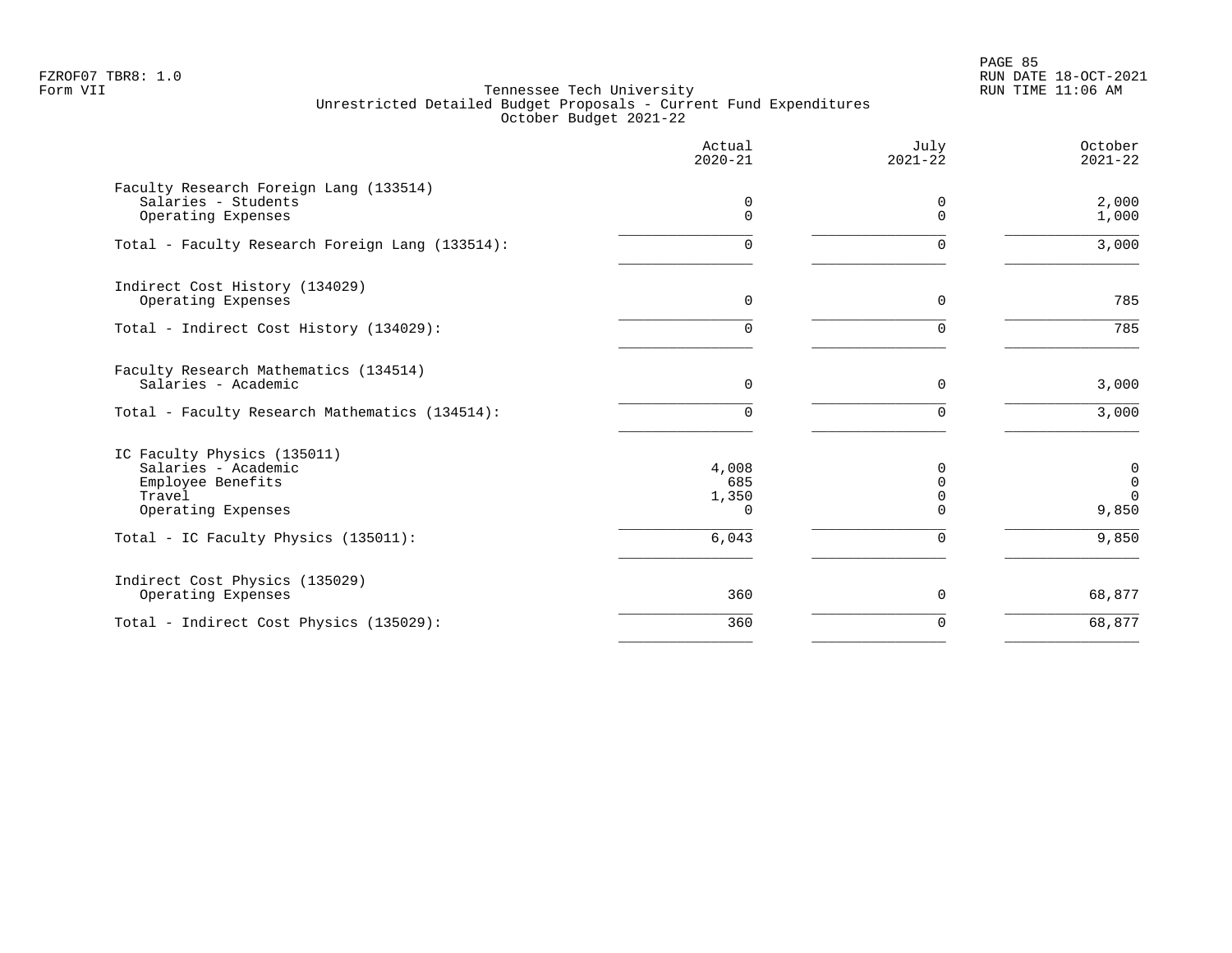|                                                                                                                             | Actual<br>$2020 - 21$ | July<br>$2021 - 22$          | October<br>$2021 - 22$                    |
|-----------------------------------------------------------------------------------------------------------------------------|-----------------------|------------------------------|-------------------------------------------|
| Summer Research Soc Pol (135510)<br>Salaries - Academic<br>Employee Benefits                                                | 10,000<br>4,271       | $\Omega$<br>4,000            | 10,000<br>3,728                           |
| Total - Summer Research Soc Pol (135510):                                                                                   | 14,271                | 4,000                        | 13,728                                    |
| IC Faculty Sociology and Pol Sci (135511)<br>Salaries - Academic<br>Employee Benefits<br>Operating Expenses                 | 382<br>68<br>$\Omega$ | 0<br>$\mathbf 0$<br>$\Omega$ | $\overline{0}$<br>$\overline{0}$<br>8,405 |
| Total - IC Faculty Sociology and Pol Sci (135511):                                                                          | 450                   | $\Omega$                     | 8,405                                     |
| Faculty Research Sociology & Pol Sc (135514)<br>Operating Expenses<br>Total - Faculty Research Sociology & Pol Sc (135514): | 4,400<br>4,400        | $\mathbf 0$<br>$\Omega$      | $\mathbf 0$<br>$\Omega$                   |
| Indirect Cost Soc and Pol Sci (135529)                                                                                      |                       |                              |                                           |
| Operating Expenses                                                                                                          | 0<br>0                | $\mathbf 0$<br>$\Omega$      | 26,364<br>26,364                          |
| Total - Indirect Cost Soc and Pol Sci (135529):                                                                             |                       |                              |                                           |
| Research College of Engineering (137004)<br>Travel<br>Operating Expenses                                                    | $\Omega$<br>875       | 0<br>$\mathbf 0$             | 320<br>1,305                              |
| Total - Research College of Engineering (137004):                                                                           | 875                   | $\mathbf 0$                  | 1,625                                     |
|                                                                                                                             |                       |                              |                                           |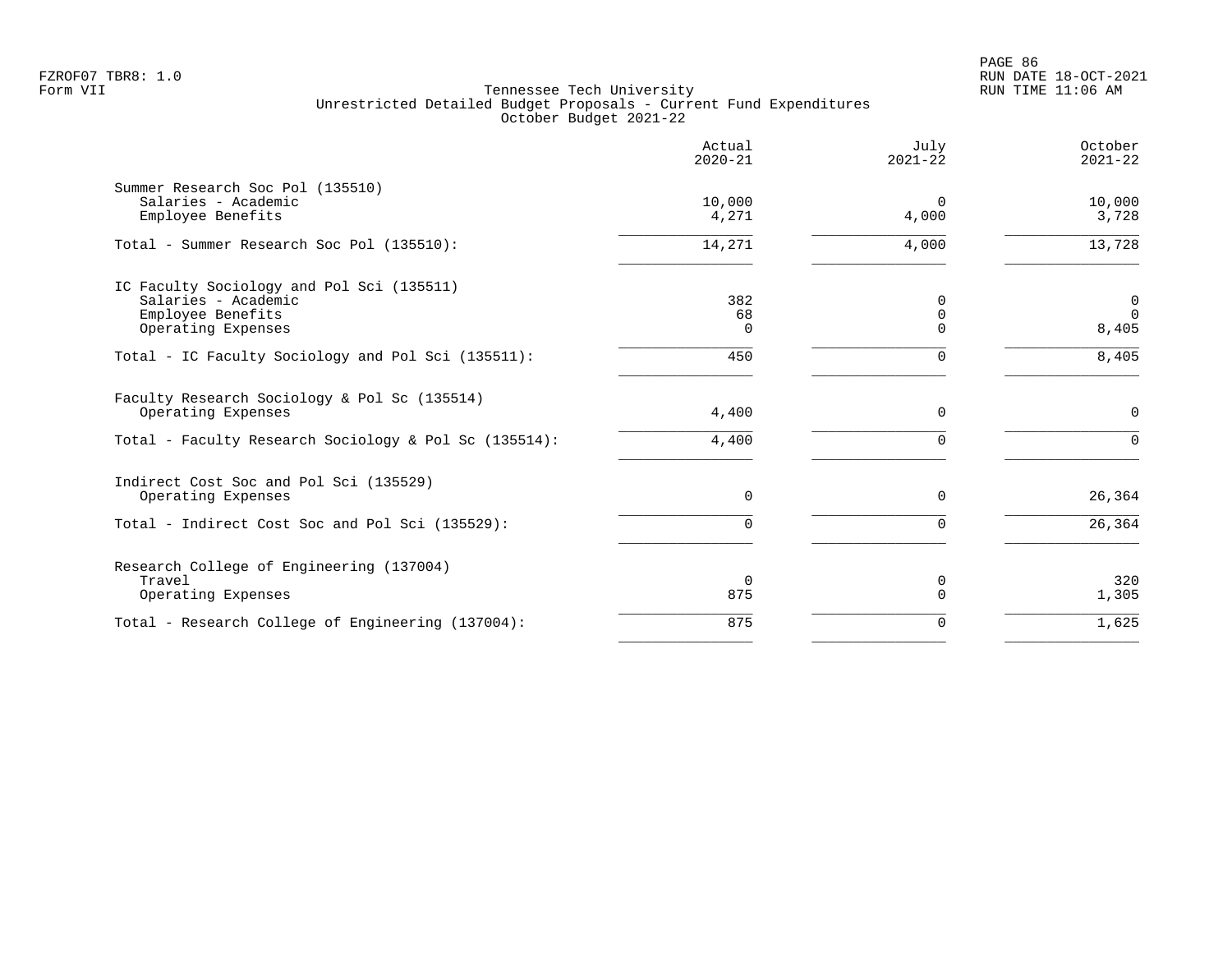|                                                     | Actual<br>$2020 - 21$ | July<br>$2021 - 22$ | October<br>$2021 - 22$ |
|-----------------------------------------------------|-----------------------|---------------------|------------------------|
| Match Dean Engineering (137005)                     |                       |                     |                        |
| Salaries - Professional                             | 10,817                | 115                 | 2,227                  |
| Employee Benefits                                   | 6,998                 |                     | 2,338                  |
| Operating Expenses                                  | $\Omega$              | $\Omega$            | 691                    |
| Total - Match Dean Engineering (137005):            | 17,815                | 115                 | 5,256                  |
| IC Faculty Dean of Engineering (137011)             |                       |                     |                        |
| Salaries - Academic                                 | 738                   |                     | $\mathbf 0$            |
| Employee Benefits                                   | 93                    | 0                   | $\Omega$               |
| Operating Expenses                                  | 0                     |                     | 2,073                  |
| Total - IC Faculty Dean of Engineering (137011):    | 831                   | $\Omega$            | 2,073                  |
| Indirect Cost Coll of Engineering (137029)          |                       |                     |                        |
| Salaries - Supporting                               | 42,495                | 41,095              | 43,795                 |
| Employee Benefits                                   | 12,478                | 10,450              | 10,450                 |
| Operating Expenses                                  | 966                   | $-48, 445$          | 184,186                |
| Total - Indirect Cost Coll of Engineering (137029): | 55,939                | 3,100               | 238,431                |
| Indirect Cost Basic Engineering (137229)            |                       |                     |                        |
| Salaries - Students                                 | 801                   | 0                   | 45                     |
| Operating Expenses                                  | 168                   |                     | 15,246                 |
| Total - Indirect Cost Basic Engineering (137229):   | 969                   | 0                   | 15,291                 |
|                                                     |                       |                     |                        |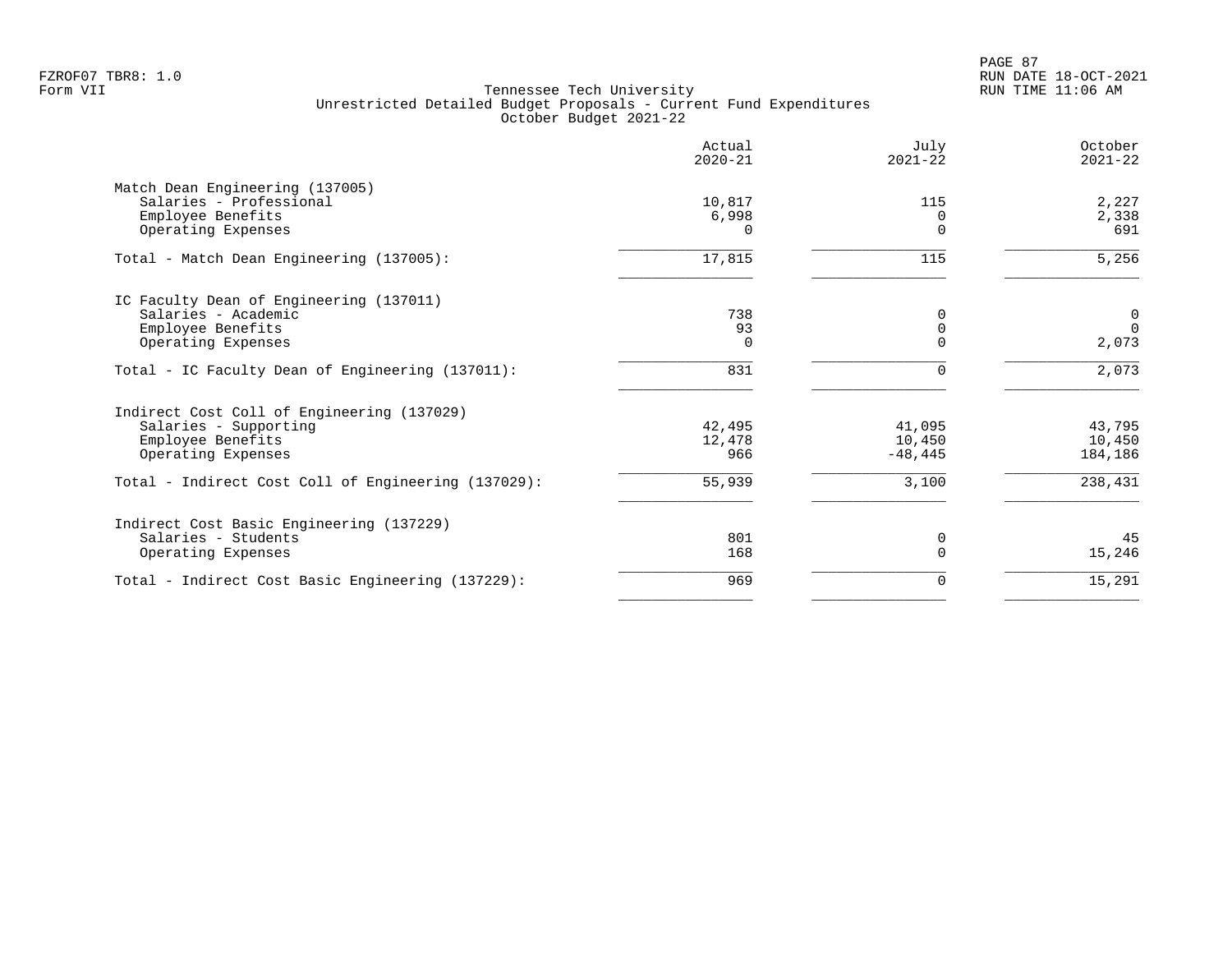|                                                      | Actual<br>$2020 - 21$ | July<br>$2021 - 22$ | October<br>$2021 - 22$ |
|------------------------------------------------------|-----------------------|---------------------|------------------------|
| Faculty Research Chem Engineering (137404)           |                       |                     |                        |
| Salaries - Academic                                  | $\Omega$              | $\Omega$            | 3,000                  |
| Salaries - Students                                  | 2,378                 |                     | 7,916                  |
| Employee Benefits                                    | 106                   |                     | $\overline{0}$         |
| Travel                                               | $\Omega$              |                     | 6,800                  |
| Operating Expenses                                   | 5,918                 | $\Omega$            | 11,300                 |
| Total - Faculty Research Chem Engineering (137404):  | 8,402                 | $\Omega$            | 29,016                 |
| IC Faculty Chemical Engineering (137411)             |                       |                     |                        |
| Salaries - Academic                                  | 1,148                 | $\Omega$            | 0                      |
| Employee Benefits                                    | 193                   | $\Omega$            | $\Omega$               |
| Operating Expenses                                   | 3,157                 | $\Omega$            | 10,182                 |
| Total - IC Faculty Chemical Engineering (137411):    | 4,498                 | $\mathbf 0$         | 10,182                 |
| Indirect Cost Chemical Engineering (137429)          |                       |                     |                        |
| Operating Expenses                                   | 3,981                 | $\Omega$            | 17,996                 |
| Total - Indirect Cost Chemical Engineering (137429): | 3,981                 | $\Omega$            | 17,996                 |
| Match Civil and Envir Engrg (137605)                 |                       |                     |                        |
| Salaries - Academic                                  | 19,005                |                     | 1,965                  |
| Salaries - Students                                  | 107                   | $\Omega$            |                        |
| Employee Benefits                                    | 8,338                 | $\Omega$            | 2,146                  |
| Operating Expenses                                   | $\Omega$              |                     | 4,036                  |
| Total - Match Civil and Envir Engrg (137605):        | 27,450                | 0                   | 8,148                  |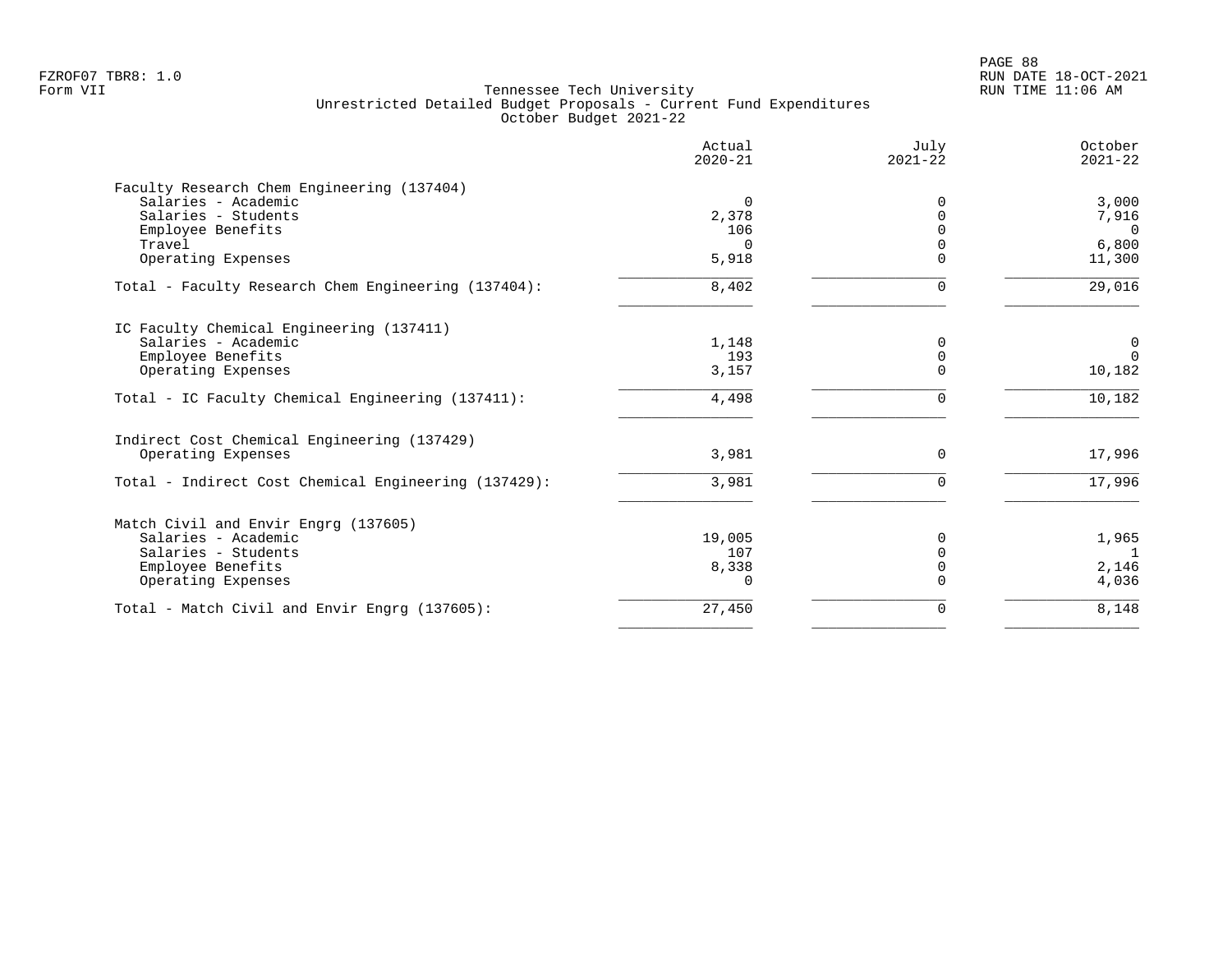PAGE 89 FZROF07 TBR8: 1.0 RUN DATE 18-OCT-2021

|                                                     | Actual<br>$2020 - 21$ | July<br>$2021 - 22$ | October<br>$2021 - 22$ |
|-----------------------------------------------------|-----------------------|---------------------|------------------------|
| IC Faculty Civil and Envir Engr (137611)            |                       |                     |                        |
| Salaries - Academic                                 | 4,967                 | $\Omega$            | $\mathbf 0$            |
| Employee Benefits                                   | 885                   | $\Omega$            | 5                      |
| Travel                                              | 76                    |                     | $\Omega$               |
| Operating Expenses                                  | 2,336                 | $\Omega$            | 3,498                  |
| Total - IC Faculty Civil and Envir Engr (137611):   | 8,264                 | $\Omega$            | 3,503                  |
| Faculty Research Civil Envir Engr (137614)          |                       |                     |                        |
| Salaries - Academic                                 | $\Omega$              | $\Omega$            | 5,000                  |
| Salaries - Students                                 | 1,264                 | $\Omega$            | 16,916                 |
| Travel                                              | 100                   |                     | 1,065                  |
| Operating Expenses                                  | 1,098                 | $\Omega$            | 5,374                  |
| Total - Faculty Research Civil Envir Engr (137614): | 2,462                 | $\mathbf 0$         | 28,355                 |
| Indirect Cost Civil Envir Engr (137629)             |                       |                     |                        |
| Operating Expenses                                  | 2,006                 | $\Omega$            | 75,220                 |
| Total - Indirect Cost Civil Envir Engr (137629):    | 2,006                 | $\Omega$            | 75,220                 |
| Faculty Research Elect Comp Engr (137804)           |                       |                     |                        |
| Salaries - Students                                 | 15,449                | 0                   | 8,794                  |
| Employee Benefits                                   | 33                    | $\Omega$            | $\Omega$               |
| Travel                                              | $\cap$                | $\Omega$            | 2,000                  |
| Operating Expenses                                  | 9,632                 | $\Omega$            | 4,030                  |
| Total - Faculty Research Elect Comp Engr (137804):  | 25,114                | 0                   | 14,824                 |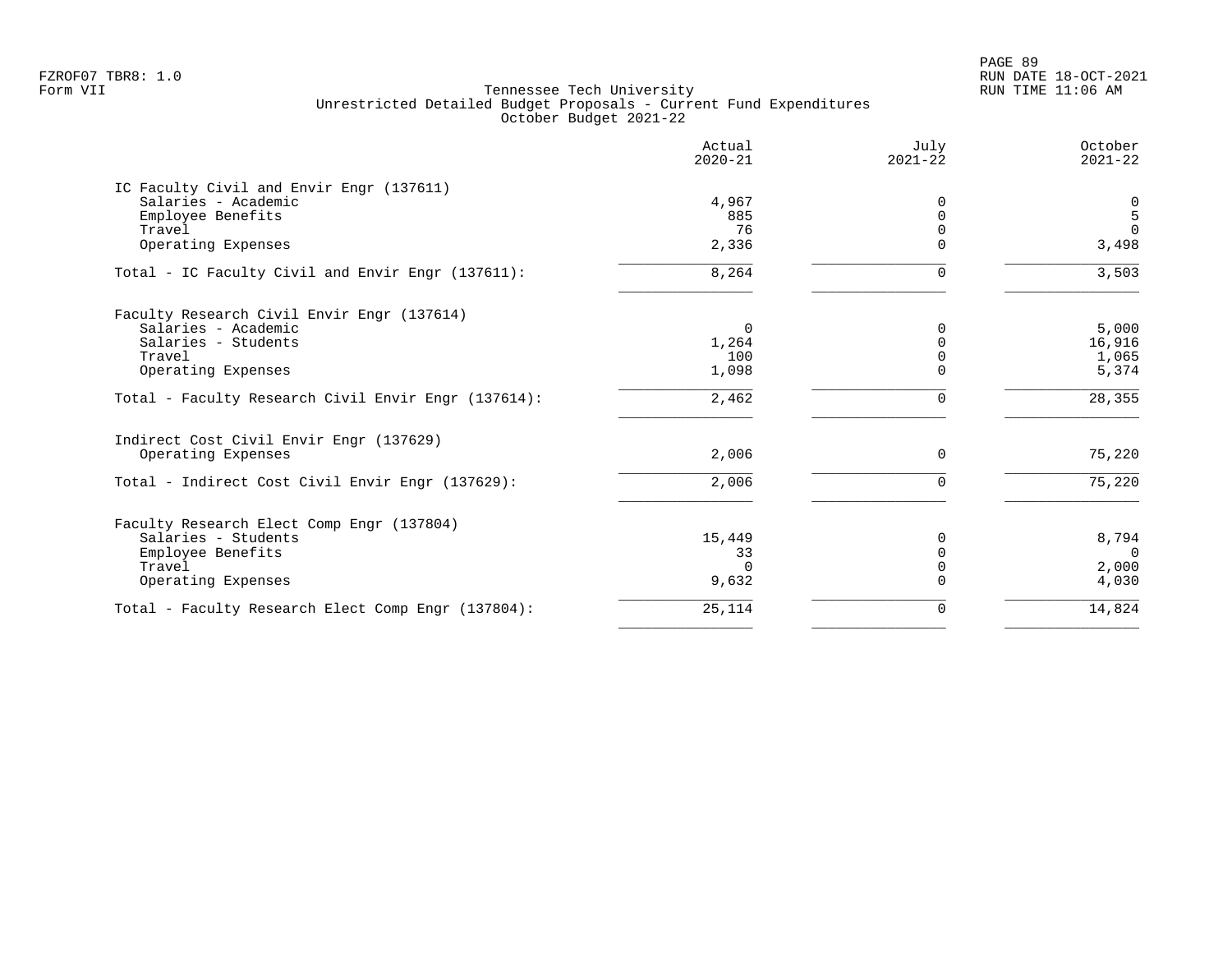PAGE 90 FZROF07 TBR8: 1.0 RUN DATE 18-OCT-2021

|                                                                                                                                                             | Actual<br>$2020 - 21$        | July<br>$2021 - 22$     | October<br>$2021 - 22$                   |
|-------------------------------------------------------------------------------------------------------------------------------------------------------------|------------------------------|-------------------------|------------------------------------------|
| Match Dept of Elect Comp Engrg (137805)<br>Salaries - Academic<br>Employee Benefits                                                                         | 8,090<br>2,430               | 0<br>$\Omega$           | $\Omega$<br>512                          |
| Total - Match Dept of Elect Comp Engrg (137805):                                                                                                            | 10,520                       | $\Omega$                | 512                                      |
| IC Faculty Elect and Comp Engr (137811)<br>Salaries - Academic<br>Employee Benefits<br>Operating Expenses                                                   | 15,178<br>2,027<br>0         | 0<br>$\mathbf 0$<br>∩   | $\mathbf 0$<br><sup>1</sup><br>2,427     |
| Total - IC Faculty Elect and Comp Engr (137811):                                                                                                            | 17,205                       | 0                       | 2,428                                    |
| Indirect Cost Elect Comp Engr (137829)<br>Salaries - Academic<br>Employee Benefits<br>Operating Expenses<br>Total - Indirect Cost Elect Comp Engr (137829): | 970<br>223<br>1,523<br>2,716 | 0<br>0<br>$\Omega$<br>0 | $\overline{0}$<br>94<br>93,468<br>93,562 |
| Faculty Research Manuf Enginrg Tech (138204)<br>Operating Expenses                                                                                          | 6,094                        | 0                       | $\mathsf{O}$                             |
| Total - Faculty Research Manuf Enginrg Tech (138204):                                                                                                       | 6,094                        | 0                       | $\mathbf 0$                              |
| Matching Manuf & Engineering Tech (138205)<br>Operating Expenses                                                                                            | $\mathbf 0$                  | 0                       | 22                                       |
| Total - Matching Manuf & Engineering Tech (138205):                                                                                                         | $\Omega$                     | 0                       | 22                                       |
|                                                                                                                                                             |                              |                         |                                          |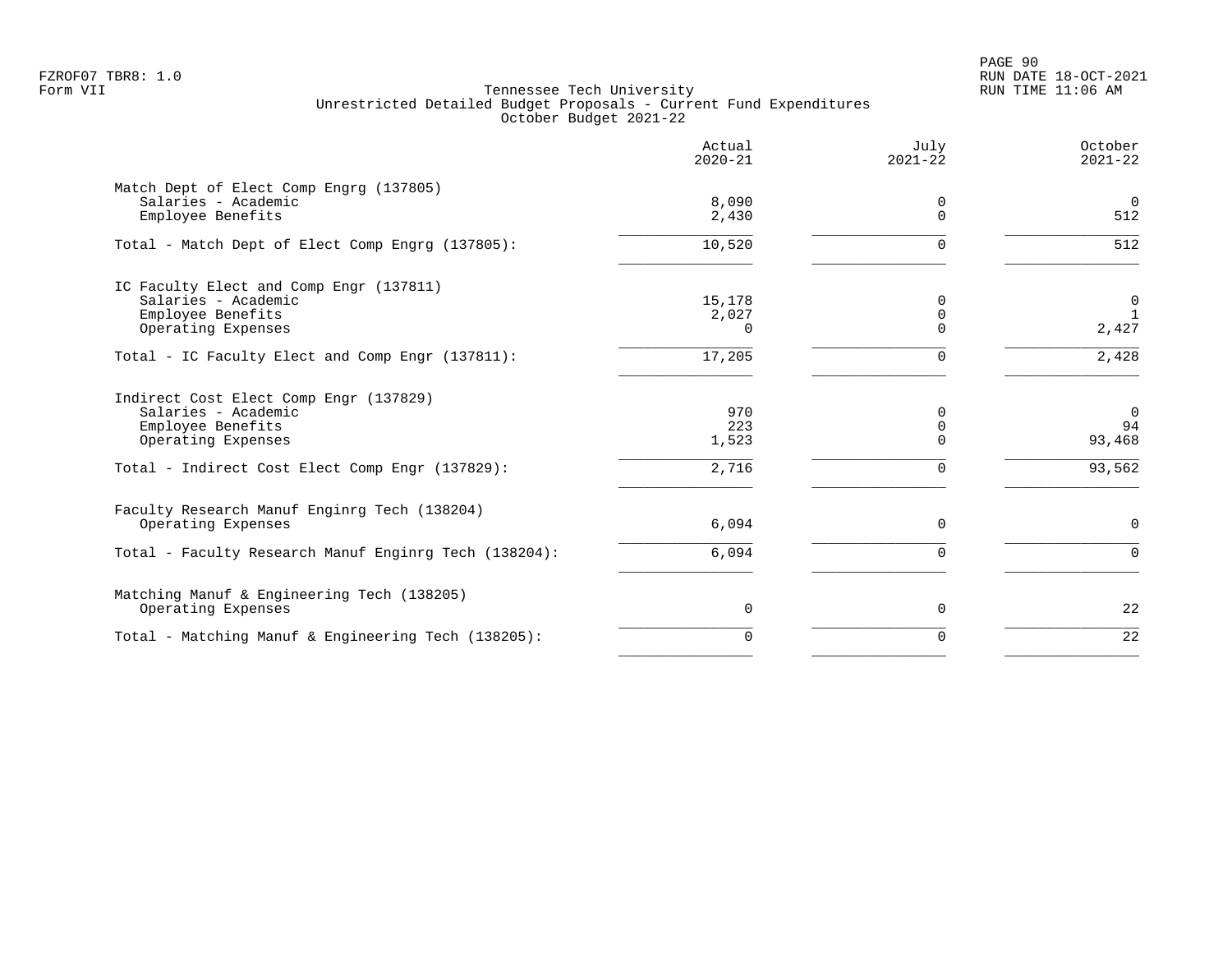PAGE 91 FZROF07 TBR8: 1.0 RUN DATE 18-OCT-2021

|                                                                     | Actual<br>$2020 - 21$ | July<br>$2021 - 22$ | October<br>$2021 - 22$ |
|---------------------------------------------------------------------|-----------------------|---------------------|------------------------|
| IC Faculty Manuf & Engineering Tech (138211)<br>Salaries - Academic | 4,958                 | 0                   | 0                      |
| Employee Benefits                                                   | 863                   | $\Omega$            | $\Omega$               |
| Total - IC Faculty Manuf & Engineering Tech (138211):               | 5,821                 | $\Omega$            | 0                      |
| Indirect Cost Manuf & Enginrg Tech (138229)                         |                       |                     |                        |
| Operating Expenses                                                  | 0                     | 0                   | 40,376                 |
| Total - Indirect Cost Manuf & Enginrg Tech (138229):                | 0                     | $\Omega$            | 40,376                 |
| Match Mechanical Engineering (138405)                               |                       |                     |                        |
| Salaries - Academic                                                 | 27,495                |                     | 7,344                  |
| Employee Benefits                                                   | 5,593                 |                     | 3,320                  |
| Travel<br>Operating Expenses                                        | 0                     | $\cap$              | 2,000<br>3,232         |
| Total - Match Mechanical Engineering (138405):                      | 33,088                |                     | 15,896                 |
| IC Faculty Mechanical Engineering (138411)                          |                       |                     |                        |
| Salaries - Academic                                                 | 19,549                |                     | $\Omega$               |
| Employee Benefits                                                   | 3,496                 |                     | 63                     |
| Operating Expenses                                                  | 149                   |                     | 15,183                 |
| Total - IC Faculty Mechanical Engineering (138411):                 | 23,194                | $\Omega$            | 15,246                 |
|                                                                     |                       |                     |                        |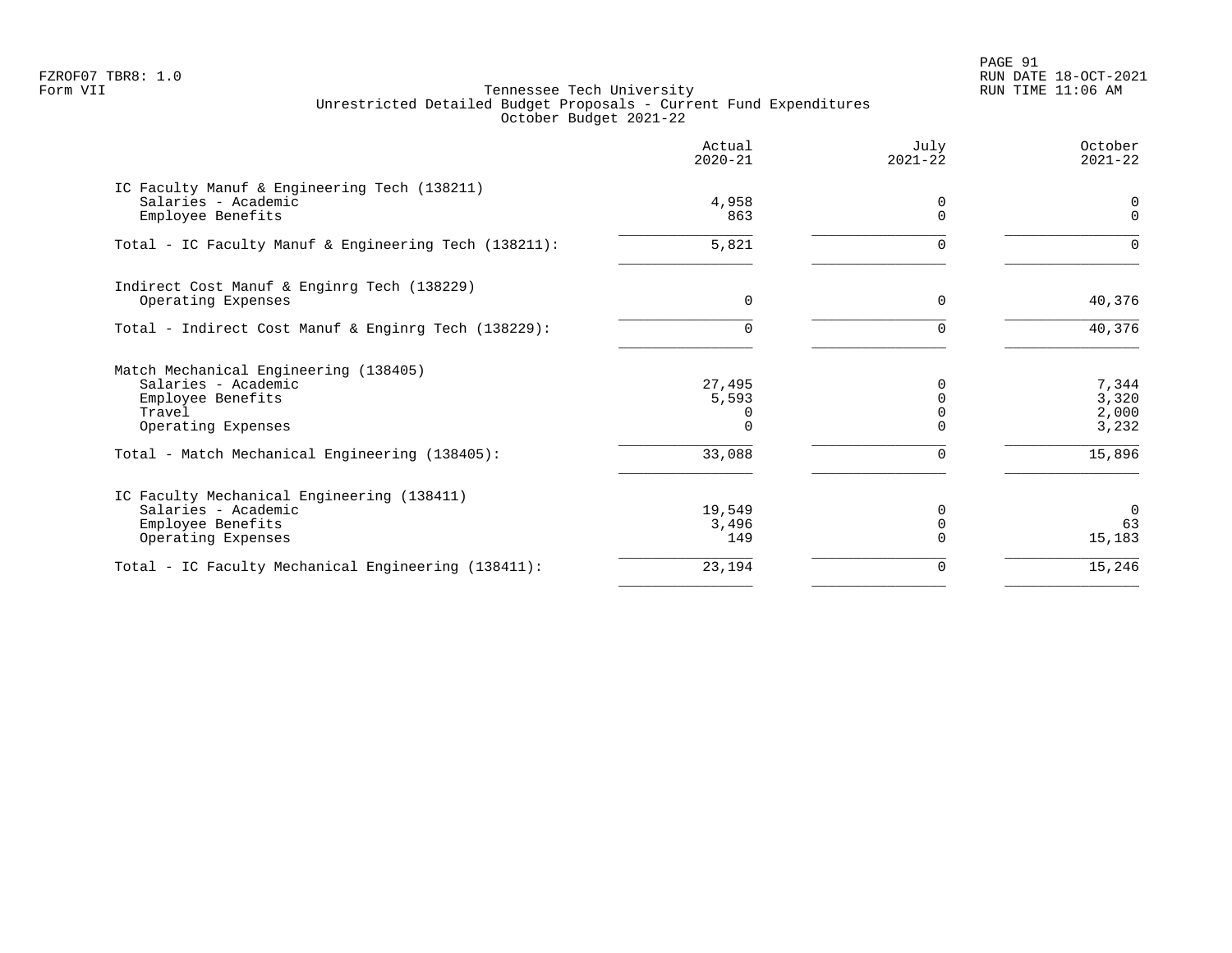|                                                     | Actual<br>$2020 - 21$ | July<br>$2021 - 22$ | October<br>$2021 - 22$ |
|-----------------------------------------------------|-----------------------|---------------------|------------------------|
| Faculty Research Mechanical Engrg (138414)          |                       |                     |                        |
| Salaries - Academic                                 | $\Omega$              |                     | 314                    |
| Salaries - Students                                 | 4,436                 |                     | 15,584                 |
| Employee Benefits                                   | 243                   |                     | $\Omega$               |
| Travel                                              | 0                     |                     | 1,280                  |
| Operating Expenses                                  | 7,618                 |                     | 12,822                 |
| Total - Faculty Research Mechanical Engrg (138414): | 12,297                | $\Omega$            | 30,000                 |
| Indirect Cost Mech Engr (138429)                    |                       |                     |                        |
| Salaries - Students                                 | 3,615                 |                     | 0                      |
| Salaries - Professional                             | 10,800                |                     | $\overline{0}$         |
| Employee Benefits                                   | 10,180                |                     | 991                    |
| Travel                                              | 1,341                 |                     | $\Omega$               |
| Operating Expenses                                  | 12,295                |                     | 52,978                 |
| Total - Indirect Cost Mech Engr (138429):           | 38,231                | ∩                   | 53,969                 |
| IC Faculty Manufacturing Center (139011)            |                       |                     |                        |
| Salaries - Academic                                 | 2,412                 |                     | $\mathbf 0$            |
| Employee Benefits                                   | 336                   | $\Omega$            |                        |
| Operating Expenses                                  | 0                     |                     | 534                    |
| Total - IC Faculty Manufacturing Center (139011):   | 2,748                 |                     | 535                    |
| Indirect Cost Manuf Res Center (139029)             |                       |                     |                        |
| Operating Expenses                                  | 0                     | $\mathbf 0$         | 53,059                 |
| Total - Indirect Cost Manuf Res Center (139029):    | $\Omega$              | $\Omega$            | 53,059                 |
|                                                     |                       |                     |                        |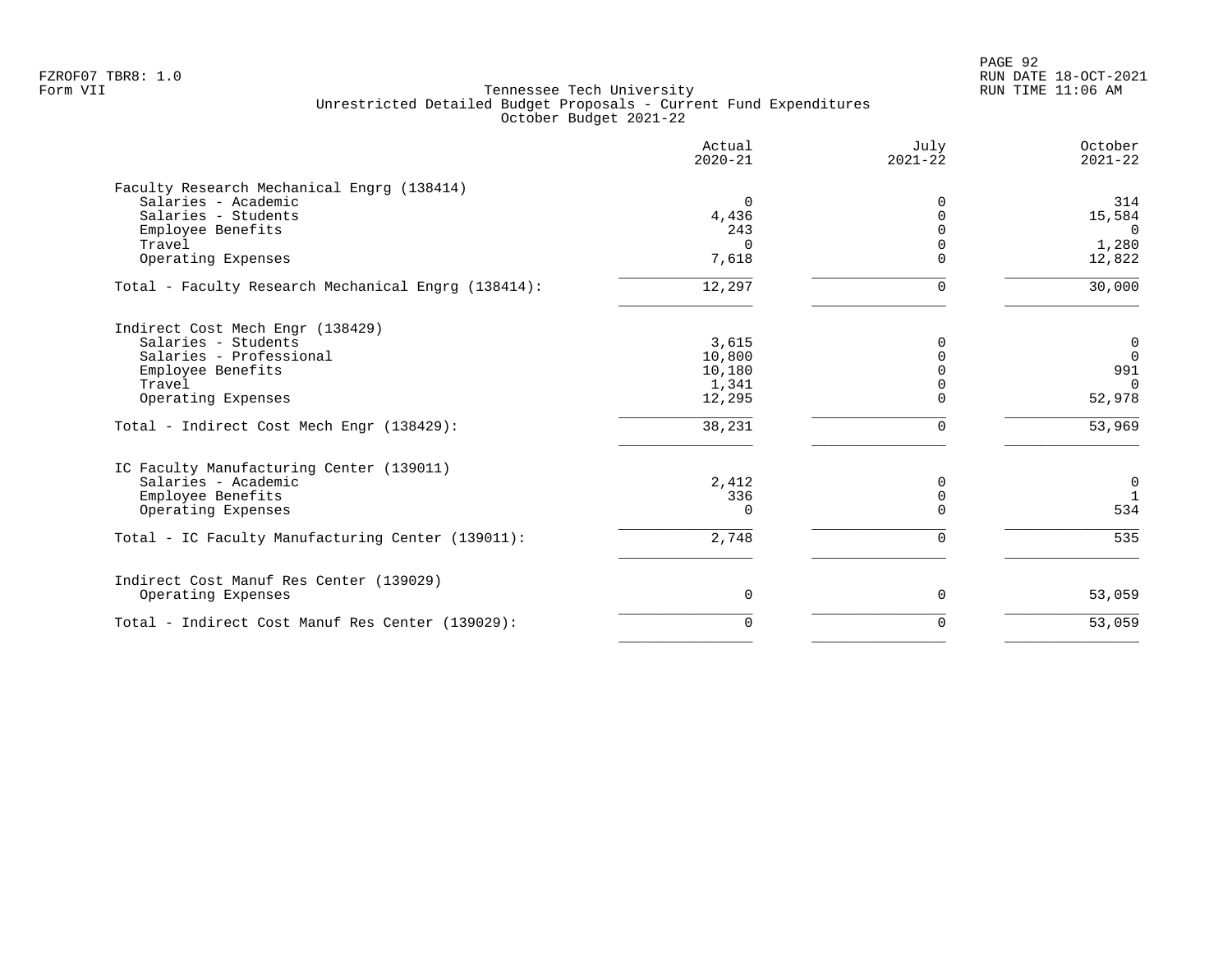PAGE 93 FZROF07 TBR8: 1.0 RUN DATE 18-OCT-2021

|                                                                                                                                                   | Actual<br>$2020 - 21$   | July<br>$2021 - 22$          | October<br>$2021 - 22$            |
|---------------------------------------------------------------------------------------------------------------------------------------------------|-------------------------|------------------------------|-----------------------------------|
| IC Faculty Energy Sys Research Ctr (139211)<br>Salaries - Academic<br>Employee Benefits                                                           | 7,038<br>1,172          | 0<br>$\Omega$                | $\mathbf 0$<br>$\mathbf 0$        |
| Total - IC Faculty Energy Sys Research Ctr (139211):                                                                                              | 8,210                   | $\Omega$                     | $\Omega$                          |
| Indirect Cost Energy Syst Res Ctr (139229)<br>Operating Expenses                                                                                  | 7,670                   | $\Omega$                     | 35,640                            |
| Total - Indirect Cost Energy Syst Res Ctr (139229):                                                                                               | 7,670                   | $\Omega$                     | 35,640                            |
| IC Faculty Interdisciplinary Studie (139311)<br>Salaries - Academic<br>Employee Benefits<br>Total - IC Faculty Interdisciplinary Studie (139311): | 153<br>26<br>179        | 0<br>$\Omega$<br>$\Omega$    | $\mathbf 0$<br>$\Omega$<br>$\cap$ |
| Indirect Cost Interdisciplinary Stu (139329)<br>Operating Expenses                                                                                | $\Omega$                | $\Omega$                     | 5,650                             |
| Total - Indirect Cost Interdisciplinary Stu (139329):                                                                                             | $\Omega$                | $\Omega$                     | 5,650                             |
| Match Water Center (139405)<br>Salaries - Academic<br>Employee Benefits<br>Operating Expenses                                                     | 8,920<br>2,604<br>1,758 | 0<br>$\mathbf 0$<br>$\Omega$ | $\overline{0}$<br>567<br>3,979    |
| Total - Match Water Center (139405):                                                                                                              | 13,282                  | $\mathbf 0$                  | 4,546                             |
|                                                                                                                                                   |                         |                              |                                   |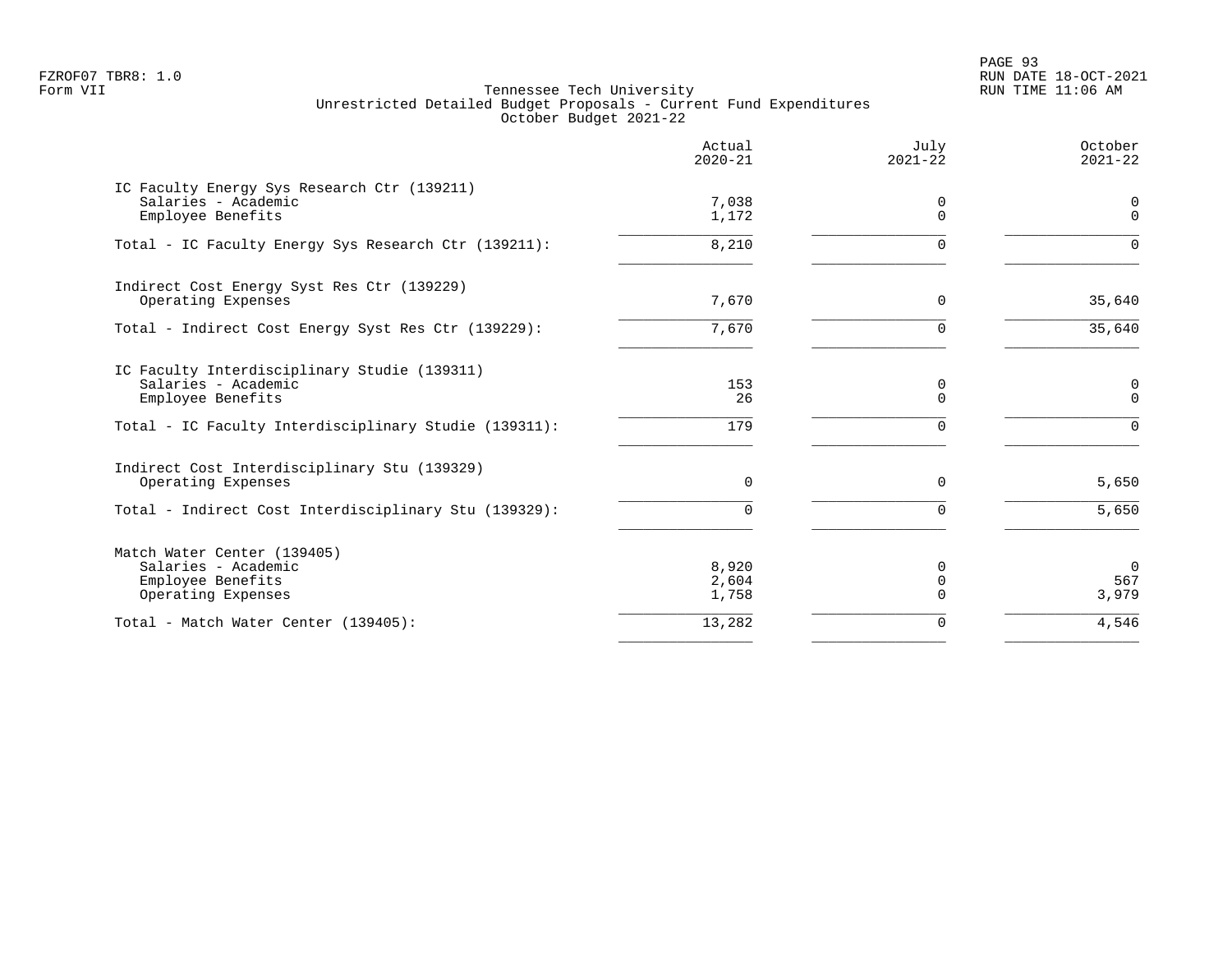PAGE 94 FZROF07 TBR8: 1.0 RUN DATE 18-OCT-2021

|                                                                                                                                                                                                                                             | Actual<br>$2020 - 21$                                           | July<br>$2021 - 22$                                                                            | October<br>$2021 - 22$                                                                 |
|---------------------------------------------------------------------------------------------------------------------------------------------------------------------------------------------------------------------------------------------|-----------------------------------------------------------------|------------------------------------------------------------------------------------------------|----------------------------------------------------------------------------------------|
| IC Faculty Water Center (139411)<br>Operating Expenses                                                                                                                                                                                      | $\Omega$                                                        | 0                                                                                              | 160                                                                                    |
| Total - IC Faculty Water Center (139411):                                                                                                                                                                                                   | 0                                                               | $\Omega$                                                                                       | 160                                                                                    |
| Indirect Cost Water Res Center (139429)<br>Operating Expenses                                                                                                                                                                               | 0                                                               | 0                                                                                              | 6,540                                                                                  |
| Total - Indirect Cost Water Res Center (139429):                                                                                                                                                                                            | 0                                                               | 0                                                                                              | 6,540                                                                                  |
| Cybersecurity Educ Research Center (139600)<br>Salaries - Academic<br>Salaries - Supporting<br>Salaries - Students<br>Salaries - Professional<br>Employee Benefits<br>Travel<br>Operating Expenses<br>Capital Outlay<br>Department Revenues | 25,428<br>53,472<br>21,477<br>138,352<br>88,216<br>147,642<br>O | 45,983<br>36,900<br>30,000<br>160,525<br>120,239<br>30,000<br>79,953<br>$\Omega$<br>$-500,000$ | 45,983<br>39,300<br>30,000<br>166,606<br>120,239<br>30,000<br>319,936<br>0<br>$\Omega$ |
| Total - Cybersecurity Educ Research Center (139600):                                                                                                                                                                                        | 474,596                                                         | 3,600                                                                                          | 752,064                                                                                |
| Indirect Cost Cybersec Educ Rsr Ctr (139629)<br>Operating Expenses                                                                                                                                                                          | 0                                                               | $\Omega$                                                                                       | 3,047                                                                                  |
| Total - Indirect Cost Cybersec Educ Rsr Ctr (139629):                                                                                                                                                                                       | 0                                                               | $\Omega$                                                                                       | 3,047                                                                                  |
|                                                                                                                                                                                                                                             |                                                                 |                                                                                                |                                                                                        |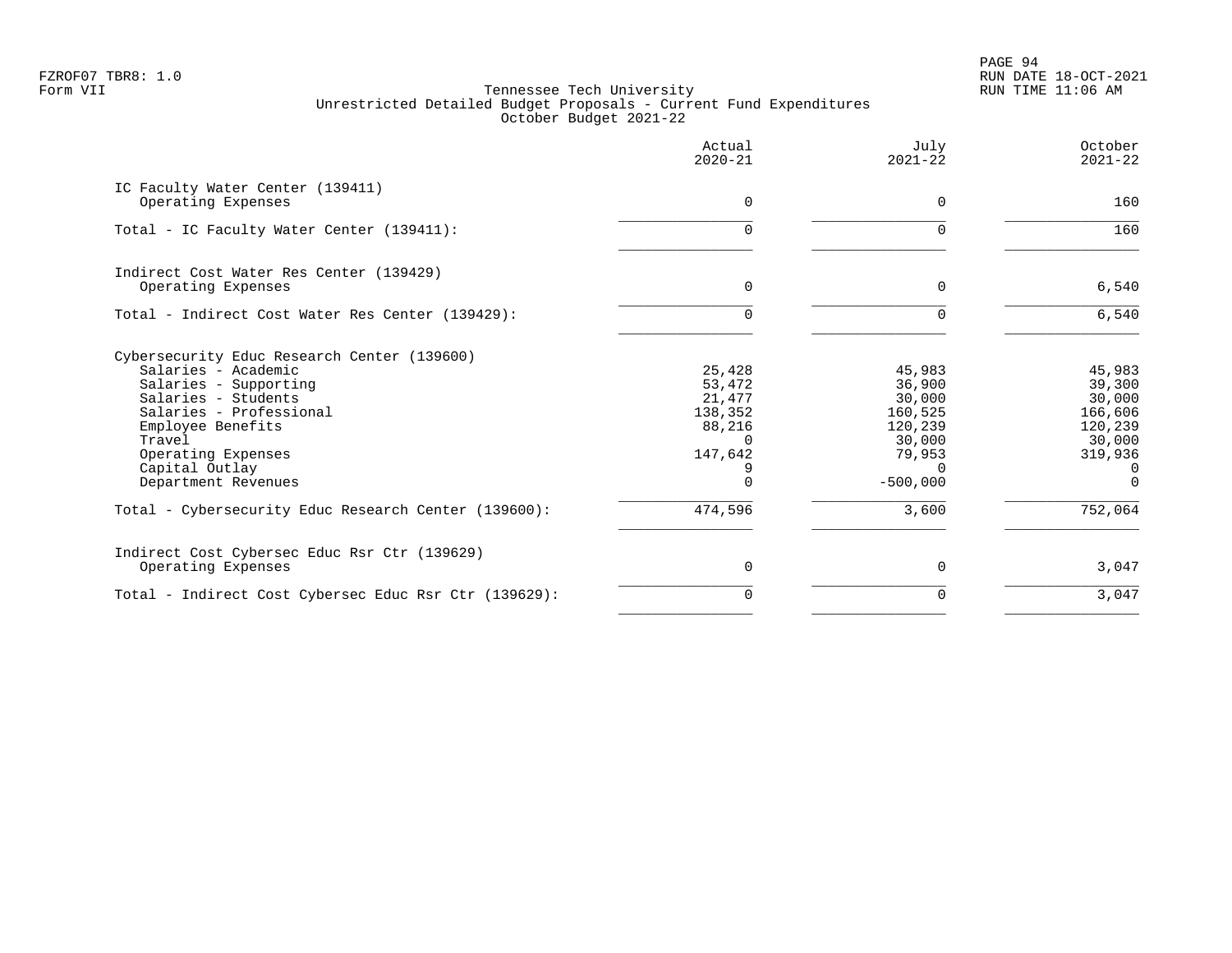PAGE 95 FZROF07 TBR8: 1.0 RUN DATE 18-OCT-2021

|                                                     | Actual<br>$2020 - 21$ | July<br>$2021 - 22$ | October<br>$2021 - 22$ |
|-----------------------------------------------------|-----------------------|---------------------|------------------------|
| Indirect Cost Dean Coll of Bus (140029)             |                       |                     |                        |
| Salaries - Supporting                               | $\mathbf 0$           | $\Omega$            | 5,000                  |
| Salaries - Students                                 | 796                   |                     | 7,204                  |
| Salaries - Professional                             | 8,011                 |                     | $\Omega$               |
| Employee Benefits                                   | 1,511                 |                     | 8,490                  |
| Travel                                              | 119                   |                     | 3,881                  |
| Operating Expenses                                  | 2,526                 | $\Omega$            | 154,266                |
| Total - Indirect Cost Dean Coll of Bus (140029):    | 12,963                | $\mathbf 0$         | 178,841                |
| Indirect Cost iCube (140129)                        |                       |                     |                        |
| Salaries - Academic                                 | 1,623                 | 0                   | $\mathbf{1}$           |
| Salaries - Supporting                               | 3,438                 | $\Omega$            | $\overline{0}$         |
| Salaries - Professional                             | 7,635                 | 1,845               | 3,245                  |
| Employee Benefits                                   | 2,805                 | $\Omega$            | $\Omega$               |
| Operating Expenses                                  | $\Omega$              | $\Omega$            | 6,346                  |
| Total - Indirect Cost iCube (140129):               | 15,501                | 1,845               | 9,592                  |
| Indirect Cost Accounting (141529)                   |                       |                     |                        |
| Operating Expenses                                  | 0                     | $\mathbf 0$         | 435                    |
| Total - Indirect Cost Accounting (141529):          | $\Omega$              | $\mathbf 0$         | 435                    |
| IC Faculty Econ Finance Marketing (142511)          |                       |                     |                        |
| Salaries - Academic                                 | 20,288                | 0                   | $\Omega$               |
| Employee Benefits                                   | 3,218                 | $\mathbf 0$         | 363                    |
| Operating Expenses                                  | $\Omega$              | $\Omega$            | 2,226                  |
| Total - IC Faculty Econ Finance Marketing (142511): | 23,506                | $\mathbf 0$         | 2,589                  |
|                                                     |                       |                     |                        |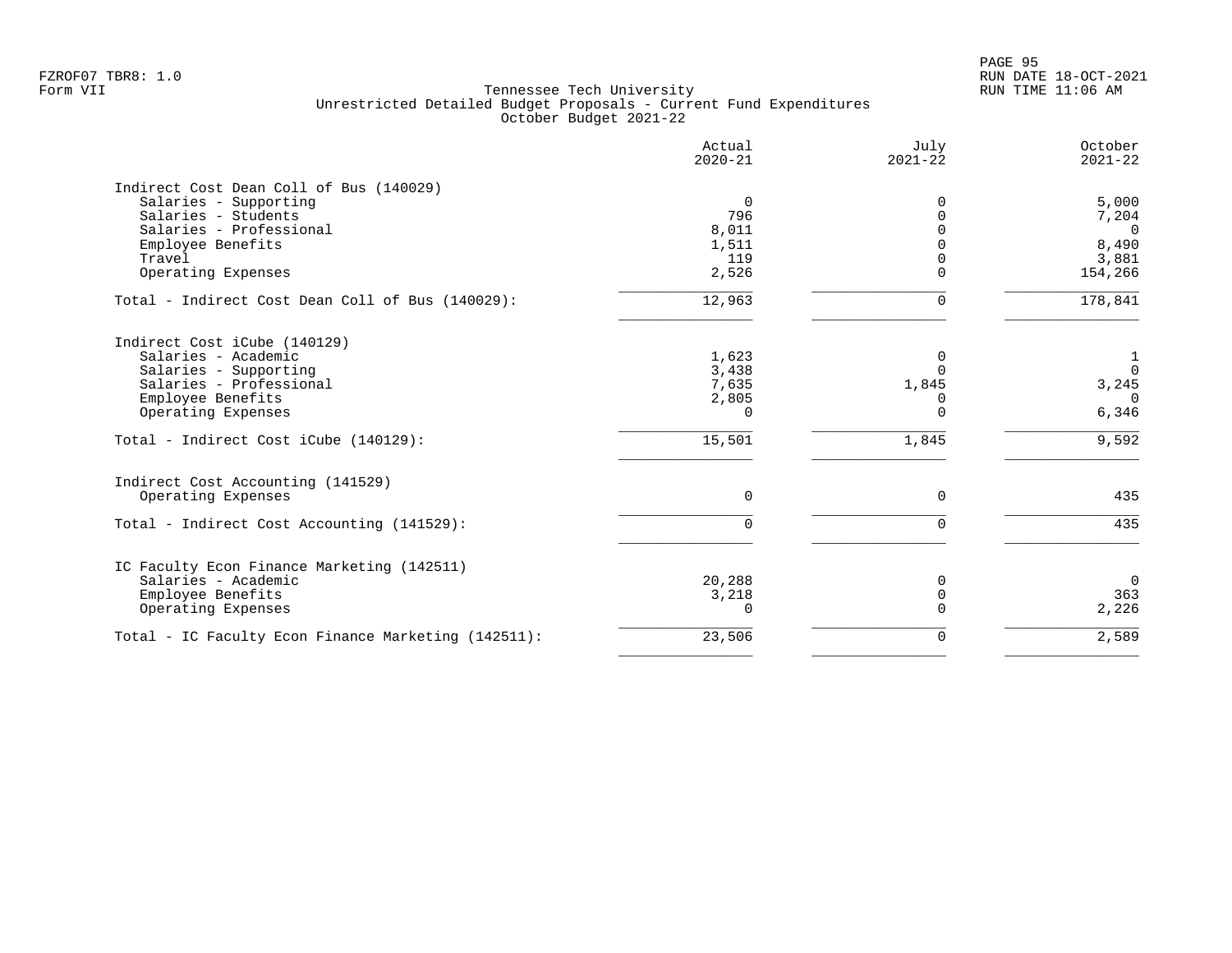PAGE 96 FZROF07 TBR8: 1.0 RUN DATE 18-OCT-2021

|                                                                                                                                                               | Actual<br>$2020 - 21$             | July<br>$2021 - 22$                              | October<br>$2021 - 22$                    |
|---------------------------------------------------------------------------------------------------------------------------------------------------------------|-----------------------------------|--------------------------------------------------|-------------------------------------------|
| Faculty Research Econ Fin Marketing (142524)<br>Salaries - Students<br>Operating Expenses                                                                     | 0<br>0                            | 0<br>$\Omega$                                    | 2,000<br>1,000                            |
| Total - Faculty Research Econ Fin Marketing (142524):                                                                                                         | 0                                 | $\Omega$                                         | 3,000                                     |
| Indirect Cost Econ and Finance (142529)<br>Operating Expenses                                                                                                 | $\Omega$                          | $\Omega$                                         | 4,030                                     |
| Total - Indirect Cost Econ and Finance (142529):                                                                                                              | O.                                | <sup>n</sup>                                     | 4,030                                     |
| Indirect Cost Dec Sci and Mgnt (144029)<br>Salaries - Academic<br>Employee Benefits<br>Operating Expenses<br>Total - Indirect Cost Dec Sci and Mgnt (144029): | 2,227<br>392<br>$\Omega$<br>2,619 | <sup>0</sup><br>$\Omega$<br>$\Omega$<br>$\Omega$ | $\mathbf 0$<br>$\Omega$<br>4,438<br>4,438 |
| Match Dean College of Education (150015)<br>Operating Expenses<br>Total - Match Dean College of Education (150015):                                           | $\Omega$<br>0                     | $\Omega$                                         | 29,582<br>29,582                          |
| Indirect Cost College of Educ (150029)<br>Operating Expenses                                                                                                  | 3,132                             | $\Omega$                                         | 28,748                                    |
| Total - Indirect Cost College of Educ (150029):                                                                                                               | 3,132                             | $\Omega$                                         | 28,748                                    |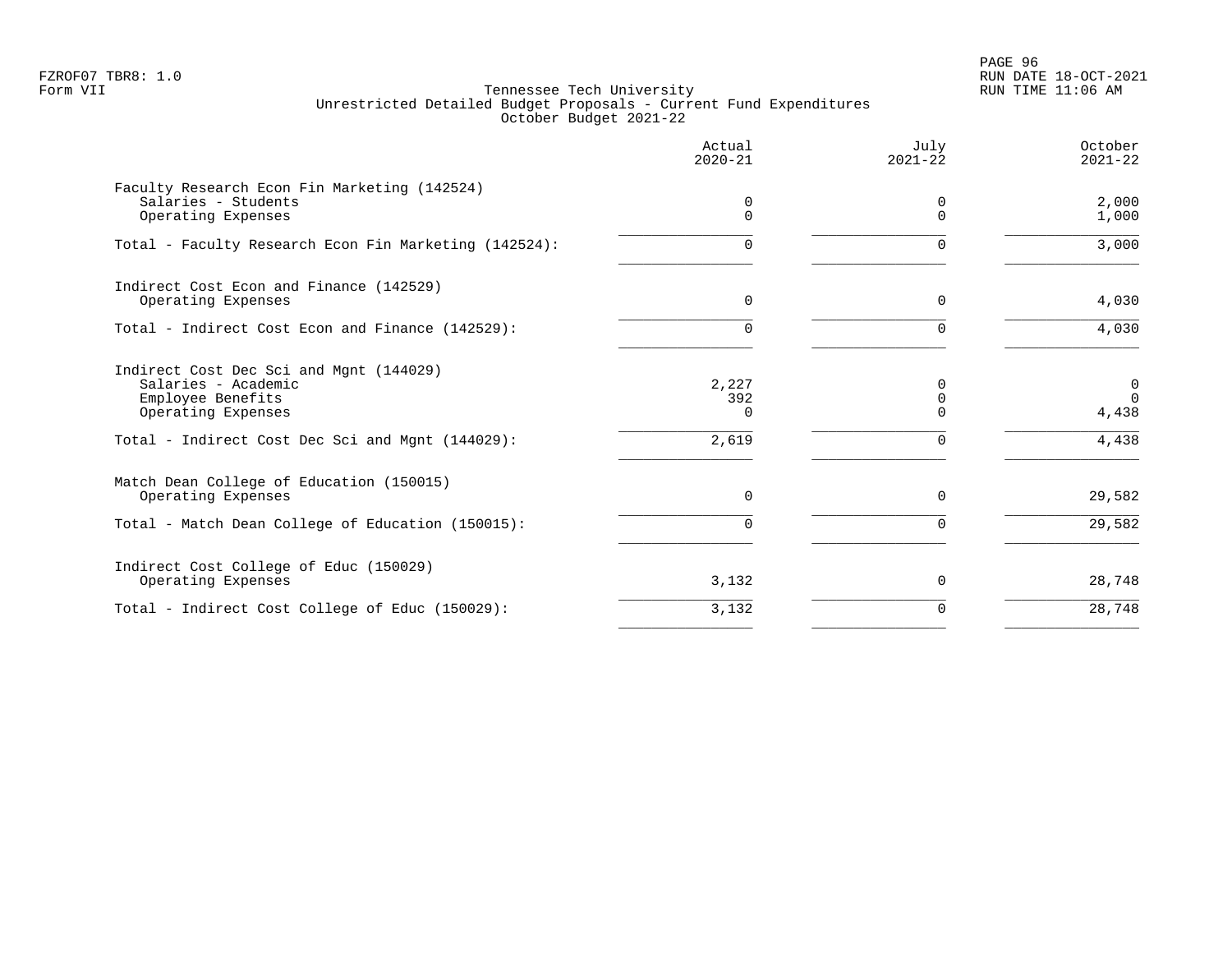|                                                                   | Actual<br>$2020 - 21$ | July<br>$2021 - 22$  | October<br>$2021 - 22$ |
|-------------------------------------------------------------------|-----------------------|----------------------|------------------------|
| Research Education (151504)<br>Travel<br>Operating Expenses       | 0<br>$\Omega$         | $\Omega$<br>$\Omega$ | 2,500<br>4,264         |
| Total - Research Education (151504):                              | O                     | $\Omega$             | 6,764                  |
| Indirect Cost Assoc Dean Educ (151529)<br>Operating Expenses      | $\Omega$              | $\Omega$             | 117                    |
| Total - Indirect Cost Assoc Dean Educ (151529):                   |                       |                      | 117                    |
| IC Faculty Counseling and Psych (152011)<br>Operating Expenses    | 0                     | 0                    | 517                    |
| Total - IC Faculty Counseling and Psych (152011):                 | 0                     | $\Omega$             | 517                    |
| Faculty Research Counsel and Psych (152014)<br>Operating Expenses | 3,000                 | 0                    | $\mathsf{O}$           |
| Total - Faculty Research Counsel and Psych (152014):              | 3,000                 | $\Omega$             | $\Omega$               |
| Indirect Cost Counsel and Psychol (152029)<br>Operating Expenses  | 0                     | $\mathbf 0$          | 50                     |
| Total - Indirect Cost Counsel and Psychol (152029):               | $\Omega$              | $\Omega$             | 50                     |
|                                                                   |                       |                      |                        |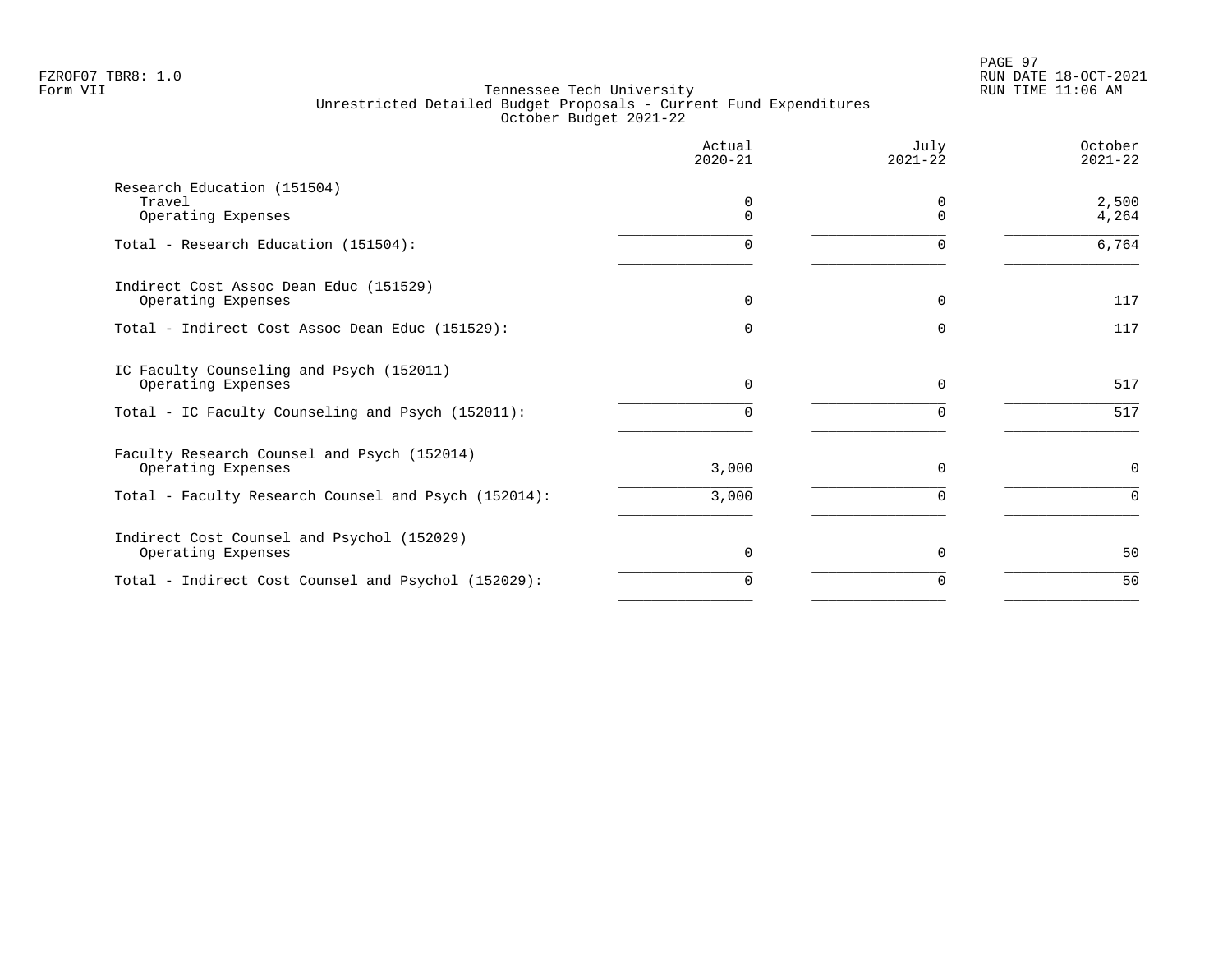# PAGE 98 FZROF07 TBR8: 1.0 RUN DATE 18-OCT-2021

|                                                                                                                                                                 | Actual<br>$2020 - 21$           | July<br>$2021 - 22$            | October<br>$2021 - 22$      |
|-----------------------------------------------------------------------------------------------------------------------------------------------------------------|---------------------------------|--------------------------------|-----------------------------|
| Faculty Research Teacher Education (152504)<br>Operating Expenses                                                                                               | 2,850                           | $\Omega$                       | $\Omega$                    |
| Total - Faculty Research Teacher Education (152504):                                                                                                            | 2,850                           | $\Omega$                       | $\Omega$                    |
| Indirect Cost Teacher Education (152529)<br>Employee Benefits<br>Operating Expenses                                                                             | 0<br>$\Omega$                   | 0<br>$\Omega$                  | 2,600<br>880                |
| Total - Indirect Cost Teacher Education (152529):                                                                                                               |                                 |                                | 3,480                       |
| IC Faculty Curr and Instruction (153011)<br>Salaries - Academic<br>Employee Benefits<br>Operating Expenses<br>Total - IC Faculty Curr and Instruction (153011): | 12,126<br>2,756<br>63<br>14,945 | $\Omega$<br>0<br>O<br>$\Omega$ | 203<br>66<br>1,285<br>1,554 |
| Indirect Cost Curr and Instruct (153029)<br>Operating Expenses                                                                                                  | 15,743                          | $\Omega$                       | 30,751                      |
| Total - Indirect Cost Curr and Instruct (153029):                                                                                                               | 15,743                          |                                | 30,751                      |
| Faculty Research Music Art (155014)<br>Operating Expenses                                                                                                       | 2,982                           | $\Omega$                       | 3,000                       |
| Total - Faculty Research Music Art (155014):                                                                                                                    | 2,982                           | $\Omega$                       | 3,000                       |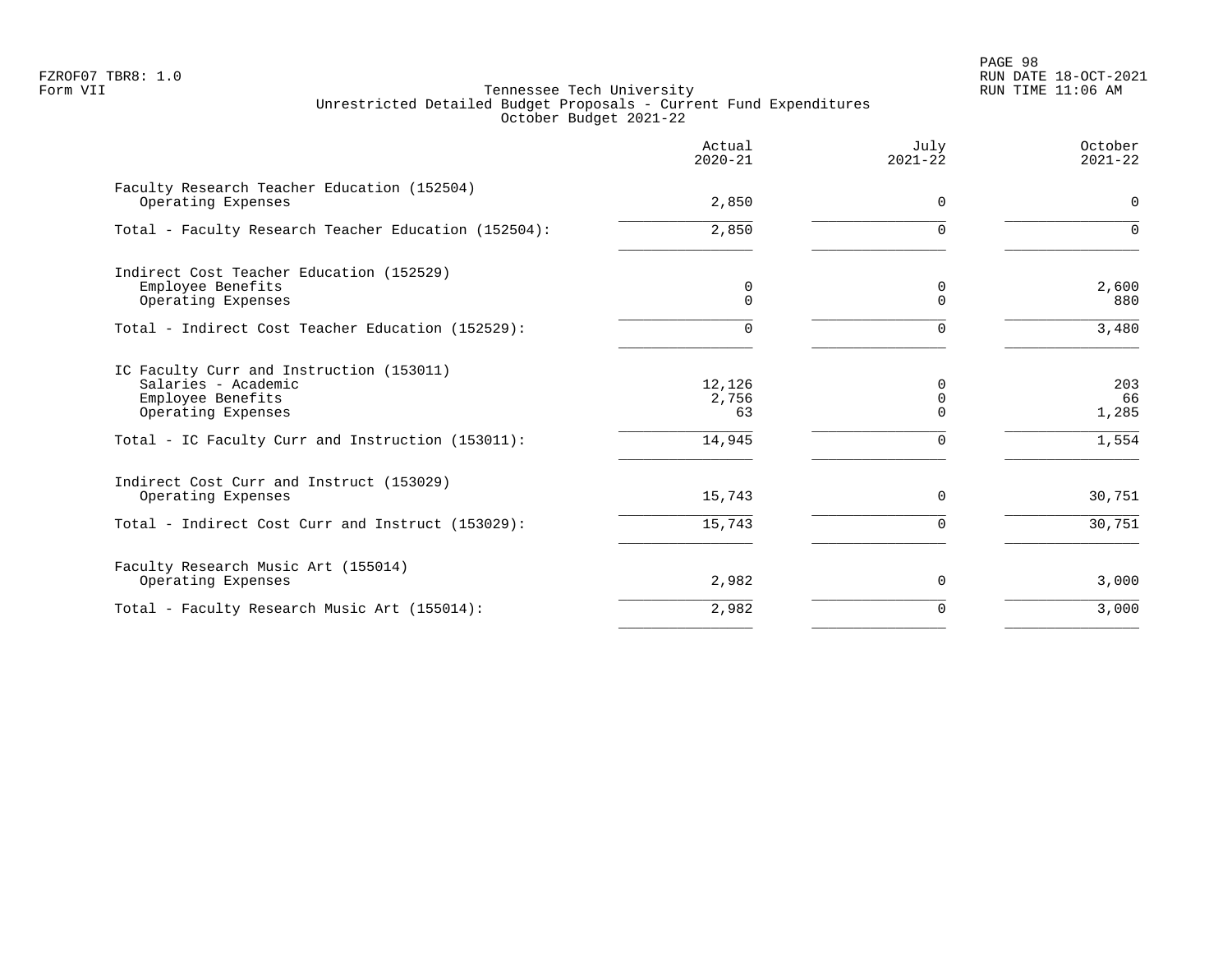PAGE 99 FZROF07 TBR8: 1.0 RUN DATE 18-OCT-2021

|                                                                                                       | Actual<br>$2020 - 21$      | July<br>$2021 - 22$ | October<br>$2021 - 22$    |
|-------------------------------------------------------------------------------------------------------|----------------------------|---------------------|---------------------------|
| Indirect Cost Music and Art (155029)<br>Operating Expenses                                            | 0                          | $\Omega$            | 328                       |
| Total - Indirect Cost Music and Art (155029):                                                         | $\Omega$                   | $\Omega$            | 328                       |
| Indirect Cost Art Craft & Design (155329)<br>Operating Expenses                                       | $\overline{0}$             | 0                   | 240                       |
| Total - Indirect Cost Art Craft & Design (155329):                                                    | $\Omega$                   | $\Omega$            | 240                       |
| Match STEM (156005)<br>Salaries - Professional<br>Employee Benefits<br>Operating Expenses             | 3,143<br>1,368<br>$\Omega$ | 0<br>$\Omega$       | $\mathbf 0$<br>14<br>13   |
| Total - Match STEM (156005):                                                                          | 4,511                      | U                   | 27                        |
| Indirect Costs STEM Center (156009)<br>Salaries - Students<br>Employee Benefits<br>Operating Expenses | 10,840<br>93<br>200        | $\Omega$            | 7,515<br>$\cap$<br>16,637 |
| Total - Indirect Costs STEM Center (156009):                                                          | 11,133                     | 0                   | 24,152                    |
| IC Faculty STEM (156021)<br>Operating Expenses                                                        | 0                          | 0                   | 790                       |
| Total - IC Faculty STEM (156021):                                                                     | $\Omega$                   | $\Omega$            | 790                       |
|                                                                                                       |                            |                     |                           |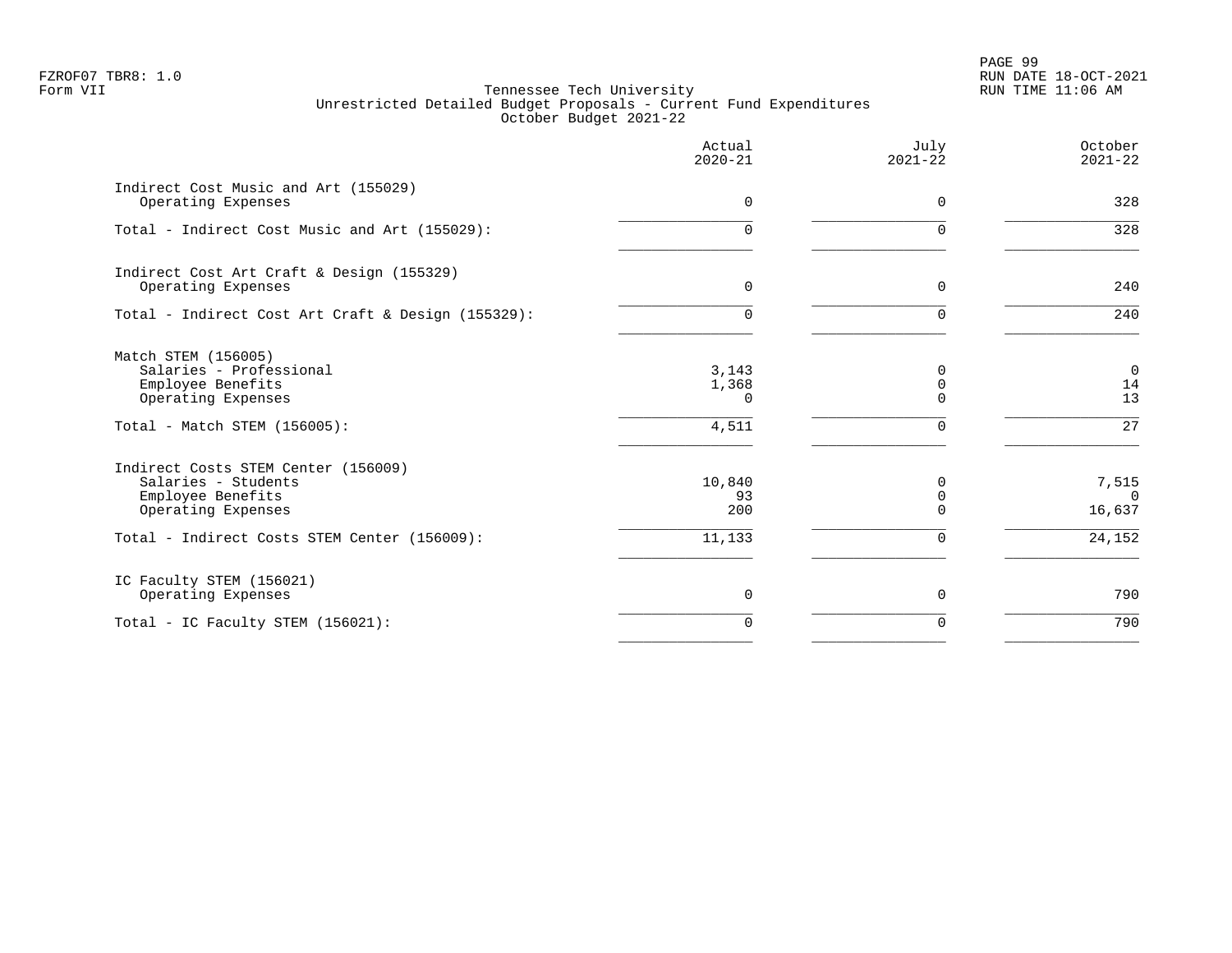|                                                     | Actual<br>$2020 - 21$ | July<br>$2021 - 22$ | October<br>$2021 - 22$ |
|-----------------------------------------------------|-----------------------|---------------------|------------------------|
| Horticulture Res Staff (160001)                     |                       |                     |                        |
| Salaries - Academic                                 | 74,240                | 73,266              | 76,258                 |
| Salaries - Supporting                               | 38,624                | 37,124              | 38,830                 |
| Salaries - Professional                             | 46,387                | 44,987              | 46,987                 |
| Employee Benefits                                   | 62,034                | 65,248              | 65,248                 |
| Travel                                              | $\Omega$              | 470                 | 470                    |
| Operating Expenses                                  | 5,390                 | 4,980               | 4,980                  |
| Total - Horticulture Res Staff (160001):            | 226,675               | 226,075             | 232,773                |
| Indirect Cost Coll of Ag Hum Ecol (160029)          |                       |                     |                        |
| Operating Expenses                                  | $\mathbf 0$           | 0                   | 13,320                 |
| Total - Indirect Cost Coll of Aq Hum Ecol (160029): | $\Omega$              | 0                   | 13,320                 |
| IC Faculty School of Gen Ag (163011)                |                       |                     |                        |
| Salaries - Academic                                 | 3,781                 | 0                   | 0                      |
| Employee Benefits                                   | 630                   | $\Omega$            | $\Omega$               |
| Total - IC Faculty School of Gen Ag (163011):       | 4,411                 | 0                   | $\Omega$               |
|                                                     |                       |                     |                        |
| Faculty Research Agriculture (163014)               |                       |                     |                        |
| Operating Expenses                                  | 0                     | $\Omega$            | 2,737                  |
| Capital Outlay                                      | $\Omega$              |                     | 7,263                  |
| Total - Faculty Research Agriculture (163014):      | 0                     | 0                   | 10,000                 |
|                                                     |                       |                     |                        |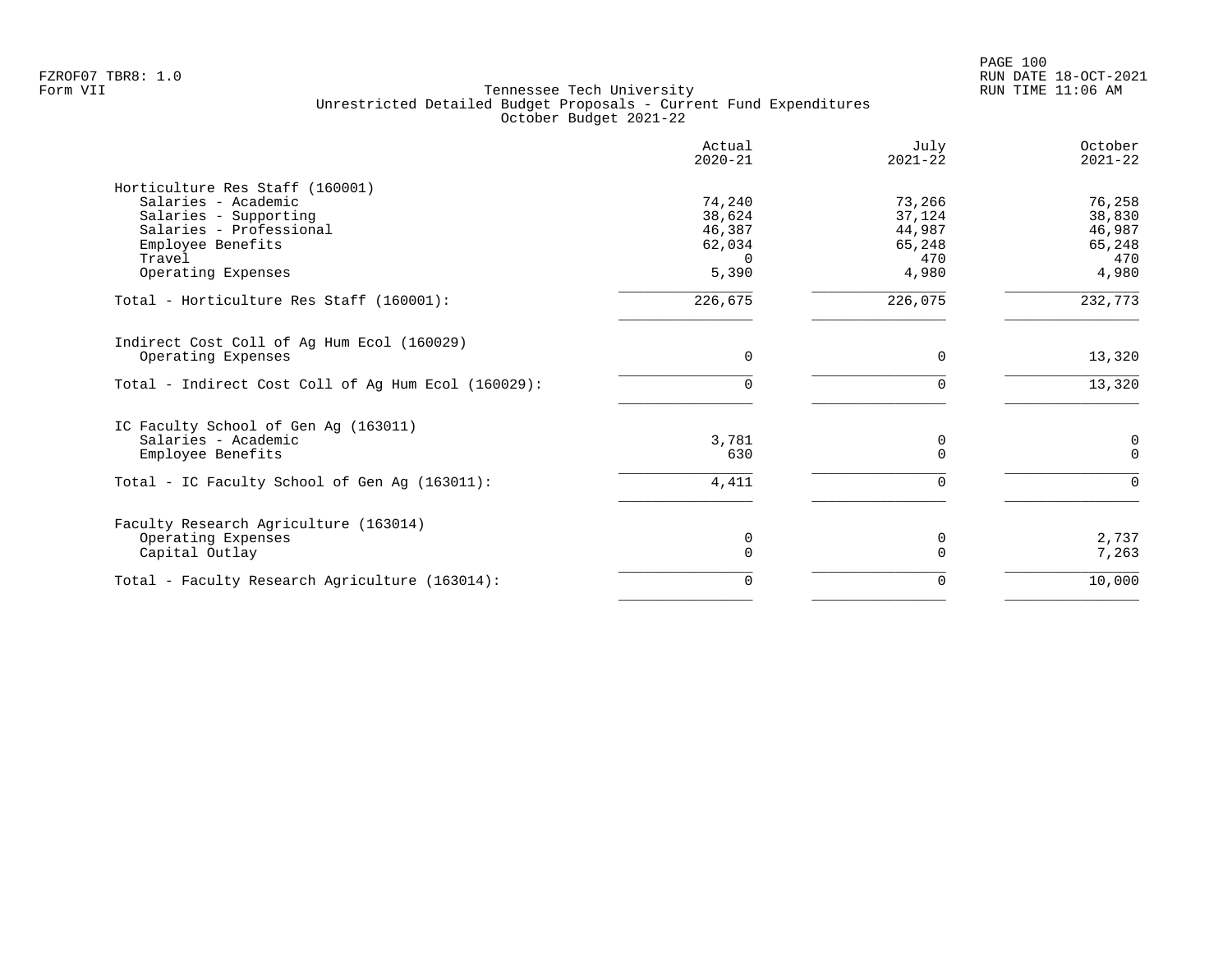PAGE 101 FZROF07 TBR8: 1.0 RUN DATE 18-OCT-2021

|                                                                                                                 | Actual<br>$2020 - 21$ | July<br>$2021 - 22$       | October<br>$2021 - 22$                 |
|-----------------------------------------------------------------------------------------------------------------|-----------------------|---------------------------|----------------------------------------|
| Indirect Cost Gen Aq (163029)<br>Operating Expenses                                                             | 1,560                 | $\Omega$                  | 21,260                                 |
| Total - Indirect Cost Gen Ag (163029):                                                                          | 1,560                 | $\Omega$                  | 21,260                                 |
| IC Faculty Human Ecology (165011)<br>Operating Expenses                                                         | 5,786                 | 0                         | 2,114                                  |
| Total - IC Faculty Human Ecology (165011):                                                                      | 5,786                 | 0                         | 2,114                                  |
| Indirect Cost Human Ecology (165029)<br>Operating Expenses                                                      | 5,168                 | $\Omega$                  | 5,692                                  |
| Total - Indirect Cost Human Ecology (165029):                                                                   | 5,168                 | $\Omega$                  | 5,692                                  |
| IC Faculty Nursing (166011)<br>Salaries - Academic<br>Employee Benefits<br>Total - IC Faculty Nursing (166011): | 751<br>197<br>948     | 0<br>$\Omega$<br>$\Omega$ | $\mathbf 0$<br>$\mathbf 0$<br>$\Omega$ |
| Faculty Research Nursing (166014)<br>Travel<br>Operating Expenses                                               | 1,099<br>9,605        | 0<br>$\Omega$             | 0<br>$\Omega$                          |
| Total - Faculty Research Nursing (166014):                                                                      | 10,704                | 0                         | $\mathbf 0$                            |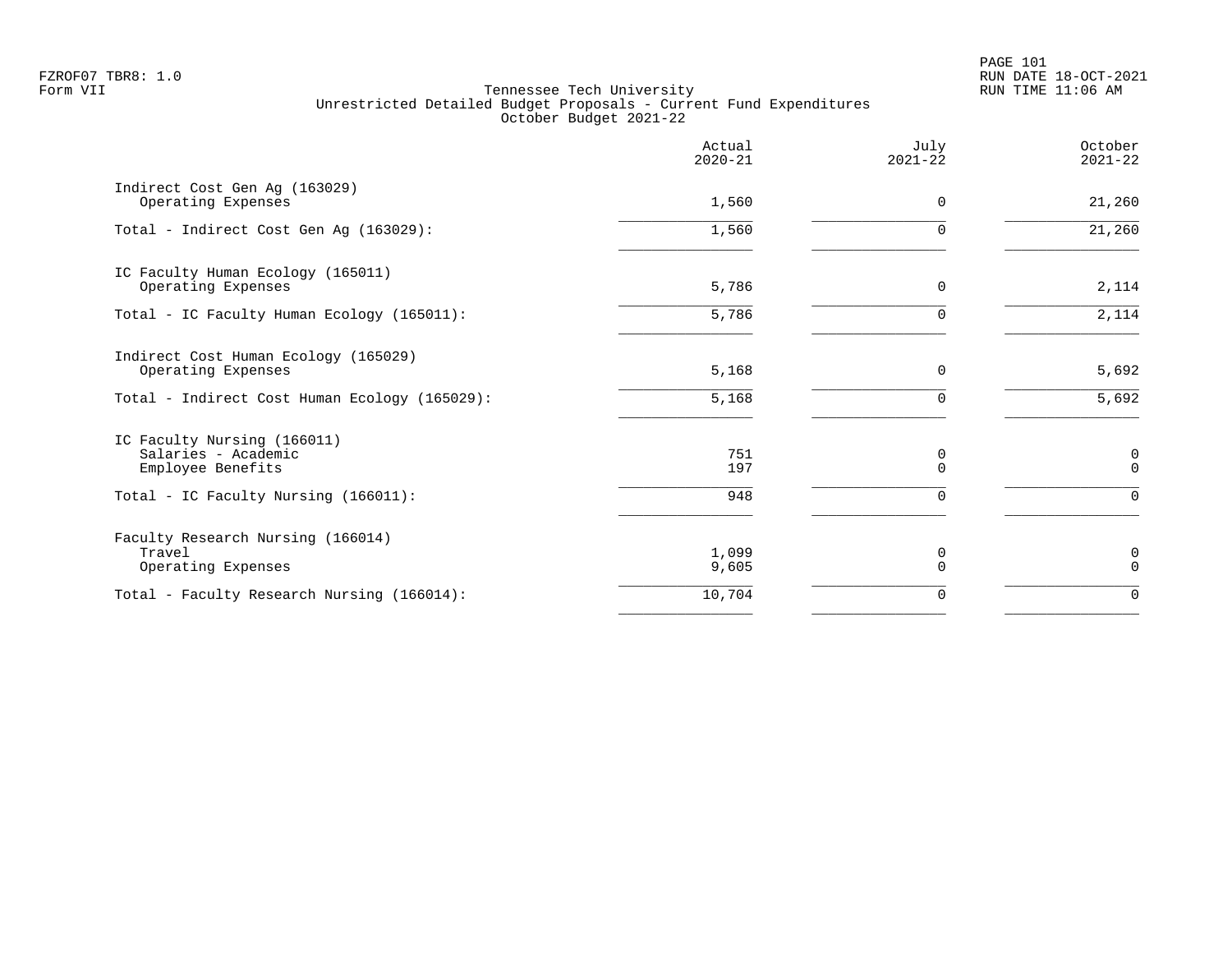PAGE 102 FZROF07 TBR8: 1.0 RUN DATE 18-OCT-2021

|                                                   | Actual<br>$2020 - 21$ | July<br>$2021 - 22$ | October<br>$2021 - 22$ |
|---------------------------------------------------|-----------------------|---------------------|------------------------|
| Indirect Cost School of Nursing (166029)          |                       |                     |                        |
| Operating Expenses                                | $\Omega$              | $\Omega$            | 9,733                  |
| Total - Indirect Cost School of Nursing (166029): | $\Omega$              | U                   | 9,733                  |
| Research Admin (170001)                           |                       |                     |                        |
| Salaries - Academic                               | 9,000                 |                     | $\boldsymbol{0}$       |
| Salaries - Supporting                             | 1,000                 |                     | $\mathbf 0$            |
| Salaries - Students                               | 1,633                 |                     | 76                     |
| Salaries - Professional                           | 4,722                 |                     | $\Omega$               |
| Employee Benefits                                 | 9,377                 | 11,925              | 14,473                 |
| Travel                                            | 5,717                 | 14,680              | 18,114                 |
| Operating Expenses                                | 58,131                | 0                   | $\Omega$               |
| Total - Research Admin (170001):                  | 89,580                | 26,605              | 32,663                 |
| TTU Matching Specific Projects (171005)           |                       |                     |                        |
| Salaries - Professional                           | 0                     | O                   | 13,300                 |
| Employee Benefits                                 | $\Omega$              |                     | 9,254                  |
| Operating Expenses                                | 7,993                 |                     | 20,985                 |
| Capital Outlay                                    | 33,172                |                     | 585                    |
| Total - TTU Matching Specific Projects (171005):  | 41,165                |                     | 44,124                 |
| Indirect Cost Pool 20 Percent (172000)            |                       |                     |                        |
| Operating Expenses                                | 0                     | 396,501             | 0                      |
| Total - Indirect Cost Pool 20 Percent (172000):   | $\Omega$              | 396,501             | $\Omega$               |
|                                                   |                       |                     |                        |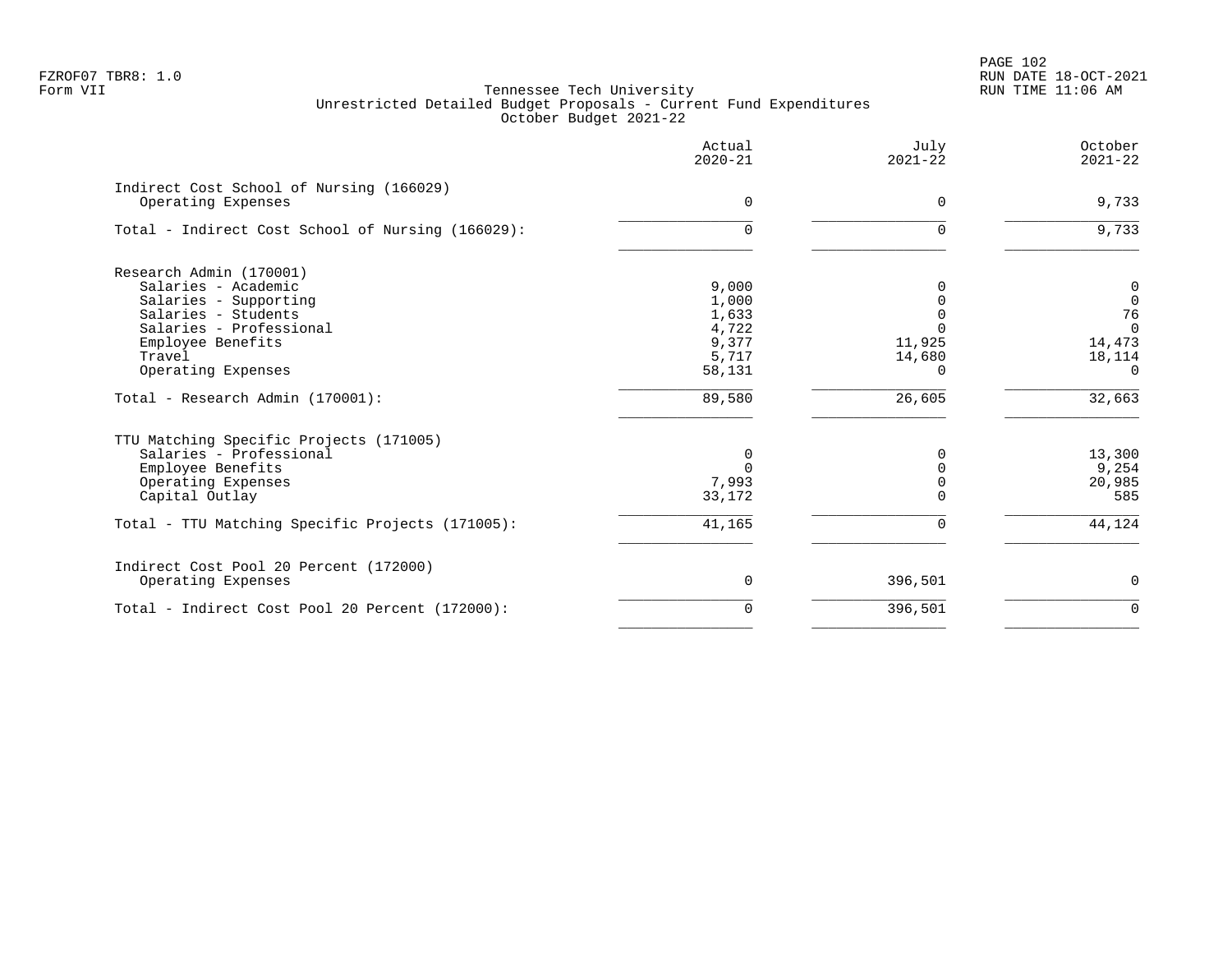PAGE 103 FZROF07 TBR8: 1.0 RUN DATE 18-OCT-2021

|                                                                                                                                   | Actual<br>$2020 - 21$                | July<br>$2021 - 22$  | October<br>$2021 - 22$                  |
|-----------------------------------------------------------------------------------------------------------------------------------|--------------------------------------|----------------------|-----------------------------------------|
| Indirect Cost Pool Faculty 10 Per (172005)<br>Operating Expenses                                                                  | $\Omega$                             | 127,439              | 163,700                                 |
| Total - Indirect Cost Pool Faculty 10 Per (172005):                                                                               | $\Omega$                             | 127,439              | 163,700                                 |
| Faculty Research 30 Percent (174000)<br>Operating Expenses                                                                        | $\Omega$                             | 218,315              | 289,765                                 |
| Total - Faculty Research 30 Percent (174000):                                                                                     | 0                                    | 218,315              | 289,765                                 |
| Indirect Costs Extended Programs (180029)<br>Operating Expenses                                                                   | $\Omega$                             | $\Omega$             | 3,570                                   |
| Total - Indirect Costs Extended Programs (180029):                                                                                | 0                                    | $\Omega$             | 3,570                                   |
| IC Faculty Environmental Studies (188011)<br>Salaries - Academic<br>Employee Benefits                                             | 518<br>91                            | $\Omega$<br>$\Omega$ | 0<br>$\Omega$                           |
| Total - IC Faculty Environmental Studies (188011):                                                                                | 609                                  | $\Omega$             | $\Omega$                                |
| Match Environmental Studies (188015)<br>Salaries - Students<br>Salaries - Professional<br>Employee Benefits<br>Operating Expenses | 3,499<br>17,500<br>7,579<br>$\Omega$ | O<br>∩               | $\mathbf 0$<br>21,000<br>9,815<br>4,193 |
| Total - Match Environmental Studies (188015):                                                                                     | 28,578                               | $\Omega$             | 35,008                                  |
|                                                                                                                                   |                                      |                      |                                         |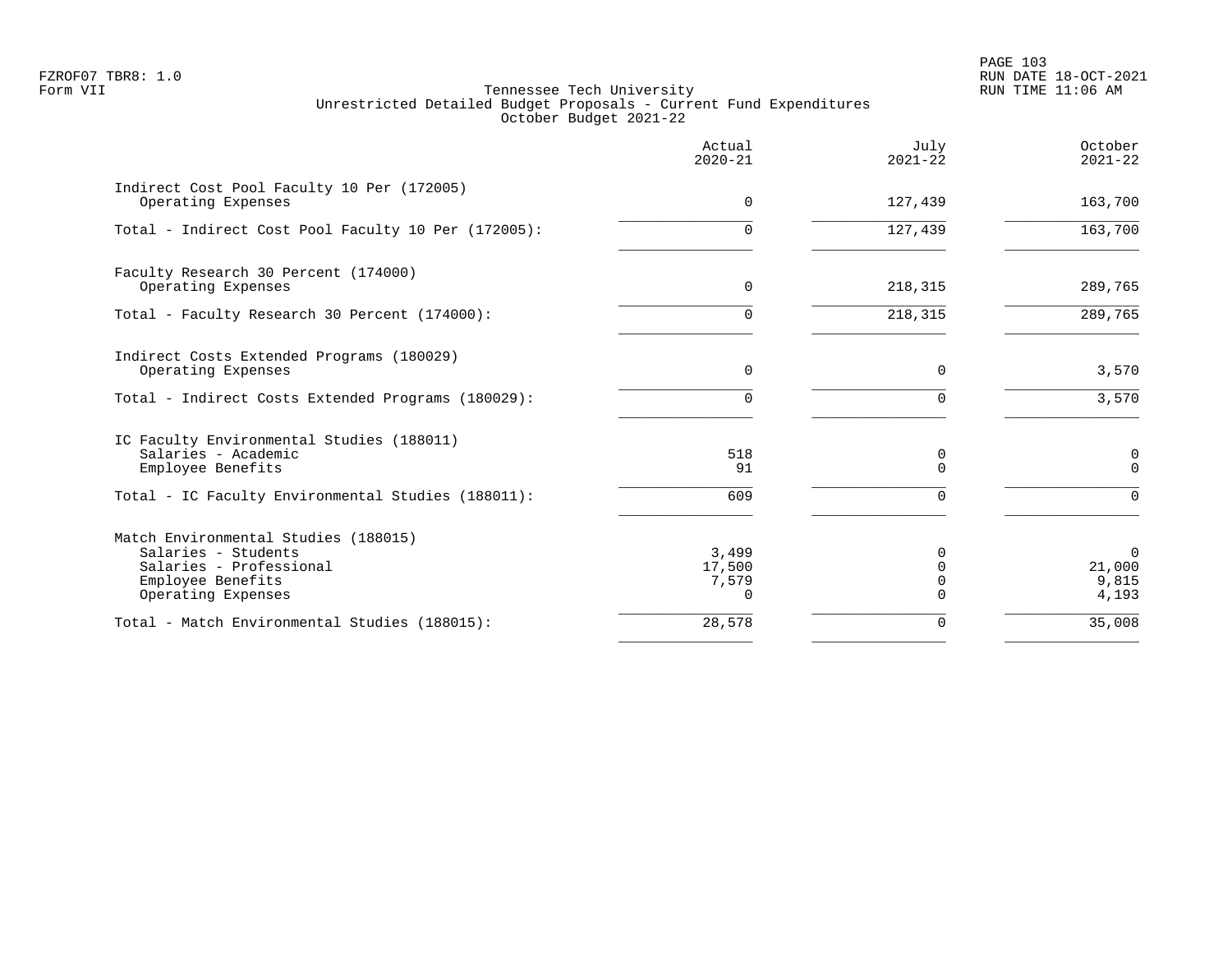# PAGE 104 FZROF07 TBR8: 1.0 RUN DATE 18-OCT-2021

|                                                                    | Actual<br>$2020 - 21$ | July<br>$2021 - 22$ | October<br>$2021 - 22$ |
|--------------------------------------------------------------------|-----------------------|---------------------|------------------------|
| Indirect Cost Environmental Studies (188029)<br>Operating Expenses | 384                   | $\Omega$            | 4,758                  |
| Total - Indirect Cost Environmental Studies (188029):              | 384                   | 0                   | 4,758                  |
| Indirect Cost Communications & Mrkt (303029)<br>Operating Expenses | $\Omega$              | $\Omega$            | 70                     |
| Total - Indirect Cost Communications & Mrkt (303029):              |                       | $\Omega$            | 70                     |
| TBR Spouse Dependent Discount (700000)<br>Employee Benefits        | 18,465                | 23,599              | 23,599                 |
| Total - TBR Spouse Dependent Discount (700000):                    | 18,465                | 23,599              | 23,599                 |
| TBR Employ Remission PC191 (700001)<br>Employee Benefits           | 17,679                | 23,120              | 23,120                 |
| Total - TBR Employ Remission PC191 (700001):                       | 17,679                | 23,120              | 23,120                 |
| E and G Data Processing Allocation (700003)<br>Department Revenues | 287,607               | 306,204             | 338,906                |
| Total - E and G Data Processing Allocation (700003):               | 287,607               | 306,204             | 338,906                |
|                                                                    |                       |                     |                        |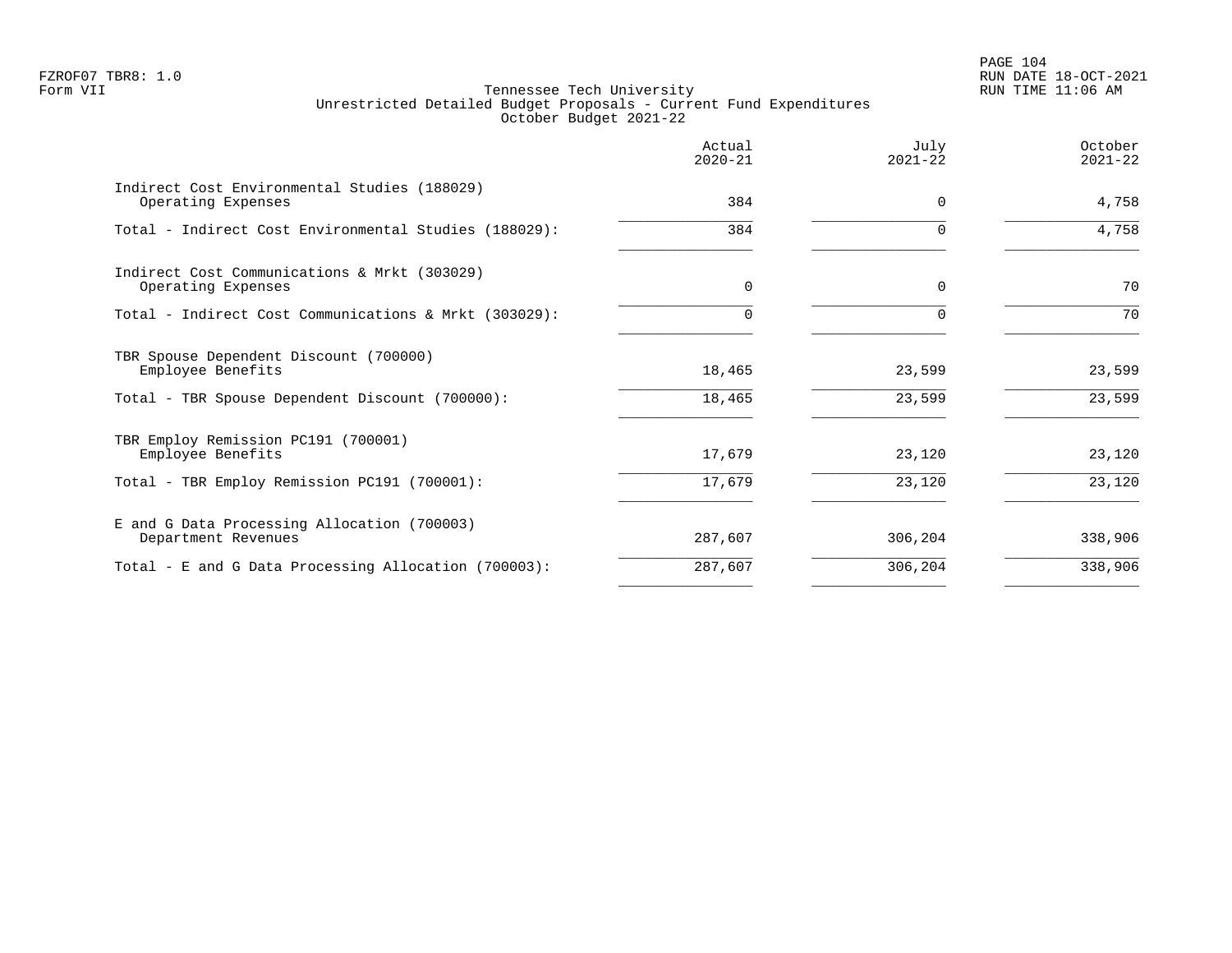|                                                              | Actual<br>$2020 - 21$ | July<br>$2021 - 22$ | October<br>$2021 - 22$ |
|--------------------------------------------------------------|-----------------------|---------------------|------------------------|
| E and G Claims Adjustment (700004)<br>Operating Expenses     | 19,530                | 21,130              | 21,130                 |
| Total - E and G Claims Adjustment (700004):                  | 19,530                | 21,130              | 21,130                 |
| $E$ and G Support (700005)                                   |                       |                     |                        |
| Salaries - Administrative                                    | 0                     | 742                 | 742                    |
| Salaries - Academic                                          | 0                     | 6,739               | 2,887                  |
| Salaries - Supporting<br>Salaries - Professional             | $\mathbf 0$           | 8,119<br>7,934      | 2,810<br>2,540         |
| Employee Benefits                                            | $-45, 215$            | 94,643              | 94,643                 |
| Operating Expenses                                           | $-14,868$             | $-17,422$           | $-17,032$              |
| Total - E and G Support $(700005)$ :                         | $-60,083$             | 100,755             | 86,590                 |
| E and G Salary Increase Pool (700010)<br>Salaries - Academic | $\mathbf 0$           | 1,800               | 1,800                  |
|                                                              |                       |                     |                        |
| Total - E and G Salary Increase Pool (700010):               | $\Omega$              | 1,800               | 1,800                  |
| Horticulure Rest Staff Alloc (700050)                        |                       |                     |                        |
| Operating Expenses                                           | $-92,300$             | $-92,300$           | $-92,300$              |
| Total - Horticulure Rest Staff Alloc (700050):               | $-92,300$             | $-92,300$           | $-92,300$              |
| TTU Staff Tuit Maint Reimbursment (700068)                   |                       |                     |                        |
| Employee Benefits                                            | 16,616                | 7,500               | 7,500                  |
| Total - TTU Staff Tuit Maint Reimbursment (700068):          | 16,616                | 7,500               | 7,500                  |
|                                                              |                       |                     |                        |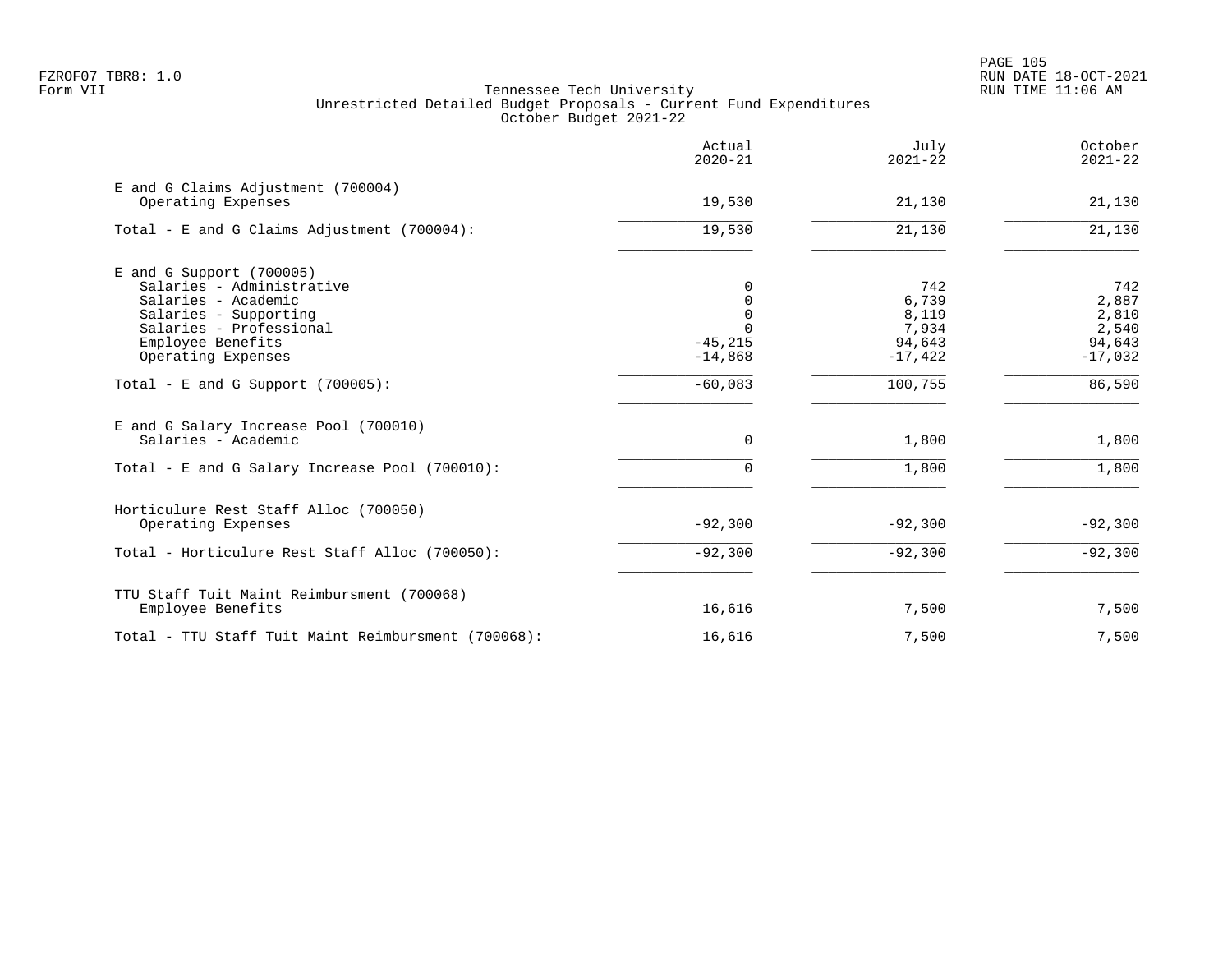PAGE 106 FZROF07 TBR8: 1.0 RUN DATE 18-OCT-2021

#### Form VII Tennessee Tech University RUN TIME 11:06 AM Unrestricted Detailed Budget Proposals - Current Fund Expenditures October Budget 2021-22

|                            | Actual<br>$2020 - 21$ | July<br>$2021 - 22$ | October<br>$2021 - 22$ |
|----------------------------|-----------------------|---------------------|------------------------|
| Total - Research $(250)$ : |                       |                     |                        |
| Salaries - Administrative  | 0                     | 742                 | 742                    |
| Salaries - Academic        | 405,558               | 132,788             | 180,518                |
| Salaries - Supporting      | 161,556               | 145,032             | 157,554                |
| Salaries - Students        | 227,302               | 36,424              | 186,856                |
| Salaries - Professional    | 247,367               | 215,406             | 255,905                |
| Employee Benefits          | 289,984               | 409,567             | 458,828                |
| Travel                     | 24,490                | 46,620              | 75,712                 |
| Operating Expenses         | 371,989               | 1,191,700           | 2,795,637              |
| Capital Outlay             | 33,181                | $\Omega$            | 7,848                  |
| Department Revenues        | 287,607               | $-193,796$          | 338,906                |
| Total                      | 2,049,034             | 1,984,483           | 4,458,506              |
| Total - Research (25):     |                       |                     |                        |
| Salaries - Administrative  | $\Omega$              | 742                 | 742                    |
| Salaries - Academic        | 405,558               | 132,788             | 180,518                |
| Salaries - Supporting      | 161,556               | 145,032             | 157,554                |
| Salaries - Students        | 227,302               | 36,424              | 186,856                |
| Salaries - Professional    | 247,367               | 215,406             | 255,905                |
| Employee Benefits          | 289,984               | 409,567             | 458,828                |
| Travel                     | 24,490                | 46,620              | 75,712                 |
| Operating Expense          | 371,989               | 1,191,700           | 2,795,637              |
| Capital Outlay             | 33,181                | $\Omega$            | 7,848                  |
| Department Revenues        | 287,607               | $-193,796$          | 338,906                |
|                            |                       |                     |                        |

 Public Service (30) Public Service (300)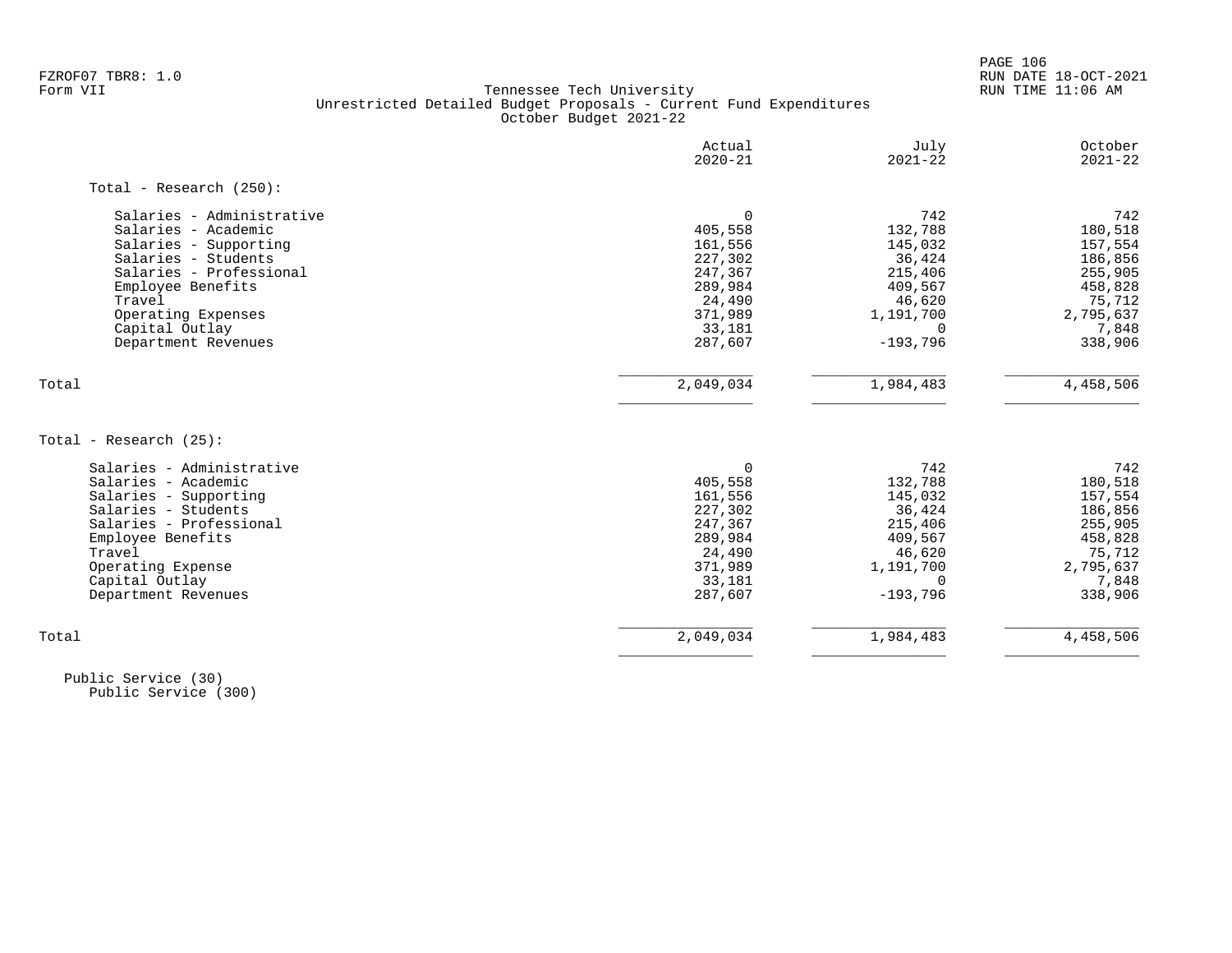|                                                      | Actual<br>$2020 - 21$ | July<br>$2021 - 22$ | October<br>$2021 - 22$ |
|------------------------------------------------------|-----------------------|---------------------|------------------------|
| Craft Center Workshops (121762)                      |                       |                     |                        |
| Salaries - Academic                                  | 4,750                 | 0                   | $\mathbf 0$            |
| Salaries - Supporting                                | $\Omega$              | 15,750              | 15,750                 |
| Salaries - Students                                  | $\Omega$              | 4,000               | 4,000                  |
| Salaries - Professional                              | 49,111                | 46,961              | 46,995                 |
| Employee Benefits                                    | 21,839                | 23,464              | 33,464                 |
| Travel                                               | $\cap$                | 600                 | 600                    |
| Operating Expenses                                   | 24,089                | 45,240              | 45,240                 |
| Total - Craft Center Workshops (121762):             | 99,789                | 136,015             | 146,049                |
| Craft Center Workshops Transf In (121763)            |                       |                     |                        |
| Operating Expenses                                   | $-50,000$             | $-50,000$           | $-50,000$              |
| Total - Craft Center Workshops Transf In (121763):   | $-50,000$             | $-50,000$           | $-50,000$              |
| Craft Center Exhibitions (121769)                    |                       |                     |                        |
| Salaries - Supporting                                | 0                     | 1,000               | 1,000                  |
| Travel                                               | $\Omega$              | 100                 | 100                    |
| Operating Expenses                                   | 1,371                 | 2,180               | 2,180                  |
| Total - Craft Center Exhibitions (121769):           | 1,371                 | 3,280               | 3,280                  |
|                                                      |                       |                     |                        |
| Federal College Work Study Program (122001)          |                       |                     |                        |
| Salaries - Students                                  | 6,052                 | 12,080              | 12,080                 |
| Total - Federal College Work Study Program (122001): | 6,052                 | 12,080              | 12,080                 |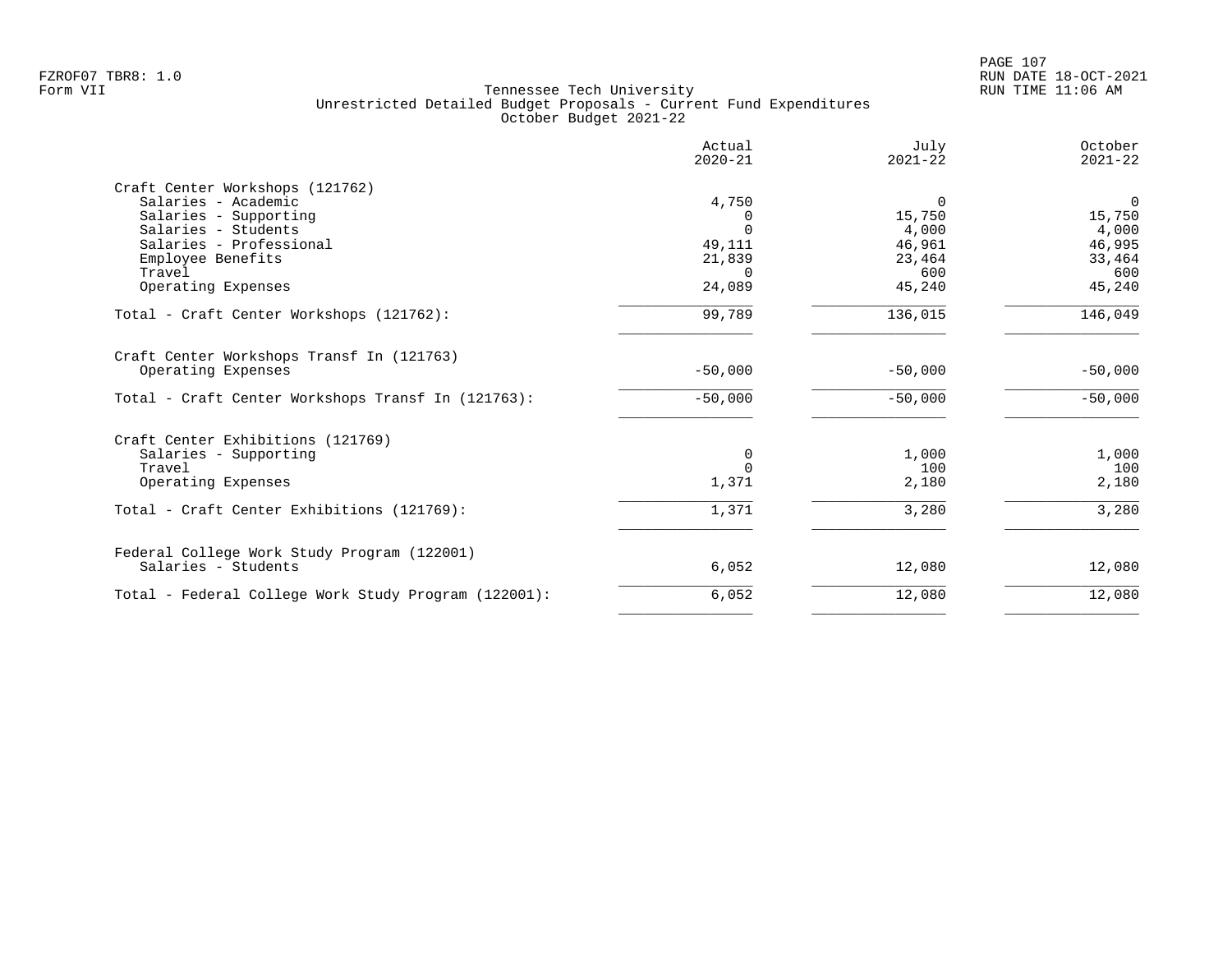|                                          | Actual<br>$2020 - 21$ | July<br>$2021 - 22$ | October<br>$2021 - 22$ |
|------------------------------------------|-----------------------|---------------------|------------------------|
| WTTU Tech Radio (127904)                 |                       |                     |                        |
| Salaries - Students                      | 773                   | 10,880              | 10,880                 |
| Employee Benefits<br>Operating Expenses  | 6<br>10,258           | 33<br>6,880         | 33<br>11,094           |
|                                          |                       |                     |                        |
| Total - WTTU Tech Radio (127904):        | 11,037                | 17,793              | 22,007                 |
| COOP Fisheries Unit (131002)             |                       |                     |                        |
| Salaries - Supporting                    | 38,639                | 37,139              | 38,556                 |
| Employee Benefits                        | 16,787                | 17,422              | 17,422                 |
| Total - COOP Fisheries Unit (131002):    | 55,426                | 54,561              | 55,978                 |
| Match Physics (135004)                   |                       |                     |                        |
| Salaries - Academic                      | 9,761                 | 0                   | $\mathbf 0$            |
| Employee Benefits                        | 2,064                 | $\Omega$            | 826                    |
| Total - Match Physics (135004):          | 11,825                | $\Omega$            | 826                    |
| Match Dean Engineering (137005)          |                       |                     |                        |
| Salaries - Students                      | 0                     | $\Omega$            | 3,200                  |
| Salaries - Professional                  | 0                     | $\Omega$            | 16,000                 |
| Employee Benefits                        | $\Omega$              | $\Omega$            | 8,189                  |
| Total - Match Dean Engineering (137005): | 0                     | 0                   | 27,389                 |
|                                          |                       |                     |                        |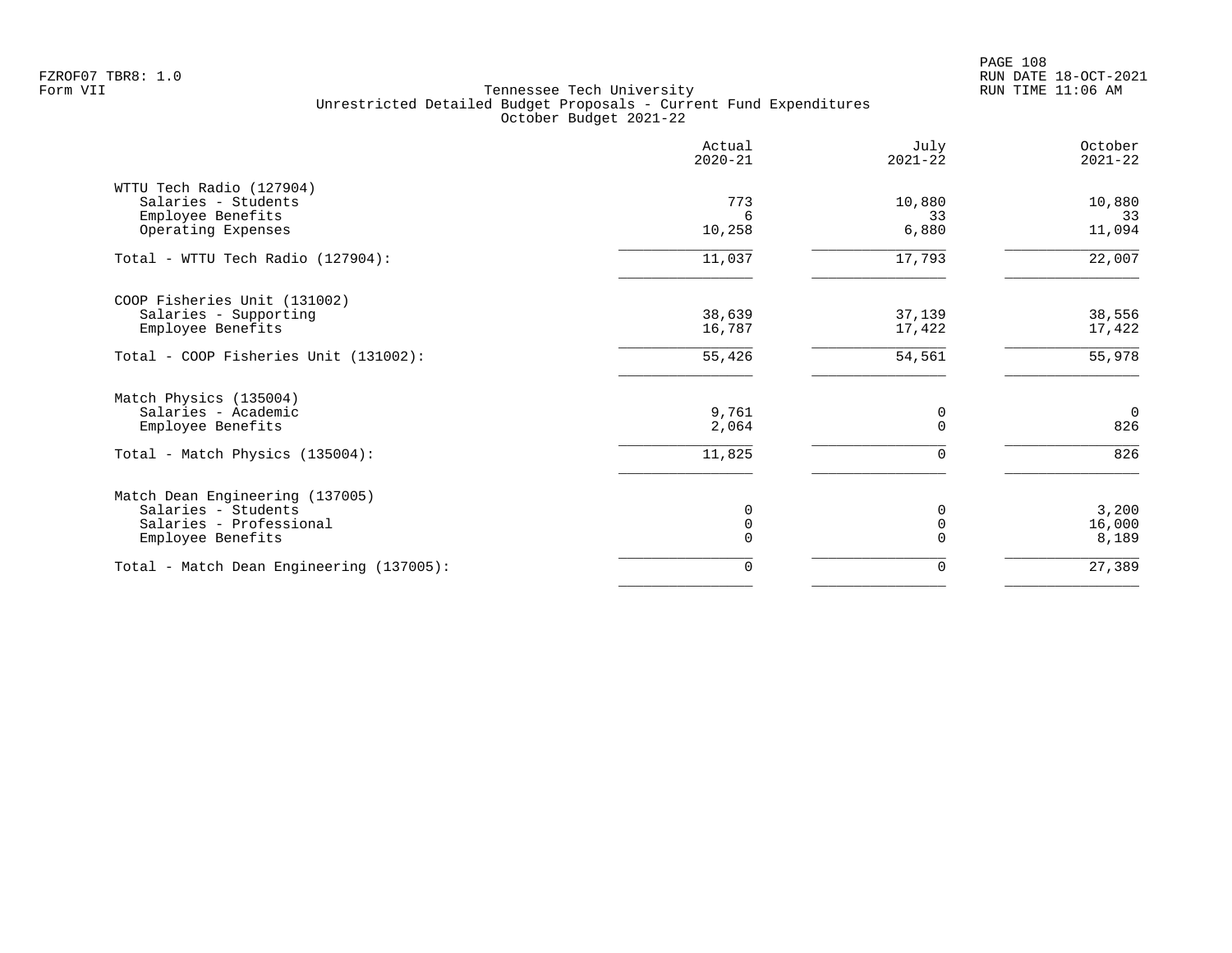PAGE 109 FZROF07 TBR8: 1.0 RUN DATE 18-OCT-2021

|                                                                                                                    | Actual<br>$2020 - 21$        | July<br>$2021 - 22$                         | October<br>$2021 - 22$                |
|--------------------------------------------------------------------------------------------------------------------|------------------------------|---------------------------------------------|---------------------------------------|
| Engineering MOE Funding (137020)<br>Employee Benefits                                                              | 0                            | 2,500                                       | 2,500                                 |
| Total - Engineering MOE Funding (137020):                                                                          | 0                            | 2,500                                       | 2,500                                 |
| iMakerSpace (137034)<br>Operating Expenses                                                                         | $\mathbf 0$                  | $\mathbf 0$                                 | 1,228                                 |
| Total - iMakerSpace (137034):                                                                                      | 0                            | $\Omega$                                    | 1,228                                 |
| Match Mechanical Engineering (138405)<br>Salaries - Professional<br>Employee Benefits<br>Operating Expenses        | 6,000<br>4,113<br>0          | 0<br>$\mathbf 0$<br>$\Omega$                | 8,400<br>9,447<br>7,215               |
| Total - Match Mechanical Engineering (138405):                                                                     | 10,113                       | 0                                           | 25,062                                |
| Match College of Business (140035)<br>Operating Expenses                                                           | $\mathbf 0$                  | $\mathbf 0$                                 | 18,712                                |
| Total - Match College of Business (140035):                                                                        | 0                            | $\mathbf 0$                                 | 18,712                                |
| TN eCampus Marketing Campaign (140100)<br>Salaries - Students<br>Employee Benefits<br>Travel<br>Operating Expenses | 6,658<br>279<br>137<br>4,871 | $\Omega$<br>$\mathbf 0$<br>$\mathbf 0$<br>0 | 0<br>$\mathbf 0$<br>$\Omega$<br>9,800 |
| Total - TN eCampus Marketing Campaign (140100):                                                                    | 11,945                       | 0                                           | 9,800                                 |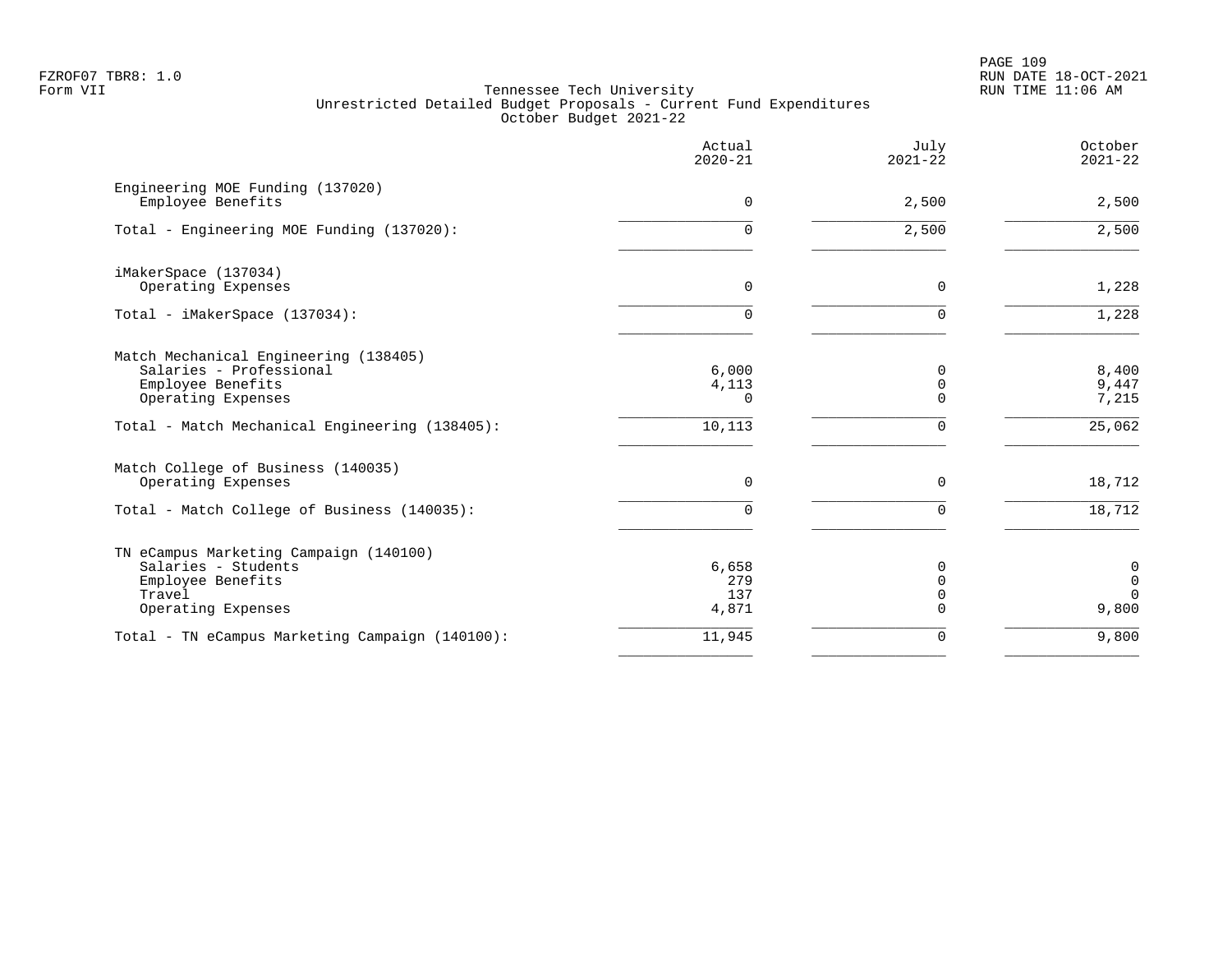|                                                   | Actual<br>$2020 - 21$ | July<br>$2021 - 22$ | October<br>$2021 - 22$ |
|---------------------------------------------------|-----------------------|---------------------|------------------------|
| iCube (140101)                                    |                       |                     |                        |
| Salaries - Professional                           | 17,659                | 596                 | 596                    |
| Employee Benefits                                 | 4,974                 | 7,055               | 7,055                  |
| Operating Expenses                                | 38,343                | 27,349              | 46,836                 |
| Total - iCube $(140101)$ :                        | 60,976                | 35,000              | 54,487                 |
| Match Econ Fin Marketing (142515)                 |                       |                     |                        |
| Salaries - Academic                               | 8,087                 | $\Omega$            | 10,783                 |
| Employee Benefits                                 | 1,978                 | $\Omega$            | 4,798                  |
| Operating Expenses                                | 0                     | $\Omega$            | 2,696                  |
| Total - Match Econ Fin Marketing (142515):        | 10,065                | 0                   | 18,277                 |
| Match Basis Business (143015)                     |                       |                     |                        |
| Salaries - Professional                           | 22,934                | $\Omega$            | 9,113                  |
| Employee Benefits                                 | 9,758                 | 0                   | 6,148                  |
| Operating Expenses                                | $\Omega$              | $\Omega$            | 829                    |
| Total - Match Basis Business (143015):            | 32,692                | 0                   | 16,090                 |
| Match Decisions Sciences & Mgmt (144015)          |                       |                     |                        |
| Salaries - Academic                               | 10,405                | 0                   | 0                      |
| Employee Benefits                                 | 2,890                 | $\Omega$            | $\Omega$               |
| Total - Match Decisions Sciences & Mgmt (144015): | 13,295                | 0                   | 0                      |
|                                                   |                       |                     |                        |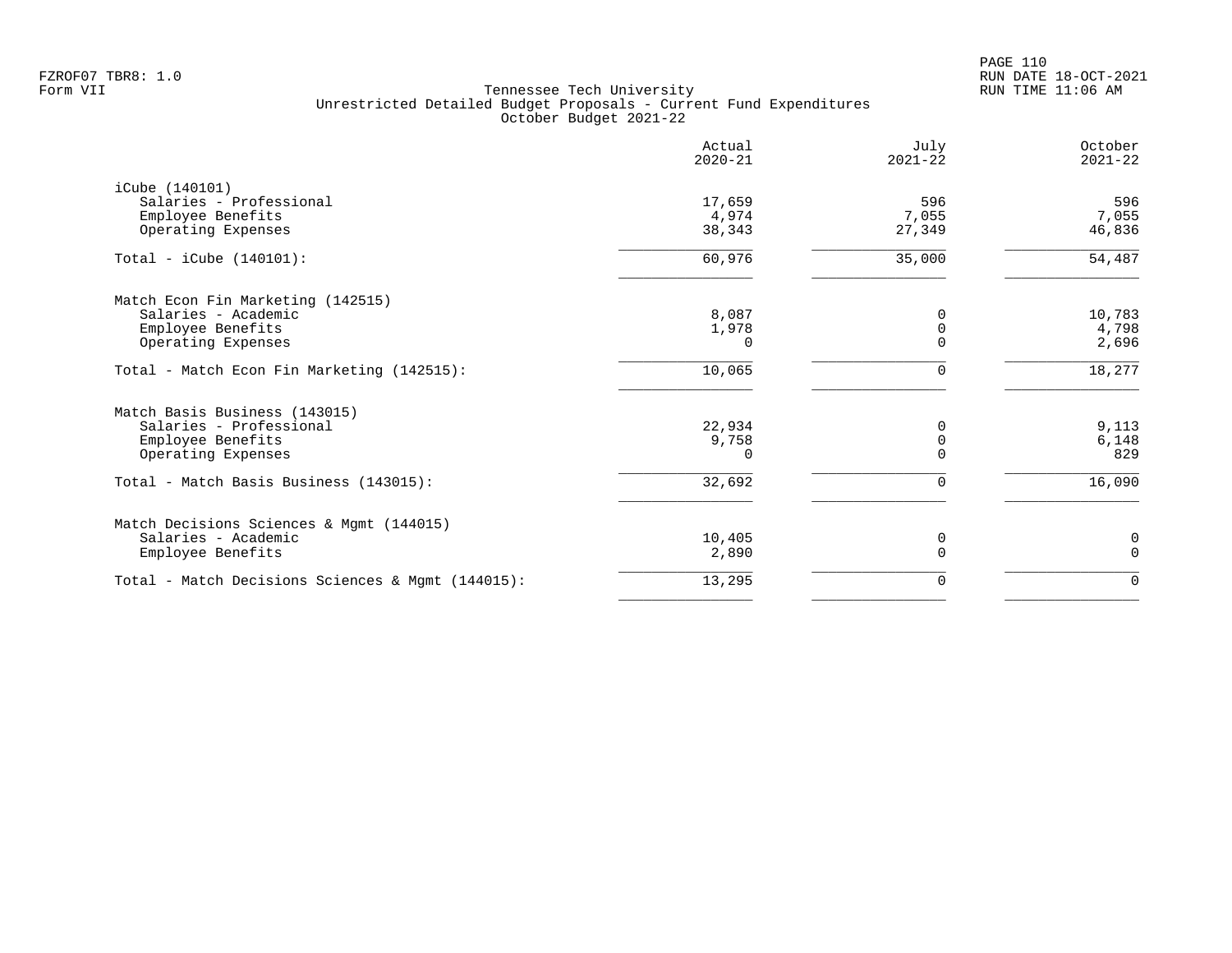PAGE 111 FZROF07 TBR8: 1.0 RUN DATE 18-OCT-2021

|                                                                                                                                                            | Actual<br>$2020 - 21$                     | July<br>$2021 - 22$                          | October<br>$2021 - 22$                             |
|------------------------------------------------------------------------------------------------------------------------------------------------------------|-------------------------------------------|----------------------------------------------|----------------------------------------------------|
| Match Assoc Dean Education (151515)<br>Salaries - Professional<br>Employee Benefits                                                                        | 1,375<br>468                              | 0<br>$\Omega$                                | $-1,375$<br>$-468$                                 |
| Total - Match Assoc Dean Education (151515):                                                                                                               | 1,843                                     | $\Omega$                                     | $-1,843$                                           |
| Match Child Development Lab (153405)<br>Salaries - Academic<br>Salaries - Supporting<br>Salaries - Professional<br>Employee Benefits<br>Operating Expenses | 1,298<br>9,024<br>6,098<br>3,913<br>8,249 | $\Omega$<br>$\Omega$<br>$\Omega$<br>$\Omega$ | $\mathbf 0$<br>10,000<br>11,159<br>2,953<br>11,368 |
| Total - Match Child Development Lab (153405):                                                                                                              | 28,582                                    | $\Omega$                                     | $\frac{1}{35,480}$                                 |
| Band Camps and Clinics (155002)<br>Operating Expenses                                                                                                      | 0                                         | 33,330                                       | 33,330                                             |
| Total - Band Camps and Clinics (155002):                                                                                                                   | 0                                         | 33,330                                       | 33,330                                             |
| Southeast Chamber Music (155007)<br>Operating Expenses                                                                                                     | $\Omega$                                  | 20,000                                       | 20,000                                             |
| Total - Southeast Chamber Music (155007):                                                                                                                  | $\Omega$                                  | 20,000                                       | 20,000                                             |
| Summer Music Institute (155018)<br>Employee Benefits<br>Operating Expenses                                                                                 | $\mathbf 0$<br>395                        | 842<br>$\Omega$                              | 0<br>$\mathbf 0$                                   |
| Total - Summer Music Institute (155018):                                                                                                                   | 395                                       | 842                                          | $\Omega$                                           |
|                                                                                                                                                            |                                           |                                              |                                                    |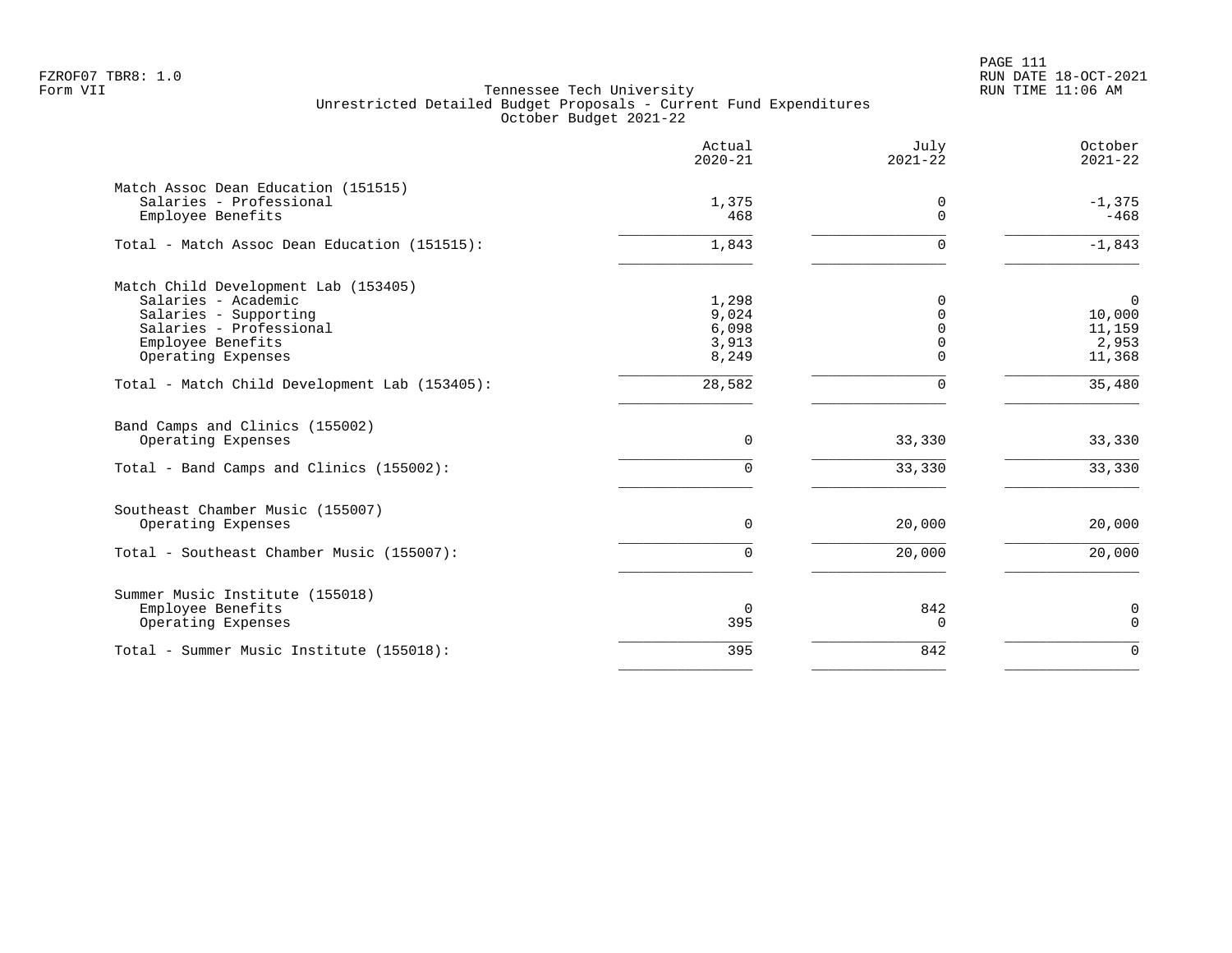PAGE 112 FZROF07 TBR8: 1.0 RUN DATE 18-OCT-2021

|                                                                                                                                                                           | Actual<br>$2020 - 21$                                                     | July<br>$2021 - 22$                                             | October<br>$2021 - 22$                                               |
|---------------------------------------------------------------------------------------------------------------------------------------------------------------------------|---------------------------------------------------------------------------|-----------------------------------------------------------------|----------------------------------------------------------------------|
| Match Craft Center (155505)<br>Operating Expenses                                                                                                                         | 2,387                                                                     | $\Omega$                                                        | $\mathbf 0$                                                          |
| Total - Match Craft Center (155505):                                                                                                                                      | 2,387                                                                     | $\mathbf 0$                                                     | $\Omega$                                                             |
| STEM Operating (156002)<br>Salaries - Academic<br>Salaries - Supporting<br>Salaries - Professional<br>Employee Benefits<br>Travel<br>Operating Expenses<br>Capital Outlay | $\Omega$<br>156,809<br>158,630<br>132,860<br>$\Omega$<br>33,252<br>10,899 | $\Omega$<br>144,320<br>161,083<br>138,794<br>$\Omega$<br>50,907 | 105,989<br>149,748<br>66,668<br>148,794<br>118<br>60,837<br>$\Omega$ |
| Total - STEM Operating (156002):                                                                                                                                          | 492,450                                                                   | 495,104                                                         | 532,154                                                              |
| STEM Workshops (156004)<br>Operating Expenses<br>Total - STEM Workshops (156004):                                                                                         | 1,998<br>1,998                                                            | $\Omega$<br>0                                                   | 7,508<br>7,508                                                       |
| STEM Equip Rental (156006)<br>Operating Expenses                                                                                                                          | 113                                                                       | 2,000                                                           | 2,936                                                                |
| Total - STEM Equip Rental (156006):                                                                                                                                       | 113                                                                       | 2,000                                                           | 2,936                                                                |
|                                                                                                                                                                           |                                                                           |                                                                 |                                                                      |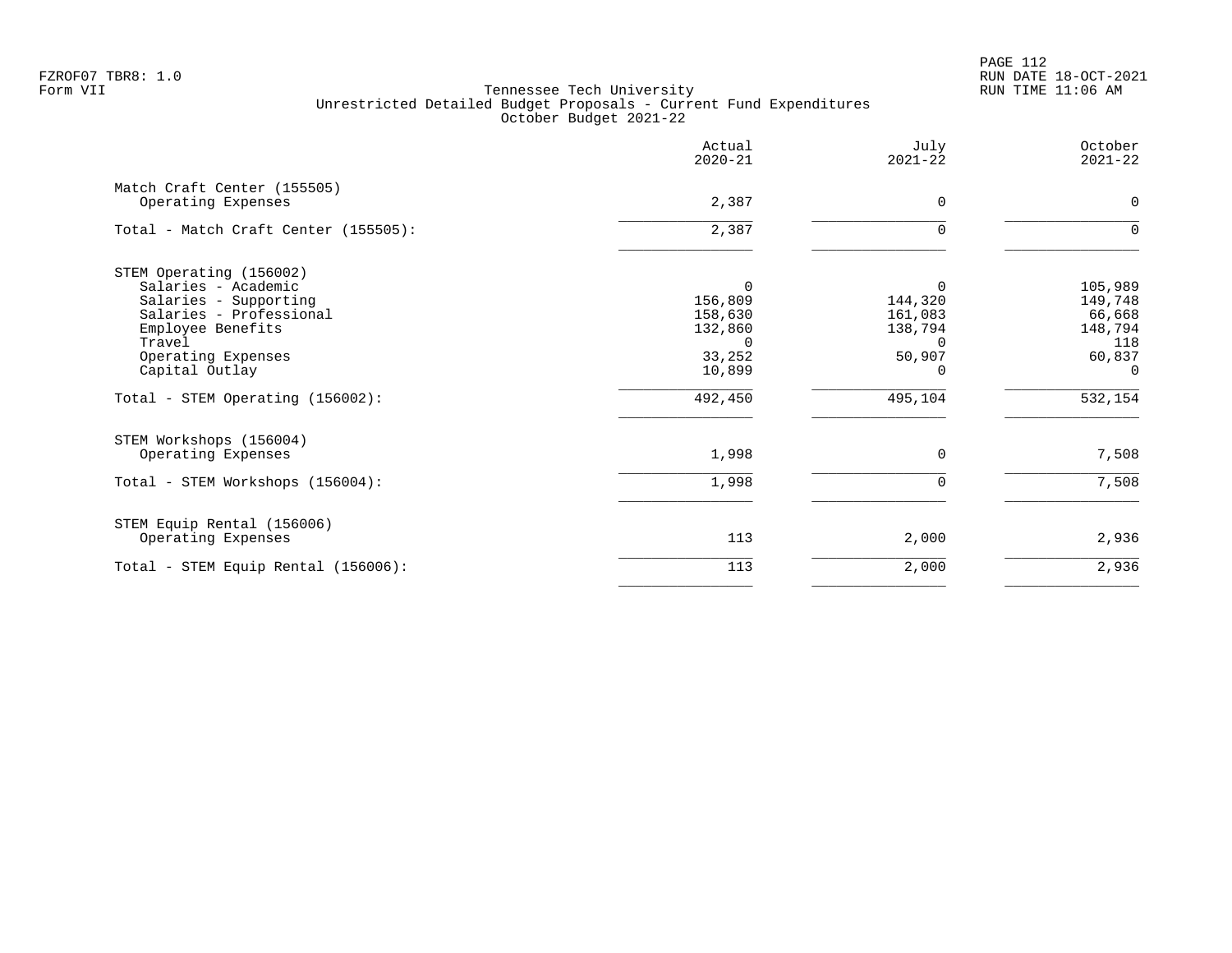PAGE 113 FZROF07 TBR8: 1.0 RUN DATE 18-OCT-2021

|                                                  | Actual<br>$2020 - 21$ | July<br>$2021 - 22$ | October<br>$2021 - 22$ |
|--------------------------------------------------|-----------------------|---------------------|------------------------|
| STEM Science Fair (156007)<br>Operating Expenses | 223                   | 0                   | 2,450                  |
|                                                  | 223                   | $\Omega$            |                        |
| Total - STEM Science Fair (156007):              |                       |                     | 2,450                  |
| STEM Mobile (156008)                             |                       |                     |                        |
| Operating Expenses                               | 462                   | 0                   | 49,228                 |
| Total - STEM Mobile (156008):                    | 462                   | 0                   | 49,228                 |
| Ag Pavilion (161000)                             |                       |                     |                        |
| Salaries - Supporting                            | 38,225                | 36,307              | 36,973                 |
| Salaries - Students                              | 14,376                | 3,000               | 8,000                  |
| Salaries - Professional<br>Employee Benefits     | 70,461                | 69,061<br>53,730    | 71,631<br>53,730       |
| Operating Expenses                               | 52,214<br>35,119      | 68,630              | 63,630                 |
| Capital Outlay                                   | 13,563                | 0                   | $\Omega$               |
| Total - Aq Pavilion $(161000)$ :                 | 223,958               | 230,728             | 233,964                |
| TTU Matching Specific Projects (171005)          |                       |                     |                        |
| Salaries - Academic                              | 7,361                 | $\Omega$            | 7,410                  |
| Salaries - Professional                          | 21,865                | $\Omega$            | 32,943                 |
| Employee Benefits                                | 7,559                 | $\mathbf 0$         | 19,314                 |
| Operating Expenses                               | $\Omega$              | $\Omega$            | 19,899                 |
| Total - TTU Matching Specific Projects (171005): | 36,785                | 0                   | 79,566                 |
|                                                  |                       |                     |                        |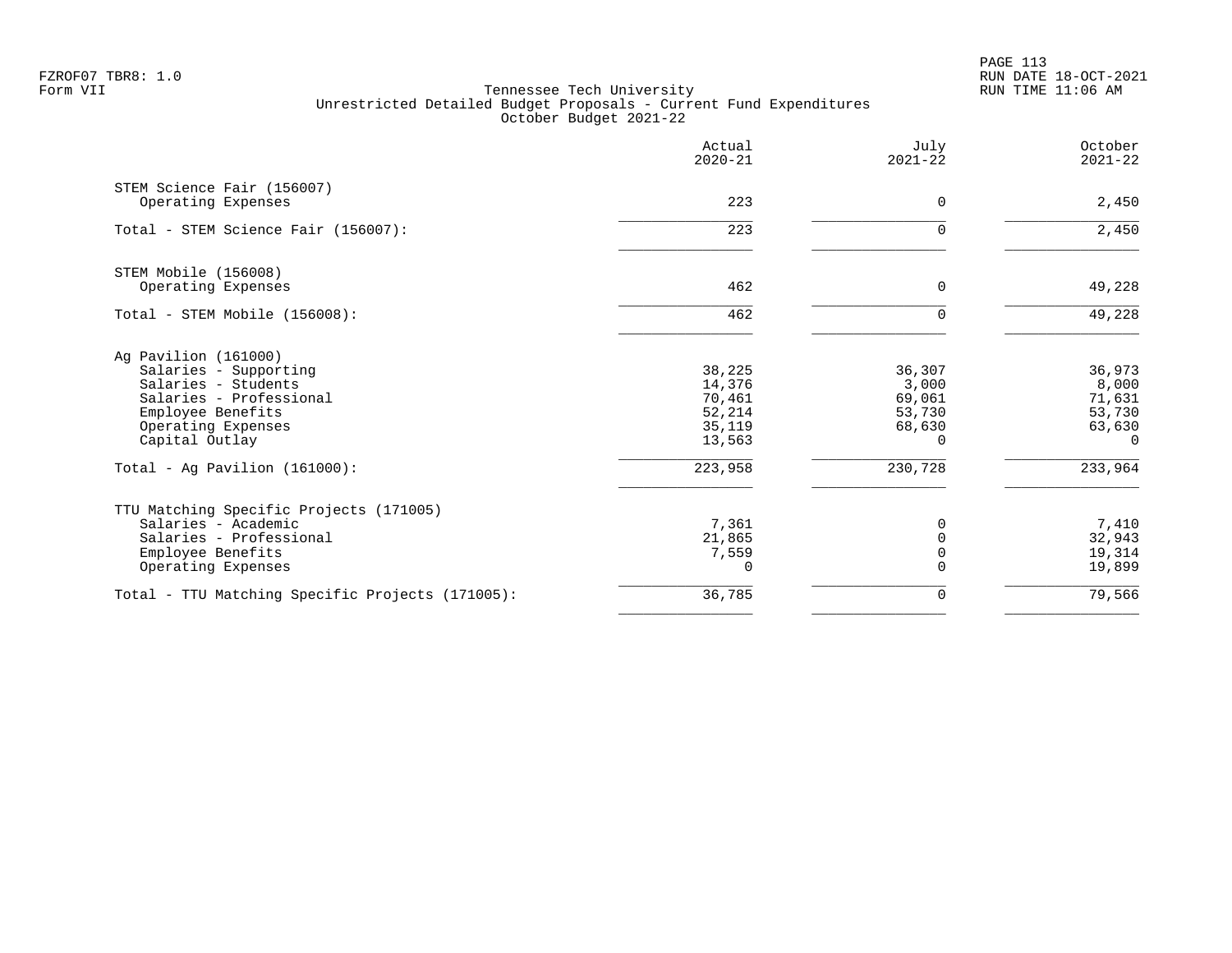PAGE 114 FZROF07 TBR8: 1.0 RUN DATE 18-OCT-2021

|                                                                                                                                         | Actual<br>$2020 - 21$                          | July<br>$2021 - 22$                            | October<br>$2021 - 22$                         |
|-----------------------------------------------------------------------------------------------------------------------------------------|------------------------------------------------|------------------------------------------------|------------------------------------------------|
| Ext Prog Vehicles (180007)<br>Operating Expenses                                                                                        | 0                                              | 1,000                                          | 1,000                                          |
| Total - Ext Prog Vehicles (180007):                                                                                                     | $\Omega$                                       | 1,000                                          | 1,000                                          |
| Ext Prog Vehicles Transfer In (180008)<br>Operating Expenses                                                                            | 0                                              | $-1,000$                                       | $-1,000$                                       |
| Total - Ext Prog Vehicles Transfer In (180008):                                                                                         | $\Omega$                                       | $-1,000$                                       | $-1,000$                                       |
| Economic Development (180200)<br>Salaries - Students<br>Employee Benefits                                                               | $-840$<br>$-64$                                | 0<br>$\Omega$                                  | 0<br>$\mathbf 0$                               |
| Total - Economic Development (180200):                                                                                                  | $-904$                                         | $\Omega$                                       | $\mathbf 0$                                    |
| Highlands Workforce Development (180201)<br>Operating Expenses                                                                          | 33,442                                         | $\mathbf 0$                                    | 40,000                                         |
| Total - Highlands Workforce Development (180201):                                                                                       | 33,442                                         | $\mathbf 0$                                    | 40,000                                         |
| Service Learning Center (187000)<br>Salaries - Students<br>Salaries - Professional<br>Employee Benefits<br>Travel<br>Operating Expenses | 5,693<br>49,067<br>29,296<br>$\Omega$<br>2,567 | $\Omega$<br>47,667<br>30,512<br>2,000<br>5,000 | 2,000<br>49,883<br>31,512<br>$\Omega$<br>5,000 |
| Total - Service Learning Center (187000):                                                                                               | 86,623                                         | 85,179                                         | 88,395                                         |
|                                                                                                                                         |                                                |                                                |                                                |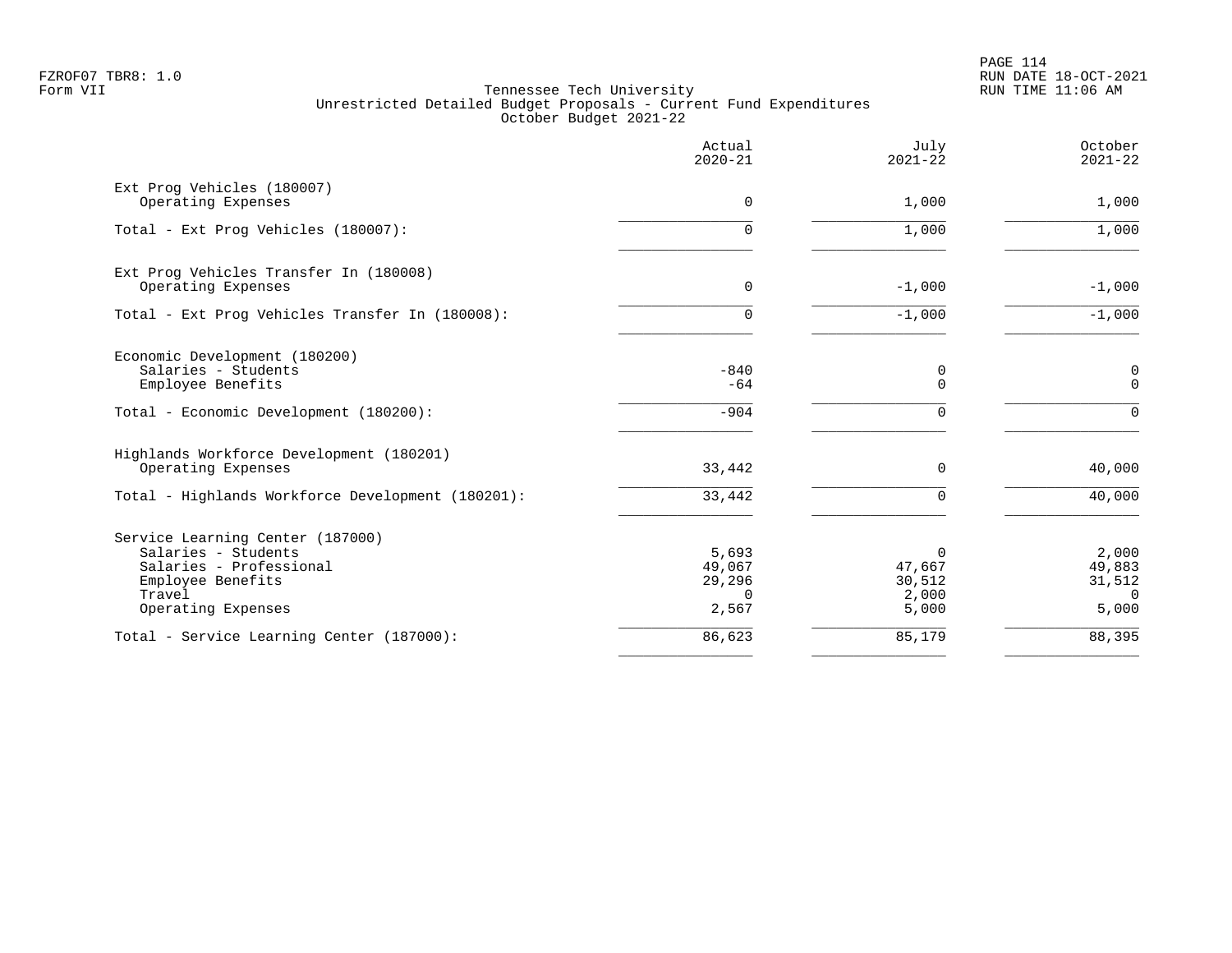PAGE 115 FZROF07 TBR8: 1.0 RUN DATE 18-OCT-2021

|                                                                                                                                                  | Actual<br>$2020 - 21$ | July<br>$2021 - 22$                              | October<br>$2021 - 22$                         |
|--------------------------------------------------------------------------------------------------------------------------------------------------|-----------------------|--------------------------------------------------|------------------------------------------------|
| TBR Spouse Dependent Discount (700000)<br>Employee Benefits                                                                                      | 34,640                | 32,256                                           | 32,256                                         |
| Total - TBR Spouse Dependent Discount (700000):                                                                                                  | 34,640                | 32,256                                           | 32,256                                         |
| TBR Employ Remission PC191 (700001)<br>Employee Benefits                                                                                         | 15,363                | 19,280                                           | 19,280                                         |
| Total - TBR Employ Remission PC191 (700001):                                                                                                     | 15,363                | 19,280                                           | 19,280                                         |
| E and G Data Processing Allocation (700003)<br>Department Revenues                                                                               | 745,312               | 793,520                                          | 878,264                                        |
| Total - E and G Data Processing Allocation (700003):                                                                                             | 745,312               | 793,520                                          | 878, 264                                       |
| E and G Claims Adjustment (700004)<br>Operating Expenses                                                                                         | 13,690                | 17,090                                           | 17,090                                         |
| Total - E and G Claims Adjustment $(700004)$ :                                                                                                   | 13,690                | 17,090                                           | 17,090                                         |
| $E$ and G Support (700005)<br>Salaries - Academic<br>Salaries - Supporting<br>Salaries - Professional<br>Employee Benefits<br>Operating Expenses | 9,475<br>$-11,689$    | 2,435<br>12,465<br>18,231<br>17,882<br>$-18,904$ | 2,435<br>4,210<br>4,752<br>17,882<br>$-18,613$ |
| Total - E and G Support $(700005)$ :                                                                                                             | $-2,214$              | 32,109                                           | 10,666                                         |
|                                                                                                                                                  |                       |                                                  |                                                |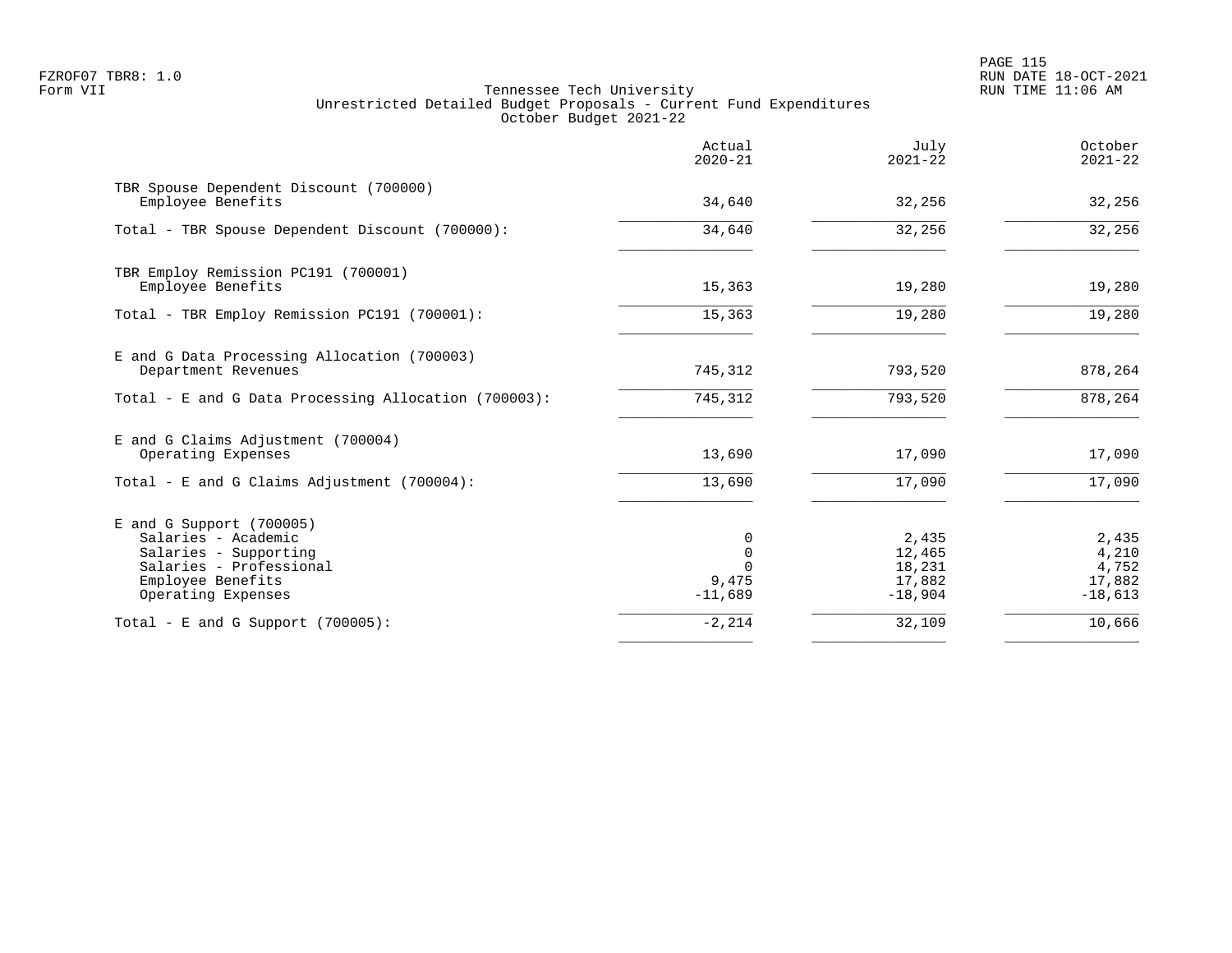PAGE 116 FZROF07 TBR8: 1.0 RUN DATE 18-OCT-2021

# Form VII Tennessee Tech University RUN TIME 11:06 AM Unrestricted Detailed Budget Proposals - Current Fund Expenditures October Budget 2021-22

|                                                                              | Actual<br>$2020 - 21$ | July<br>$2021 - 22$ | October<br>$2021 - 22$ |
|------------------------------------------------------------------------------|-----------------------|---------------------|------------------------|
| E and G Salary Increase Pool (700010)<br>Salaries - Professional             | 0                     | 38,400              | 38,400                 |
| Total - E and G Salary Increase Pool (700010):                               | 0                     | 38,400              | 38,400                 |
| Post Office Allocation (700045)<br>Operating Expenses<br>Department Revenues | $\Omega$<br>1,823     | 970                 | 970<br>0               |
| Total - Post Office Allocation (700045):                                     | 1,823                 | 970                 | 970                    |
| TTU Staff Tuit Maint Reimbursment (700068)<br>Employee Benefits              | 6,516                 | 2,172               | 2,172                  |
| Total - TTU Staff Tuit Maint Reimbursment (700068):                          | 6,516                 | 2,172               | 2,172                  |

Total - Public Service (300):

|       | Salaries - Academic     | 41,662    | 2,435     | 126,617   |
|-------|-------------------------|-----------|-----------|-----------|
|       | Salaries - Supporting   | 242,697   | 246,981   | 256,237   |
|       | Salaries - Students     | 32,712    | 29,960    | 40,160    |
|       | Salaries - Professional | 403,200   | 381,999   | 355,165   |
|       | Employee Benefits       | 356,928   | 345,942   | 417,307   |
|       | Travel                  | 137       | 2,700     | 818       |
|       | Operating Expenses      | 149,140   | 210,672   | 411,463   |
|       | Capital Outlay          | 24,462    |           |           |
|       | Department Revenues     | 747.135   | 793,520   | 878,264   |
|       |                         |           |           |           |
| Total |                         | 1,998,073 | 2,014,209 | 2,486,031 |
|       |                         |           |           |           |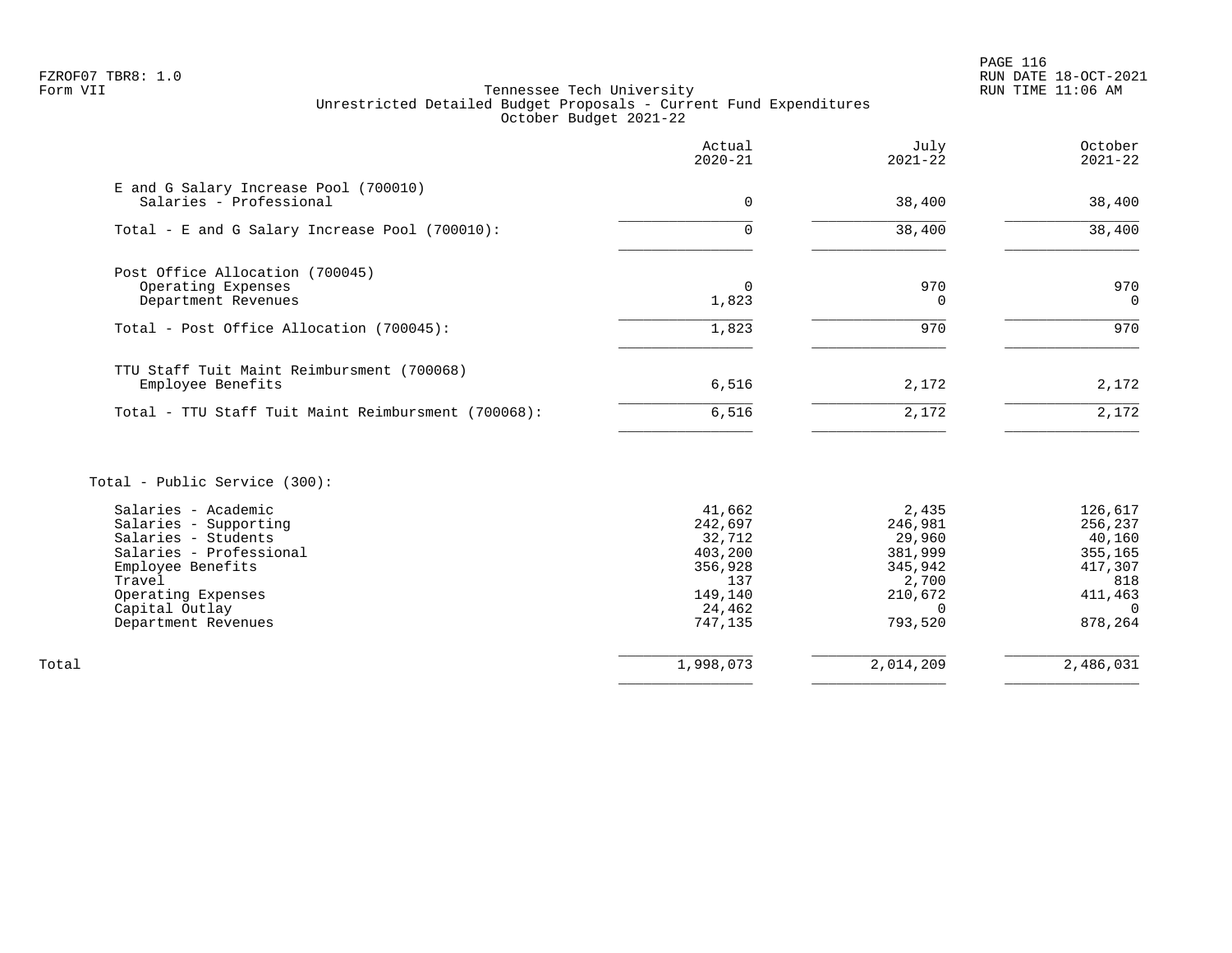PAGE 117 FZROF07 TBR8: 1.0 RUN DATE 18-OCT-2021

|                                                                                                                                                                                             | Actual<br>$2020 - 21$                                                                    | July<br>$2021 - 22$                                                                  | October<br>$2021 - 22$                                                                      |
|---------------------------------------------------------------------------------------------------------------------------------------------------------------------------------------------|------------------------------------------------------------------------------------------|--------------------------------------------------------------------------------------|---------------------------------------------------------------------------------------------|
| Total - Public Service (30):                                                                                                                                                                |                                                                                          |                                                                                      |                                                                                             |
| Salaries - Academic<br>Salaries - Supporting<br>Salaries - Students<br>Salaries - Professional<br>Employee Benefits<br>Travel<br>Operating Expense<br>Capital Outlay<br>Department Revenues | 41,662<br>242,697<br>32,712<br>403,200<br>356,928<br>137<br>149,140<br>24,462<br>747,135 | 2,435<br>246,981<br>29,960<br>381,999<br>345,942<br>2,700<br>210,672<br>0<br>793,520 | 126,617<br>256,237<br>40,160<br>355,165<br>417,307<br>818<br>411,463<br>$\Omega$<br>878,264 |
| Total                                                                                                                                                                                       | 1,998,073                                                                                | 2,014,209                                                                            | 2,486,031                                                                                   |
| Academic Support (35)<br>Academic Support (350)<br>Indirect Cost Office of President (110029)                                                                                               |                                                                                          |                                                                                      |                                                                                             |
| Operating Expenses                                                                                                                                                                          | 127,750                                                                                  | 147,000                                                                              | 166,250                                                                                     |
| Total - Indirect Cost Office of President (110029):                                                                                                                                         | 127,750                                                                                  | 147,000                                                                              | 166,250                                                                                     |
| Testing and Surveys (120006)<br>Operating Expenses                                                                                                                                          | 36,003                                                                                   | 40,400                                                                               | 40,400                                                                                      |
| Total - Testing and Surveys (120006):                                                                                                                                                       | 36,003                                                                                   | 40,400                                                                               | 40,400                                                                                      |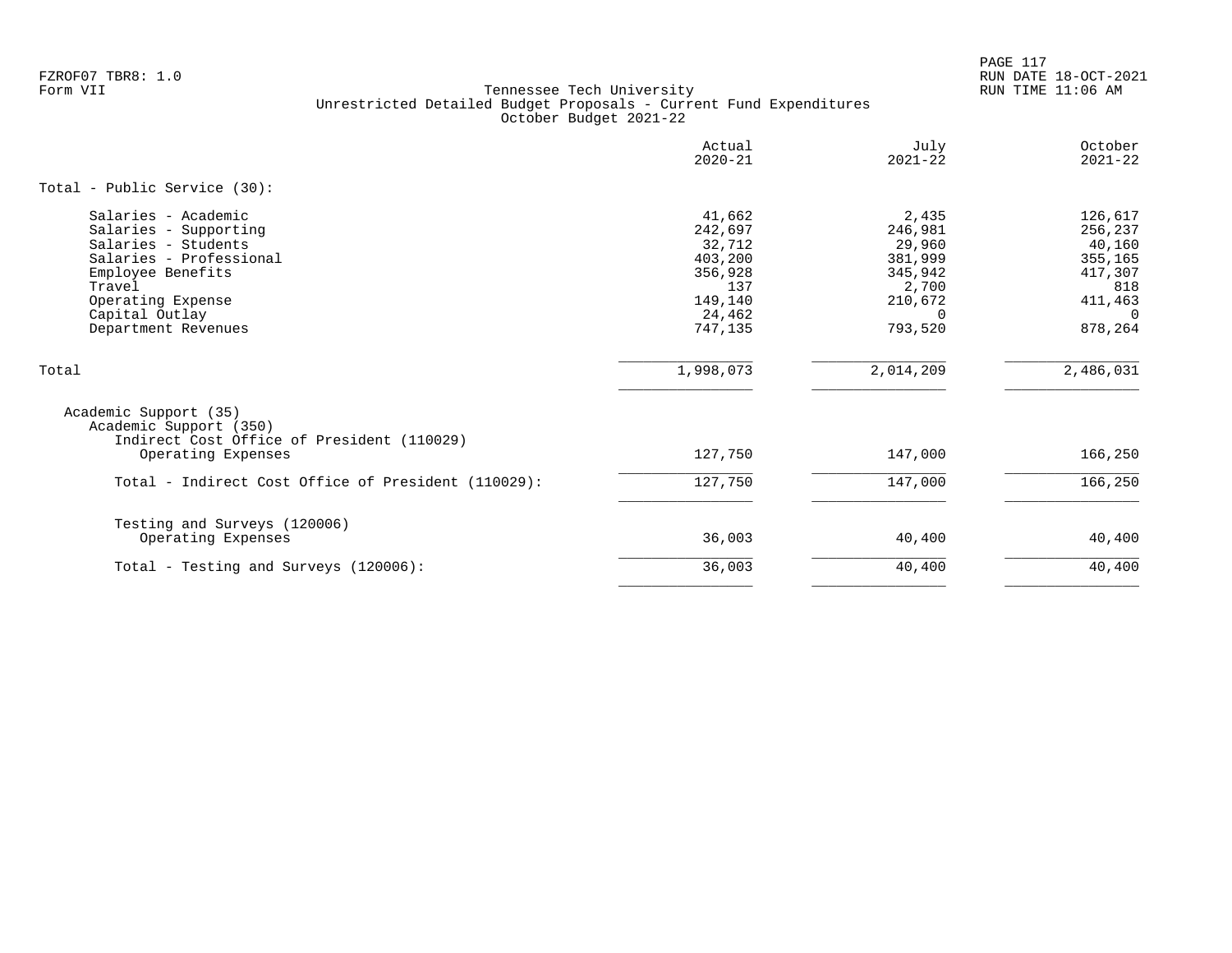| 150<br>$\Omega$<br>240<br>64<br>368<br>35,173<br>35,995 | 7,500<br>11,111<br>61,024<br>79,635 | 7,500<br>11,111<br>$\Omega$<br>$\mathbf 0$<br>$\mathbf 0$<br>175,773<br>194,384 |
|---------------------------------------------------------|-------------------------------------|---------------------------------------------------------------------------------|
|                                                         |                                     |                                                                                 |
|                                                         |                                     |                                                                                 |
|                                                         |                                     |                                                                                 |
|                                                         |                                     |                                                                                 |
|                                                         |                                     |                                                                                 |
|                                                         |                                     |                                                                                 |
|                                                         |                                     |                                                                                 |
|                                                         |                                     |                                                                                 |
|                                                         |                                     |                                                                                 |
| 0                                                       | 22,000                              | 0                                                                               |
| 0                                                       | 22,000                              | 0                                                                               |
|                                                         |                                     |                                                                                 |
|                                                         |                                     | $\mathbf 0$                                                                     |
|                                                         |                                     | $\Omega$                                                                        |
| 255                                                     | 7,740                               | 7,740                                                                           |
|                                                         |                                     | 7,740                                                                           |
|                                                         |                                     |                                                                                 |
|                                                         |                                     |                                                                                 |
| 58,915                                                  | 59,020                              | 59,020                                                                          |
| 58,915                                                  | 59,020                              | 59,020                                                                          |
|                                                         | 9,500<br>2,093<br>11,848            | 7,740                                                                           |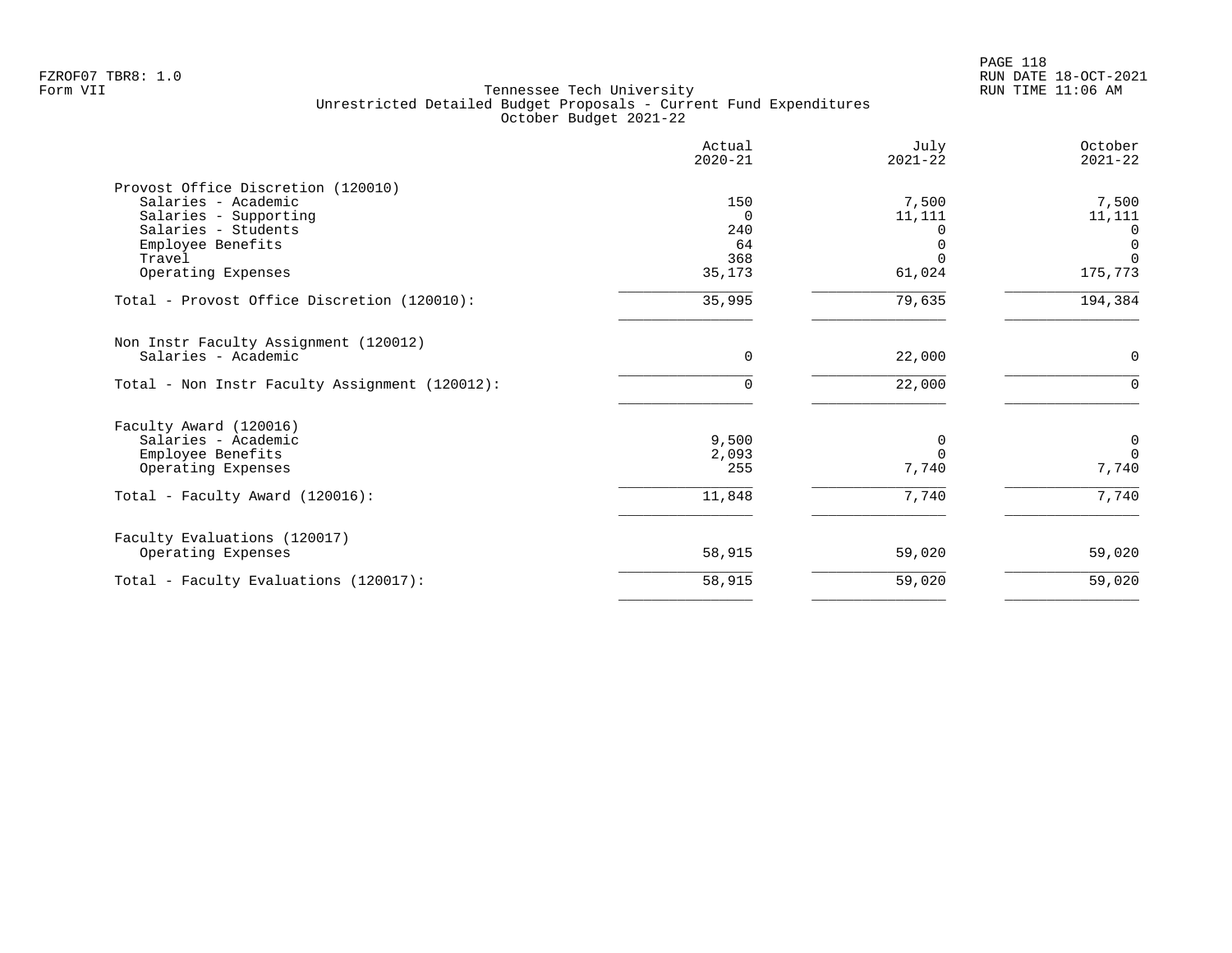PAGE 119 FZROF07 TBR8: 1.0 RUN DATE 18-OCT-2021

|                                                                                  | Actual<br>$2020 - 21$       | July<br>$2021 - 22$        | October<br>$2021 - 22$          |
|----------------------------------------------------------------------------------|-----------------------------|----------------------------|---------------------------------|
| Provost Surplus Non Instruction (120021)<br>Operating Expenses                   | $\overline{0}$              | 1                          |                                 |
| Total - Provost Surplus Non Instruction (120021):                                | $\Omega$                    |                            |                                 |
| LSP-Provost & AA (120030)<br>Operating Expenses                                  | 0                           | $\Omega$                   | 16,762                          |
|                                                                                  |                             |                            |                                 |
| Total - LSP-Provost & AA $(120030)$ :                                            | $\Omega$                    |                            | 16,762                          |
| OA Fee-Provost & AA (120031)<br>Salaries - Administrative<br>Salaries - Academic | 26,161<br>13,483            | 130,000<br>$\Omega$        | 66,743<br>$\Omega$              |
| Salaries - Professional<br>Employee Benefits<br>Operating Expenses               | 125,706<br>74,041<br>89,549 | 95,228<br>84,830<br>64,729 | 140,111<br>108,804<br>1,013,106 |
| Total - OA Fee-Provost & AA (120031):                                            | 328,940                     | 374,787                    | 1,328,764                       |
| Office of Senior Associate Provost (121700)                                      |                             |                            |                                 |
| Salaries - Administrative                                                        | 336,295                     | 333,395                    | 346,695                         |
| Salaries - Supporting                                                            | 1,296                       | 27,296                     | 27,296                          |
| Salaries - Professional                                                          | 108,199                     | 105,399                    | 109,399                         |
| Employee Benefits                                                                | 131,985                     | 140,369                    | 150,369                         |
| Travel                                                                           | $\cap$                      | 1,820                      | 1,820                           |
| Operating Expenses                                                               | 6,717                       | 6,600                      | 6,600                           |
| Total - Office of Senior Associate Provost (121700):                             | 584,492                     | 614,879                    | 642,179                         |
|                                                                                  |                             |                            |                                 |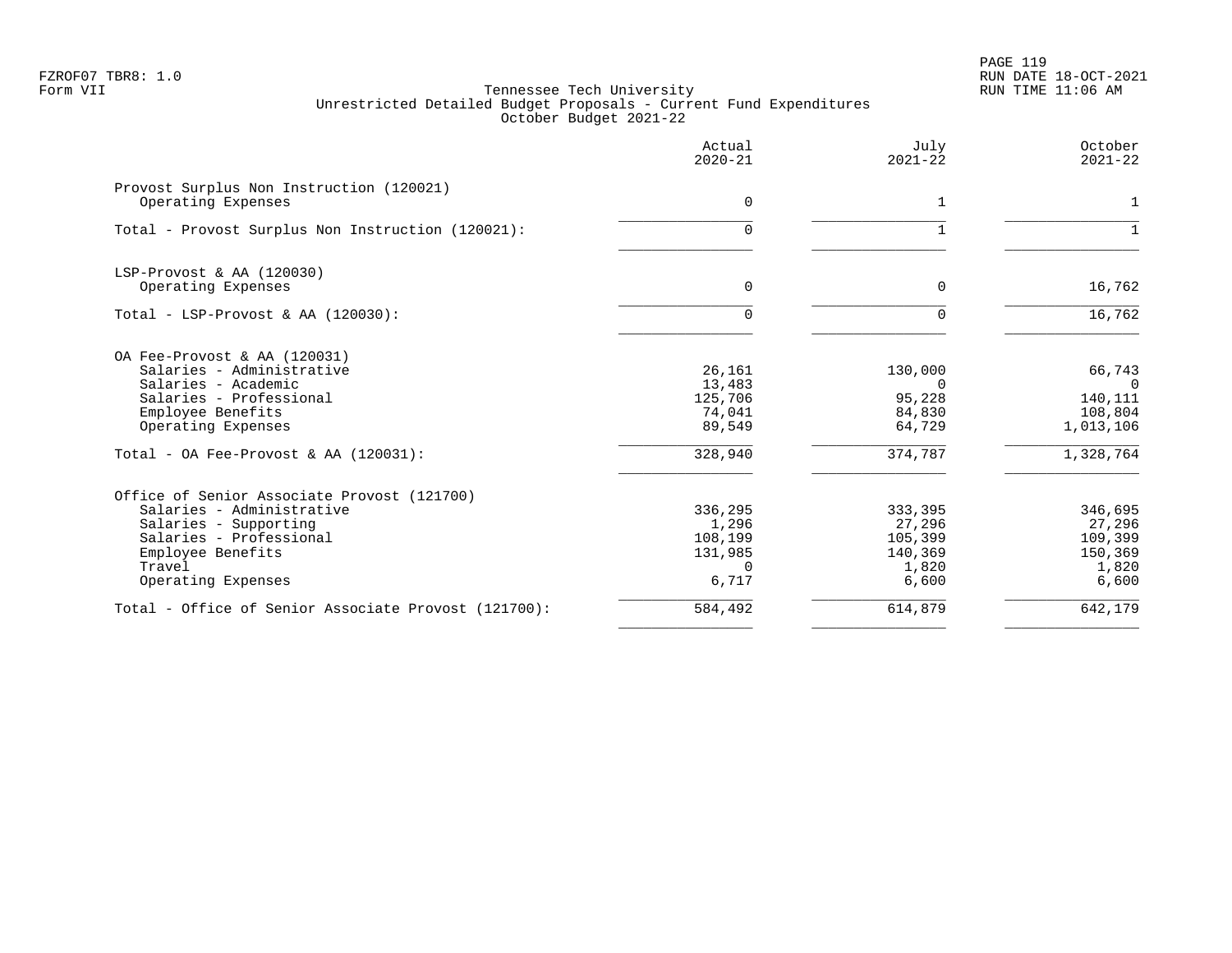PAGE 120 FZROF07 TBR8: 1.0 RUN DATE 18-OCT-2021

|                                                                                                                                                                                                                            | Actual<br>$2020 - 21$                                                            | July<br>$2021 - 22$                                                   | October<br>$2021 - 22$                                                     |
|----------------------------------------------------------------------------------------------------------------------------------------------------------------------------------------------------------------------------|----------------------------------------------------------------------------------|-----------------------------------------------------------------------|----------------------------------------------------------------------------|
| Center for Teaching & Learning Exc (121740)<br>Salaries - Academic<br>Salaries - Supporting<br>Salaries - Professional<br>Employee Benefits<br>Travel                                                                      | 17,408<br>7,509<br>164,233<br>58,033<br>794                                      | $\Omega$<br>7,134<br>230,153<br>59,843<br>4,186                       | $\mathbf{0}$<br>7,469<br>241,635<br>80,843<br>2,186                        |
| Operating Expenses                                                                                                                                                                                                         | 13,258                                                                           | 6,244                                                                 | 14,441                                                                     |
| Total - Center for Teaching & Learning Exc (121740):                                                                                                                                                                       | 261,235                                                                          | 307,560                                                               | 346,574                                                                    |
| Craft Center Admin (121760)<br>Salaries - Academic<br>Salaries - Supporting<br>Salaries - Students<br>Salaries - Professional<br>Employee Benefits<br>Travel<br>Operating Expenses<br>Total - Craft Center Admin (121760): | $\Omega$<br>31,713<br>$\Omega$<br>83,583<br>44,526<br>3,248<br>50,209<br>213,279 | 0<br>25,784<br>10,870<br>48,492<br>71,701<br>672<br>71,631<br>229,150 | 10,000<br>26,539<br>10,870<br>50,402<br>71,701<br>672<br>61,883<br>232,067 |
| Match Enrollment Management (121815)<br>Operating Expenses                                                                                                                                                                 | 6,565                                                                            | $\mathbf 0$                                                           | 5,435                                                                      |
| Total - Match Enrollment Management (121815):                                                                                                                                                                              | 6,565                                                                            | $\mathbf 0$                                                           | 5,435                                                                      |
| Federal College Work Study Program (122001)<br>Salaries - Students                                                                                                                                                         | 21,970                                                                           | 27,260                                                                | 27,260                                                                     |
| Total - Federal College Work Study Program (122001):                                                                                                                                                                       | 21,970                                                                           | 27,260                                                                | 27,260                                                                     |
|                                                                                                                                                                                                                            |                                                                                  |                                                                       |                                                                            |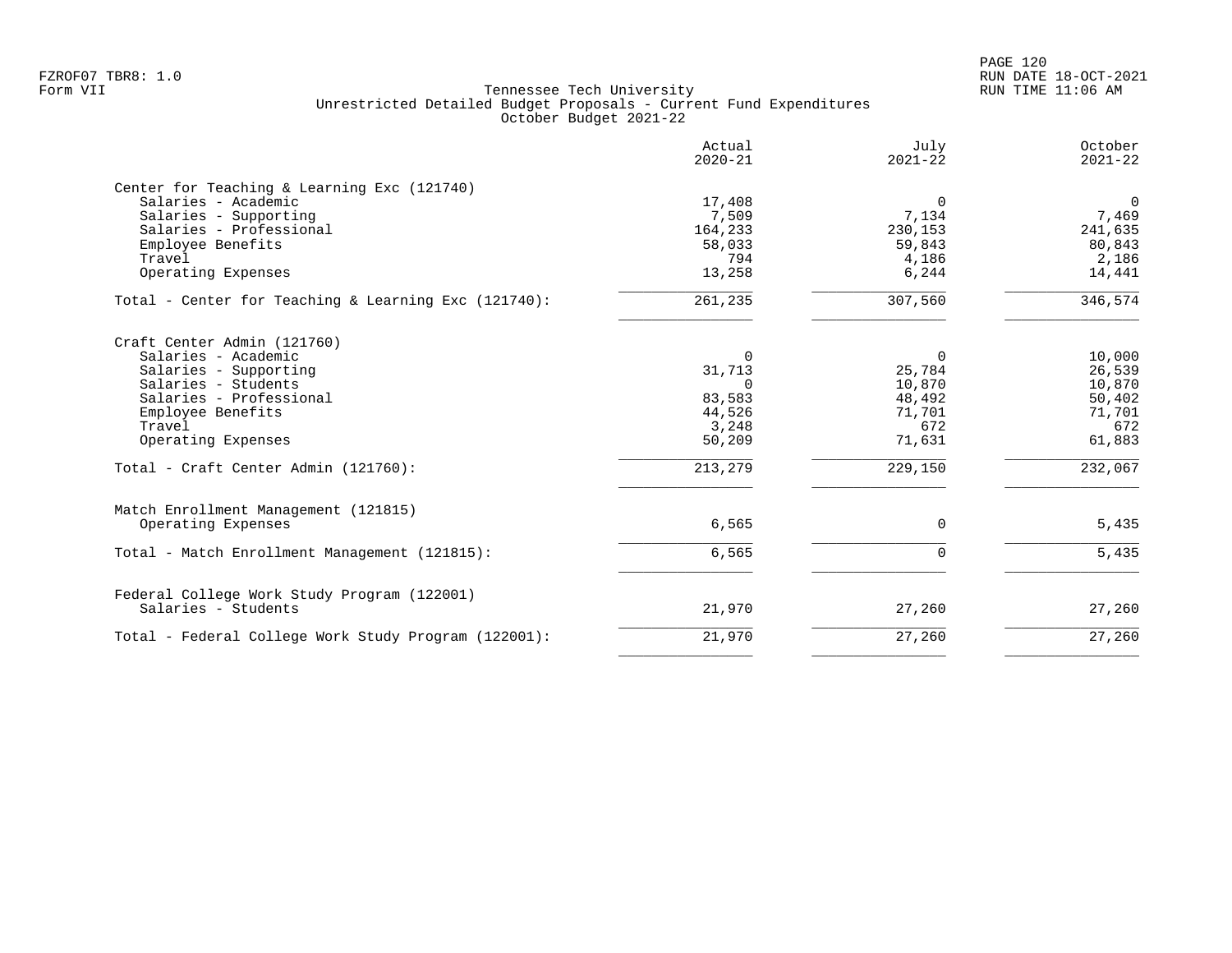PAGE 121 FZROF07 TBR8: 1.0 RUN DATE 18-OCT-2021

|                                                           | Actual<br>$2020 - 21$ | July<br>$2021 - 22$ | October<br>$2021 - 22$ |
|-----------------------------------------------------------|-----------------------|---------------------|------------------------|
| Exchange BA ENG Course Fee (123704)<br>Operating Expenses | $\Omega$              | 2,500               | 2,500                  |
| Total - Exchange BA ENG Course Fee (123704):              | $\Omega$              | 2,500               | 2,500                  |
| Library Administration (124000)                           |                       |                     |                        |
| Salaries - Administrative                                 | 145,155               | 143,755             | 148,155                |
| Salaries - Supporting                                     | 74,499                | 71,499              | 74,055                 |
| Employee Benefits                                         | 69,939                | 74,035              | 79,035                 |
| Travel                                                    | $\Omega$              | 1,750               | 1,750                  |
| Total - Library Administration (124000):                  | 289,593               | 291,039             | 302,995                |
| Library Operating (124001)                                |                       |                     |                        |
| Salaries - Academic                                       | 553,202               | 544,552             | 536,354                |
| Salaries - Supporting                                     | 295,808               | 282,802             | 293,846                |
| Salaries - Students                                       | 40,155                | 65,907              | 65,907                 |
| Salaries - Professional                                   | 110,326               | 107,426             | 111,635                |
| Employee Benefits<br>Travel                               | 392,773<br>47         | 402,540<br>343      | 388,899<br>343         |
| Operating Expenses                                        | 251,535               | 167,099             | 250,414                |
| Department Revenues                                       | $-88,564$             | 0                   | $-73, 273$             |
| Total - Library Operating (124001):                       | 1,555,282             | 1,570,669           | 1,574,125              |
| Library Scantron (124003)                                 |                       |                     |                        |
| Operating Expenses                                        | 4,761                 | 0                   | 0                      |
| Department Revenues                                       | $-702$                | $\mathbf 0$         | $\mathbf 0$            |
| Total - Library Scantron (124003):                        | 4,059                 | $\Omega$            | $\mathbf 0$            |
|                                                           |                       |                     |                        |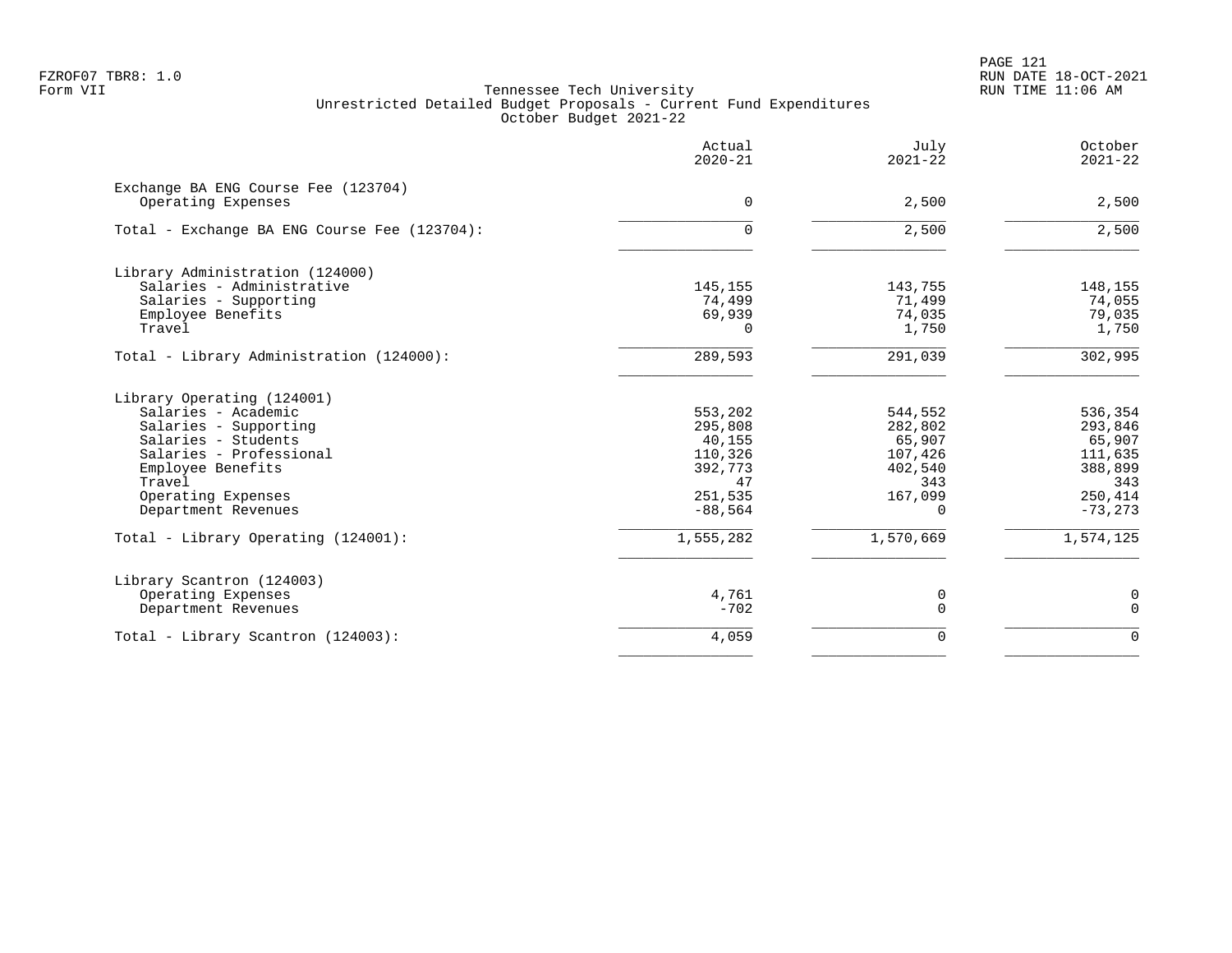|                                                                                | Actual<br>$2020 - 21$ | July<br>$2021 - 22$ | October<br>$2021 - 22$ |
|--------------------------------------------------------------------------------|-----------------------|---------------------|------------------------|
| Library Copying (124004)<br>Operating Expenses                                 | 931                   | 75                  | 75                     |
| Total - Library Copying (124004):                                              | 931                   | 75                  | 75                     |
| Library Books and Periodicals (124008)<br>Operating Expenses<br>Capital Outlay | 578,554<br>79,798     | 389,249<br>220,000  | 389,249<br>220,000     |
| Total - Library Books and Periodicals (124008):                                | 658,352               | 609,249             | 609, 249               |
| Library Record Retention (124010)<br>Operating Expenses                        | 4,219                 | 20,000              | 20,000                 |
| Total - Library Record Retention (124010):                                     | 4,219                 | 20,000              | 20,000                 |
| LSP-Dean Library (124017)<br>Operating Expenses                                | 0                     | $\Omega$            | 100,000                |
| Total - LSP-Dean Library (124017):                                             | $\Omega$              | $\Omega$            | 100,000                |
| Testing & Learning Center - Library (124018)<br>Operating Expenses             | 4,066                 | 0                   | 3,485                  |
| Total - Testing & Learning Center - Library (124018):                          | 4,066                 | $\Omega$            | 3,485                  |
|                                                                                |                       |                     |                        |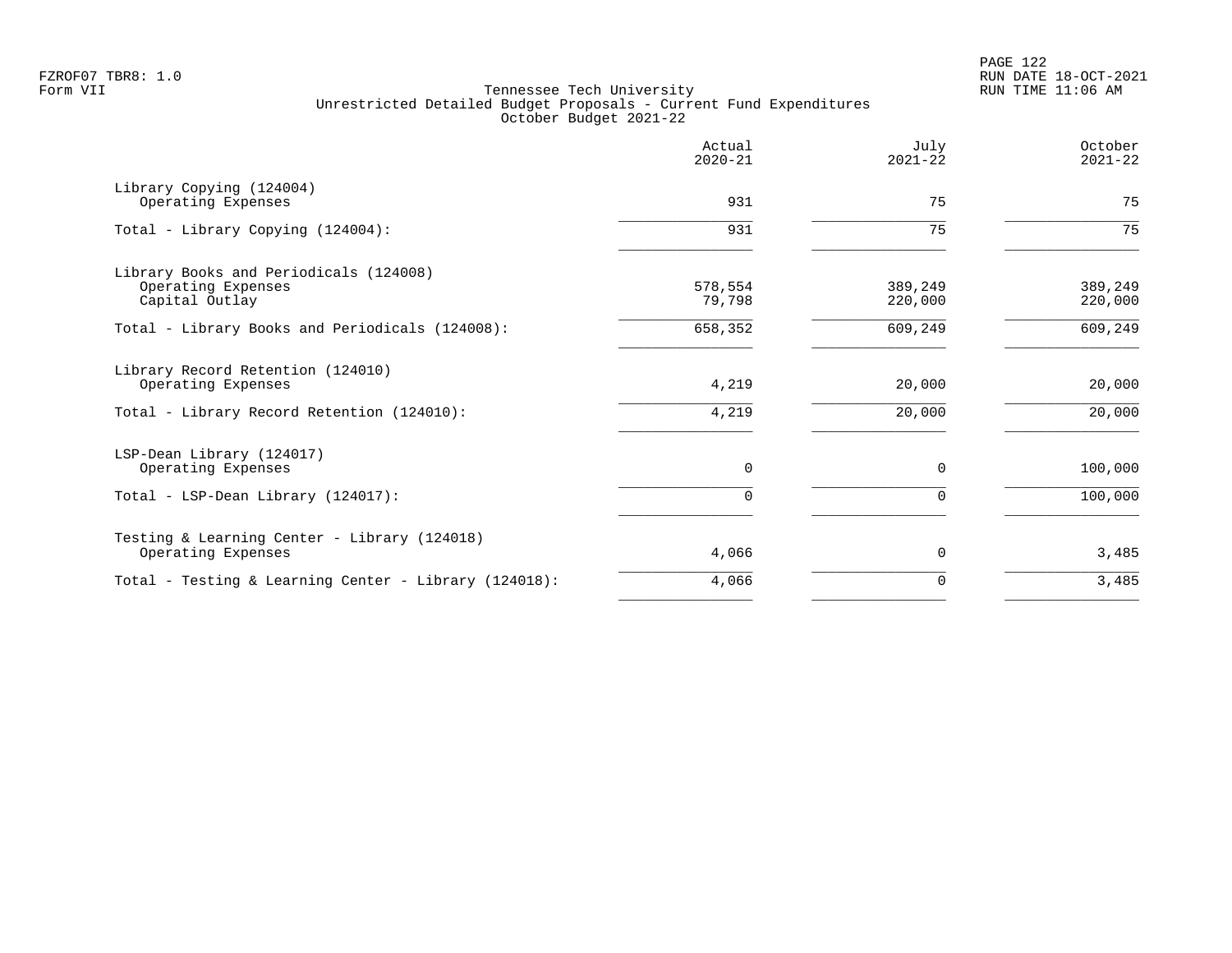|                                                       | Actual<br>$2020 - 21$ | July<br>$2021 - 22$ | October<br>$2021 - 22$ |
|-------------------------------------------------------|-----------------------|---------------------|------------------------|
| Dean of Arts and Science Office (130000)              |                       |                     |                        |
| Salaries - Administrative                             | 178,775               | 177,275             | 183,075                |
| Salaries - Supporting                                 | 85,795                | 79,895              | 81,492                 |
| Salaries - Professional                               | 117,237               | 113,186             | 117,770                |
| Employee Benefits                                     | 117,480               | 122,280             | 152,280                |
| Travel                                                | 2,140                 | $\Omega$            | 35,000                 |
| Operating Expenses                                    | 117,427               | 25,000              | 239,505                |
| Total - Dean of Arts and Science Office (130000):     | 618,854               | 517,636             | 809,122                |
| Match Arts & Sciences (130015)                        |                       |                     |                        |
| Operating Expenses                                    | 0                     | $\mathbf 0$         | 7,500                  |
| Total - Match Arts & Sciences (130015):               | $\Omega$              | $\Omega$            | 7,500                  |
| Art&Sci Fixed Rate Contract Balance (130033)          |                       |                     |                        |
| Operating Expenses                                    | $\Omega$              | $\Omega$            | 311                    |
| Total - Art&Sci Fixed Rate Contract Balance (130033): | $\Omega$              | $\Omega$            | 311                    |
| Arts and Sci Vehicles (131003)                        |                       |                     |                        |
| Operating Expenses                                    | 2,180                 | 3,860               | 3,860                  |
| Total - Arts and Sci Vehicles (131003):               | 2,180                 | 3,860               | 3,860                  |
| Arts and Sci Vehicles Revenue (131004)                |                       |                     |                        |
| Travel                                                | $-4,210$              | $\Omega$            | $\Omega$               |
| Department Revenues                                   | $\Omega$              | $-13,860$           | $-13,860$              |
| Total - Arts and Sci Vehicles Revenue (131004):       | $-4,210$              | $-13,860$           | $-13,860$              |
|                                                       |                       |                     |                        |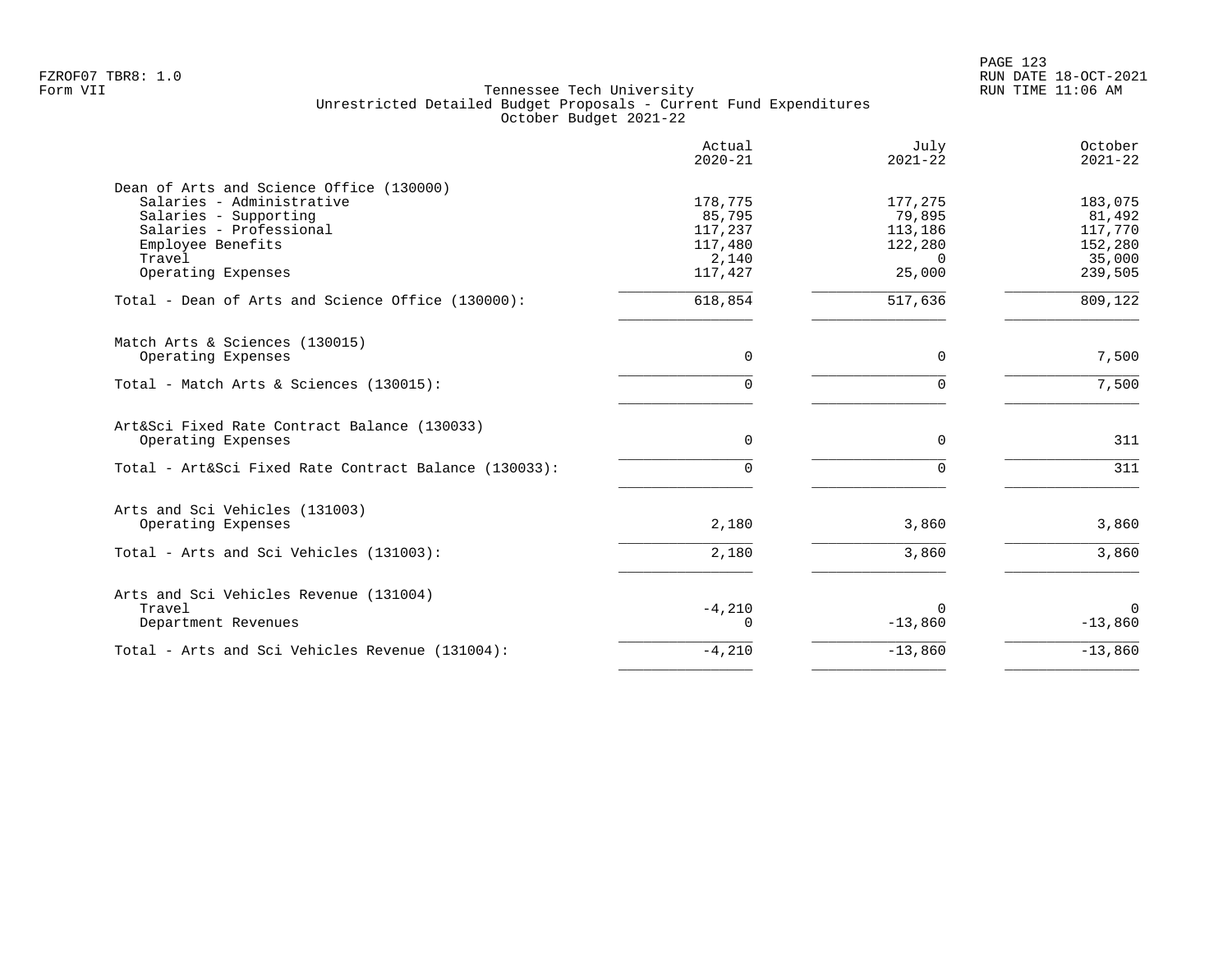PAGE 124 FZROF07 TBR8: 1.0 RUN DATE 18-OCT-2021

|                                                     | Actual<br>$2020 - 21$ | July<br>$2021 - 22$ | October<br>$2021 - 22$ |
|-----------------------------------------------------|-----------------------|---------------------|------------------------|
| Match Biology (131005)                              |                       |                     |                        |
| Salaries - Academic<br>Employee Benefits            | 16,500<br>5,843       | 0<br>$\Omega$       | $\mathbf 0$<br>1,132   |
| Total - Match Biology (131005):                     | 22,343                | $\Omega$            | 1,132                  |
| Dean of Engineering Admin Office (137000)           |                       |                     |                        |
| Salaries - Administrative                           | 231,500               | 230,000             | 240,000                |
| Salaries - Supporting<br>Salaries - Students        | 12,738<br>5,889       | 11,764<br>$\Omega$  | 41,389<br>$\Omega$     |
| Salaries - Professional                             | 647,614               | 653,150             | 791,877                |
| Employee Benefits                                   | 242,934               | 248,380             | 327,808                |
| Travel                                              | 1,812                 | $\Omega$            | $\Omega$               |
| Operating Expenses                                  | 437,617               | 14,172              | 46,631                 |
| Capital Outlay                                      | 128,463               | 0                   | 11,239                 |
| Total - Dean of Engineering Admin Office (137000):  | 1,708,567             | 1,157,466           | 1,458,944              |
| Engineering Admin Vehicles (137006)                 |                       |                     |                        |
| Travel                                              | $-2,138$              | 0                   | $-47$                  |
| Operating Expenses                                  | 609                   | $\Omega$            | 47                     |
| Total - Engineering Admin Vehicles (137006):        | $-1,529$              | $\Omega$            | $\Omega$               |
| Engr Fixed Rate Contract Balances (137033)          |                       |                     |                        |
| Operating Expenses                                  | 0                     | 0                   | 4,043                  |
| Total - Engr Fixed Rate Contract Balances (137033): | $\Omega$              | $\Omega$            | 4,043                  |
|                                                     |                       |                     |                        |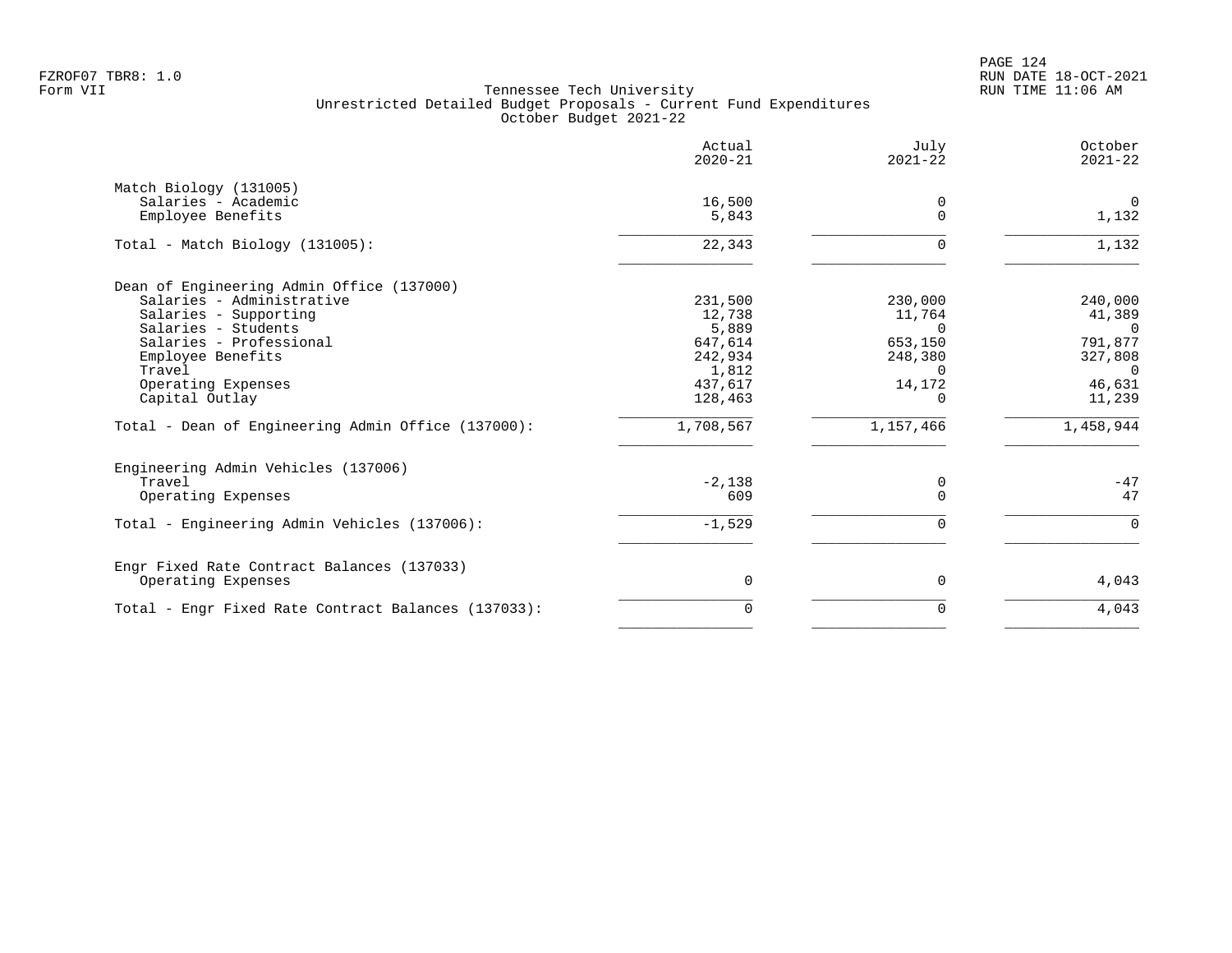|                                                      | Actual<br>$2020 - 21$ | July<br>$2021 - 22$ | October<br>$2021 - 22$ |
|------------------------------------------------------|-----------------------|---------------------|------------------------|
| Dean College of Interdiscp Studies (139300)          |                       |                     |                        |
| Salaries - Administrative                            | 134,800               | 133,300             | 142,410                |
| Salaries - Supporting                                | 71,940                | 69,260              | 72,534                 |
| Salaries - Professional                              | 73,333                | 71,933              | 73,238                 |
| Employee Benefits                                    | 99,891                | 113,983             | 113,983                |
| Travel                                               | $\Omega$              | 8,970               | 8,970                  |
| Operating Expenses                                   | 16,637                | 21,604              | 23,075                 |
| Total - Dean College of Interdiscp Studies (139300): | 396,601               | 419,050             | 434,210                |
| Dean IDS Strategic Initiatives (139327)              |                       |                     |                        |
| Operating Expenses                                   | 6,416                 | 0                   | 20,000                 |
| Capital Outlay                                       | 11,799                | $\mathbf 0$         | 0                      |
| Total - Dean IDS Strategic Initiatives (139327):     | 18,215                | $\Omega$            | 20,000                 |
| Water Ctr Vehicle (139401)                           |                       |                     |                        |
| Operating Expenses                                   | 8,065                 | 13,000              | 13,000                 |
| Total - Water Ctr Vehicle (139401):                  | 8,065                 | 13,000              | 13,000                 |
| Water Ctr Vehicle Transfer In (139402)               |                       |                     |                        |
| Travel                                               | $-25,909$             | $\Omega$            | $\Omega$               |
| Operating Expenses                                   | O                     | $-13,000$           | $-13,000$              |
| Total - Water Ctr Vehicle Transfer In (139402):      | $-25,909$             | $-13,000$           | $-13,000$              |
|                                                      |                       |                     |                        |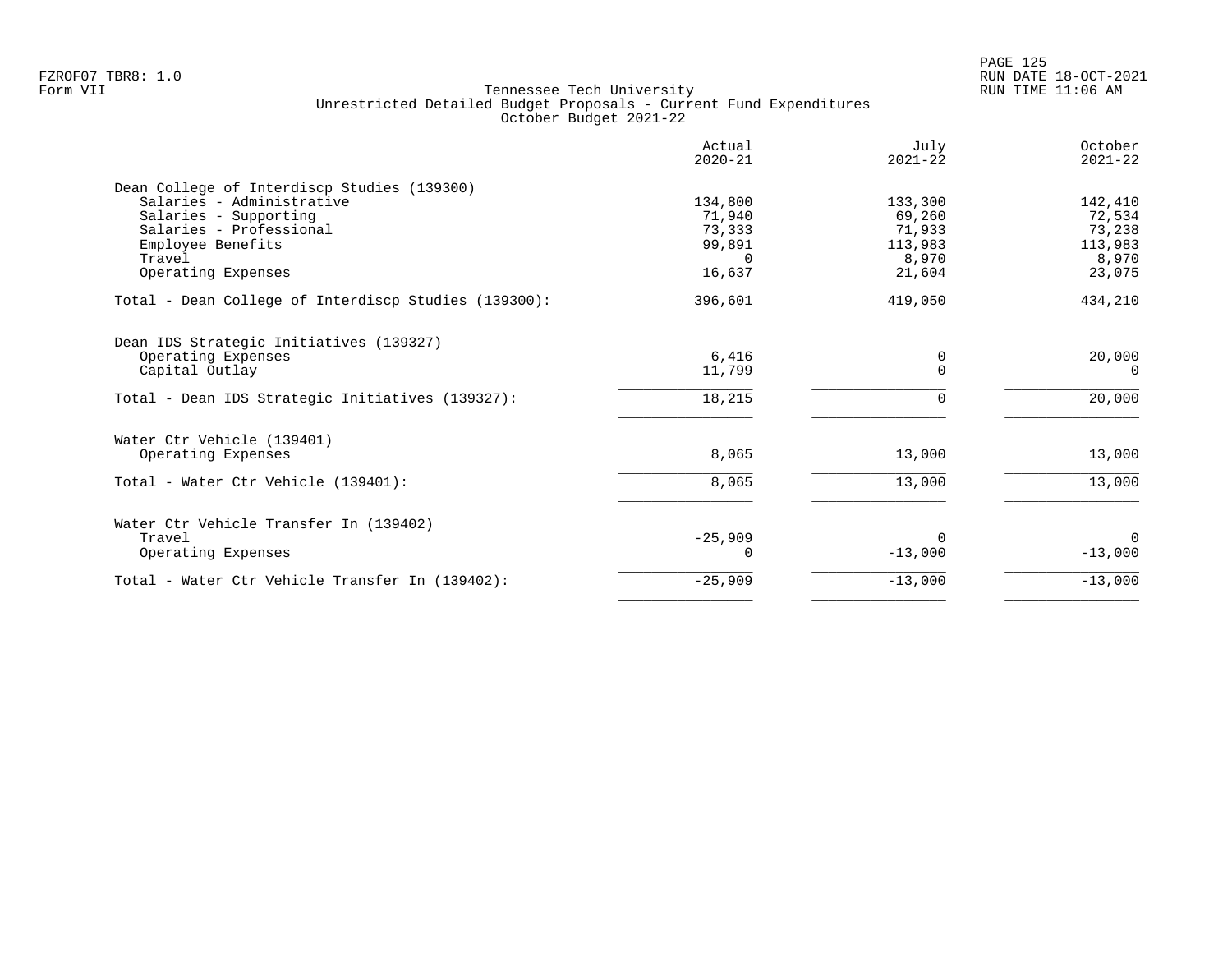|                                                     | Actual<br>$2020 - 21$ | July<br>$2021 - 22$        | October<br>$2021 - 22$     |
|-----------------------------------------------------|-----------------------|----------------------------|----------------------------|
| Dean College Of Business (140000)                   |                       |                            |                            |
| Salaries - Administrative                           | 221,683               | 220,283                    | 226,783                    |
| Salaries - Supporting                               | 82,221                | 73,588                     | 76,181                     |
| Salaries - Professional                             | 302,253               | 313,617                    | 326,489                    |
| Employee Benefits                                   | 172,260               | 186,328                    | 201,328                    |
| Travel                                              | 989                   | $\Omega$                   | $\Omega$                   |
| Operating Expenses                                  | 9,564                 | 9,088                      | 9,088                      |
| Total - Dean College Of Business (140000):          | 788,970               | 802,904                    | 839,869                    |
| Business Copying (140006)                           |                       |                            |                            |
| Operating Expenses                                  | 1,976                 | 4,220                      | 4,220                      |
| Total - Business Copying (140006):                  | 1,976                 | 4,220                      | 4,220                      |
| Bus Copying Transfer In (140007)                    |                       |                            |                            |
| Operating Expenses                                  | $-378$                | $\Omega$                   | $\overline{0}$             |
| Department Revenues                                 | $-4$                  | $-4,220$                   | $-4,220$                   |
| Total - Bus Copying Transfer In (140007):           | $-382$                | $-4,220$                   | $-4,220$                   |
| Busi Fixed Rate Contract Balances (140032)          |                       |                            |                            |
| Salaries - Academic                                 | 333                   |                            |                            |
|                                                     |                       | 0                          | $\mathbf 0$                |
| Salaries - Supporting                               | 6,437                 | $\mathbf 0$<br>$\mathbf 0$ | $\mathbf 0$<br>$\mathbf 0$ |
| Salaries - Students                                 | 2,764<br>49,774       | $\Omega$                   | $\Omega$                   |
| Salaries - Professional<br>Employee Benefits        | 11,752                | 5,000                      | 5,000                      |
|                                                     |                       |                            | 82,785                     |
| Operating Expenses                                  | $-3,545$              | 0                          |                            |
| Total - Busi Fixed Rate Contract Balances (140032): | 67,515                | 5,000                      | 87,785                     |
|                                                     |                       |                            |                            |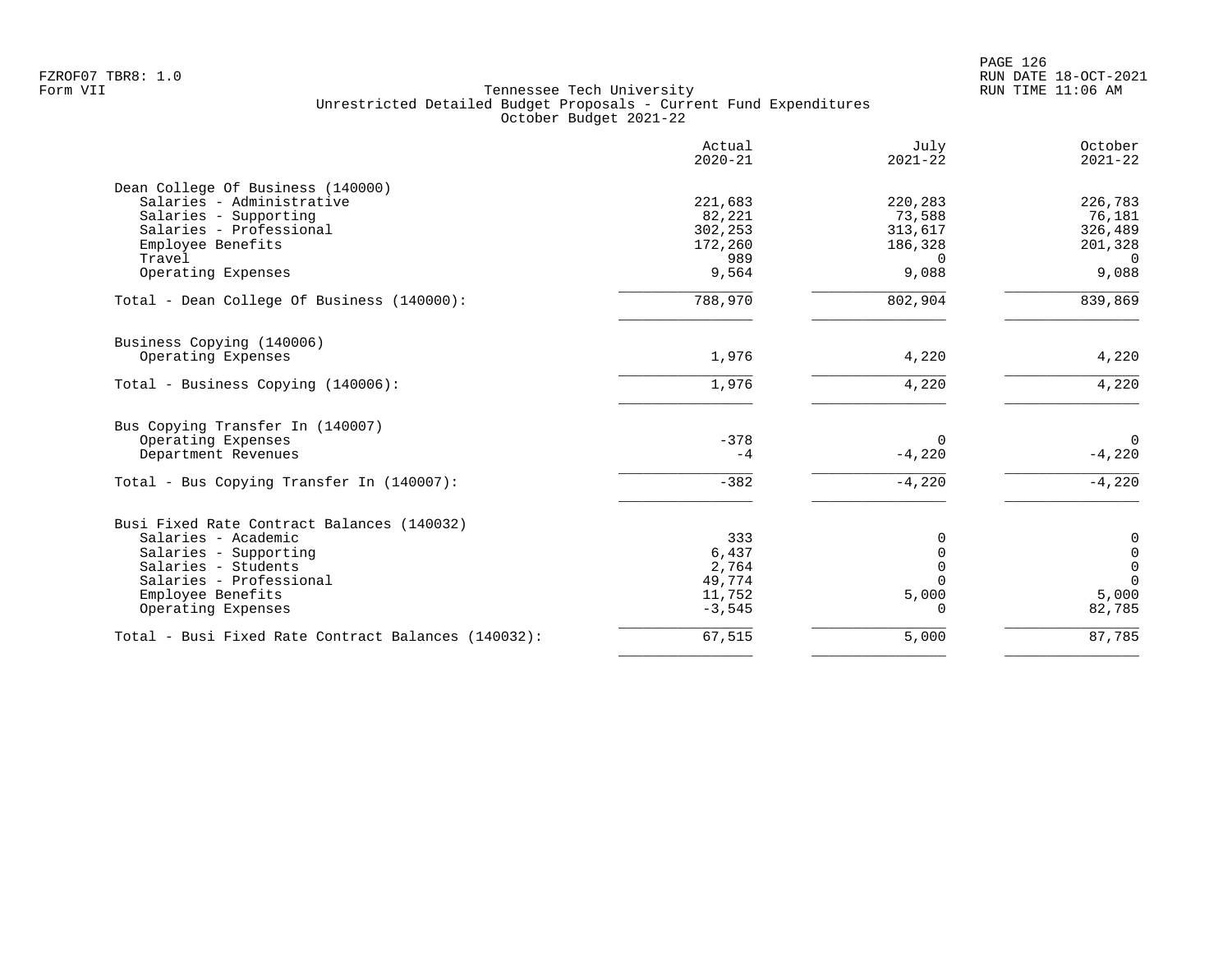|                                                       | Actual<br>$2020 - 21$ | July<br>$2021 - 22$ | October<br>$2021 - 22$ |
|-------------------------------------------------------|-----------------------|---------------------|------------------------|
| Dean of College of Education Office (150000)          |                       |                     |                        |
| Salaries - Administrative                             | 169,808               | 168,408             | 177,908                |
| Salaries - Supporting                                 | 100,611               | 98,417              | 107,199                |
| Salaries - Professional                               | 160,987               | 156,884             | 164,573                |
| Employee Benefits                                     | 129,346               | 162,968             | 177,968                |
| Travel                                                | $\Omega$              | 1,226               | 20,125                 |
| Operating Expenses                                    | 12,257                | 18,507              | 35,025                 |
| Total - Dean of College of Education Office (150000): | 573,009               | 606,410             | 682,798                |
| Match Dean College of Education (150015)              |                       |                     |                        |
| Operating Expenses                                    | 3,942                 | 0                   | 2,858                  |
| Total - Match Dean College of Education (150015):     | 3,942                 | $\Omega$            | 2,858                  |
| Dean Educ Revenues (150026)                           |                       |                     |                        |
| Operating Expenses                                    | $\Omega$              | $\Omega$            | 849                    |
| Total - Dean Educ Revenues (150026):                  | 0                     | $\Omega$            | 849                    |
|                                                       |                       |                     |                        |
| Educ Fixed Rate Contract Balances (150032)            |                       |                     |                        |
| Salaries - Students                                   | 436                   | <sup>0</sup>        | $\mathbf 0$            |
| Employee Benefits                                     | 25                    | $\Omega$            | $\Omega$               |
| Operating Expenses                                    | 1,458                 |                     | 6,291                  |
| Total - Educ Fixed Rate Contract Balances (150032):   | 1,919                 | 0                   | 6,291                  |
|                                                       |                       |                     |                        |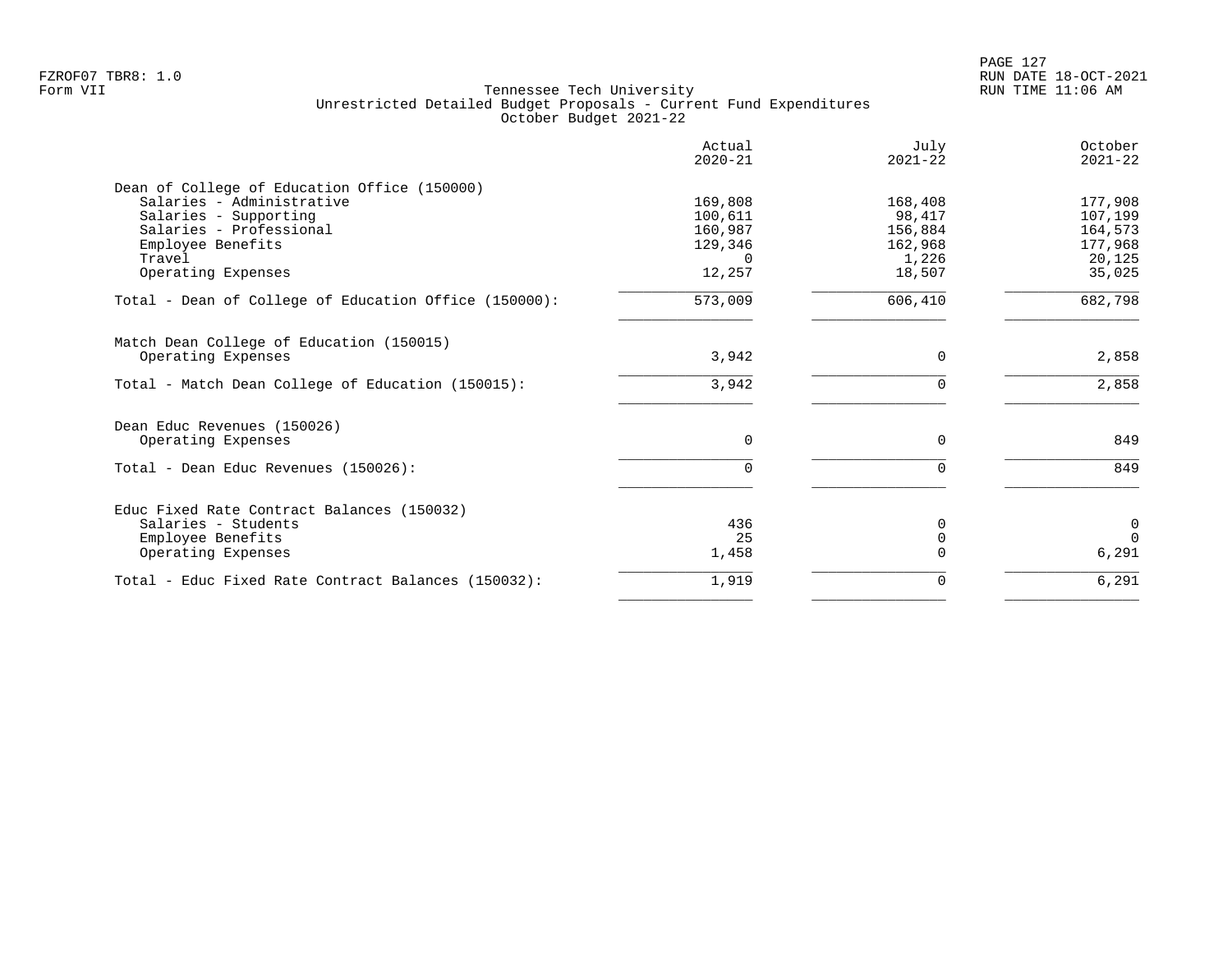PAGE 128 FZROF07 TBR8: 1.0 RUN DATE 18-OCT-2021

|                                                       | Actual<br>$2020 - 21$ | July<br>$2021 - 22$ | October<br>$2021 - 22$ |
|-------------------------------------------------------|-----------------------|---------------------|------------------------|
| Matching Curriculum Instruction (153005)              |                       |                     |                        |
| Salaries - Academic                                   | 7,869                 | 423                 | 424                    |
| Employee Benefits                                     | 3,162                 | $\Omega$            | 122                    |
| Operating Expenses                                    | 90                    | $\Omega$            | 17,159                 |
| Total - Matching Curriculum Instruction (153005):     | 11,121                | 423                 | 17,705                 |
| Col of Education Student Success Ct (153058)          |                       |                     |                        |
| Salaries - Supporting                                 | 26,774                | 25,274              | 26,474                 |
| Salaries - Students                                   | 2,010                 | $\Omega$            | 3,500                  |
| Salaries - Professional                               | 166,189               | 160,864             | 170,862                |
| Employee Benefits                                     | 92,096                | 108,333             | 108,333                |
| Operating Expenses                                    | 7,889                 | 10,095              | 6,595                  |
| Total - Col of Education Student Success Ct (153058): | 294,958               | 304,566             | 315,764                |
| Child Development Lab (153400)                        |                       |                     |                        |
| Salaries - Supporting                                 | 222,034               | 186,526             | 187,739                |
| Salaries - Students                                   | 72,662                | 17,586              | 11,586                 |
| Salaries - Professional                               | 236,173               | 242,588             | 243,876                |
| Employee Benefits                                     | 176,161               | 220,530             | 217,577                |
| Operating Expenses                                    | 67,403                | 26,410              | 18,475                 |
| Total - Child Development Lab (153400):               | 774,433               | 693,640             | 679,253                |
| UC Joan Derryberry Art Gallery (155003)               |                       |                     |                        |
| Operating Expenses                                    | 1,678                 | 1,810               | 1,810                  |
| Total - UC Joan Derryberry Art Gallery (155003):      | 1,678                 | 1,810               | 1,810                  |
|                                                       |                       |                     |                        |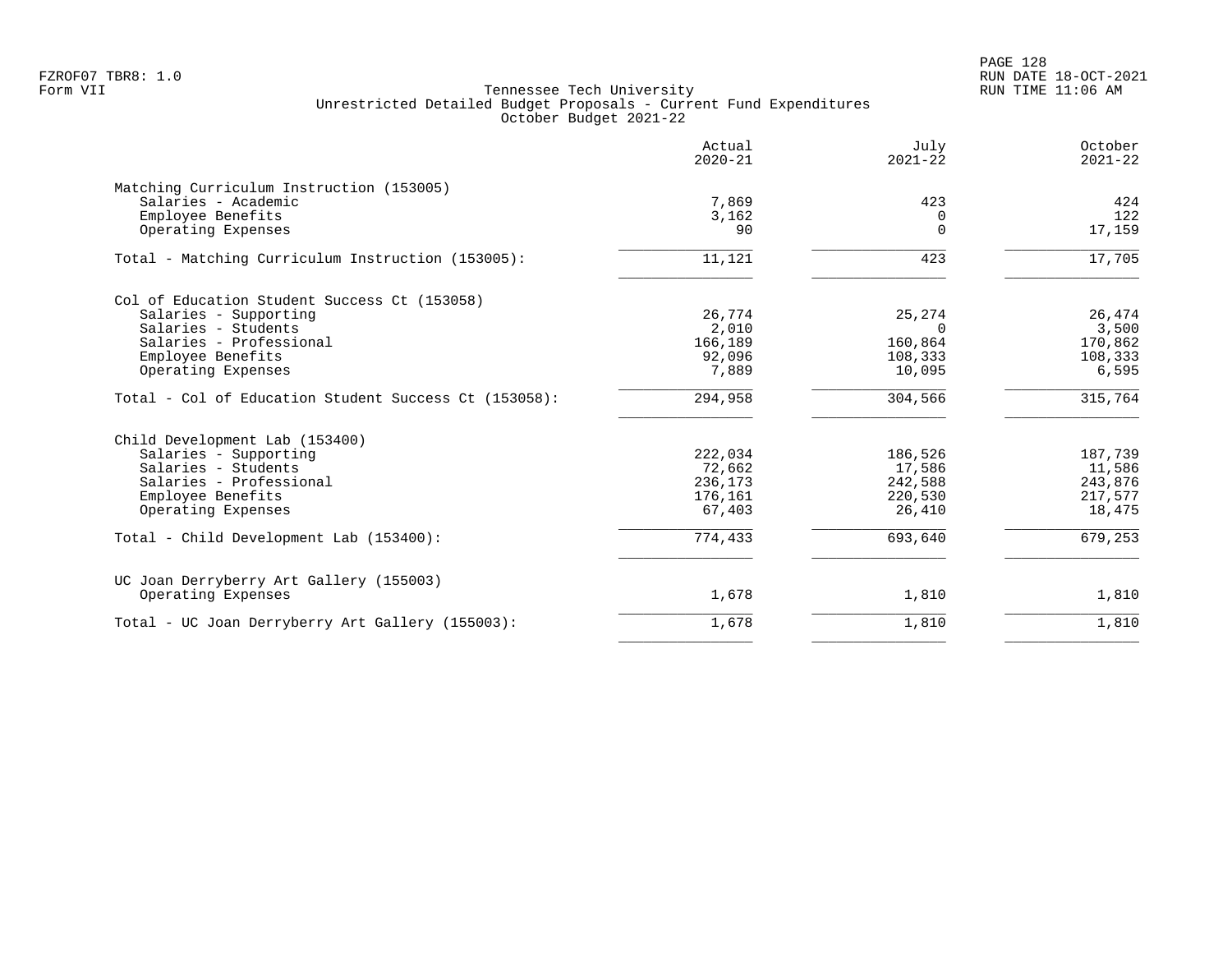|                                                       | Actual<br>$2020 - 21$ | July<br>$2021 - 22$ | October<br>$2021 - 22$ |
|-------------------------------------------------------|-----------------------|---------------------|------------------------|
| Learning Resource Center (157000)                     |                       |                     |                        |
| Salaries - Academic                                   | 12,049                | 6,000               | 6,000                  |
| Salaries - Supporting                                 | 11,233                | 10,792              | 10,792                 |
| Salaries - Students                                   | $\Omega$              | $\Omega$            | 700                    |
| Salaries - Professional                               | 54,500                | 53,300              | 55,535                 |
| Employee Benefits                                     | 24,815                | 46,300              | 46,300                 |
| Operating Expenses                                    | 14,531                | 26,722              | 32,142                 |
| Total - Learning Resource Center (157000):            | 117,128               | 143,114             | 151,469                |
| Education Media Grad Assist (157001)                  |                       |                     |                        |
| Employee Benefits                                     | 15,255                | 17,230              | 17,230                 |
| Total - Education Media Grad Assist (157001):         | 15,255                | 17,230              | 17,230                 |
| Ag and Human Ecology Admin (160000)                   |                       |                     |                        |
| Salaries - Administrative                             | 171,500               | 170,000             | 175,000                |
| Salaries - Academic                                   | $\Omega$              | $\Omega$            | 19,723                 |
| Salaries - Supporting                                 | 44,557                | 43,157              | 45,665                 |
| Employee Benefits                                     | 66,668                | 73,898              | 98,898                 |
| Operating Expenses                                    | 8,818                 | 8,542               | 28,542                 |
| Total - Ag and Human Ecology Admin (160000):          | 291,543               | 295,597             | 367,828                |
| Dean Ag & HEC Strategic Initiatives (160027)          |                       |                     |                        |
| Operating Expenses                                    | 0                     | 0                   | 21,738                 |
| Total - Dean Aq & HEC Strategic Initiatives (160027): | $\mathbf 0$           | 0                   | 21,738                 |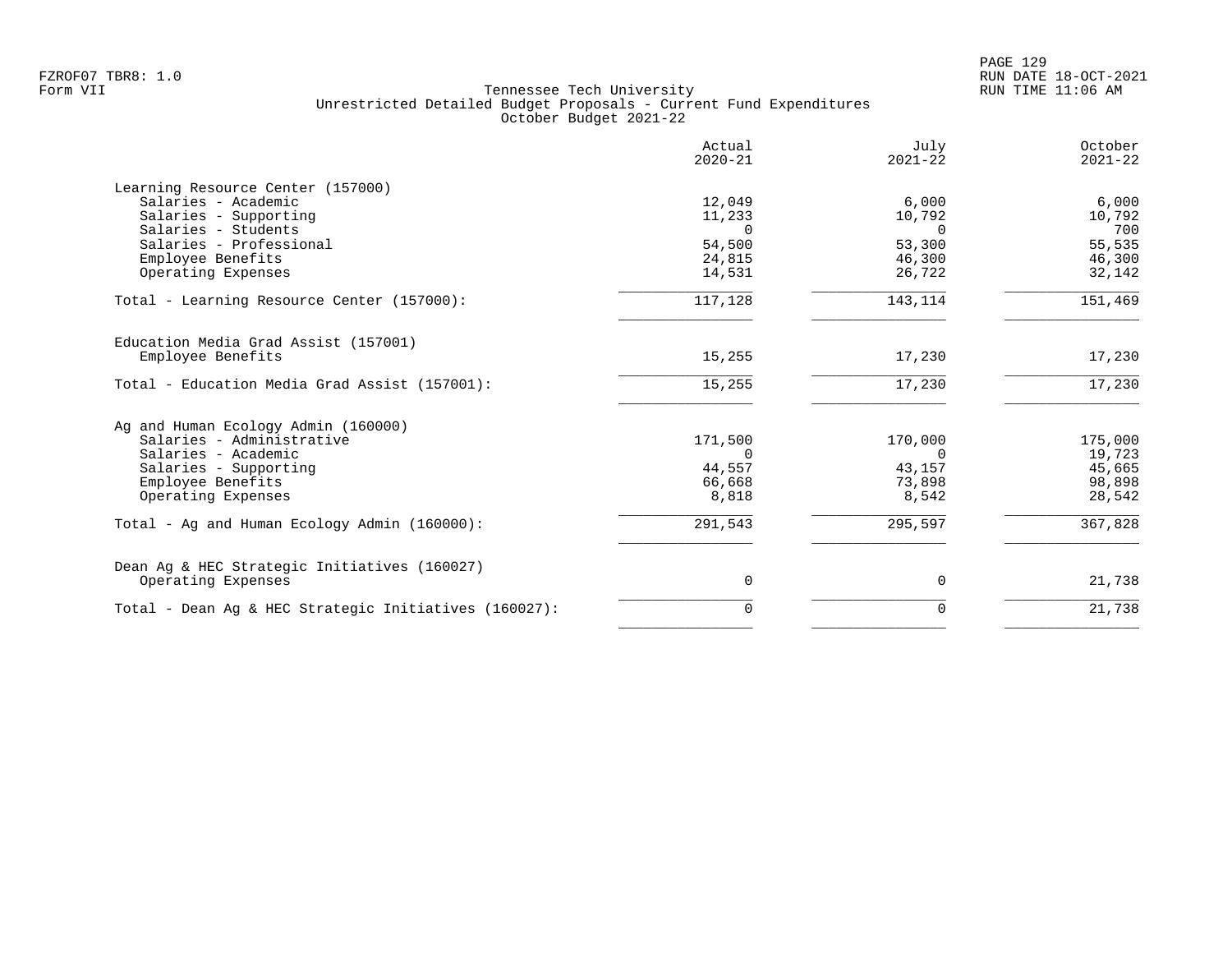|                                                                                                                  | Actual<br>$2020 - 21$            | July<br>$2021 - 22$               | October<br>$2021 - 22$              |
|------------------------------------------------------------------------------------------------------------------|----------------------------------|-----------------------------------|-------------------------------------|
| Farm Administration (162000)<br>Salaries - Supporting<br>Salaries - Professional<br>Employee Benefits<br>Travel  | 87,606<br>56,148<br>71,114<br>0  | 94,702<br>54,748<br>77,390<br>140 | 97,078<br>57,038<br>77,390<br>140   |
| Total - Farm Administration (162000):                                                                            | 214,868                          | 226,980                           | 231,646                             |
| Livestock and Dairy (162001)<br>Salaries - Students<br>Employee Benefits<br>Operating Expenses<br>Capital Outlay | 7,725<br>70<br>132,337<br>14,500 | 2,501<br>304<br>168,535           | 4,501<br>304<br>166,535<br>$\Omega$ |
| Total - Livestock and Dairy (162001):                                                                            | 154,632                          | 171,340                           | 171,340                             |
| Oakley Farm (162006)<br>Operating Expenses<br>Total - Oakley Farm $(162006)$ :                                   | 57,500<br>57,500                 | 60,000<br>60,000                  | 60,000<br>60,000                    |
| Waters Organic Farm (162007)<br>Operating Expenses                                                               | 0                                | 6,000                             | 6,000                               |
| Total - Waters Organic Farm (162007):                                                                            | 0                                | 6,000                             | 6,000                               |
|                                                                                                                  |                                  |                                   |                                     |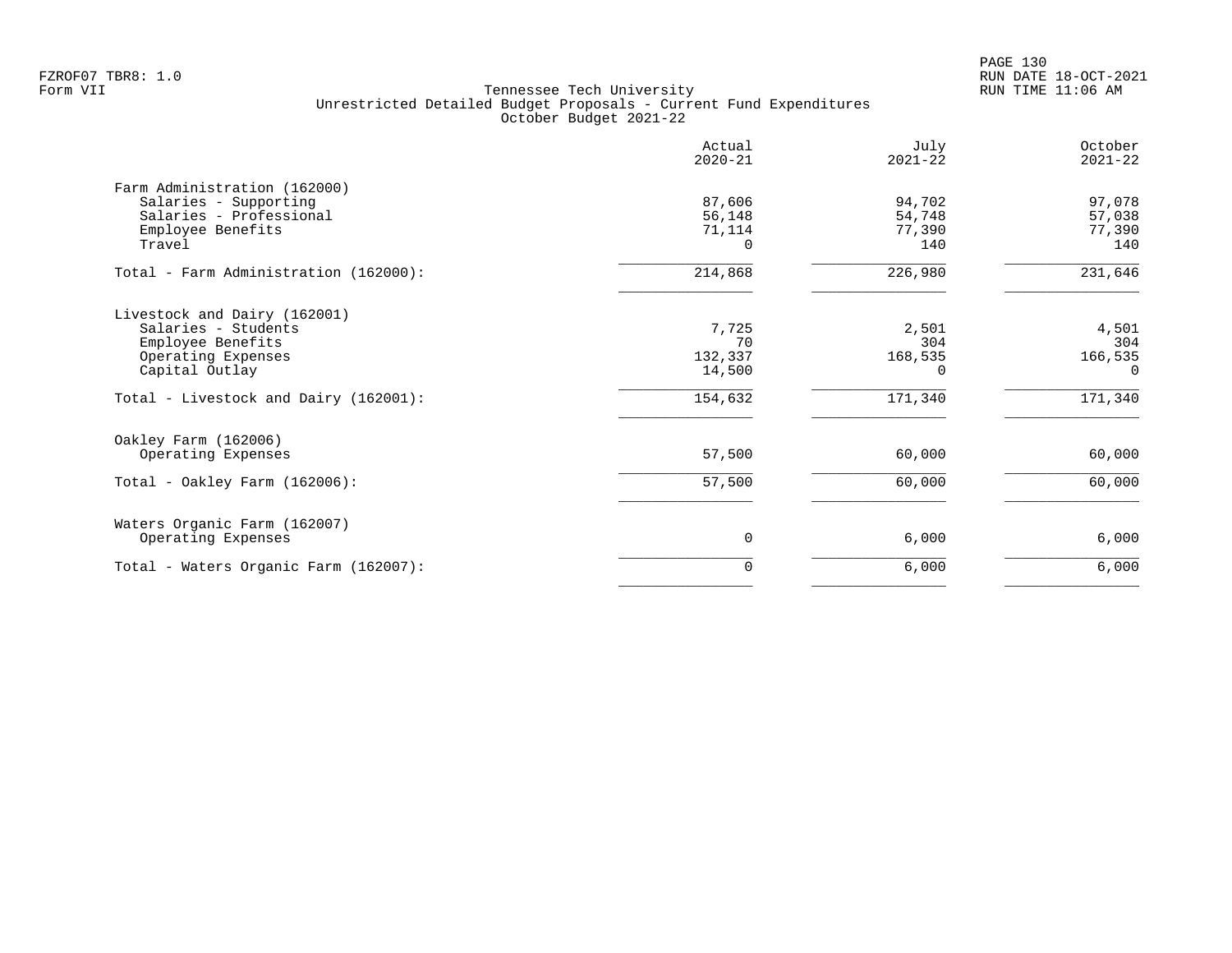|                                                                                                                                                   | Actual<br>$2020 - 21$                            | July<br>$2021 - 22$                               | October<br>$2021 - 22$                            |
|---------------------------------------------------------------------------------------------------------------------------------------------------|--------------------------------------------------|---------------------------------------------------|---------------------------------------------------|
| Oakley Produce (162009)<br>Operating Expenses                                                                                                     | 0                                                | 15,000                                            | 15,000                                            |
| Total - Oakley Produce (162009):                                                                                                                  | 0                                                | 15,000                                            | 15,000                                            |
| Agriculture Vehicles (163002)<br>Operating Expenses<br>Department Revenues                                                                        | 607<br>$-429$                                    | 0<br>$\Omega$                                     | 0<br>$\mathbf 0$                                  |
| Total - Agriculture Vehicles (163002):                                                                                                            | 178                                              | $\Omega$                                          | $\Omega$                                          |
| Dean Hester School of Nursing (166004)<br>Salaries - Administrative<br>Salaries - Supporting<br>Employee Benefits<br>Travel<br>Operating Expenses | 174,200<br>42,654<br>62,192<br>2,601<br>$\Omega$ | 172,700<br>41,254<br>66,768<br>$\Omega$<br>26,061 | 179,834<br>43,498<br>71,768<br>$\Omega$<br>26,039 |
| Total - Dean Hester School of Nursing (166004):                                                                                                   | 281,647                                          | 306,783                                           | 321,139                                           |
| Dean Nursing Strategic Initiatives (166027)<br>Operating Expenses                                                                                 | 23                                               | $\mathbf 0$                                       | $\mathbf 0$                                       |
| Total - Dean Nursing Strategic Initiatives (166027):                                                                                              | 23                                               | $\mathbf 0$                                       | $\mathbf 0$                                       |
| Nursing Fixed Rate Contract Balance (166034)<br>Operating Expenses                                                                                | $\mathbf 0$                                      | 0                                                 | 271                                               |
| Total - Nursing Fixed Rate Contract Balance (166034):                                                                                             | $\Omega$                                         | $\Omega$                                          | 271                                               |
|                                                                                                                                                   |                                                  |                                                   |                                                   |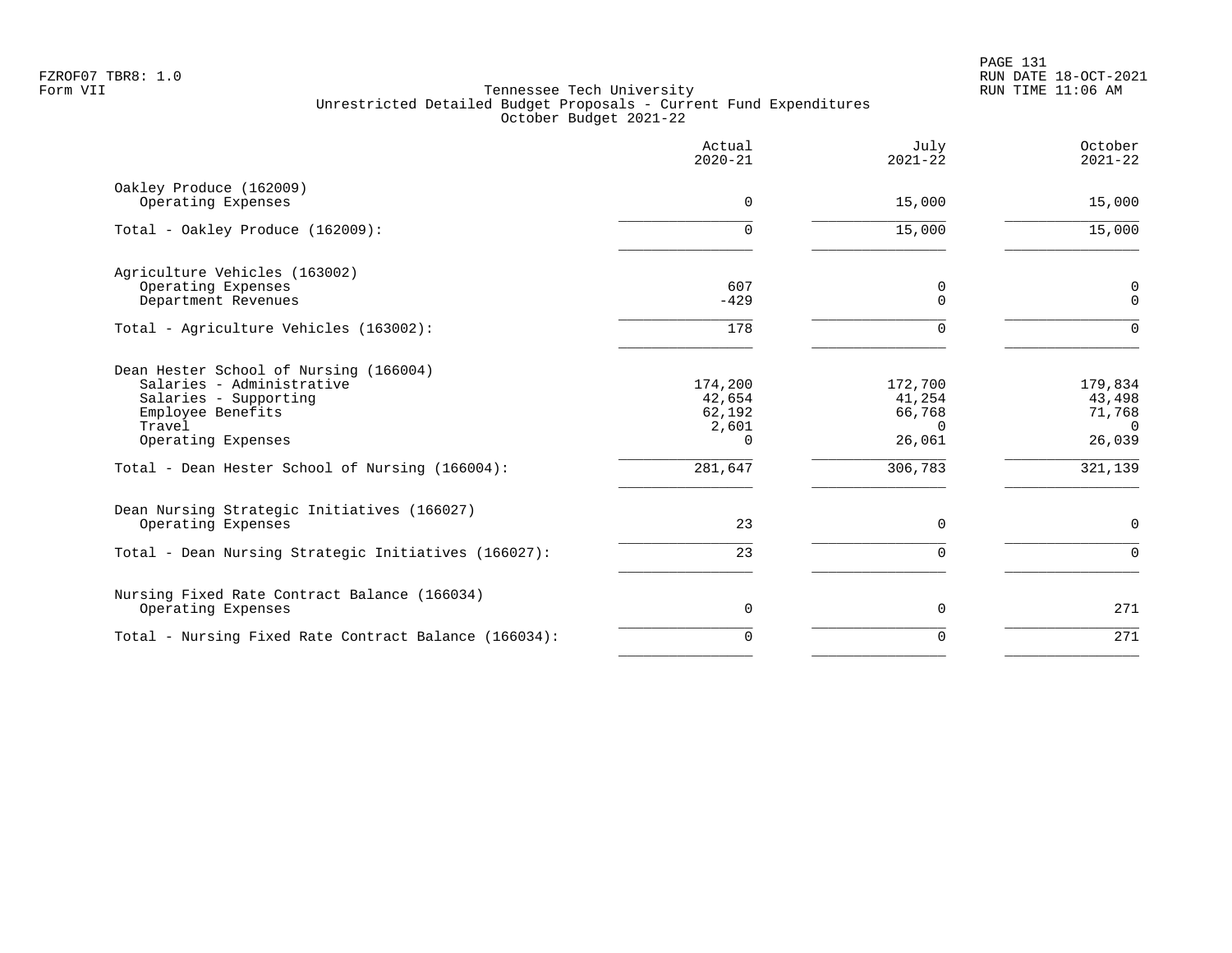|                                                                                                                                                                             | Actual<br>$2020 - 21$                                        | July<br>$2021 - 22$                                          | October<br>$2021 - 22$                                       |
|-----------------------------------------------------------------------------------------------------------------------------------------------------------------------------|--------------------------------------------------------------|--------------------------------------------------------------|--------------------------------------------------------------|
| Office of Sponsored Research (170000)<br>Salaries - Administrative<br>Salaries - Supporting<br>Salaries - Professional<br>Employee Benefits<br>Travel<br>Operating Expenses | 180,549<br>37,000<br>161,170<br>125,193<br>$\Omega$<br>4,401 | 179,149<br>32,814<br>184,924<br>140,650<br>2,000<br>8,050    | 183,649<br>36,400<br>189,824<br>140,650<br>2,000<br>8,050    |
| Total - Office of Sponsored Research (170000):                                                                                                                              | 508,313                                                      | 547,587                                                      | 560,573                                                      |
| TTU Matching Specific Projects (171005)<br>Operating Expenses                                                                                                               | $\Omega$                                                     | $\Omega$                                                     | 7,500                                                        |
| Total - TTU Matching Specific Projects (171005):                                                                                                                            | $\Omega$                                                     | $\Omega$                                                     | 7,500                                                        |
| Graduate Studies Admin (176000)<br>Salaries - Supporting<br>Salaries - Students<br>Salaries - Professional<br>Employee Benefits<br>Travel<br>Operating Expenses             | 78,108<br>4,368<br>203,194<br>141,106<br>107<br>28,728       | 104,485<br>$\Omega$<br>225,144<br>150,205<br>1,000<br>22,537 | 106,765<br>$\Omega$<br>232,989<br>150,205<br>1,000<br>22,537 |
| Total - Graduate Studies Admin (176000):                                                                                                                                    | 455,611                                                      | 503,371                                                      | 513,496                                                      |
| Thesis Binding (176005)<br>Operating Expenses                                                                                                                               | $\mathbf 0$                                                  | 2,000                                                        | 2,000                                                        |
| Total - Thesis Binding (176005):                                                                                                                                            | $\Omega$                                                     | 2,000                                                        | 2,000                                                        |
|                                                                                                                                                                             |                                                              |                                                              |                                                              |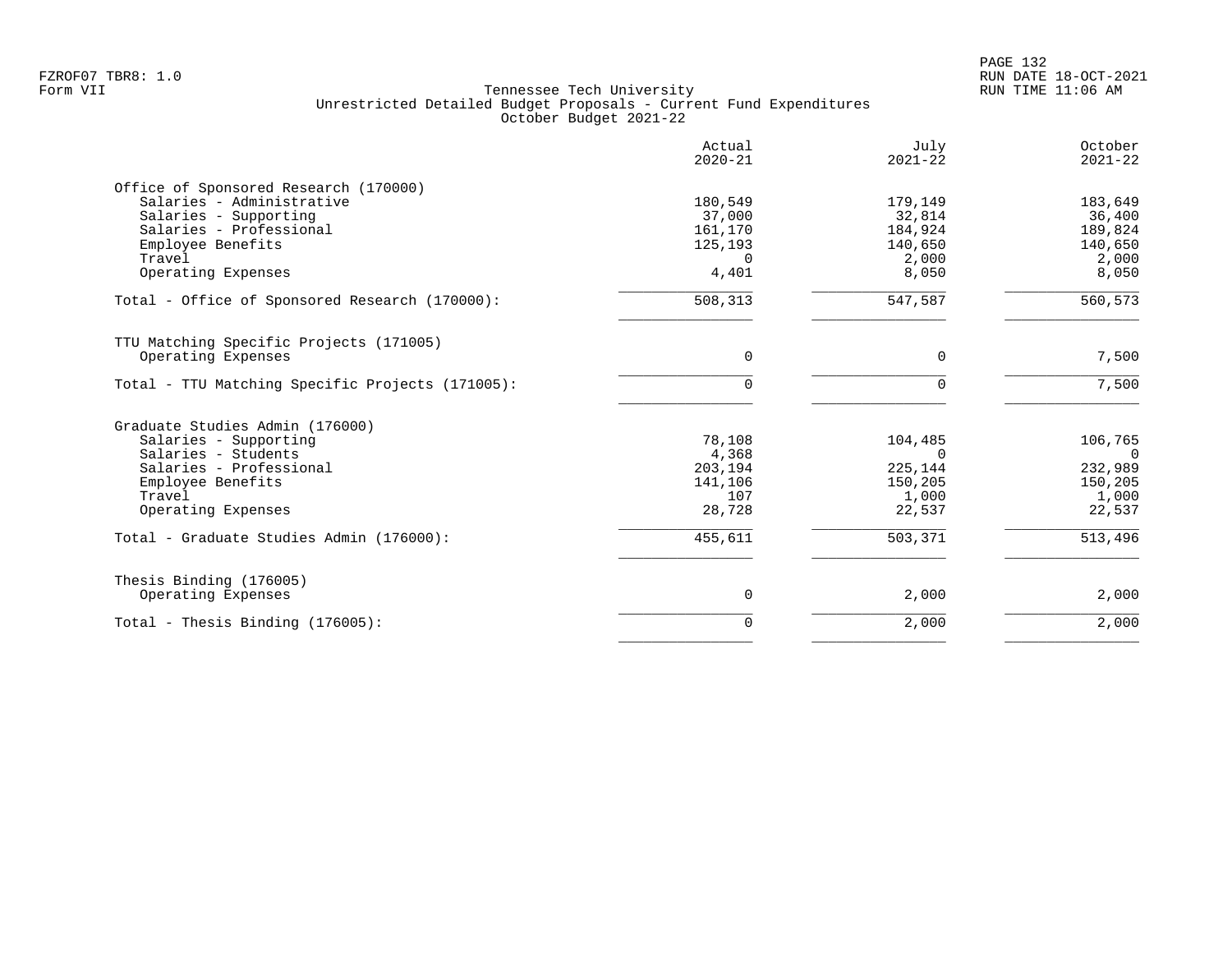|                                                  | Actual<br>$2020 - 21$ | July<br>$2021 - 22$ | October<br>$2021 - 22$    |
|--------------------------------------------------|-----------------------|---------------------|---------------------------|
| Dean of College of Fine Arts (177000)            |                       |                     |                           |
| Salaries - Administrative<br>Salaries - Academic | 166,979               | 165,579             | 170,579<br>$\overline{0}$ |
| Salaries - Supporting                            | 5,600<br>36,051       | $\Omega$<br>40,486  | 42,052                    |
| Employee Benefits                                | 47,379                | 63,027              | 63,027                    |
| Travel                                           | 263                   | 68                  | 6,068                     |
| Operating Expenses                               | 27,294                | 56,339              | 53,622                    |
| Total - Dean of College of Fine Arts (177000):   | 283,566               | 325,499             | 335,348                   |
| Visions 5000 (180006)                            |                       |                     |                           |
| Operating Expenses                               | $\mathbf 0$           | 30                  | 30                        |
| Total - Visions 5000 (180006):                   | 0                     | 30                  | 30                        |
| Extended Educ Grad Asst (180018)                 |                       |                     |                           |
| Employee Benefits                                | 0                     | 510                 | 510                       |
| Total - Extended Educ Grad Asst (180018):        | $\mathbf 0$           | 510                 | 510                       |
| Information Technology Admin (190000)            |                       |                     |                           |
| Salaries - Supporting                            | 1,733                 | 7,978               | 7,978                     |
| Salaries - Students                              | $\mathbf 0$           | 2,290               | 2,290                     |
| Salaries - Professional                          | 234,776               | 241,999<br>104,358  | 249,354                   |
| Employee Benefits<br>Travel                      | 103,803<br>0          | 13,000              | 114,358<br>13,000         |
| Operating Expenses                               | 58,704                | 65,000              | 99,491                    |
| Department Revenues                              | 450,000               | 450,000             | 450,000                   |
| Total - Information Technology Admin (190000):   | 849,016               | 884,625             | 936,471                   |
|                                                  |                       |                     |                           |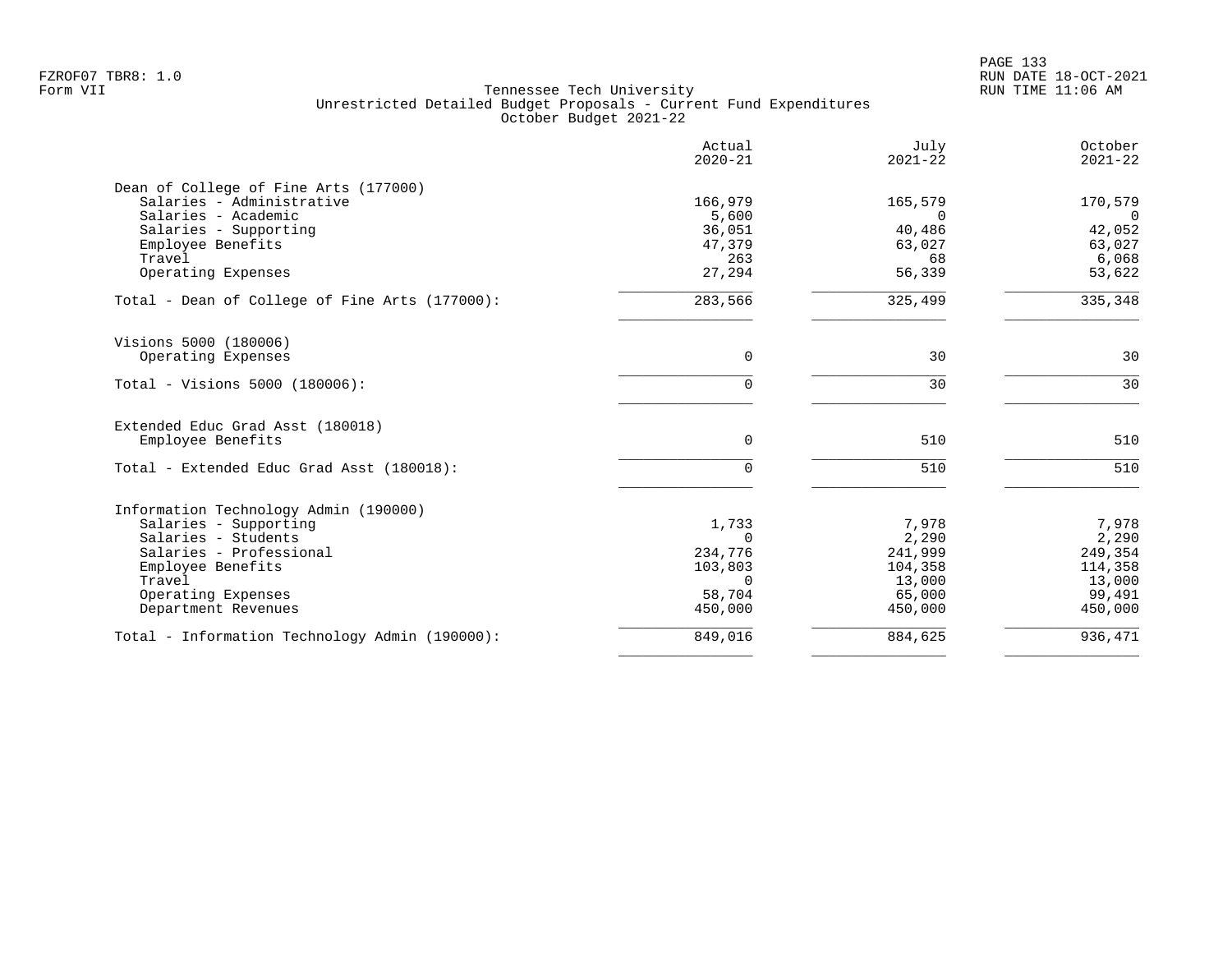|                                                    | Actual<br>$2020 - 21$ | July<br>$2021 - 22$ | October<br>$2021 - 22$ |
|----------------------------------------------------|-----------------------|---------------------|------------------------|
| PC Maintenance (190004)                            |                       |                     |                        |
| Operating Expenses                                 | 35,039                | 35,000              | 35,000                 |
| Total - PC Maintenance (190004):                   | 35,039                | 35,000              | 35,000                 |
| TAF Acad Support Tech Access Fee (190007)          |                       |                     |                        |
| Salaries - Supporting                              | 42,785                | 95,634              | 96,875                 |
| Salaries - Professional                            | 231,875               | 231,454             | 238,227                |
| Employee Benefits                                  | 118,421               | 165,966             | 165,966                |
| Total - TAF Acad Support Tech Access Fee (190007): | 393,081               | 493,054             | 501,068                |
| ITS Equipment Loss and Damage (190009)             |                       |                     |                        |
| Operating Expenses                                 | $\mathbf 0$           | 20,500              | 20,500                 |
| Total - ITS Equipment Loss and Damage (190009):    | $\Omega$              | 20,500              | 20,500                 |
| Student Printing Cost Center (190010)              |                       |                     |                        |
| Operating Expenses                                 | 0                     | 5,460               | 5,460                  |
| Total - Student Printing Cost Center (190010):     | $\Omega$              | 5,460               | 5,460                  |
| Academic & Client Technologies (190100)            |                       |                     |                        |
| Salaries - Supporting                              | 144,247               | 139,947             | 142,791                |
| Salaries - Professional                            | 700,834               | 683,634             | 732,287                |
| Employee Benefits                                  | 313,573               | 320,397             | 325,397                |
| Travel                                             | 573                   | 21,000              | 21,000                 |
| Operating Expenses                                 | 40,814                | 47,500              | 53,201                 |
| Total - Academic & Client Technologies (190100):   | 1,200,041             | 1,212,478           | 1,274,676              |
|                                                    |                       |                     |                        |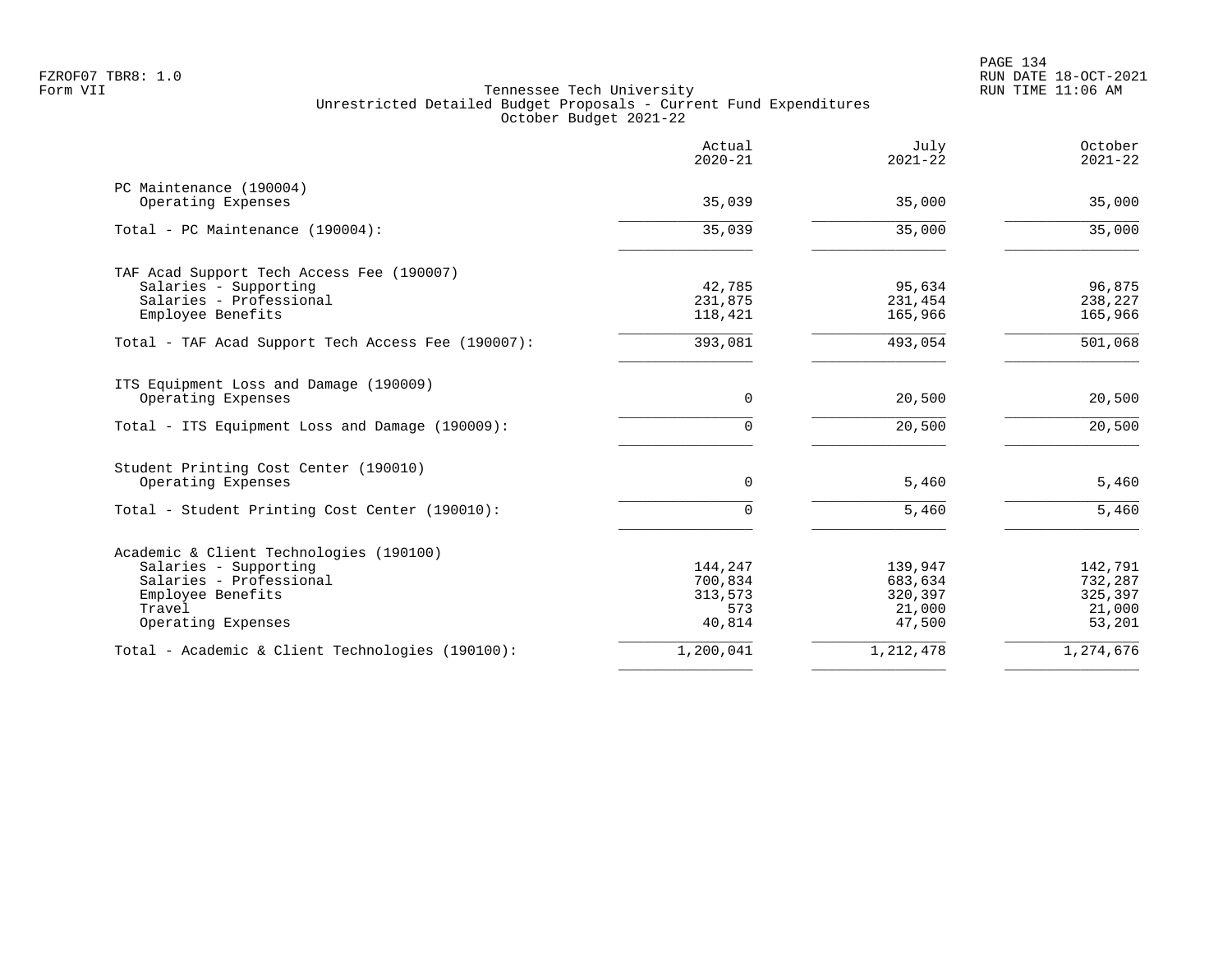|                                                   | Actual<br>$2020 - 21$ | July<br>$2021 - 22$ | October<br>$2021 - 22$ |
|---------------------------------------------------|-----------------------|---------------------|------------------------|
| Network Services & Operations (190200)            |                       |                     |                        |
| Salaries - Supporting                             | 98,542                | 95,659              | 102,201                |
| Salaries - Professional                           | 199,230               | 195,030             | 201,753                |
| Employee Benefits                                 | 130,293               | 133,138             | 138,138                |
| Travel                                            | 64                    | 10,000              | 10,000                 |
| Operating Expenses                                | 155,872               | 168,587             | 230,674                |
| Capital Outlay                                    | 12,007                | $\Omega$            | $\Omega$               |
| Total - Network Services & Operations (190200):   | 596,008               | 602,414             | 682,766                |
| Systems Support (190300)                          |                       |                     |                        |
| Salaries - Professional                           | 464,609               | 456,109             | 472,709                |
| Employee Benefits                                 | 164,854               | 169,628             | 174,628                |
| Travel                                            | $\Omega$              | 20,000              | 20,000                 |
| Operating Expenses                                | 4,080                 | 10,000              | 10,000                 |
| Total - Systems Support (190300):                 | 633,543               | 655,737             | 677,337                |
| Enterprise Application Services (190400)          |                       |                     |                        |
| Salaries - Professional                           | 632,322               | 642,358             | 691,239                |
| Employee Benefits                                 | 213,319               | 260,750             | 230,750                |
| Travel                                            | $\Omega$              | 25,000              | 25,000                 |
| Operating Expenses                                | 53,699                | 61,000              | 61,000                 |
| Total - Enterprise Application Services (190400): | 899,340               | 989,108             | 1,007,989              |
| Information Security (190500)                     |                       |                     |                        |
| Salaries - Professional                           | 234,952               | 245,989             | 255,978                |
| Employee Benefits                                 | 91,001                | 94,470              | 95,470                 |
| Travel                                            | $\Omega$              | 7,000               | 7,000                  |
| Operating Expenses                                | 11,147                | 21,623              | 21,623                 |
| Total - Information Security (190500):            |                       |                     | 380,071                |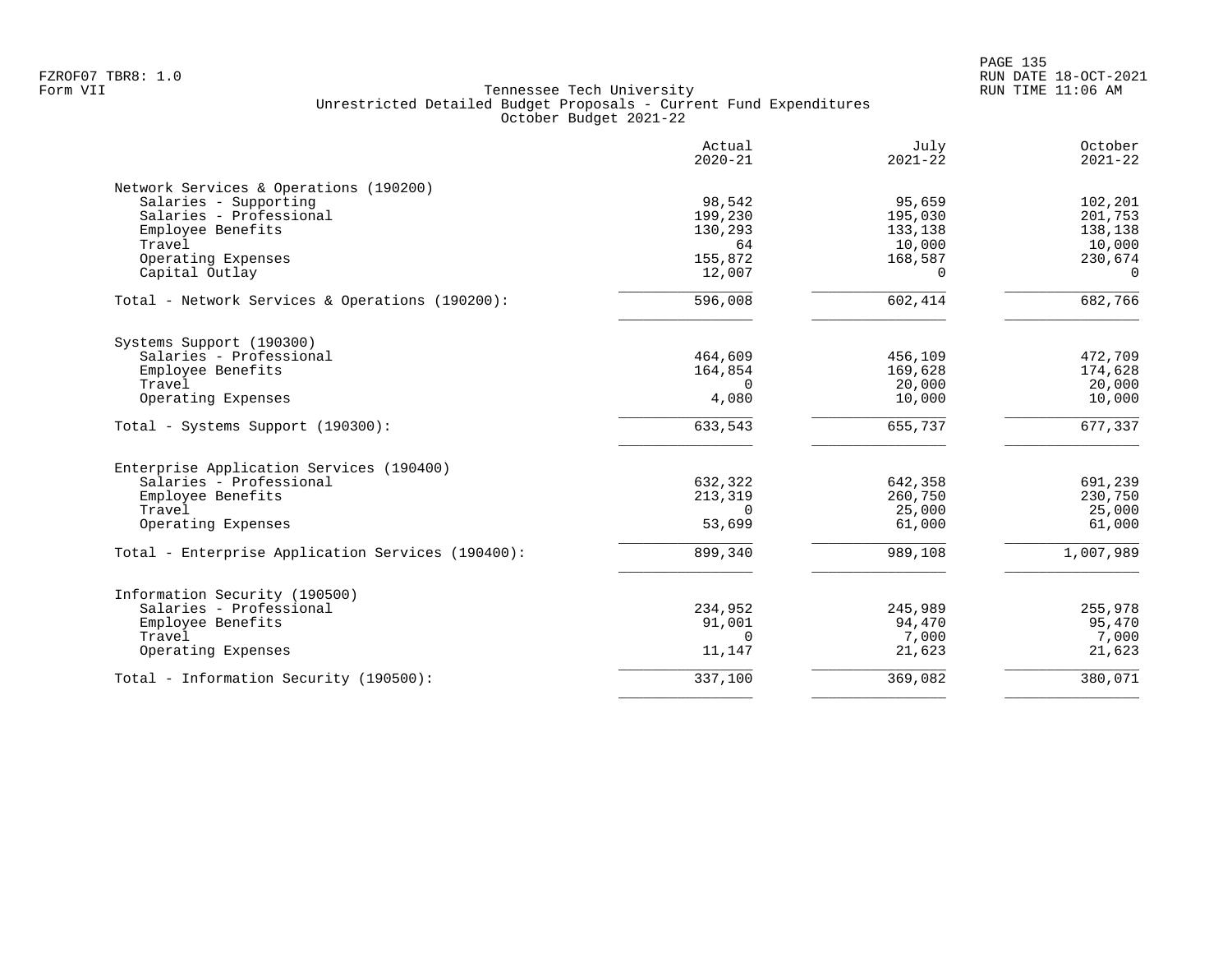|                                                                    | Actual<br>$2020 - 21$ | July<br>$2021 - 22$ | October<br>$2021 - 22$ |
|--------------------------------------------------------------------|-----------------------|---------------------|------------------------|
| Maintenance Contracts (190601)<br>Operating Expenses               | 1,942,179             | 2,163,699           | 2,656,013              |
| Total - Maintenance Contracts (190601):                            | 1,942,179             | 2,163,699           | 2,656,013              |
| CHEC Information Technology Svcs (210005)<br>Operating Expenses    | $\Omega$              | 3,000               | 3,000                  |
| Total - CHEC Information Technology Svcs (210005):                 | $\Omega$              | 3,000               | 3,000                  |
| TBR Spouse Dependent Discount (700000)<br>Employee Benefits        | 65,944                | 116,388             | 116,388                |
| Total - TBR Spouse Dependent Discount (700000):                    | 65,944                | 116,388             | 116,388                |
| TBR Employ Remission PC191 (700001)<br>Employee Benefits           | 66,456                | 50,900              | 50,900                 |
| Total - TBR Employ Remission PC191 (700001):                       | 66,456                | 50,900              | 50,900                 |
| E and G Data Processing Allocation (700003)<br>Department Revenues | 32,461                | 34,565              | 38,256                 |
| Total - E and G Data Processing Allocation (700003):               | 32,461                | 34,565              | 38,256                 |
|                                                                    |                       |                     |                        |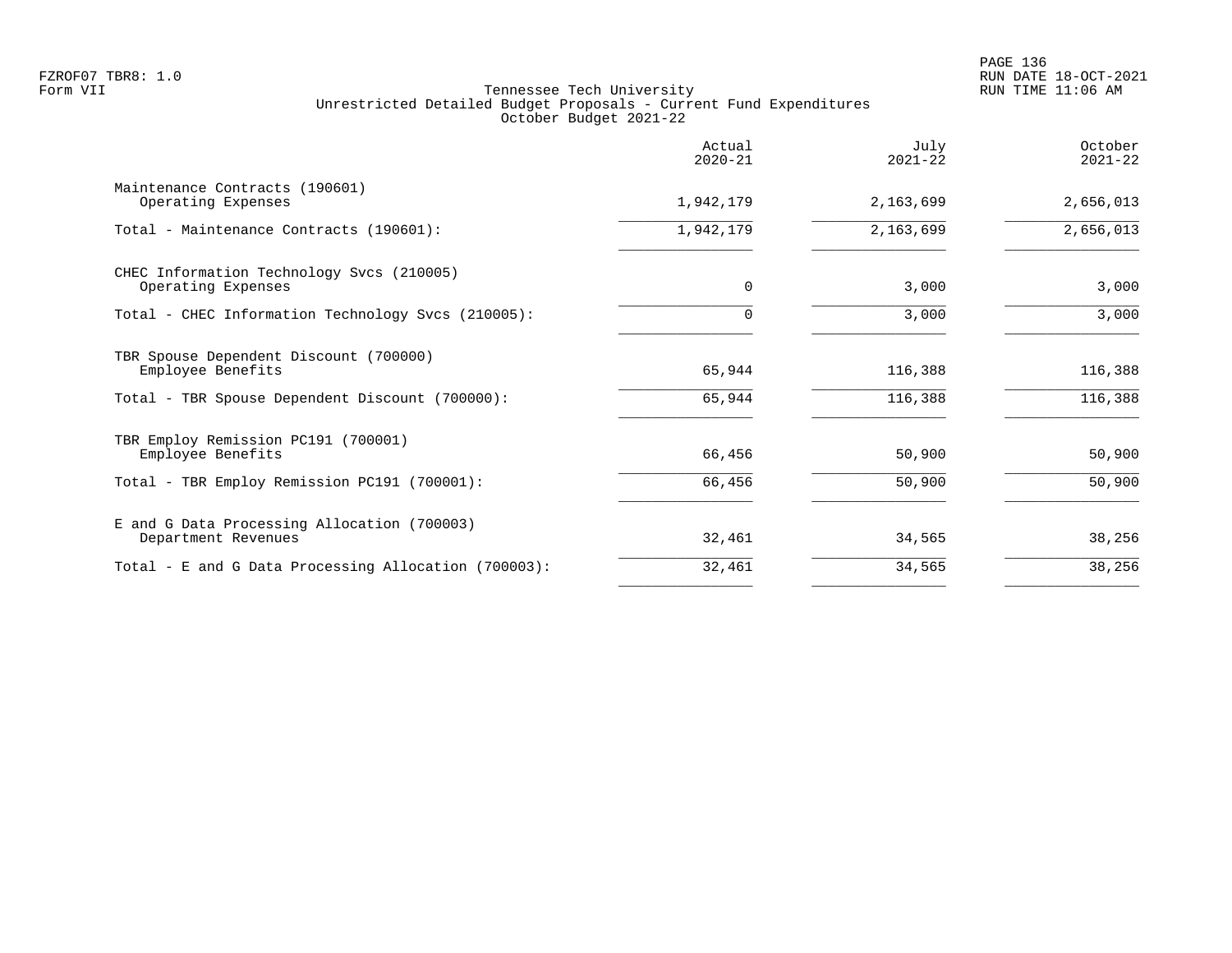PAGE 137 FZROF07 TBR8: 1.0 RUN DATE 18-OCT-2021

|                                                          | Actual<br>$2020 - 21$ | July<br>$2021 - 22$  | October<br>$2021 - 22$ |
|----------------------------------------------------------|-----------------------|----------------------|------------------------|
| E and G Claims Adjustment (700004)<br>Operating Expenses | 37,960                | 62,310               | 62,310                 |
| Total - E and G Claims Adjustment (700004):              | 37,960                | 62,310               | 62,310                 |
| $E$ and G Support (700005)                               |                       |                      |                        |
| Salaries - Administrative                                |                       | 107,304              | 19,274                 |
| Salaries - Academic                                      |                       | 33,773               | 12,399                 |
| Salaries - Supporting                                    |                       | 101,183              | 41,018                 |
| Salaries - Professional                                  |                       | 273,875              | 60,852                 |
| Employee Benefits<br>Operating Expenses                  | 20,972<br>$-49,852$   | 380,212<br>$-72,686$ | 380,212<br>$-71,581$   |
| Total - E and G Support $(700005)$ :                     | $-28,880$             | 823,661              | 442,174                |
| E and G Other Salary Pool (700009)                       |                       |                      |                        |
| Salaries - Supporting                                    | 0                     | 20,670               | 20,670                 |
| Salaries - Professional                                  | $\Omega$              | 12,380               | 12,380                 |
| Total - E and G Other Salary Pool (700009):              | 0                     | 33,050               | 33,050                 |
| $C$ C Admin Trans (700014)                               |                       |                      |                        |
| Operating Expenses                                       | $-124,600$            | $-124,600$           | $-124,600$             |
| Total - C C Admin Trans $(700014)$ :                     | $-124,600$            | $-124,600$           | $-124,600$             |
|                                                          |                       |                      |                        |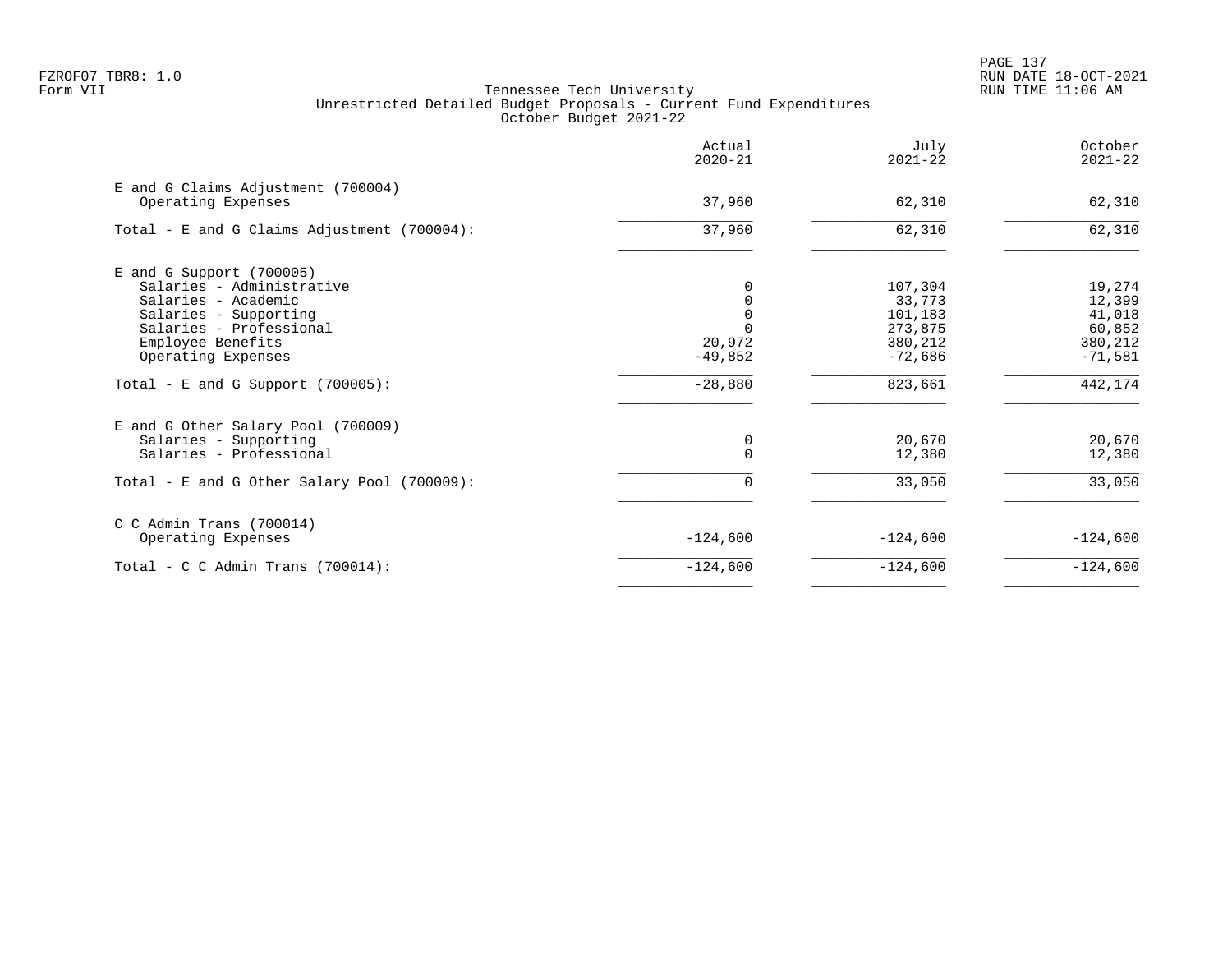# FZROF07 TBR8: 1.0 RUN DATE 18-OCT-2021 Tennessee Tech University Unrestricted Detailed Budget Proposals - Current Fund Expenditures October Budget 2021-22

|                                                                              | Actual<br>$2020 - 21$ | July<br>$2021 - 22$ | October<br>$2021 - 22$ |
|------------------------------------------------------------------------------|-----------------------|---------------------|------------------------|
| Post Office Allocation (700045)<br>Operating Expenses<br>Department Revenues | 0<br>1,963            | 4,030               | 4,030<br>$\Omega$      |
| Total - Post Office Allocation (700045):                                     | 1,963                 | 4,030               | 4,030                  |
| Computing Alloc to Other Function (700051)<br>Department Revenues            | $-6, 492, 263$        | $-6,912,133$        | $-7,650,323$           |
| Total - Computing Alloc to Other Function (700051):                          | $-6,492,263$          | $-6,912,133$        | $-7,650,323$           |
| TTU Staff Tuit Maint Reimbursment (700068)<br>Employee Benefits              | 22,146                | 4,000               | 4,000                  |
| Total - TTU Staff Tuit Maint Reimbursment (700068):                          | 22,146                | 4,000               | 4,000                  |

Total - Academic Support (350):

|       | Salaries - Administrative | 2,137,405    | 2,331,148      | 2,260,105  |
|-------|---------------------------|--------------|----------------|------------|
|       | Salaries - Academic       | 636,094      | 614,248        | 592,400    |
|       | Salaries - Supporting     | 1,643,891    | 1,799,111      | 1,827,107  |
|       | Salaries - Students       | 158,219      | 126,414        | 126,614    |
|       | Salaries - Professional   | 5,519,217    | 5,799,864      | 5,992,032  |
|       | Employee Benefits         | 3,688,978    | 4,437,609      | 4,647,671  |
|       | Travel                    | $-19,251$    | 118,175        | 176,027    |
|       | Operating Expenses        | 4,399,026    | 4,048,317      | 6,379,388  |
|       | Capital Outlay            | 246,567      | 220,000        | 231,239    |
|       | Department Revenues       | $-6,097,538$ | $-6, 445, 648$ | -7,253,420 |
|       |                           |              |                |            |
| Total |                           | 12,312,608   | 13,049,238     | 14,979,163 |
|       |                           |              |                |            |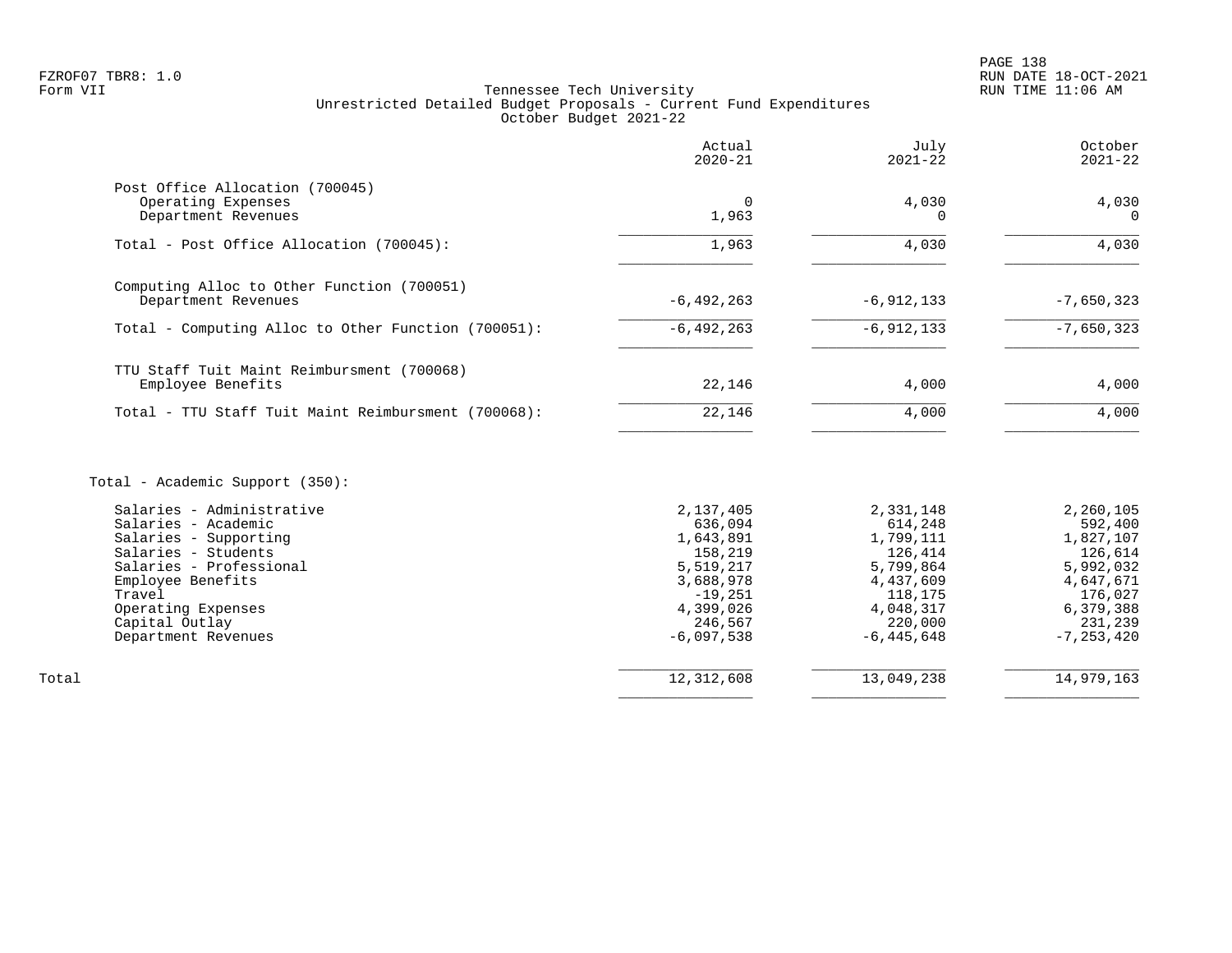PAGE 139 FZROF07 TBR8: 1.0 RUN DATE 18-OCT-2021

|                                                                                                                                                                                                                          | Actual<br>$2020 - 21$                                                                                                       | July<br>$2021 - 22$                                                                                                         | October<br>$2021 - 22$                                                                                                      |
|--------------------------------------------------------------------------------------------------------------------------------------------------------------------------------------------------------------------------|-----------------------------------------------------------------------------------------------------------------------------|-----------------------------------------------------------------------------------------------------------------------------|-----------------------------------------------------------------------------------------------------------------------------|
| Total - Academic Support (35):                                                                                                                                                                                           |                                                                                                                             |                                                                                                                             |                                                                                                                             |
| Salaries - Administrative<br>Salaries - Academic<br>Salaries - Supporting<br>Salaries - Students<br>Salaries - Professional<br>Employee Benefits<br>Travel<br>Operating Expense<br>Capital Outlay<br>Department Revenues | 2,137,405<br>636,094<br>1,643,891<br>158,219<br>5,519,217<br>3,688,978<br>$-19,251$<br>4,399,026<br>246,567<br>$-6,097,538$ | 2,331,148<br>614,248<br>1,799,111<br>126,414<br>5,799,864<br>4,437,609<br>118,175<br>4,048,317<br>220,000<br>$-6, 445, 648$ | 2,260,105<br>592,400<br>1,827,107<br>126,614<br>5,992,032<br>4,647,671<br>176,027<br>6,379,388<br>231,239<br>$-7, 253, 420$ |
| Total                                                                                                                                                                                                                    | 12, 312, 608                                                                                                                | 13,049,238                                                                                                                  | 14,979,163                                                                                                                  |
| Student Services (40)<br>Student Services (400)<br>Seminars and Forums (110013)<br>Salaries - Academic<br>Salaries - Professional<br>Employee Benefits<br>Operating Expenses                                             | 750<br>2,250<br>854<br>31,028                                                                                               | 0<br>$\Omega$<br>2,000<br>32,141                                                                                            | 0<br>$\Omega$<br>2,000<br>32,141                                                                                            |
| Total - Seminars and Forums (110013):                                                                                                                                                                                    | 34,882                                                                                                                      | 34,141                                                                                                                      | 34,141                                                                                                                      |
| NCAA Certification and Compliance (110015)<br>Salaries - Academic<br>Salaries - Professional<br>Employee Benefits<br>Travel<br>Operating Expenses                                                                        | 300<br>76,378<br>23,891<br>$\Omega$<br>2,549                                                                                | $\Omega$<br>74,979<br>24,305<br>6,720<br>652                                                                                | $\mathbf 0$<br>77,931<br>24,305<br>6,720<br>652                                                                             |
| Total - NCAA Certification and Compliance (110015):                                                                                                                                                                      | 103,118                                                                                                                     | 106,656                                                                                                                     | 109,608                                                                                                                     |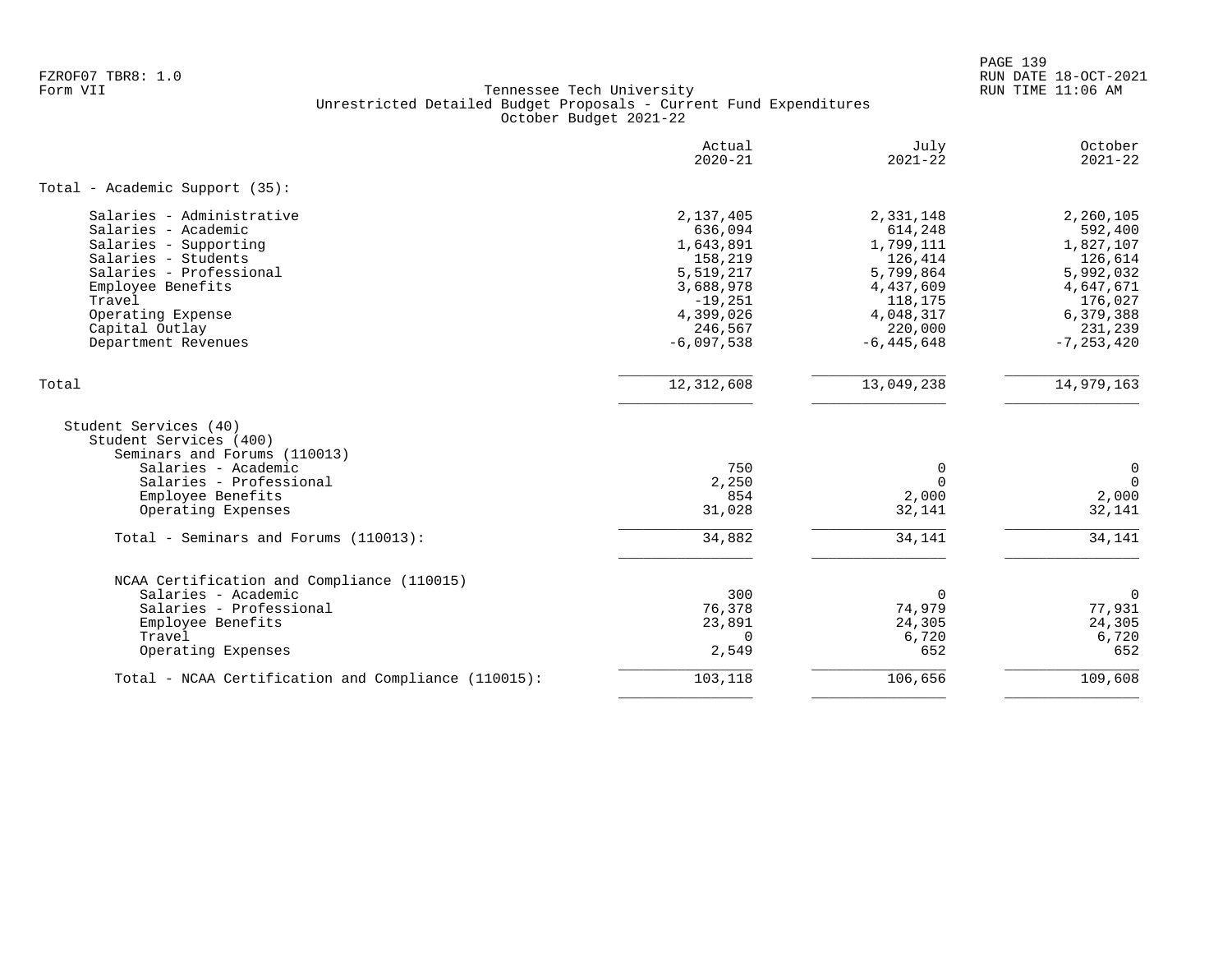|                                               | Actual<br>$2020 - 21$ | July<br>$2021 - 22$ | October<br>$2021 - 22$ |
|-----------------------------------------------|-----------------------|---------------------|------------------------|
| Scholarship Office (120003)                   |                       |                     |                        |
| Salaries - Supporting                         | 28,193                | 29,115              | 30,298                 |
| Salaries - Professional                       | 42,252                | 40,852              | 42,409                 |
| Employee Benefits                             | 20,703                | 19,439              | 34,439                 |
| Operating Expenses                            | 4,202                 | 2,860               | 2,860                  |
| Total - Scholarship Office (120003):          | 95,350                | 92,266              | 110,006                |
| Womens Center (121500)                        |                       |                     |                        |
| Salaries - Academic                           | 4,115                 | 0                   | 13,175                 |
| Salaries - Supporting                         | 29,141                | 27,741              | 28,491                 |
| Salaries - Students                           | 5,538                 | $\Omega$            | 4,700                  |
| Salaries - Professional                       | 4,500                 | 16,000              | 16,000                 |
| Employee Benefits                             | 17,171                | 19,598              | 29,598                 |
| Operating Expenses                            | 9,041                 | 10,002              | 10,464                 |
| Total - Womens Center (121500):               | 69,506                | 73,341              | 102,428                |
| SAF Internaltional Educ Fee (121704)          |                       |                     |                        |
| Travel                                        | 1,000                 | 305,655             | 301,655                |
| Operating Expenses                            | 1,694                 | $\Omega$            | 4,000                  |
| Total - SAF Internaltional Educ Fee (121704): | 2,694                 | 305,655             | 305,655                |
| Craft Center Promo and Dev (121761)           |                       |                     |                        |
| Travel                                        | $\Omega$              | 500                 | 500                    |
| Operating Expenses                            | 10,932                | 22,600              | 22,600                 |
| Total - Craft Center Promo and Dev (121761):  | 10,932                | 23,100              | 23,100                 |
|                                               |                       |                     |                        |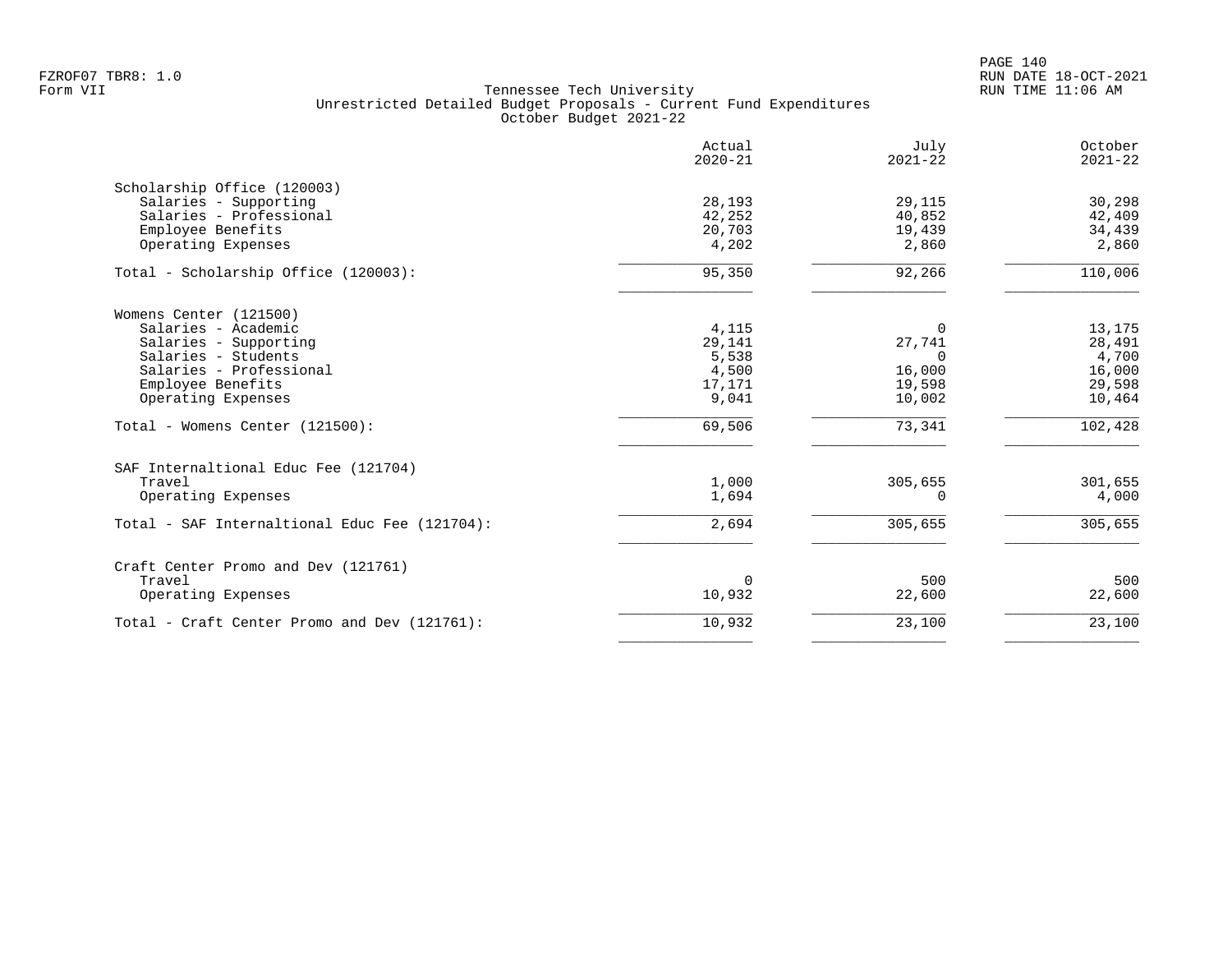| Actual<br>$2020 - 21$ | July<br>$2021 - 22$                                                                                      | October<br>$2021 - 22$                                                                                 |
|-----------------------|----------------------------------------------------------------------------------------------------------|--------------------------------------------------------------------------------------------------------|
|                       |                                                                                                          |                                                                                                        |
| 31,352                | 29,952                                                                                                   | 31,087                                                                                                 |
|                       |                                                                                                          | 17,000                                                                                                 |
| 110,280               | 119,880                                                                                                  | 124,449                                                                                                |
| 68,540                | 75,608                                                                                                   | 75,608                                                                                                 |
| 296                   | 3,000                                                                                                    | 3,000                                                                                                  |
| 64,117                | 17,356                                                                                                   | 17,356                                                                                                 |
| $-125$                | $\Omega$                                                                                                 | $\Omega$                                                                                               |
| 293,221               | 262,796                                                                                                  | 268,500                                                                                                |
|                       |                                                                                                          |                                                                                                        |
|                       |                                                                                                          | 270,213                                                                                                |
|                       |                                                                                                          | 14,500                                                                                                 |
|                       |                                                                                                          | 335,495                                                                                                |
|                       |                                                                                                          | 239,992                                                                                                |
|                       |                                                                                                          | 7,850                                                                                                  |
|                       |                                                                                                          | 262,963                                                                                                |
|                       |                                                                                                          |                                                                                                        |
| 933,717               | 1,054,088                                                                                                | 1,131,013                                                                                              |
|                       |                                                                                                          |                                                                                                        |
| 22,232                | 28,490                                                                                                   | 28,490                                                                                                 |
| 22,232                | 28,490                                                                                                   | 28,490                                                                                                 |
|                       |                                                                                                          |                                                                                                        |
|                       |                                                                                                          | 139,862                                                                                                |
|                       |                                                                                                          | 528,176                                                                                                |
|                       |                                                                                                          | 272,410                                                                                                |
| 7,818                 | 14,357                                                                                                   | 13,697                                                                                                 |
|                       |                                                                                                          |                                                                                                        |
|                       | 18,761<br>260,511<br>9,187<br>321,039<br>224,057<br>$\Omega$<br>118,923<br>133,348<br>526,071<br>253,665 | 17,000<br>262,318<br>14,500<br>302,362<br>234,992<br>7,850<br>232,066<br>134,765<br>511,362<br>257,410 |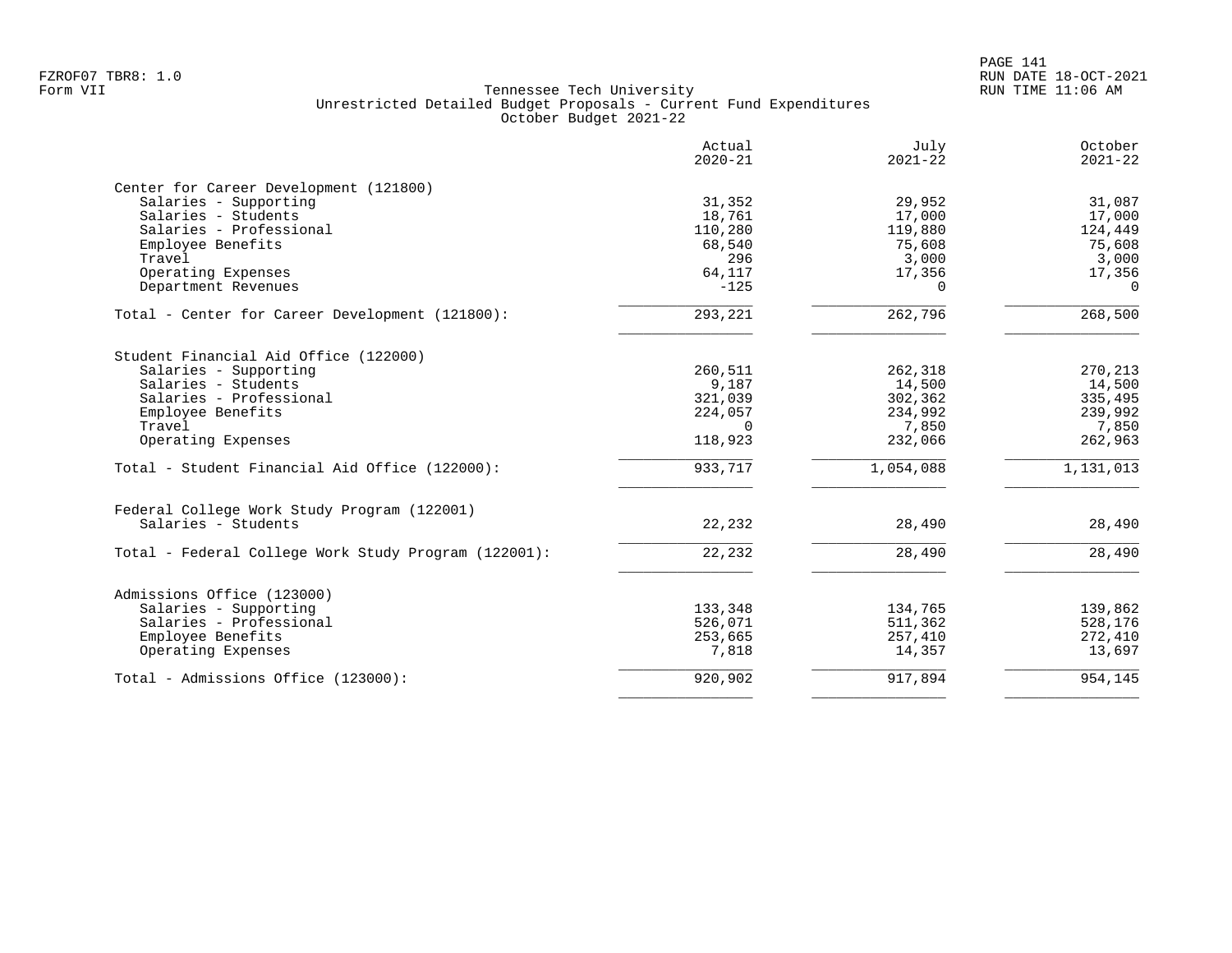PAGE 142 FZROF07 TBR8: 1.0 RUN DATE 18-OCT-2021

|                                                               | Actual<br>$2020 - 21$ | July<br>$2021 - 22$ | October<br>$2021 - 22$ |
|---------------------------------------------------------------|-----------------------|---------------------|------------------------|
| Admiss Counsel Athlet Tickets (123001)<br>Operating Expenses  | 1,200                 | 10,440              | 10,440                 |
| Total - Admiss Counsel Athlet Tickets (123001):               | 1,200                 | 10,440              | 10,440                 |
| Enrollment Management (123002)                                |                       |                     |                        |
| Salaries - Administrative                                     | 187,500               | 186,100             | 192,800                |
| Salaries - Supporting                                         | 99,215                | 95,416              | 36,350                 |
| Salaries - Professional                                       | 261,773               | 263,118             | 221,457                |
| Employee Benefits                                             | 183,739               | 198,641             | 154,094                |
| Travel                                                        | 675                   | $\Omega$            | 1,500                  |
| Operating Expenses                                            | 297,614               | 294,107             | 306,236                |
| Total - Enrollment Management (123002):                       | 1,030,516             | 1,037,382           | 912,437                |
| Admissions Athletic Recruiting (123003)<br>Operating Expenses | 0                     | 300                 | 300                    |
|                                                               |                       |                     |                        |
| Total - Admissions Athletic Recruiting (123003):              | 0                     | 300                 | 300                    |
| Admissions Publicatins (123004)                               |                       |                     |                        |
| Operating Expenses                                            | 130,303               | 54,280              | 96,664                 |
| Total - Admissions Publicatins (123004):                      | 130,303               | 54,280              | 96,664                 |
| Career College Fair (123007)                                  |                       |                     |                        |
| Salaries - Supporting                                         | 69                    | 0                   | 0                      |
| Employee Benefits                                             | 11                    | $\Omega$            | $\Omega$               |
| Operating Expenses                                            | $\Omega$              | 5,880               | 5,880                  |
| Total - Career College Fair (123007):                         | 80                    | 5,880               | 5,880                  |
|                                                               |                       |                     |                        |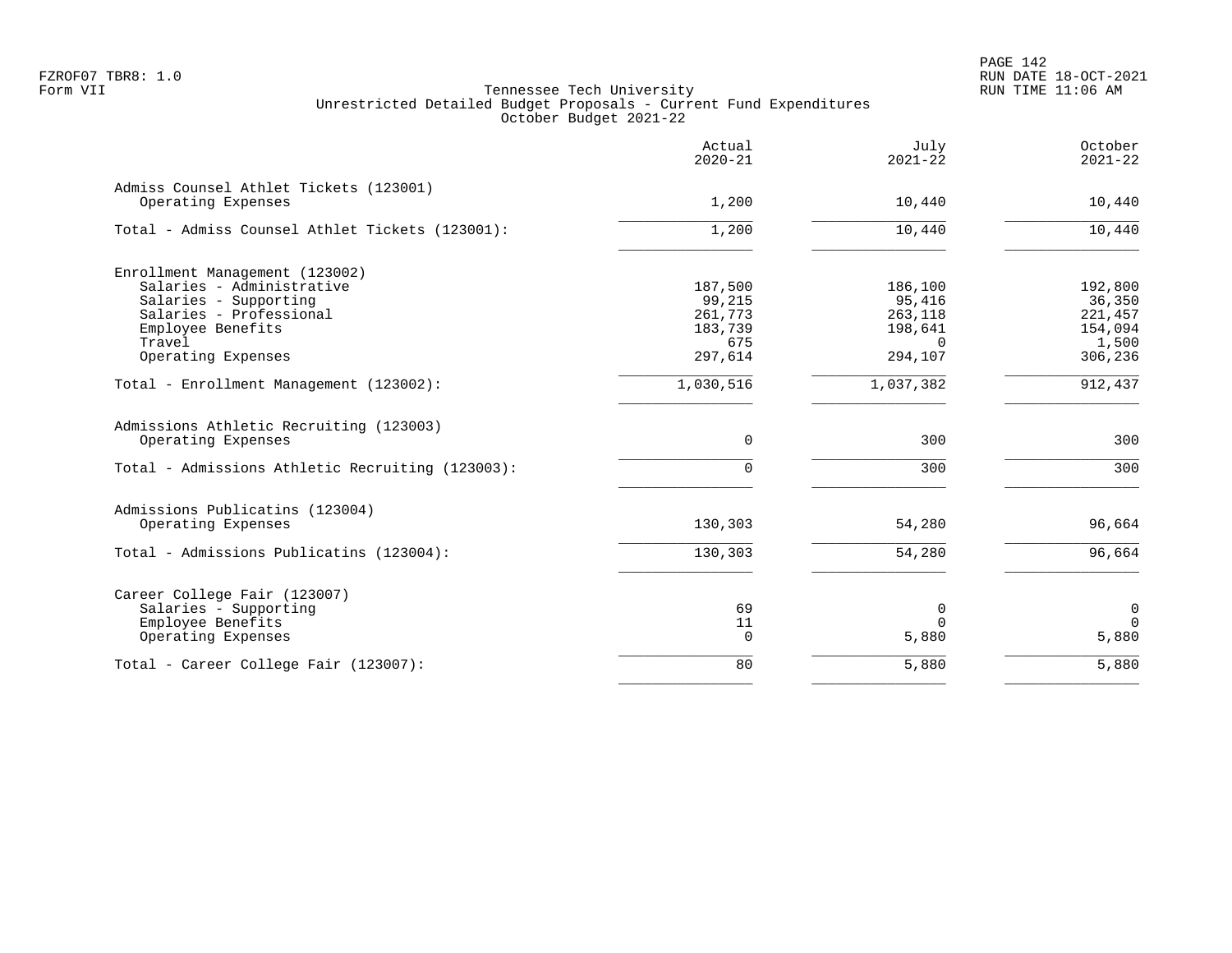|                                                       | Actual<br>$2020 - 21$ | July<br>$2021 - 22$ | October<br>$2021 - 22$ |
|-------------------------------------------------------|-----------------------|---------------------|------------------------|
| Campus Visitation (123008)                            |                       |                     |                        |
| Salaries - Students                                   | 11,454                | 10,000              | 10,000                 |
| Employee Benefits                                     | 61                    | 58                  | 1,058                  |
| Operating Expenses                                    | 65,937                | 18,000              | 138,505                |
| Total - Campus Visitation (123008):                   | 77,452                | 28,058              | 149,563                |
| Undergrad Recruitment (123009)                        |                       |                     |                        |
| Salaries - Supporting                                 | 883                   | $\Omega$            | $\overline{0}$         |
| Salaries - Students                                   | 13,974                | 26,000              | 26,000                 |
| Employee Benefits                                     | 333                   | 937                 | 937                    |
| Travel                                                | 35,867                | 20,970              | 20,970                 |
| Operating Expenses                                    | 170,171               | 202,721             | 205,984                |
| Total - Undergrad Recruitment (123009):               | 221,228               | 250,628             | 253,891                |
| Student Success-College Based Reten (123030)          |                       |                     |                        |
| Operating Expenses                                    | $\Omega$              | 60,000              | 0                      |
| Total - Student Success-College Based Reten (123030): | 0                     | 60,000              | 0                      |
| Admissions GIK Chartwells (123100)                    |                       |                     |                        |
| Operating Expenses                                    | 4,275                 | $\Omega$            | 0                      |
| Total - Admissions GIK Chartwells (123100):           | 4,275                 | 0                   | $\Omega$               |
|                                                       |                       |                     |                        |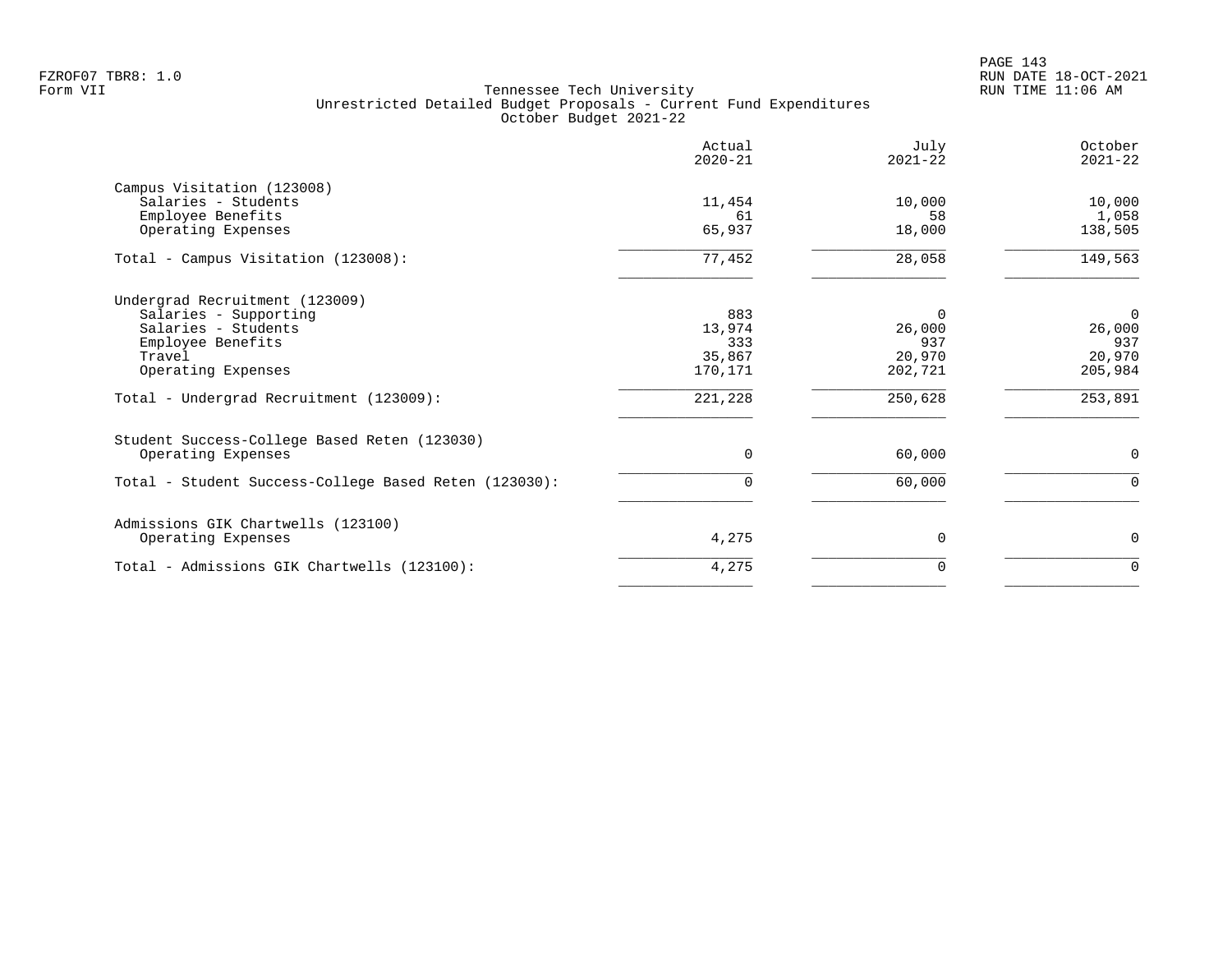|                                               | Actual<br>$2020 - 21$ | July<br>$2021 - 22$ | October<br>$2021 - 22$ |
|-----------------------------------------------|-----------------------|---------------------|------------------------|
| Student Success Center (123400)               |                       |                     |                        |
| Salaries - Professional                       | 736,958               | 855,862             | 882,486                |
| Employee Benefits                             | 266,310               | 333,710             | 333,710                |
| Travel<br>Operating Expenses                  | 372<br>24,814         | $\Omega$<br>17,255  | $\Omega$<br>15,134     |
|                                               |                       |                     |                        |
| Total - Student Success Center (123400):      | 1,028,454             | 1,206,827           | 1,231,330              |
| Student Success (123401)                      |                       |                     |                        |
| Salaries - Professional                       | 0                     | 0                   | 74,550                 |
| Employee Benefits                             | $\Omega$              | $\Omega$            | 29,820                 |
| Operating Expenses                            | 2,465                 | 3,100               | 2,839                  |
| Total - Student Success (123401):             | 2,465                 | 3,100               | 107,209                |
| Military & Veterans Affairs (123402)          |                       |                     |                        |
| Salaries - Students                           | 3,059                 | 6,644               | 8,444                  |
| Salaries - Professional                       | 76,744                | 84,500              | 86,396                 |
| Employee Benefits                             | 30,699                | 39,767              | 39,767                 |
| Travel                                        | $\Omega$              | 3,000               | 3,000                  |
| Operating Expenses                            | 4,079                 | 7,004               | 5,204                  |
| Total - Military & Veterans Affairs (123402): | 114,581               | 140,915             | 142,811                |
| SOAR GIK Chartwells (123403)                  |                       |                     |                        |
| Operating Expenses                            | $-3,210$              | 0                   | 0                      |
| Total - SOAR GIK Chartwells (123403):         | $-3,210$              | 0                   | $\Omega$               |
|                                               |                       |                     |                        |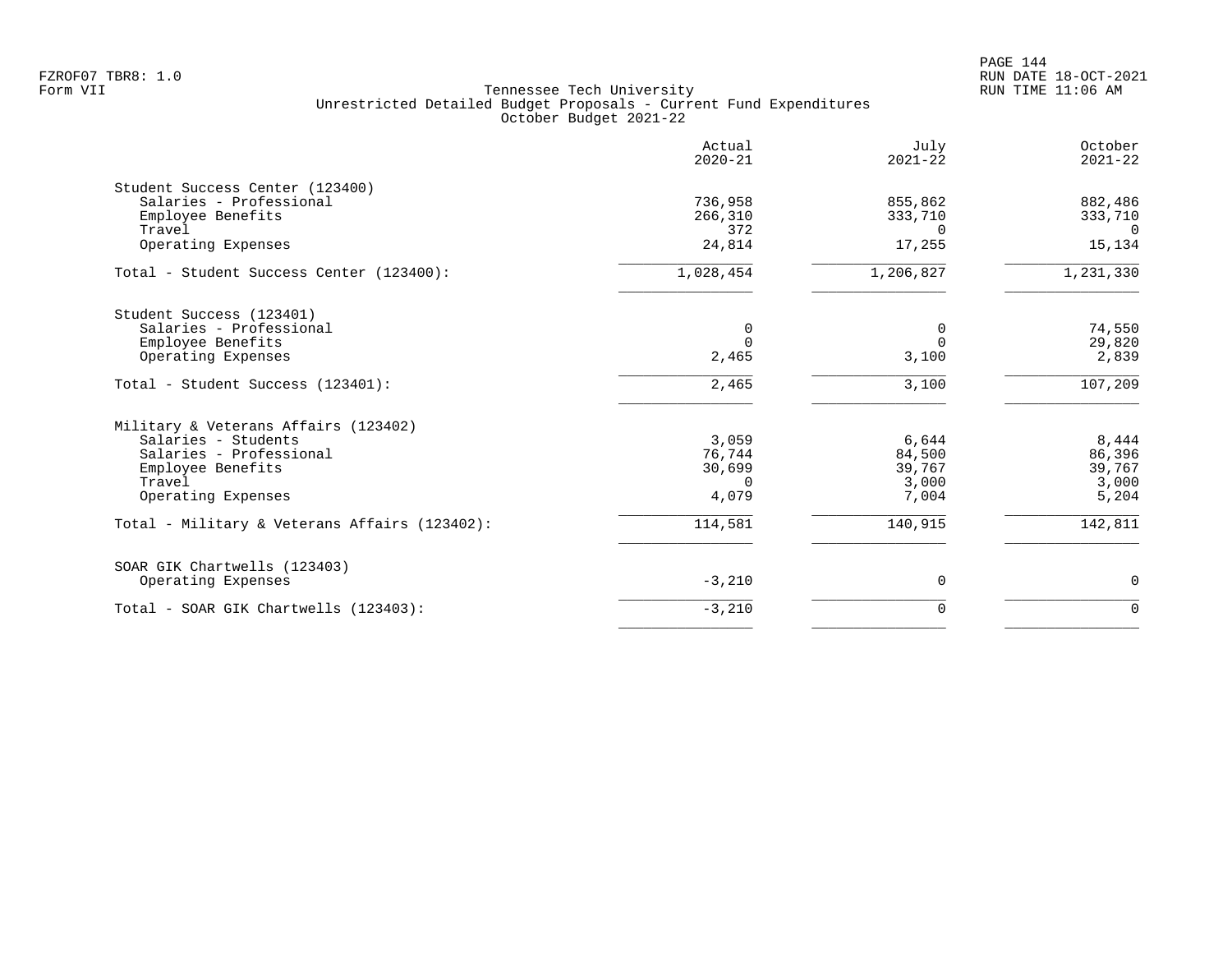|                                                    | Actual<br>$2020 - 21$ | July<br>$2021 - 22$ | October<br>$2021 - 22$ |
|----------------------------------------------------|-----------------------|---------------------|------------------------|
| Records & Registration (123500)                    |                       |                     |                        |
| Salaries - Supporting                              | 158,609               | 151,410             | 220,020                |
| Salaries - Professional                            | 143,017               | 140,217             | 214,212                |
| Employee Benefits                                  | 162,668               | 168,773             | 223,320                |
| Travel                                             | $\Omega$              | 3,460               | 3,460                  |
| Operating Expenses                                 | 25,524                | 26,735              | 30,094                 |
| Total - Records & Registration (123500):           | 489,818               | 490,595             | 691,106                |
| International Education Admin (123700)             |                       |                     |                        |
| Salaries - Supporting                              | 8,165                 | 1,900               | 1,900                  |
| Salaries - Professional                            | 146,709               | 143,909             | 149,342                |
| Employee Benefits                                  | 40,968                | 63,420              | 63,420                 |
| Travel                                             | $\Omega$              | 56,513              | 8,000                  |
| Operating Expenses                                 | 83,819                | 53,196              | 111,709                |
| Total - International Education Admin (123700):    | 279,661               | 318,938             | 334,371                |
| Intern Student Registration Fees (123702)          |                       |                     |                        |
| Salaries - Supporting                              | $\Omega$              | $\Omega$            | 1,408                  |
| Salaries - Students                                | 11,424                | 18,300              | 18,300                 |
| Employee Benefits                                  | 47                    | $\Omega$            | 133                    |
| Operating Expenses                                 | 5,585                 | 16,700              | 54,528                 |
| Total - Intern Student Registration Fees (123702): | 17,056                | 35,000              | 74,369                 |
| FLS International ESL (123711)                     |                       |                     |                        |
| Operating Expenses                                 | $\mathbf 0$           | 0                   | 343                    |
| Total - FLS International ESL (123711):            | $\Omega$              | $\mathbf 0$         | 343                    |
|                                                    |                       |                     |                        |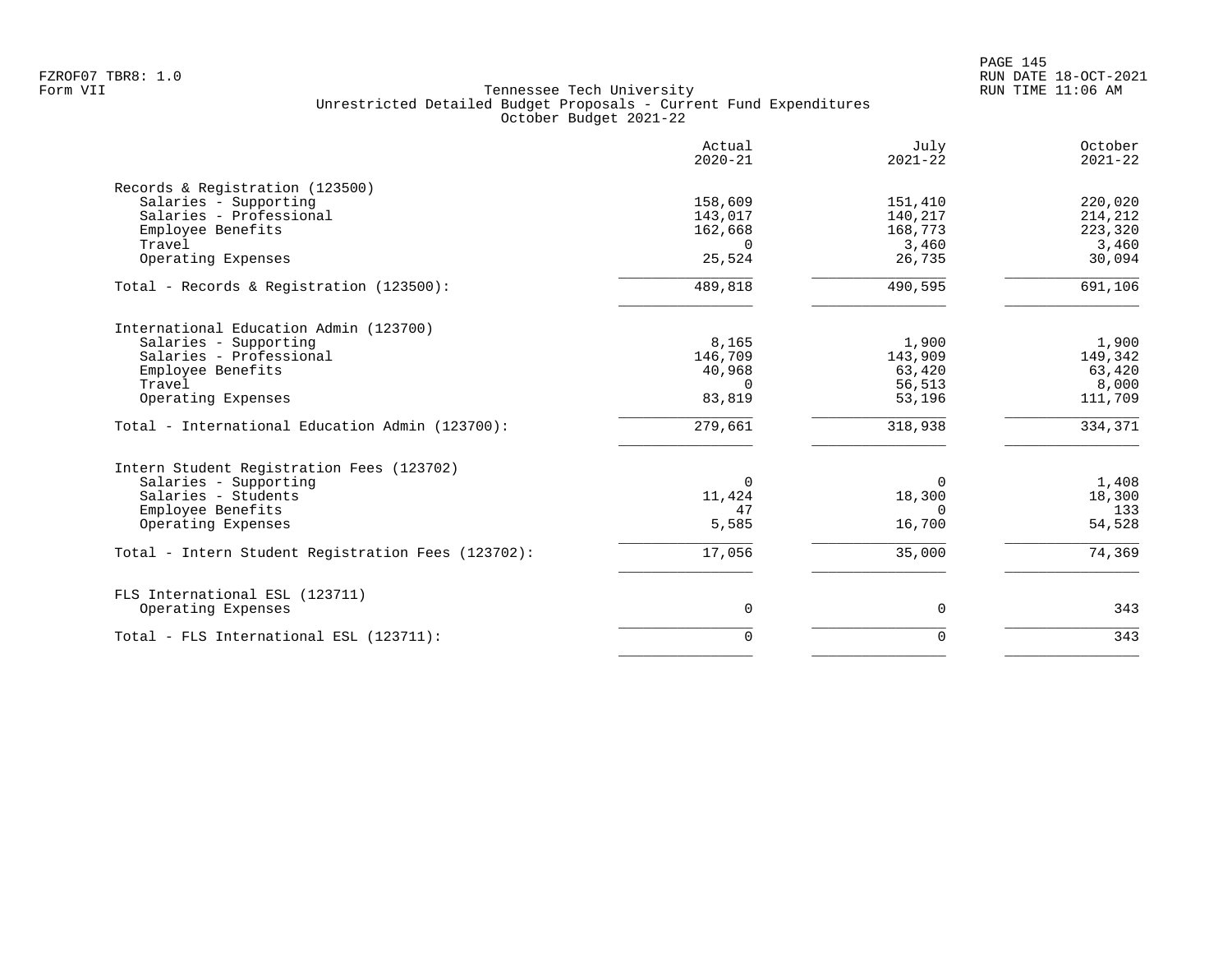# PAGE 146 FZROF07 TBR8: 1.0 RUN DATE 18-OCT-2021

|                                                               | Actual<br>$2020 - 21$ | July<br>$2021 - 22$ | October<br>$2021 - 22$ |
|---------------------------------------------------------------|-----------------------|---------------------|------------------------|
| International Student SOAR (123712)<br>Travel                 | 0                     | $\Omega$            | 183                    |
| Operating Expenses                                            | 2,082                 | 2,084               | 1,901                  |
| Total - International Student SOAR (123712):                  | 2,082                 | 2,084               | 2,084                  |
| International Recruitment (123715)<br>Salaries - Professional | 16,376                | 600                 | 0                      |
| Employee Benefits                                             | 5,455                 | $\Omega$            | $\mathbf{0}$           |
| Total - International Recruitment (123715):                   | 21,831                | 600                 | $\Omega$               |
| Student Svc Publications (127003)<br>Operating Expenses       | 2,752                 | 14,081              | 14,081                 |
| Total - Student Svc Publications (127003):                    | 2,752                 | 14,081              | 14,081                 |
| Student Government Association (127005)                       |                       |                     |                        |
| Salaries - Students                                           | 5,809                 | 3,520               | 3,520                  |
| Travel<br>Operating Expenses                                  | $\Omega$<br>60        | 140<br>2,050        | 140<br>2,050           |
| Total - Student Government Association (127005):              | 5,869                 | 5,710               | 5,710                  |
| Student Gov Assoc (127006)                                    |                       |                     |                        |
| Operating Expenses                                            | 8,070                 | 9,000               | 9,000                  |
| Total - Student Gov Assoc (127006):                           | 8,070                 | 9,000               | 9,000                  |
|                                                               |                       |                     |                        |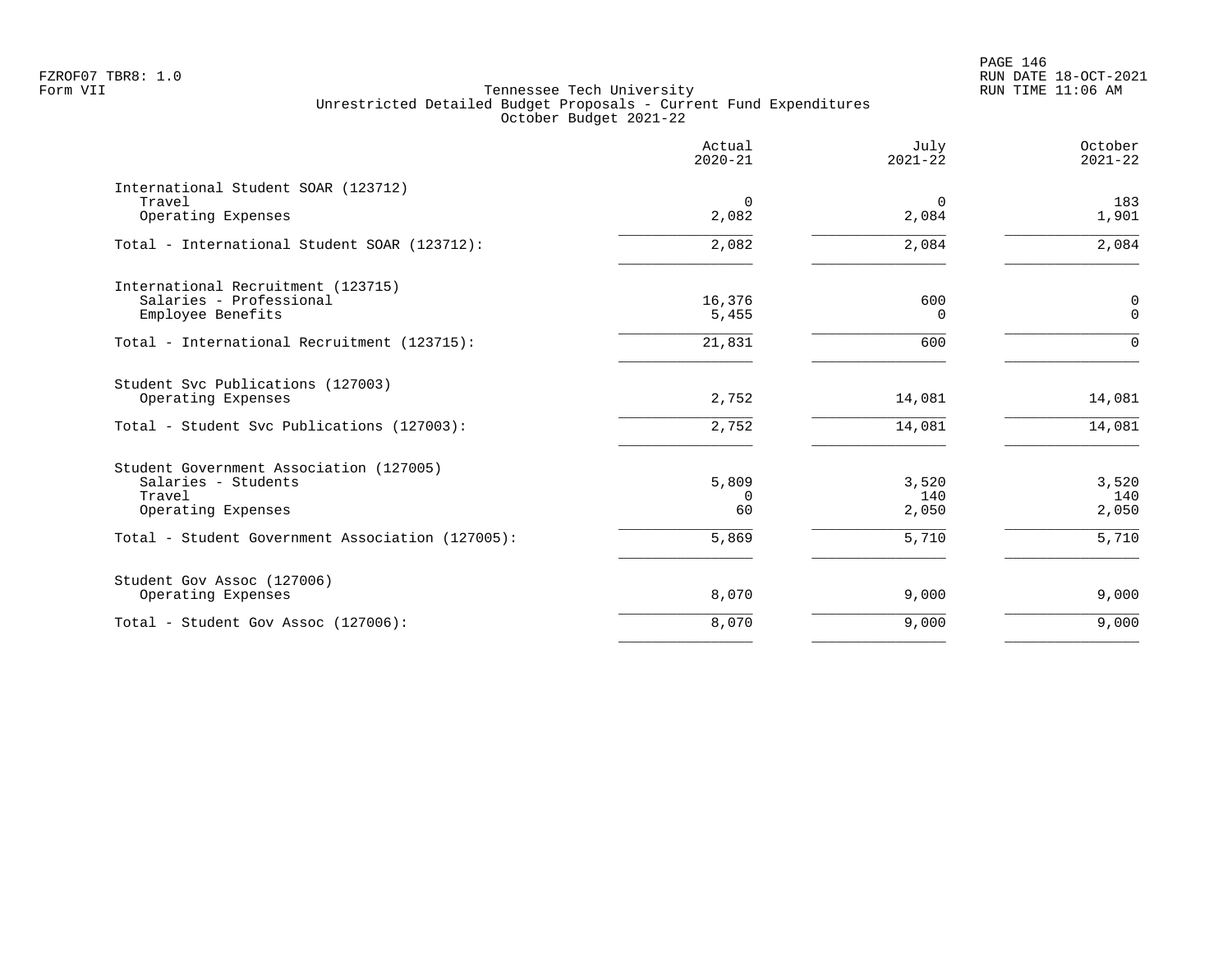PAGE 147 FZROF07 TBR8: 1.0 RUN DATE 18-OCT-2021

|                                                                                         | Actual<br>$2020 - 21$ | July<br>$2021 - 22$ | October<br>$2021 - 22$ |
|-----------------------------------------------------------------------------------------|-----------------------|---------------------|------------------------|
| SAF General Educ Student Affairs (127007)<br>Salaries - Supporting<br>Employee Benefits | 30,584<br>15,086      | 29,141<br>14,840    | 29,973<br>14,840       |
| Operating Expenses                                                                      | 196                   | 365                 | 1,854                  |
| Total - SAF General Educ Student Affairs (127007):                                      | 45,866                | 44,346              | 46,667                 |
| SAF University Programming (127008)                                                     |                       |                     |                        |
| Salaries - Professional                                                                 | 34,500                | 29,325              | 36,115                 |
| Employee Benefits                                                                       | 24,407                | 12,962              | 24,842                 |
| Operating Expenses                                                                      | 51,368                | 64,625              | 112,338                |
| Total - SAF University Programming (127008):                                            | 110,275               | 106,912             | 173,295                |
| Student Gov Assoc GAs (127010)                                                          |                       |                     |                        |
| Salaries - Professional                                                                 | 1,000                 | 4,500               | 4,500                  |
| Employee Benefits                                                                       | 4,252                 | 9,055               | 9,055                  |
| Total - Student Gov Assoc GAs (127010):                                                 | 5,252                 | 13,555              | 13,555                 |
| Counseling Center (127200)                                                              |                       |                     |                        |
| Salaries - Academic                                                                     | 1,666                 | $\Omega$            | $\Omega$               |
| Salaries - Supporting                                                                   | 27,818                | 26,418              | 27,193                 |
| Salaries - Professional                                                                 | 304,036               | 304,112             | 312,222                |
| Employee Benefits<br>Travel                                                             | 147,001<br>60         | 151,281<br>$\Omega$ | 151,281<br>$\Omega$    |
| Operating Expenses                                                                      | 61,192                | 66,720              | 115,192                |
| Total - Counseling Center (127200):                                                     | 541,773               | 548,531             | 605,888                |
|                                                                                         |                       |                     |                        |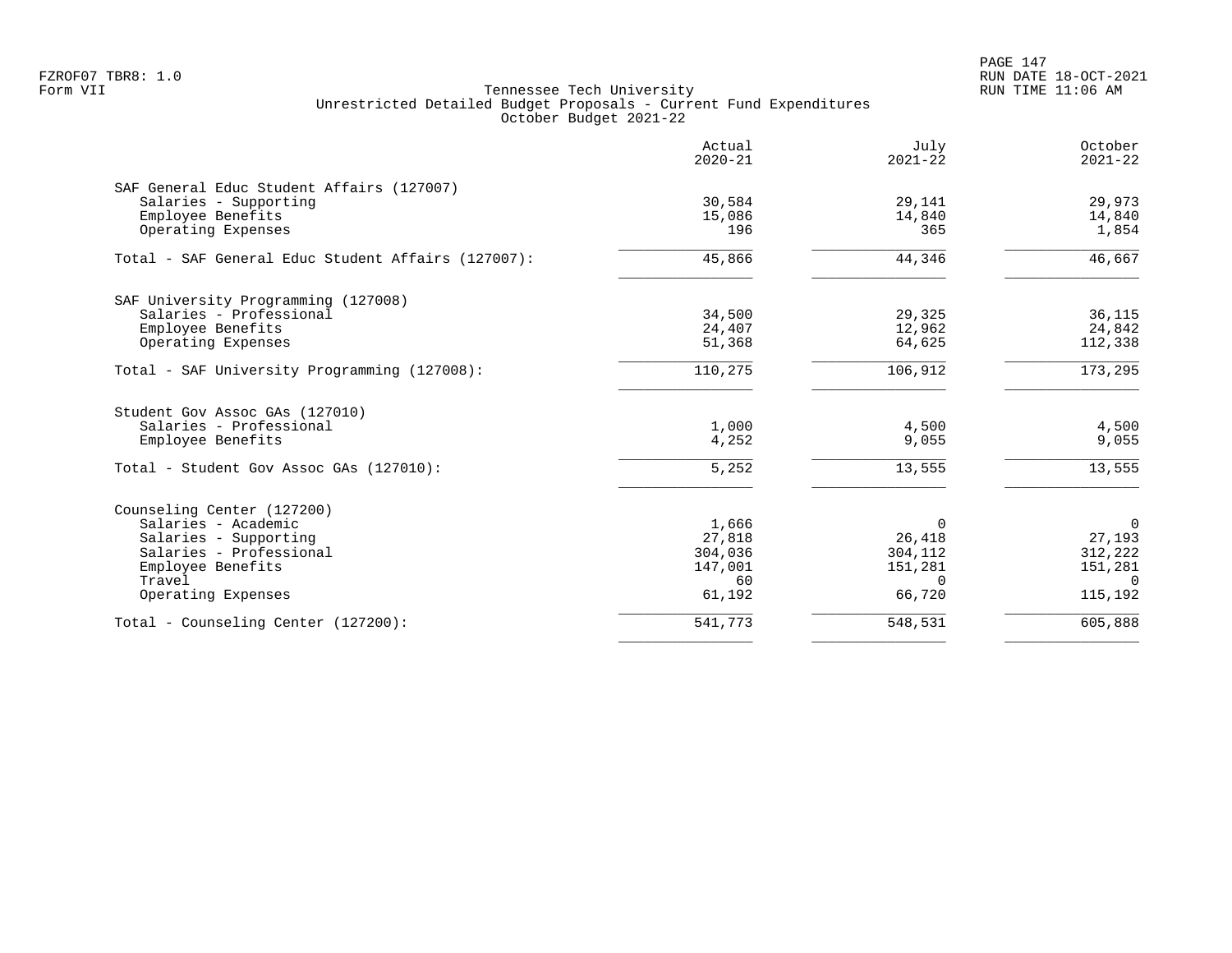|                                                     | Actual<br>$2020 - 21$ | July<br>$2021 - 22$ | October<br>$2021 - 22$ |
|-----------------------------------------------------|-----------------------|---------------------|------------------------|
| Counseling Center GAs (127210)                      |                       |                     |                        |
| Salaries - Professional<br>Employee Benefits        | 4,800<br>12,326       | 4,000<br>8,665      | 4,800<br>8,665         |
| Total - Counseling Center GAs (127210):             | 17,126                | 12,665              | 13,465                 |
| Student Orientation (127302)                        |                       |                     |                        |
| Operating Expenses                                  | 10,081                | 10,000              | 10,000                 |
| Total - Student Orientation (127302):               | 10,081                | 10,000              | 10,000                 |
| New Student & Family Programs (127303)              |                       |                     |                        |
| Salaries - Students                                 | 10,530                | 10,050              | 10,050                 |
| Salaries - Professional<br>Employee Benefits        | 167,408<br>65,793     | 163,108<br>68,312   | 95,831<br>43,492       |
| Travel                                              | 150                   | $\Omega$            | 3,000                  |
| Operating Expenses                                  | 32,915                | 36,287              | 33,287                 |
| Total - New Student & Family Programs (127303):     | 276,796               | 277,757             | 185,660                |
| Student Orient Advis Registration (127304)          |                       |                     |                        |
| Salaries - Supporting                               | 1,633                 | $\Omega$            | 1,016                  |
| Salaries - Students                                 | 63,141                | 60,000              | 60,000                 |
| Employee Benefits<br>Travel                         | 2,339<br>766          | 6,000<br>$\Omega$   | 6,000<br>$\Omega$      |
| Operating Expenses                                  | 259,527               | 183,550             | 253,126                |
| Total - Student Orient Advis Registration (127304): | 327,406               | 249,550             | 320,142                |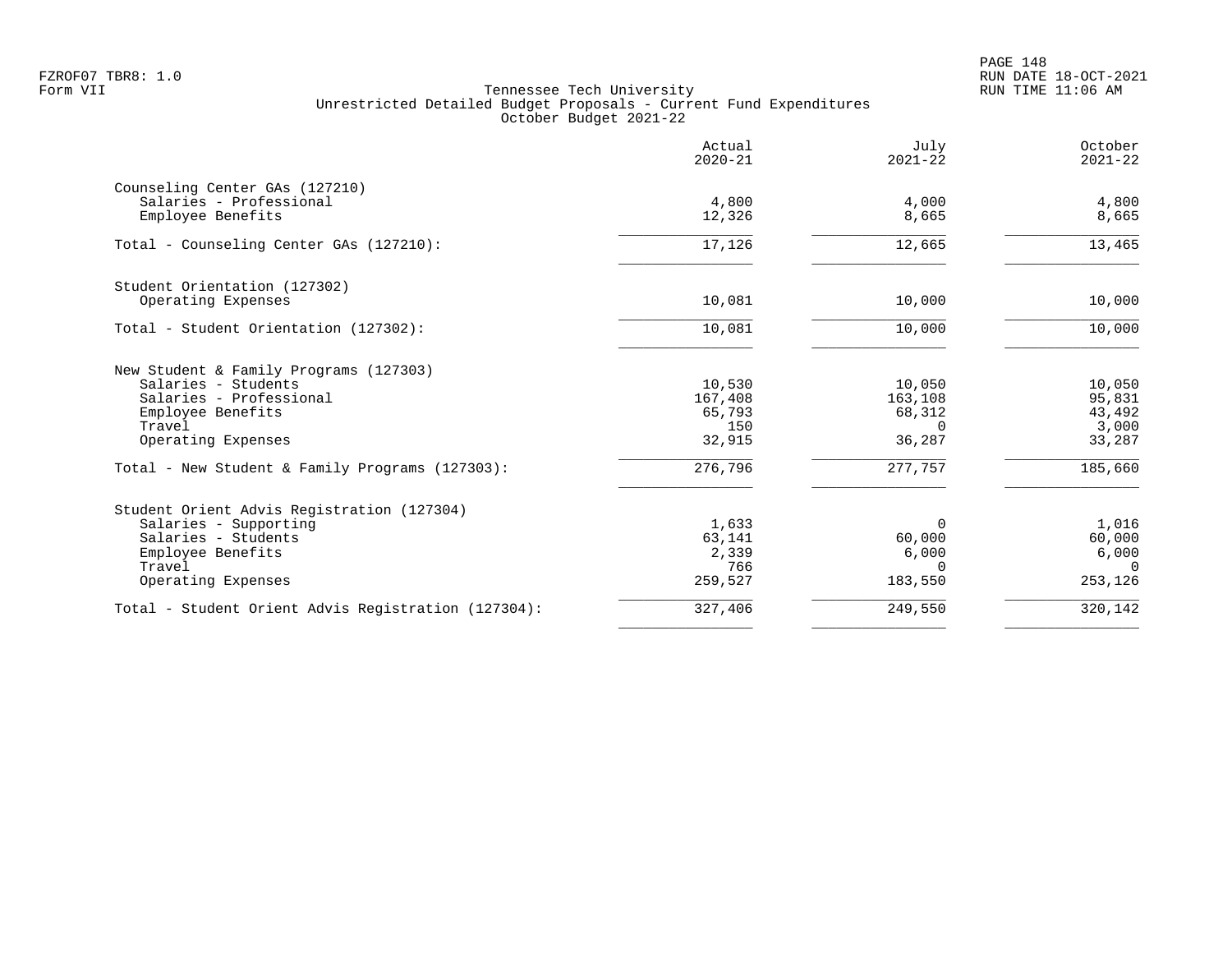| Actual<br>$2020 - 21$ | July<br>$2021 - 22$                                                                    | October<br>$2021 - 22$                                                                                         |
|-----------------------|----------------------------------------------------------------------------------------|----------------------------------------------------------------------------------------------------------------|
|                       |                                                                                        |                                                                                                                |
| 30,208                |                                                                                        | 29,658                                                                                                         |
|                       |                                                                                        | 168,258                                                                                                        |
|                       |                                                                                        | 88,123                                                                                                         |
|                       |                                                                                        | 120,051                                                                                                        |
|                       |                                                                                        | $\Omega$                                                                                                       |
| 354,622               | 389,585                                                                                | 406,090                                                                                                        |
|                       |                                                                                        |                                                                                                                |
| 470                   | $\Omega$                                                                               | $\overline{0}$                                                                                                 |
| 4,800                 | 4,500                                                                                  | 4,500                                                                                                          |
| 5,270                 | 4,500                                                                                  | 4,500                                                                                                          |
|                       |                                                                                        |                                                                                                                |
|                       |                                                                                        | 106,041                                                                                                        |
|                       |                                                                                        | 50,425                                                                                                         |
|                       |                                                                                        | 65,974                                                                                                         |
| 8,722                 | 5,852                                                                                  | 9,724                                                                                                          |
| 221,511               | 217,912                                                                                | 232,164                                                                                                        |
|                       |                                                                                        |                                                                                                                |
|                       |                                                                                        | 20,303                                                                                                         |
|                       |                                                                                        | 2,400                                                                                                          |
| 10,757                | 41,430                                                                                 | 42,457                                                                                                         |
| 25,272                |                                                                                        | 65,160                                                                                                         |
|                       | 165,074<br>85,989<br>65,815<br>7,536<br>105,306<br>50,013<br>57,470<br>12,278<br>2,237 | 28,808<br>160,774<br>88,123<br>111,880<br>$\Omega$<br>101,886<br>49,200<br>60,974<br>19,970<br>2,400<br>63,800 |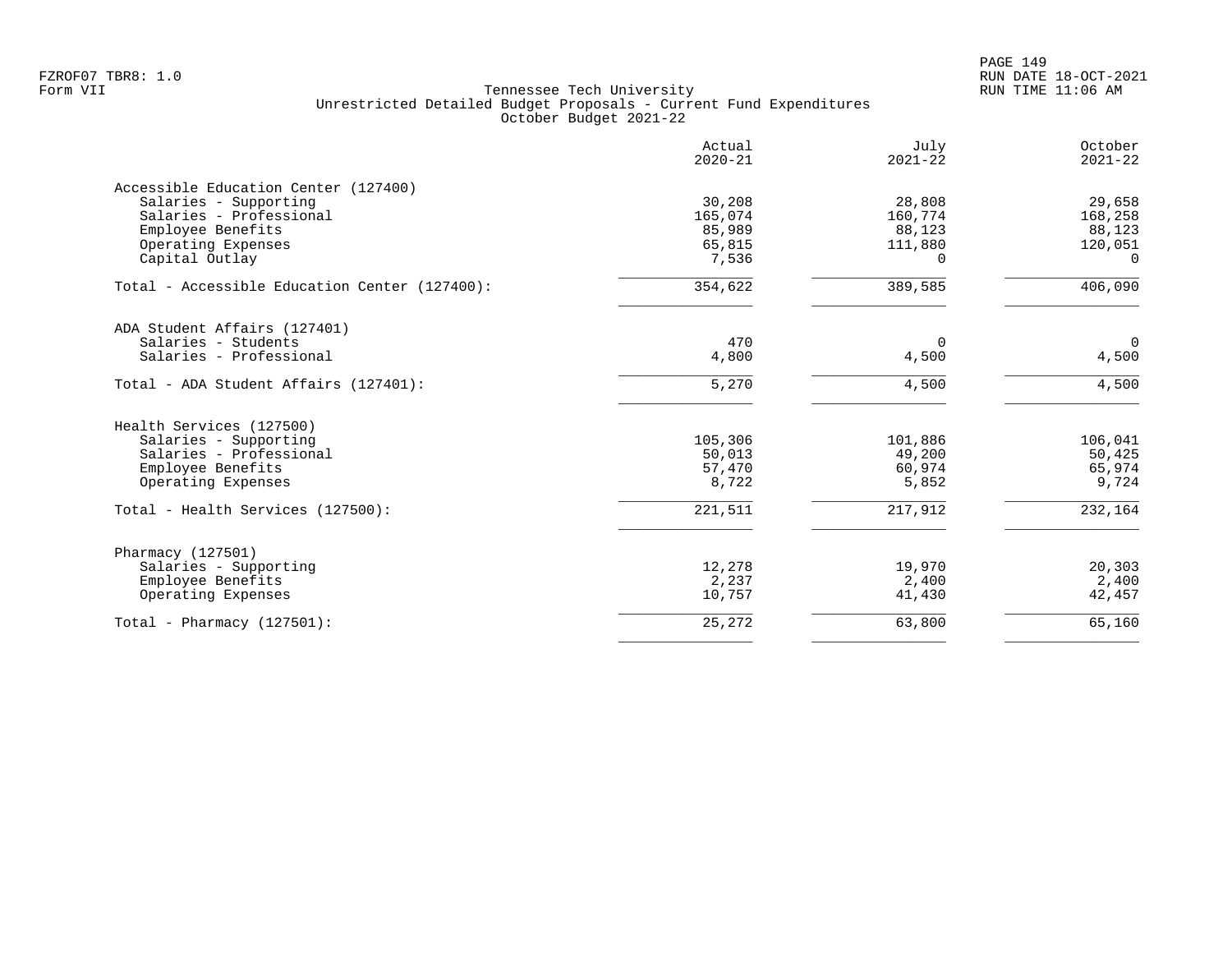PAGE 150 FZROF07 TBR8: 1.0 RUN DATE 18-OCT-2021

|                                                                                                                                                       | Actual<br>$2020 - 21$                          | July<br>$2021 - 22$                            | October<br>$2021 - 22$                          |
|-------------------------------------------------------------------------------------------------------------------------------------------------------|------------------------------------------------|------------------------------------------------|-------------------------------------------------|
| Health Services Laboratory (127502)<br>Operating Expenses                                                                                             | 14,999                                         | 27,000                                         | 32,611                                          |
| Total - Health Services Laboratory (127502):                                                                                                          | 14,999                                         | 27,000                                         | 32,611                                          |
| SAF Health Services (127504)<br>Salaries - Supporting<br>Salaries - Students                                                                          | 56,551<br>1,218                                | 0<br>$\Omega$                                  | 22,900<br>1,260                                 |
| Salaries - Professional<br>Employee Benefits<br>Operating Expenses                                                                                    | 411,377<br>152,427<br>40,508                   | 393,856<br>119,070<br>140,615                  | 410,130<br>119,070<br>148,262                   |
| Total - SAF Health Services (127504):                                                                                                                 | 662,081                                        | 653,541                                        | 701,622                                         |
| Dean of Students (127600)<br>Salaries - Administrative<br>Salaries - Supporting<br>Salaries - Professional<br>Employee Benefits<br>Operating Expenses | 100,226<br>76,436<br>36,660<br>80,884<br>6,278 | 103,183<br>75,476<br>38,950<br>85,580<br>4,475 | 111,587<br>79,099<br>38,950<br>95,580<br>11,475 |
| Total - Dean of Students (127600):                                                                                                                    | 300,484                                        | 307,664                                        | 336,691                                         |
| Social Development UPC (127602)<br>Salaries - Supporting<br>Employee Benefits<br>Operating Expenses                                                   | 51<br>10<br>3,996                              | 0<br>5<br>5,080                                | 0<br>5<br>5,080                                 |
| Total - Social Development UPC (127602):                                                                                                              | 4,057                                          | 5,085                                          | 5,085                                           |
|                                                                                                                                                       |                                                |                                                |                                                 |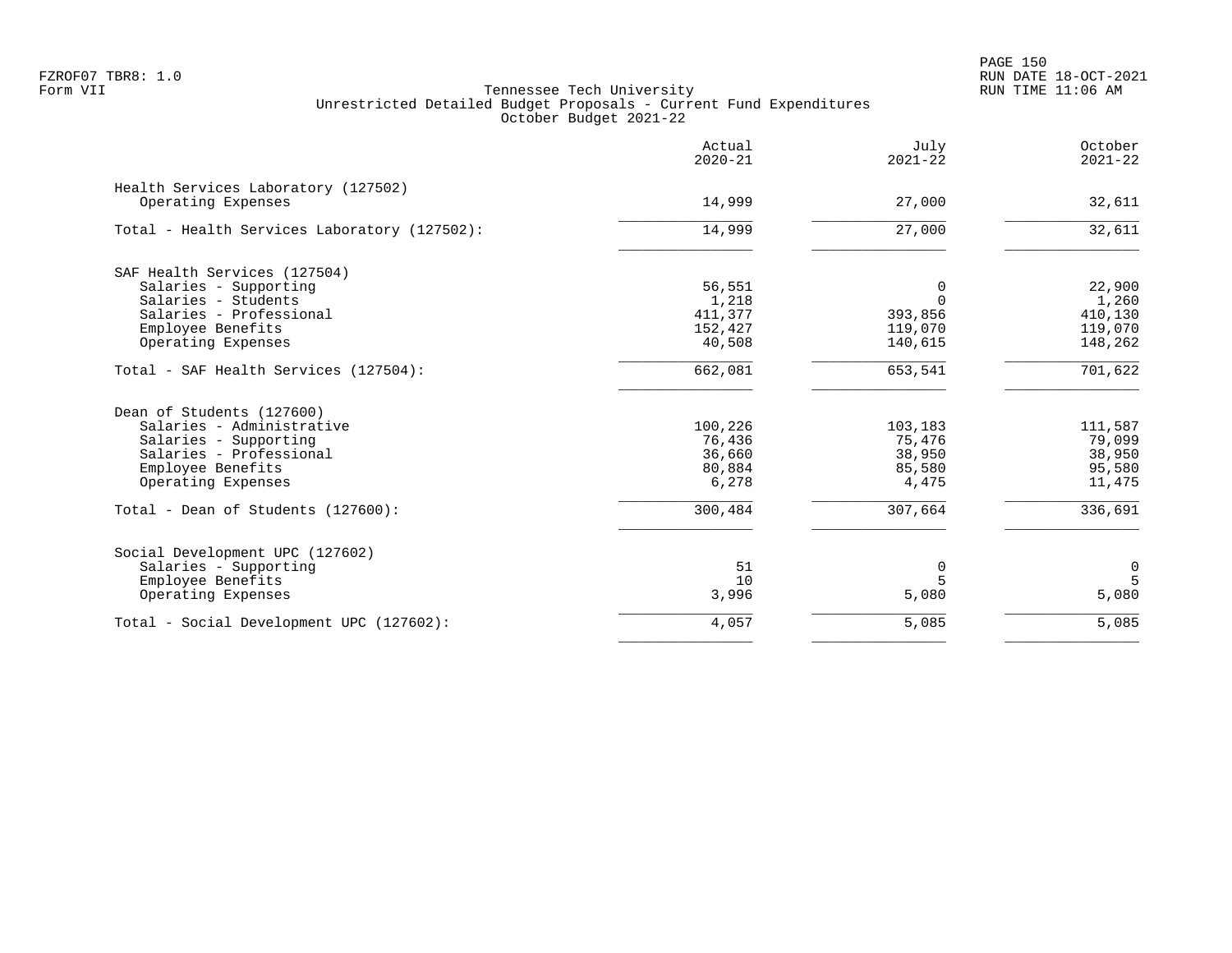|                                                 | Actual<br>$2020 - 21$ | July<br>$2021 - 22$ | October<br>$2021 - 22$ |
|-------------------------------------------------|-----------------------|---------------------|------------------------|
| Student Act Grad Assist (127603)                |                       |                     |                        |
| Salaries - Professional<br>Employee Benefits    | 6,000<br>15,829       | 8,690<br>18,000     | 8,690<br>18,000        |
| Total - Student Act Grad Assist (127603):       | 21,829                | 26,690              | 26,690                 |
| Multicultural Affairs (127700)                  |                       |                     |                        |
| Salaries - Administrative                       | 59,744                | 1,500               | 1,500                  |
| Salaries - Professional                         | 64,541                | 64,214              | 67,264                 |
| Employee Benefits                               | 44,380                | 53,750              | 53,750                 |
| Travel                                          | 406                   | 3,000               | 3,000                  |
| Operating Expenses                              | 6,481                 | 5,120               | 6,751                  |
| Total - Multicultural Affairs (127700):         | 175,552               | 127,584             | 132,265                |
| Chief Diversity Officer Admin (127710)          |                       |                     |                        |
| Salaries - Administrative                       | 40,567                | 126,500             | 130,000                |
| Employee Benefits                               | 15,117                | 3,976               | 53,976                 |
| Total - Chief Diversity Officer Admin (127710): | 55,684                | 130,476             | 183,976                |
| Eagle Card Office (127800)                      |                       |                     |                        |
| Salaries - Supporting                           | 38,886                | 36,986              | 38,770                 |
| Salaries - Students                             | 9,125                 | $\Omega$            | 6,390                  |
| Salaries - Professional                         | 50,289                | 55,590              | 57,446                 |
| Employee Benefits                               | 41,957                | 44,256              | 44,256                 |
| Operating Expenses                              | 38,669                | 38,660              | 29,610                 |
| Total - Eagle Card Office (127800):             | 178,926               | 175,492             | 176,472                |
|                                                 |                       |                     |                        |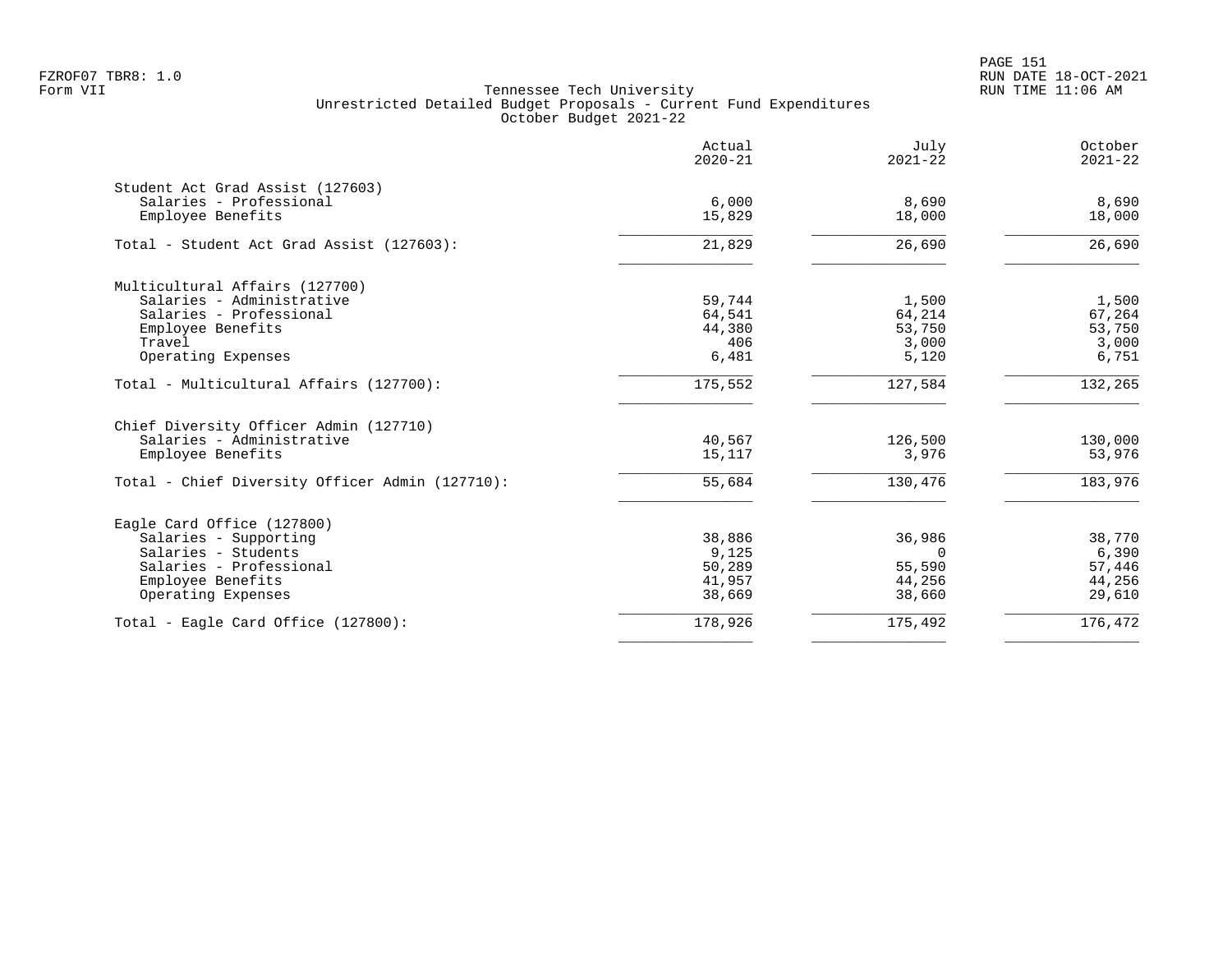|                                    | Actual<br>$2020 - 21$ | July<br>$2021 - 22$ | October<br>$2021 - 22$ |
|------------------------------------|-----------------------|---------------------|------------------------|
| The Eagle (127900)                 |                       |                     |                        |
| Salaries - Students                | 2,898                 | 7,840               | 7,840                  |
| Travel                             | $\Omega$              | 400                 | 400                    |
| Operating Expenses                 | 18,669                | 7,810               | 10,966                 |
| Department Revenues                | $-64$                 | $\Omega$            | $\Omega$               |
| Total - The Eagle $(127900)$ :     | 21,503                | 16,050              | 19,206                 |
| Tenn Tech Oracle (127902)          |                       |                     |                        |
| Salaries - Students                | 5,818                 | 11,990              | 11,990                 |
| Operating Expenses                 | 11,181                | 8,810               | 9,224                  |
| Department Revenues                | $-1,314$              | $\Omega$            | $\Omega$               |
| Total - Tenn Tech Oracle (127902): | 15,685                | 20,800              | 21,214                 |
| SAF Intramurals (129001)           |                       |                     |                        |
| Salaries - Students                | 22,467                | 45,520              | 45,520                 |
| Salaries - Professional            | 84,463                | 86,713              | 93,179                 |
| Employee Benefits                  | 29,493                | 47,330              | 47,330                 |
| Travel                             | $\Omega$              | 1,500               | 1,500                  |
| Operating Expenses                 | 86,358                | 38,401              | 38,401                 |
| Total - SAF Intramurals (129001):  | 222,781               | 219,464             | 225,930                |
| Cheerleaders (129003)              |                       |                     |                        |
| Salaries - Professional            | 7,760                 | 52,379              | 52,379                 |
| Employee Benefits                  | 13,823                | 24,884              | 19,884                 |
| Travel                             | 0                     | 4,490               | 4,490                  |
| Operating Expenses                 | 4,409                 | 16,450              | 16,950                 |
| Total - Cheerleaders (129003):     | 25,992                | 98,203              | 93,703                 |
|                                    |                       |                     |                        |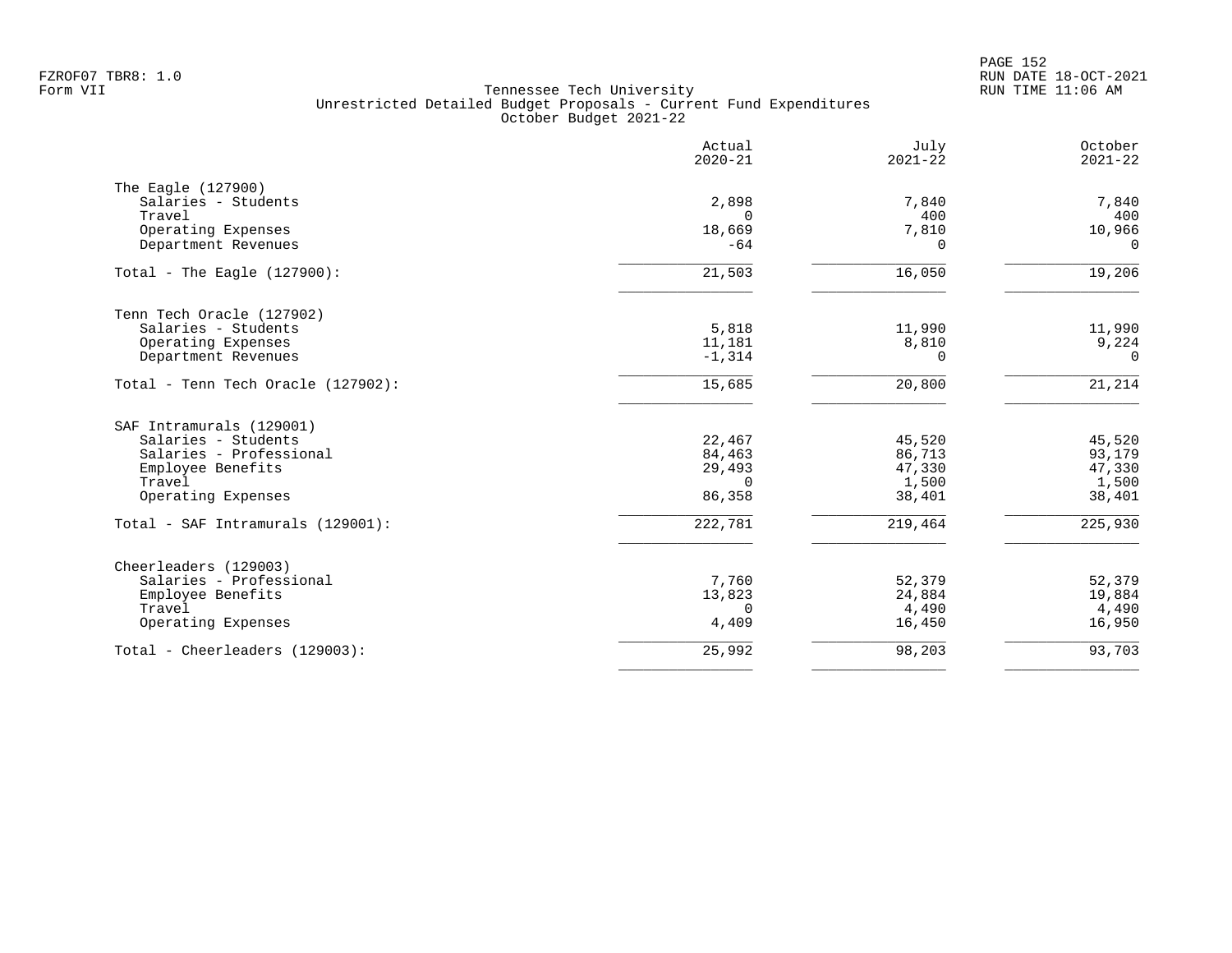PAGE 153 FZROF07 TBR8: 1.0 RUN DATE 18-OCT-2021

|                                              | Actual<br>$2020 - 21$ | July<br>$2021 - 22$ | October<br>$2021 - 22$ |
|----------------------------------------------|-----------------------|---------------------|------------------------|
| Cheerleaders Housing Sch (129004)            |                       |                     |                        |
| Operating Expenses                           | 20,054                | 25,390              | 25,390                 |
| Total - Cheerleaders Housing Sch (129004):   | 20,054                | 25,390              | 25,390                 |
| Dance Team (129007)                          |                       |                     |                        |
| Travel<br>Operating Expenses                 | $\mathbf 0$<br>200    | 14,600<br>6,000     | 14,600<br>6,000        |
| Total - Dance Team $(129007)$ :              | 200                   | 20,600              | 20,600                 |
| Rugby (129010)                               |                       |                     |                        |
| Operating Expenses                           | 2,413                 | 11,000              | 11,000                 |
| Total - Rugby $(129010)$ :                   | 2,413                 | 11,000              | 11,000                 |
| Center Stage Program (130002)                |                       |                     |                        |
| Salaries - Supporting                        | 10,885                | $\mathbf 0$         | $\overline{0}$         |
| Salaries - Professional<br>Employee Benefits | 38,460<br>21,133      | 37,060<br>21,510    | 38,547<br>21,510       |
| Operating Expenses                           | 131,008               | 147,324             | 247,324                |
| Total - Center Stage Program (130002):       | 201,486               | 205,894             | 307,381                |
| Band (155004)                                |                       |                     |                        |
| Salaries - Academic                          | 7,065                 | 0                   | $\mathbf 0$            |
| Salaries - Supporting                        | 168                   | $\mathbf 0$         | $\mathsf 0$            |
| Salaries - Students<br>Employee Benefits     | 420<br>577            | $\mathbf 0$<br>808  | $\mathsf{O}$<br>808    |
| Travel                                       | 294                   | 1,536               | 1,536                  |
| Operating Expenses                           | 42,608                | 50,358              | 77,185                 |
| Capital Outlay                               | 29,756                | $\Omega$            | $\Omega$               |
| Total - Band $(155004)$ :                    | 80,888                | 52,702              | 79,529                 |
|                                              |                       |                     |                        |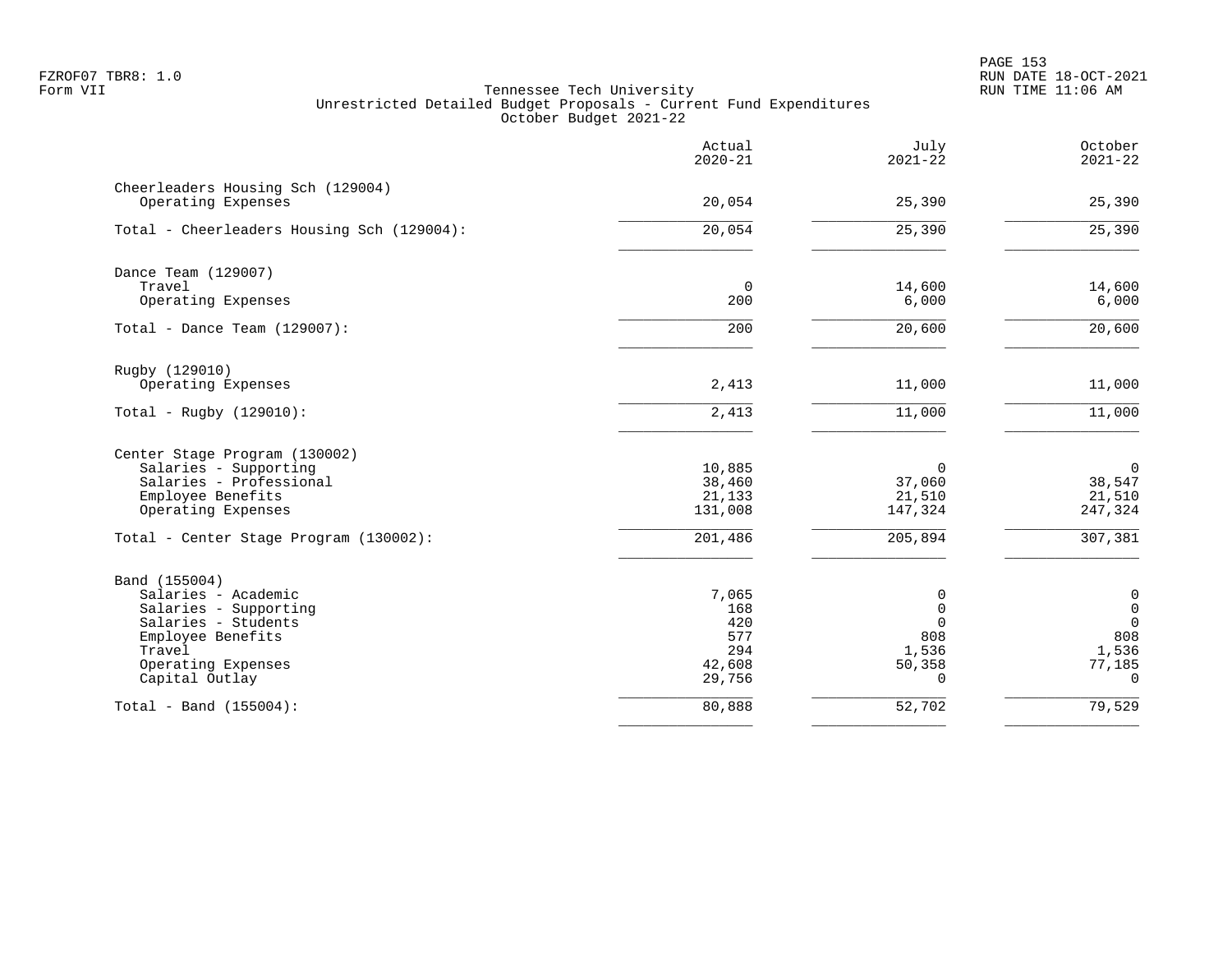| Actual<br>$2020 - 21$       | July<br>$2021 - 22$          | October<br>$2021 - 22$       |
|-----------------------------|------------------------------|------------------------------|
| 94,233                      | 148,010                      | 148,010                      |
| 94,233                      | 148,010                      | 148,010                      |
| $\mathbf 0$                 | 1,400                        | 3,500                        |
| 0                           | 1,400                        | 3,500                        |
| 407                         | 1,600                        | 1,600                        |
| 407                         | 1,600                        | 1,600                        |
| 98,651<br>52,500<br>248,120 | 105,699<br>52,999<br>195,025 | 109,781<br>52,999<br>195,025 |
| 399,271                     | 353,723                      | 357,805                      |
| 360<br>579,832              | $\Omega$<br>239,018          | $\Omega$<br>320,818          |
| 580,192                     | 239,018                      | 320,818                      |
|                             |                              |                              |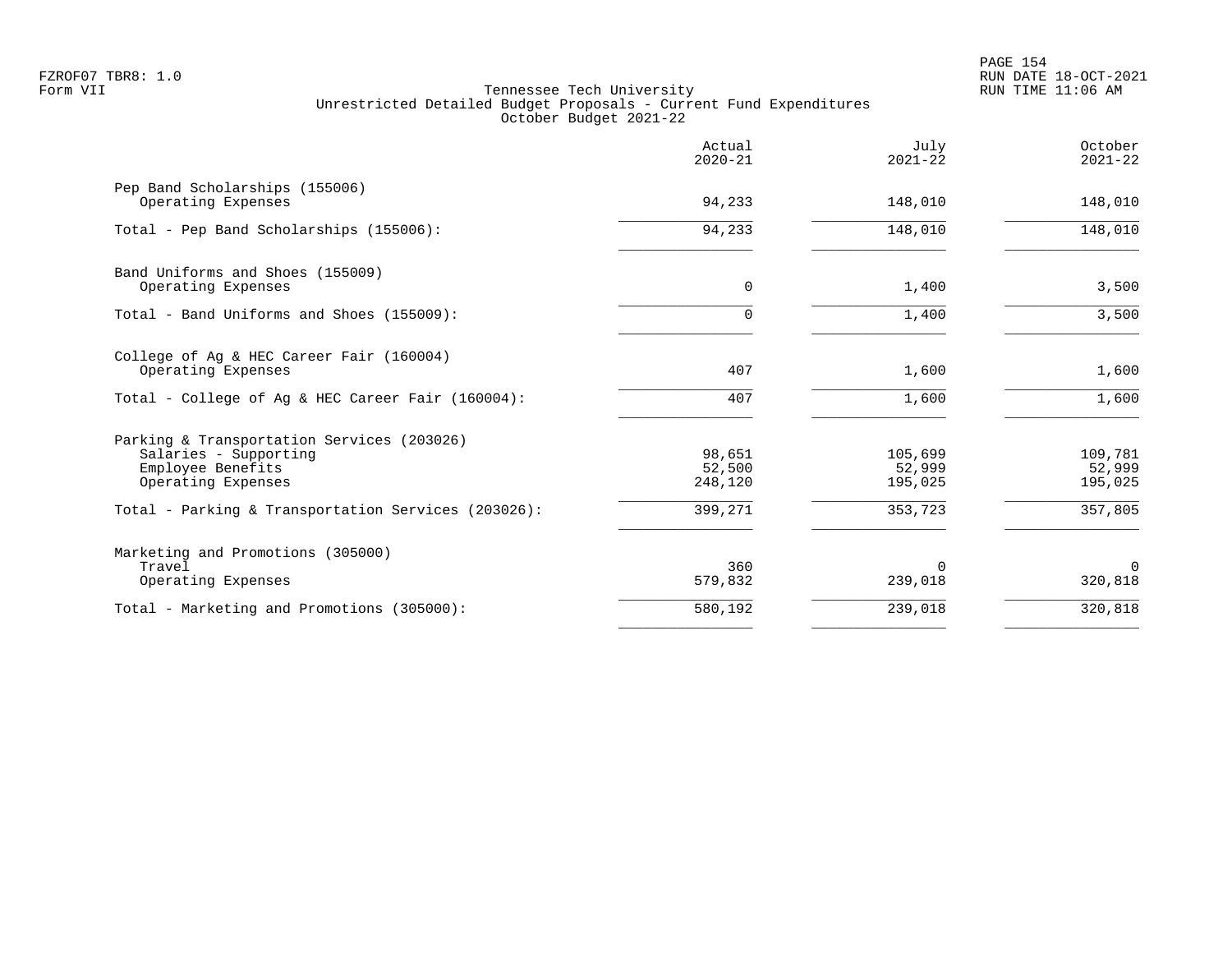|                                                      | Actual<br>$2020 - 21$ | July<br>$2021 - 22$ | October<br>$2021 - 22$ |
|------------------------------------------------------|-----------------------|---------------------|------------------------|
| Athletic Director (600050)                           |                       |                     |                        |
| Salaries - Administrative                            | 176,837               | 175,437             | 182,437                |
| Salaries - Supporting                                | 144,497               | 156,496             | 161,880                |
| Salaries - Professional                              | 496,007               | 541,474             | 540,074                |
| Employee Benefits                                    | 291,538               | 316,911             | 294,317                |
| Travel                                               | 2,017                 | 15,000              | 13,033                 |
| Operating Expenses                                   | 254,763               | 75,716              | 75,716                 |
| Department Revenues                                  | $-2$                  | 0                   | $\Omega$               |
| Total - Athletic Director (600050):                  | 1,365,657             | 1,281,034           | 1,267,457              |
| Athletic Grad Assistant (600051)                     |                       |                     |                        |
| Employee Benefits                                    | 16,320                | 22,180              | 22,180                 |
| Total - Athletic Grad Assistant (600051):            | 16,320                | 22,180              | 22,180                 |
| Marketing and Promotion Management (600052)          |                       |                     |                        |
| Salaries - Supporting                                | 8,779                 | 13,000              | 13,000                 |
| Salaries - Students                                  | 450                   | $\Omega$            | $\overline{0}$         |
| Salaries - Professional                              | 35,960                | 73,852              | 73,720                 |
| Employee Benefits                                    | 10,259                | 19,000              | 25,774                 |
| Operating Expenses                                   | 90,083                | 18,983              | 18,983                 |
| Department Revenues                                  | $-97$                 | $\Omega$            | $\Omega$               |
| Total - Marketing and Promotion Management (600052): | 145,434               | 124,835             | 131,477                |
|                                                      |                       |                     |                        |
| Athletic Medical and Insurance (600054)              |                       |                     |                        |
| Operating Expenses                                   | 201,391               | 62,319              | 62,319                 |
| Total - Athletic Medical and Insurance (600054):     | 201,391               | 62,319              | 62,319                 |
|                                                      |                       |                     |                        |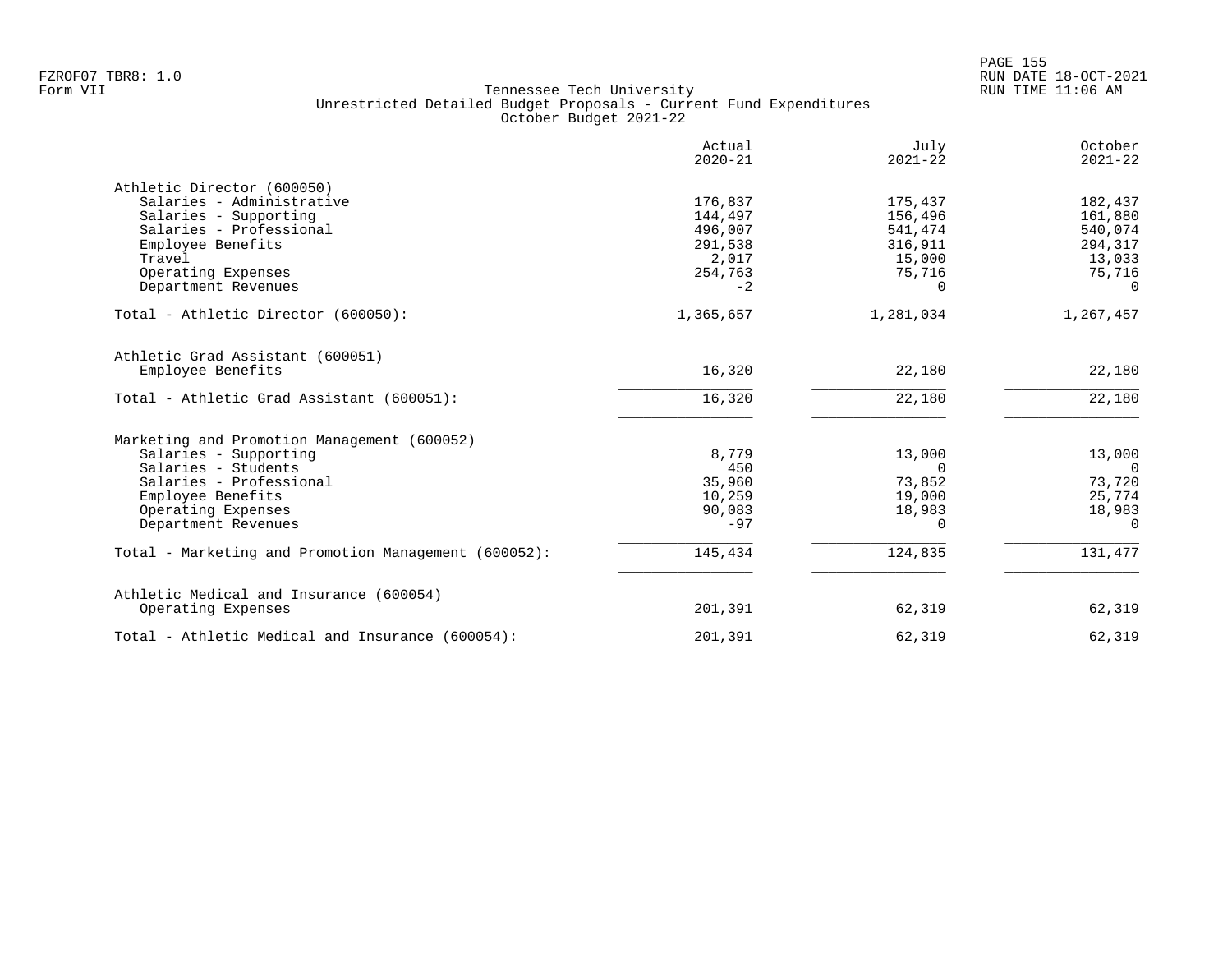|                                                      | Actual<br>$2020 - 21$ | July<br>$2021 - 22$ | October<br>$2021 - 22$ |
|------------------------------------------------------|-----------------------|---------------------|------------------------|
| Athletic Comp Tickets (600056)<br>Operating Expenses | 9,250                 | 16,890              | 16,890                 |
| Total - Athletic Comp Tickets (600056):              | 9,250                 | 16,890              | 16,890                 |
| Sports Information (600059)                          |                       |                     |                        |
| Salaries - Professional                              | 137,927               | 156,663             | 135,384                |
| Employee Benefits                                    | 38,390                | 42,000              | 48,914                 |
| Travel                                               | 456                   | 3,920               | 3,920                  |
| Operating Expenses                                   | 12,663                | 34,280              | 34,280                 |
| Total - Sports Information (600059):                 | 189,436               | 236,863             | 222,498                |
| Athletic Academic Counseling (600060)                |                       |                     |                        |
| Salaries - Supporting                                | 2,602                 | 14,743              | 6,623                  |
| Salaries - Professional                              | 166,272               | 161,130             | 173,195                |
| Employee Benefits                                    | 72,420                | 77,795              | 77,795                 |
| Operating Expenses                                   | 7,303                 | 12,330              | 8,330                  |
| Total - Athletic Academic Counseling (600060):       | 248,597               | 265,998             | 265,943                |
| Athletic Student Therapy Center (600062)             |                       |                     |                        |
| Salaries - Students                                  | 1,136                 | $\Omega$            | 3,000                  |
| Salaries - Professional                              | 348,186               | 337,021             | 345,178                |
| Employee Benefits                                    | 119,028               | 121,781             | 131,781                |
| Travel                                               | $\Omega$              | 3,010               | 1,510                  |
| Operating Expenses                                   | 62,503                | 46,593              | 46,593                 |
| Total - Athletic Student Therapy Center (600062):    | 530,853               | 508,405             | 528,062                |
|                                                      |                       |                     |                        |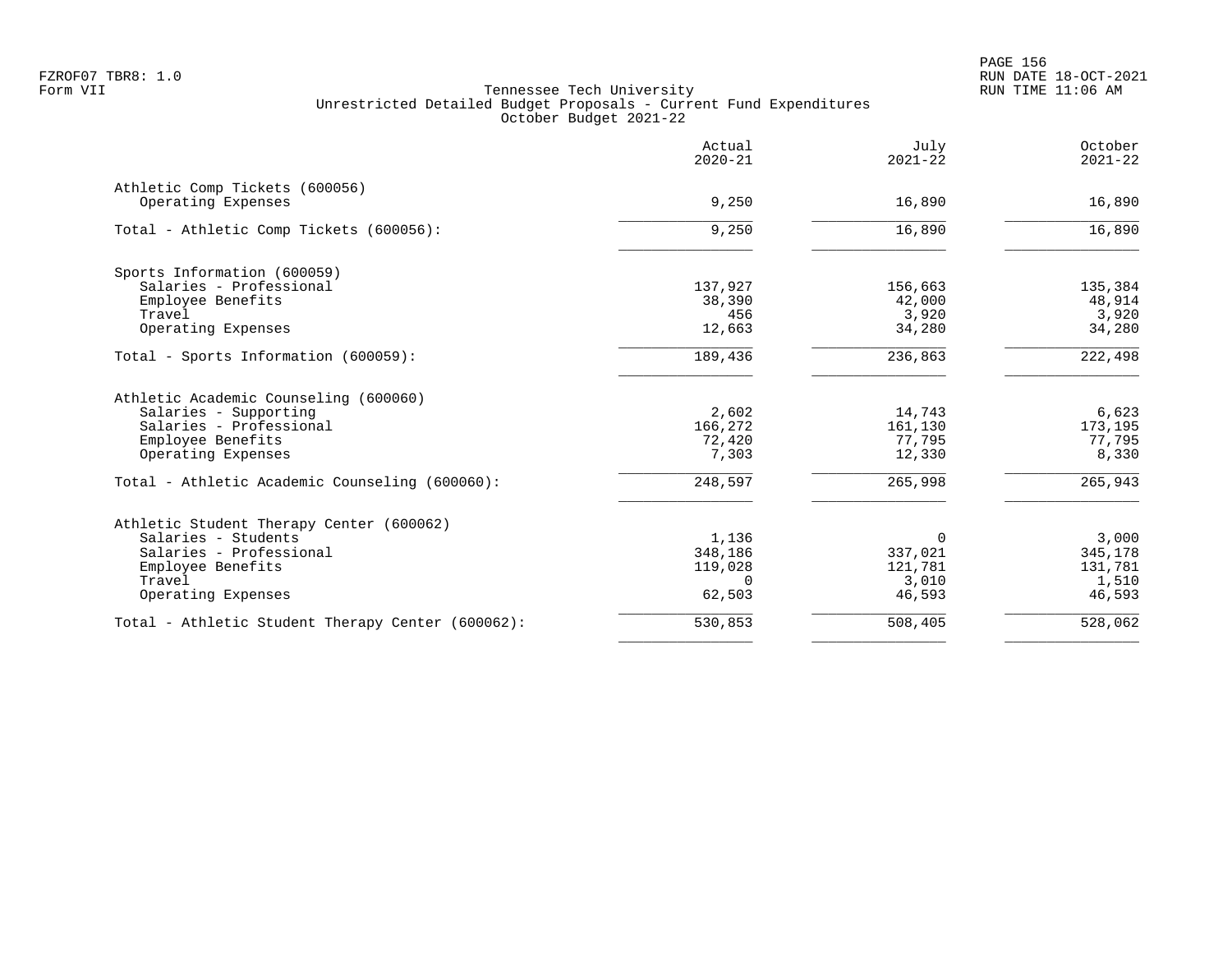PAGE 157 FZROF07 TBR8: 1.0 RUN DATE 18-OCT-2021

| Actual<br>$2020 - 21$ | July<br>$2021 - 22$                                            | October<br>$2021 - 22$                                        |
|-----------------------|----------------------------------------------------------------|---------------------------------------------------------------|
| 19,710                | 24,990                                                         | 24,990                                                        |
| 19,710                | 24,990                                                         | 24,990                                                        |
|                       |                                                                |                                                               |
|                       | 100                                                            | 100                                                           |
|                       |                                                                | 3,000                                                         |
|                       |                                                                | 146,641                                                       |
|                       |                                                                | 58,938                                                        |
| $\Omega$              |                                                                | 1,500                                                         |
| 13,320                | 11,280                                                         | 11,280                                                        |
| 206,289               | 202,089                                                        | 221,459                                                       |
|                       |                                                                |                                                               |
|                       |                                                                | 10,871                                                        |
|                       |                                                                | 124,237                                                       |
|                       |                                                                | 52,000                                                        |
| 24,932                | $-720$                                                         | $-720$                                                        |
| 209,468               | 171,354                                                        | 186,388                                                       |
|                       |                                                                |                                                               |
| $\mathbf 0$           | 511,340                                                        | 1,076,684                                                     |
| $\Omega$              | 511,340                                                        | 1,076,684                                                     |
|                       | 450<br>490<br>144,397<br>47,632<br>19,030<br>118,855<br>46,651 | 3,000<br>135,771<br>48,938<br>3,000<br>0<br>120,074<br>52,000 |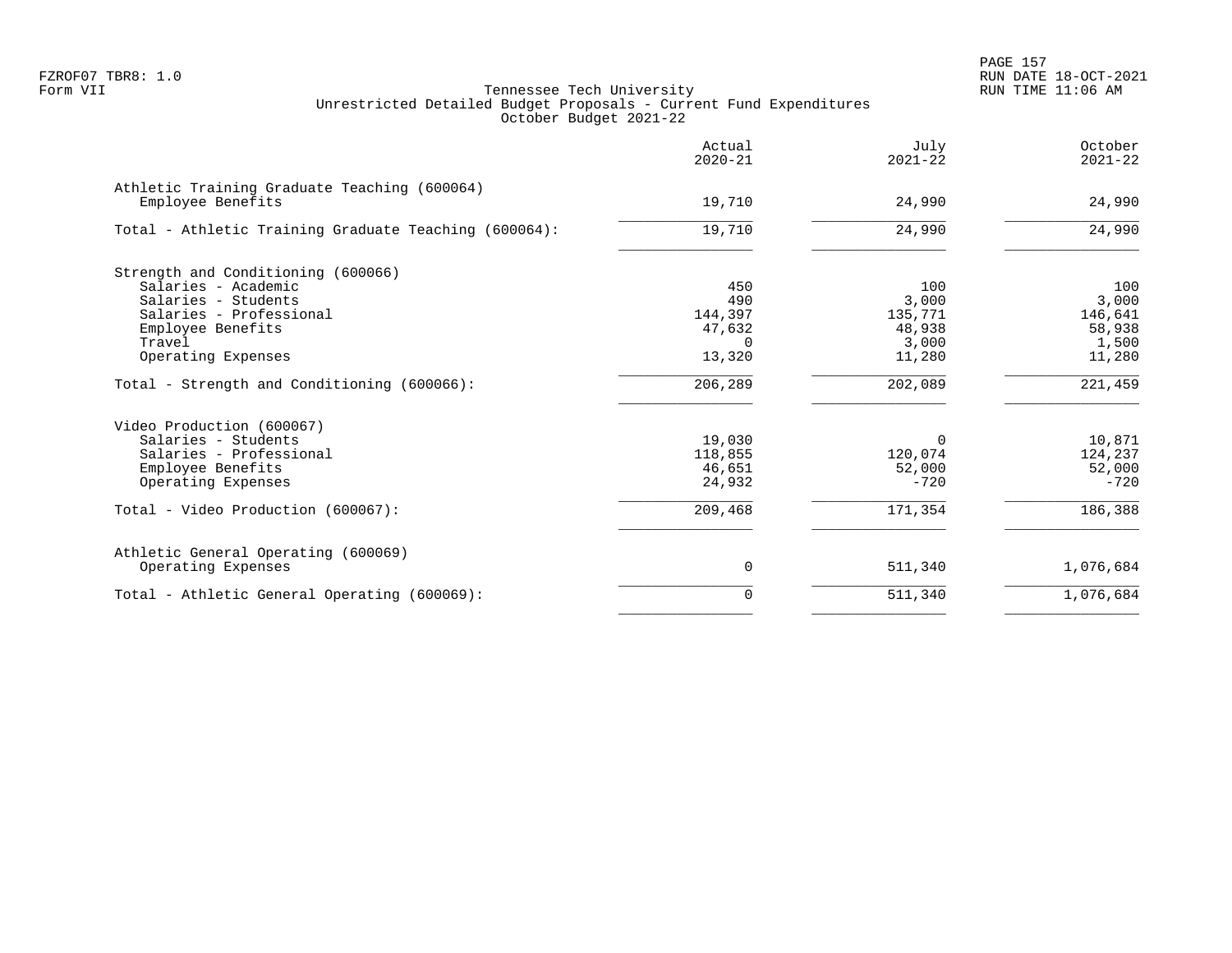|                                      | Actual<br>$2020 - 21$ | July<br>$2021 - 22$ | October<br>$2021 - 22$ |
|--------------------------------------|-----------------------|---------------------|------------------------|
| Football (601000)                    |                       |                     |                        |
| Salaries - Supporting                | 2,699                 | $\Omega$            | $\overline{0}$         |
| Salaries - Professional              | 766,578               | 771,239             | 803,371                |
| Employee Benefits                    | 266,610               | 276,356             | 276,356                |
| Travel                               | 70,944                | 156,030             | 156,030                |
| Operating Expenses                   | 283,166               | 203,850             | 203,850                |
| $Total - Football (601000):$         | 1,389,997             | 1,407,475           | 1,439,607              |
| Mens Basketball (601001)             |                       |                     |                        |
| Salaries - Supporting                | 1,862                 | 12,697              | 6,352                  |
| Salaries - Professional              | 582,160               | 569,255             | 579,522                |
| Employee Benefits                    | 141,836               | 151,221             | 141,221                |
| Travel                               | 63,130                | 134,649             | 134,649                |
| Operating Expenses                   | 104,916               | 112,392             | 112,392                |
| Total - Mens Basketball (601001):    | 893,904               | 980,214             | 974,136                |
| Baseball (601003)                    |                       |                     |                        |
| Salaries - Professional              | 214,426               | 203,200             | 207,700                |
| Employee Benefits                    | 75,865                | 66,000              | 66,000                 |
| Travel                               | 75,331                | 57,420              | 57,420                 |
| Operating Expenses                   | 95,143                | 61,770              | 61,770                 |
| $Total - Baseball (601003):$         | 460,765               | 388,390             | 392,890                |
| Mens Cross Country (601005)          |                       |                     |                        |
| Salaries - Professional              | 51,625                | 47,750              | 51,583                 |
| Employee Benefits                    | 20,408                | 22,400              | 22,400                 |
| Travel                               | 3,867                 | 16,740              | 16,740                 |
| Operating Expenses                   | 14,464                | 6,522               | 6,522                  |
| Total - Mens Cross Country (601005): | 90,364                | 93,412              | 97,245                 |
|                                      |                       |                     |                        |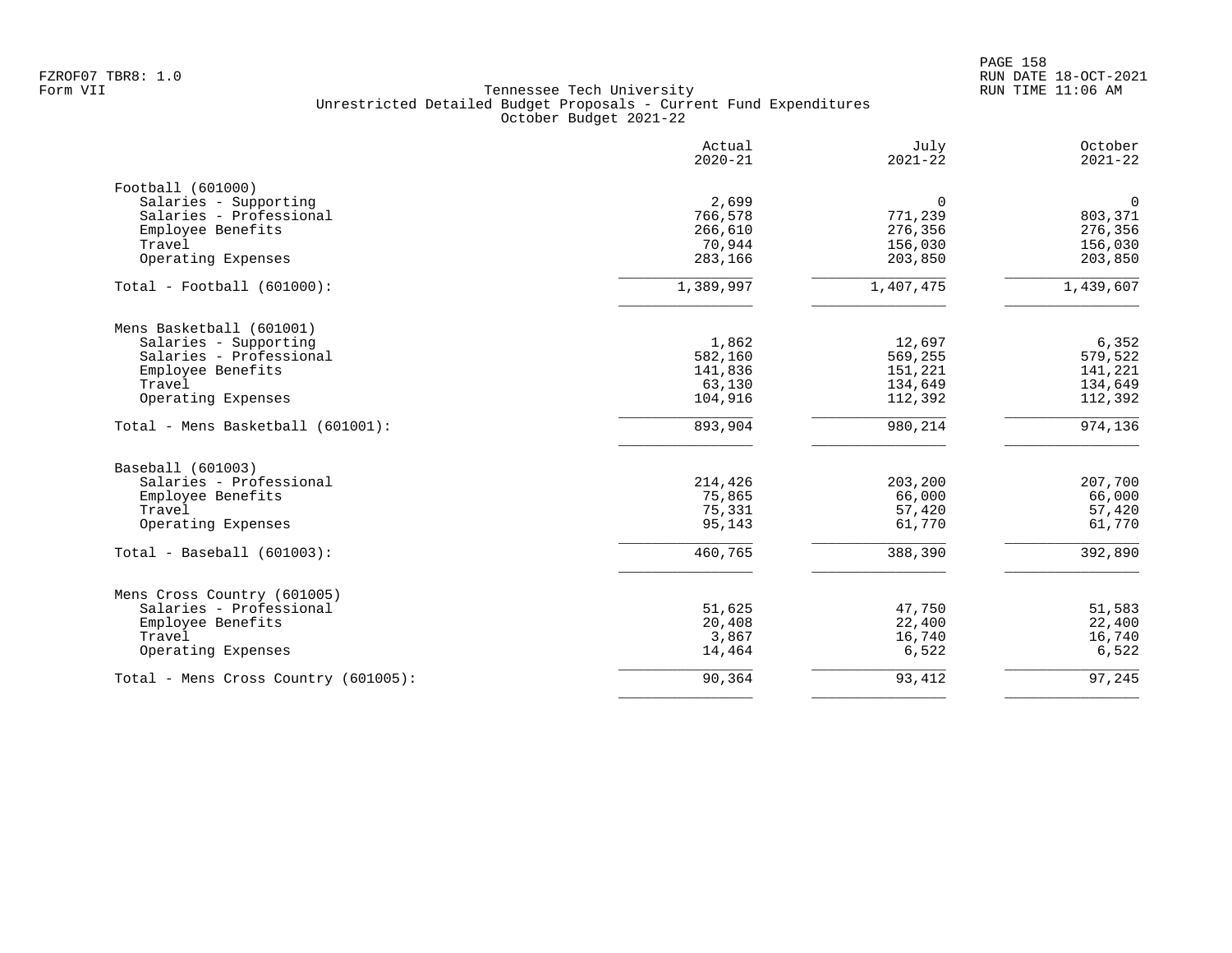PAGE 159 FZROF07 TBR8: 1.0 RUN DATE 18-OCT-2021

|                                           | Actual<br>$2020 - 21$ | July<br>$2021 - 22$ | October<br>$2021 - 22$ |
|-------------------------------------------|-----------------------|---------------------|------------------------|
| Mens Golf (601006)                        |                       |                     |                        |
| Salaries - Professional                   | 46,868                | 41,469              | 27,495                 |
| Employee Benefits                         | 14,252                | 15,961              | 15,961                 |
| Travel                                    | 20,190                | 24,615              | 24,615                 |
| Operating Expenses                        | 14,248                | 11,580              | 11,580                 |
| Total - Mens Golf $(601006)$ :            | 95,558                | 93,625              | 79,651                 |
| Mens Tennis (601007)                      |                       |                     |                        |
| Salaries - Professional                   | 102,833               | 92,970              | 99,392                 |
| Employee Benefits                         | 29,531                | 29,079              | 34,079                 |
| Travel                                    | 9,286                 | 35,100              | 35,100                 |
| Operating Expenses                        | 42,492                | 22,430              | 22,430                 |
| Total - Mens Tennis (601007):             | 184,142               | 179,579             | 191,001                |
| Mens Tennis Tournaments (601008)          |                       |                     |                        |
| Travel                                    | 2,859                 | $\mathbf 0$         | $\mathbf 0$            |
| Total - Mens Tennis Tournaments (601008): | 2,859                 | $\Omega$            | $\mathbf 0$            |
| Mens OVC Golf (601012)                    |                       |                     |                        |
| Travel                                    | 4,893                 | $\mathbf 0$         | 0                      |
| Total - Mens OVC Golf $(601012)$ :        | 4,893                 | 0                   | $\Omega$               |
|                                           |                       |                     |                        |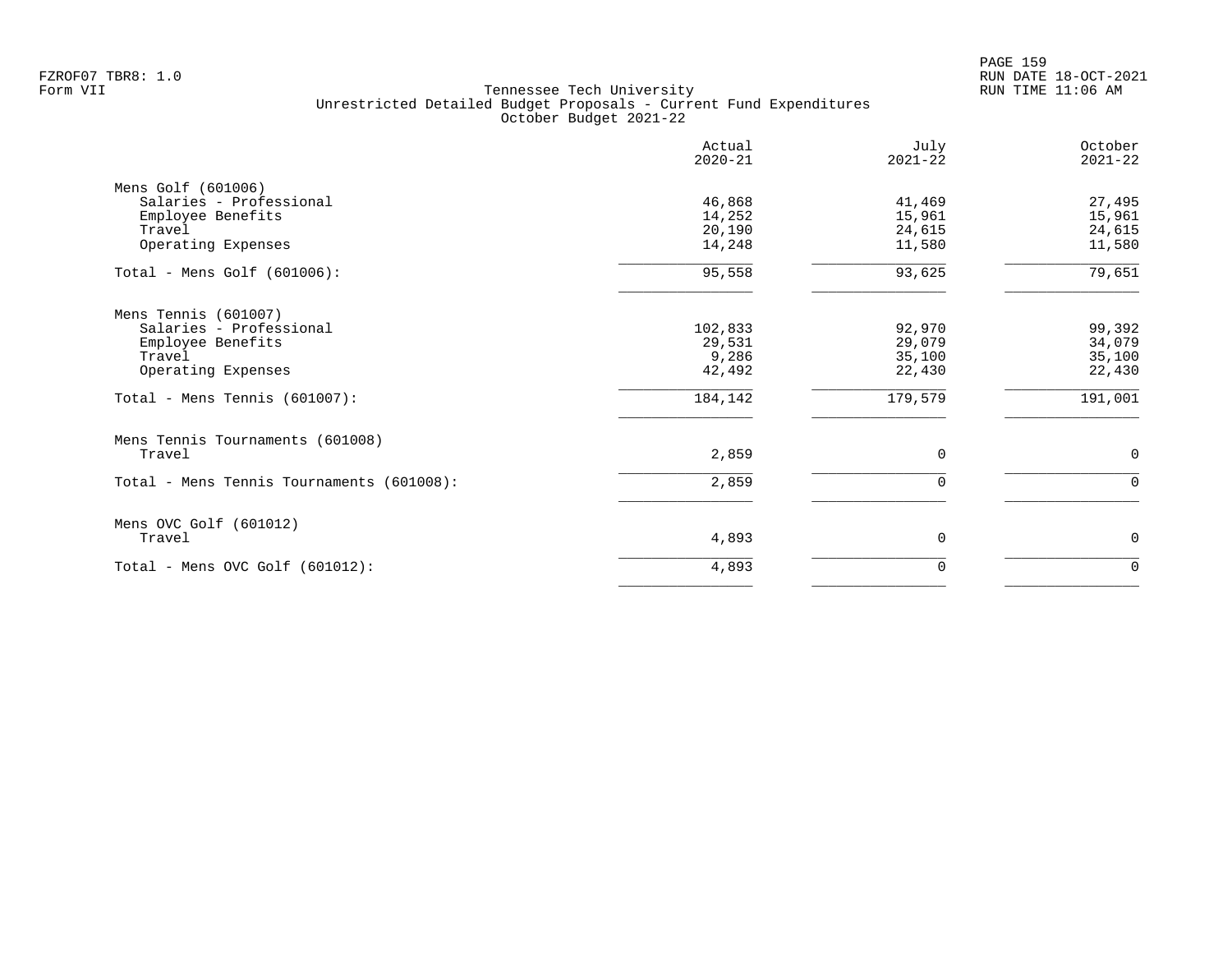PAGE 160 FZROF07 TBR8: 1.0 RUN DATE 18-OCT-2021

|                                                               | Actual<br>$2020 - 21$ | July<br>$2021 - 22$ | October<br>$2021 - 22$ |
|---------------------------------------------------------------|-----------------------|---------------------|------------------------|
| Mens OVC Cross Country Tourney (601016)<br>Travel             | 561                   | 0                   | $\mathbf 0$            |
| Total - Mens OVC Cross Country Tourney (601016):              | 561                   | $\Omega$            | $\Omega$               |
|                                                               |                       |                     |                        |
| Baseball Strategic Initiatives (601018)<br>Operating Expenses | $\mathbf{0}$          | 50,000              | 50,000                 |
|                                                               |                       |                     |                        |
| Total - Baseball Strategic Initiatives (601018):              | 0                     | 50,000              | 50,000                 |
| Womens Basketball (602000)                                    |                       |                     |                        |
| Salaries - Supporting                                         | 1,862                 | 12,697              | 6,352                  |
| Salaries - Professional                                       | 375,727               | 362,360             | 391,417                |
| Employee Benefits                                             | 122,374               | 124,994             | 134,994                |
| Travel                                                        | 39,186                | 101,430             | 101,430                |
| Operating Expenses                                            | 126,726               | 84,294              | 84,294                 |
| Total - Womens Basketball (602000):                           | 665,875               | 685,775             | 718,487                |
| Womens Bball OVC Tournaments (602001)                         |                       |                     |                        |
| Travel                                                        | 13,163                | 0                   | $\mathbf 0$            |
| Operating Expenses                                            | 300                   | $\Omega$            | $\Omega$               |
| Total - Womens Bball OVC Tournaments (602001):                | 13,463                | $\Omega$            | $\Omega$               |
| Womens Volleyball (602004)                                    |                       |                     |                        |
| Salaries - Professional                                       | 147,165               | 142,615             | 146,867                |
| Employee Benefits                                             | 50,437                | 54,951              | 54,951                 |
| Travel                                                        | 17,517                | 35,640              | 35,640                 |
| Operating Expenses                                            | 38,612                | 24,840              | 24,840                 |
| Total - Womens Volleyball (602004):                           | 253,731               | 258,046             | 262,298                |
|                                                               |                       |                     |                        |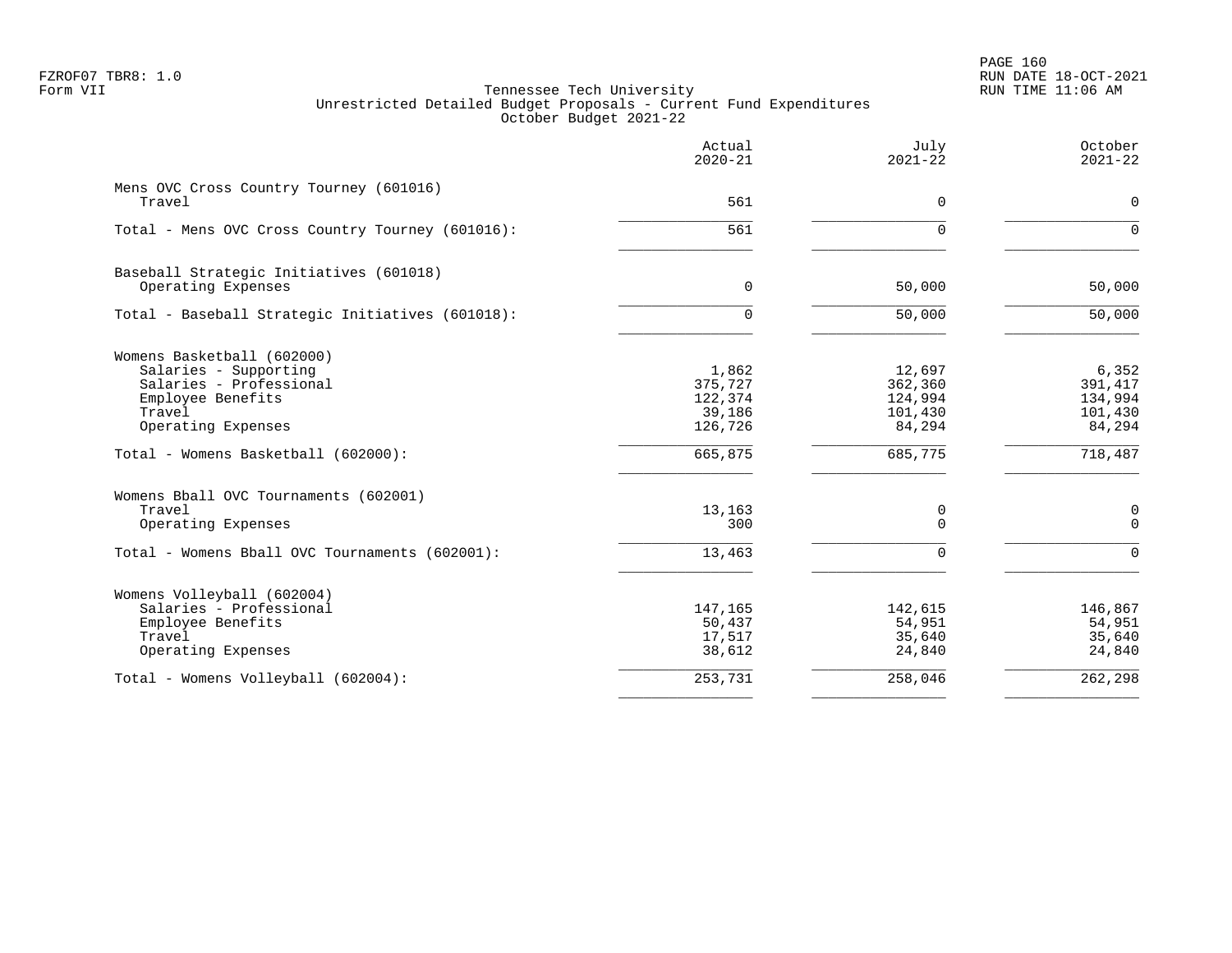|                                              | Actual<br>$2020 - 21$ | July<br>$2021 - 22$ | October<br>$2021 - 22$ |
|----------------------------------------------|-----------------------|---------------------|------------------------|
| Womens Golf (602008)                         |                       |                     |                        |
| Salaries - Professional                      | 46,169                | 40,668              | 73,495                 |
| Employee Benefits                            | 14,053                | 15,400              | 25,400                 |
| Travel                                       | 17,980                | 26,685              | 26,685                 |
| Operating Expenses                           | 15,138                | 12,180              | 12,180                 |
| Total - Womens Golf (602008):                | 93,340                | 94,933              | 137,760                |
| Womens Cross Country Track (602009)          |                       |                     |                        |
| Salaries - Professional                      | 89,975                | 85,950              | 90,909                 |
| Employee Benefits                            | 34,394                | 36,130              | 36,130                 |
| Travel                                       | 23,207                | 44,775              | 44,775                 |
| Operating Expenses                           | 40,748                | 15,510              | 15,510                 |
| Total - Womens Cross Country Track (602009): | 188,324               | 182,365             | 187,324                |
| Womens Track Tournaments (602010)            |                       |                     |                        |
| Travel                                       | 15,110                | 0                   | $\mathbf 0$            |
| Total - Womens Track Tournaments (602010):   | 15,110                | $\Omega$            | $\Omega$               |
| Womens Softball (602011)                     |                       |                     |                        |
| Salaries - Professional                      | 135,619               | 135,515             | 133,593                |
| Employee Benefits                            | 39,525                | 42,383              | 42,383                 |
| Travel                                       | 48,091                | 44,612              | 44,612                 |
| Operating Expenses                           | 27,817                | 38,058              | 38,058                 |
| Total - Womens Softball (602011):            | 251,052               | 260,568             | 258,646                |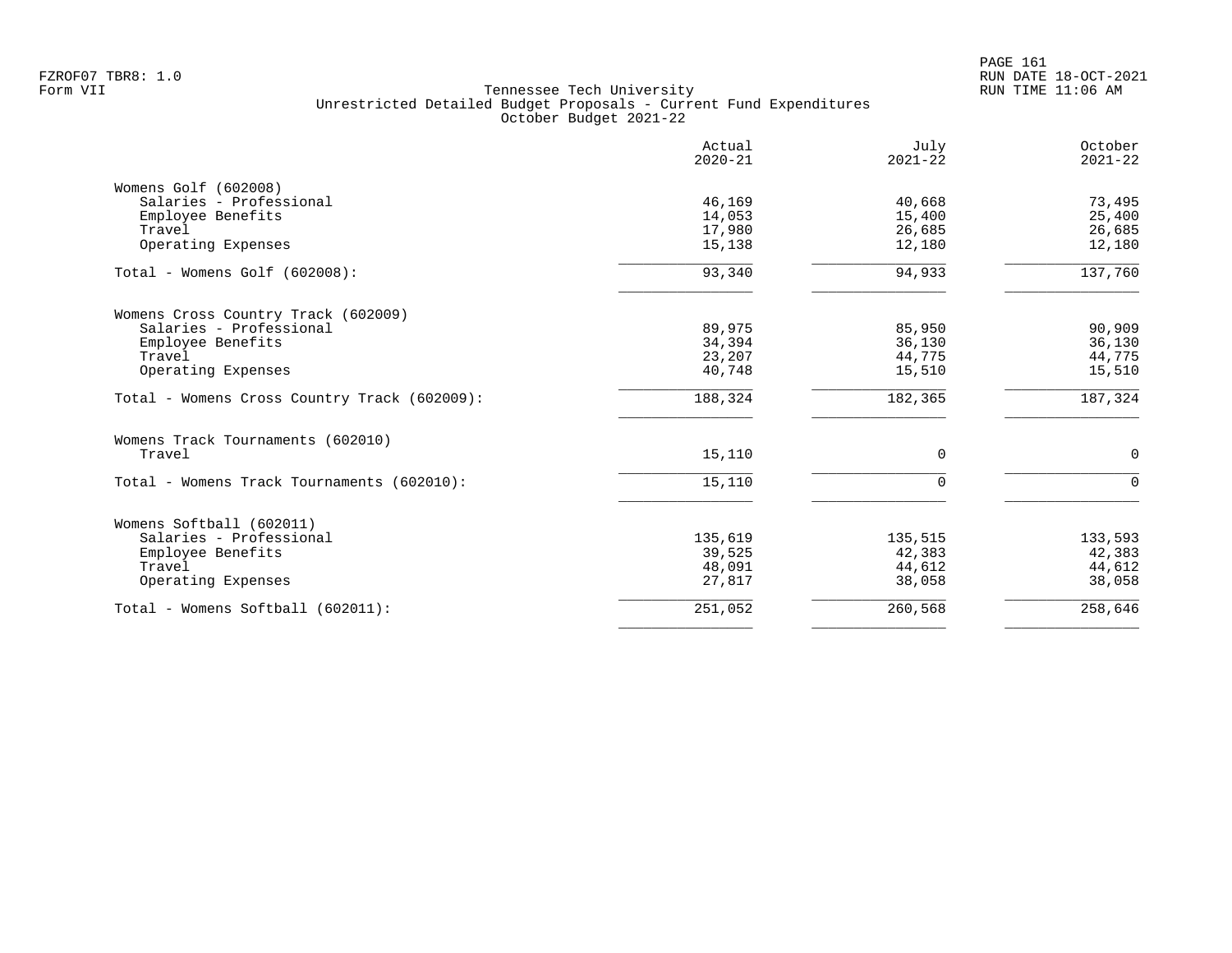|                                                                                                        | Actual<br>$2020 - 21$                 | July<br>$2021 - 22$                   | October<br>$2021 - 22$                |
|--------------------------------------------------------------------------------------------------------|---------------------------------------|---------------------------------------|---------------------------------------|
| Womens Soccer (602012)<br>Salaries - Professional<br>Employee Benefits<br>Travel<br>Operating Expenses | 150,793<br>50,078<br>13,065<br>30,739 | 144,915<br>51,495<br>42,435<br>35,244 | 150,638<br>51,495<br>42,435<br>35,244 |
| Total - Womens Soccer (602012):                                                                        | 244,675                               | 274,089                               | 279,812                               |
| Womens OVC Golf (602014)<br>Travel                                                                     | 3,736                                 | 0                                     | $\mathbf 0$                           |
| Total - Womens OVC Golf (602014):                                                                      | 3,736                                 | $\Omega$                              | $\Omega$                              |
| Athletic Motor Pool (650000)<br>Salaries - Professional<br>Travel<br>Operating Expenses                | 0<br>$-202$<br>19,562                 | 4,000<br>$\Omega$<br>13,000           | 4,000<br>$\Omega$<br>13,000           |
| Total - Athletic Motor Pool (650000):                                                                  | 19,360                                | 17,000                                | 17,000                                |
| Athletic Motor Pool Revenue (650001)<br>Operating Expenses                                             | $\mathbf 0$                           | $-17,000$                             | $-17,000$                             |
| Total - Athletic Motor Pool Revenue (650001):                                                          | $\mathbf 0$                           | $-17,000$                             | $-17,000$                             |
| Student Sports Comp Grad Assist (650003)<br>Employee Benefits                                          | $\mathbf 0$                           | 2,780                                 | 2,780                                 |
| Total - Student Sports Comp Grad Assist (650003):                                                      | $\mathbf 0$                           | 2,780                                 | 2,780                                 |
|                                                                                                        |                                       |                                       |                                       |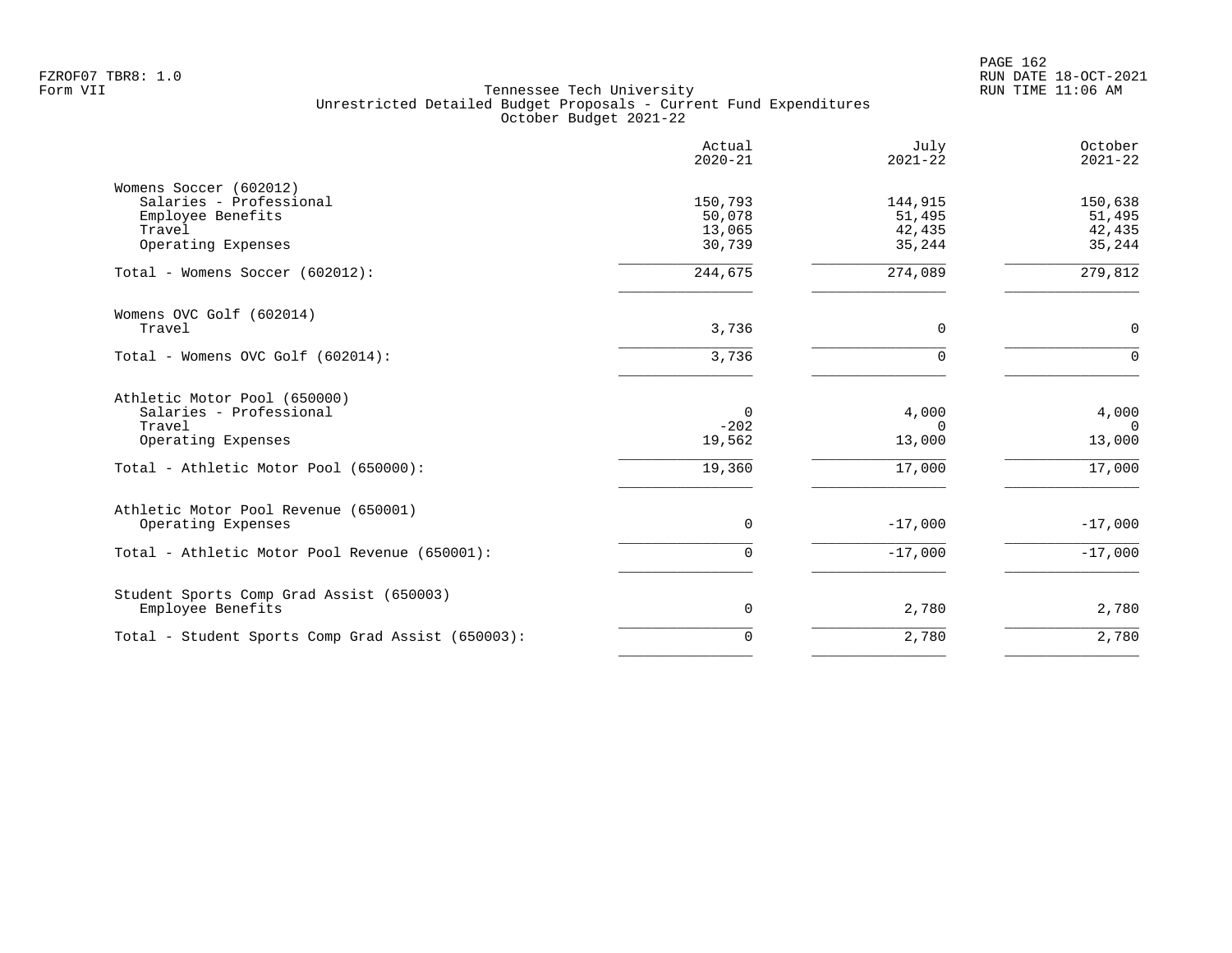|                                                              | Actual<br>$2020 - 21$ | July<br>$2021 - 22$ | October<br>$2021 - 22$ |
|--------------------------------------------------------------|-----------------------|---------------------|------------------------|
| Athletic Facilities & Events (650008)<br>Salaries - Students | 0                     | 2,000               | 2,000                  |
| Salaries - Professional                                      | $\Omega$              | 1,000               | 1,000                  |
| Total - Athletic Facilities & Events (650008):               | 0                     | 3,000               | 3,000                  |
| TBR Spouse Dependent Discount (700000)                       |                       |                     |                        |
| Employee Benefits                                            | 122,126               | 102,431             | 102,431                |
| Total - TBR Spouse Dependent Discount (700000):              | 122,126               | 102,431             | 102,431                |
| TBR Employ Remission PC191 (700001)                          |                       |                     |                        |
| Employee Benefits                                            | 130,912               | 108,044             | 108,044                |
| Total - TBR Employ Remission PC191 (700001):                 | 130,912               | 108,044             | 108,044                |
| E and G Data Processing Allocation (700003)                  |                       |                     |                        |
| Department Revenues                                          | 586,901               | 624,863             | 691,596                |
| Total - E and G Data Processing Allocation (700003):         | 586,901               | 624,863             | 691,596                |
| E and G Claims Adjustment (700004)                           |                       |                     |                        |
| Travel                                                       | 190                   | $\Omega$            | $\Omega$               |
| Operating Expenses                                           | 37,744                | 62,840              | 62,840                 |
| Total - E and G Claims Adjustment $(700004)$ :               | 37,934                | 62,840              | 62,840                 |
|                                                              |                       |                     |                        |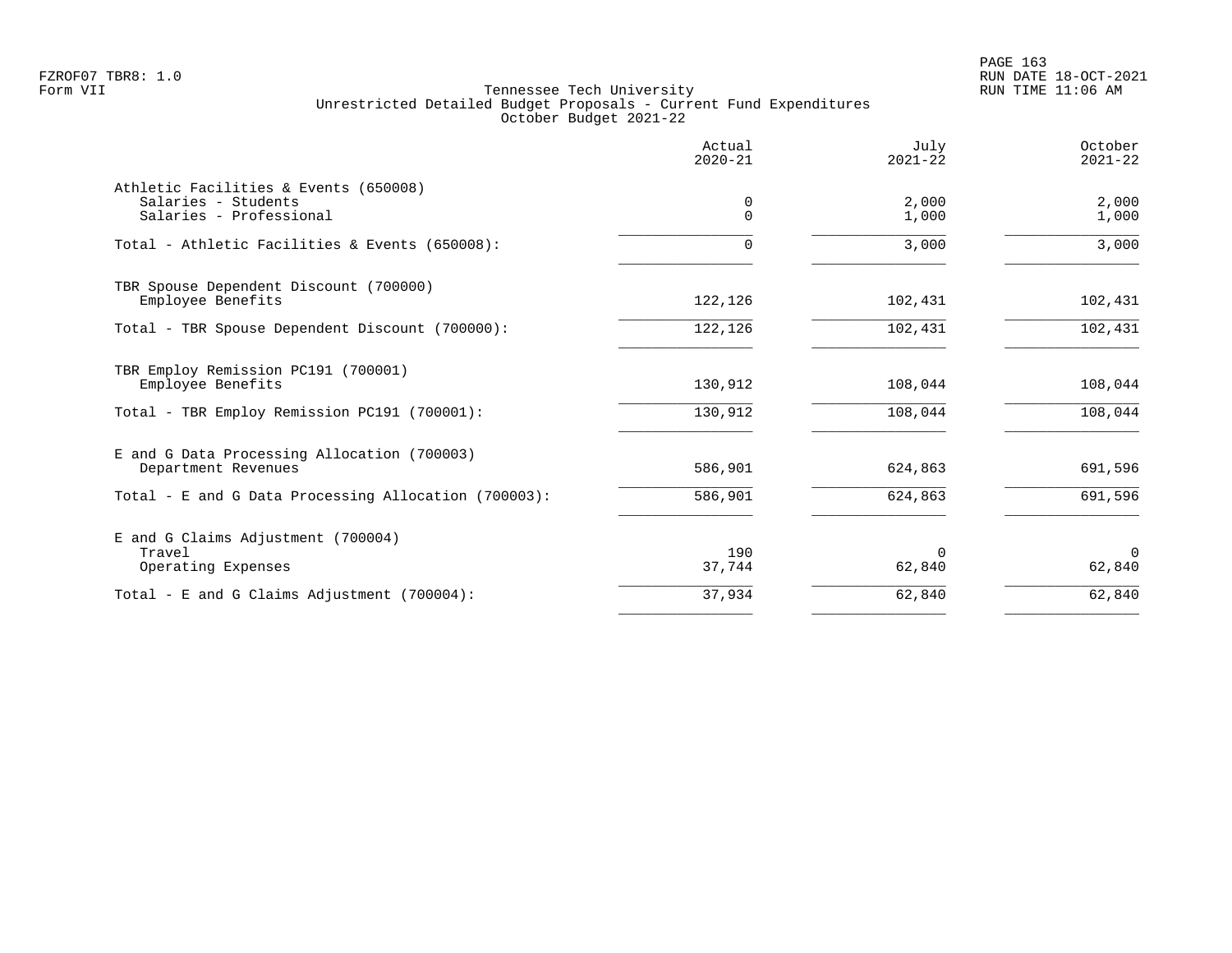PAGE 164 FZROF07 TBR8: 1.0 RUN DATE 18-OCT-2021

|                                                                                                                                                        | Actual<br>$2020 - 21$ | July<br>$2021 - 22$                                  | October<br>$2021 - 22$                             |
|--------------------------------------------------------------------------------------------------------------------------------------------------------|-----------------------|------------------------------------------------------|----------------------------------------------------|
| $E$ and G Support (700005)<br>Salaries - Administrative<br>Salaries - Supporting<br>Salaries - Professional<br>Employee Benefits<br>Operating Expenses | 29,927<br>$-98,604$   | 32,305<br>63,824<br>370,194<br>292,732<br>$-188,795$ | 8,864<br>12,597<br>97,885<br>292,732<br>$-187,359$ |
| Total - E and G Support $(700005)$ :                                                                                                                   | $-68,677$             | 570,260                                              | 224,719                                            |
| E and G Other Salary Pool (700009)<br>Salaries - Supporting<br>Salaries - Professional                                                                 | 0<br>$\Omega$         | 21,350<br>21,520                                     | 21,350<br>21,520                                   |
| Total - E and G Other Salary Pool (700009):                                                                                                            |                       | 42,870                                               | 42,870                                             |
| Post Office Allocation (700045)<br>Operating Expenses<br>Department Revenues                                                                           | $\Omega$<br>21,303    | 1,200                                                | 1,200<br>$\Omega$                                  |
| Total - Post Office Allocation (700045):                                                                                                               | 21,303                | 1,200                                                | 1,200                                              |
| TTU Staff Tuit Maint Reimbursment (700068)<br>Employee Benefits                                                                                        | 48,370                | 16,500                                               | 16,500                                             |
| Total - TTU Staff Tuit Maint Reimbursment (700068):                                                                                                    | 48,370                | 16,500                                               | 16,500                                             |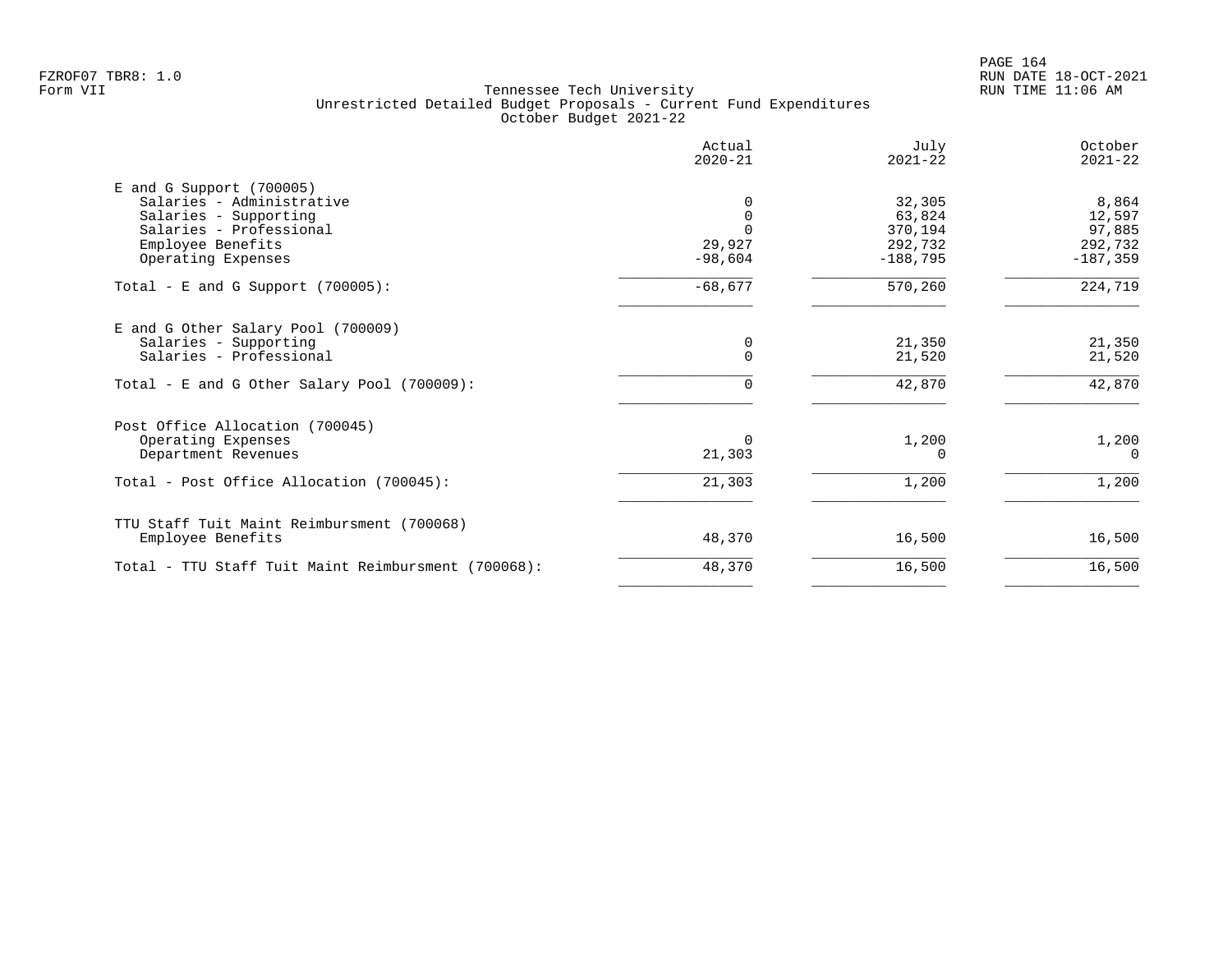PAGE 165

# FZROF07 TBR8: 1.0 RUN DATE 18-OCT-2021 Tennessee Tech University Unrestricted Detailed Budget Proposals - Current Fund Expenditures October Budget 2021-22

| Actual<br>$2020 - 21$ | July<br>$2021 - 22$   | October<br>$2021 - 22$ |
|-----------------------|-----------------------|------------------------|
|                       |                       |                        |
| 564,874               | 625,025               | 627,188                |
| 14,346                | 100                   | 13,275                 |
| 1,401,242             | 1,451,808             | 1,452,517              |
| 238,631               | 264,854               | 292,875                |
| 8,053,070             | 8,571,217             | 8,614,955              |
| 4,036,848             | 4,467,890             | 4,626,997              |
| 484,823               | 1,178,395             | 1,125,598              |
| 4,396,259             | 4,106,148             | 5,322,542              |
| 37,292                |                       |                        |
|                       |                       | 691,596                |
|                       |                       | 22,767,543             |
|                       |                       |                        |
| 564,874               | 625,025               | 627,188                |
| 14,346                | 100                   | 13,275                 |
| 1,401,242             | 1,451,808             | 1,452,517              |
| 238,631               | 264,854               | 292,875                |
| 8,053,070             | 8,571,217             | 8,614,955              |
| 4,036,848             | 4,467,890             | 4,626,997              |
| 484,823               | 1,178,395             | 1,125,598              |
| 4,396,259             | 4,106,148             | 5,322,542              |
| 37,292                | $\Omega$              | $\Omega$               |
| 606,602               | 624,863               | 691,596                |
| 19,833,987            | 21,290,300            | 22,767,543             |
|                       | 606,602<br>19,833,987 | 624,863<br>21,290,300  |

 Institutional Support (45) Institutional Support (450)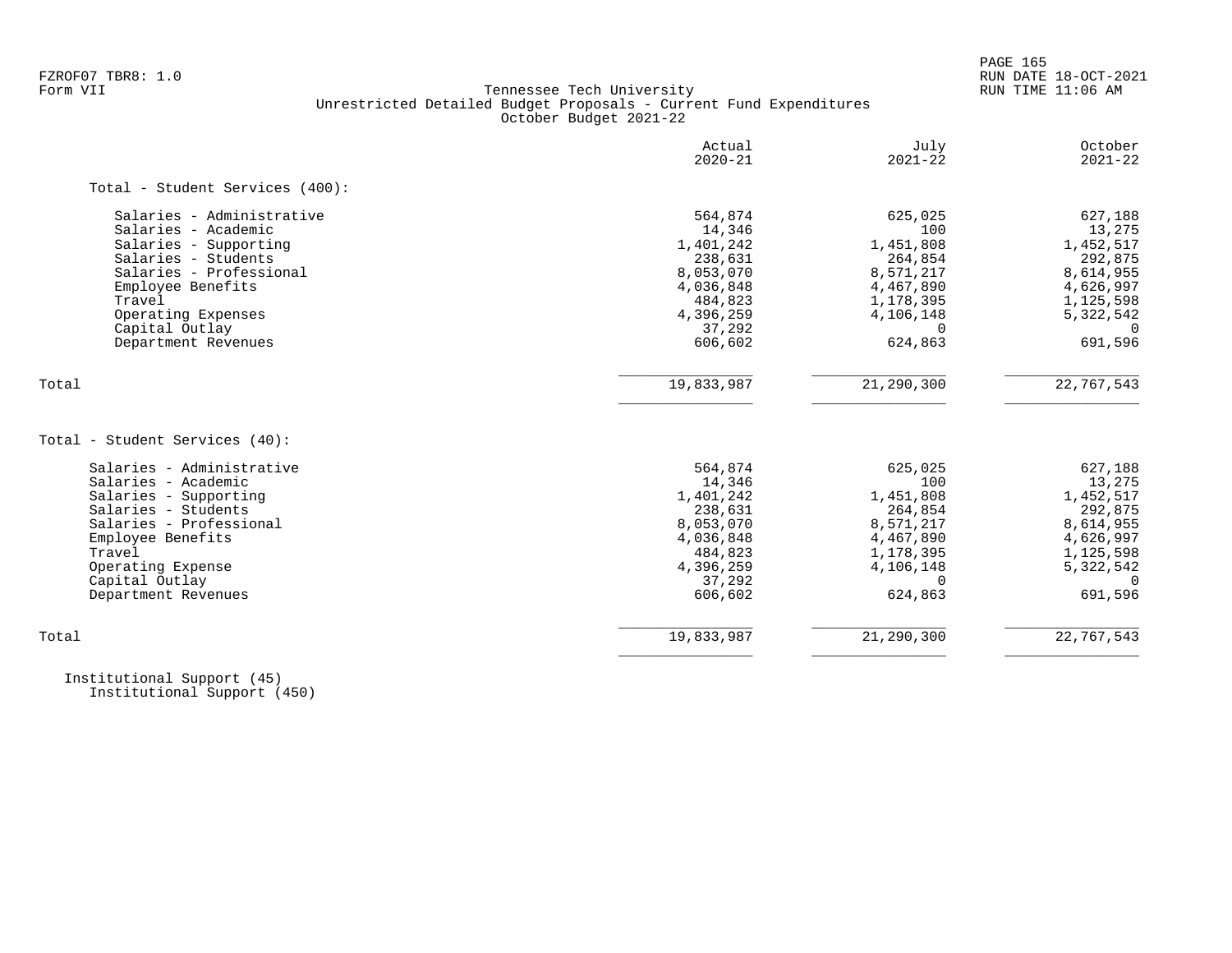PAGE 166 FZROF07 TBR8: 1.0 RUN DATE 18-OCT-2021

|                                      | Actual<br>$2020 - 21$ | July<br>$2021 - 22$ | October<br>$2021 - 22$ |
|--------------------------------------|-----------------------|---------------------|------------------------|
| Board of Trustees (101000)           |                       |                     |                        |
| Salaries - Professional              | 0                     | 0                   | 46,470                 |
| Employee Benefits                    | $\Omega$              | $\Omega$            | 25,000                 |
| Travel                               | 2,359                 | $\Omega$            | 7,000                  |
| Operating Expenses                   | 42,432                | 42,528              | 35,528                 |
| Total - Board of Trustees (101000):  | 44,791                | 42,528              | 113,998                |
| Presidents Office (110000)           |                       |                     |                        |
| Salaries - Administrative            | 488,864               | 487,564             | 495,064                |
| Salaries - Supporting                | 44,003                | 45,603              | 47,283                 |
| Salaries - Students                  | 144                   | 3,190               | 3,190                  |
| Salaries - Professional              | 86,219                | 86,709              | 90,409                 |
| Employee Benefits                    | 152,620               | 155,833             | 160,833                |
| Travel                               | $\Omega$              | 3,840               | 3,840                  |
| Operating Expenses                   | 25,657                | 57,304              | 92,452                 |
| Total - Presidents Office (110000):  | 797,507               | 840,043             | 893,071                |
| University Support (110001)          |                       |                     |                        |
| Operating Expenses                   | 157                   | 24,266              | 19,466                 |
| Total - University Support (110001): | 157                   | 24,266              | 19,466                 |
| President Emeritus (110002)          |                       |                     |                        |
| Salaries - Professional              | 77,918                | 77,920              | 77,920                 |
| Employee Benefits                    | 1,130                 | 1,130               | 1,130                  |
| Travel                               | 95                    | 0                   | $\overline{0}$         |
| Operating Expenses                   | 252                   | 1,040               | 1,040                  |
| Total - President Emeritus (110002): | 79,395                | 80,090              | 80,090                 |
|                                      |                       |                     |                        |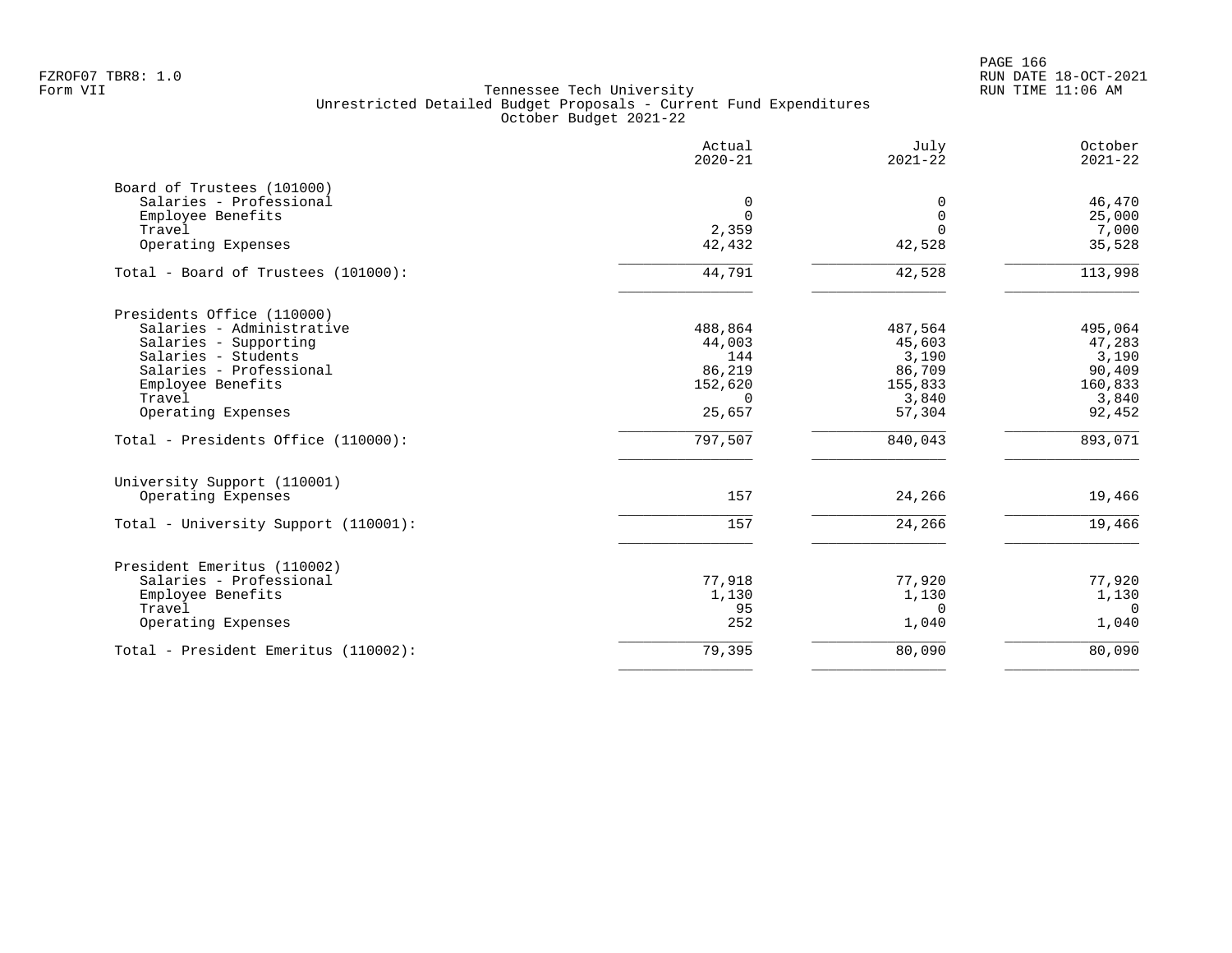PAGE 167 FZROF07 TBR8: 1.0 RUN DATE 18-OCT-2021

|                                                                                                                             | Actual<br>$2020 - 21$          | July<br>$2021 - 22$                 | October<br>$2021 - 22$              |
|-----------------------------------------------------------------------------------------------------------------------------|--------------------------------|-------------------------------------|-------------------------------------|
| Faculty Senate (110003)<br>Salaries - Academic<br>Employee Benefits<br>Travel<br>Operating Expenses                         | 4,800<br>862<br>20<br>$\Omega$ | $\overline{0}$<br>872<br>384<br>365 | 4,800<br>872<br>284<br>465          |
| Total - Faculty Senate (110003):                                                                                            | 5,682                          | 1,621                               | 6,421                               |
| Staff Development (110005)<br>Operating Expenses                                                                            | 1,742                          | 1,500                               | 1,500                               |
| Total - Staff Development (110005):                                                                                         | 1,742                          | 1,500                               | 1,500                               |
| President Grad Assistant (110006)<br>Employee Benefits                                                                      | 16,044                         | 16,670                              | 16,670                              |
| Total - President Grad Assistant (110006):                                                                                  | 16,044                         | 16,670                              | 16,670                              |
| Staff Awards (110008)<br>Salaries - Supporting<br>Employee Benefits<br>Operating Expenses<br>Total - Staff Awards (110008): | 5,000<br>425<br>267<br>5,692   | 4,000<br>$\Omega$<br>2,200<br>6,200 | 4,000<br>$\Omega$<br>2,200<br>6,200 |
| Professional Awards (110009)<br>Salaries - Professional<br>Employee Benefits<br>Operating Expenses                          | 2,000<br>162<br>145            | 1,000<br>0<br>50                    | 1,000<br>$\overline{0}$<br>50       |
| Total - Professional Awards (110009):                                                                                       | 2,307                          | 1,050                               | 1,050                               |
|                                                                                                                             |                                |                                     |                                     |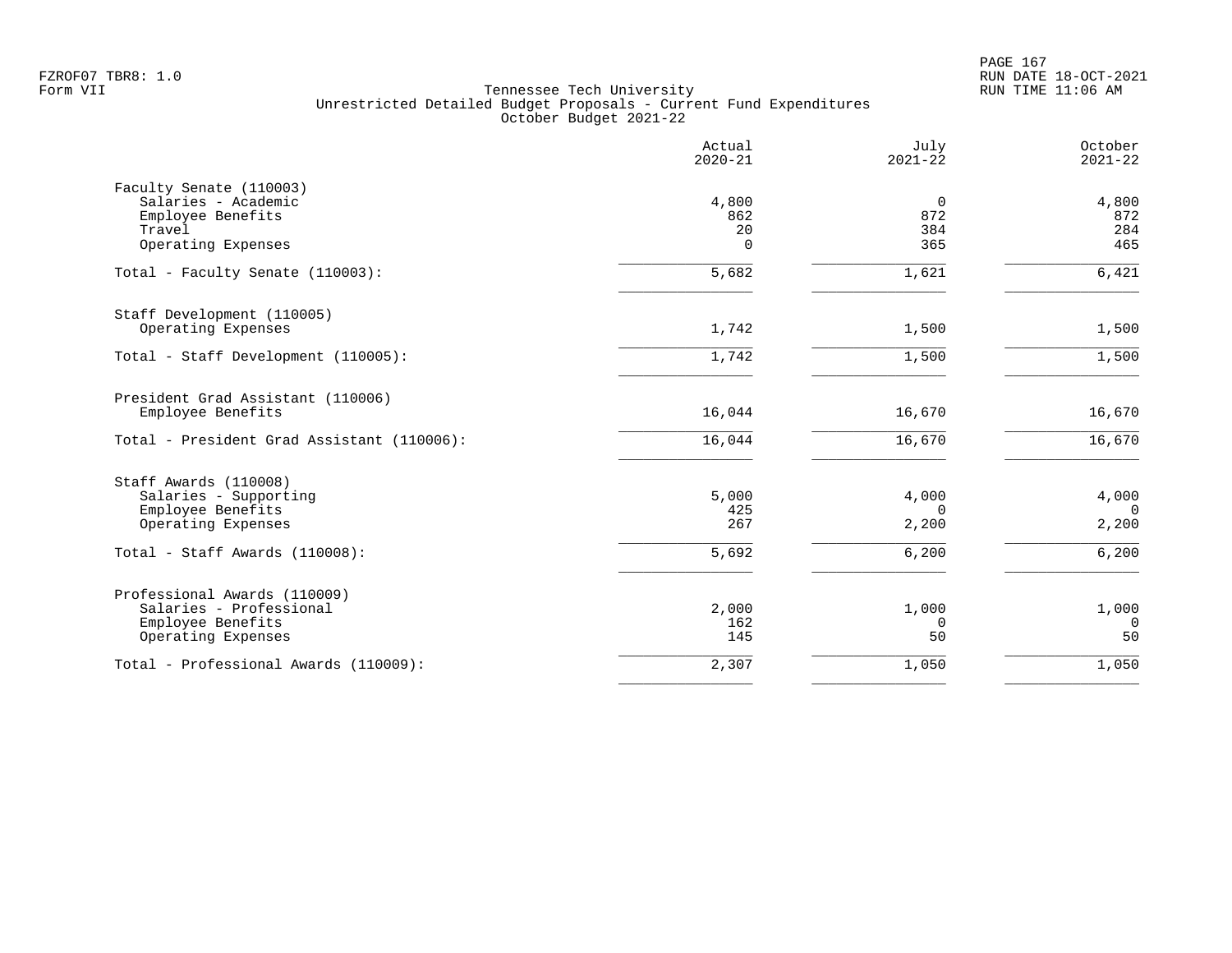|                                                       | Actual<br>$2020 - 21$ | July<br>$2021 - 22$ | October<br>$2021 - 22$ |
|-------------------------------------------------------|-----------------------|---------------------|------------------------|
| Performance Awards (110010)<br>Operating Expenses     | $\Omega$              | 11,520              | 11,520                 |
| Total - Performance Awards (110010):                  | 0                     | 11,520              | 11,520                 |
| Graduation Experience (110012)<br>Salaries - Students | 18,313                | 31                  | 35,000                 |
| Employee Benefits<br>Operating Expenses               | 175,037               | 155,505             | 31<br>150,505          |
| Total - Graduation Experience (110012):               | 193,350               | 155,536             | 185,536                |
| Exec Mgt Strategic Initiatives (110016)               |                       |                     |                        |
| Salaries - Administrative                             | $\Omega$              |                     | 15,000                 |
| Salaries - Academic<br>Employee Benefits              | 1,235<br>212          |                     | $\Omega$<br>11,148     |
| Operating Expenses                                    | 108,195               | 521,301             | 508,693                |
| Capital Outlay                                        | 8,310                 |                     | $\Omega$               |
| Total - Exec Mgt Strategic Initiatives (110016):      | 117,952               | 521,301             | 534,841                |
| Marketing Strategic Plans (110017)                    |                       |                     |                        |
| Operating Expenses                                    | 737,936               | 450,000             | 750,000                |
| Total - Marketing Strategic Plans (110017):           | 737,936               | 450,000             | 750,000                |
|                                                       |                       |                     |                        |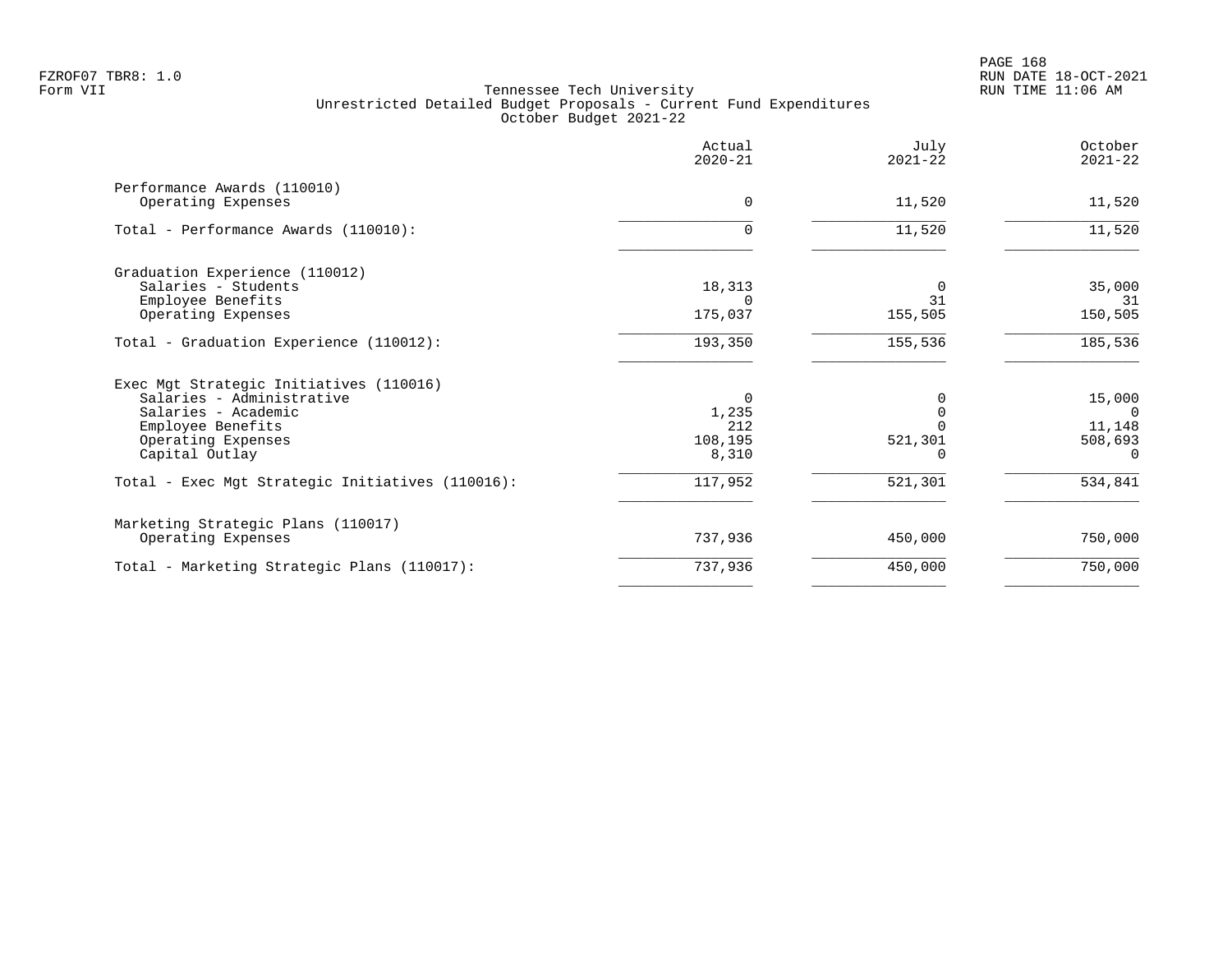PAGE 169 FZROF07 TBR8: 1.0 RUN DATE 18-OCT-2021

|                                                                                                                                           | Actual<br>$2020 - 21$                          | July<br>$2021 - 22$                             | October<br>$2021 - 22$                        |
|-------------------------------------------------------------------------------------------------------------------------------------------|------------------------------------------------|-------------------------------------------------|-----------------------------------------------|
| President GIK Chartwells (110025)<br>Operating Expenses                                                                                   | 10,000                                         | 0                                               | $\mathbf 0$                                   |
| Total - President GIK Chartwells (110025):                                                                                                | 10,000                                         | U                                               | $\Omega$                                      |
| LSP-President (110027)<br>Operating Expenses                                                                                              | 0                                              | 0                                               | 1,655                                         |
| Total - LSP-President (110027):                                                                                                           | $\Omega$                                       | $\Omega$                                        | 1,655                                         |
| University Counsel (110100)<br>Salaries - Administrative<br>Salaries - Professional<br>Employee Benefits<br>Travel<br>Operating Expenses  | 156,566<br>132,012<br>64,043<br>1,213<br>5,611 | 170,800<br>48,374<br>74,056<br>4,800<br>4,838   | 176,050<br>12,912<br>64,056<br>4,800<br>4,838 |
| Total - University Counsel (110100):                                                                                                      | 359,445                                        | 302,868                                         | 262,656                                       |
| Legislative Liaison (110200)<br>Salaries - Administrative<br>Salaries - Professional<br>Employee Benefits<br>Travel<br>Operating Expenses | 197,200<br>2,725<br>67,285<br>691<br>3,764     | 195,800<br>$\Omega$<br>70,449<br>9,000<br>3,000 | 203,945<br>7,115<br>80,449<br>8,000<br>4,000  |
| Total - Legislative Liaison (110200):                                                                                                     | 271,665                                        | 278,249                                         | 303,509                                       |
|                                                                                                                                           |                                                |                                                 |                                               |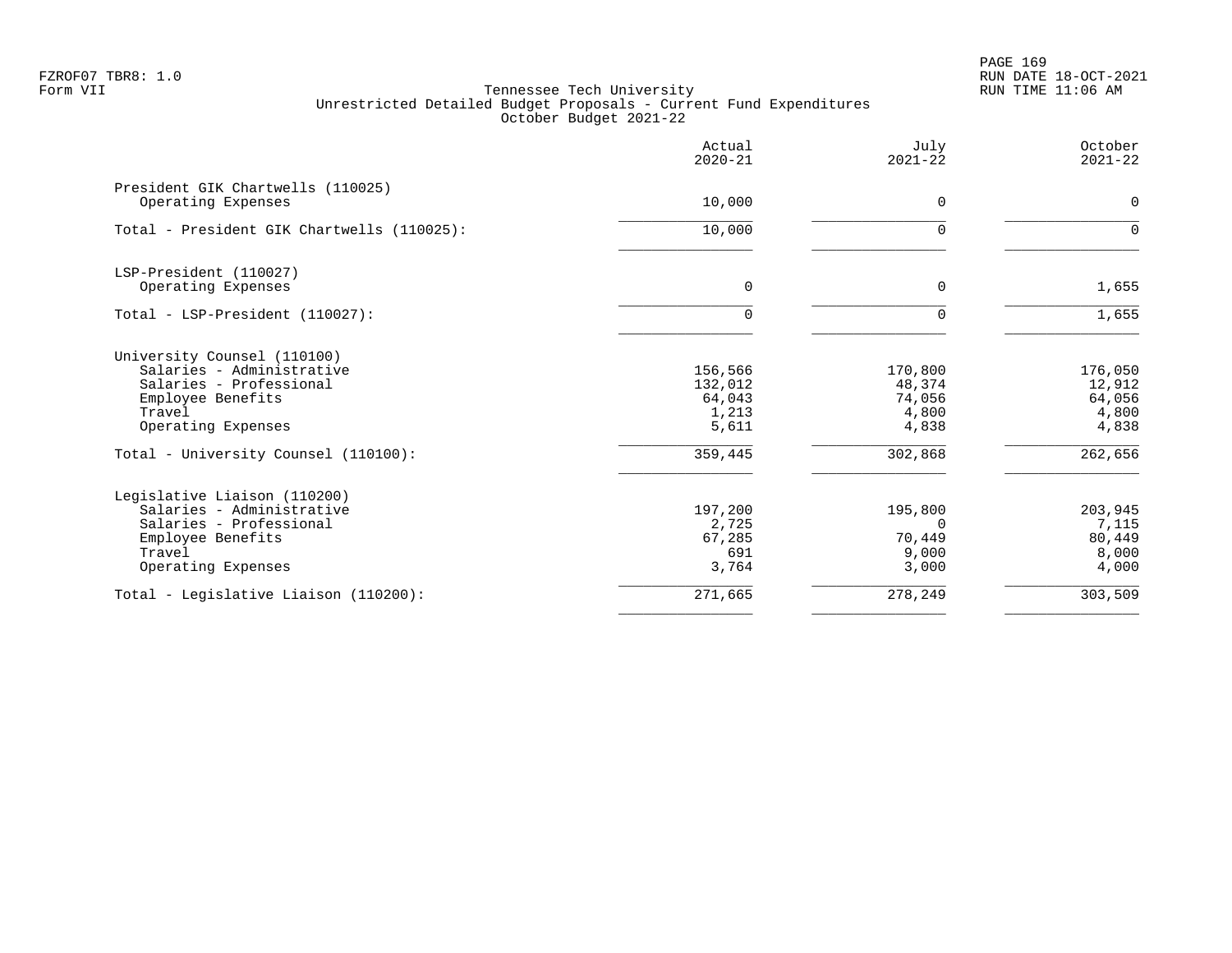|                                                  | Actual<br>$2020 - 21$ | July<br>$2021 - 22$ | October<br>$2021 - 22$ |
|--------------------------------------------------|-----------------------|---------------------|------------------------|
| Office of Internal Audit (111000)                |                       |                     |                        |
| Salaries - Administrative                        | 113,646               | 114,179             | 122,655                |
| Salaries - Professional                          | 105,823               | 102,923             | 106,352                |
| Employee Benefits                                | 82,221                | 84,792              | 89,792                 |
| Travel                                           | 87                    | 13,185              | 13,185                 |
| Operating Expenses                               | 4,032                 | 3,504               | 3,504                  |
| Total - Office of Internal Audit (111000):       | 305,809               | 318,583             | 335,488                |
| Commission on Status of Women (112001)           |                       |                     |                        |
| Operating Expenses                               | 2,121                 | 2,000               | 2,000                  |
| Total - Commission on Status of Women (112001):  | 2,121                 | 2,000               | 2,000                  |
| Ofc VP Research & Economic Dev (118000)          |                       |                     |                        |
| Salaries - Administrative                        | 227,055               | 225,000             | 231,300                |
| Salaries - Supporting                            | 45,666                | 44,266              | 47,266                 |
| Salaries - Professional                          | 106,544               | 203,420             | 199,302                |
| Employee Benefits                                | 95,373                | 142,310             | 140,891                |
| Total - Ofc VP Research & Economic Dev (118000): | 474,638               | 614,996             | 618,759                |
| LSP-VP Research (118002)                         |                       |                     |                        |
| Operating Expenses                               | $\mathbf 0$           | 0                   | 16,583                 |
| Total - LSP-VP Research (118002):                | $\Omega$              | $\Omega$            | 16,583                 |
|                                                  |                       |                     |                        |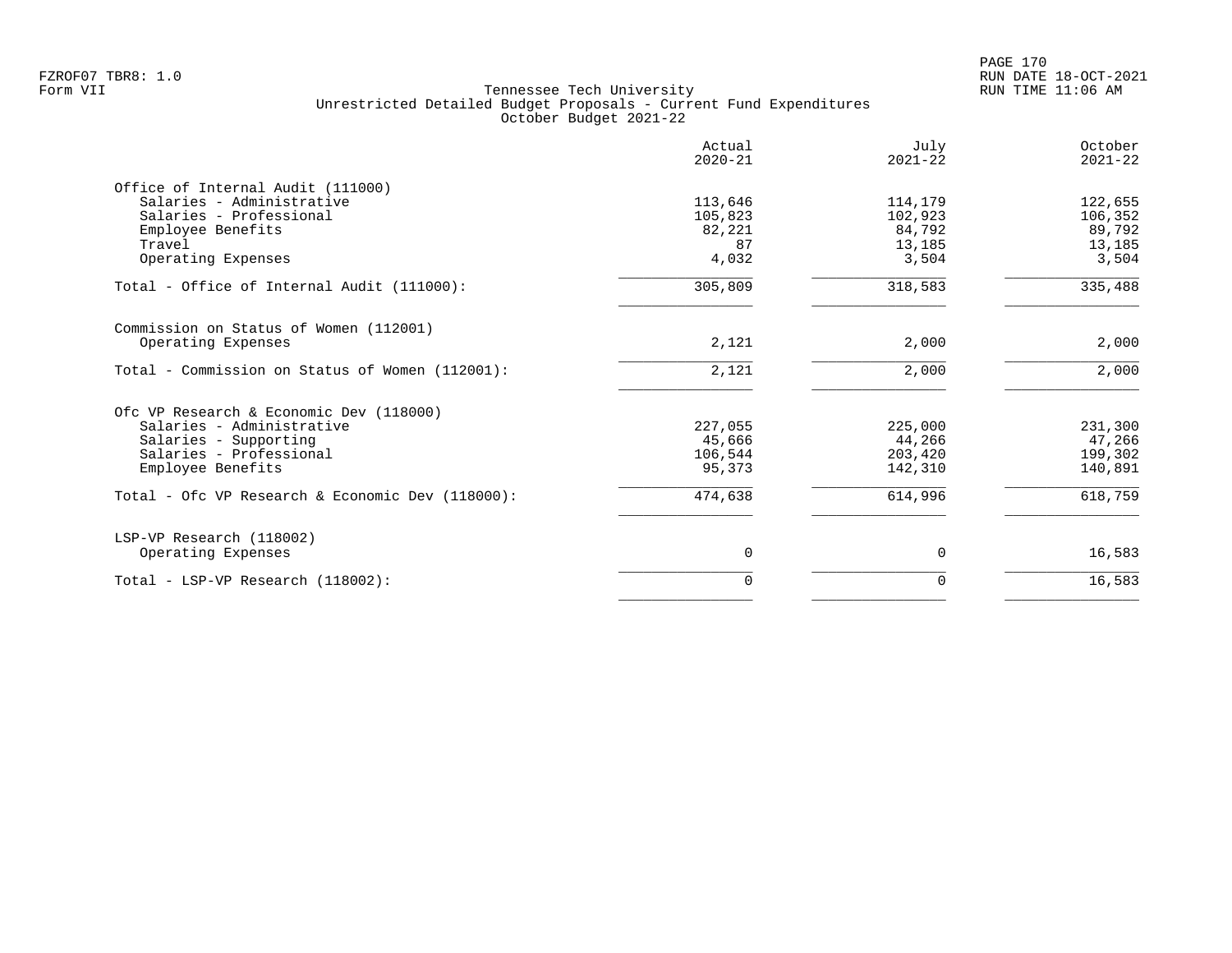|                                                      | Actual<br>$2020 - 21$ | July<br>$2021 - 22$ | October<br>$2021 - 22$ |
|------------------------------------------------------|-----------------------|---------------------|------------------------|
| Office of the Provost (120000)                       |                       |                     |                        |
| Salaries - Administrative                            | 261,900               | 260,500             | 271,400                |
| Salaries - Supporting                                | 33,254                | 31,854              | 32,804                 |
| Salaries - Professional                              | 187,412               | 183,112             | 190,325                |
| Employee Benefits                                    | 133,247               | 147,979             | 152,979                |
| Travel                                               | 144                   | 1,920               | 1,920                  |
| Operating Expenses                                   | 9,507                 | 11,536              | 11,536                 |
| Total - Office of the Provost (120000):              | 625,464               | 636,901             | 660,964                |
| Self Study (120001)                                  |                       |                     |                        |
| Salaries - Professional                              | 4,500                 | 0                   | 6,750                  |
| Employee Benefits                                    | 2,337                 | $\Omega$            | 10,000                 |
| Travel                                               | $\Omega$              | 3,700               | 3,700                  |
| Operating Expenses                                   | 40,169                | 71,960              | 65,210                 |
| Total - Self Study $(120001)$ :                      | 47,006                | 75,660              | 85,660                 |
| Federal College Work Study Program (122001)          |                       |                     |                        |
| Salaries - Students                                  | 5,891                 | 20,410              | 20,410                 |
| Total - Federal College Work Study Program (122001): | 5,891                 | 20,410              | 20,410                 |
| African Am Undergrad Sch (123017)                    |                       |                     |                        |
| Employee Benefits                                    | 7,234                 | $\Omega$            | $\mathbf 0$            |
| Total - African Am Undergrad Sch (123017):           | 7,234                 | 0                   | $\mathbf 0$            |
|                                                      |                       |                     |                        |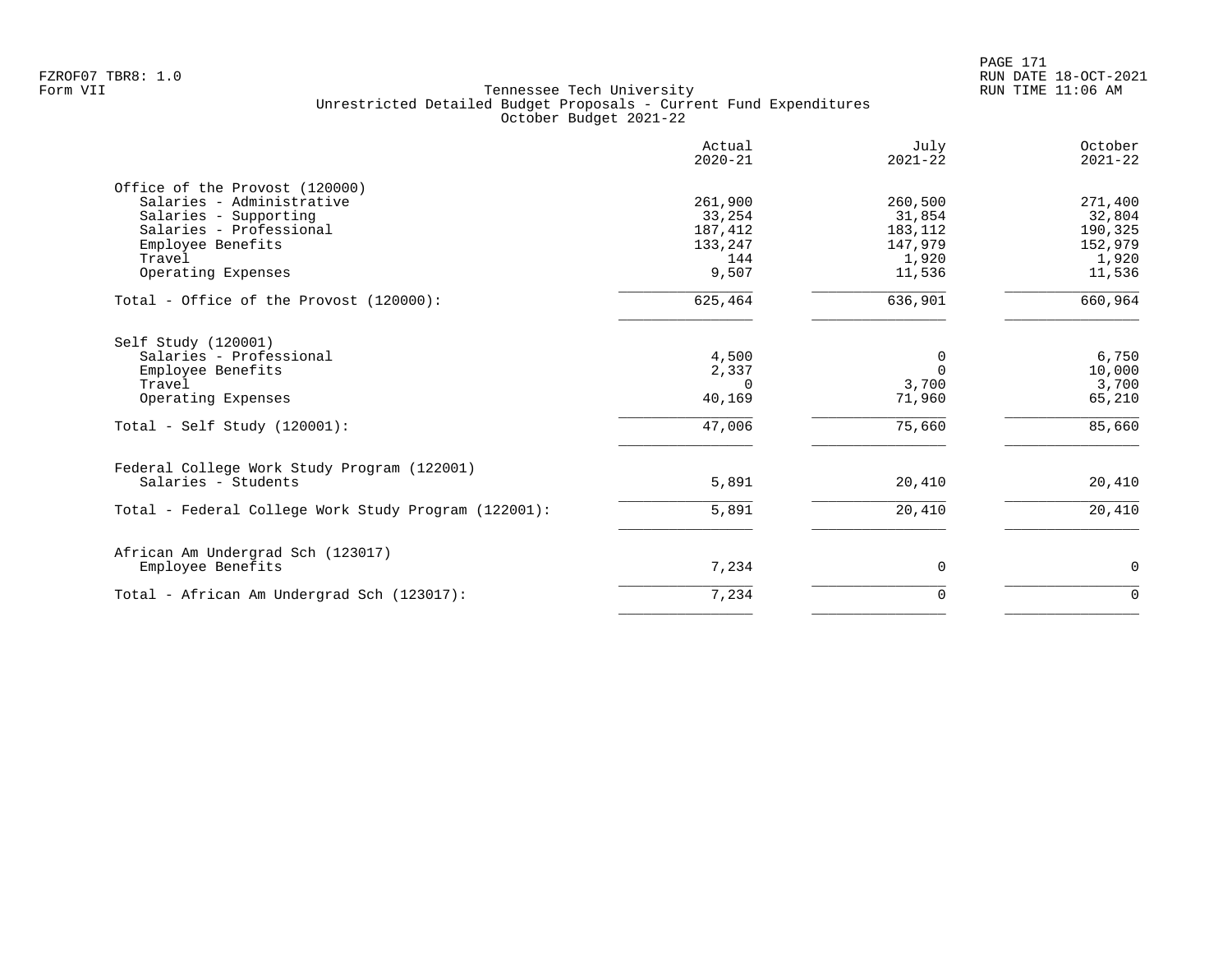# PAGE 172 FZROF07 TBR8: 1.0 RUN DATE 18-OCT-2021

|                                                     | Actual<br>$2020 - 21$ | July<br>$2021 - 22$ | October<br>$2021 - 22$ |
|-----------------------------------------------------|-----------------------|---------------------|------------------------|
| International Recruitment (123715)                  |                       |                     |                        |
| Salaries - Professional                             | $\mathbf 0$           | 0                   | $-600$                 |
| Total - International Recruitment (123715):         | $\Omega$              | $\Omega$            | $-600$                 |
| Institutional Research Office (125000)              |                       |                     |                        |
| Salaries - Administrative                           | 117,707               | 106,207             | 106,207                |
| Salaries - Professional                             | 254,694               | 258,135             | 268,835                |
| Employee Benefits                                   | 96,109                | 97,446              | 97,446                 |
| Travel                                              | $-695$                | 2,208               | 3,038                  |
| Operating Expenses                                  | 18,392                | 28,477              | 28,342                 |
| Total - Institutional Research Office (125000):     | 486,207               | 492,473             | 503,868                |
| Institutional Res Graduate Assist (125001)          |                       |                     |                        |
| Employee Benefits                                   | 0                     | 9,640               | 9,640                  |
| Total - Institutional Res Graduate Assist (125001): | $\Omega$              | 9,640               | 9,640                  |
| Student Affairs Administration (127000)             |                       |                     |                        |
| Salaries - Administrative                           | 9,579                 | 167,000             | 170,000                |
| Salaries - Supporting                               | 38,615                | 42,145              | 38,458                 |
| Salaries - Students                                 | 1,473                 | 1,200               | 3,860                  |
| Salaries - Professional                             | 53,289                | 55,589              | 57,445                 |
| Employee Benefits                                   | 39,476                | 43,340              | 75,340                 |
| Travel                                              | 2,834                 | 480                 | 480                    |
| Operating Expenses                                  | 10,822                | 21,568              | 49,933                 |
| Total - Student Affairs Administration (127000):    | 156,088               | 331,322             | 395,516                |
|                                                     |                       |                     |                        |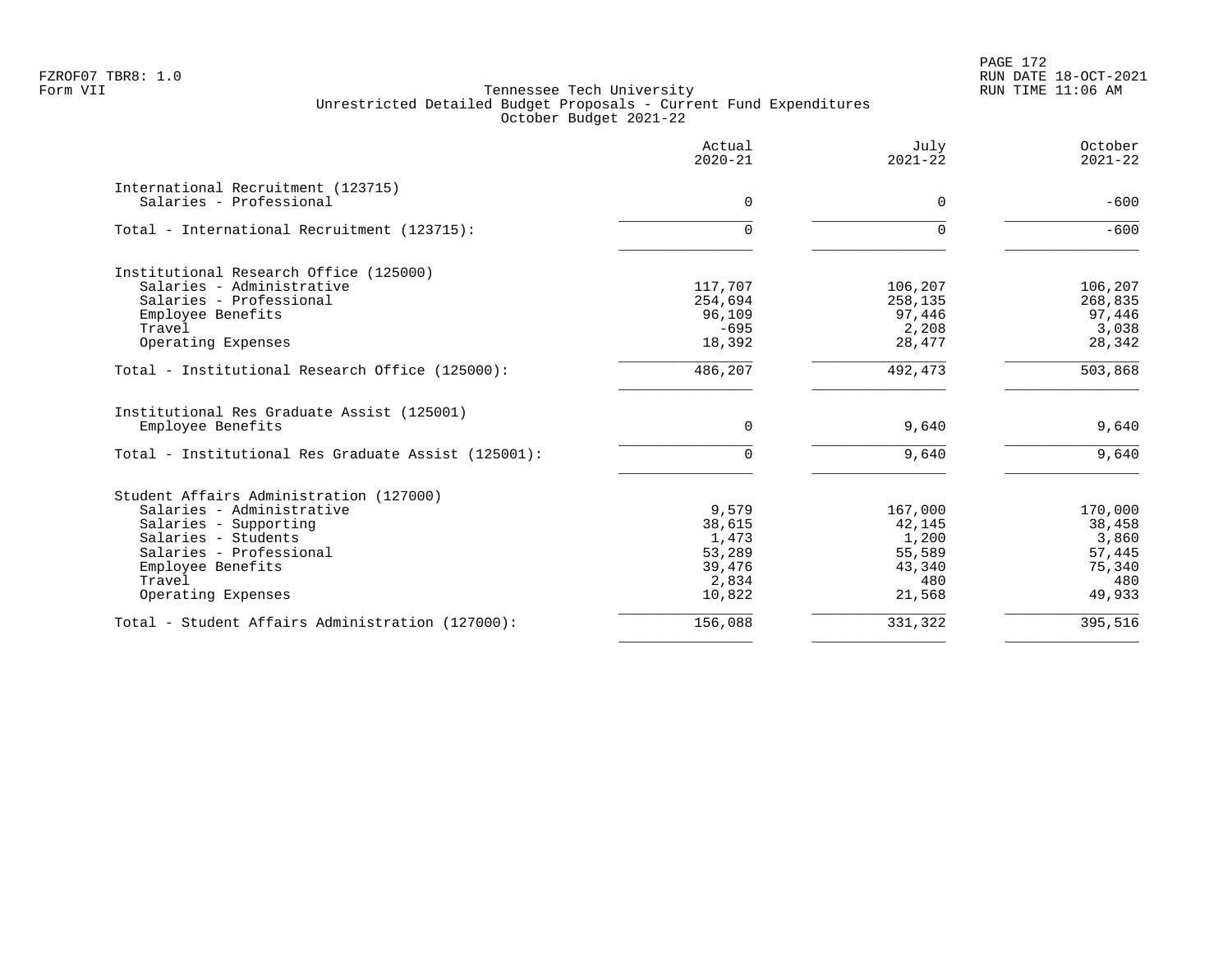|                                                       | Actual<br>$2020 - 21$ | July<br>$2021 - 22$ | October<br>$2021 - 22$ |
|-------------------------------------------------------|-----------------------|---------------------|------------------------|
| Student Affairs Grad Assist (127001)                  |                       |                     |                        |
| Employee Benefits                                     | 46,965                | 47,370              | 47,370                 |
| Total - Student Affairs Grad Assist (127001):         | 46,965                | 47,370              | 47,370                 |
| Commission on Status of Blacks (127002)               |                       |                     |                        |
| Operating Expenses                                    | 1,881                 | 2,010               | 2,010                  |
| Total - Commission on Status of Blacks (127002):      | 1,881                 | 2,010               | 2,010                  |
| Extended Programs Available for use (180000)          |                       |                     |                        |
| Employee Benefits                                     | $-1,124$              | 0                   | $\mathbf 0$            |
| Total - Extended Programs Available for use (180000): | $-1,124$              | $\cap$              | $\Omega$               |
| Vice Pres for Planning and Finance (200000)           |                       |                     |                        |
| Salaries - Administrative                             | 225,300               | 223,900             | 234,250                |
| Salaries - Professional<br>Employee Benefits          | 62,000<br>52,873      | 65,510<br>51,905    | 68,610<br>61,905       |
| Travel                                                | 299                   | 750                 | 750                    |
| Operating Expenses                                    | 2,428                 | 2,800               | 2,800                  |
| Total - Vice Pres for Planning and Finance (200000):  | 342,900               | 344,865             | 368,315                |
| Business Office (200001)                              |                       |                     |                        |
| Salaries - Administrative                             | 144,300               | 142,900             | 158,338                |
| Salaries - Supporting<br>Salaries - Students          | 281,445<br>12,062     | 347,980<br>20,317   | 358,867<br>24,419      |
| Salaries - Professional                               | 1,075,620             | 1,096,901           | 1,194,693              |
| Employee Benefits                                     | 610,821               | 630,847             | 645,847                |
| Travel                                                | 62                    | 27,424              | 27,424                 |
| Operating Expenses<br>Department Revenues             | 68,657<br>$-13$       | 84,704<br>$\Omega$  | 97,897<br>$\Omega$     |
| Total - Business Office (200001):                     | 2,192,954             | 2,351,073           | 2,507,485              |
|                                                       |                       |                     |                        |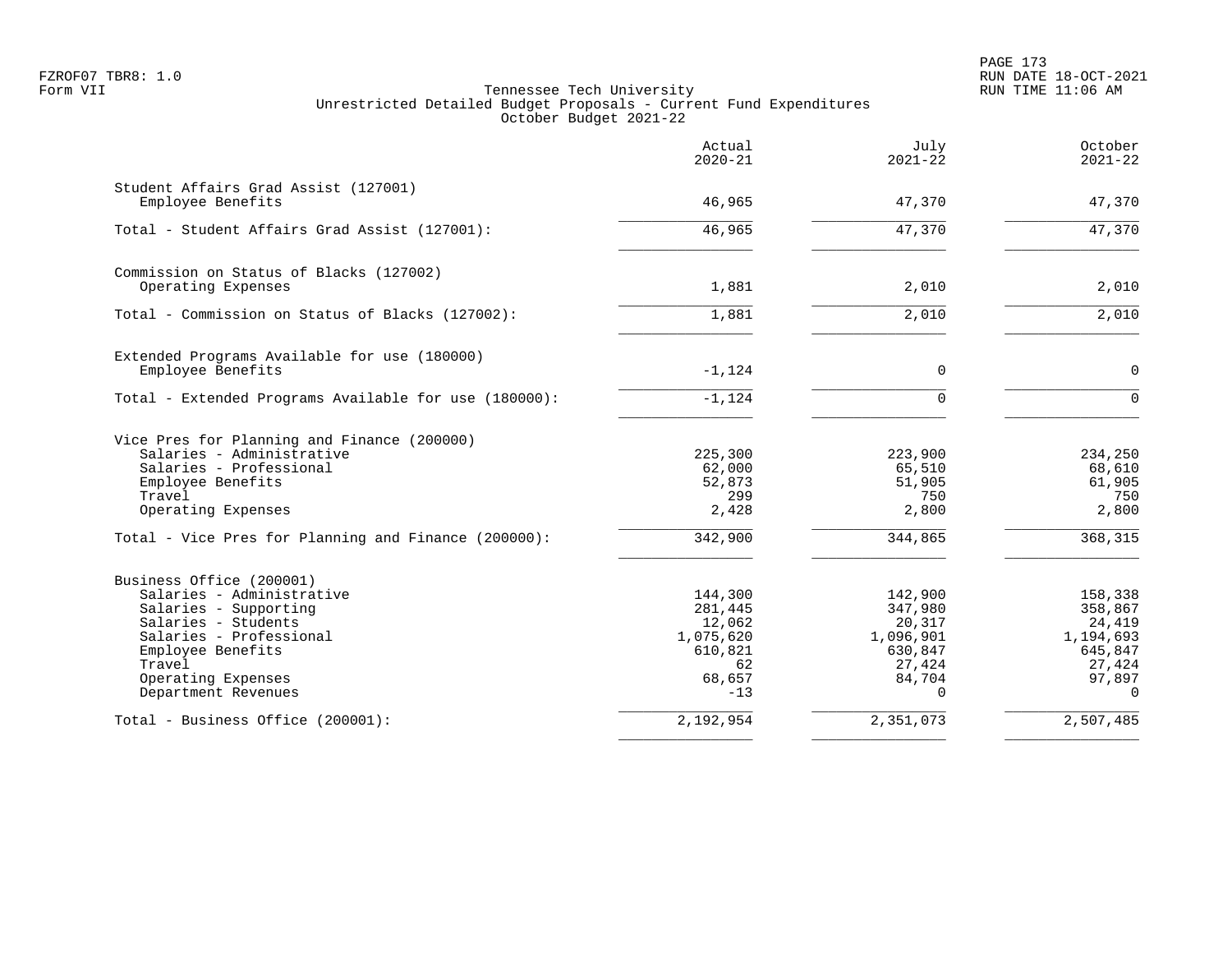| Actual<br>$2020 - 21$ | July<br>$2021 - 22$                         | October<br>$2021 - 22$                                         |
|-----------------------|---------------------------------------------|----------------------------------------------------------------|
|                       |                                             |                                                                |
| 88,019                | 136,936                                     | 155,000                                                        |
| 105,554               | 88,956                                      | 96,243                                                         |
| 743                   | $\Omega$                                    | $\Omega$                                                       |
| 357,787               | 342,303                                     | 348,429                                                        |
| 182,263               | 273,038                                     | 198,038                                                        |
| 920                   | 6,545                                       | 6,545                                                          |
| 33,625                | 52,732                                      | 46,545                                                         |
| 768,911               | 900,510                                     | 850,800                                                        |
|                       |                                             |                                                                |
| 22,818                | 25,254                                      | 25,254                                                         |
| 22,818                | 25,254                                      | 25, 254                                                        |
|                       |                                             |                                                                |
|                       |                                             | $\Omega$                                                       |
|                       |                                             | 81,455                                                         |
|                       |                                             | 37,422                                                         |
| 1,025                 | 0                                           | 0                                                              |
| 210,751               | 98,901                                      | 118,877                                                        |
|                       |                                             |                                                                |
|                       |                                             | $\mathbf 0$                                                    |
|                       |                                             | $\Omega$                                                       |
| $\Omega$              | $\mathbf 0$                                 | 1,890                                                          |
|                       |                                             | 1,890                                                          |
|                       | 20,001<br>105,629<br>84,096<br>1,991<br>500 | $\Omega$<br>76,479<br>22,422<br>0<br>$\mathbf 0$<br>2,491<br>0 |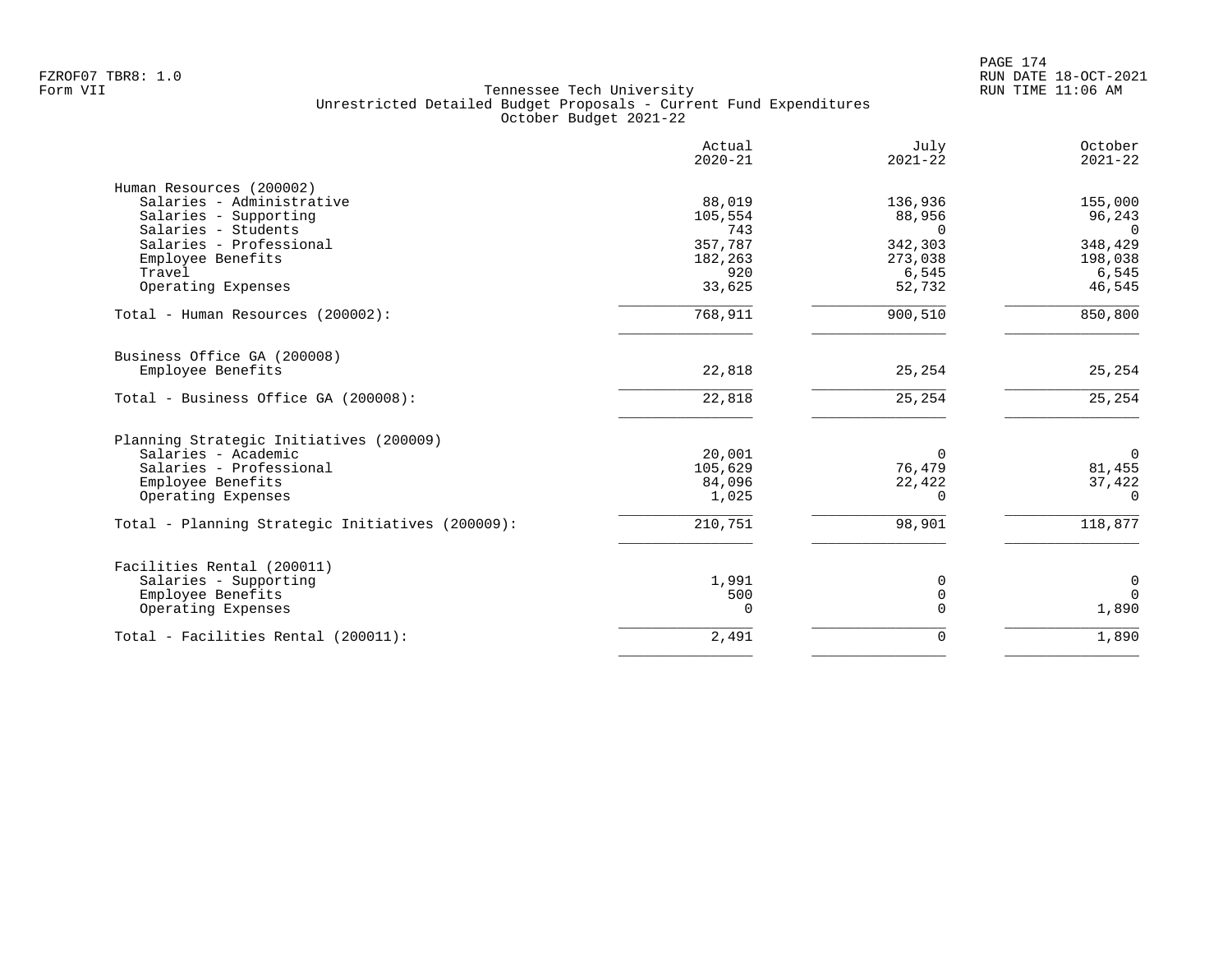PAGE 175 FZROF07 TBR8: 1.0 RUN DATE 18-OCT-2021

|                                                | Actual<br>$2020 - 21$ | July<br>$2021 - 22$ | October<br>$2021 - 22$ |
|------------------------------------------------|-----------------------|---------------------|------------------------|
| CHEC Management (200012)                       |                       |                     |                        |
| Operating Expenses                             | 105,883               | 93,820              | 93,820                 |
| Total - CHEC Management (200012):              | 105,883               | 93,820              | 93,820                 |
| LSP-VP Finance (200020)                        |                       |                     |                        |
| Operating Expenses                             | $\Omega$              | 24,124              | 304,024                |
| Total - LSP-VP Finance (200020):               | 0                     | 24,124              | 304,024                |
| University Budget & Planning (200025)          |                       |                     |                        |
| Salaries - Professional                        | 182,688               | 210,485             | 237,331                |
| Employee Benefits<br>Operating Expenses        | 55,749<br>$\Omega$    | 54,827<br>5,172     | 74,827<br>5,172        |
| Total - University Budget & Planning (200025): | 238,437               | 270,484             | 317,330                |
| Compliance Office (200026)                     |                       |                     |                        |
| Salaries - Administrative                      | 109,156               | 107,756             | 132,382                |
| Salaries - Supporting                          | 40,949                | 39,886              | 41,886                 |
| Salaries - Professional                        | 17,685                | 300                 | 300                    |
| Employee Benefits<br>Travel                    | 62,574<br>98          | 75,972<br>3,000     | 75,972                 |
| Operating Expenses                             | 8,477                 | 36,600              | 3,000<br>36,600        |
| Total - Compliance Office (200026):            | 238,939               | 263,514             | 290,140                |
|                                                |                       |                     |                        |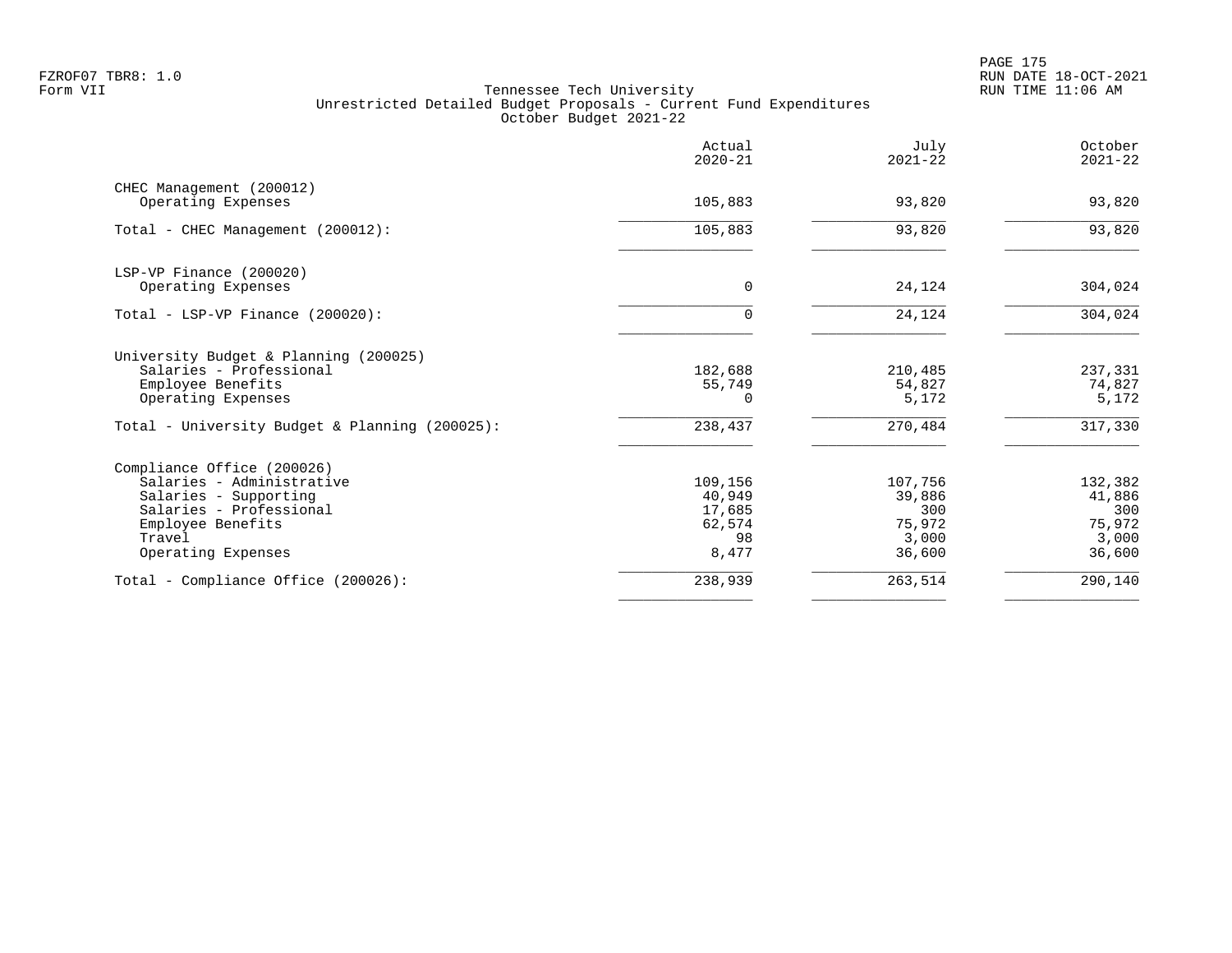PAGE 176 FZROF07 TBR8: 1.0 RUN DATE 18-OCT-2021

|                                                                                                                                   | Actual<br>$2020 - 21$                  | July<br>$2021 - 22$                       | October<br>$2021 - 22$                    |
|-----------------------------------------------------------------------------------------------------------------------------------|----------------------------------------|-------------------------------------------|-------------------------------------------|
| PCI Compliance (200030)<br>Operating Expenses                                                                                     | 0                                      | 5,000                                     | 5,000                                     |
| Total - PCI Compliance (200030):                                                                                                  | $\Omega$                               | 5,000                                     | 5,000                                     |
| Accommodations - Faculty and Staff (200032)<br>Operating Expenses                                                                 | 12,141                                 | 150,000                                   | 150,000                                   |
| Total - Accommodations - Faculty and Staff (200032):                                                                              | 12,141                                 | 150,000                                   | 150,000                                   |
| Postage and Mailing (203007)<br>Operating Expenses                                                                                | 132,513                                | 170,000                                   | 170,000                                   |
| Total - Postage and Mailing (203007):                                                                                             | 132,513                                | 170,000                                   | 170,000                                   |
| Postage and Mailing Transfer In (203008)<br>Operating Expenses<br>Department Revenues                                             | $-144,583$<br>$-358$                   | $\Omega$<br>$-170,000$                    | $\overline{0}$<br>$-170,000$              |
| Total - Postage and Mailing Transfer In (203008):                                                                                 | $-144,941$                             | $-170,000$                                | $-170,000$                                |
| Printing Services (203009)<br>Salaries - Supporting<br>Salaries - Students<br>Travel<br>Operating Expenses<br>Department Revenues | 0<br>0<br>$\Omega$<br>418,969<br>8,000 | 2,610<br>2,120<br>140<br>313,320<br>8,300 | 2,610<br>2,120<br>140<br>313,320<br>8,300 |
| Total - Printing Services (203009):                                                                                               | 426,969                                | 326,490                                   | 326,490                                   |
|                                                                                                                                   |                                        |                                           |                                           |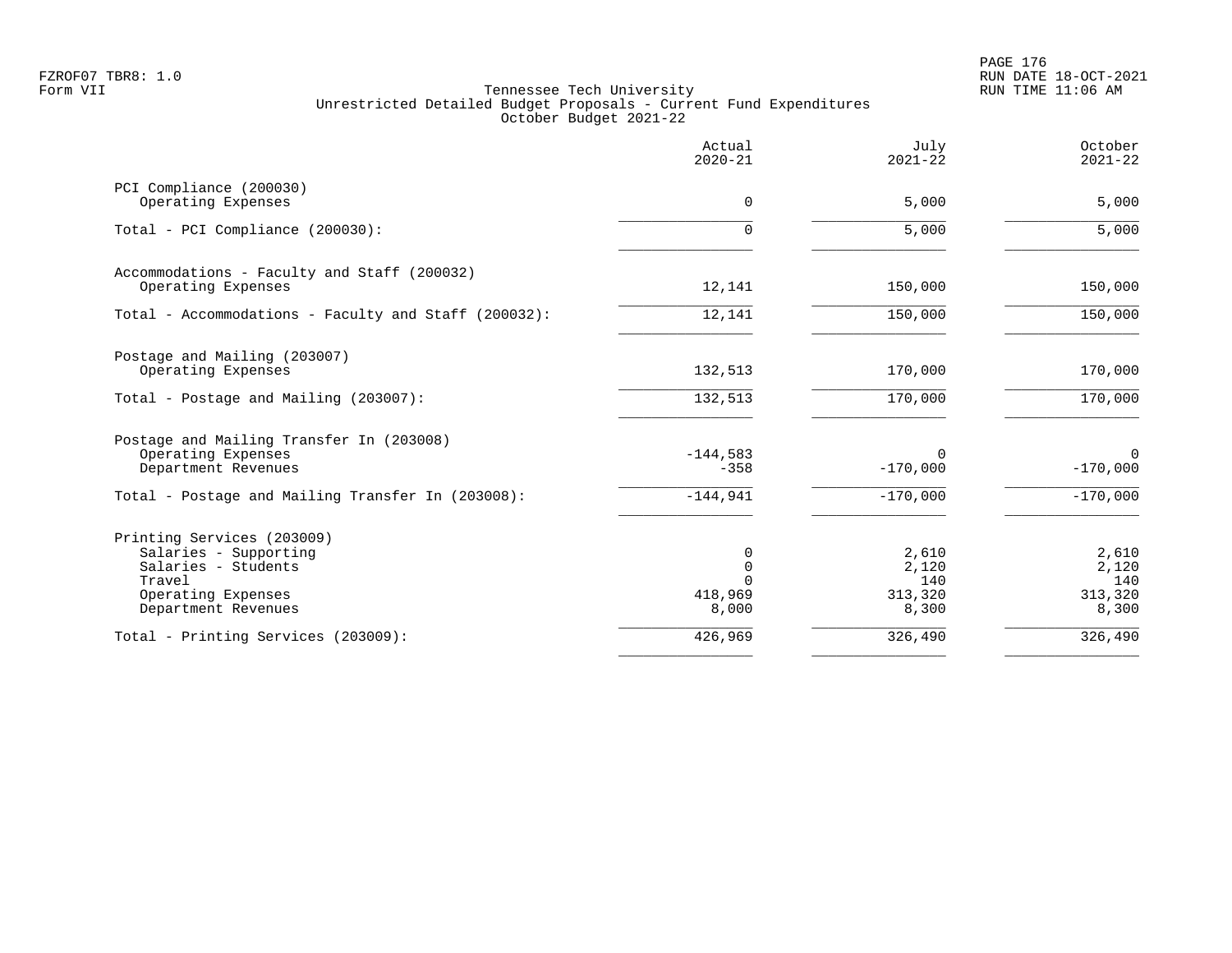|                                                                                       | Actual<br>$2020 - 21$   | July<br>$2021 - 22$    | October<br>$2021 - 22$ |
|---------------------------------------------------------------------------------------|-------------------------|------------------------|------------------------|
| Printing Serv Transf In (203010)<br>Operating Expenses<br>Department Revenues         | $-342, 175$<br>$\Omega$ | $\Omega$<br>$-235,520$ | $\Omega$<br>$-235,520$ |
| Total - Printing Serv Transf In (203010):                                             | $-342, 175$             | $-235,520$             | $-235,520$             |
| Printing Serv Allocation Offset (203011)<br>Operating Expenses<br>Department Revenues | 35,384<br>$\Omega$      | $\Omega$<br>6,190      | 0<br>$\Omega$          |
| Total - Printing Serv Allocation Offset (203011):                                     | 35,384                  | 6,190                  | $\Omega$               |
| Mail Services Spouse Dependent (203014)<br>Employee Benefits<br>Operating Expenses    | 2,554<br>196            | 10,830<br>$\Omega$     | 10,830<br>$\Omega$     |
| Total - Mail Services Spouse Dependent (203014):                                      | 2,750                   | 10,830                 | 10,830                 |
| Mail Services PC191 (203015)<br>Employee Benefits                                     | $\Omega$                | 3,300                  | 3,300                  |
| Total - Mail Services PC191 (203015):                                                 | 0                       | 3,300                  | 3,300                  |
| Mail Services E&G Operations (203027)<br>Operating Expenses<br>Department Revenues    | 357,737<br>0            | 297,826<br>20,057      | 297,826<br>20,057      |
| Total - Mail Services E&G Operations (203027):                                        | 357,737                 | 317,883                | 317,883                |
|                                                                                       |                         |                        |                        |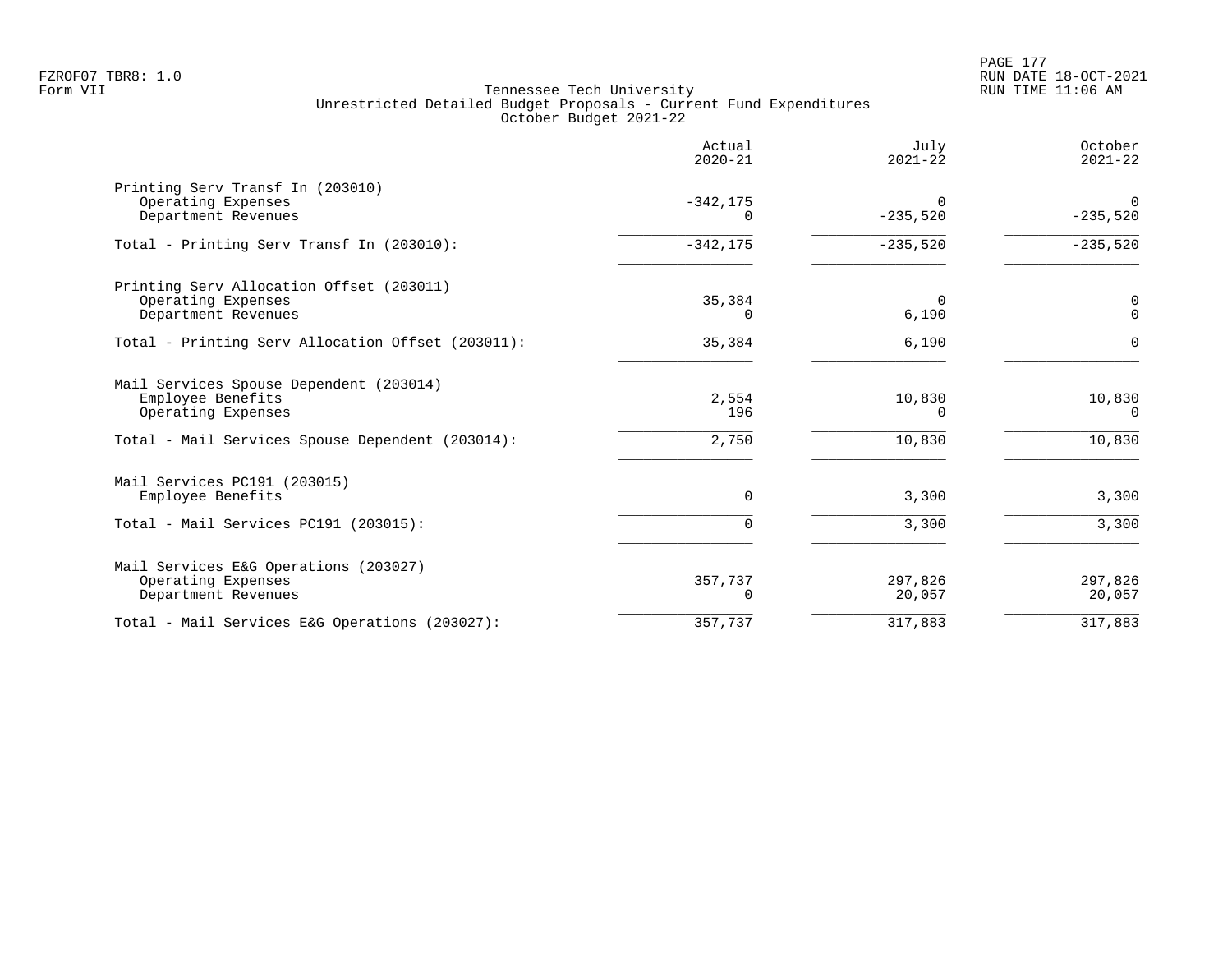PAGE 178 FZROF07 TBR8: 1.0 RUN DATE 18-OCT-2021

|                                                    | Actual<br>$2020 - 21$ | July<br>$2021 - 22$ | October<br>$2021 - 22$  |
|----------------------------------------------------|-----------------------|---------------------|-------------------------|
| Mail Services Svc Ctr Allocation (203028)          |                       |                     |                         |
| Operating Expenses<br>Department Revenues          | 60,719<br>$-54,000$   | 0<br>$\Omega$       | $\mathbf 0$<br>$\Omega$ |
| Total - Mail Services Svc Ctr Allocation (203028): | 6,719                 | $\Omega$            | $\Omega$                |
| CHEC Administrative Services (210000)              |                       |                     |                         |
| Employee Benefits                                  | $-1,927$              | $\Omega$            | $\Omega$                |
| Total - CHEC Administrative Services (210000):     | $-1,927$              | $\Omega$            | $\Omega$                |
| Purchasing & Contracts Office (221001)             |                       |                     |                         |
| Salaries - Administrative                          | 104,788               | 89,074              | 110,607                 |
| Salaries - Supporting<br>Salaries - Professional   | 85,438<br>80,800      | 74,161<br>107,528   | 81,518<br>110,728       |
| Employee Benefits                                  | 108,744               | 132,786             | 132,786                 |
| Travel                                             | $\Omega$              | 1,943               | 336                     |
| Operating Expenses                                 | 18,449                | 10,762              | 10,762                  |
| Total - Purchasing & Contracts Office (221001):    | 398,219               | 416,254             | 446,737                 |
| Environmental Health and Safety (221003)           |                       |                     |                         |
| Salaries - Students                                | 3,286                 | 11,000              | 11,000                  |
| Salaries - Professional                            | 114,919               | 204,896             | 207,846                 |
| Employee Benefits<br>Travel                        | 35,734<br>1,588       | 75,961<br>$\Omega$  | 75,961<br>328           |
| Operating Expenses                                 | 42,736                | 31,661              | 31,333                  |
| Total - Environmental Health and Safety (221003):  | 198,263               | 323,518             | 326,468                 |
|                                                    |                       |                     |                         |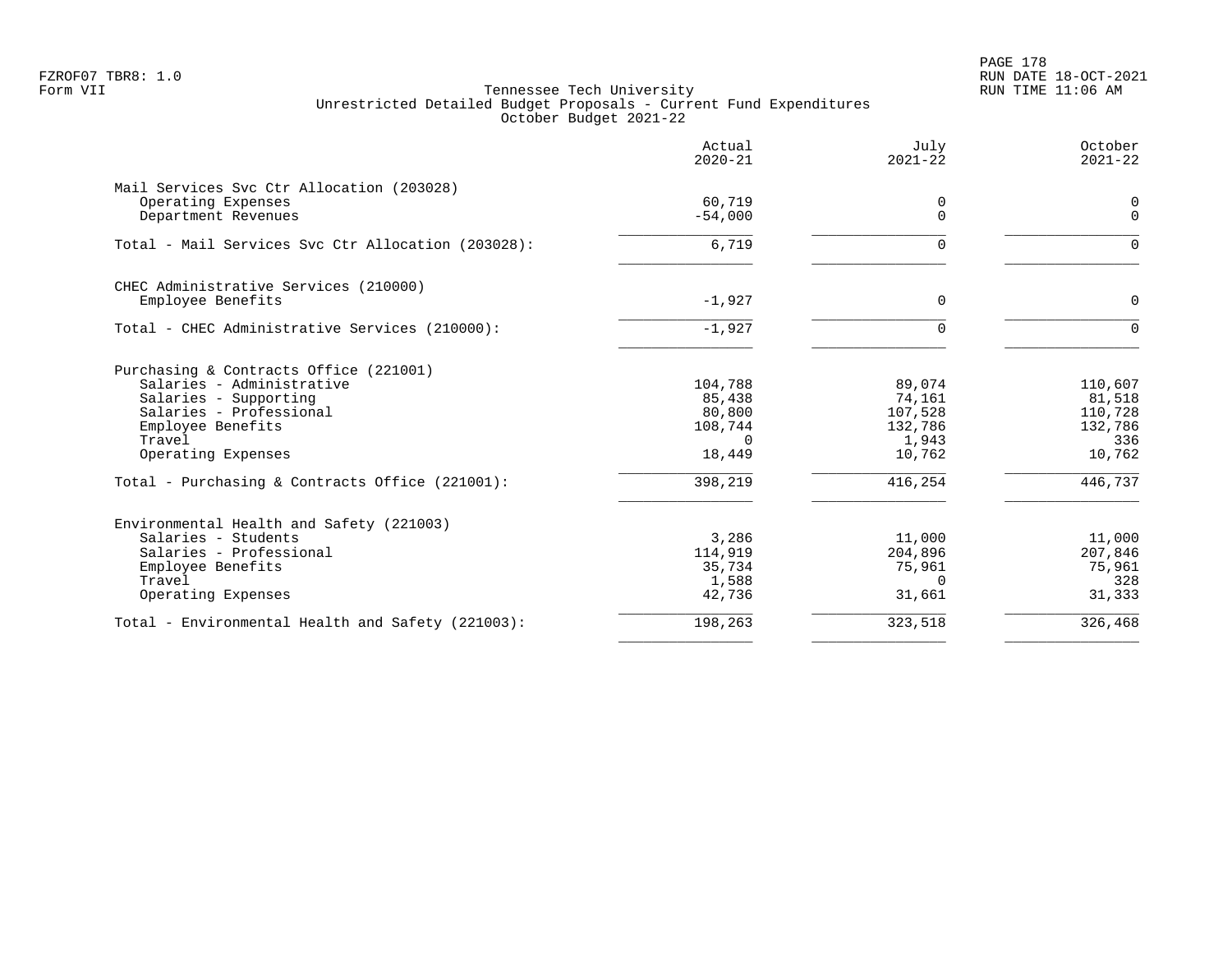PAGE 179 FZROF07 TBR8: 1.0 RUN DATE 18-OCT-2021

|                                                | Actual<br>$2020 - 21$ | July<br>$2021 - 22$ | October<br>$2021 - 22$ |
|------------------------------------------------|-----------------------|---------------------|------------------------|
| Motor Pool Fuel (221006)<br>Operating Expenses | 69,796                | 150,000             | 150,000                |
| Total - Motor Pool Fuel (221006):              | 69,796                | 150,000             | 150,000                |
|                                                |                       |                     |                        |
| Motor Pool Fuel Transfer In (221007)           |                       |                     |                        |
| Operating Expenses                             | $-69,796$             | $-150,000$          | $-150,000$             |
| Total - Motor Pool Fuel Transfer In (221007):  | $-69,796$             | $-150,000$          | $-150,000$             |
| Telephone Services (231000)                    |                       |                     |                        |
| Salaries - Supporting                          | 74,246                | 78,553              | 80,853                 |
| Salaries - Students                            | $\Omega$              | 5,140               | 5,140                  |
| Salaries - Professional                        | 73,029                | 71,529              | 73,779                 |
| Employee Benefits                              | 79,854                | 82,458              | 83,458                 |
| Travel                                         | $\cap$<br>101,292     | 1,000<br>552,550    | 1,000<br>552,550       |
| Operating Expenses<br>Department Revenues      | 100,000               | 100,000             | 100,000                |
| Total - Telephone Services (231000):           | 428,421               | 891,230             | 896,780                |
| Telephone Transfer In (231001)                 |                       |                     |                        |
| Operating Expenses                             | $-418, 159$           | $\Omega$            | $\Omega$               |
| Department Revenues                            |                       | $-870, 230$         | $-875,780$             |
| Total - Telephone Transfer In (231001):        | $-418, 159$           | $-870, 230$         | $-875,780$             |
|                                                |                       |                     |                        |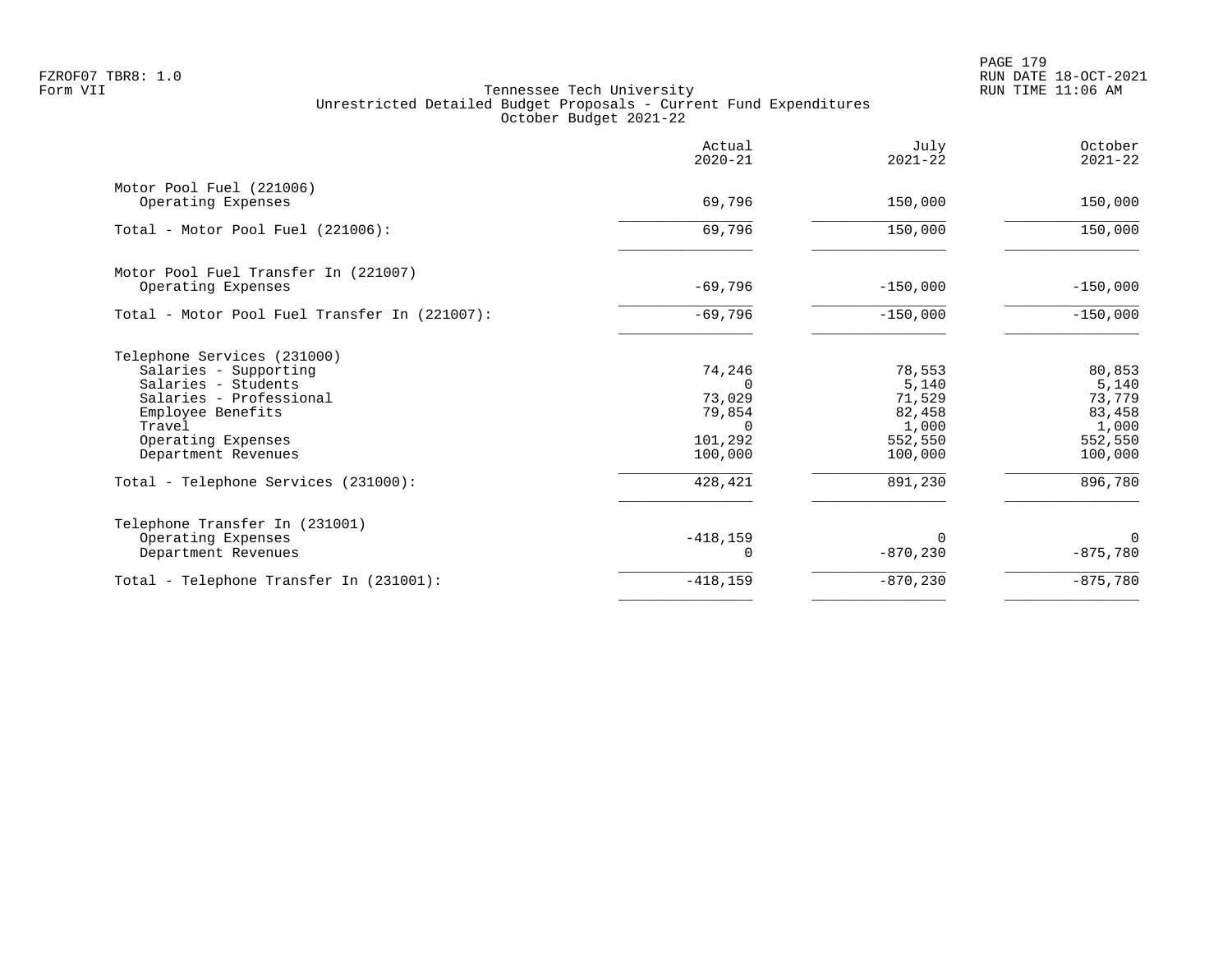|                                                  | Actual<br>$2020 - 21$ | July<br>$2021 - 22$ | October<br>$2021 - 22$ |
|--------------------------------------------------|-----------------------|---------------------|------------------------|
| Cable TV (231002)                                |                       |                     |                        |
| Operating Expenses                               | 124,502               | 127,000             | 127,000                |
| Total - Cable TV $(231002)$ :                    | 124,502               | 127,000             | 127,000                |
| Cable TV Transfer In (231003)                    |                       |                     |                        |
| Operating Expenses                               | $-215,969$            | $\Omega$            | $\Omega$               |
| Department Revenues                              |                       | $-127,000$          | $-127,000$             |
| Total - Cable TV Transfer In (231003):           | $-215,969$            | $-127,000$          | $-127,000$             |
| Regulated Waste Disposal (255001)                |                       |                     |                        |
| Operating Expenses                               | 38,526                | 42,500              | 42,500                 |
| Total - Regulated Waste Disposal (255001):       | 38,526                | 42,500              | 42,500                 |
| VP for Univ Advancement Office (300000)          |                       |                     |                        |
| Salaries - Administrative                        | 220,300               | 218,900             | 218,900                |
| Salaries - Supporting                            | 193,085               | 197,098             | 203,177                |
| Salaries - Students                              | 6,163                 | 9,940               | 9,940                  |
| Salaries - Professional                          | 1,009,142             | 1,027,116           | 1,071,331              |
| Employee Benefits<br>Travel                      | 491,442<br>2,268      | 535,825<br>12,310   | 543,725<br>12,310      |
| Operating Expenses                               | 86,338                | 97,533              | 80,430                 |
| Total - VP for Univ Advancement Office (300000): | 2,008,738             | 2,098,722           | 2,139,813              |
|                                                  |                       |                     |                        |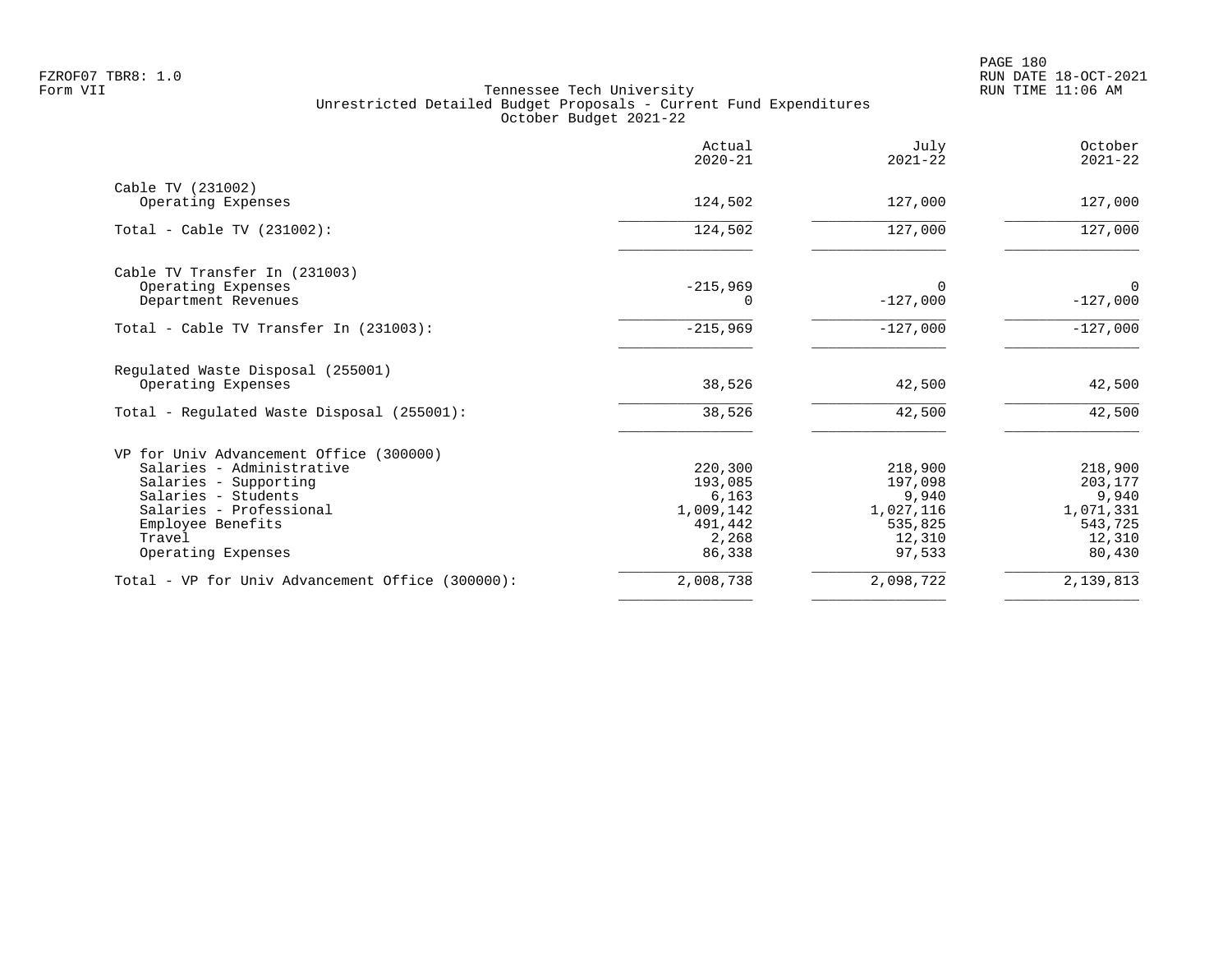|                                                                             | Actual<br>$2020 - 21$ | July<br>$2021 - 22$ | October<br>$2021 - 22$ |
|-----------------------------------------------------------------------------|-----------------------|---------------------|------------------------|
| Univ Advancement Athletic Tickets (301001)<br>Operating Expenses            | 24,825                | 114,560             | 114,560                |
| Total - Univ Advancement Athletic Tickets (301001):                         | 24,825                | 114,560             | 114,560                |
| Univ Adv Graduate Assistant (301003)<br>Employee Benefits                   | 16,044                | 25,440              | 25,440                 |
| Total - Univ Adv Graduate Assistant (301003):                               | 16,044                | 25,440              | 25,440                 |
| Univ Develop and Alumni Engagement (302000)<br>Travel<br>Operating Expenses | 20,200<br>23,709      | 21,670<br>18,670    | 21,670<br>18,670       |
| Total - Univ Develop and Alumni Engagement (302000):                        | 43,909                | 40,340              | 40,340                 |
| Alumni Engagement & Annual Giving (302004)<br>Operating Expenses            | 1,990                 | 2,500               | 0                      |
| Total - Alumni Engagement & Annual Giving (302004):                         | 1,990                 | 2,500               | $\Omega$               |
| Alumni Bookstore Sales (302005)<br>Operating Expenses                       | 0                     | 0                   | 10,000                 |
| Total - Alumni Bookstore Sales (302005):                                    | $\Omega$              | 0                   | 10,000                 |
|                                                                             |                       |                     |                        |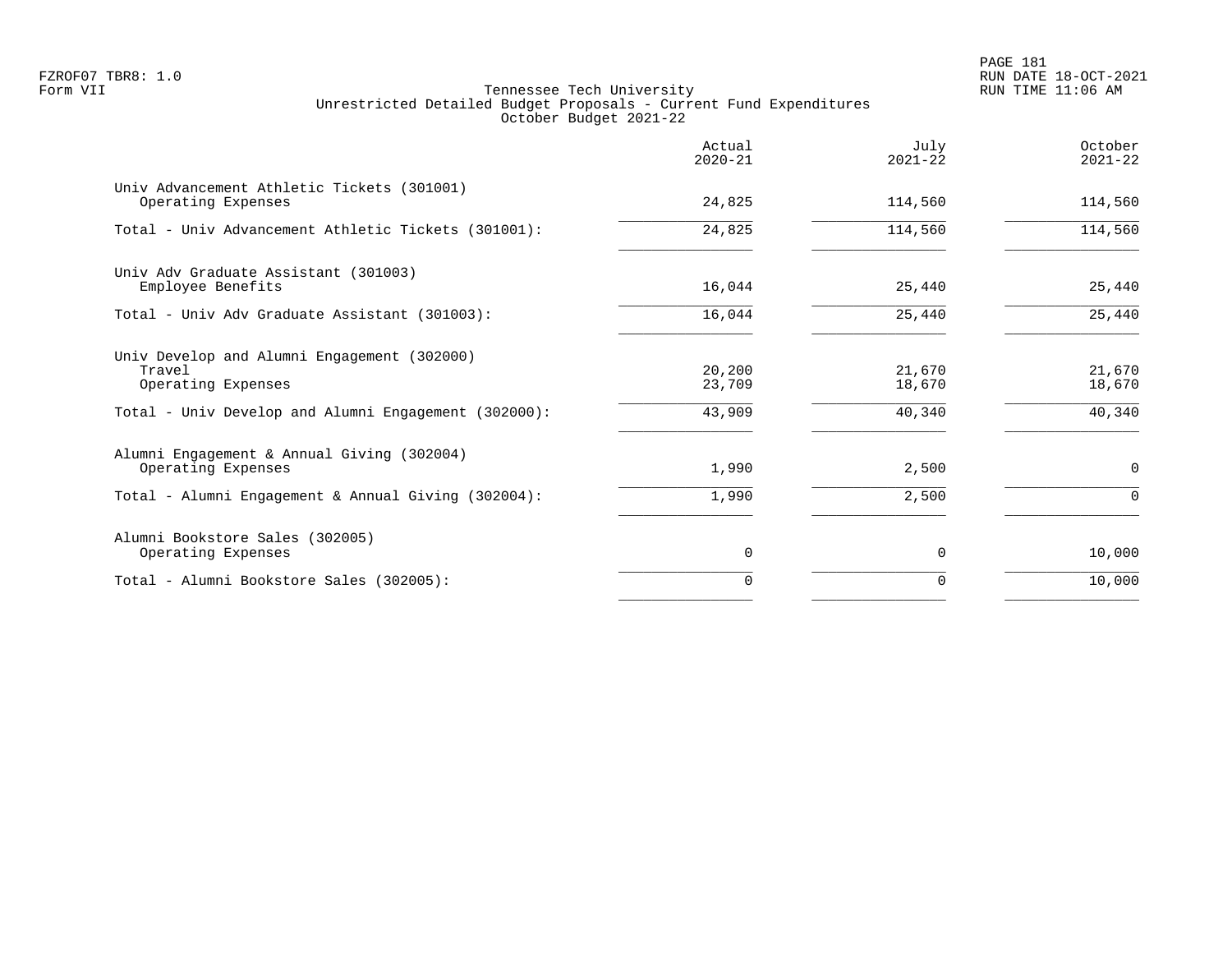|                                                      | Actual<br>$2020 - 21$ | July<br>$2021 - 22$ | October<br>$2021 - 22$ |
|------------------------------------------------------|-----------------------|---------------------|------------------------|
| Communications & Marketing (303000)                  |                       |                     |                        |
| Salaries - Administrative                            | 133,200               | 131,800             | 144,703                |
| Salaries - Supporting                                | 168,679               | 179,302             | 151,674                |
| Salaries - Students                                  | 15,677                | $\Omega$            | 22,500                 |
| Salaries - Professional                              | 542,059               | 543,539             | 628,725                |
| Employee Benefits                                    | 345,282               | 375,614             | 350,614                |
| Travel                                               | 603                   | $\Omega$            | $\overline{0}$         |
| Operating Expenses                                   | 60,451                | 72,430              | 16,874                 |
| Total - Communications & Marketing (303000):         | 1,265,951             | 1,302,685           | 1,315,090              |
| Communications & Mrktg Transfer In (303001)          |                       |                     |                        |
| Operating Expenses                                   | $-134, 219$           | 0                   | $\Omega$               |
| Department Revenues                                  | $\Omega$              | $-97,620$           | $-4,120$               |
| Total - Communications & Mrktg Transfer In (303001): | $-134, 219$           | $-97,620$           | $-4,120$               |
| Web & Digital Media (303003)                         |                       |                     |                        |
| Employee Benefits                                    | 0                     | 50                  | 50                     |
| Operating Expenses                                   | 18,808                | 20,000              | $\overline{0}$         |
| Capital Outlay                                       | 6,399                 | 0                   | $\mathbf 0$            |
| Total - Web & Digital Media (303003):                | 25,207                | 20,050              | 50                     |
| Photo Services Office (304000)                       |                       |                     |                        |
| Salaries - Supporting                                | 1,800                 | 0                   | $\mathbf 0$            |
| Salaries - Professional                              | 4,937                 | $\mathbf 0$         | $\mathbf 0$            |
| Employee Benefits                                    | 957                   | $\Omega$            | $\mathbf 0$            |
| Travel                                               | 36                    | $\Omega$            | $\Omega$               |
| Operating Expenses                                   | 1,970                 | 9,000               | 9,000                  |
| Department Revenues                                  | 1,500                 | $\Omega$            | $\Omega$               |
| Total - Photo Services Office (304000):              | 11,200                | 9,000               | 9,000                  |
|                                                      |                       |                     |                        |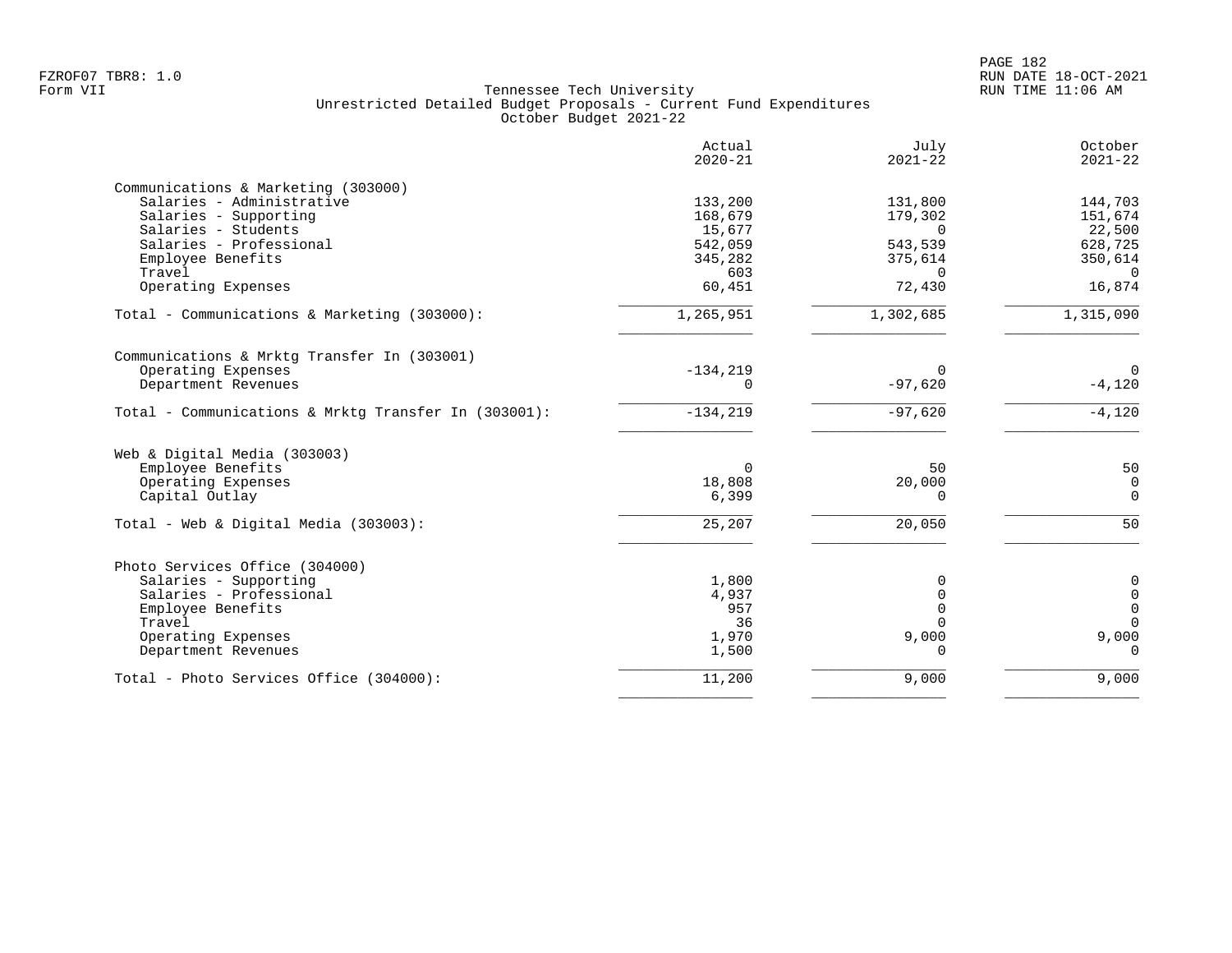|                                                                    | Actual<br>$2020 - 21$ | July<br>$2021 - 22$ | October<br>$2021 - 22$ |
|--------------------------------------------------------------------|-----------------------|---------------------|------------------------|
| Photo Svc Transfer In Revenue (304001)<br>Operating Expenses       | $-12,520$             | $-3,000$            | $-3,000$               |
| Total - Photo Svc Transfer In Revenue (304001):                    | $-12,520$             | $-3,000$            | $-3,000$               |
| Photo Svc Allocation Offset (304002)<br>Operating Expenses         | 16,296                | $\Omega$            | $\mathbf 0$            |
| Total - Photo Svc Allocation Offset (304002):                      | 16,296                |                     | $\Omega$               |
| TBR Spouse Dependent Discount (700000)<br>Employee Benefits        | 99,054                | 104,389             | 104,389                |
| Total - TBR Spouse Dependent Discount (700000):                    | 99,054                | 104,389             | 104,389                |
| TBR Employ Remission PC191 (700001)<br>Employee Benefits           | 60,371                | 34,392              | 34,392                 |
| Total - TBR Employ Remission PC191 (700001):                       | 60,371                | 34,392              | 34,392                 |
| E and G Data Processing Allocation (700003)<br>Department Revenues | 519,381               | 552,971             | 612,026                |
| Total - E and G Data Processing Allocation (700003):               | 519,381               | 552,971             | 612,026                |
|                                                                    |                       |                     |                        |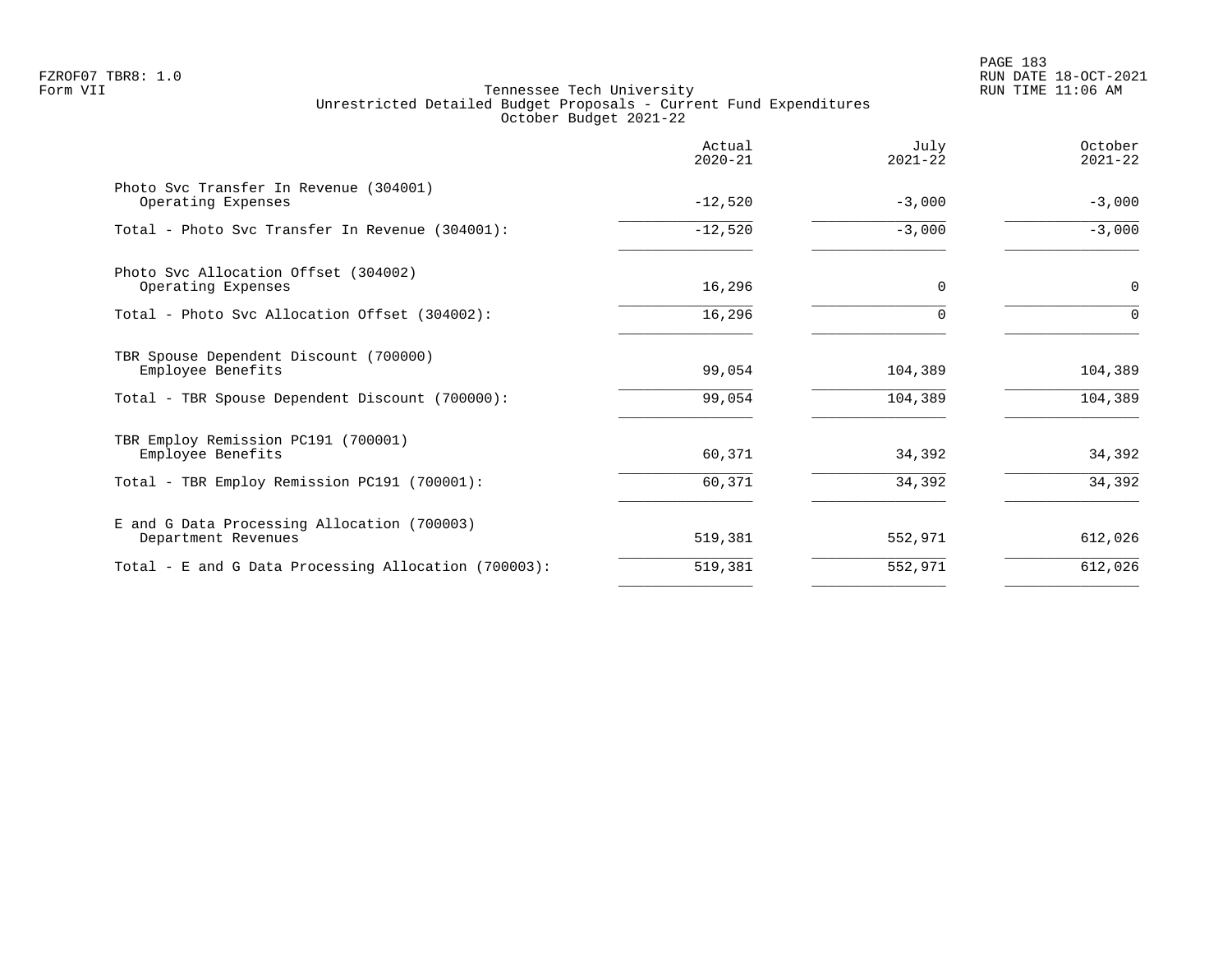|                                                                                                                                                        | Actual<br>$2020 - 21$                              | July<br>$2021 - 22$                                      | October<br>$2021 - 22$                                  |
|--------------------------------------------------------------------------------------------------------------------------------------------------------|----------------------------------------------------|----------------------------------------------------------|---------------------------------------------------------|
| E and G Claims Adjustment (700004)<br>Operating Expenses                                                                                               | 31,090                                             | 56,480                                                   | 56,480                                                  |
| Total - E and G Claims Adjustment $(700004)$ :                                                                                                         | 31,090                                             | 56,480                                                   | 56,480                                                  |
| $E$ and G Support (700005)<br>Salaries - Administrative<br>Salaries - Supporting<br>Salaries - Professional<br>Employee Benefits<br>Operating Expenses | 0<br>$\Omega$<br>$\Omega$<br>22,461<br>$-180, 201$ | 139,215<br>57,869<br>214,490<br>2,412,833<br>$-160, 411$ | 28,898<br>11,037<br>32,515<br>2, 112, 833<br>$-160,029$ |
| Total - E and G Support $(700005)$ :                                                                                                                   | $-157,740$                                         | 2,663,996                                                | 2,025,254                                               |
| E and G Other Salary Pool (700009)<br>Salaries - Supporting<br>Total - E and G Other Salary Pool (700009):                                             | $\mathbf 0$<br>$\Omega$                            | 15,220<br>15,220                                         | 15,220<br>15,220                                        |
| TBR Chargeback non TN eCampus (700017)<br>Operating Expenses                                                                                           | 37,637                                             | 52,740                                                   | 52,740                                                  |
| Total - TBR Chargeback non TN eCampus (700017):                                                                                                        | 37,637                                             | 52,740                                                   | 52,740                                                  |
| Legal Fees (700023)<br>Operating Expenses                                                                                                              | 515,329                                            | 119,000                                                  | 500,000                                                 |
| Total - Legal Fees $(700023)$ :                                                                                                                        | 515,329                                            | 119,000                                                  | 500,000                                                 |
|                                                                                                                                                        |                                                    |                                                          |                                                         |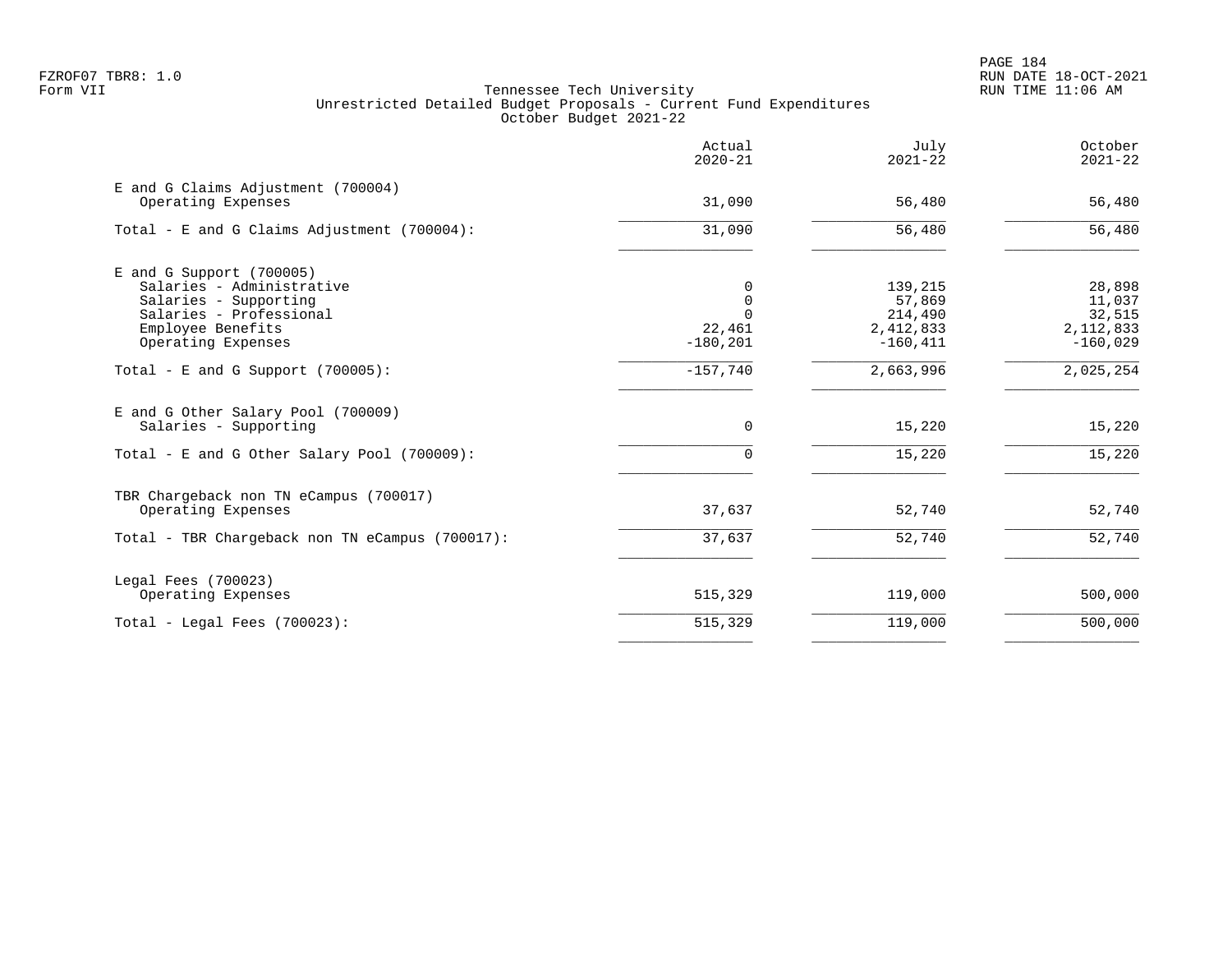PAGE 185 FZROF07 TBR8: 1.0 RUN DATE 18-OCT-2021

|                                                                                                 | Actual<br>$2020 - 21$ | July<br>$2021 - 22$ | October<br>$2021 - 22$ |
|-------------------------------------------------------------------------------------------------|-----------------------|---------------------|------------------------|
| License Fees (700024)<br>Operating Expenses                                                     | 13,464                | 20,000              | 20,000                 |
| Total - License Fees (700024):                                                                  | 13,464                | 20,000              | 20,000                 |
| Membership Fees (700025)<br>Operating Expenses                                                  | 151,359               | 159,632             | 165,077                |
| Total - Membership Fees (700025):                                                               | 151,359               | 159,632             | 165,077                |
| Consultation Services (700026)<br>Operating Expenses<br>Total - Consultation Services (700026): | 0<br>0                | 7,800<br>7,800      | 7,800<br>7,800         |
| Banking Services (700027)                                                                       |                       |                     |                        |
| Operating Expenses                                                                              | 84,141                | 97,700              | 105,905                |
| Total - Banking Services (700027):                                                              | 84,141                | 97,700              | 105,905                |
| Collection of Debts (700028)<br>Operating Expenses                                              | $-167, 309$           | 26,770              | 26,770                 |
| Total - Collection of Debts (700028):                                                           | $-167,309$            | 26,770              | 26,770                 |
|                                                                                                 |                       |                     |                        |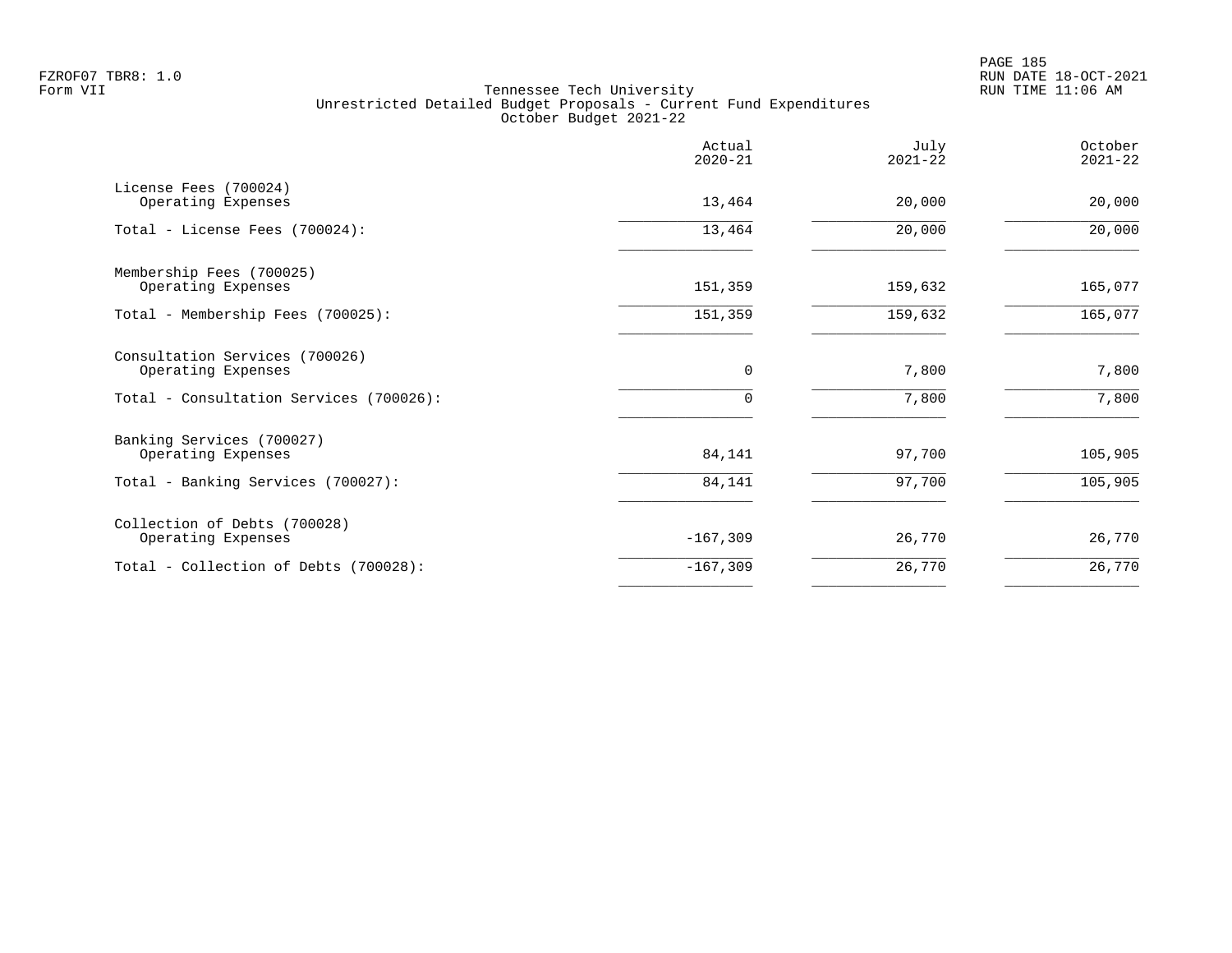PAGE 186 FZROF07 TBR8: 1.0 RUN DATE 18-OCT-2021

|                                                                                           | Actual<br>$2020 - 21$   | July<br>$2021 - 22$ | October<br>$2021 - 22$ |
|-------------------------------------------------------------------------------------------|-------------------------|---------------------|------------------------|
| Provision for Doubtful Accts (700029)<br>Operating Expenses                               | $-11,297$               | 80,000              | 80,000                 |
| Total - Provision for Doubtful Accts (700029):                                            | $-11,297$               | 80,000              | 80,000                 |
| External Audit (700030)<br>Operating Expenses                                             | 2,340                   | 75,000              | 75,000                 |
| Total - External Audit (700030):                                                          | 2,340                   | 75,000              | 75,000                 |
| Training (700031)<br>Operating Expenses<br>Total - Training $(700031)$ :                  | $\mathbf 0$<br>$\Omega$ | 1,360<br>1,360      | 1,360<br>1,360         |
| Cafeteria Benefits (700032)<br>Operating Expenses<br>Total - Cafeteria Benefits (700032): | 4,895<br>4,895          | 15,000<br>15,000    | 15,000<br>15,000       |
| Background Checks (700033)<br>Operating Expenses                                          | 23,443                  | 22,700              | 22,700                 |
| Total - Background Checks (700033):                                                       | 23,443                  | 22,700              | 22,700                 |
|                                                                                           |                         |                     |                        |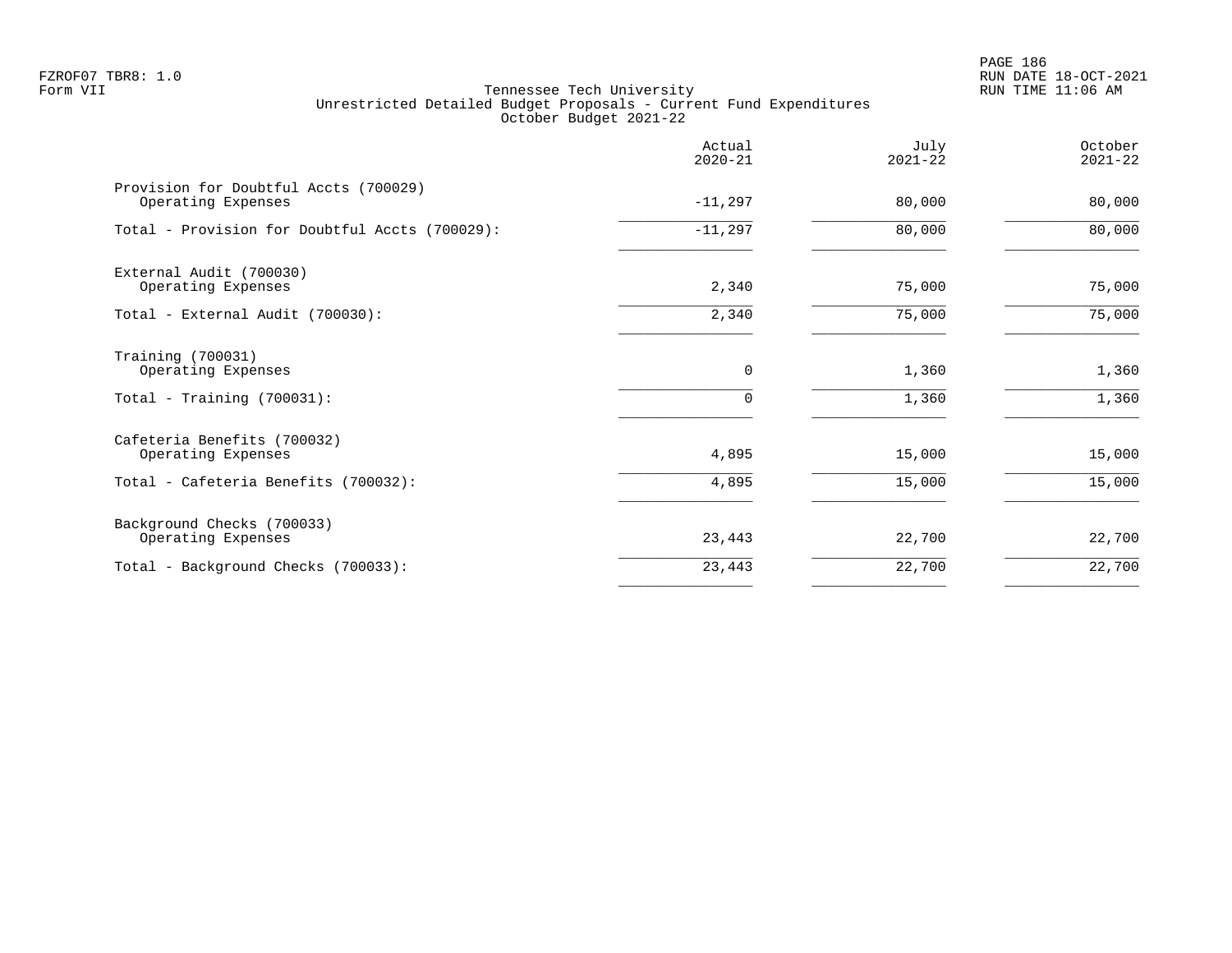# FZROF07 TBR8: 1.0 RUN DATE 18-OCT-2021 Tennessee Tech University Unrestricted Detailed Budget Proposals - Current Fund Expenditures October Budget 2021-22

|                                                                              | Actual<br>$2020 - 21$ | July<br>$2021 - 22$ | October<br>$2021 - 22$ |
|------------------------------------------------------------------------------|-----------------------|---------------------|------------------------|
| Allocation to Aux Ent (700037)<br>Department Revenues                        | $-315,493$            | $-459,708$          | $-462,548$             |
| Total - Allocation to Aux Ent (700037):                                      | $-315, 493$           | $-459,708$          | $-462,548$             |
| Post Office Allocation (700045)<br>Operating Expenses<br>Department Revenues | 22,704                | 6,650               | 6,650<br>$\Omega$      |
| Total - Post Office Allocation (700045):                                     | 22,704                | 6,650               | 6,650                  |
| TTU Staff Tuit Maint Reimbursment (700068)<br>Employee Benefits              | 29,268                | 8,600               | 18,600                 |
| Total - TTU Staff Tuit Maint Reimbursment (700068):                          | 29,268                | 8,600               | 18,600                 |
|                                                                              |                       |                     |                        |

# Total - Institutional Support (450):

| Salaries - Administrative | 2,597,580   | 2,917,531    | 2,974,699      |
|---------------------------|-------------|--------------|----------------|
| Salaries - Academic       | 26,036      |              | 4,800          |
| Salaries - Supporting     | 1,119,725   | 1,249,503    | 1,212,896      |
| Salaries - Students       | 63,752      | 73,317       | 137,579        |
| Salaries - Professional   | 4,639,431   | 4,978,258    | 5,119,977      |
| Employee Benefits         | 3, 166, 153 | 5,828,661    | 5,599,290      |
| Travel                    | 32,822      | 114,299      | 119,750        |
| Operating Expenses        | 2,233,031   | 4,329,157    | 5,274,056      |
| Capital Outlay            | 14,709      |              |                |
| Department Revenues       | 281,721     | $-1,272,560$ | $-1, 134, 585$ |
|                           |             |              |                |
|                           |             |              | 19,308,462     |
| Total                     | 14,174,960  | 18,218,166   |                |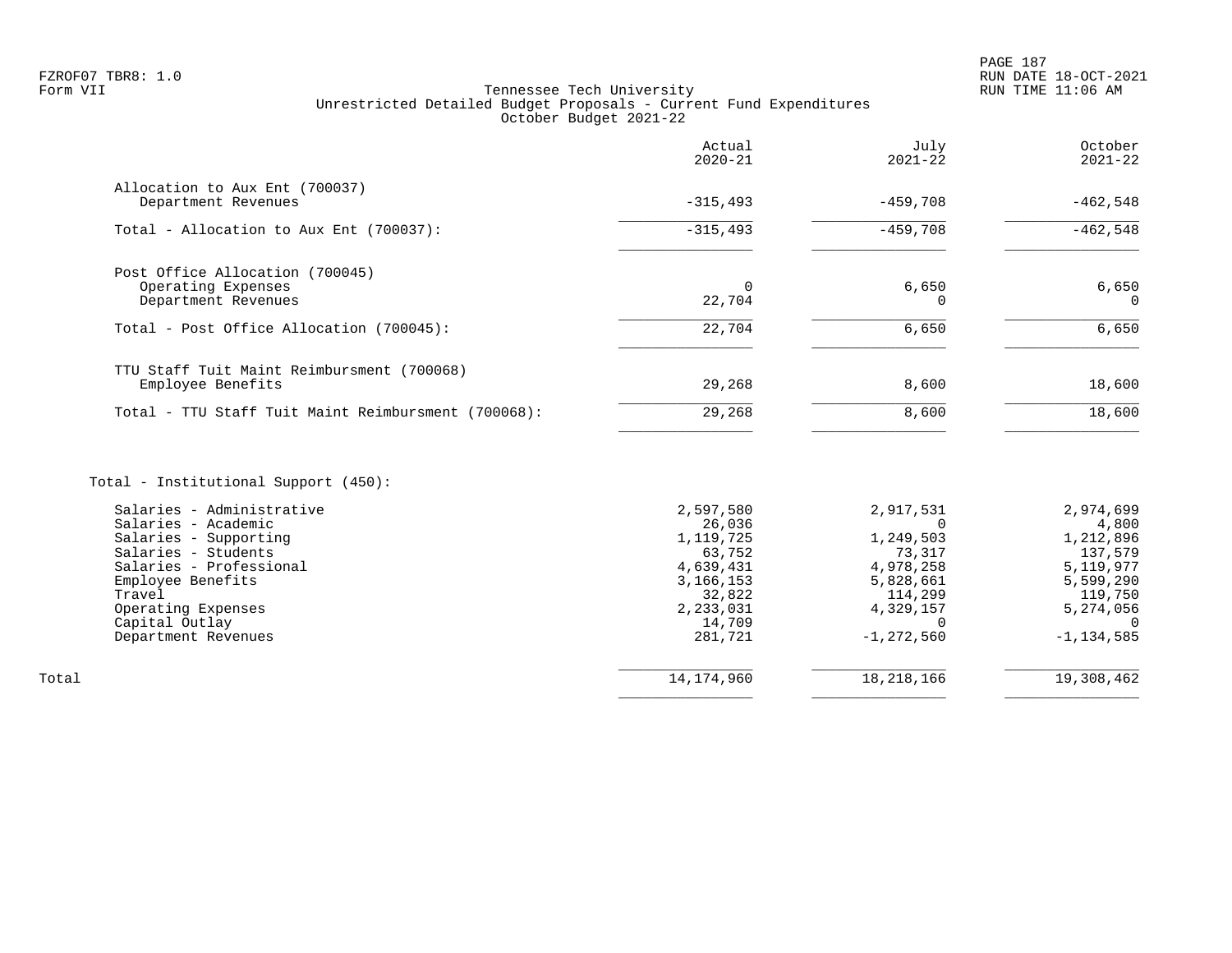|                                                                                                                                                                                                                          | Actual<br>$2020 - 21$                                                                                              | July<br>$2021 - 22$                                                                                                          | October<br>$2021 - 22$                                                                                                     |
|--------------------------------------------------------------------------------------------------------------------------------------------------------------------------------------------------------------------------|--------------------------------------------------------------------------------------------------------------------|------------------------------------------------------------------------------------------------------------------------------|----------------------------------------------------------------------------------------------------------------------------|
| Total - Institutional Support (45):                                                                                                                                                                                      |                                                                                                                    |                                                                                                                              |                                                                                                                            |
| Salaries - Administrative<br>Salaries - Academic<br>Salaries - Supporting<br>Salaries - Students<br>Salaries - Professional<br>Employee Benefits<br>Travel<br>Operating Expense<br>Capital Outlay<br>Department Revenues | 2,597,580<br>26,036<br>1,119,725<br>63,752<br>4,639,431<br>3, 166, 153<br>32,822<br>2,233,031<br>14,709<br>281,721 | 2,917,531<br>$\Omega$<br>1,249,503<br>73,317<br>4,978,258<br>5,828,661<br>114,299<br>4,329,157<br>$\Omega$<br>$-1, 272, 560$ | 2,974,699<br>4,800<br>1,212,896<br>137,579<br>5,119,977<br>5,599,290<br>119,750<br>5,274,056<br>$\Omega$<br>$-1, 134, 585$ |
| Total                                                                                                                                                                                                                    | 14, 174, 960                                                                                                       | 18, 218, 166                                                                                                                 | 19,308,462                                                                                                                 |
| Physical Plant (50)<br>Physical Plant (500)<br>Craft Center Security (121771)<br>Salaries - Supporting<br>Salaries - Students<br>Salaries - Professional<br>Employee Benefits<br>Operating Expenses                      | 26,951<br>1,102<br>28,624<br>20,893<br>2,281                                                                       | 25,790<br>4,000<br>$\Omega$<br>20,978<br>100                                                                                 | 26,705<br>4,000<br>$\Omega$<br>20,978<br>100                                                                               |
| Total - Craft Center Security (121771):                                                                                                                                                                                  | 79,851                                                                                                             | 50,868                                                                                                                       | 51,783                                                                                                                     |
| Craft Center Property Insur (121772)<br>Operating Expenses                                                                                                                                                               | 11,290                                                                                                             | 37,700                                                                                                                       | 37,700                                                                                                                     |
| Total - Craft Center Property Insur (121772):                                                                                                                                                                            | 11,290                                                                                                             | 37,700                                                                                                                       | 37,700                                                                                                                     |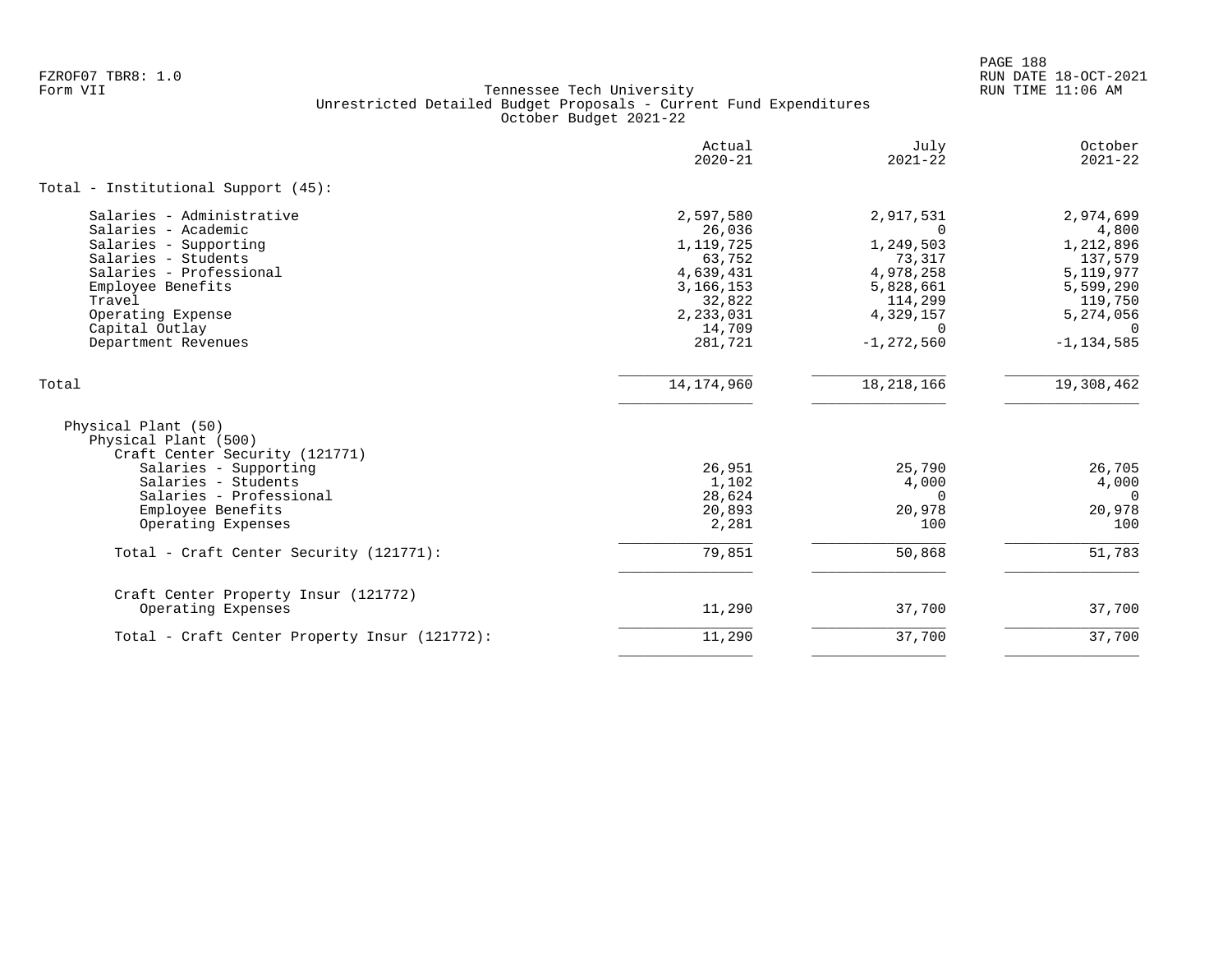|                                                      | Actual<br>$2020 - 21$ | July<br>$2021 - 22$ | October<br>$2021 - 22$ |
|------------------------------------------------------|-----------------------|---------------------|------------------------|
| M and R Craft Center (121773)                        |                       |                     |                        |
| Salaries - Supporting                                | 97,071                | 121,670             | 119,330                |
| Salaries - Students                                  | $\Omega$              | 3,400               | 3,400                  |
| Salaries - Professional<br>Employee Benefits         | 55,500<br>63,651      | 54,000<br>90,604    | 56,700<br>90,604       |
| Travel                                               | $\Omega$              | 200                 | 200                    |
| Operating Expenses                                   | 58,261                | 43,050              | 43,050                 |
| Total - M and R Craft Center (121773):               | 274,483               | 312,924             | 313,284                |
| Utilities Craft Center (121774)                      |                       |                     |                        |
| Operating Expenses                                   | 226,438               | 260,000             | 260,000                |
| Total - Utilities Craft Center (121774):             | 226,438               | 260,000             | 260,000                |
| Craft Center Repairs and Renov (121775)              |                       |                     |                        |
| Operating Expenses                                   | 41,053                | 47,422              | 47,422                 |
| Total - Craft Center Repairs and Renov (121775):     | 41,053                | 47,422              | 47,422                 |
| Federal College Work Study Program (122001)          |                       |                     |                        |
| Salaries - Students                                  | 0                     | 550                 | 550                    |
| Total - Federal College Work Study Program (122001): | $\Omega$              | 550                 | 550                    |
| M and R University Progrms (127604)                  |                       |                     |                        |
| Salaries - Supporting                                | 283                   | 0                   | $\mathbf 0$            |
| Employee Benefits                                    | 80                    | $\overline{5}$      | 5                      |
| Operating Expenses                                   | 7,273                 | 10,000              | 10,000                 |
| Total - M and R University Progrms (127604):         | 7,636                 | 10,005              | 10,005                 |
|                                                      |                       |                     |                        |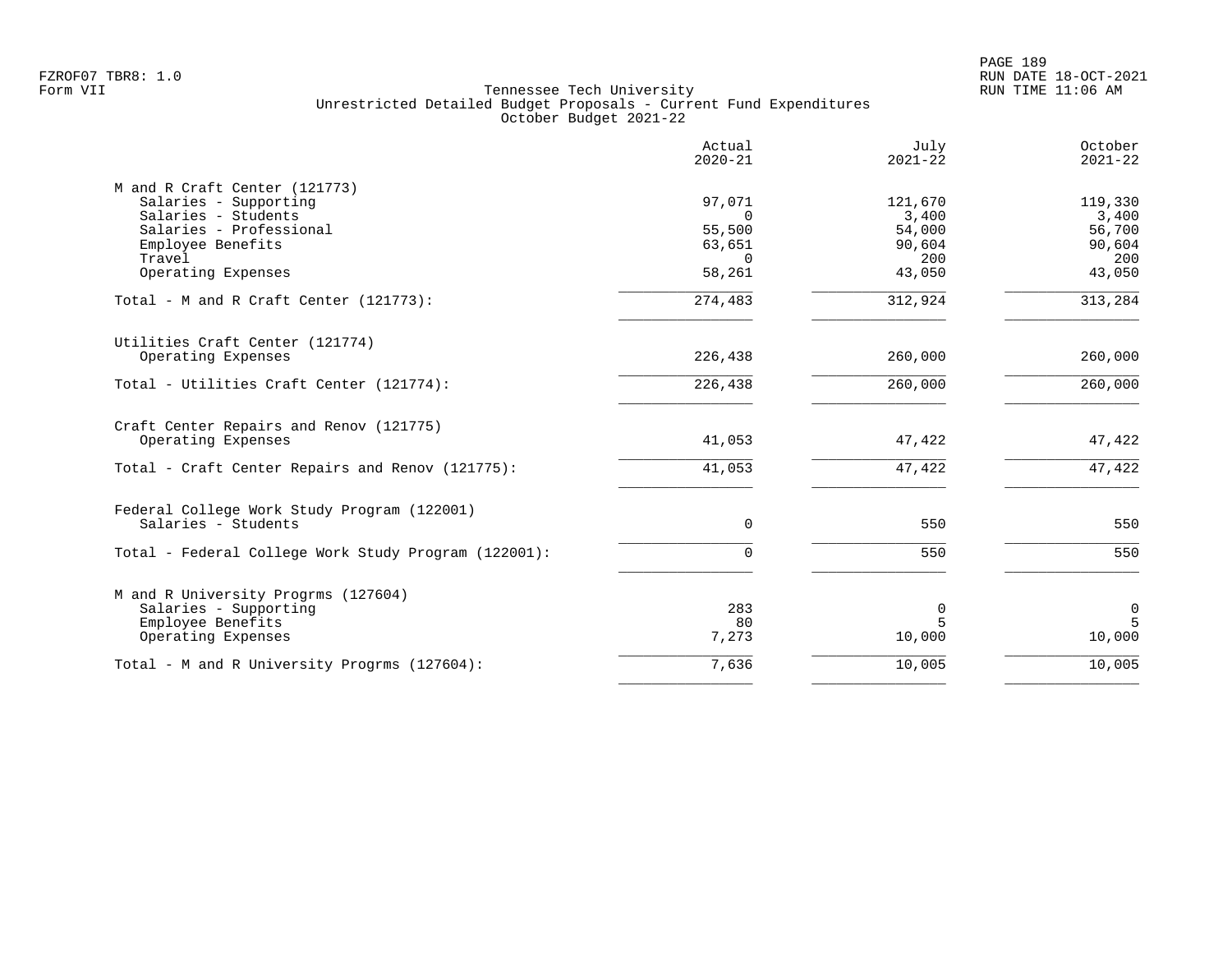PAGE 190 FZROF07 TBR8: 1.0 RUN DATE 18-OCT-2021

|                                                                                                                                     | Actual<br>$2020 - 21$                          | July<br>$2021 - 22$                              | October<br>$2021 - 22$                           |
|-------------------------------------------------------------------------------------------------------------------------------------|------------------------------------------------|--------------------------------------------------|--------------------------------------------------|
| M and R Ag Pavilion (161001)<br>Salaries - Supporting<br>Employee Benefits<br>Operating Expenses                                    | 54,624<br>26,707<br>1,068                      | 65,627<br>30,584<br>$\Omega$                     | 68,302<br>30,584<br>55                           |
| Total - M and R Ag Pavilion (161001):                                                                                               | 82,399                                         | 96,211                                           | 98,941                                           |
| Greenhouse (162002)<br>Salaries - Students<br>Travel<br>Operating Expenses                                                          | 0<br>13<br>2,018                               | 668<br>$\Omega$<br>3,552                         | 668<br>$\Omega$<br>3,552                         |
| Total - Greenhouse (162002):                                                                                                        | 2,031                                          | 4,220                                            | 4,220                                            |
| M and R Farm (162004)<br>Operating Expenses<br>Capital Outlay                                                                       | 0<br>6,500                                     | 6,650<br>$\Omega$                                | 6,650<br>$\Omega$                                |
| Total - M and R Farm $(162004)$ :                                                                                                   | 6,500                                          | 6,650                                            | 6,650                                            |
| University Police (200004)<br>Salaries - Supporting<br>Salaries - Professional<br>Employee Benefits<br>Travel<br>Operating Expenses | 507,013<br>79,177<br>271,892<br>908<br>109,133 | 509,208<br>77,777<br>355,100<br>2,710<br>104,617 | 529,318<br>81,343<br>330,100<br>2,710<br>184,357 |
| Total - University Police (200004):                                                                                                 | 968,123                                        | 1,049,412                                        | 1,127,828                                        |
|                                                                                                                                     |                                                |                                                  |                                                  |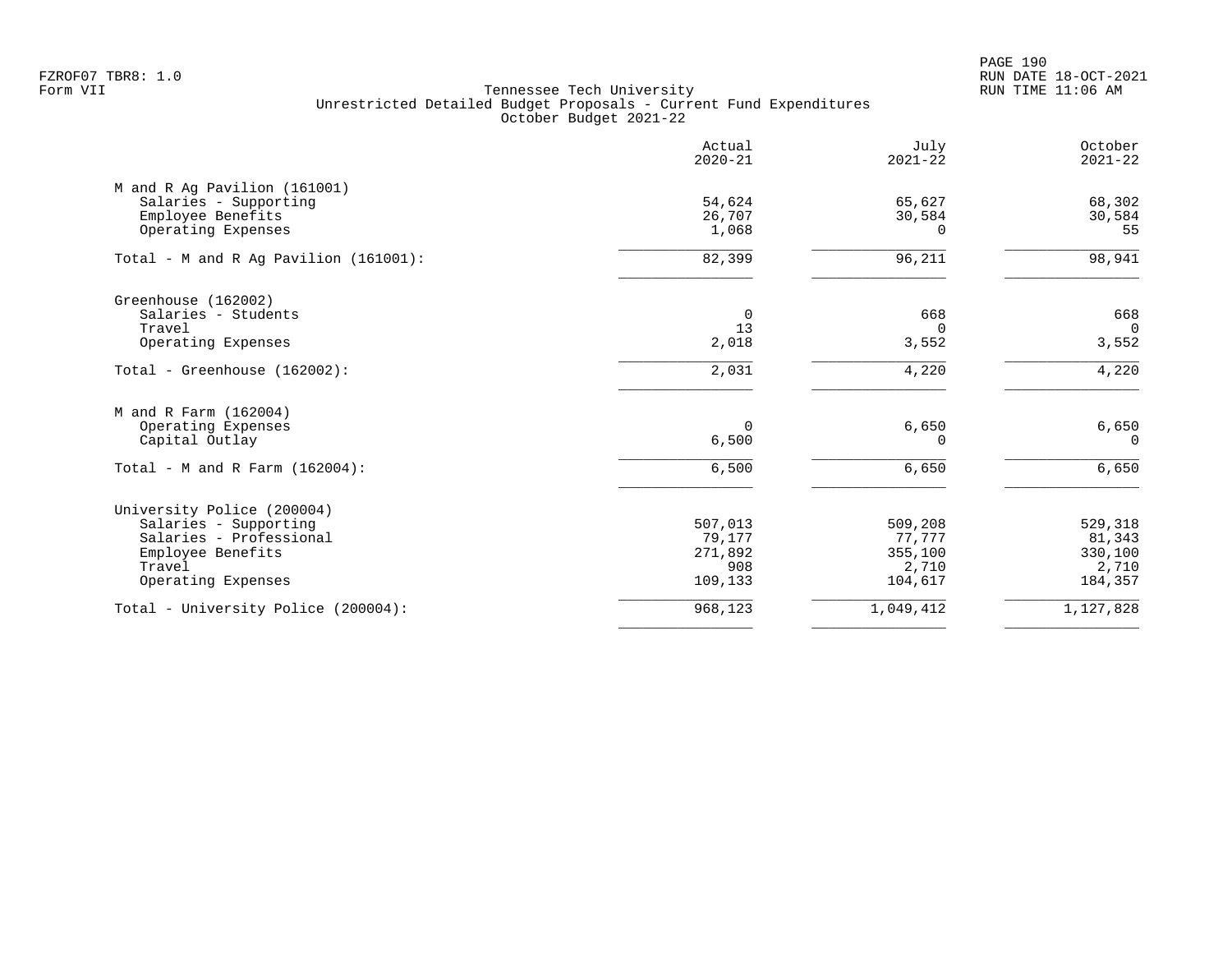|                                                     | Actual<br>$2020 - 21$ | July<br>$2021 - 22$ | October<br>$2021 - 22$ |
|-----------------------------------------------------|-----------------------|---------------------|------------------------|
| CHEC Security Services (210010)                     |                       |                     |                        |
| Operating Expenses                                  | 0                     | 1,500               | 1,500                  |
| Total - CHEC Security Services (210010):            | 0                     | 1,500               | 1,500                  |
| CHEC Bldg Maintenance and Repairs (210012)          |                       |                     |                        |
| Operating Expenses                                  | $\mathbf 0$           | 1,200               | 1,200                  |
| Total - CHEC Bldg Maintenance and Repairs (210012): | $\Omega$              | 1,200               | 1,200                  |
| CHEC Utilities (210017)                             |                       |                     |                        |
| Operating Expenses                                  | 0                     | 5,000               | 5,000                  |
| Total - CHEC Utilities (210017):                    | 0                     | 5,000               | 5,000                  |
| Central Receiving (221005)                          |                       |                     |                        |
| Salaries - Supporting                               | 32,267                | 31,364              | 32,264                 |
| Salaries - Students                                 | $\Omega$              | 6,000               | 6,000                  |
| Employee Benefits                                   | 15,611                | 18,600              | 18,600                 |
| Operating Expenses<br>Department Revenues           | 5,457<br>$-1,728$     | 3,680<br>$\Omega$   | 3,680<br>$\Omega$      |
| Total - Central Receiving (221005):                 | 51,607                | 59,644              | 60,544                 |
|                                                     |                       |                     |                        |
| Facilities Administration (241000)                  |                       |                     |                        |
| Salaries - Administrative                           | 113,556               | 130,000             | 153,462                |
| Salaries - Supporting<br>Salaries - Students        | 67,557<br>$\Omega$    | 62,284<br>6,820     | 64,534<br>6,820        |
| Salaries - Professional                             | 128,156               | 177,341             | 174,927                |
| Employee Benefits                                   | 115,219               | 133,384             | 148,384                |
| Travel                                              | 985                   | 1,232               | 1,232                  |
| Operating Expenses                                  | 48,469                | 49,303              | 49,063                 |
| Total - Facilities Administration (241000):         | 473,942               | 560,364             | 598,422                |
|                                                     |                       |                     |                        |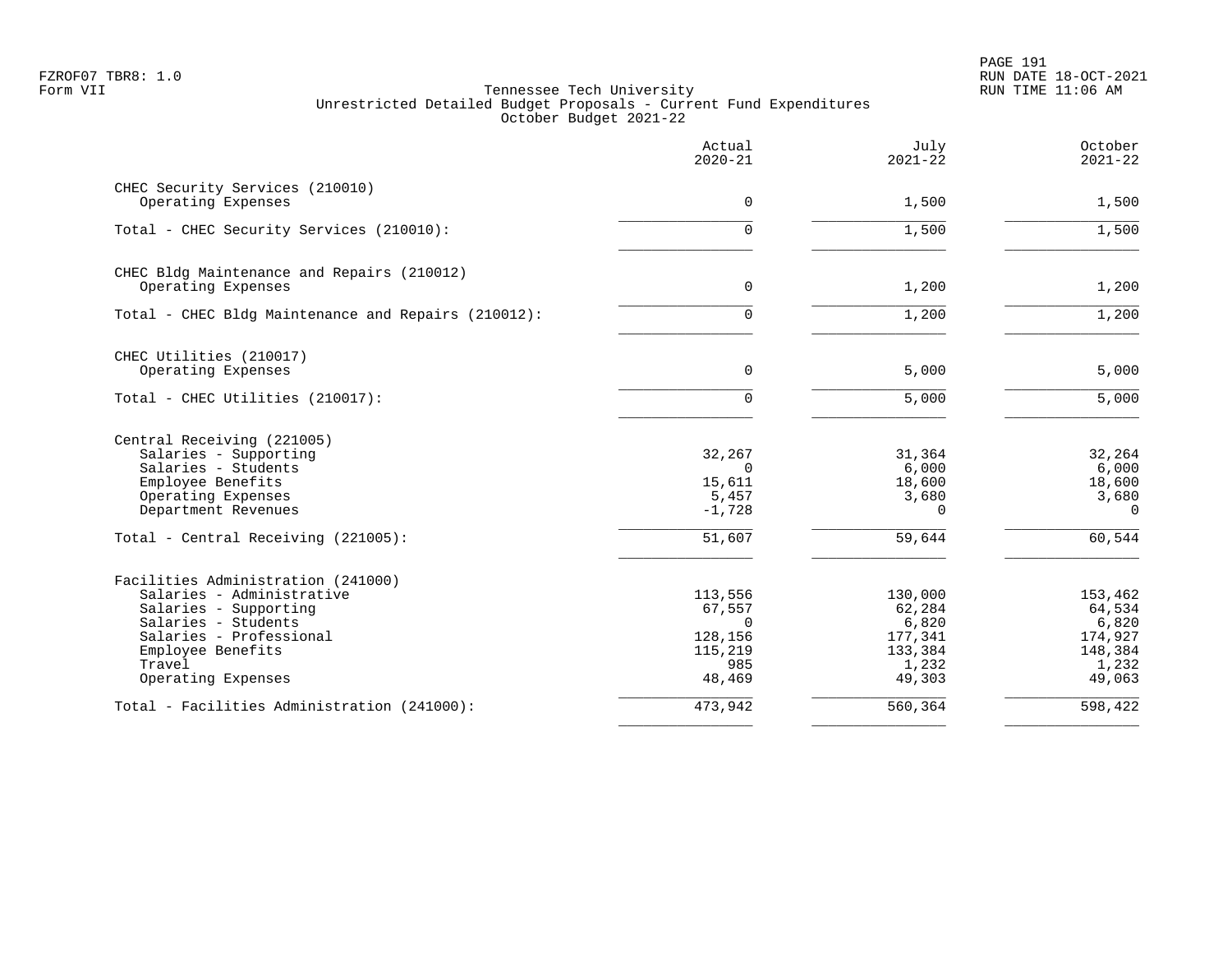| Actual<br>$2020 - 21$ | July<br>$2021 - 22$      | October<br>$2021 - 22$      |
|-----------------------|--------------------------|-----------------------------|
| 51,524                | 22,500                   | 22,500                      |
| 51,524                | 22,500                   | $\overline{22,500}$         |
| 425,610               | 632,050                  | 745,750                     |
| 425,610               | 632,050                  | 745,750                     |
| 135,500               | 157,900                  | 157,900                     |
| 135,500               | 157,900                  | 157,900                     |
| 2,229<br>932<br>702   | $\Omega$<br>400<br>1,760 | $\Omega$<br>400<br>$\Omega$ |
| 3,863                 | 2,160                    | 400                         |
| 0                     | 0                        | 368                         |
| $\Omega$              | $\Omega$                 | 368                         |
|                       |                          |                             |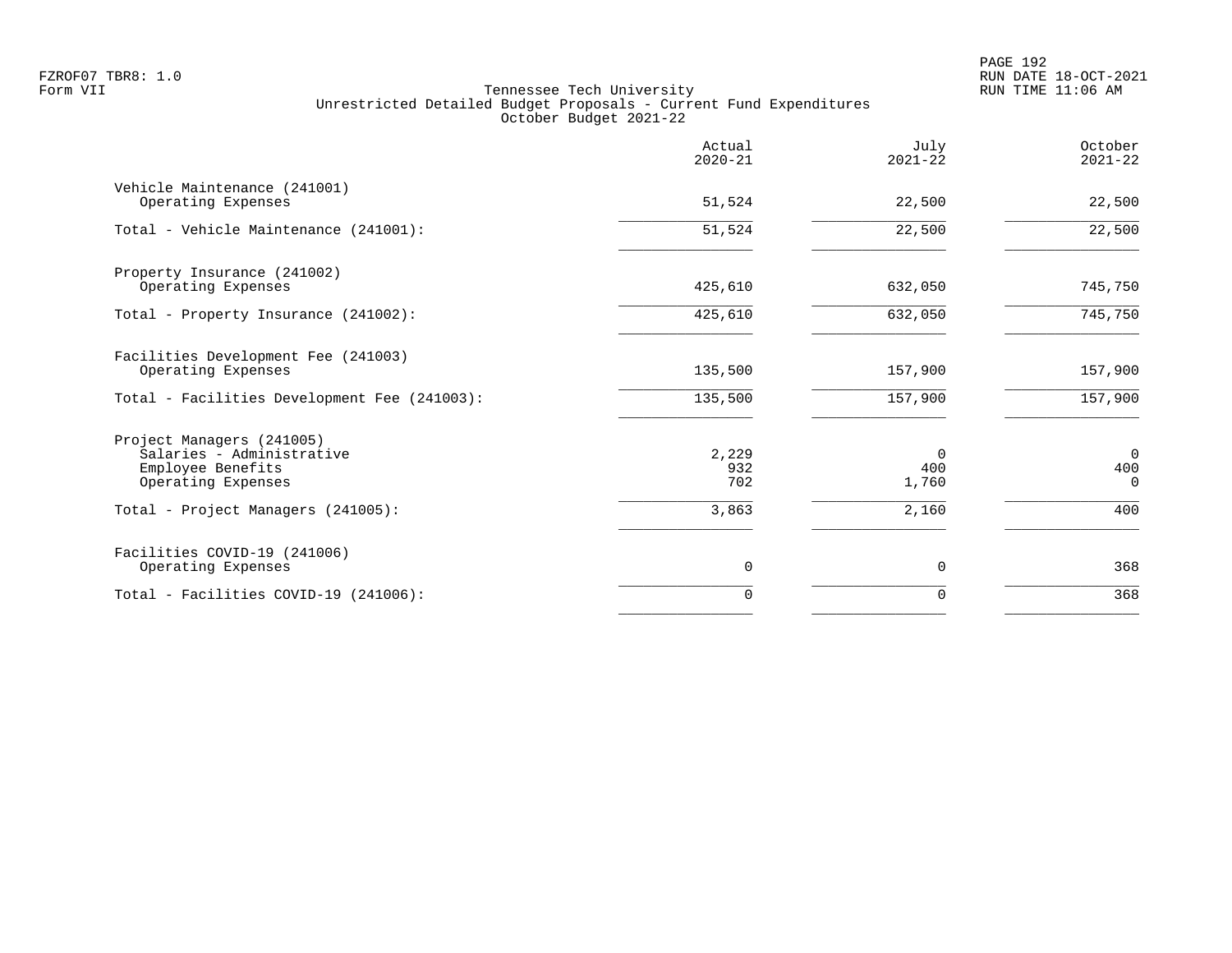PAGE 193 FZROF07 TBR8: 1.0 RUN DATE 18-OCT-2021

|                                                                                      | Actual<br>$2020 - 21$    | July<br>$2021 - 22$        | October<br>$2021 - 22$     |
|--------------------------------------------------------------------------------------|--------------------------|----------------------------|----------------------------|
| Facilities Property Rental (241017)<br>Operating Expenses                            | 22,742                   | 0                          | $\mathbf 0$                |
| Total - Facilities Property Rental (241017):                                         | 22,742                   | $\Omega$                   | $\Omega$                   |
| Maintenance and Repairs (251000)<br>Salaries - Supporting<br>Salaries - Professional | $\Omega$<br>70,916       | 43,290<br>69,516           | 33,290<br>74,000           |
| Employee Benefits<br>Travel                                                          | 35,858<br>0              | 103,605<br>1,000           | 73,605<br>1,000            |
| Total - Maintenance and Repairs (251000):                                            | 106,774                  | 217,411                    | 181,895                    |
| American Disability Act (251002)<br>Operating Expenses                               | 188                      | 10,000                     | 10,000                     |
| Total - American Disability Act (251002):                                            | 188                      | 10,000                     | 10,000                     |
| Fire Alarm System (251004)<br>Operating Expenses                                     | 92,618                   | 87,800                     | 87,800                     |
| Total - Fire Alarm System (251004):                                                  | 92,618                   | 87,800                     | 87,800                     |
| Building Controls (251005)                                                           |                          |                            |                            |
| Salaries - Professional<br>Employee Benefits<br>Operating Expenses                   | 22,152<br>3,781<br>3,241 | 85,000<br>33,336<br>74,040 | 70,274<br>33,336<br>24,218 |
| Total - Building Controls (251005):                                                  | 29,174                   | 192,376                    | 127,828                    |
|                                                                                      |                          |                            |                            |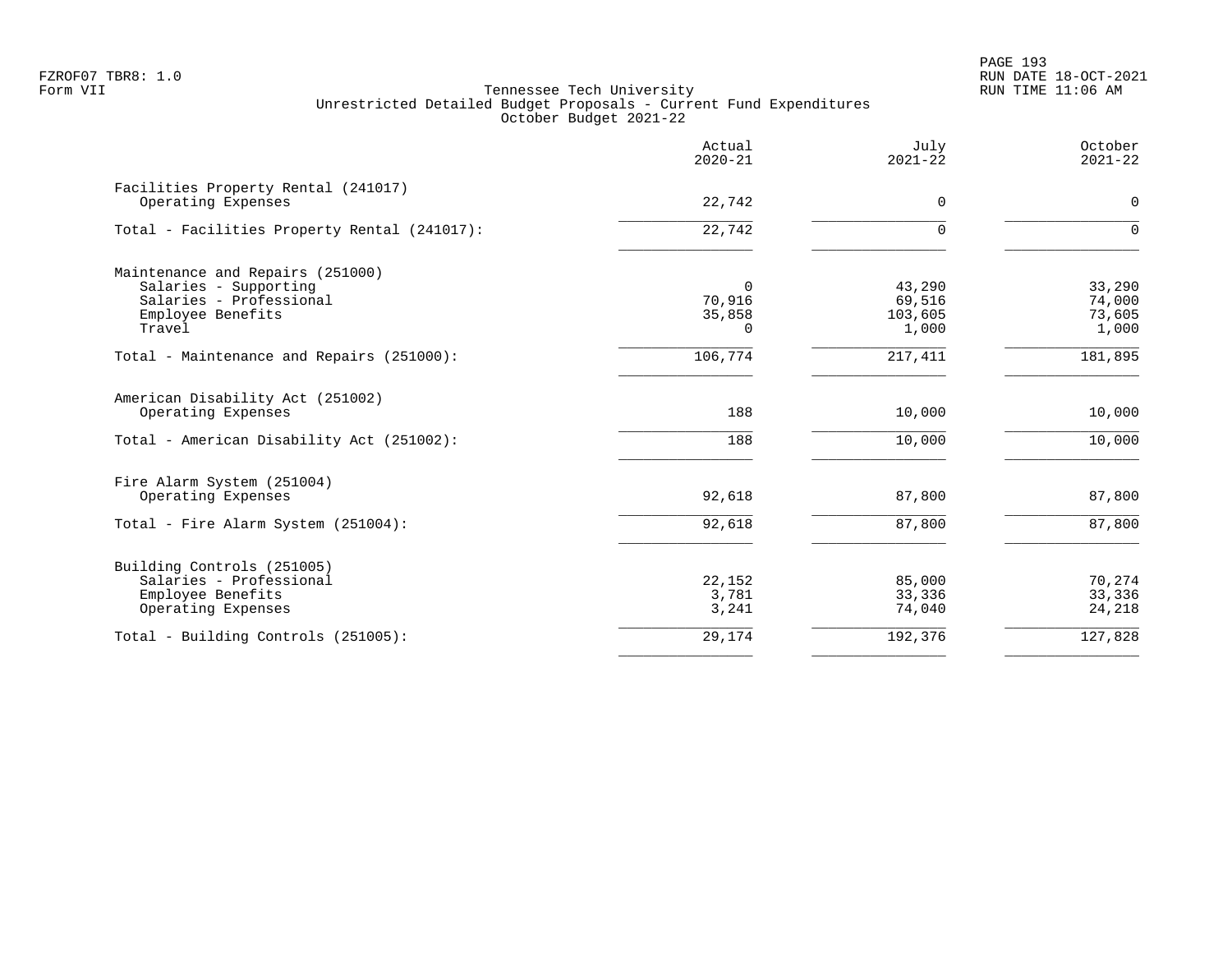PAGE 194 FZROF07 TBR8: 1.0 RUN DATE 18-OCT-2021

| Actual<br>$2020 - 21$ | July<br>$2021 - 22$    | October<br>$2021 - 22$ |
|-----------------------|------------------------|------------------------|
|                       |                        |                        |
| 248,772               | 342,625                | 348,105                |
| 42,181                | 41,481                 | 43,680                 |
| 146,754               | 181,240                | 181,240                |
| 291,987               | 139,800                | 214,796                |
| $-1,495$              | 0                      | $\Omega$               |
| 728,199               | 705,146                | 787,821                |
|                       |                        |                        |
| 157,026               | 290,000                | 290,000                |
| 157,026               | 290,000                | 290,000                |
|                       |                        |                        |
|                       | 0                      | $\Omega$               |
|                       | $-290,000$             | $-290,000$             |
| $-162,611$            | $-290,000$             | $-290,000$             |
|                       |                        |                        |
|                       |                        | 357                    |
| 11,036                | O                      | 2,000                  |
| 11,036                | 357                    | 2,357                  |
|                       | $-162,611$<br>$\Omega$ | 357                    |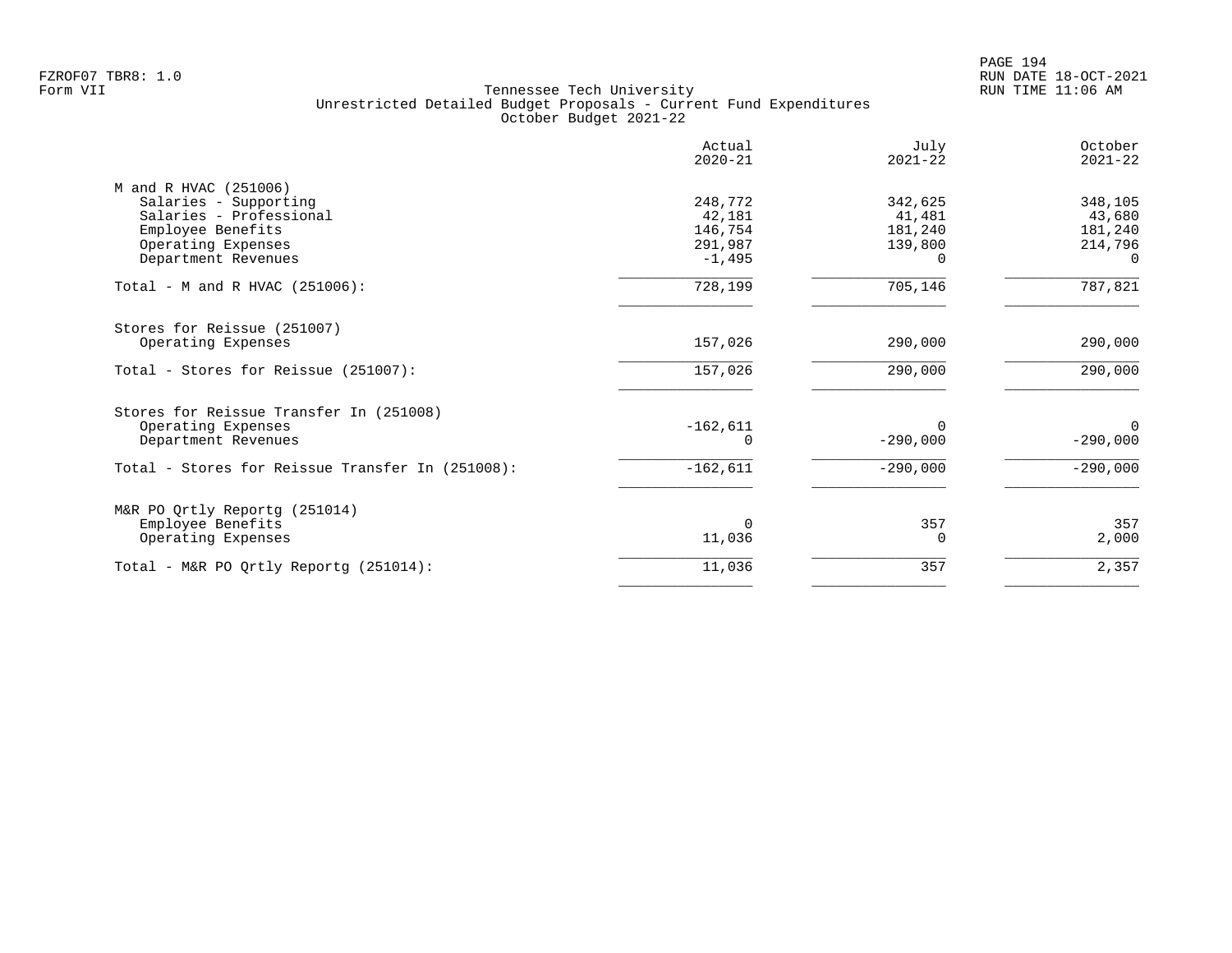PAGE 195 FZROF07 TBR8: 1.0 RUN DATE 18-OCT-2021

|                                                                            | Actual<br>$2020 - 21$ | July<br>$2021 - 22$ | October<br>$2021 - 22$ |
|----------------------------------------------------------------------------|-----------------------|---------------------|------------------------|
| $M & R - Carpentry (251015)$<br>Salaries - Supporting<br>Employee Benefits | 180,730<br>94,817     | 173,435<br>99,213   | 183,935<br>109,213     |
| Operating Expenses<br>Department Revenues                                  | 51,452<br>$-24,861$   | 92,840<br>$\Omega$  | 92,840<br>$\Omega$     |
| Total - M & R - Carpentry (251015):                                        | 302,138               | 365,488             | 385,988                |
| $M & R - Electrical (251016)$                                              |                       |                     |                        |
| Salaries - Supporting<br>Employee Benefits                                 | 187,163<br>98,866     | 215,382<br>120,473  | 213,425<br>120,473     |
| Operating Expenses                                                         | 149,482               | 39,350              | 48,650                 |
| Department Revenues                                                        | $-15,730$             | $\Omega$            | $\Omega$               |
| Total - M & R - Electrical (251016):                                       | 419,781               | 375,205             | 382,548                |
| $M & R - Locksmith (251017)$                                               |                       |                     |                        |
| Salaries - Supporting                                                      | 67,942                | 64,980              | 73,276                 |
| Employee Benefits<br>Operating Expenses                                    | 45,016<br>21,334      | 49,448<br>32,540    | 54,448<br>32,528       |
| Department Revenues                                                        | $-4,475$              | $\Omega$            | $\Omega$               |
| Total - $M & R - Locksmith (251017)$ :                                     | 129,817               | 146,968             | 160,252                |
| $M & R - Massonry (251018)$                                                |                       |                     |                        |
| Salaries - Supporting                                                      | 43,545                | 42,045              | 44,545                 |
| Employee Benefits                                                          | 20,386                | 21,704              | 22,704                 |
| Operating Expenses<br>Department Revenues                                  | 95,040<br>$-250$      | 66,400<br>$\Omega$  | 87,400<br>$\Omega$     |
|                                                                            |                       |                     |                        |
| Total - M & R - Masonry $(251018)$ :                                       | 158,721               | 130,149             | 154,649                |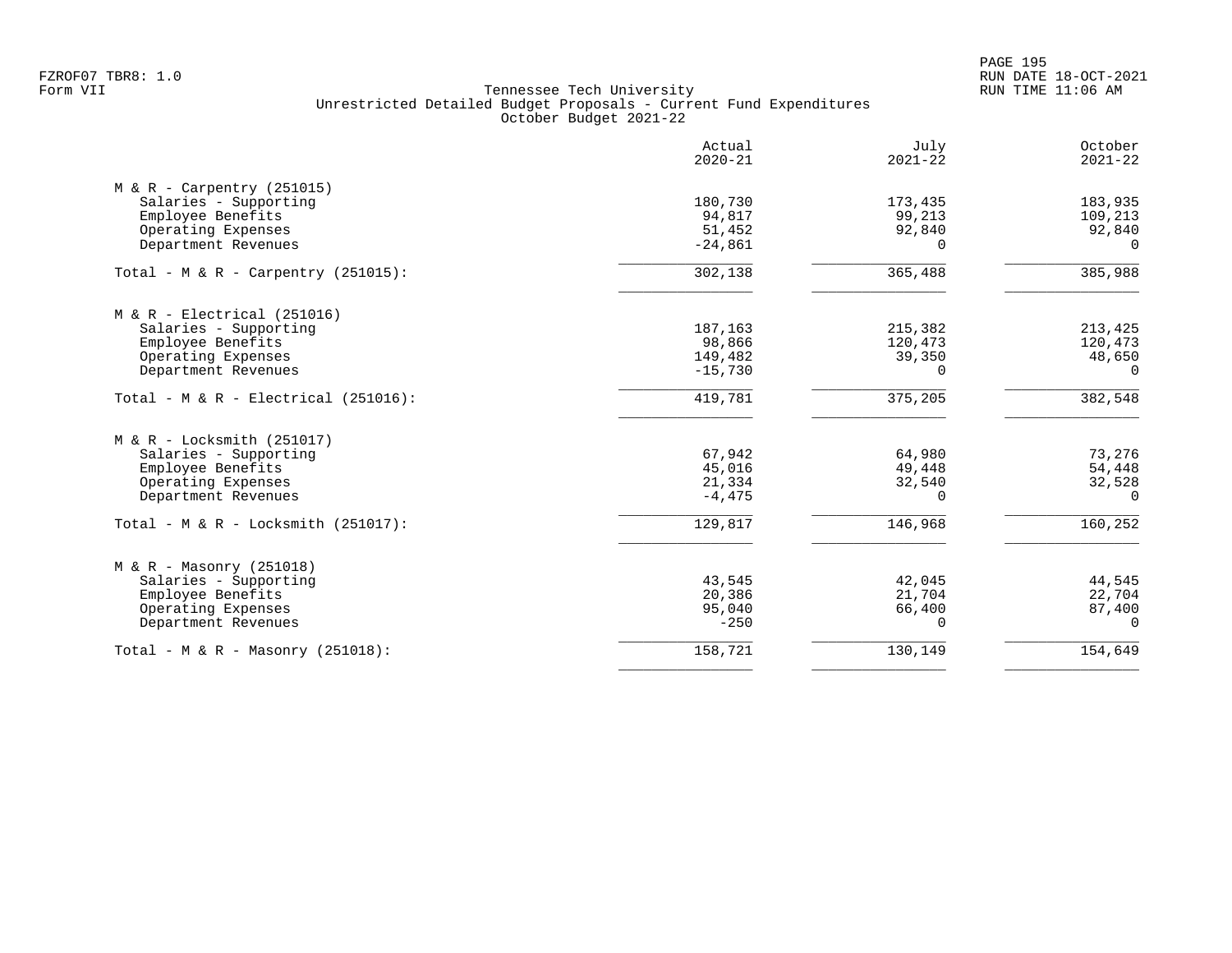PAGE 196 FZROF07 TBR8: 1.0 RUN DATE 18-OCT-2021

| Actual<br>$2020 - 21$ | July<br>$2021 - 22$                                                   | October<br>$2021 - 22$                                                |
|-----------------------|-----------------------------------------------------------------------|-----------------------------------------------------------------------|
|                       |                                                                       |                                                                       |
| 130,941               | 132,027                                                               | 130,831                                                               |
| 61,018                | 63,426                                                                | 63,426                                                                |
| 38,425                | 33,500                                                                | 33,200                                                                |
| $\Omega$              | $\Omega$                                                              | 77,678                                                                |
| $-19,979$             | $\Omega$                                                              | $\Omega$                                                              |
| 210,405               | 228,953                                                               | 305,135                                                               |
|                       |                                                                       |                                                                       |
|                       |                                                                       | 151,624                                                               |
|                       |                                                                       | 88,104                                                                |
|                       |                                                                       | 73,700                                                                |
| $-4,100$              | 0                                                                     | $\Omega$                                                              |
| 278,198               | 301,863                                                               | 313,428                                                               |
|                       |                                                                       |                                                                       |
|                       |                                                                       | 257,020                                                               |
|                       |                                                                       | 159,574                                                               |
| 90,525                | 99,040                                                                | 97,840                                                                |
| 515,029               | 504,634                                                               | 514,434                                                               |
|                       |                                                                       |                                                                       |
|                       |                                                                       | 29,802                                                                |
|                       |                                                                       | 19,546                                                                |
| 1,557,705             | 1,692,253                                                             | 1,691,753                                                             |
| 1,607,235             | 1,740,060                                                             | 1,741,101                                                             |
|                       | 152,620<br>75,502<br>54,176<br>270,542<br>153,962<br>31,482<br>18,048 | 150,059<br>78,104<br>73,700<br>246,020<br>159,574<br>28,261<br>19,546 |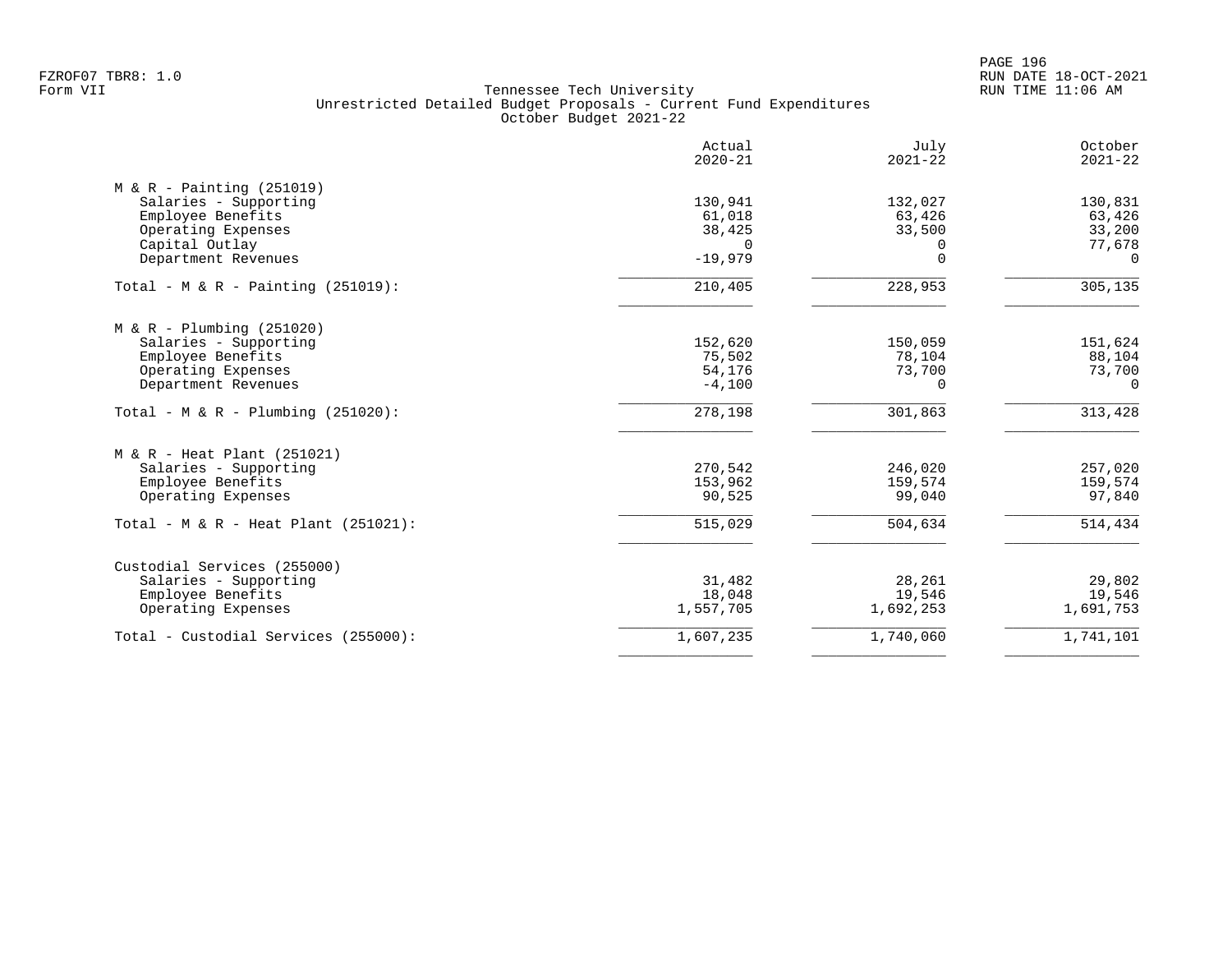| Actual<br>$2020 - 21$ | July<br>$2021 - 22$                                                             | October<br>$2021 - 22$                                                       |
|-----------------------|---------------------------------------------------------------------------------|------------------------------------------------------------------------------|
|                       |                                                                                 |                                                                              |
|                       |                                                                                 | 22,000                                                                       |
| 4,820                 | 22,000                                                                          | $\overline{22,000}$                                                          |
|                       |                                                                                 |                                                                              |
|                       |                                                                                 | 142,850                                                                      |
| 25,638                | 142,850                                                                         | 142,850                                                                      |
|                       |                                                                                 |                                                                              |
|                       |                                                                                 | 5,000                                                                        |
| 10,766                | 5,000                                                                           | 5,000                                                                        |
|                       |                                                                                 |                                                                              |
| 84,311                | 81,511                                                                          | 84,211                                                                       |
|                       |                                                                                 | 618,739                                                                      |
| 25,105                | 28,965                                                                          | 215,768<br>33,200                                                            |
| 677,177               | 825,340                                                                         | 951,918                                                                      |
|                       |                                                                                 |                                                                              |
| 0                     | 16,689                                                                          | 16,191                                                                       |
|                       |                                                                                 | 43,680                                                                       |
|                       |                                                                                 | 84,350                                                                       |
| 2,744                 | 28,540                                                                          | 500<br>28,540                                                                |
| 58,879                | 221,560                                                                         | 173,261                                                                      |
|                       | 4,820<br>25,638<br>10,766<br>402,827<br>164,934<br>42,181<br>13,954<br>$\Omega$ | 22,000<br>142,850<br>5,000<br>499,096<br>215,768<br>41,481<br>134,350<br>500 |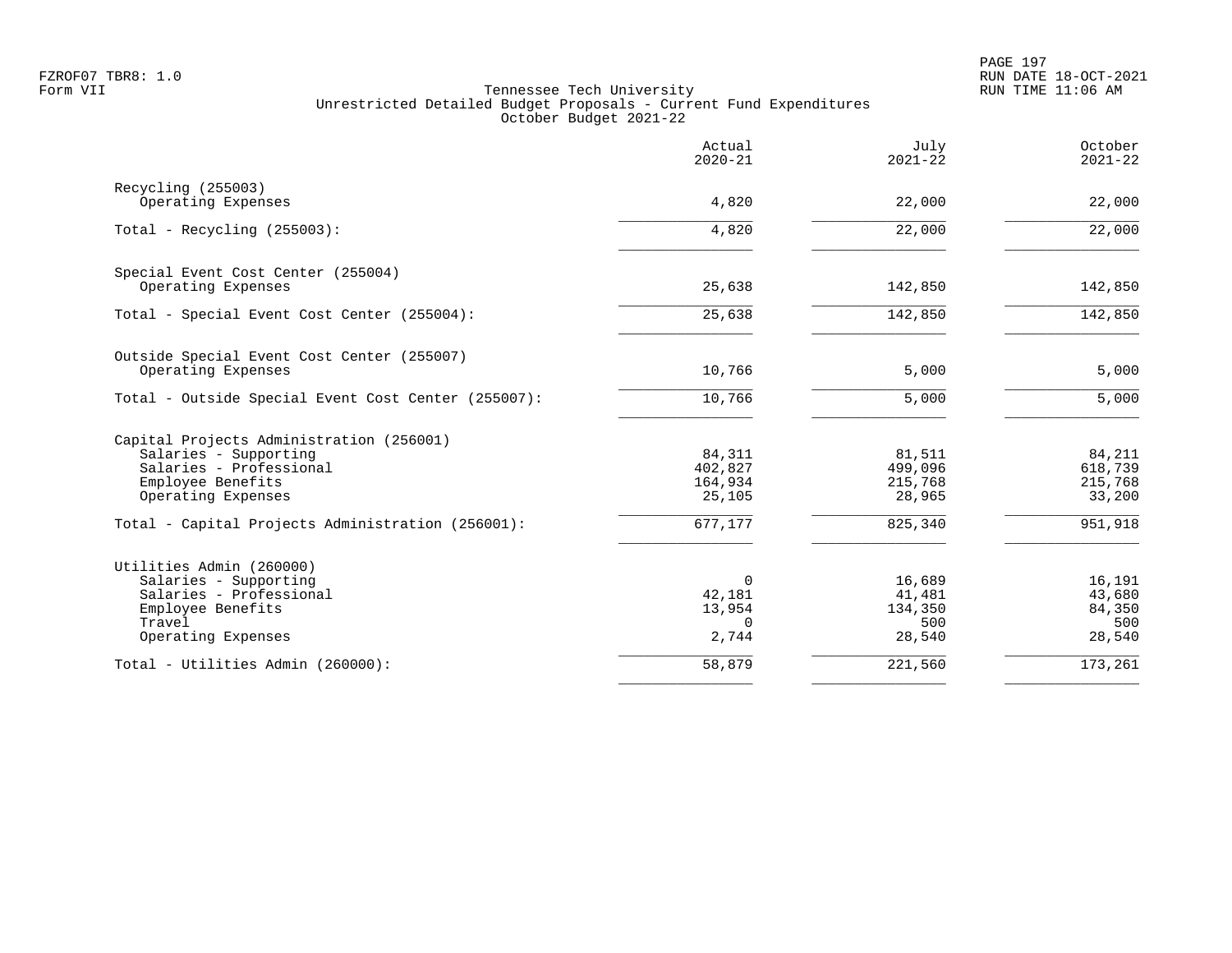PAGE 198 FZROF07 TBR8: 1.0 RUN DATE 18-OCT-2021

|                                                            | Actual<br>$2020 - 21$ | July<br>$2021 - 22$ | October<br>$2021 - 22$ |
|------------------------------------------------------------|-----------------------|---------------------|------------------------|
| Utilities Main Campus (260001)<br>Operating Expenses       | 4,499,488             | 6,191,007           | 6,191,007              |
| Total - Utilities Main Campus (260001):                    | 4,499,488             | 6,191,007           | 6,191,007              |
| Utilities Farm (260002)                                    | 60,528                | 69,680              | 69,680                 |
| Operating Expenses<br>Total - Utilities Farm (260002):     | 60,528                | 69,680              | 69,680                 |
|                                                            |                       |                     |                        |
| Utilities Ag Pavilion (260003)<br>Operating Expenses       | 49,384                | 88,600              | 88,600                 |
| Total - Utilities Ag Pavilion (260003):                    | 49,384                | 88,600              | 88,600                 |
| SAF Sustainable Campus Fee (260004)<br>Salaries - Students | 24,764                | 0                   | 53,000                 |
| Employee Benefits                                          | 197                   | 700                 | 700                    |
| Operating Expenses                                         | 21,937                | 153,427             | 75,388                 |
| Total - SAF Sustainable Campus Fee (260004):               | 46,898                | 154,127             | 129,088                |
| Utilities TVA Energy Reimb (260005)<br>Operating Expenses  | $-316,225$            | $-260,000$          | $-260,000$             |
| Total - Utilities TVA Energy Reimb (260005):               | $-316, 225$           | $-260,000$          | $-260,000$             |
|                                                            |                       |                     |                        |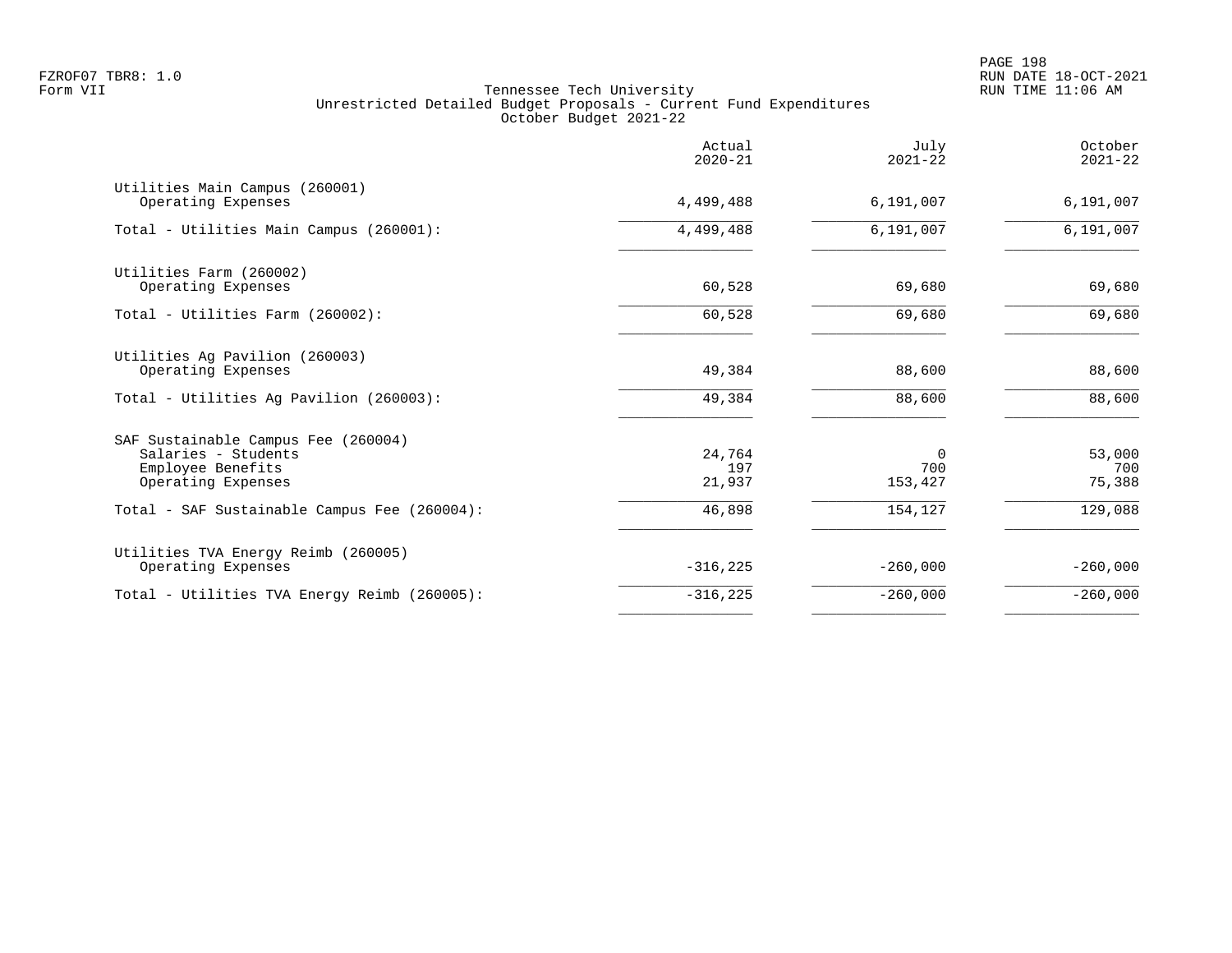|                                                         | Actual<br>$2020 - 21$ | July<br>$2021 - 22$ | October<br>$2021 - 22$ |
|---------------------------------------------------------|-----------------------|---------------------|------------------------|
| Utilities TVA Energy Exp (260006)<br>Operating Expenses | 58,320                | 111,800             | 111,800                |
| Total - Utilities TVA Energy Exp (260006):              | 58,320                | 111,800             | 111,800                |
| Sustainability Office (260008)                          |                       |                     |                        |
| Salaries - Professional                                 | 79,105                | 77,705              | 79,705                 |
| Employee Benefits                                       | 31,540                | 32,335              | 37,335                 |
| Operating Expenses                                      | 938                   | 900                 | 900                    |
| Total - Sustainability Office (260008):                 | 111,583               | 110,940             | 117,940                |
| Grounds Roads and Walks (265000)                        |                       |                     |                        |
| Salaries - Supporting                                   | $\Omega$              | 12,620              | 324,728                |
| Salaries - Professional                                 | 52,004                | 50,604              | 52,354                 |
| Employee Benefits                                       | 18,141                | 62,019              | 205,752                |
| Travel                                                  |                       |                     | 3,416                  |
| Operating Expenses                                      |                       |                     | 25,383                 |
| Capital Outlay                                          |                       |                     | 28,346                 |
| Total - Grounds Roads and Walks (265000):               | 70,145                | 125,243             | 639,979                |
| Grounds Refuse Disposal (265001)                        |                       |                     |                        |
| Operating Expenses                                      | 36,749                | 57,500              | 57,500                 |
| Total - Grounds Refuse Disposal (265001):               | 36,749                | 57,500              | 57,500                 |
|                                                         |                       |                     |                        |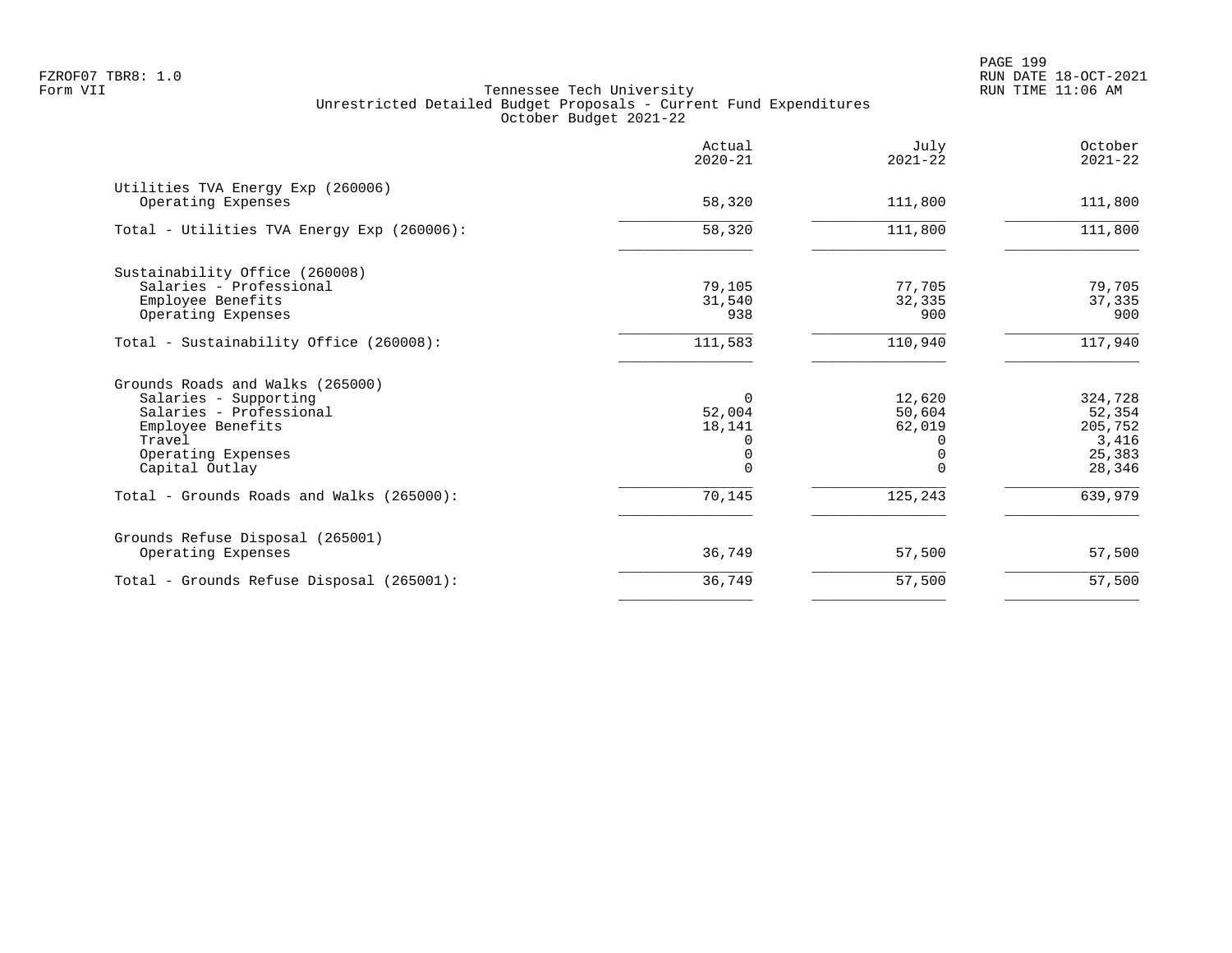|                                              | Actual<br>$2020 - 21$ | July<br>$2021 - 22$ | October<br>$2021 - 22$ |
|----------------------------------------------|-----------------------|---------------------|------------------------|
| $M & R -$ Landscape (265002)                 |                       |                     |                        |
| Salaries - Supporting                        | 137,204               | 131,022             | 0                      |
| Salaries - Students                          | 837                   | $\Omega$            | $\mathbf 0$            |
| Employee Benefits                            | 74,271                | 78,743              | $\mathbf 0$            |
| Operating Expenses                           | 17,140                | 15,500              | $\Omega$               |
| Total - M & R - Landscape $(265002)$ :       | 229,452               | 225,265             | $\Omega$               |
| $M & R -$ Logistics (265003)                 |                       |                     |                        |
| Salaries - Supporting                        | 125,407               | 117,741             | 122,141                |
| Employee Benefits                            | 76,919                | 91,119              | 91,119                 |
| Operating Expenses                           | 24,430                | 19,840              | 56,747                 |
| Department Revenues                          | $-6,438$              | 0                   | $\Omega$               |
| Total - M & R - Logistics (265003):          | 220,318               | 228,700             | 270,007                |
| $M & R - \text{Parking}$ and Paving (265004) |                       |                     |                        |
| Operating Expenses                           | 7,480                 | 12,780              | 0                      |
| Total - M & R - Parking and Paving (265004): | 7,480                 | 12,780              | $\Omega$               |
| $M & R - Turf (265005)$                      |                       |                     |                        |
| Salaries - Supporting                        | 161,124               | 170,932             | 0                      |
| Employee Benefits                            | 62,262                | 64,990              | 0                      |
| Operating Expenses                           | 18,988                | 13,340              | $\mathbf 0$            |
| Department Revenues                          | $-708$                | 0                   | $\mathbf 0$            |
| Total - M & R - Turf (265005):               | 241,666               | 249,262             | $\mathbf 0$            |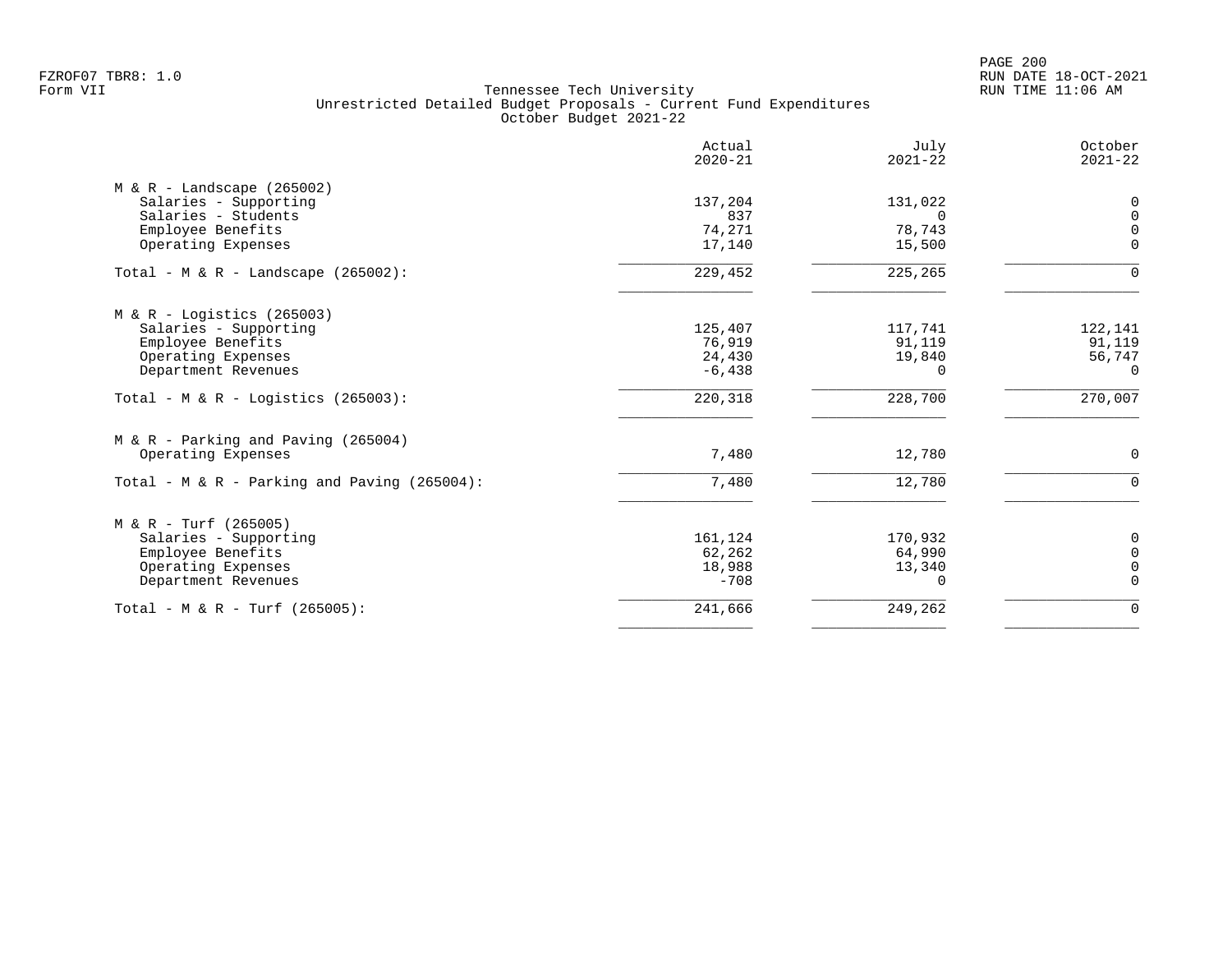PAGE 201 FZROF07 TBR8: 1.0 RUN DATE 18-OCT-2021

|                                                                                   | Actual<br>$2020 - 21$ | July<br>$2021 - 22$ | October<br>$2021 - 22$ |
|-----------------------------------------------------------------------------------|-----------------------|---------------------|------------------------|
| Major Repairs and Renovations (270000)<br>Employee Benefits<br>Operating Expenses | $\Omega$<br>14,938    | 178<br>160,120      | 178<br>160,120         |
| Total - Major Repairs and Renovations (270000):                                   | 14,938                | 160,298             | 160,298                |
| TBR Reimbursed Projects (270002)<br>Operating Expenses                            | $\Omega$              | $\Omega$            | 451,920                |
| Total - TBR Reimbursed Projects (270002):                                         | 0                     | $\Omega$            | 451,920                |
| TBR Spouse Dependent Discount (700000)<br>Employee Benefits                       | 95,690                | 118,853             | 118,853                |
| Total - TBR Spouse Dependent Discount (700000):                                   | 95,690                | 118,853             | 118,853                |
| TBR Employ Remission PC191 (700001)<br>Employee Benefits                          | 11,117                | 7,933               | 7,933                  |
| Total - TBR Employ Remission PC191 (700001):                                      | 11,117                | 7,933               | 7,933                  |
| E and G Data Processing Allocation (700003)<br>Department Revenues                | 41,550                | 44,237              | 48,962                 |
| Total - E and G Data Processing Allocation (700003):                              | 41,550                | 44,237              | 48,962                 |
|                                                                                   |                       |                     |                        |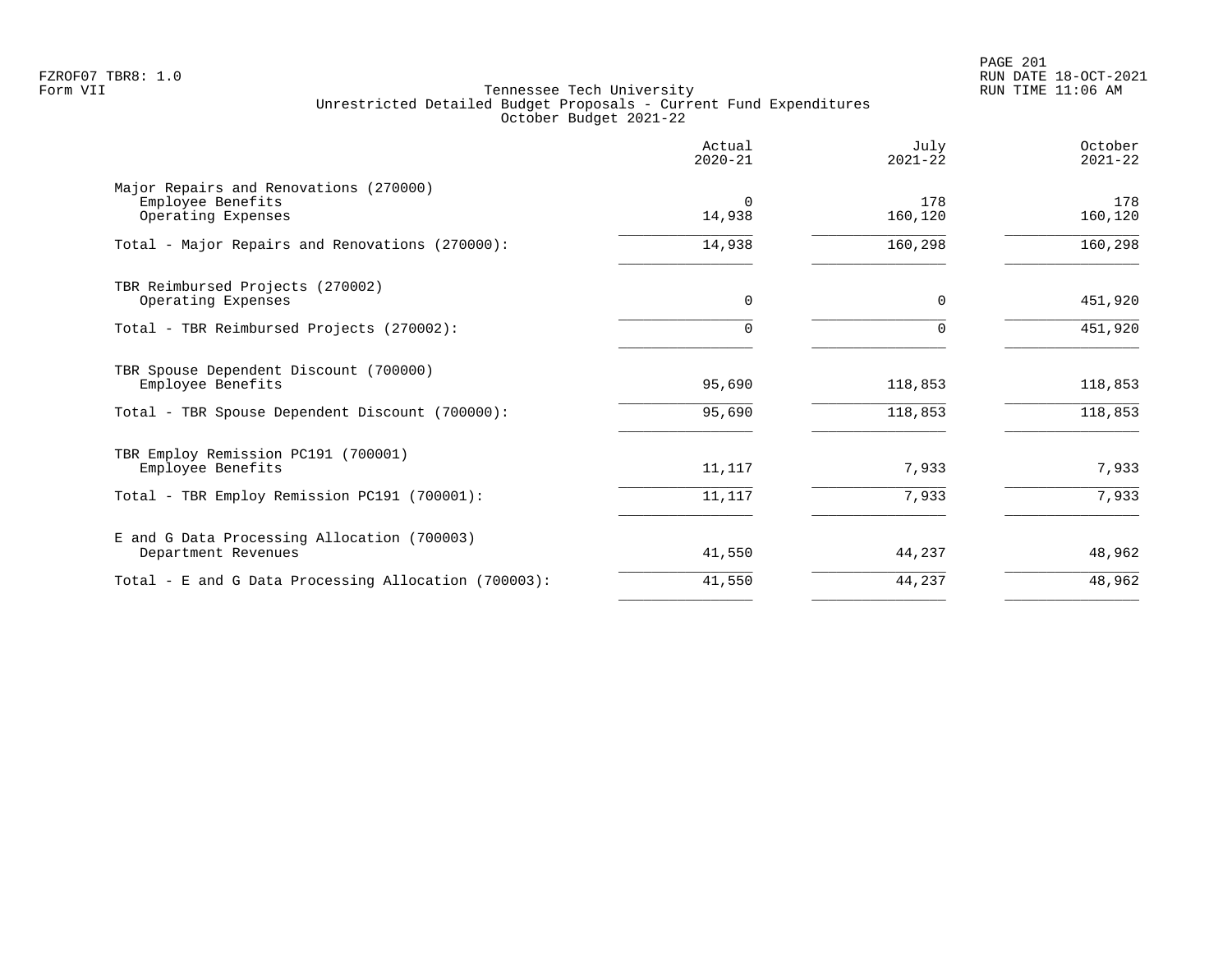|                                                                                                                                                        | Actual<br>$2020 - 21$                             | July<br>$2021 - 22$                                | October<br>$2021 - 22$                            |
|--------------------------------------------------------------------------------------------------------------------------------------------------------|---------------------------------------------------|----------------------------------------------------|---------------------------------------------------|
| E and G Claims Adjustment (700004)<br>Operating Expenses                                                                                               | 13,890                                            | 24,410                                             | 24,410                                            |
| Total - E and G Claims Adjustment $(700004)$ :                                                                                                         | 13,890                                            | 24,410                                             | 24,410                                            |
| $E$ and G Support (700005)<br>Salaries - Administrative<br>Salaries - Supporting<br>Salaries - Professional<br>Employee Benefits<br>Operating Expenses | 0<br>$\Omega$<br>$\Omega$<br>11,009<br>$-23, 244$ | 7,515<br>162,781<br>53,688<br>327,912<br>$-13,015$ | 2,315<br>56,848<br>10,400<br>327,912<br>$-12,793$ |
| Total - E and G Support $(700005)$ :                                                                                                                   | $-12,235$                                         | 538,881                                            | 384,682                                           |
| E and G Other Salary Pool (700009)<br>Salaries - Supporting<br>Total - E and G Other Salary Pool (700009):                                             | 0<br>$\Omega$                                     | 19,520<br>19,520                                   | 19,520<br>19,520                                  |
| C C Security Trans (700015)<br>Operating Expenses                                                                                                      | $-60,000$                                         | $-60,000$                                          | $-60,000$                                         |
| Total - C C Security Trans (700015):                                                                                                                   | $-60,000$                                         | $-60,000$                                          | $-60,000$                                         |
| App Plant Non Utility Allocation (700038)<br>Department Revenues                                                                                       | $-913,670$                                        | $-1, 191, 310$                                     | $-1, 238, 080$                                    |
| Total - App Plant Non Utility Allocation (700038):                                                                                                     | $-913,670$                                        | $-1, 191, 310$                                     | $-1, 238, 080$                                    |
|                                                                                                                                                        |                                                   |                                                    |                                                   |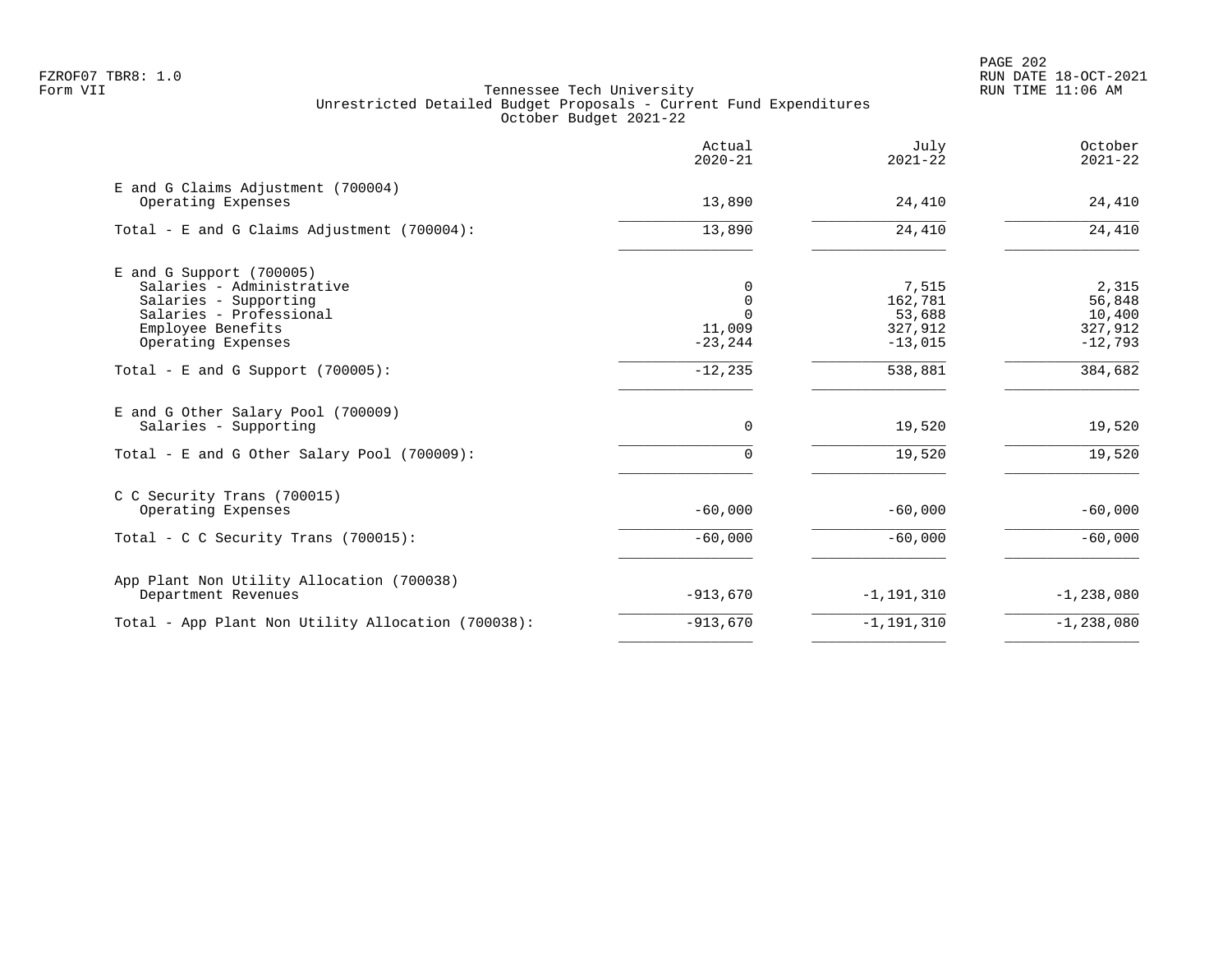PAGE 203 FZROF07 TBR8: 1.0 RUN DATE 18-OCT-2021

|                                                                              | Actual<br>$2020 - 21$ | July<br>$2021 - 22$ | October<br>$2021 - 22$ |
|------------------------------------------------------------------------------|-----------------------|---------------------|------------------------|
| App Plant Utilities Allocation (700039)<br>Department Revenues               | $-678,750$            | $-969.860$          | $-969,870$             |
| Total - App Plant Utilities Allocation (700039):                             | $-678,750$            | $-969,860$          | $-969,870$             |
| App Plant CC Utility Alloc (700042)<br>Department Revenues                   | $-17,350$             | $-21,340$           | $-21,340$              |
| Total - App Plant CC Utility Alloc (700042):                                 | $-17,350$             | $-21,340$           | $-21,340$              |
| App Plant CC Non Utility Alloc (700043)<br>Department Revenues               | $-53,960$             | $-69,060$           | $-69,130$              |
| Total - App Plant CC Non Utility Alloc (700043):                             | $-53,960$             | $-69,060$           | $-69,130$              |
| Post Office Allocation (700045)<br>Operating Expenses<br>Department Revenues | 0<br>56               | 4,810               | 4,810<br>$\Omega$      |
| Total - Post Office Allocation (700045):                                     | 56                    | 4,810               | 4,810                  |
| TTU Staff Tuit Maint Reimbursment (700068)<br>Employee Benefits              | 2,562                 | 1,000               | 1,000                  |
| Total - TTU Staff Tuit Maint Reimbursment (700068):                          | 2,562                 | 1,000               | 1,000                  |
|                                                                              |                       |                     |                        |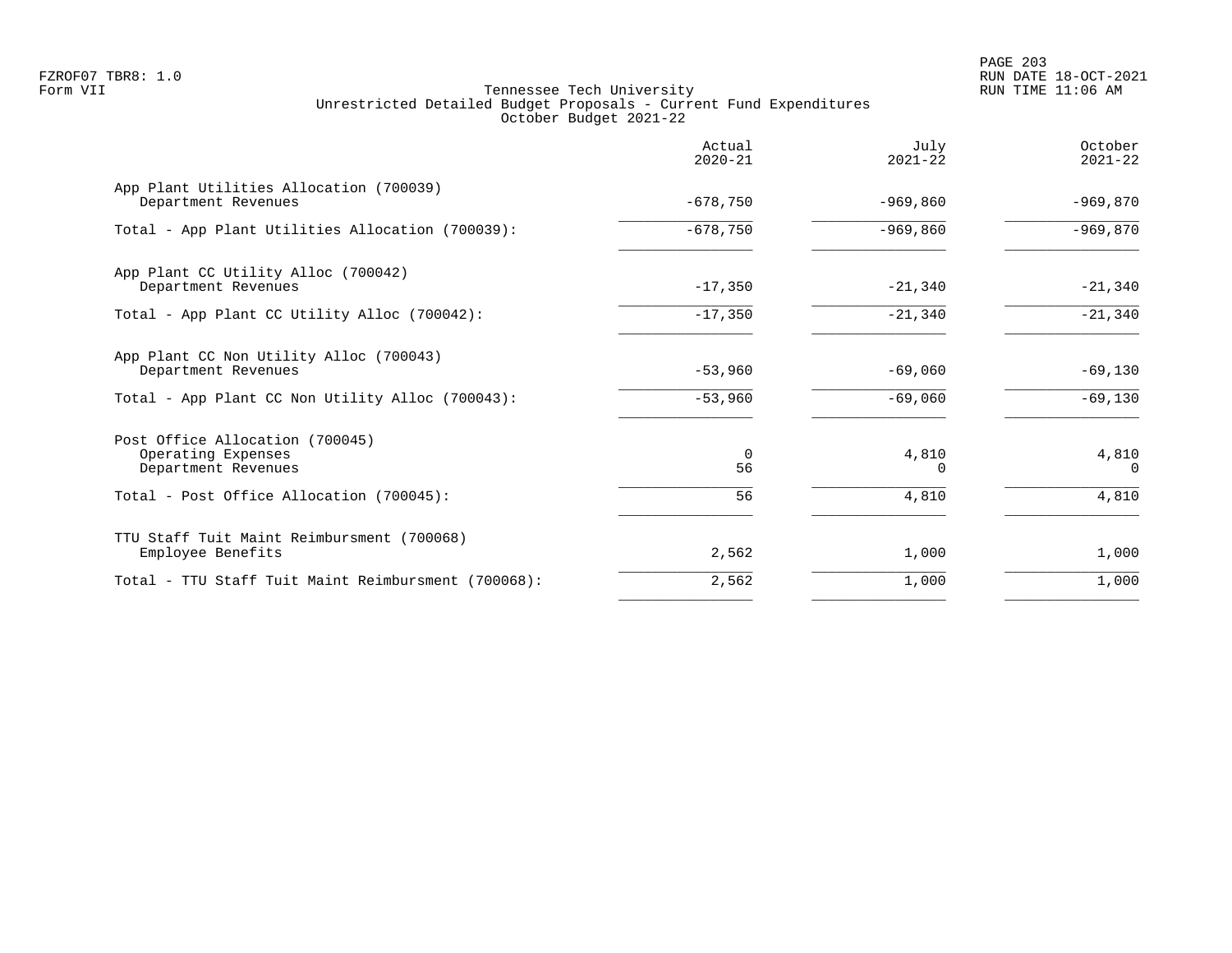# FZROF07 TBR8: 1.0 RUN DATE 18-OCT-2021 Tennessee Tech University Unrestricted Detailed Budget Proposals - Current Fund Expenditures October Budget 2021-22

|                                                                                                                                                                                                    | Actual<br>$2020 - 21$                                                                                   | July<br>$2021 - 22$                                                                                         | October<br>$2021 - 22$                                                                                     |
|----------------------------------------------------------------------------------------------------------------------------------------------------------------------------------------------------|---------------------------------------------------------------------------------------------------------|-------------------------------------------------------------------------------------------------------------|------------------------------------------------------------------------------------------------------------|
| Total - Physical Plant (500):                                                                                                                                                                      |                                                                                                         |                                                                                                             |                                                                                                            |
| Salaries - Administrative<br>Salaries - Supporting<br>Salaries - Students<br>Salaries - Professional<br>Employee Benefits<br>Travel<br>Operating Expenses<br>Capital Outlay<br>Department Revenues | 115,785<br>2,607,549<br>26,703<br>1,002,823<br>1,831,589<br>1,906<br>8,094,257<br>6,500<br>$-1,701,888$ | 137,515<br>2,966,883<br>21,438<br>1,227,689<br>2,715,581<br>5,642<br>10,937,301<br>$\Omega$<br>$-2,497,333$ | 155,777<br>2,929,945<br>74,438<br>1,305,802<br>2,656,581<br>9,058<br>11,583,634<br>106,024<br>$-2,539,458$ |
| Total                                                                                                                                                                                              | 11,985,224                                                                                              | 15, 514, 716                                                                                                | 16,281,801                                                                                                 |
| Total - Physical Plant (50):                                                                                                                                                                       |                                                                                                         |                                                                                                             |                                                                                                            |
| Salaries - Administrative<br>Salaries - Supporting<br>Salaries - Students<br>Salaries - Professional<br>Employee Benefits<br>Travel<br>Operating Expense<br>Capital Outlay<br>Department Revenues  | 115,785<br>2,607,549<br>26,703<br>1,002,823<br>1,831,589<br>1,906<br>8,094,257<br>6,500<br>$-1,701,888$ | 137,515<br>2,966,883<br>21,438<br>1,227,689<br>2,715,581<br>5,642<br>10,937,301<br>$\Omega$<br>$-2,497,333$ | 155,777<br>2,929,945<br>74,438<br>1,305,802<br>2,656,581<br>9,058<br>11,583,634<br>106,024<br>$-2,539,458$ |
| Total                                                                                                                                                                                              | 11,985,224                                                                                              | 15, 514, 716                                                                                                | 16,281,801                                                                                                 |

 Scholarships and Fellowships (55) Scholarships and Fellowships (550)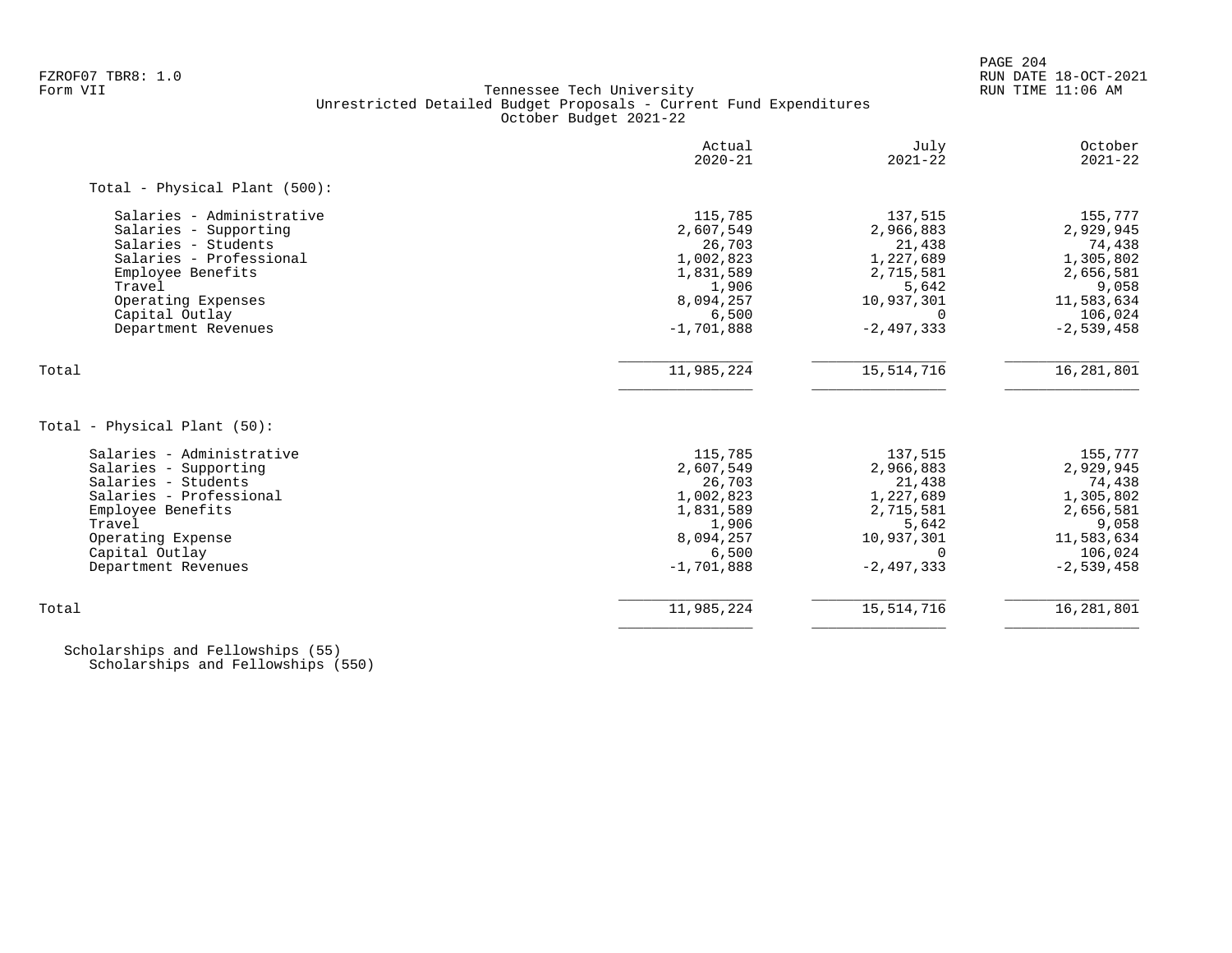|                                                                  | Actual<br>$2020 - 21$ | July<br>$2021 - 22$ | October<br>$2021 - 22$ |
|------------------------------------------------------------------|-----------------------|---------------------|------------------------|
| Alumni Scholarships (120019)<br>Operating Expenses               | 8,000                 | 12,780              | 12,780                 |
| Total - Alumni Scholarships (120019):                            | 8,000                 | 12,780              | 12,780                 |
| Honors Scholarship (121901)<br>Operating Expenses                | 191,880               | 210,640             | 210,640                |
| Total - Honors Scholarship (121901):                             | 191,880               | 210,640             | 210,640                |
| Comm Coll Scholarship (121902)<br>Operating Expenses             | 386,375               | 1,019,230           | 1,019,230              |
| Total - Comm Coll Scholarship (121902):                          | 386,375               | 1,019,230           | 1,019,230              |
| Financial Aid Housing Scholarship (122003)<br>Operating Expenses | 32,000                | 39,600              | 39,600                 |
| Total - Financial Aid Housing Scholarship (122003):              | 32,000                | 39,600              | 39,600                 |
| SEOG Matching (122004)<br>Operating Expenses                     | 101,986               | 64,690              | 64,690                 |
| Total - SEOG Matching (122004):                                  | 101,986               | 64,690              | 64,690                 |
|                                                                  |                       |                     |                        |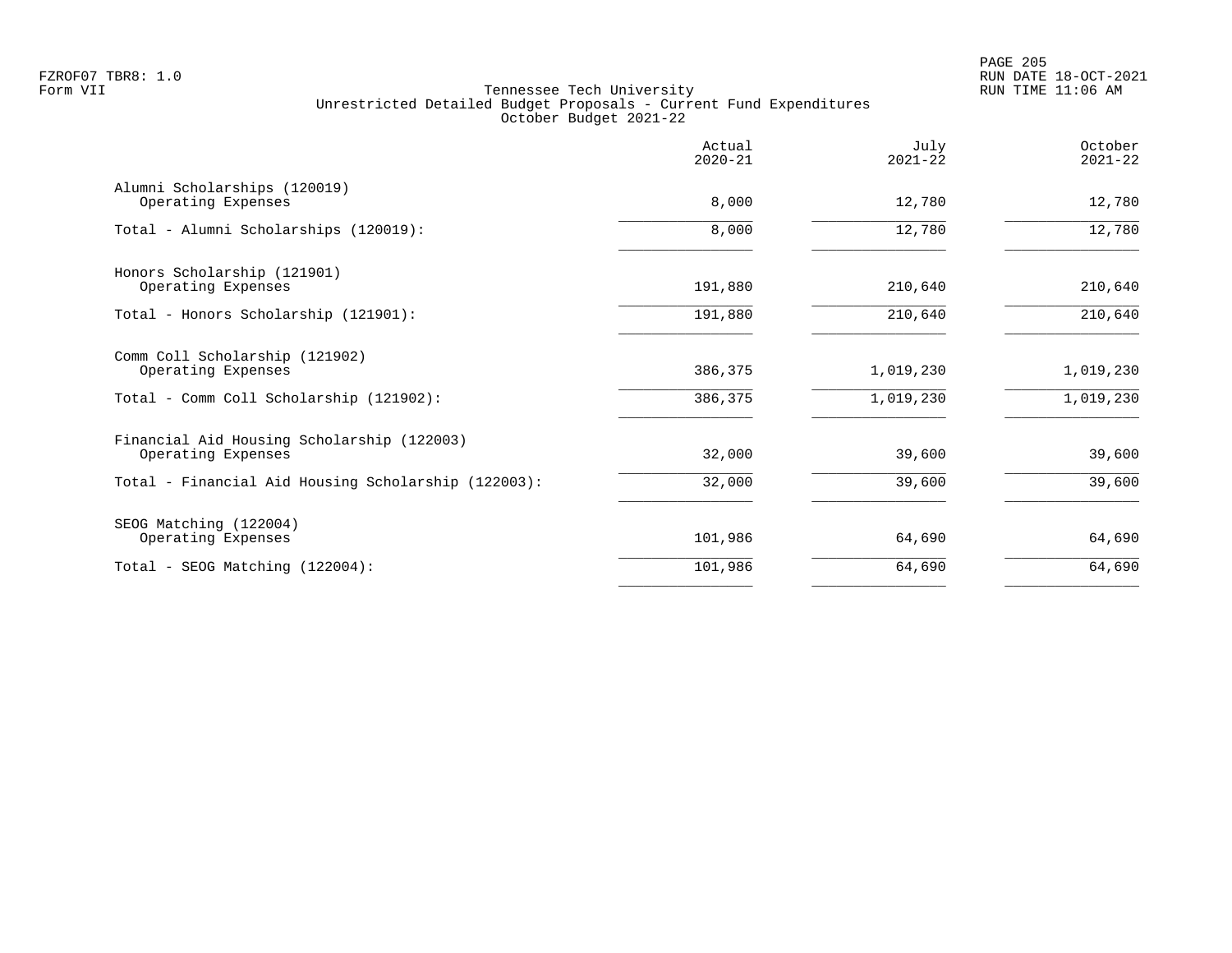| Actual<br>$2020 - 21$ | July<br>$2021 - 22$ | October<br>$2021 - 22$ |
|-----------------------|---------------------|------------------------|
| 5,285,435             | 5,602,330           | 5,602,330              |
| 5,285,435             | 5,602,330           | 5,602,330              |
| 11,242                | 80,000              | 70,000                 |
| 11,242                | 80,000              | 70,000                 |
| $\Omega$              | $\Omega$            | 70,000                 |
| $\Omega$              |                     | 70,000                 |
| 6,500                 | 31,650              | 11,650                 |
| 6,500                 | 31,650              | 11,650                 |
| 0                     | 38,310              | 23,310                 |
| 0                     | 38,310              | 23,310                 |
|                       |                     |                        |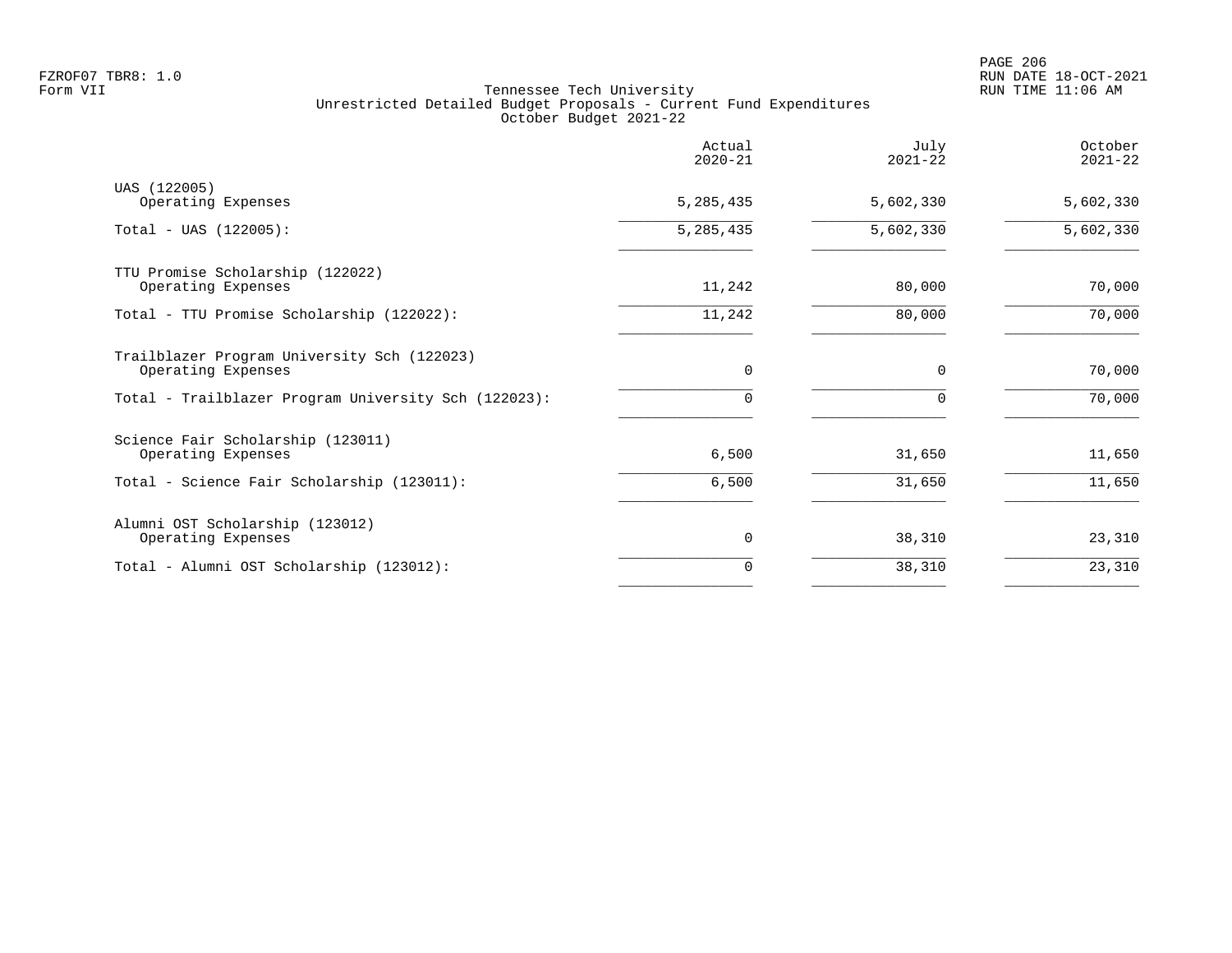PAGE 207 FZROF07 TBR8: 1.0 RUN DATE 18-OCT-2021

|                                                               | Actual<br>$2020 - 21$ | July<br>$2021 - 22$ | October<br>$2021 - 22$ |
|---------------------------------------------------------------|-----------------------|---------------------|------------------------|
| Boys Girls State Sch (123014)<br>Operating Expenses           | $\Omega$              | 11,780              | 11,780                 |
| Total - Boys Girls State Sch (123014):                        | $\Omega$              | 11,780              | 11,780                 |
| Admissions Hounsing Sch (123015)<br>Operating Expenses        | 146,500               | 267,440             | 267,440                |
| Total - Admissions Hounsing Sch (123015):                     | 146,500               | 267,440             | 267,440                |
| African Am Undergrad Sch (123017)<br>Operating Expenses       | $\mathbf 0$           | 251,300             | 251,300                |
| Total - African Am Undergrad Sch (123017):                    | 0                     | 251,300             | 251,300                |
| Minority Housing Sch (123018)<br>Operating Expenses           | 0                     | 810                 | 810                    |
| Total - Minority Housing Sch (123018):                        | 0                     | 810                 | 810                    |
| Veterans Yellow Ribbon Program (123020)<br>Operating Expenses | 0                     | 44,542              | 19,542                 |
| Total - Veterans Yellow Ribbon Program (123020):              | 0                     | 44,542              | 19,542                 |
|                                                               |                       |                     |                        |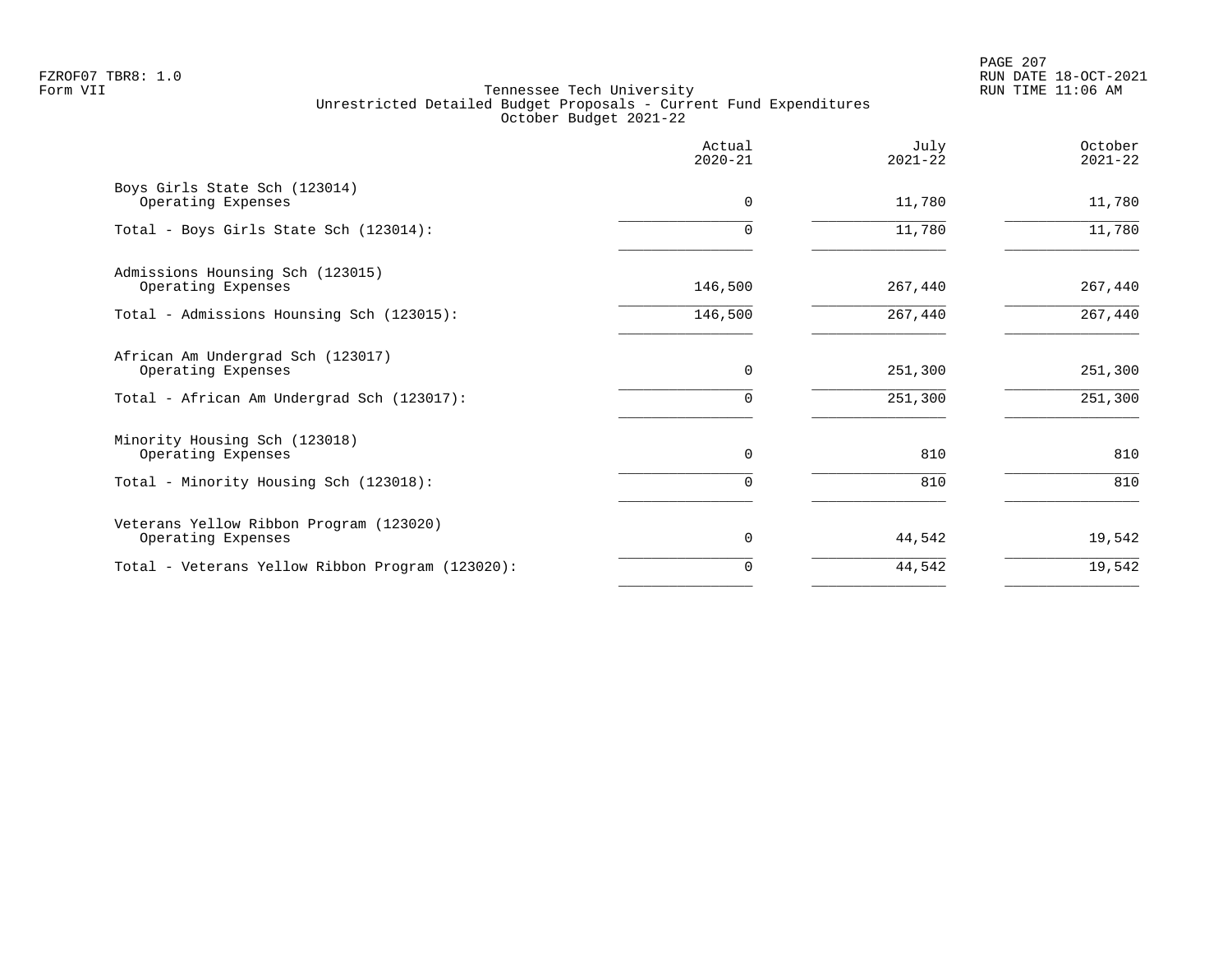PAGE 208 FZROF07 TBR8: 1.0 RUN DATE 18-OCT-2021

|                                                                    | Actual<br>$2020 - 21$ | July<br>$2021 - 22$ | October<br>$2021 - 22$ |
|--------------------------------------------------------------------|-----------------------|---------------------|------------------------|
| University Summer Scholarships (123021)<br>Operating Expenses      | $\Omega$              | 115,000             | 115,000                |
| Total - University Summer Scholarships (123021):                   |                       | 115,000             | 115,000                |
| International Merit Scholarship (123721)<br>Operating Expenses     | 346,155               | 432,000             | 432,000                |
| Total - International Merit Scholarship (123721):                  | 346,155               | 432,000             | 432,000                |
| International Legacy Scholarship (123722)<br>Operating Expenses    | 7,000                 | 7,000               | 7,000                  |
| Total - International Legacy Scholarship (123722):                 | 7,000                 | 7,000               | 7,000                  |
| Multinational Enhancement Svc Schol (123723)<br>Operating Expenses | 92,000                | 94,000              | 94,000                 |
| Total - Multinational Enhancement Svc Schol (123723):              | 92,000                | 94,000              | 94,000                 |
| Fulbright Scholars OST (123724)<br>Operating Expenses              | 76,968                | 118,200             | 118,200                |
| Total - Fulbright Scholars OST (123724):                           | 76,968                | 118,200             | 118,200                |
|                                                                    |                       |                     |                        |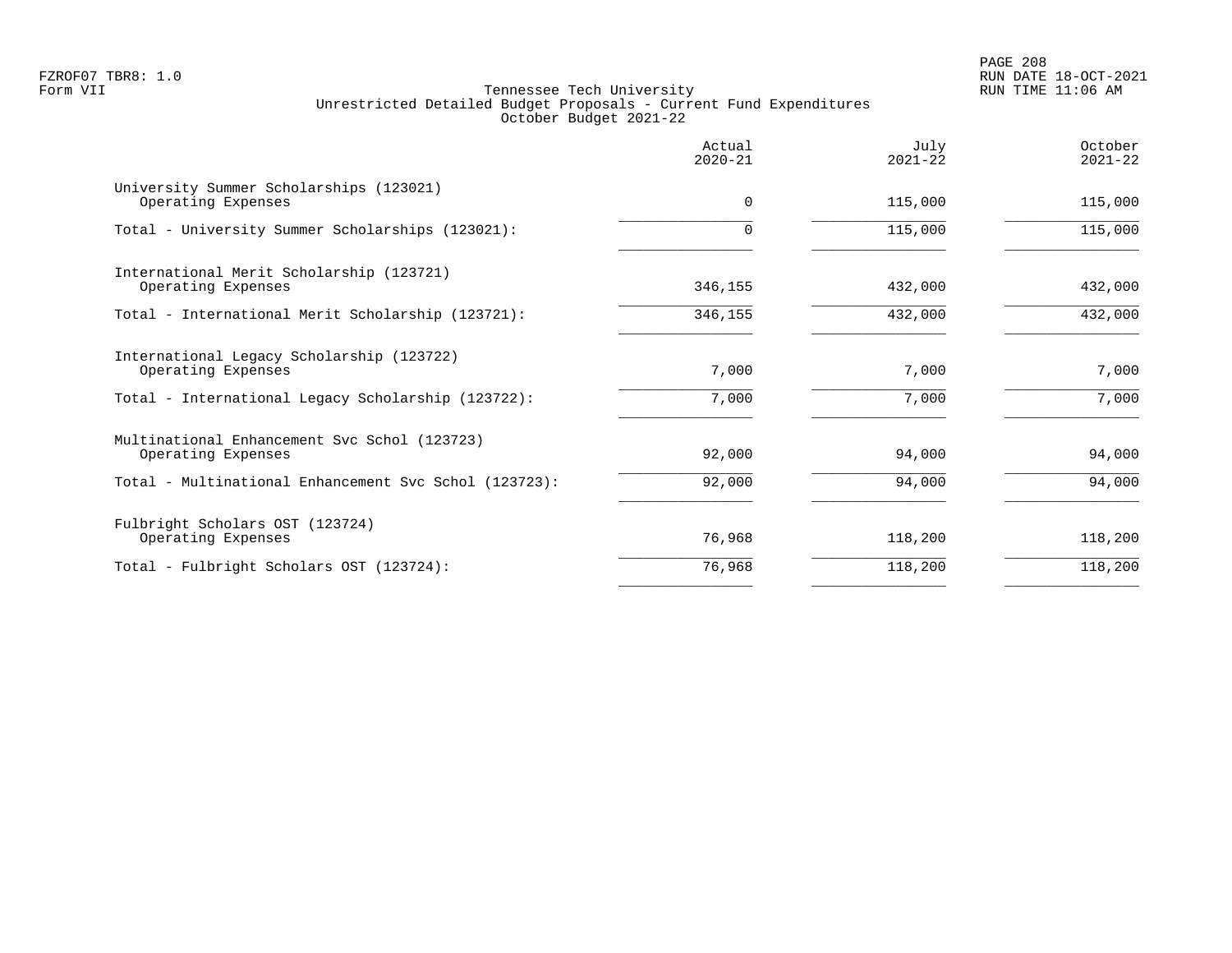PAGE 209 FZROF07 TBR8: 1.0 RUN DATE 18-OCT-2021

|                                                               | Actual<br>$2020 - 21$ | July<br>$2021 - 22$ | October<br>$2021 - 22$ |
|---------------------------------------------------------------|-----------------------|---------------------|------------------------|
| Institutional Scholarship Fund (123800)<br>Operating Expenses | 21,605                | 20,000              | 20,000                 |
| Total - Institutional Scholarship Fund (123800):              | 21,605                | 20,000              | 20,000                 |
| ROTC Housing Scholarship (125601)<br>Operating Expenses       | 112,580               | 123,810             | 123,810                |
| Total - ROTC Housing Scholarship (125601):                    | 112,580               | 123,810             | 123,810                |
| ROTC STEM Scholarships (125604)<br>Operating Expenses         | 99,984                | 100,000             | 100,000                |
| Total - ROTC STEM Scholarships (125604):                      | 99,984                | 100,000             | 100,000                |
| Varsity Spirit Scholarship (129008)<br>Operating Expenses     | $\mathbf 0$           | 5,000               | 4,500                  |
| Total - Varsity Spirit Scholarship (129008):                  | 0                     | 5,000               | 4,500                  |
| Chemistry LM Scholarships (131509)<br>Operating Expenses      | 11,500                | 12,613              | 23,917                 |
| Total - Chemistry LM Scholarships (131509):                   | 11,500                | 12,613              | 23,917                 |
|                                                               |                       |                     |                        |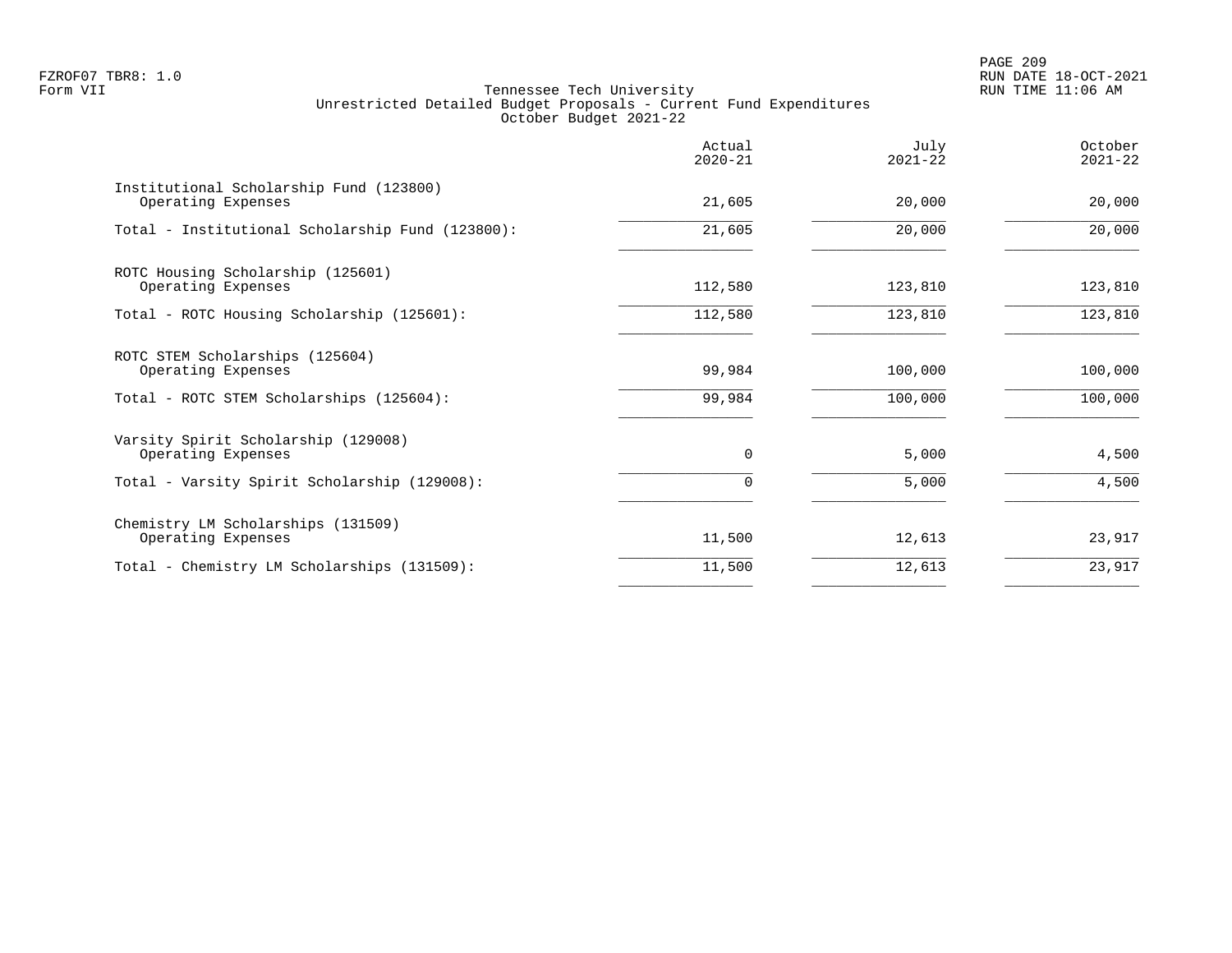PAGE 210 FZROF07 TBR8: 1.0 RUN DATE 18-OCT-2021

|                                                             | Actual<br>$2020 - 21$ | July<br>$2021 - 22$ | October<br>$2021 - 22$ |
|-------------------------------------------------------------|-----------------------|---------------------|------------------------|
| Physics LM Scholarships (135009)<br>Operating Expenses      | 1,000                 | 3,005               | 10,070                 |
| Total - Physics LM Scholarships (135009):                   | 1,000                 | 3,005               | 10,070                 |
| Don Cook Scholarship (140020)<br>Operating Expenses         | 0                     | 500                 | 500                    |
| Total - Don Cook Scholarship (140020):                      | 0                     | 500                 | 500                    |
| Restricted Ext Prog Regl Dev (180013)<br>Operating Expenses | 0                     | 910                 | 910                    |
| Total - Restricted Ext Prog Regl Dev (180013):              | 0                     | 910                 | 910                    |
| Athletic Book Account (600057)<br>Operating Expenses        | 152,653               | $\mathbf 0$         | $\mathbf 0$            |
| Total - Athletic Book Account (600057):                     | 152,653               | $\Omega$            | $\mathbf 0$            |
| Athletic Book Trans Out (600058)<br>Operating Expenses      | $-152,653$            | 0                   | 0                      |
| Total - Athletic Book Trans Out (600058):                   | $-152,653$            | $\Omega$            | $\Omega$               |
|                                                             |                       |                     |                        |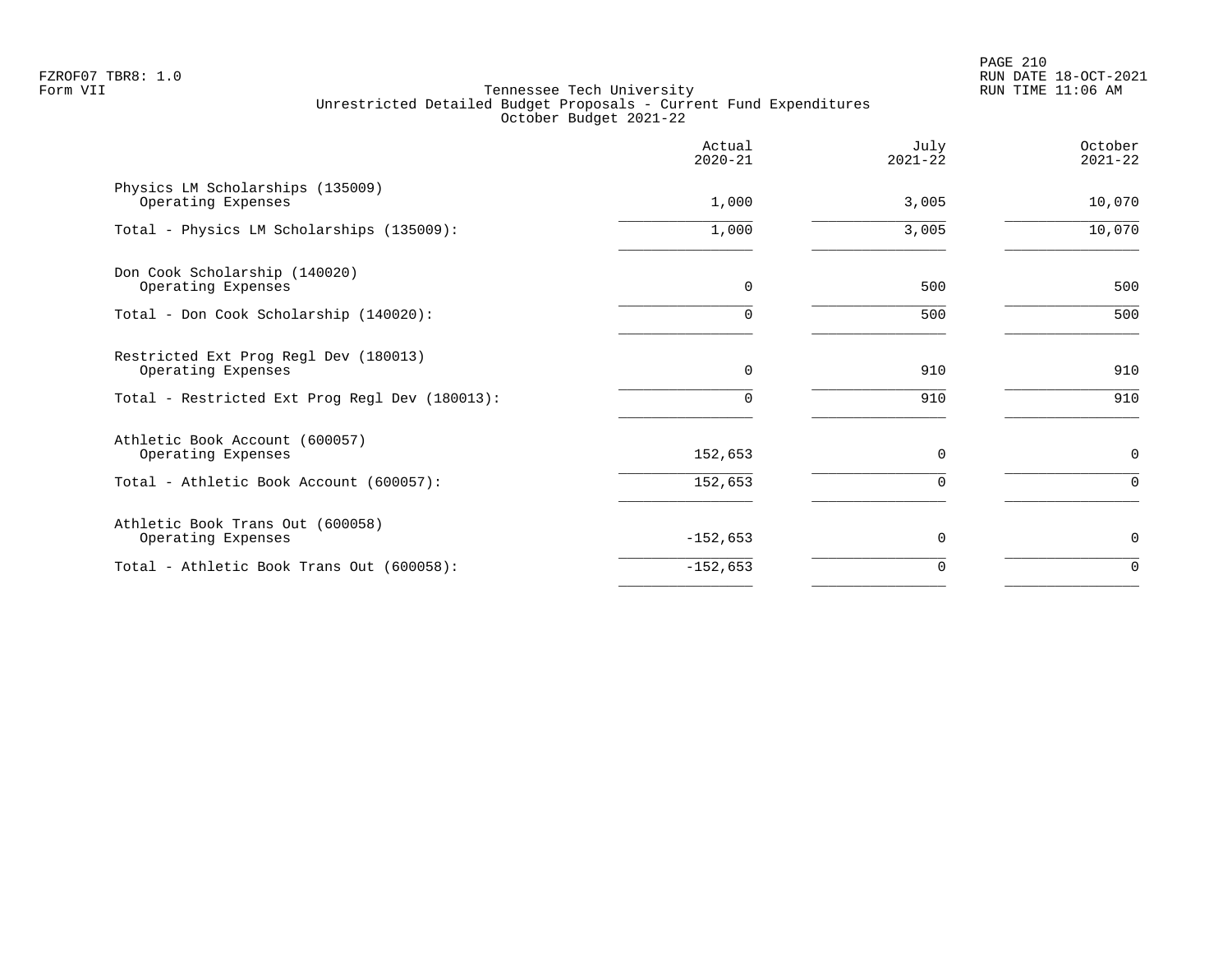|                                                             | Actual<br>$2020 - 21$ | July<br>$2021 - 22$ | October<br>$2021 - 22$ |
|-------------------------------------------------------------|-----------------------|---------------------|------------------------|
| Graduation Incentive (600065)<br>Operating Expenses         | 57,979                | 146,530             | 149,461                |
| Total - Graduation Incentive (600065):                      | 57,979                | 146,530             | 149,461                |
| Football Scholarships (601060)<br>Operating Expenses        | 1,835,864             | 1,519,914           | 1,550,311              |
| Total - Football Scholarships (601060):                     | 1,835,864             | 1,519,914           | 1,550,311              |
| Mens Basketball Scholarships (601061)<br>Operating Expenses | 415,245               | 354,734             | 361,829                |
| Total - Mens Basketball Scholarships (601061):              | 415,245               | 354,734             | 361,829                |
| Baseball Scholarships (601062)<br>Operating Expenses        | 300,704               | 287,909             | 293,667                |
| Total - Baseball Scholarships (601062):                     | 300,704               | 287,909             | 293,667                |
| Mens Tennis Scholarships (601064)<br>Operating Expenses     | 144,333               | 169,167             | 172,550                |
| Total - Mens Tennis Scholarships (601064):                  | 144,333               | 169,167             | 172,550                |
|                                                             |                       |                     |                        |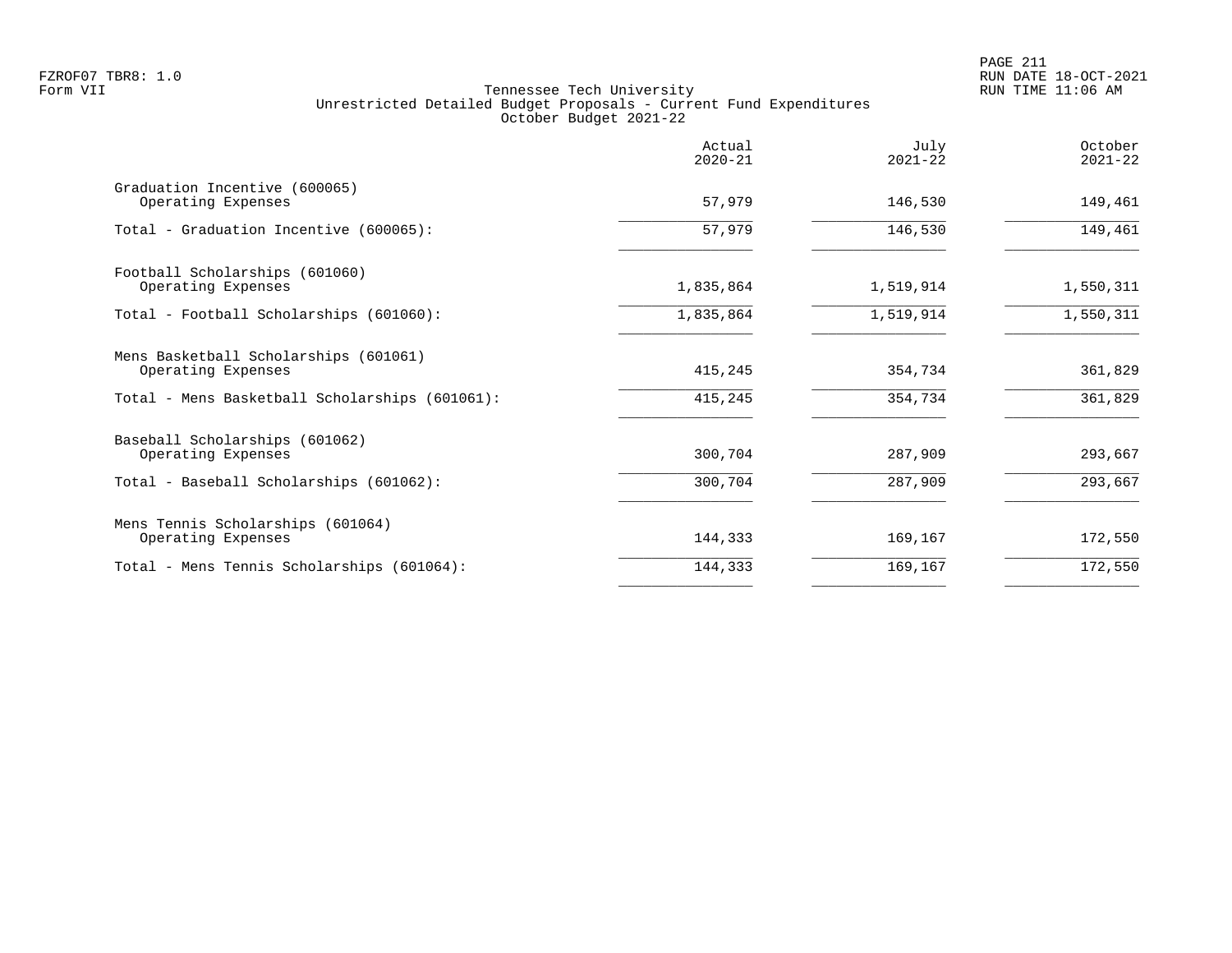|                                                                | Actual<br>$2020 - 21$ | July<br>$2021 - 22$ | October<br>$2021 - 22$ |
|----------------------------------------------------------------|-----------------------|---------------------|------------------------|
| Mens Golf Scholarships (601065)<br>Operating Expenses          | 105,960               | 98,859              | 100,836                |
| Total - Mens Golf Scholarships (601065):                       | 105,960               | 98,859              | 100,836                |
| Mens Cross Country Scholarships (601066)<br>Operating Expenses | 139,744               | 173,086             | 176,548                |
| Total - Mens Cross Country Scholarships (601066):              | 139,744               | 173,086             | 176,548                |
| Womens Basketball Scholarships (602060)<br>Operating Expenses  | 388,308               | 377,850             | 385,407                |
| Total - Womens Basketball Scholarships (602060):               | 388,308               | 377,850             | 385,407                |
| Womens Volleyball Scholarships (602061)<br>Operating Expenses  | 323,974               | 302,484             | 308,534                |
| Total - Womens Volleyball Scholarships (602061):               | 323,974               | 302,484             | 308,534                |
| Womens Golf Scholarships (602063)<br>Operating Expenses        | 177,681               | 177,180             | 180,724                |
| Total - Womens Golf Scholarships (602063):                     | 177,681               | 177,180             | 180,724                |
|                                                                |                       |                     |                        |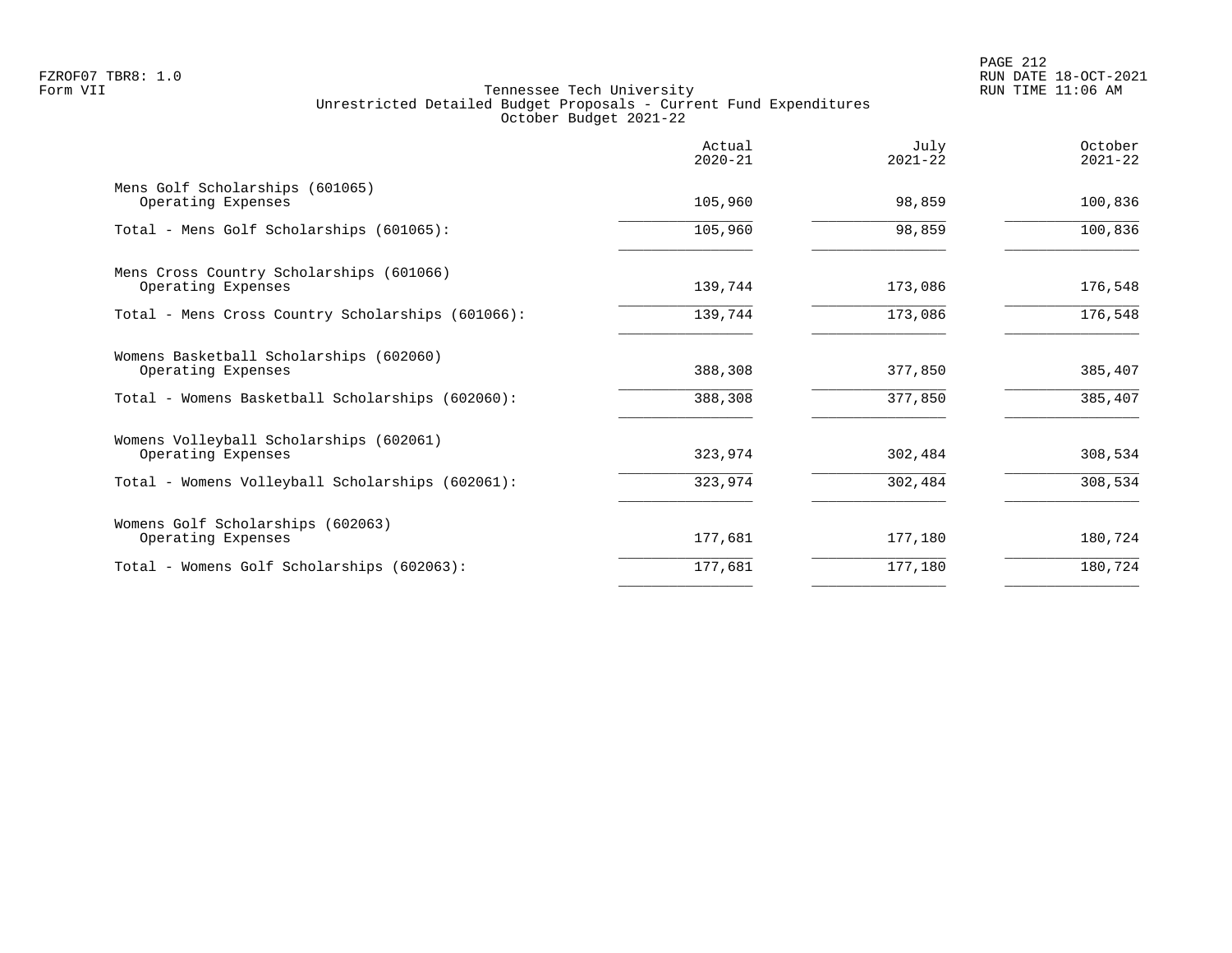|                                                                  | Actual<br>$2020 - 21$ | July<br>$2021 - 22$ | October<br>$2021 - 22$ |
|------------------------------------------------------------------|-----------------------|---------------------|------------------------|
| Womens Softball Scholarships (602064)<br>Operating Expenses      | 256,018               | 302,484             | 308,534                |
| Total - Womens Softball Scholarships (602064):                   | 256,018               | 302,484             | 308,534                |
| Womens Cross Country Scholarships (602065)<br>Operating Expenses | 416,295               | 541,104             | 551,926                |
| Total - Womens Cross Country Scholarships (602065):              | 416,295               | 541,104             | 551,926                |
| Womens Soccer Scholarships (602066)<br>Operating Expenses        | 344,153               | 401,284             | 409,310                |
| Total - Womens Soccer Scholarships (602066):                     | 344,153               | 401,284             | 409,310                |
| TBR Spouse Dependent Discount (700000)<br>Operating Expenses     | $-3,236$              | 8,960               | 8,960                  |
| Total - TBR Spouse Dependent Discount (700000):                  | $-3,236$              | 8,960               | 8,960                  |
| TBR Employ Remission PC191 (700001)<br>Operating Expenses        | 181,299               | 137,216             | 137,216                |
| Total - TBR Employ Remission PC191 (700001):                     | 181,299               | 137,216             | 137,216                |
|                                                                  |                       |                     |                        |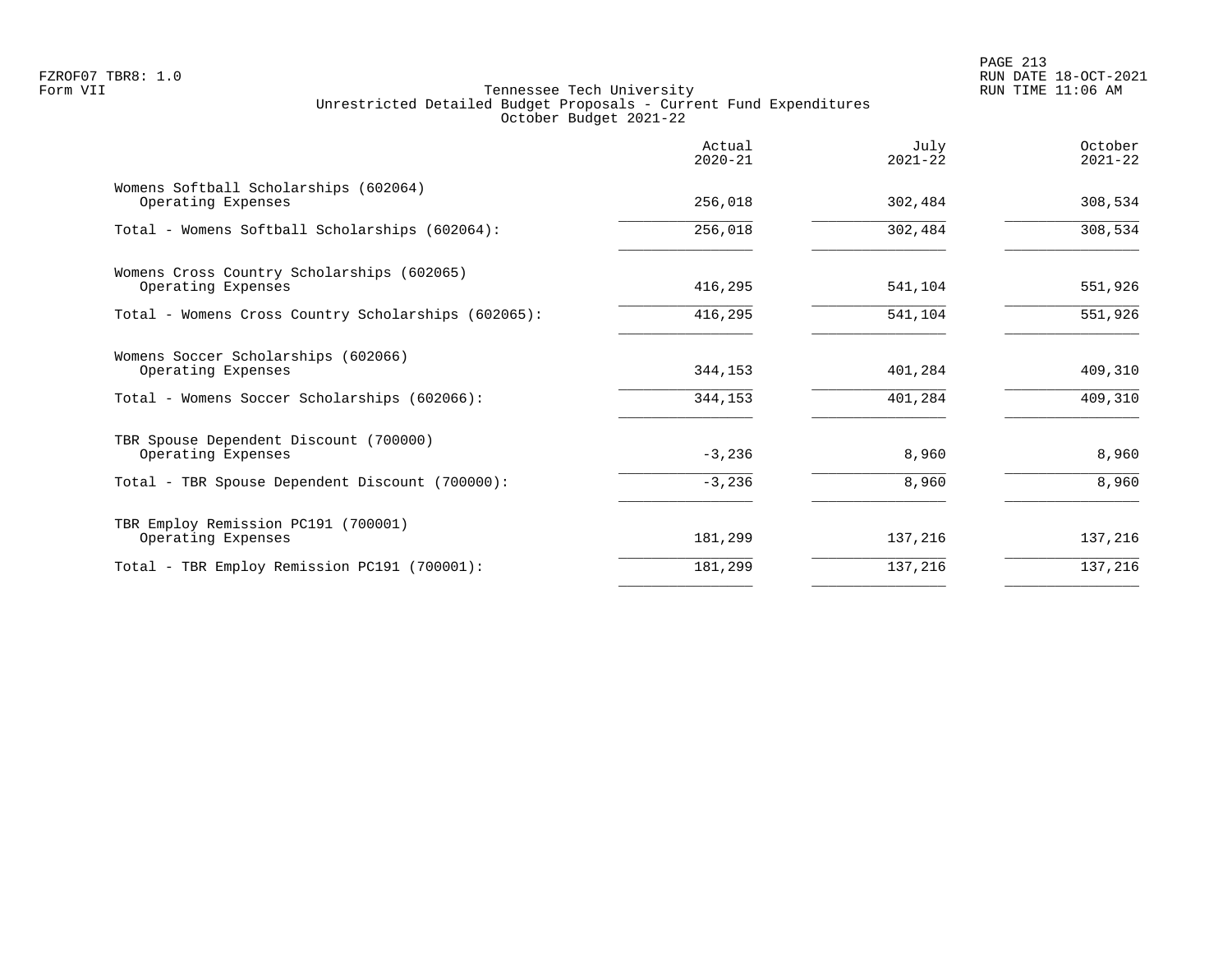PAGE 214 FZROF07 TBR8: 1.0 RUN DATE 18-OCT-2021

|                                                                  | Actual<br>$2020 - 21$ | July<br>$2021 - 22$ | October<br>$2021 - 22$ |
|------------------------------------------------------------------|-----------------------|---------------------|------------------------|
| Non TTU Staff Scholarships (700053)<br>Operating Expenses        | $\Omega$              | 2,148               | 2,148                  |
| Total - Non TTU Staff Scholarships (700053):                     |                       | 2,148               | 2,148                  |
| Armed Forces Dependent Schoarship (700054)<br>Operating Expenses | 0                     | 12,410              | 12,410                 |
| Total - Armed Forces Dependent Schoarship (700054):              |                       | 12,410              | 12,410                 |
| TSAC Scholarship Match (700055)<br>Operating Expenses            | $\Omega$              | 6,270               | 6,270                  |
| Total - TSAC Scholarship Match (700055):                         |                       | 6,270               | 6,270                  |
| State Employee Fee Waiver (700056)<br>Operating Expenses         | 370,862               | 341,049             | 341,049                |
| Total - State Employee Fee Waiver (700056):                      | 370,862               | 341,049             | 341,049                |
| Public Schl Teach Dep Discount (700057)<br>Operating Expenses    | 1,604,989             | 1,597,735           | 1,597,735              |
| Total - Public Schl Teach Dep Discount (700057):                 | 1,604,989             | 1,597,735           | 1,597,735              |
|                                                                  |                       |                     |                        |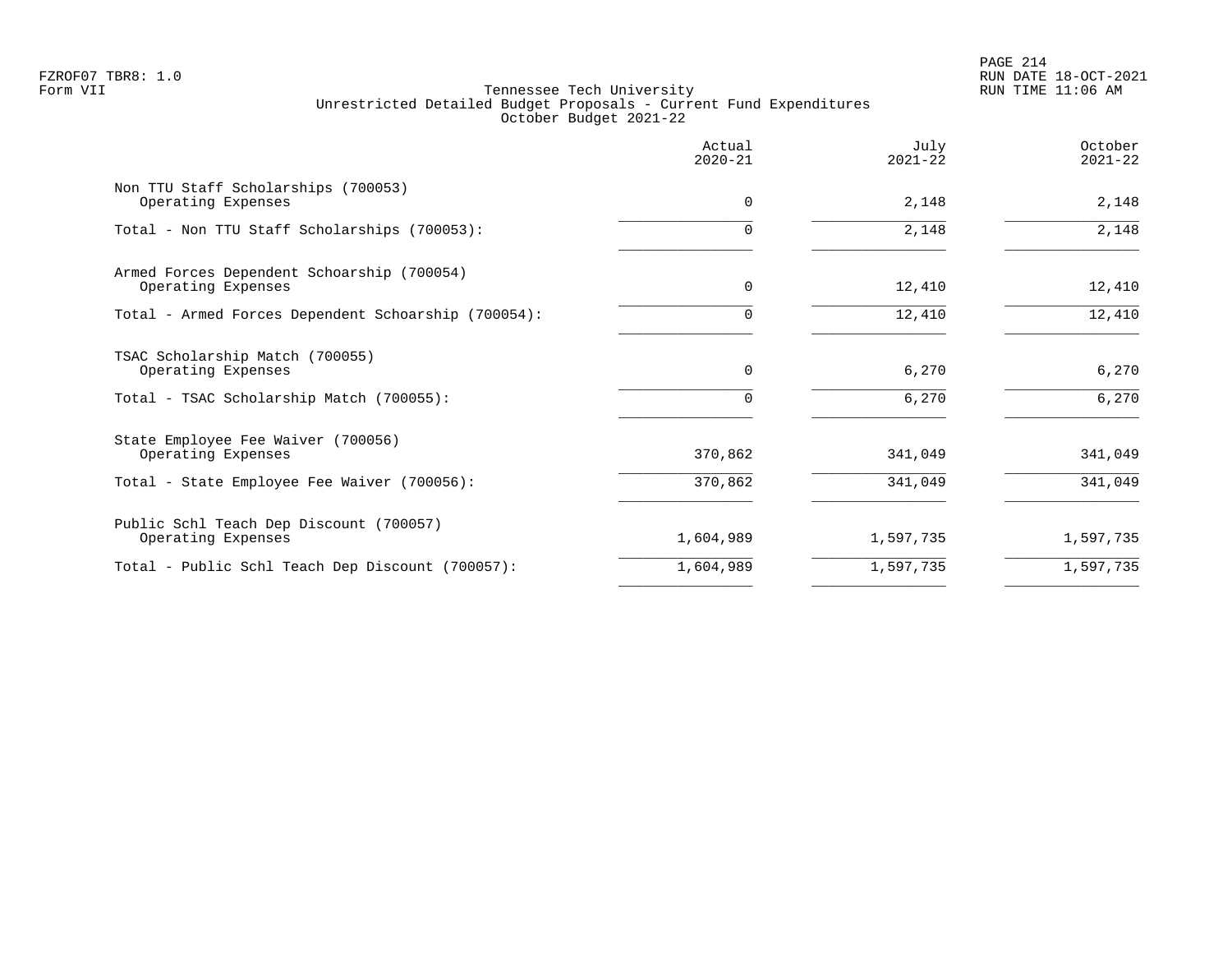| FZROF07 TBR8: 1.0<br>Tennessee Tech University<br>Form VII<br>Unrestricted Detailed Budget Proposals - Current Fund Expenditures<br>October Budget 2021-22                                                                                              |                                                                                                                                     |                                                                                                                                      | PAGE 215<br>RUN DATE 18-OCT-2021<br>RUN TIME 11:06 AM                                                                                |
|---------------------------------------------------------------------------------------------------------------------------------------------------------------------------------------------------------------------------------------------------------|-------------------------------------------------------------------------------------------------------------------------------------|--------------------------------------------------------------------------------------------------------------------------------------|--------------------------------------------------------------------------------------------------------------------------------------|
|                                                                                                                                                                                                                                                         | Actual<br>$2020 - 21$                                                                                                               | July<br>$2021 - 22$                                                                                                                  | October<br>$2021 - 22$                                                                                                               |
| State Employee Dep Discount (700058)<br>Operating Expenses                                                                                                                                                                                              | 577,043                                                                                                                             | 528,778                                                                                                                              | 528,778                                                                                                                              |
| Total - State Employee Dep Discount (700058):                                                                                                                                                                                                           | $\frac{1}{577,043}$                                                                                                                 | 528,778                                                                                                                              | 528,778                                                                                                                              |
| Total - Scholarships and Fellowships (550):                                                                                                                                                                                                             |                                                                                                                                     |                                                                                                                                      |                                                                                                                                      |
| Operating Expenses                                                                                                                                                                                                                                      | 14,575,925                                                                                                                          | 16,194,291                                                                                                                           | 16,309,212                                                                                                                           |
| Total                                                                                                                                                                                                                                                   | 14,575,925                                                                                                                          | 16, 194, 291                                                                                                                         | 16,309,212                                                                                                                           |
| Total - Scholarships and Fellowships (55):                                                                                                                                                                                                              |                                                                                                                                     |                                                                                                                                      |                                                                                                                                      |
| Operating Expense                                                                                                                                                                                                                                       | 14,575,925                                                                                                                          | 16, 194, 291                                                                                                                         | 16,309,212                                                                                                                           |
| Total                                                                                                                                                                                                                                                   | 14,575,925                                                                                                                          | 16, 194, 291                                                                                                                         | 16,309,212                                                                                                                           |
| Total Education and General<br>Salaries - Administrative<br>Salaries - Academic<br>Salaries - Supporting<br>Salaries - Students<br>Salaries - Professional<br>Employee Benefits<br>Travel<br>Operating Expense<br>Capital Outlay<br>Department Revenues | 5,415,644<br>39,716,832<br>9,375,466<br>1,378,282<br>23,065,059<br>31,982,933<br>583,620<br>38, 370, 246<br>943,161<br>$-1,630,126$ | 6,019,596<br>40,638,843<br>10,065,546<br>1,097,963<br>24,027,262<br>36,609,849<br>1,638,892<br>49,710,637<br>331,500<br>$-4,476,655$ | 6,025,646<br>41,062,928<br>10,045,419<br>1,422,773<br>24,534,831<br>35,758,385<br>1,685,364<br>68,939,566<br>537,328<br>$-4,022,287$ |
| Total                                                                                                                                                                                                                                                   | 149, 201, 117                                                                                                                       | 165,663,433                                                                                                                          | 185,989,953                                                                                                                          |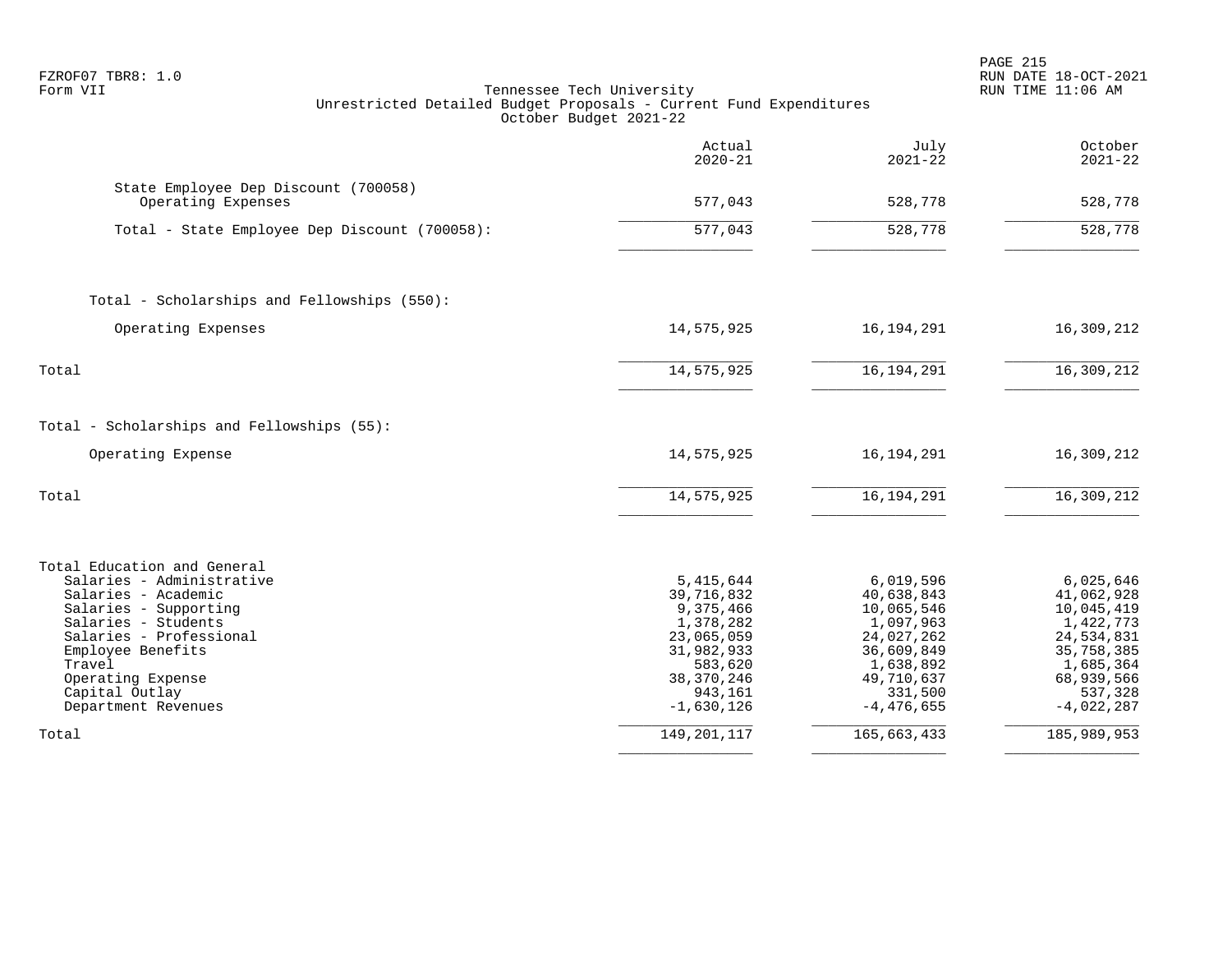|                                                               | Actual<br>$2020 - 21$ | July<br>$2021 - 22$  | October<br>$2021 - 22$      |
|---------------------------------------------------------------|-----------------------|----------------------|-----------------------------|
| E & G Transfers                                               |                       |                      |                             |
| Mandatory Transfers                                           |                       |                      |                             |
| ROI Energy Perf 2014B 08B 915                                 | 286,564               | 292,038              | 292,038                     |
| ROI Energy Perf 2014B 09A 918                                 | 195,746               | 199,036              | 199,036                     |
| ROI Parking & Transportation P927                             | 795,632               | 860,935              | 860,935                     |
| ROI Lab Science Building P928                                 | 626,965               | 646,673              | 646,673                     |
| ROI Fitness Center 2019A 927                                  | 1,602,561             | 1,630,000            | 1,670,000                   |
|                                                               |                       |                      |                             |
| Total E & G Mandatory Transfers:                              | 3,507,468             | 3,628,682            | 3,668,682                   |
|                                                               |                       |                      |                             |
| Non-Mandatory Transfers                                       |                       |                      |                             |
| Transfers to Unexpended Plant                                 | 745,045               | $\Omega$             | $\Omega$                    |
| Transf to Un Ex Plant Extra Maint                             | 90,000                | 90,000               | 90,000                      |
| Trf to Un Ex Plt Prescott 414                                 | 5,824                 | $\Omega$             | $\mathbf 0$                 |
| Trf to Un Ex Plt Presc 313 BIM Lab                            | 4,190                 | $\Omega$             | $\Omega$                    |
| Trf to Un Ex Plt PRSC 413 21-002                              | 41,318                | $\Omega$             | $\Omega$                    |
| Transf to Un Ex Plant Parkg Paving                            | 200,805               | 200,805              | 200,805                     |
| Transf to Un Ex Plant Landscaping                             | 672,000               | $\Omega$             | 325,000                     |
| Trf to Un Ex Plt FNDH Engr Renov                              | 25                    | $\mathbf 0$          | $\mathbf 0$                 |
| Trf to Un Ex Plt DBRY 146A HR                                 | 23,170                | $\Omega$             | $\mathbf 0$                 |
| Trf to Un Ex Plt Band Practice Fld                            | 150,000               | $\Omega$             | $\mathbf 0$                 |
| Trf to Un Ex Plnt Tucker Stad Turf                            | 773,409               | $\Omega$             | $\mathbf 0$                 |
| Trf to Un Ex Plt Extra Maint Local                            | 560,000               | 560,000              | 560,000                     |
| Trf to RUC Hallway Refresh                                    | 50,000                | $\Omega$<br>$\Omega$ | $\overline{0}$<br>$\bigcap$ |
| Trf to CLEM Chiller Install<br>Trf to Un Ex Plt Var Acad Bldg | 37,599<br>800,000     | 345,890              | 345,890                     |
| Trf to PRSC 127A/131 Door                                     | 7,425                 | $\Omega$             | $\Omega$                    |
| Trf to Un Ex Plt Quillen Lighting                             | 870,000               | $\Omega$             | $\mathbf 0$                 |
| Trf to Un Ex Plt Library Rear Entr                            | 24,651                | $\Omega$             | $\mathbf 0$                 |
| Trf to Un Ex Plt Steam Line Facilit                           | 100,000               | $\Omega$             | $\overline{0}$              |
| Trf to Un Ex Plt PRSC 314/341                                 | 81,400                | $\Omega$             | $\mathsf{O}$                |
| Trf to Un Ex Plt HOOP Restrooms                               | 500,000               | $\mathbf 0$          | $\Omega$                    |
| Trf to Un Ex Plt Bell Hall 252                                | 63,630                | $\Omega$             | 23,094                      |
| Trf to Un Ex Plt JOHN 4th Floor                               | 62,200                | $\Omega$             | 0                           |
| Trf to Un Ex Plt BRUN classrms/offc                           | 5,900                 | $\Omega$             | $\Omega$                    |
| Trf to Un Ex Plt Facilities Develop                           | 332,105               | 269,115              | 238,615                     |
| Trf to Un Ex Plt BFA 101 Ext Door                             | 8,575                 | 0                    | 4,167                       |
| Trf to Un Ex Plt PRSC Carpet Repl                             | $\Omega$              | $\Omega$             | 11,198                      |
| Trf to Un Ex Plt JOHN 214 Stu Lab                             | 19,390                | $\Omega$             | $\Omega$                    |
| Trf to Un Ex Plt W TV Dixie Prkg Pr                           | $\Omega$              | $\Omega$             | 33,010                      |
| Trf to Un Ex Plt Intramurl Fd Light                           | 134,318               | $\Omega$             | $\mathbf 0$                 |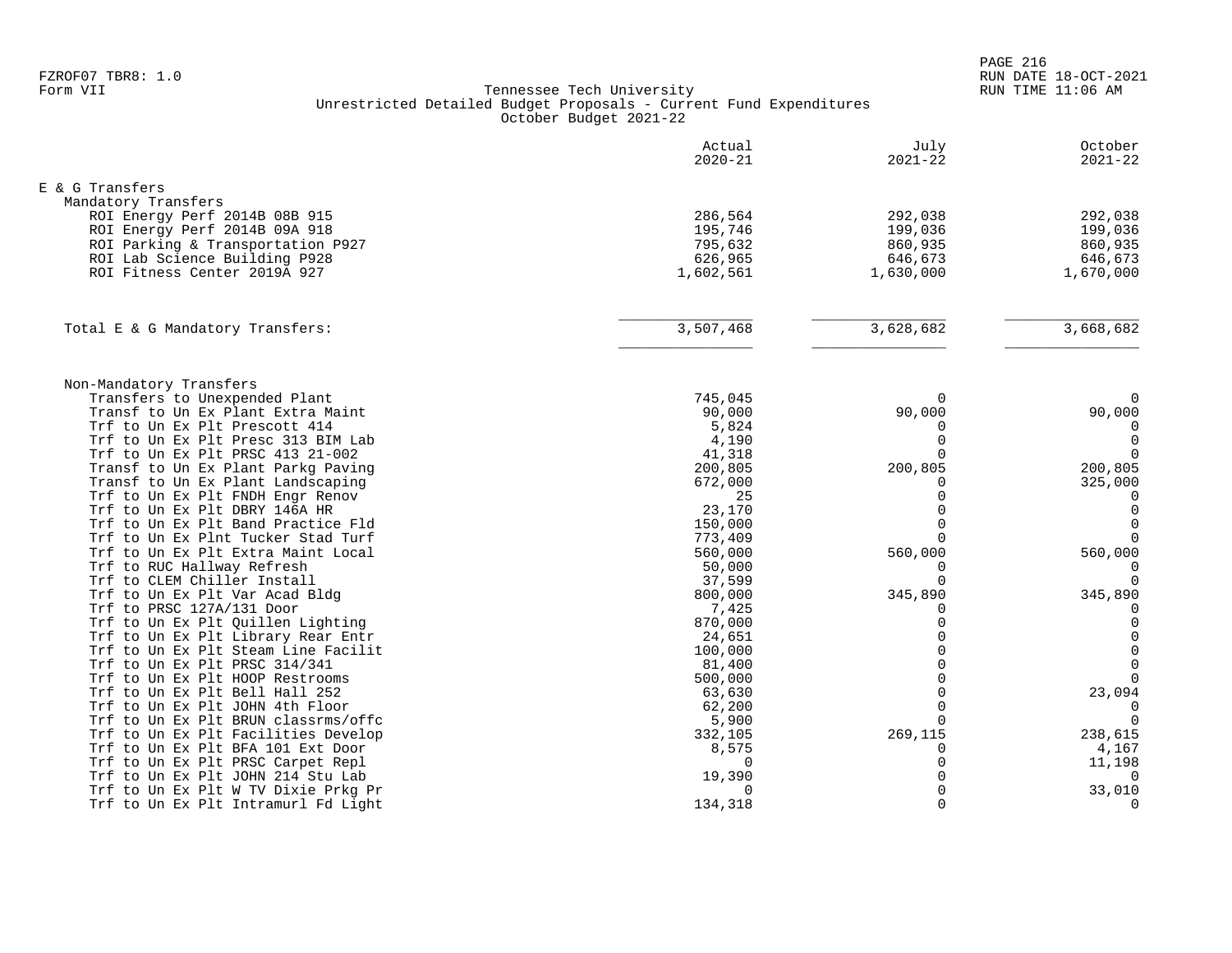|                                      | Actual<br>$2020 - 21$ | July<br>$2021 - 22$ | October<br>$2021 - 22$ |
|--------------------------------------|-----------------------|---------------------|------------------------|
| Trf to Un Ex Plt Tucker Stad Renov   | $-6,500$              | 0                   | $\mathbf 0$            |
| Transfers to RR Computer Ctr         | 300,000               | 300,000             | 500,000                |
| Transfers to RR Motor Pool           | 111,564               | $\Omega$            | $\Omega$               |
| Transfers to RR MP Athletics         | 0                     | 2,000               | 2,000                  |
| Transfers to RR MP Ext Educ          | $\Omega$              | 1,000               | 1,000                  |
| Transfers to RR MP Arts n Sci        | 2,030                 | 10,000              | 10,000                 |
| Transfers to RR MP Water Ctr         | 33,108                | 10,000              | 10,000                 |
| Transfers to RR Post Office          | 60,719                | 30,000              | 30,000                 |
| Transfers to RR Reserves             | 673,505               | ∩                   | 300,000                |
| Transfers to RR Athletic Fund        | 902,173               |                     | $\Omega$               |
| Transfers to RR Eblen Center         | $\Omega$              | 152,320             | 152,320                |
| Transfers to RR Craft Ctr E&G        | 241,287               | $\Omega$            | $\Omega$               |
| Transfers to RR Com Equipment Repl   | 77,110                | 77,110              | 77,110                 |
| Transfers to RR Electronic Updates   | 350,000               | 350,000             | 350,000                |
| Transfers to RR MP Engineering       | 1,528                 | $\Omega$            | $\Omega$               |
| Transfer to RR Online Fee            | 71,610                | 337,472             | 562,132                |
| Transfers to RR ITS Comp Refresh     | 20,000                |                     | $\Omega$               |
| Tfr to RR Strat Invest Maint & Beau  | 3,800,000             |                     | $\Omega$               |
| Transfer to RR Anticipate Early Grd  | 1,133,986             | 1,133,986           | 1,133,986              |
| Transfer to RR ERP System Replaceme  | 6,566,745             |                     | 1,000,000              |
| Transfer to RR EG HEERF              | 9,310,530             |                     | $\Omega$               |
| Transfer to RR AUX HEERF             | 923,651               |                     | 0                      |
| Transfers to Restricted              | 10,845                |                     | $\Omega$               |
| Transfers to ROI Fitness Center      | 516,107               |                     | 160,980                |
| Transfers to ROI Univ Center         | 93,746                | 89,460              | 89,460                 |
| Transfers to ROI Eblen Center        | 206,242               | 196,810             | 196,810                |
| Trnsfe to ROI Str Cond 2012A 919     | U                     | 96,000              | 96,000                 |
| ROI Str Cond 2017B 919 12A 076132    | $\Omega$              | 25,000              | 25,000                 |
| Total E & G Non-Mandatory Transfers: | 31,762,965            | 4,276,968           | 6,528,577              |
|                                      |                       |                     |                        |
|                                      |                       |                     |                        |
| Total E & G Transfers                | 35, 270, 433          | 7,905,650           | 10,197,259             |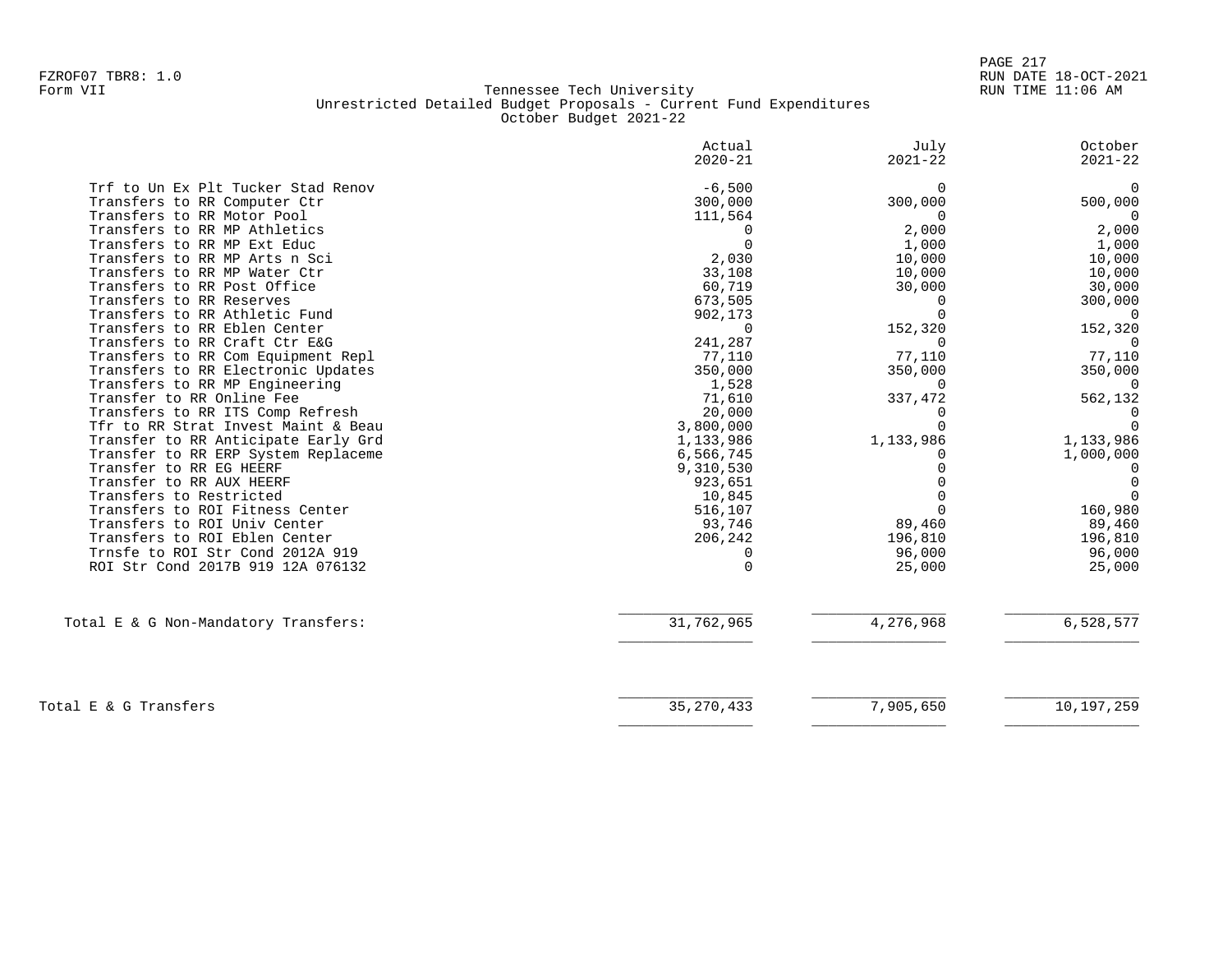|                                                        | Actual<br>$2020 - 21$ | July<br>$2021 - 22$ | October<br>$2021 - 22$ |
|--------------------------------------------------------|-----------------------|---------------------|------------------------|
| Total Education and General (Expenditures & Transfers) |                       |                     |                        |
| Salaries - Administrative                              | 5,415,644             | 6,019,596           | 6,025,646              |
| Salaries - Academic                                    | 39,716,832            | 40,638,843          | 41,062,928             |
| Salaries - Supporting                                  | 9,375,466             | 10,065,546          | 10,045,419             |
| Salaries - Students                                    | 1,378,282             | 1,097,963           | 1,422,773              |
| Salaries - Professional                                | 23,065,059            | 24,027,262          | 24,534,831             |
| Employee Benefits                                      | 31,982,933            | 36,609,849          | 35,758,385             |
| Travel                                                 | 583,620               | 1,638,892           | 1,685,364              |
| Operating Expense                                      | 38,370,246            | 49,710,637          | 68,939,566             |
| Capital Outlay                                         | 943,161               | 331,500             | 537,328                |
| Department Revenues                                    | $-1,630,126$          | $-4,476,655$        | $-4,022,287$           |
| E & G Transfers                                        | 35, 270, 433          | 7,905,650           | 10,197,259             |
| Total                                                  | 184,471,550           | 173,569,083         | 196, 187, 212          |
|                                                        |                       |                     |                        |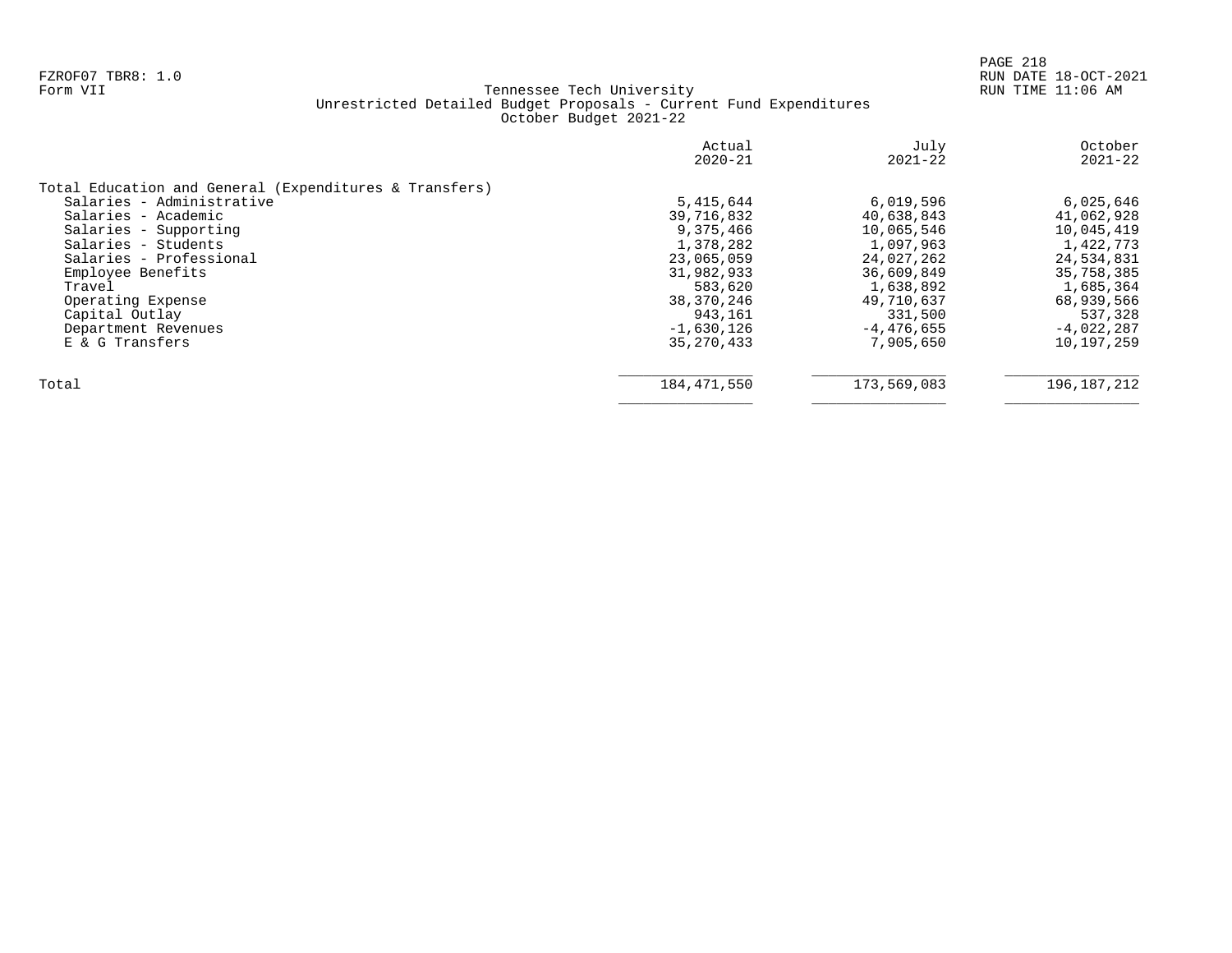PAGE 219 FZROF07 TBR8: 1.0 RUN DATE 18-OCT-2021

| Actual<br>$2020 - 21$ | July<br>$2021 - 22$                                                                              | October<br>$2021 - 22$                                                              |
|-----------------------|--------------------------------------------------------------------------------------------------|-------------------------------------------------------------------------------------|
|                       |                                                                                                  |                                                                                     |
|                       |                                                                                                  |                                                                                     |
| 32,225                | 36,754                                                                                           | 36,755                                                                              |
| <sup>0</sup>          | 4,000                                                                                            | 4,000                                                                               |
|                       |                                                                                                  | 360                                                                                 |
|                       |                                                                                                  | 14,390                                                                              |
|                       |                                                                                                  | 75,682                                                                              |
| 106,027               | 131,186                                                                                          | 131,187                                                                             |
|                       |                                                                                                  |                                                                                     |
|                       |                                                                                                  | 3,833                                                                               |
|                       |                                                                                                  | 180                                                                                 |
| 7,234                 | 4,003                                                                                            | 4,013                                                                               |
|                       |                                                                                                  |                                                                                     |
|                       |                                                                                                  | $\mathbf 0$                                                                         |
| 150                   | $\Omega$                                                                                         | $\Omega$                                                                            |
|                       |                                                                                                  |                                                                                     |
| 100,532               | 124,951                                                                                          | 108,371                                                                             |
| 5,994                 | 14,690                                                                                           | 14,690                                                                              |
|                       |                                                                                                  | 272,548                                                                             |
|                       |                                                                                                  | 143,978                                                                             |
|                       |                                                                                                  | 500<br>$-79,402$                                                                    |
|                       |                                                                                                  |                                                                                     |
| 416,784               | 509,632                                                                                          | 460,685                                                                             |
|                       | $\Omega$<br>6,375<br>67,427<br>2,470<br>4,764<br>150<br>178,940<br>109,727<br>$\Omega$<br>21,591 | 360<br>14,390<br>75,682<br>3,833<br>170<br>0<br>199,471<br>106,178<br>500<br>63,842 |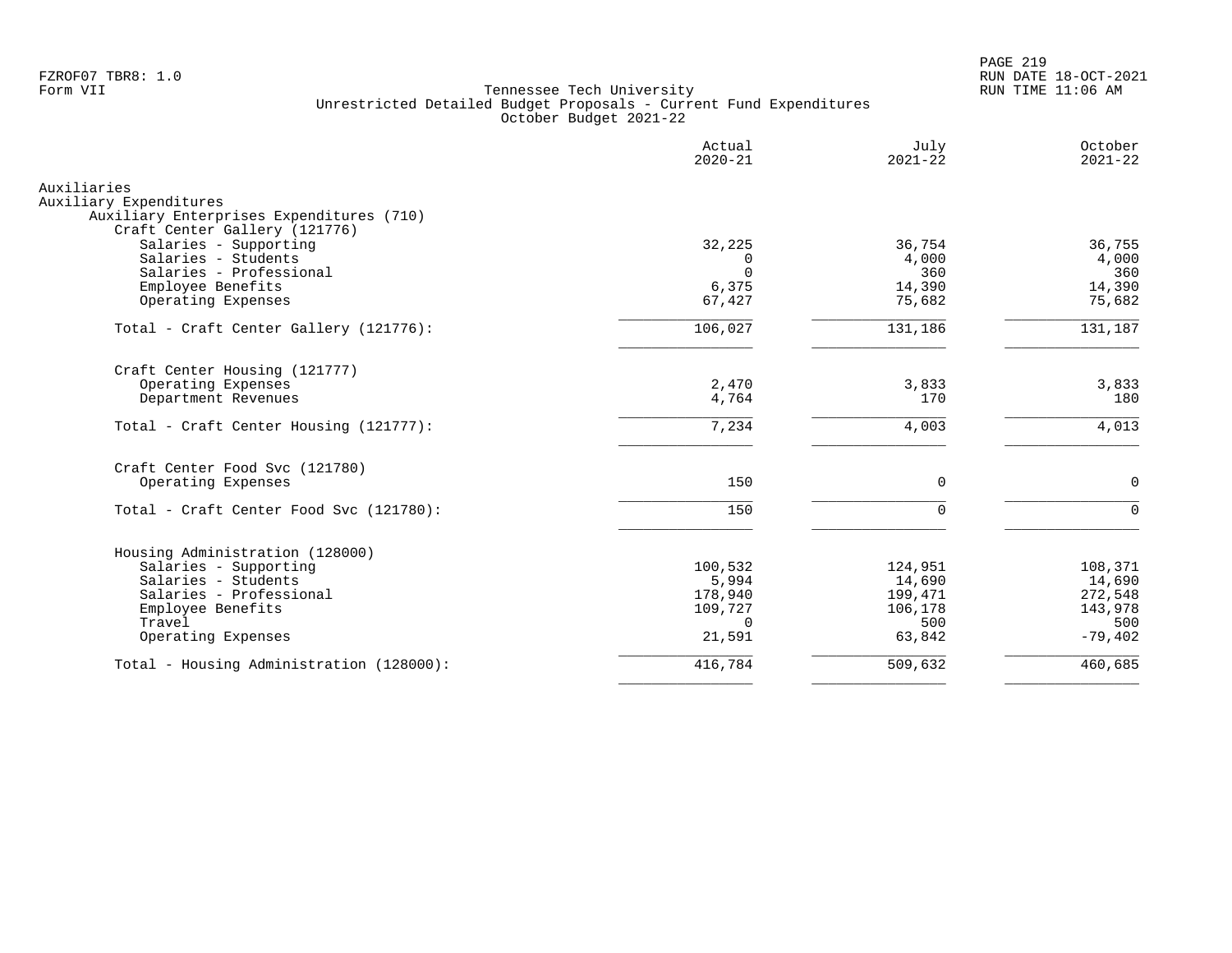|                                                            | Actual<br>$2020 - 21$ | July<br>$2021 - 22$ | October<br>$2021 - 22$ |
|------------------------------------------------------------|-----------------------|---------------------|------------------------|
| Housing Admin Allocation (128001)<br>Operating Expenses    | $-407,106$            | $-460,685$          | $-460,685$             |
| Total - Housing Admin Allocation (128001):                 | $-407,106$            | $-460,685$          | $-460,685$             |
| Residential Halls General (128002)                         |                       |                     |                        |
| Salaries - Students                                        | $\Omega$              | 19,385              | 19,385                 |
| Salaries - Professional                                    | 381,368               | 391,110             | 404,653                |
| Employee Benefits                                          | 105,194               | 97,830              | 97,830                 |
| Travel                                                     | 598                   | 13,500              | 13,500                 |
| Operating Expenses                                         | 770,969               | 576,294             | 697,365                |
| Department Revenues                                        | 19,054                | 681                 | 724                    |
| Total - Residential Halls General (128002):                | 1,277,183             | 1,098,800           | 1,233,457              |
| Residential Halls Telephone (128003)<br>Operating Expenses | 431,755               | 431,900             | 431,900                |
|                                                            |                       |                     |                        |
| Total - Residential Halls Telephone (128003):              | 431,755               | 431,900             | 431,900                |
| Res Life GIK Chartwells (128004)                           |                       |                     |                        |
| Operating Expenses                                         | 4,570                 | 0                   | $\mathbf 0$            |
| Total - Res Life GIK Chartwells (128004):                  | 4,570                 | $\Omega$            | $\Omega$               |
| Counselor Fees (128009)                                    |                       |                     |                        |
| Salaries - Students                                        | 478,426               | 441,753             | 441,753                |
| Employee Benefits                                          | 95                    | 2,880               | 2,880                  |
| Total - Counselor Fees (128009):                           | 478,521               | 444,633             | 444,633                |
|                                                            |                       |                     |                        |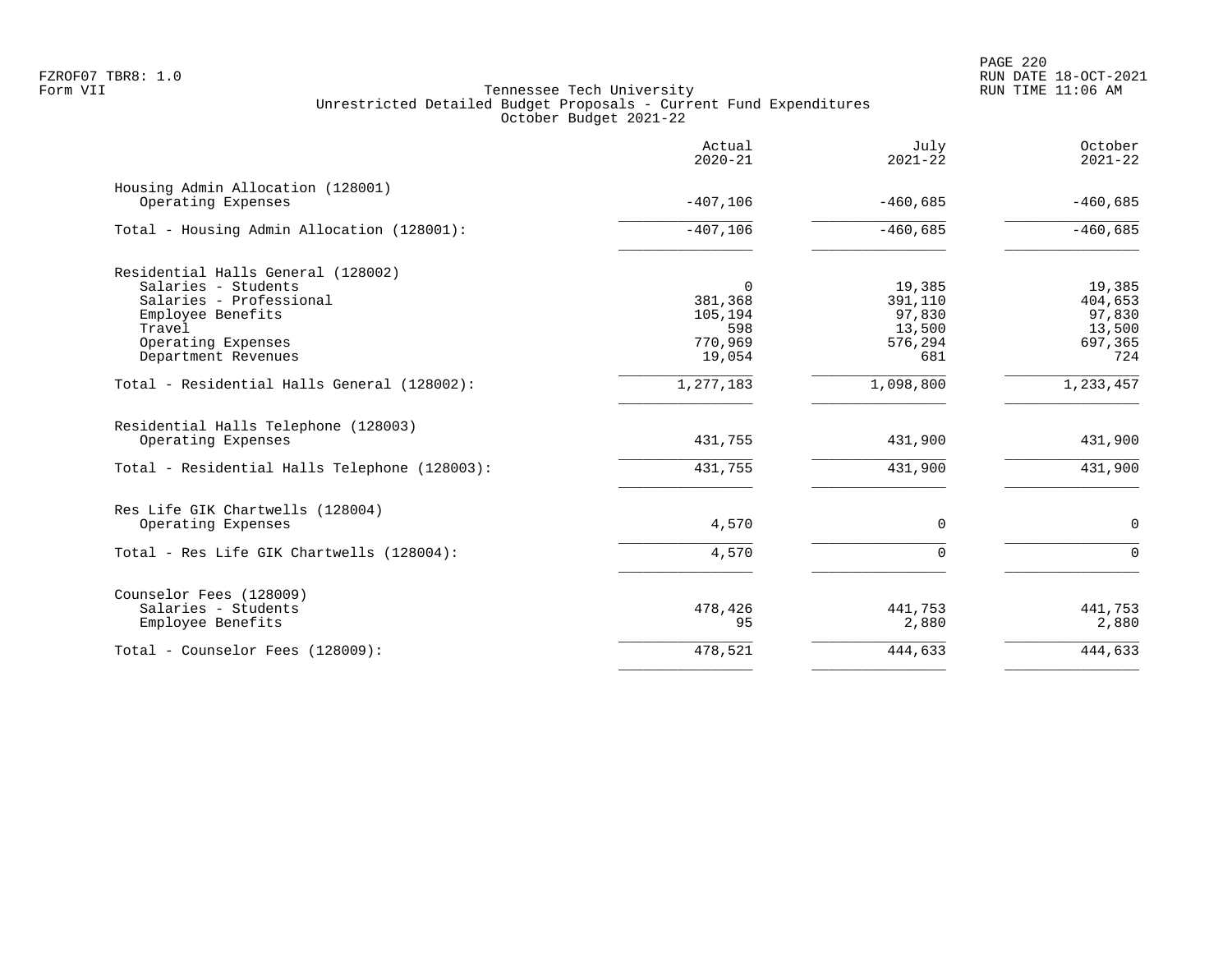PAGE 221 FZROF07 TBR8: 1.0 RUN DATE 18-OCT-2021

|                                                 | Actual<br>$2020 - 21$ | July<br>$2021 - 22$ | October<br>$2021 - 22$ |
|-------------------------------------------------|-----------------------|---------------------|------------------------|
| Summer Conferences (128010)                     |                       |                     |                        |
| Salaries - Students                             | 6,228                 | 22,400              | 22,400                 |
| Employee Benefits                               | 191                   | 900                 | 900                    |
| Operating Expenses                              | 484                   | 52,500              | 52,500                 |
| Total - Summer Conferences (128010):            | 6,903                 | 75,800              | 75,800                 |
| Residential Halls Sp Dep Disc (128011)          |                       |                     |                        |
| Employee Benefits                               | 15,739                | 5,640               | 5,640                  |
| Total - Residential Halls Sp Dep Disc (128011): | 15,739                | 5,640               | 5,640                  |
| Residential Hall PC 191 (128012)                |                       |                     |                        |
| Employee Benefits                               | 3,852                 | 7,260               | 7,260                  |
| Total - Residential Hall PC 191 (128012):       | 3,852                 | 7,260               | 7,260                  |
| Tech Village Administration (128100)            |                       |                     |                        |
| Salaries - Supporting                           | $\Omega$              | 1,884               | 415                    |
| Salaries - Students                             | 70,859                | 87,407              | 87,407                 |
| Salaries - Professional                         | 39,880                | 40,308              | 39,802                 |
| Employee Benefits                               | 13,145                | 36,625              | 36,625                 |
| Operating Expenses                              | 85,916                | 82,673              | 102,928                |
| Department Revenues                             | 4,764                 | 170                 | 180                    |
| Total - Tech Village Administration (128100):   | 214,564               | 249,067             | 267,357                |
|                                                 |                       |                     |                        |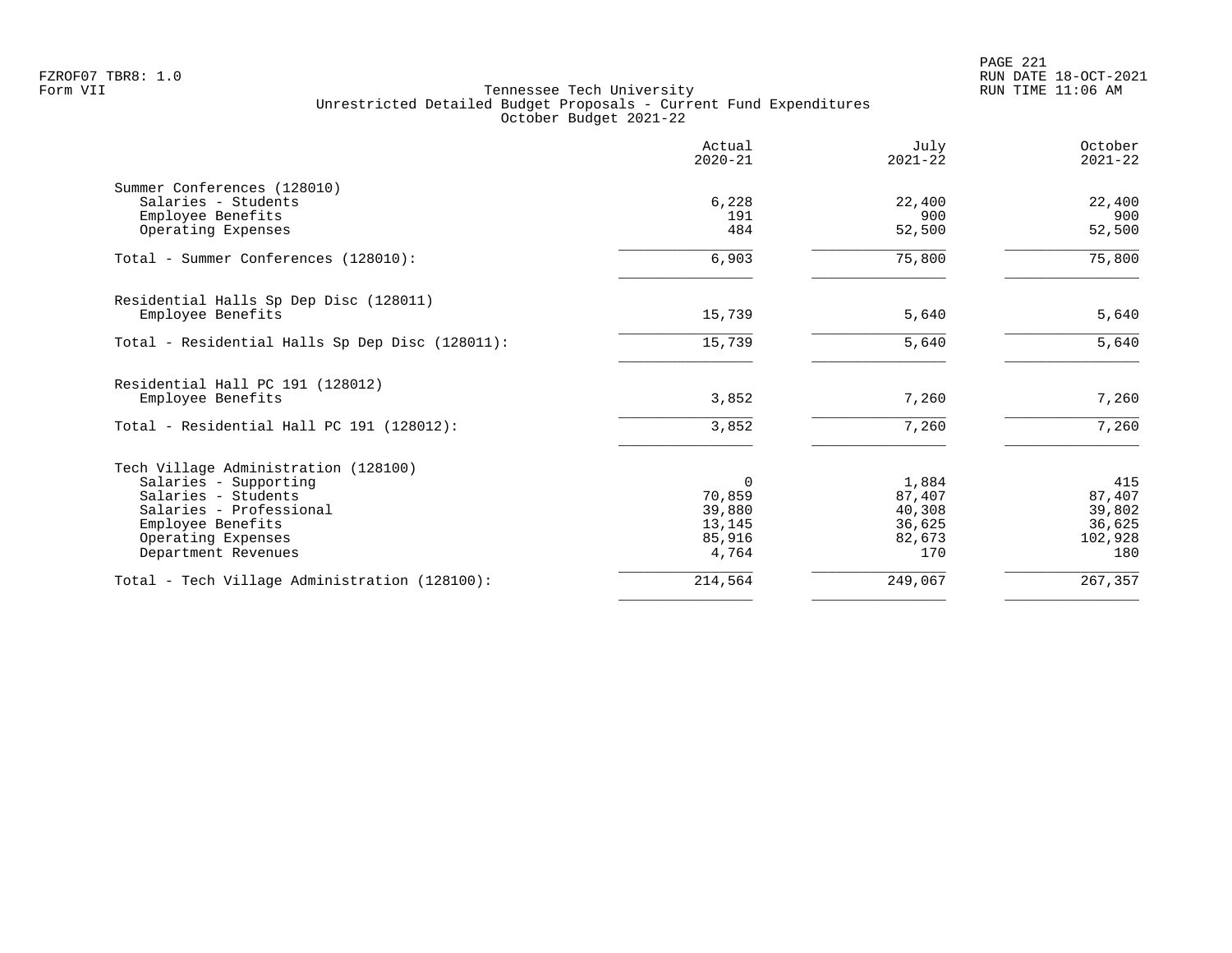|                                                     | Actual<br>$2020 - 21$ | July<br>$2021 - 22$ | October<br>$2021 - 22$ |
|-----------------------------------------------------|-----------------------|---------------------|------------------------|
| Tech Village Telephone (128102)                     |                       |                     |                        |
| Operating Expenses                                  | 75,822                | 78,200              | 78,200                 |
| Total - Tech Village Telephone (128102):            | 75,822                | 78,200              | 78,200                 |
| University Recreation Fitness Ctr (128500)          |                       |                     |                        |
| Salaries - Academic                                 | $\Omega$              | 1,000               | 1,000                  |
| Salaries - Supporting                               | 108,045               | 138,106             | 140,434                |
| Salaries - Students                                 | 135,782               | 109,770             | 109,770                |
| Salaries - Professional                             | 199,853               | 230,102             | 212,491                |
| Employee Benefits                                   | 136,931               | 180,542             | 180,542                |
| Travel                                              | $\Omega$              | $\Omega$            | 1,200                  |
| Operating Expenses                                  | 65,236                | 25,041              | 34,941                 |
| Department Revenues                                 | 2,926                 | 170                 | 180                    |
| Total - University Recreation Fitness Ctr (128500): | 648,773               | 684,731             | 680,558                |
| Fitness Ctr Spouse Dep Disc (128501)                |                       |                     |                        |
| Employee Benefits                                   | 1,134                 | 2,160               | 2,160                  |
| Total - Fitness Ctr Spouse Dep Disc (128501):       | 1,134                 | 2,160               | 2,160                  |
| Fitness Ctr PC191 (128502)                          |                       |                     |                        |
| Employee Benefits                                   | 5,643                 | $\mathbf 0$         | $\mathbf 0$            |
| Total - Fitness Ctr PC191 $(128502)$ :              | 5,643                 | 0                   | $\mathbf 0$            |
|                                                     |                       |                     |                        |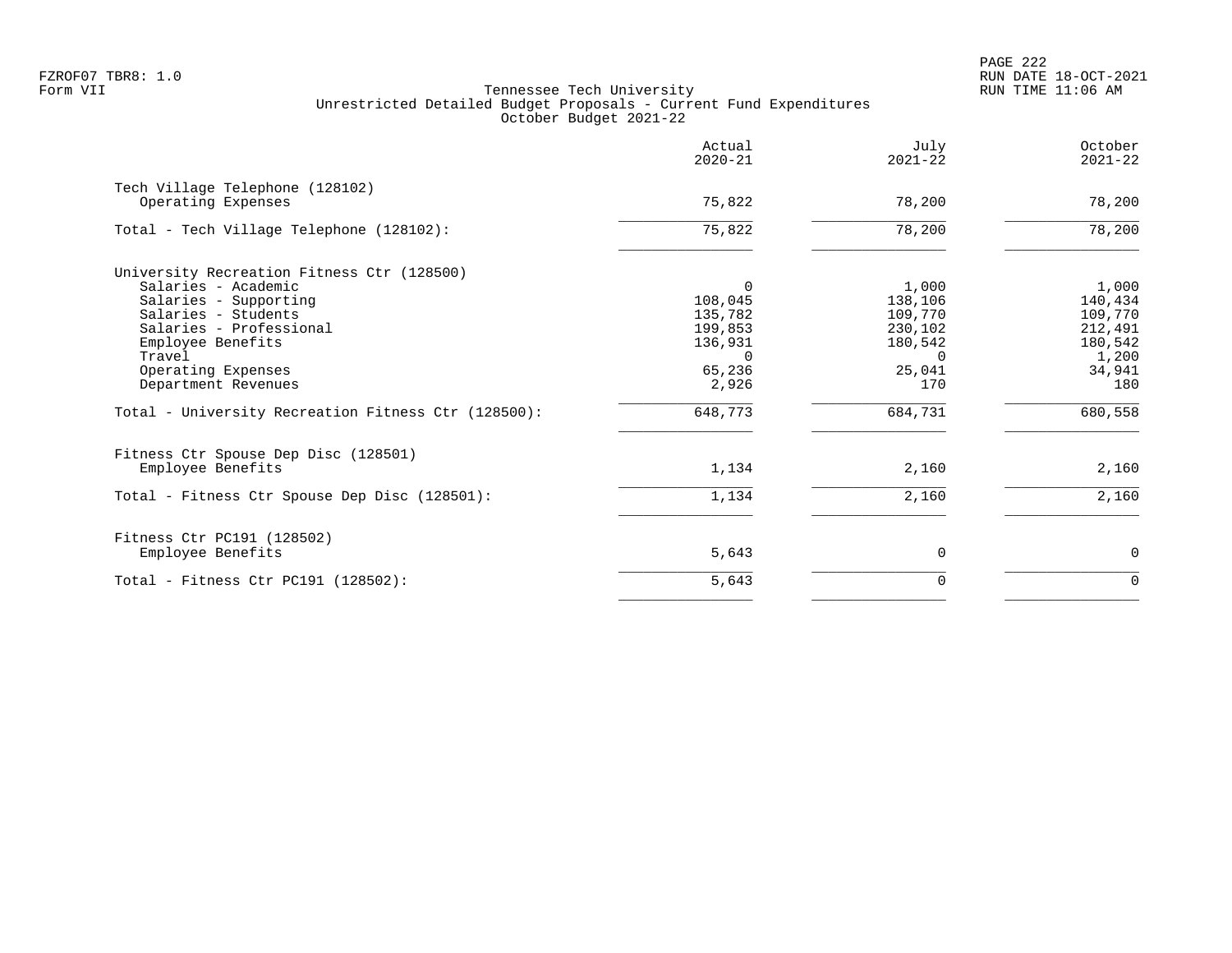|                                               | Actual<br>$2020 - 21$ | July<br>$2021 - 22$ | October<br>$2021 - 22$ |
|-----------------------------------------------|-----------------------|---------------------|------------------------|
| Fitness Cheer Clinic (128503)                 |                       |                     |                        |
| Salaries - Supporting                         | 9,556                 | 19,936              | 21,185                 |
| Salaries - Students                           | 644                   | 26,850              | 26,850                 |
| Salaries - Professional                       | 39,730                | 39,982              | 41,567                 |
| Employee Benefits                             | 22,882                | 40,957              | 40,957                 |
| Travel                                        | $\Omega$              | 2,000               | 1,200                  |
| Operating Expenses                            | 1,009                 | 201,596             | 201,596                |
| Capital Outlay                                | 0                     | 2,500               | 2,500                  |
| Total - Fitness Cheer Clinic (128503):        | 73,821                | 333,821             | 335,855                |
| Residence Halls Engineering (137204)          |                       |                     |                        |
| Operating Expenses                            | 20,610                | 41,400              | 41,400                 |
| Total - Residence Halls Engineering (137204): | 20,610                | 41,400              | 41,400                 |
| Residential Hall Security (200006)            |                       |                     |                        |
| Salaries - Supporting                         | 64,626                | 61,893              | 62,818                 |
| Employee Benefits                             | 15,778                | 43,670              | 43,670                 |
| Operating Expenses                            | 8,395                 | 8,530               | 8,530                  |
| Total - Residential Hall Security (200006):   | 88,799                | 114,093             | 115,018                |
| Director of Auxiliaries (203000)              |                       |                     |                        |
| Salaries - Professional                       | 73,209                | 75,991              | 76,199                 |
| Employee Benefits                             | 21,642                | 16,497              | 16,497                 |
| Travel                                        | 495                   | 4,010               | 4,010                  |
| Operating Expenses                            | 2,029                 | 1,760               | 1,760                  |
| Total - Director of Auxiliaries (203000):     | 97,375                | 98,258              | 98,466                 |
|                                               |                       |                     |                        |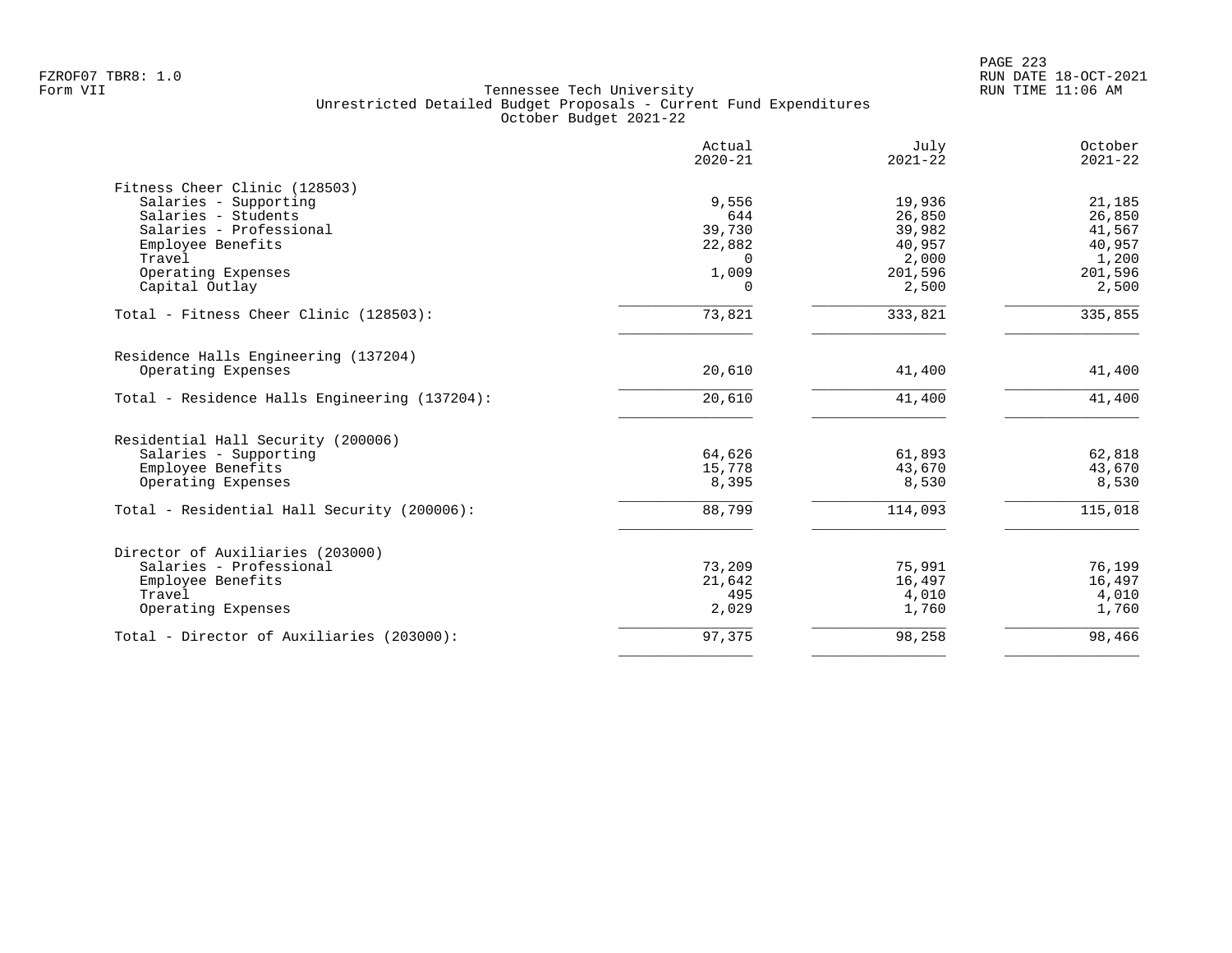|                                                                                                                                       | Actual<br>$2020 - 21$                         | July<br>$2021 - 22$                         | October<br>$2021 - 22$                            |
|---------------------------------------------------------------------------------------------------------------------------------------|-----------------------------------------------|---------------------------------------------|---------------------------------------------------|
| Director of Auxil Transfers (203001)<br>Operating Expenses<br>Department Revenues                                                     | $\Omega$<br>$-95,271$                         | $-98,258$<br>$\Omega$                       | $-98,258$<br>$-208$                               |
| Total - Director of Auxil Transfers (203001):                                                                                         | $-95,271$                                     | $-98,258$                                   | $-98,466$                                         |
| Dining Services (203002)<br>Salaries - Supporting<br>Employee Benefits<br>Operating Expenses<br>Capital Outlay<br>Department Revenues | 0<br>$\Omega$<br>187,563<br>434,938<br>28,581 | 70<br>16,815<br>47,951<br>$\Omega$<br>1,021 | 70<br>16,815<br>47,951<br>$\overline{0}$<br>1,083 |
| Total - Dining Services (203002):                                                                                                     | 651,082                                       | 65,857                                      | 65,919                                            |
| Cafeteria Insurance (203003)<br>Operating Expenses<br>Total - Cafeteria Insurance (203003):                                           | $\mathbf 0$<br>0                              | 10<br>10                                    | 10<br>10                                          |
| Cafe Spouse Depend Discount (203004)<br>Employee Benefits<br>Total - Cafe Spouse Depend Discount (203004):                            | $\mathbf 0$<br>0                              | 3,820<br>3,820                              | 3,820<br>3,820                                    |
| Mail Services Administration (203012)<br>Operating Expenses                                                                           | $\mathbf 0$                                   | 650                                         | 650                                               |
| Total - Mail Services Administration (203012):                                                                                        | $\mathbf 0$                                   | 650                                         | 650                                               |
|                                                                                                                                       |                                               |                                             |                                                   |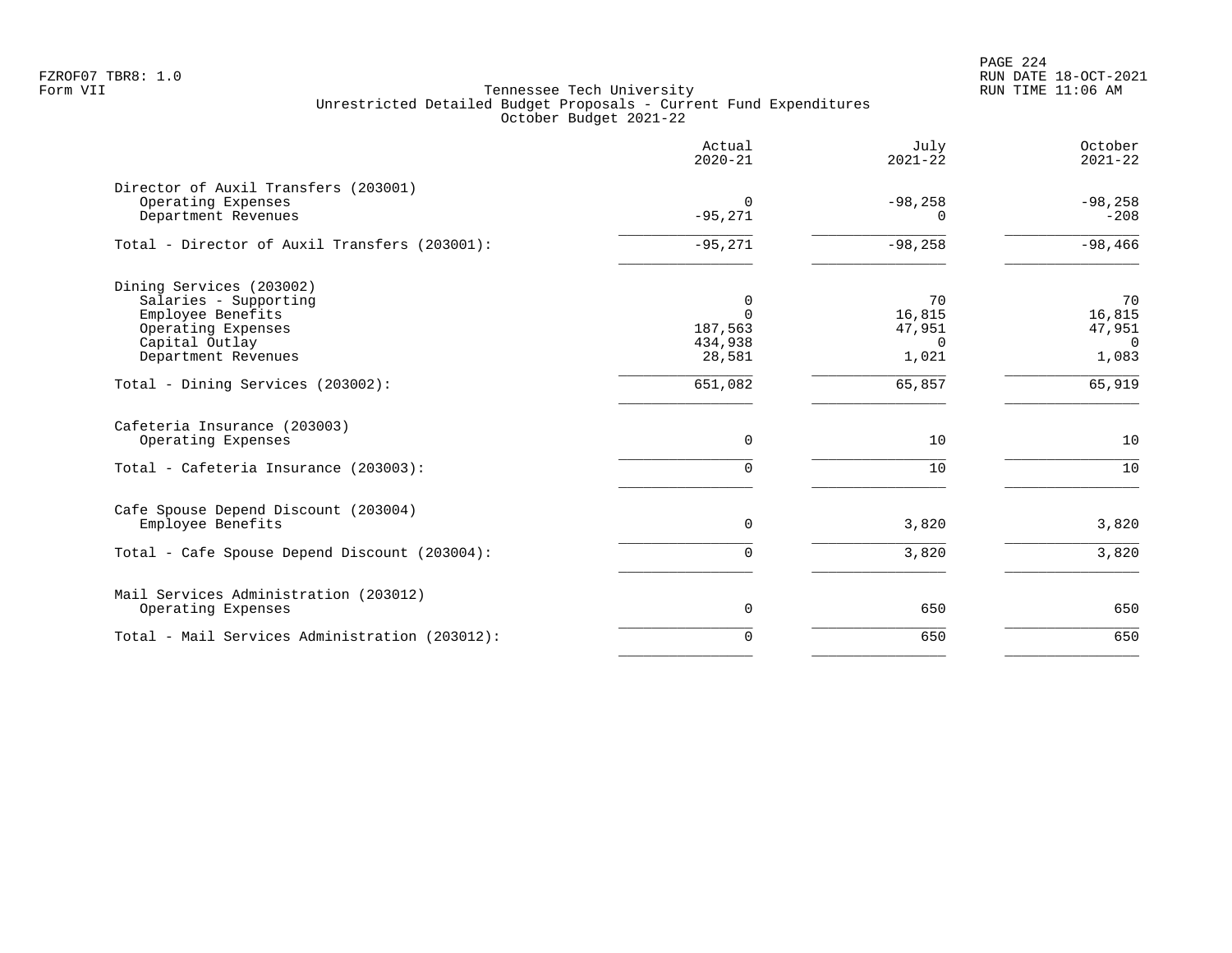PAGE 225 FZROF07 TBR8: 1.0 RUN DATE 18-OCT-2021

|                                                    | Actual<br>$2020 - 21$ | July<br>$2021 - 22$ | October<br>$2021 - 22$ |
|----------------------------------------------------|-----------------------|---------------------|------------------------|
| Bookstore Operating (203016)<br>Operating Expenses | 2,745                 | 28,805              | 28,805                 |
| Department Revenues                                | 23,818                | 851                 | 903                    |
| Total - Bookstore Operating (203016):              | 26,563                | 29,656              | 29,708                 |
| Vending General (203017)                           |                       |                     |                        |
| Operating Expenses<br>Department Revenues          | 10,182<br>9,527       | 20,515<br>340       | 20,515<br>361          |
| Total - Vending General (203017):                  | 19,709                | 20,855              | 20,876                 |
| Tech Village General (221010)                      |                       |                     |                        |
| Salaries - Supporting                              | 49,274                | 23,359              | 20,151                 |
| Employee Benefits<br>Operating Expenses            | 28,234<br>83,273      | 58,875<br>85,000    | 58,875<br>85,000       |
| Total - Tech Village General (221010):             | 160,781               | 167,234             | 164,026                |
| Residence Halls Maintenance (251009)               |                       |                     |                        |
| Salaries - Supporting                              | 330,299               | 364,291             | 379,370                |
| Employee Benefits                                  | 144,608               | 120,775             | 120,775                |
| Operating Expenses<br>Department Revenues          | 234,885<br>$-438$     | 124,040<br>$\Omega$ | 124,040<br>$\Omega$    |
| Total - Residence Halls Maintenance (251009):      | 709,354               | 609,106             | 624,185                |
|                                                    |                       |                     |                        |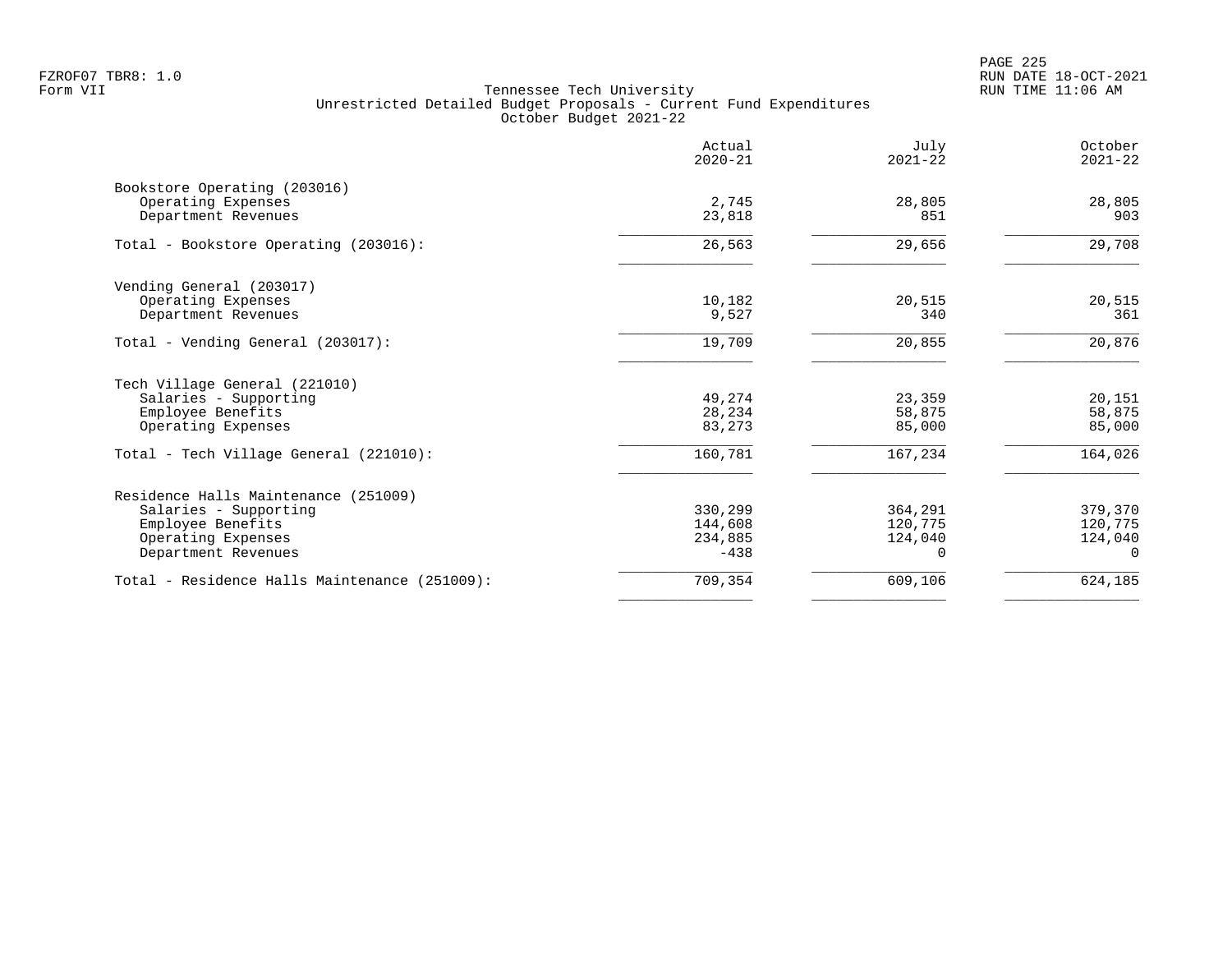PAGE 226 FZROF07 TBR8: 1.0 RUN DATE 18-OCT-2021

|                                                    | Actual<br>$2020 - 21$ | July<br>$2021 - 22$ | October<br>$2021 - 22$ |
|----------------------------------------------------|-----------------------|---------------------|------------------------|
| Residence Hall Custodial (255002)                  |                       |                     |                        |
| Salaries - Supporting                              | 7,871                 | 8,456               | 8,715                  |
| Employee Benefits<br>Operating Expenses            | 4,132<br>686,862      | 65,210<br>458,207   | 65,210<br>458,207      |
|                                                    |                       |                     |                        |
| Total - Residence Hall Custodial (255002):         | 698,865               | 531,873             | 532,132                |
| Tech Village Custodial (255005)                    |                       |                     |                        |
| Operating Expenses                                 | 13,485                | 13,467              | 13,467                 |
| Total - Tech Village Custodial (255005):           | 13,485                | 13,467              | 13,467                 |
| Fitness Center Custodial (255006)                  |                       |                     |                        |
| Operating Expenses                                 | 99,220                | 75,000              | 75,000                 |
| Total - Fitness Center Custodial (255006):         | 99,220                | 75,000              | 75,000                 |
| Auxil Inst Supp Allocation (700046)                |                       |                     |                        |
| Department Revenues                                | 315,493               | 459,710             | 462,550                |
| Total - Auxil Inst Supp Allocation (700046):       | 315,493               | 459,710             | 462,550                |
| Auxil Data Processing Allocation (700047)          |                       |                     |                        |
| Department Revenues                                | 38,954                | 41,474              | 45,903                 |
| Total - Auxil Data Processing Allocation (700047): | 38,954                | 41,474              | 45,903                 |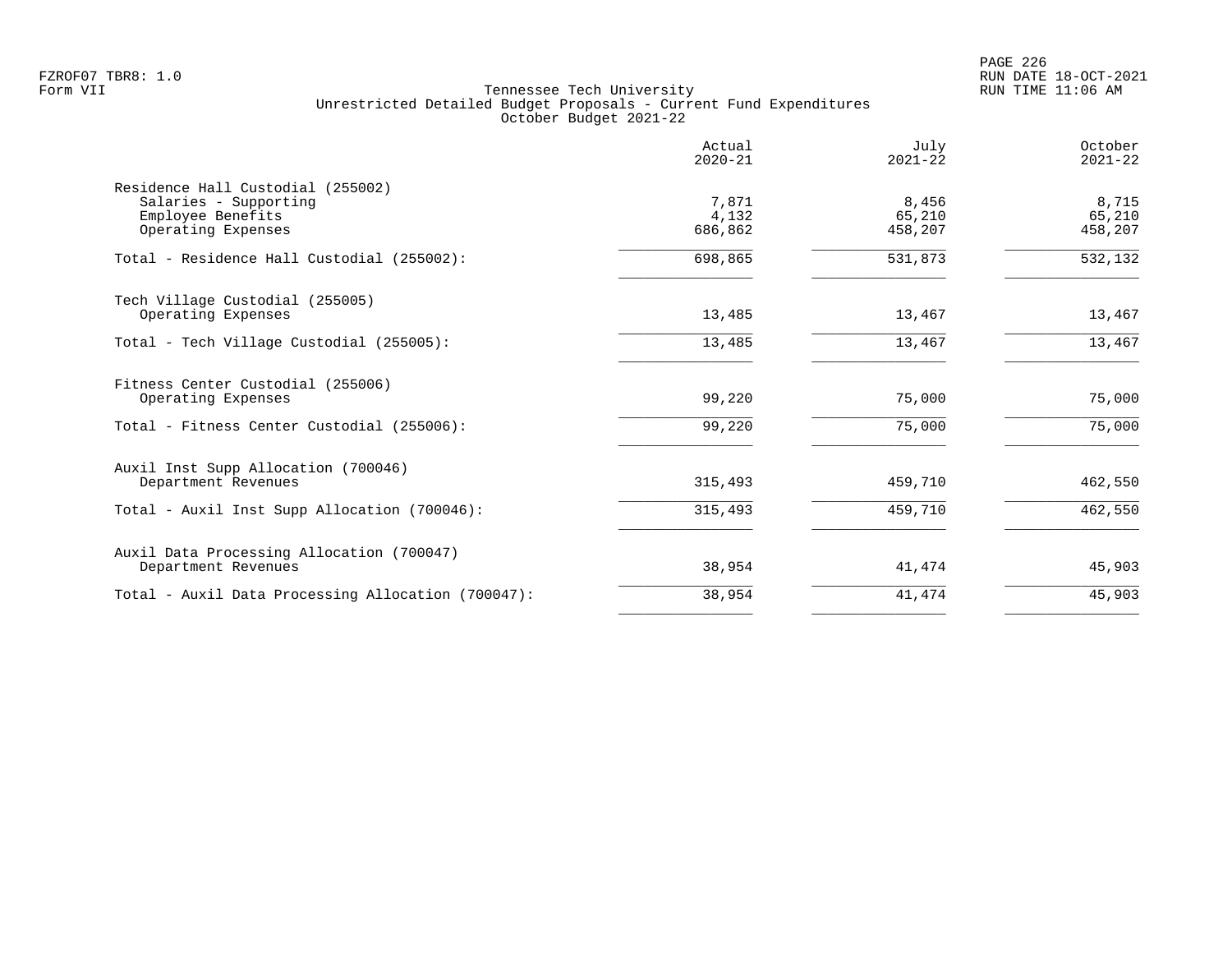# FZROF07 TBR8: 1.0 RUN DATE 18-OCT-2021 Form VII Tennessee Tech University RUN TIME 11:06 AM Unrestricted Detailed Budget Proposals - Current Fund Expenditures October Budget 2021-22

|                                                                                       | Actual<br>$2020 - 21$ | July<br>$2021 - 22$ | October<br>$2021 - 22$ |
|---------------------------------------------------------------------------------------|-----------------------|---------------------|------------------------|
| Auxil Pro Rata Allocation (700048)<br>Department Revenues                             | 1,663,730             | 2,251,570           | 2,298,420              |
| Total - Auxil Pro Rata Allocation (700048):                                           | 1,663,730             | 2,251,570           | 2,298,420              |
| Auxil Insurance Allocation (700049)<br>Operating Expenses                             | 7,670                 | 10,790              | 10,790                 |
| Total - Auxil Insurance Allocation (700049):                                          | 7,670                 | 10,790              | 10,790                 |
| TTU Staff Tuit Maint Reimbursment (700068)<br>Employee Benefits<br>Operating Expenses | 1,926<br>26           |                     | $\Omega$               |
| Total - TTU Staff Tuit Maint Reimbursment (700068):                                   | 1,952                 | $\Omega$            | $\Omega$               |
|                                                                                       |                       |                     |                        |

# Total - Auxiliary Enterprises Expenditures (710):

|       | Salaries - Academic     |           | 1,000     | 1,000     |
|-------|-------------------------|-----------|-----------|-----------|
|       | Salaries - Supporting   | 702,428   | 779,700   | 778,284   |
|       | Salaries - Students     | 697,933   | 726,255   | 726,255   |
|       | Salaries - Professional | 912,980   | 977,324   | 1,047,620 |
|       | Employee Benefits       | 637,228   | 821,024   | 858,824   |
|       | Travel                  | 1,093     | 20,010    | 20,410    |
|       | Operating Expenses      | 2,477,238 | 1,948,743 | 1,956,725 |
|       | Capital Outlay          | 434,938   | 2,500     | 2,500     |
|       | Department Revenues     | 2,015,902 | 2,756,157 | 2,810,276 |
|       |                         |           |           |           |
| Total |                         | 7,879,740 | 8,032,713 | 8,201,894 |
|       |                         |           |           |           |

Auxiliary Mandatory Transfers (720)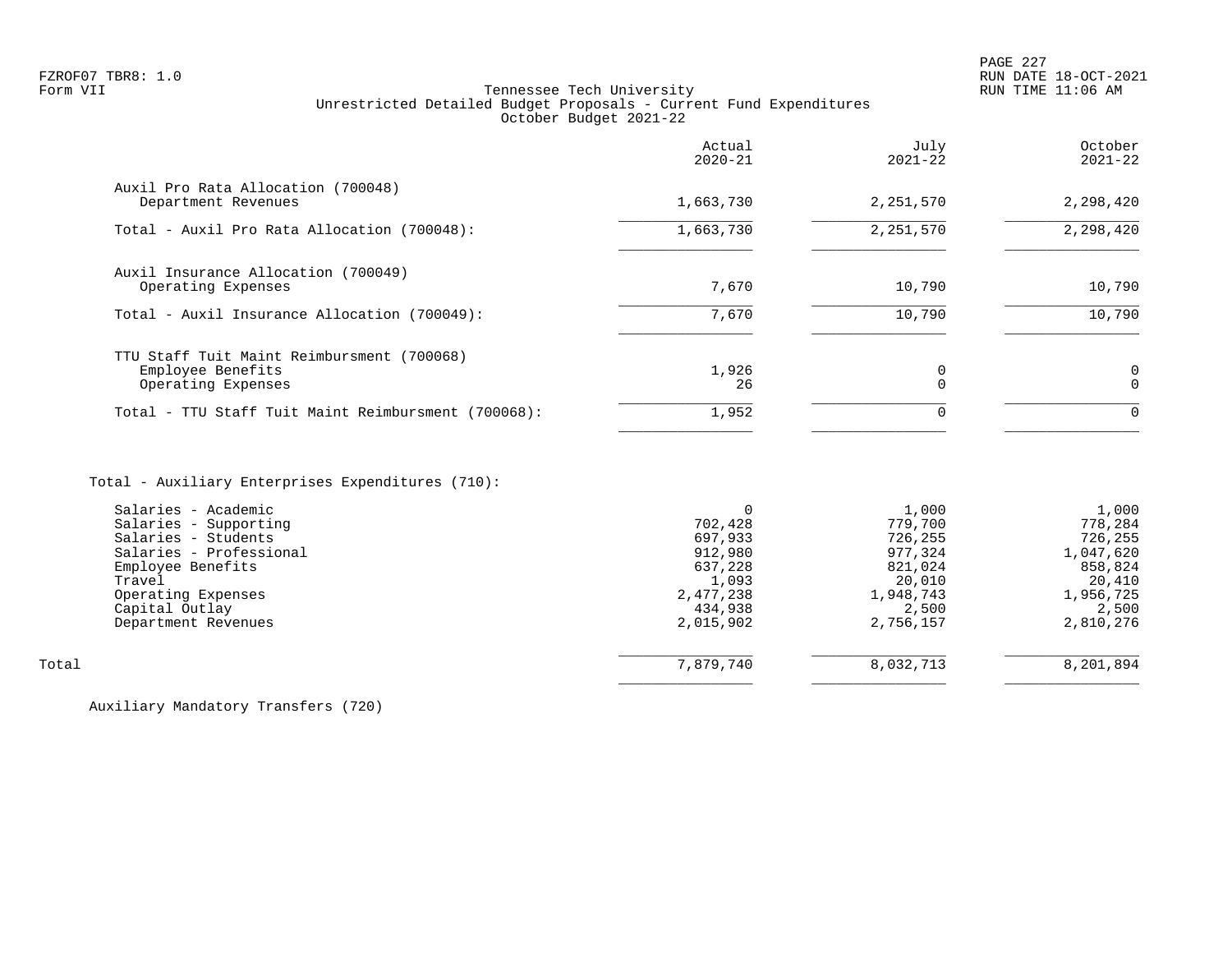|                                        | Actual<br>$2020 - 21$ | July<br>$2021 - 22$ | October<br>$2021 - 22$ |
|----------------------------------------|-----------------------|---------------------|------------------------|
| Auxiliary Nonmandatory Transfers (730) |                       |                     |                        |
| Total Auxiliary Expenditures           |                       |                     |                        |
| Salaries - Academic                    |                       | 1,000               | 1,000                  |
| Salaries - Supporting                  | 702,428               | 779,700             | 778,284                |
| Salaries - Students                    | 697,933               | 726,255             | 726,255                |
| Salaries - Professional                | 912,980               | 977,324             | 1,047,620              |
| Employee Benefits                      | 637,228               | 821,024             | 858,824                |
| Travel                                 | 1,093                 | 20,010              | 20,410                 |
| Operating Expense                      | 2,477,238             | 1,948,743           | 1,956,725              |
| Capital Outlay                         | 434,938               | 2,500               | 2,500                  |
| Department Revenues                    | 2,015,902             | 2,756,157           | 2,810,276              |
| Total                                  | 7,879,740             | 8,032,713           | 8,201,894              |
|                                        |                       |                     |                        |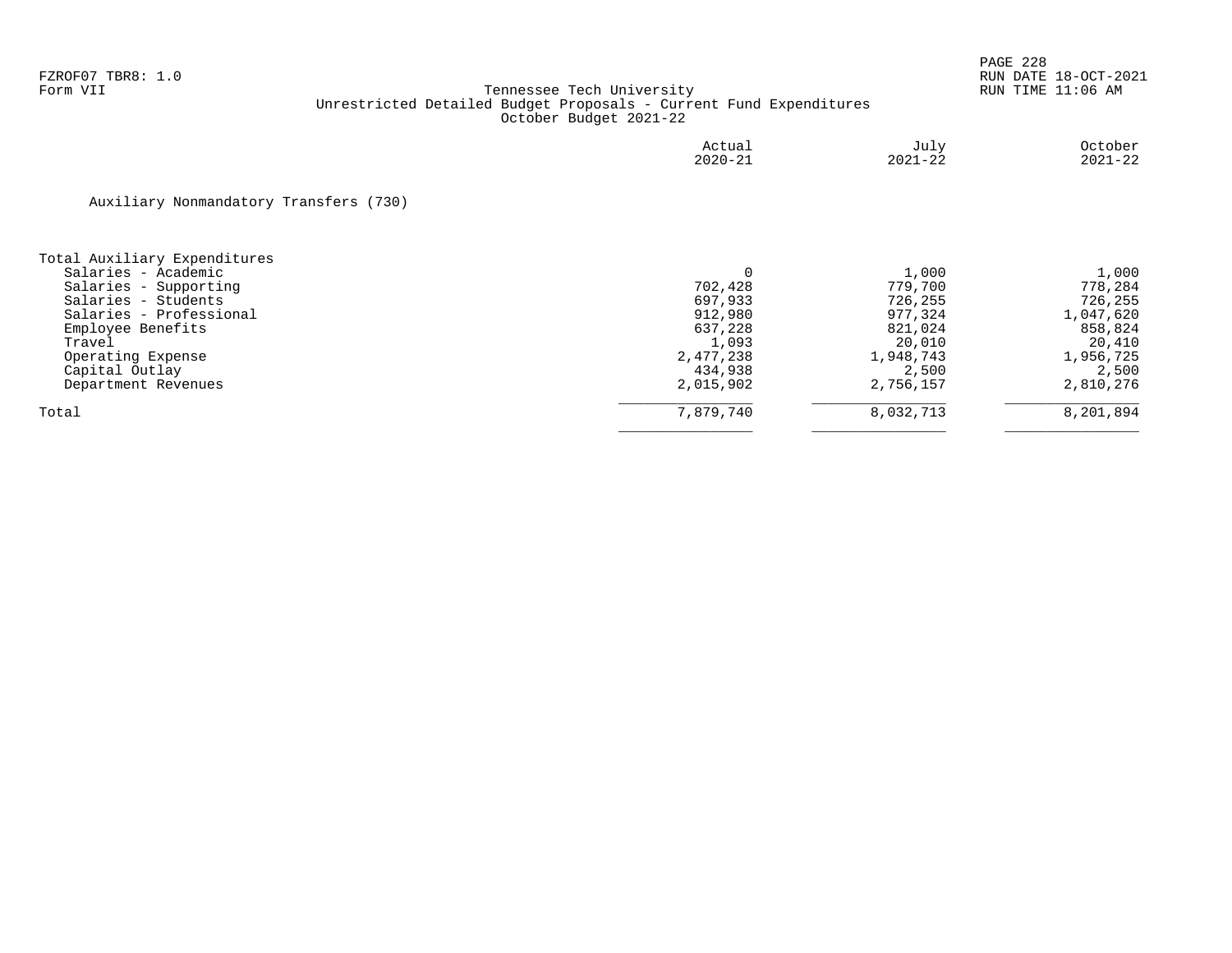|                                                        | Actual<br>$2020 - 21$ | July<br>$2021 - 22$ | October<br>$2021 - 22$ |
|--------------------------------------------------------|-----------------------|---------------------|------------------------|
| Auxiliary Transfers                                    |                       |                     |                        |
| Mandatory Transfers                                    |                       |                     |                        |
| ROI Dorms 10TH D 2012C 914 (2004B)                     | 332,306               | 321,120             | 348,120                |
| ROI TV Apts 2012A 920                                  | 308,777               | 300,570             | 342,570                |
| ROI TV Apts Renov PH2 P921                             | 333,805               | 370,770             | 412,770                |
| ROI Warf Ellington P922                                | 349,705               | 354,000             | 354,000                |
| ROI Jobe Murphy RH P924                                | 697,113               | 710,560             | 710,560                |
| ROI TV P3 2017A P923 390250 76121                      | 566,717               | 583,517             | 583,517                |
| ROI RH 2015A 914 07C 076125 390252                     | 236,646               | 590,000             | 250,000                |
| ROI RH 2015B 917 10A 076126 390253                     | 1,534,073             | 1,546,685           | 1,596,685              |
| ROI M McCord B Evans P926                              | 1,337,439             | 1,357,634           | 1,357,634              |
| ROI RH 2017B 914 07C 076128 390255                     | 84,203                | 85,910              | 85,910                 |
| ROI RH 2017B 917 10A 076129 390256                     | 92,452                | 121,780             | 121,780                |
| ROI TV1 2017B 920 12A 076130 390257                    | 105,181               | 105,900             | 105,900                |
| ROI TV2 2017B 921 13A 076131 390258                    | 45,278                | 47,120              | 47,120                 |
| ROI Cpr Dunn P930                                      | 41,748                | 586,558             | 584,415                |
|                                                        |                       |                     |                        |
| Total Auxiliary Mandatory Transfers:                   | 6,065,443             | 7,082,124           | 6,900,981              |
|                                                        |                       |                     |                        |
| Non-Mandatory Transfers                                |                       |                     |                        |
| Transfers to RR Housing                                | 1,050,632             | $\mathbf 0$         | $\mathbf 0$            |
| Transfers to RR Bookstore<br>Transfers to RR Cafeteria | 342,873               | 404,773             | 404,721                |
| Transfers to RR Vending                                | 2,146,361<br>8,637    | 2,736,534<br>83,285 | 2,736,472<br>140,424   |
| Transfers to RR Post Office                            | 11                    | 4,100               | 4,100                  |
| Transfers to RR Fitness Center                         | 15,560                | 62,981              | 122,013                |
| Transfers to RR CC Housing                             | 2,135                 | 22,571              | 36,490                 |
| Transfer to RR AUX HEERF                               | 2,342,566             | $\Omega$            | $\Omega$               |
|                                                        |                       |                     |                        |
| Total Auxiliary Non-Mandatory Transfers:               | 5,908,775             | 3, 314, 244         | 3,444,220              |
|                                                        |                       |                     |                        |
| Total Auxiliary Transfers                              | 11,974,218            | 10,396,368          | 10, 345, 201           |
|                                                        |                       |                     |                        |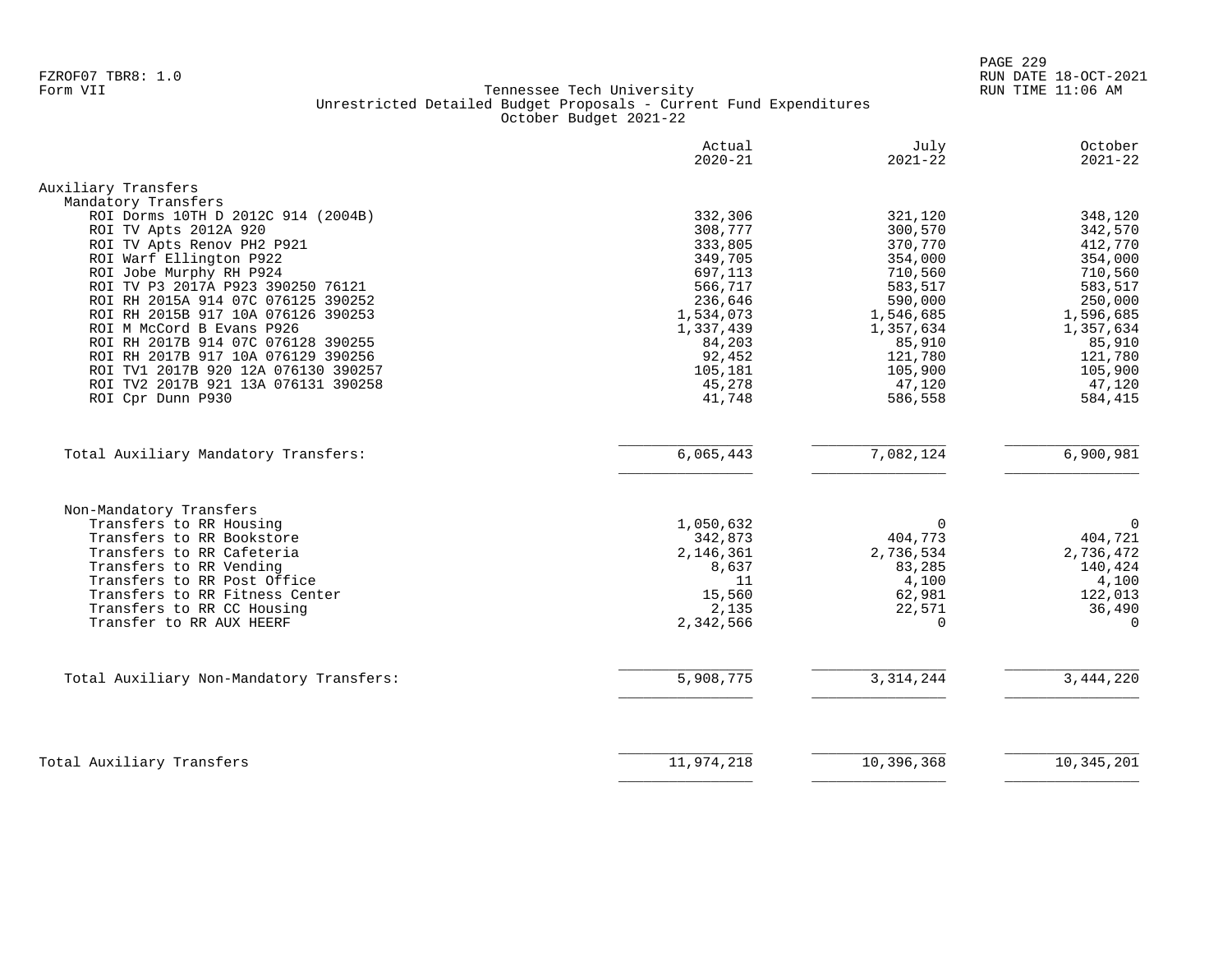|                                                        | Actual<br>$2020 - 21$ | July<br>$2021 - 22$ | October<br>$2021 - 22$ |
|--------------------------------------------------------|-----------------------|---------------------|------------------------|
| Total Auxiliary Enterprises (Expenditures & Transfers) |                       |                     |                        |
| Salaries - Academic                                    | $\Omega$              | 1,000               | 1,000                  |
| Salaries - Supporting                                  | 702,428               | 779,700             | 778,284                |
| Salaries - Students                                    | 697,933               | 726,255             | 726,255                |
| Salaries - Professional                                | 912,980               | 977,324             | 1,047,620              |
| Employee Benefits                                      | 637,228               | 821,024             | 858,824                |
| Travel                                                 | 1,093                 | 20,010              | 20,410                 |
| Operating Expense                                      | 2,477,238             | 1,948,743           | 1,956,725              |
| Capital Outlay                                         | 434,938               | 2,500               | 2,500                  |
| Department Revenues                                    | 2,015,902             | 2,756,157           | 2,810,276              |
| Auxiliary Transfers                                    | 11,974,218            | 10,396,368          | 10,345,201             |
| Total                                                  | 19,853,958            | 18,429,081          | 18,547,095             |
|                                                        |                       |                     |                        |
| Total Unrestricted                                     |                       |                     |                        |
| Salaries - Administrative                              | 5,415,644             | 6,019,596           | 6,025,646              |
| Salaries - Academic                                    | 39,716,832            | 40,639,843          | 41,063,928             |
| Salaries - Supporting                                  | 10,077,894            | 10,845,246          | 10,823,703             |
| Salaries - Students                                    | 2,076,215             | 1,824,218           | 2,149,028              |
| Salaries - Professional                                | 23,978,039            | 25,004,586          | 25,582,451             |
| Employee Benefits                                      | 32,620,161            | 37, 430, 873        | 36,617,209             |
| Travel                                                 | 584,713               | 1,658,902           | 1,705,774              |
| Operating Expenses                                     | 40,847,484            | 51,659,380          | 70,896,291             |
| Capital Outlay                                         | 1,378,099             | 334,000             | 539,828                |
| Department Revenues                                    | 385,776               | $-1,720,498$        | $-1, 212, 011$         |
| E & G Transfers and Auxiliary Transfers                | 47, 244, 651          | 18,302,018          | 20,542,460             |
| Total                                                  | 204, 325, 508         | 191,998,164         | 214,734,307            |
|                                                        |                       |                     |                        |